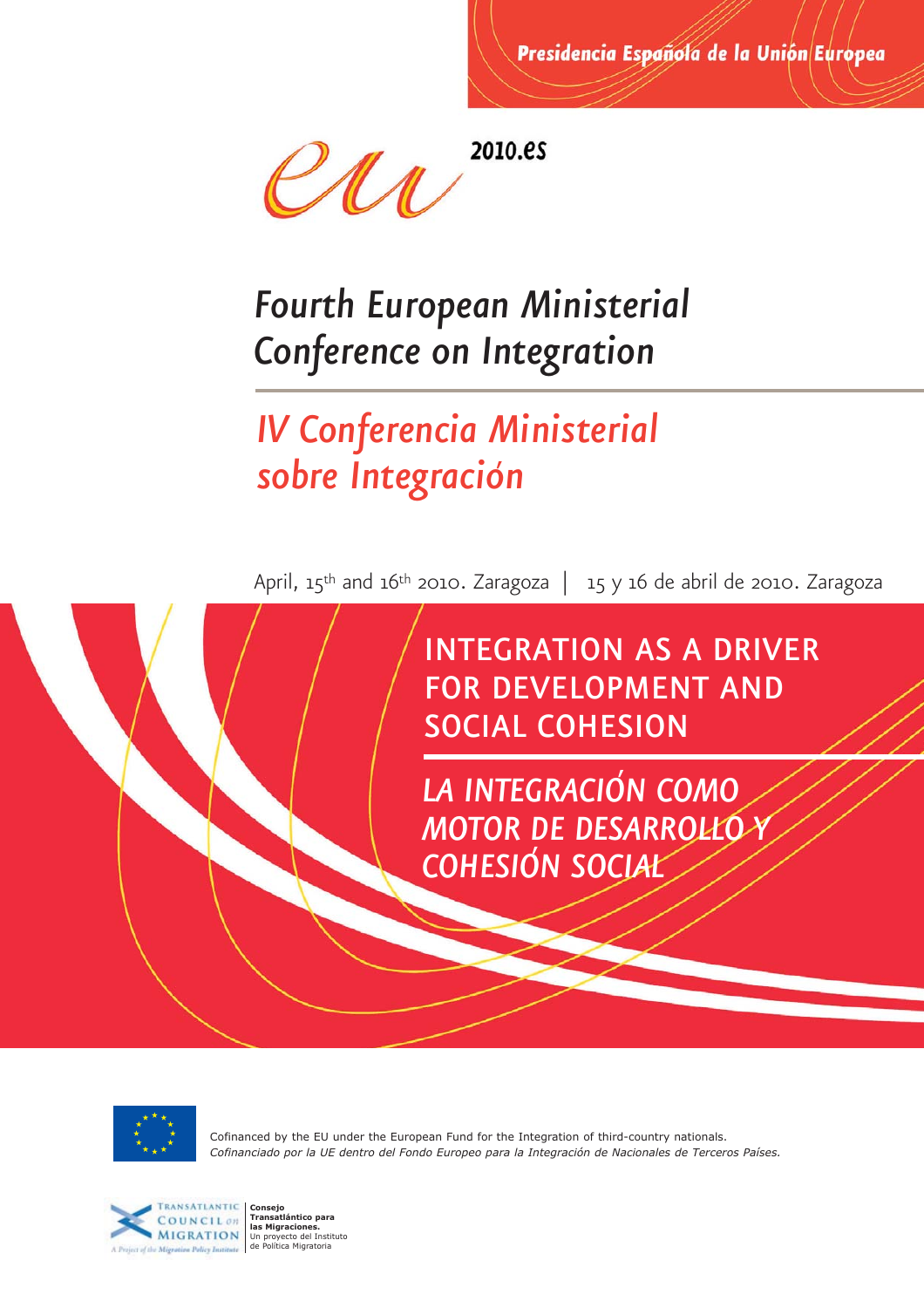$eu^{2010.25}$ 

*www.eu2010.es*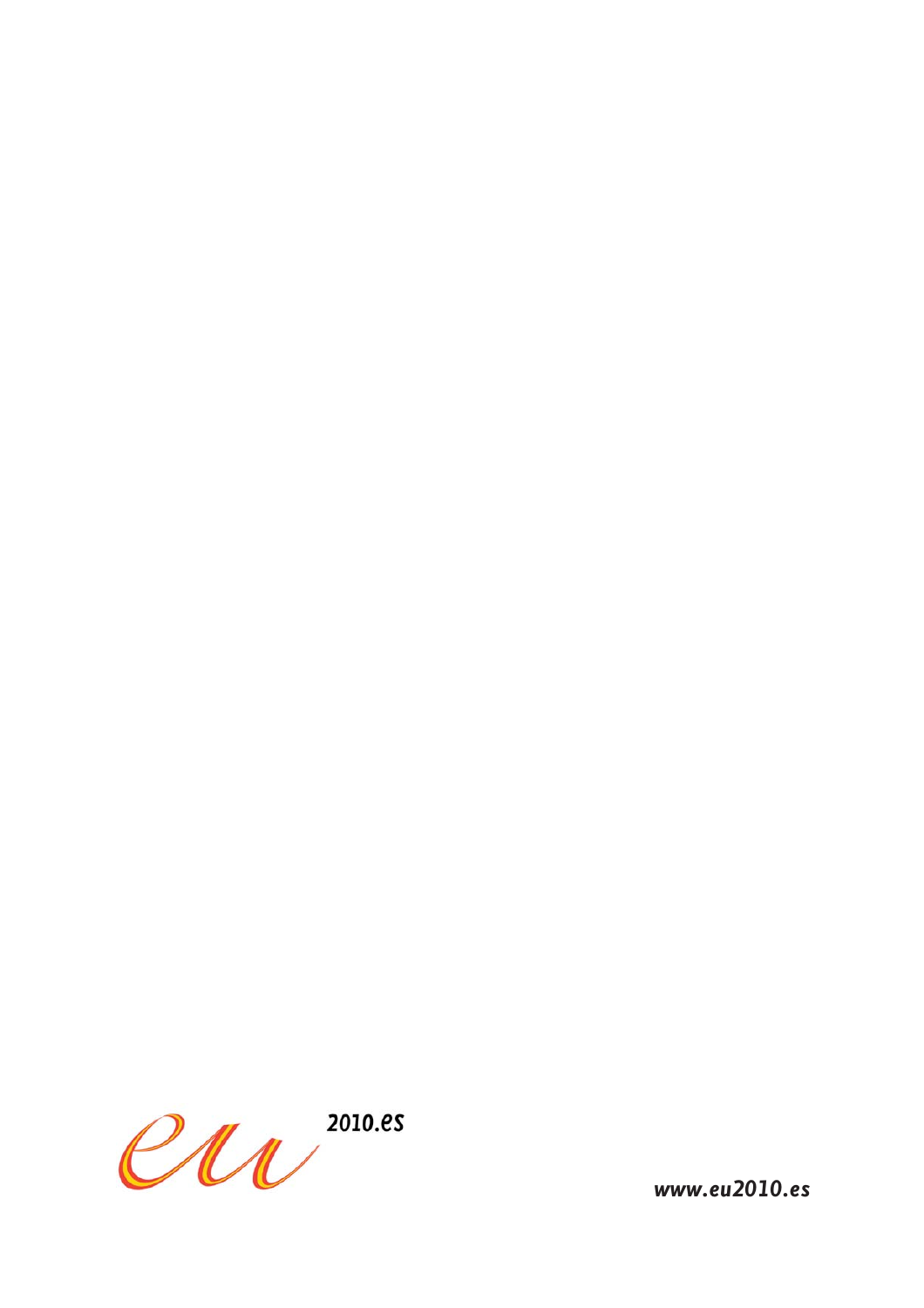2010.es  $\ell\ell\ell\ell$ 

*Fourth European Ministerial Conference on Integration*

*IV Conferencia Ministerial sobre Integracion*'

# FOR DEVELOPMENT AND SOCIAL COHESION

INTEGRATION AS A DRIVER | LA INTEGRACIÓN COMO MOTOR DE DESARROLLO Y COHESIÓN SOCIAL



Cofinanced by the EU under the European Fund for the Integration of third-country nationals. *Cofinanciado por la UE dentro del Fondo Europeo para la Integración de Nacionales de Terceros Países.*

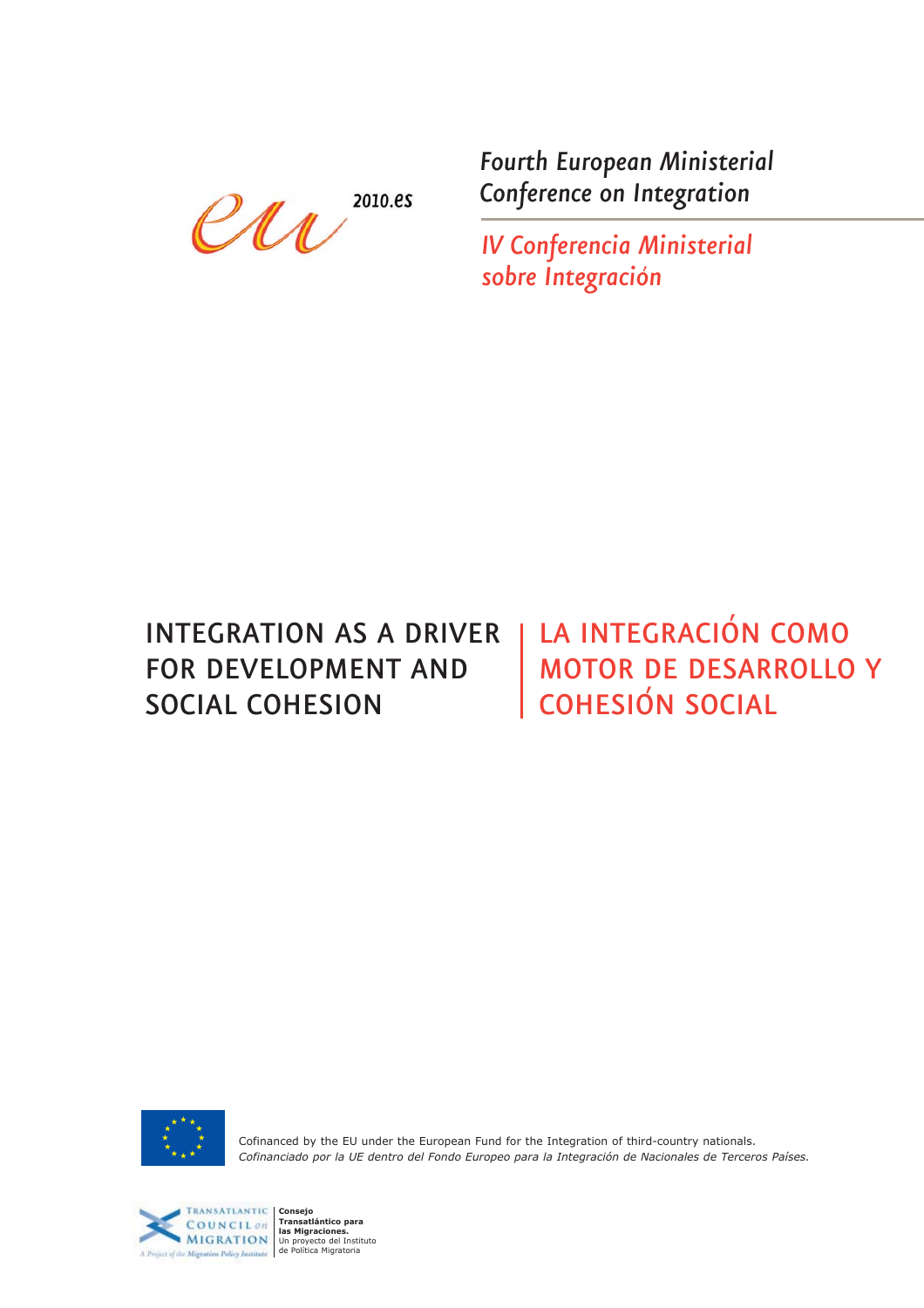Catálogo general de publicaciones oficiales http://www.060.es



**Edita/Publisher:**  Ministerio de Trabajo e Inmigración. Secretaría de Estado de Inmigracion y Emigración. Dirección General de Integración de los Inmigrantes

*Spanish Ministry of Labour and Immigration. Secretary State of Immigration and Emigration. General Directorate for Immigrants Integration.* 

Jose Abascal 39. Madrid http/www.mtin.es

**NIPO:** 790-10-161-9 **Depósito legal:** M-45449-2010

**Diseño y maquetación/Design and layout:** Carmen de Hijes **Imprimir/Printed by:** SegColor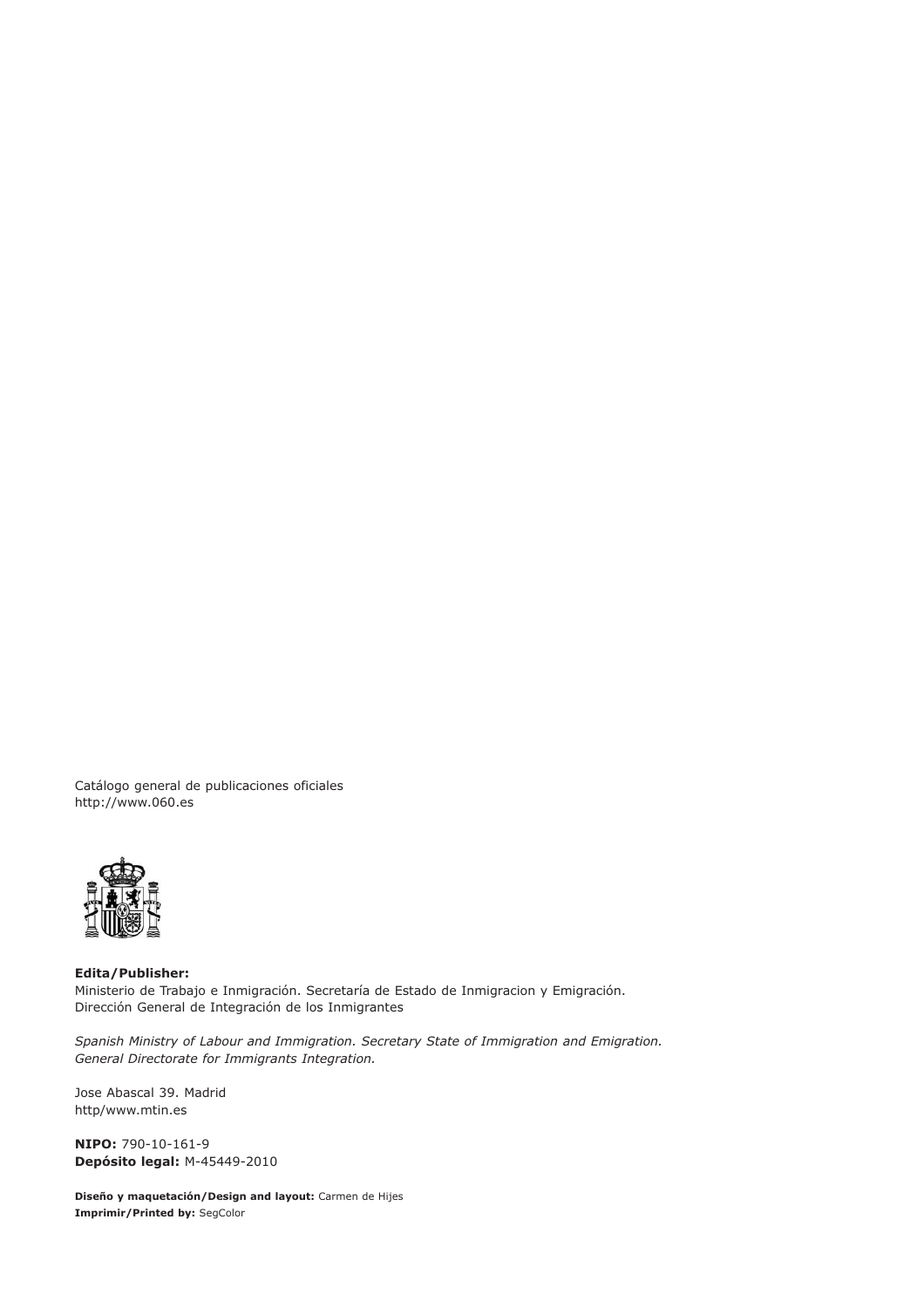

# **Introduction**

The Spanish Presidency of the Council of the European Union is honoured to having organised the IV Ministerial Conference regarding integration that was held in Zaragoza the  $15<sup>th</sup>$  and  $16<sup>th</sup>$  of April 2010.

Under the title "integration as a driver for development and social cohesion" we seek to communicate the idea that positive integration of the immigrant population benefits not only people who have come to work among us, but also social cohesion.

We should be able to take advantage of the capacities and resources that immigrants contribute to our society in their search to improve their living conditions and those of their families, being aware that both, the host and the origin societies, are becoming wealthier, culturally and economically .

In this booklet, there is dossier which shows the situation regarding the integration of immigrants in the majority of Member States within the European Union. This dossier was presented in the Conference of Zaragoza, and it specified the different policies regarding the human capital: language acquisition, training and bridging programmes, qualifications recognition, diverse districts and civil society inclusion, including the information on 18 Member States.

Taking into account the shortage of time during presidencies and the interest Member states had shown on the publication of a more completed dossier, we have decided as it was consulted at the National Contact Points on Integration meeting to elaborate the dossier with all the information that was delivered.

The chosen topics for discussion within the IV Ministerial Conference on Integration were: The development of human Capital, social cohesion within areas of high immigrant population, the role of civil society in the process of mutual adaptation and the evaluation of integration policies.

The Spanish Government's Department of Labour and Immigration, the State Secretariat for Immigration and Emigration and the General Directorate of Integration of Immigrants would like to thank Member States of the European Union for the information sent regarding the policies implemented in their states that has allowed us to prepare this document. We also want to thank The Transatlantic Council on Migration, under the aegis of the Migration Policy Institute, for their assistance with all the thematic content.

# **Introducción**

La Presidencia española del Consejo de la Unión Europea tiene el honor de haber organizado la IV Conferencia Ministerial sobre Integración que se celebró en Zaragoza el 15 y 16 de abril de 2010.

Con el título "La integración como motor de desarrollo y cohesión social" pretendemos comunicar la idea de que la integración positiva de la población inmigrante no sólo beneficia a las personas que han venido a trabajar entre nosotros, sino a la cohesión social.

Deberíamos ser capaces de aprovechar la capacidad y los recursos que aportan los inmigrantes a nuestra sociedad en su búsqueda de mejorar sus condiciones de vida y las de sus familias, siendo conscientes de que es enriquecedor para ambos, los que llegan y los que ya estaban aquí, tanto en términos culturales como económicos.

Este documento incluye un pequeño dossier que muestra en qué estado se encuentra la integración de inmigrantes en la mayoría de los Estados miembros de la Unión Europea. Este informe se presentó en la Conferencia de Zaragoza, y en el se explicitan las políticas relacionadas con el Capital Humano: adquisición de la lengua, programas de formación y mediación; reconocimiento de cualificaciones; distritos con diversidad e inclusión en la sociedad civil.

Teniendo en cuenta la corta duración de cada presidencia y el interés que los Estados Miembros han mostrado por la publicación de un dossier más completo, tras consultarlo en la reunión de los Puntos Nacionales de Contacto en Integración, hemos decidido elaborar un dossier con toda la información enviada por los estados miembros.

Durante la IV Conferencia Ministerial sobre Integración trataron los siguientes temas seleccionados: el desarrollo del capital humano, cohesión social en áreas con alta población inmigrante, la función de la sociedad civil en el proceso de adaptación mutua y la evaluación de las políticas de integración.

El Ministerio de Trabajo e Inmigración, la Secretaría de Estado de Inmigración y Emigración y la Dirección General de Integración de los Inmigrantes de España quieren agradecer a los Estados miembros de la Unión Europea su esfuerzo al enviar la información técnica sobre las políticas de sus Estados que nos han permitido elaborar este documento. Por último, agradecer al Consejo Transatlántico para las Migraciones, auspiciado por el Instituto de Política Migratoria, su ayuda en todo el contenido temático.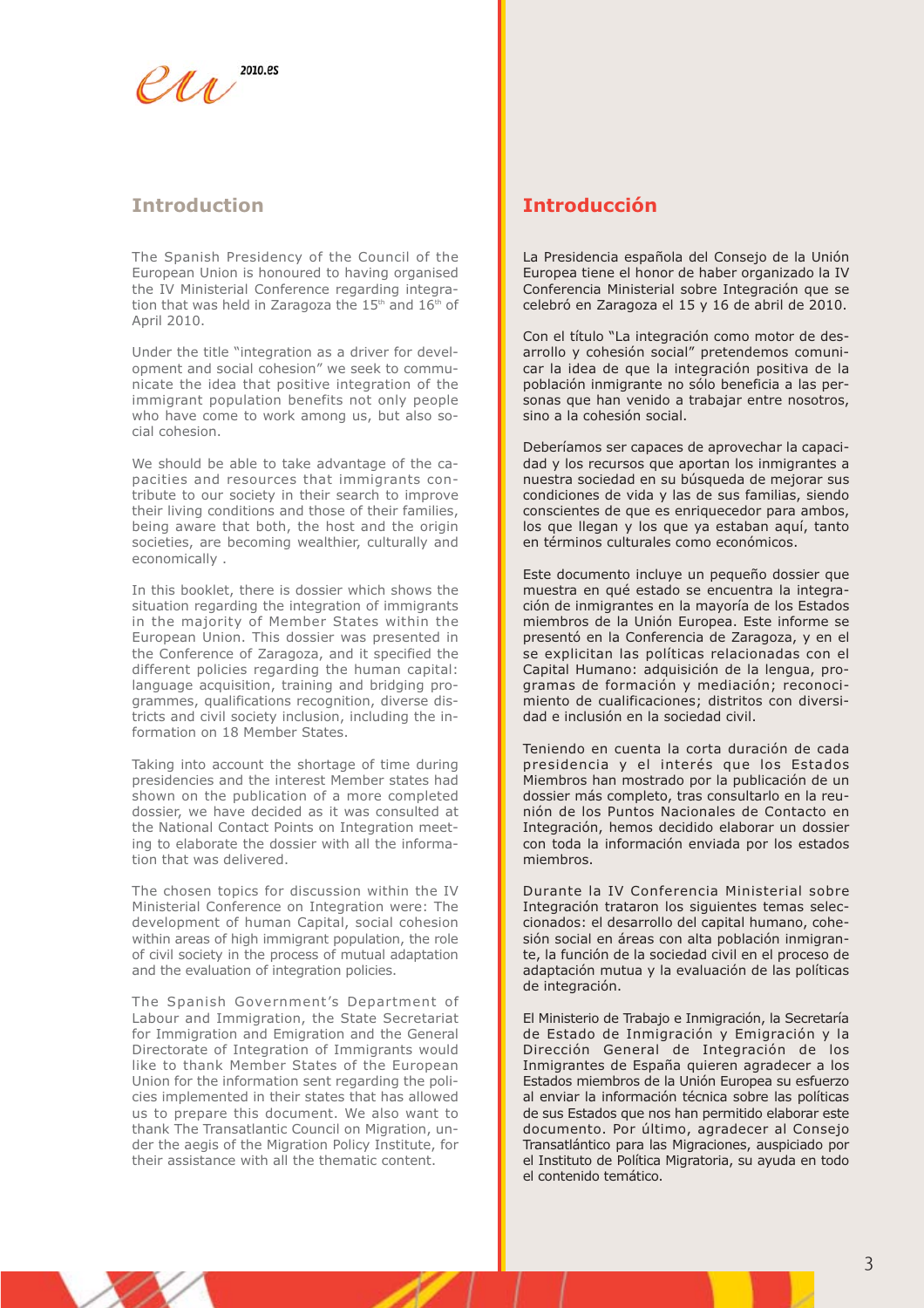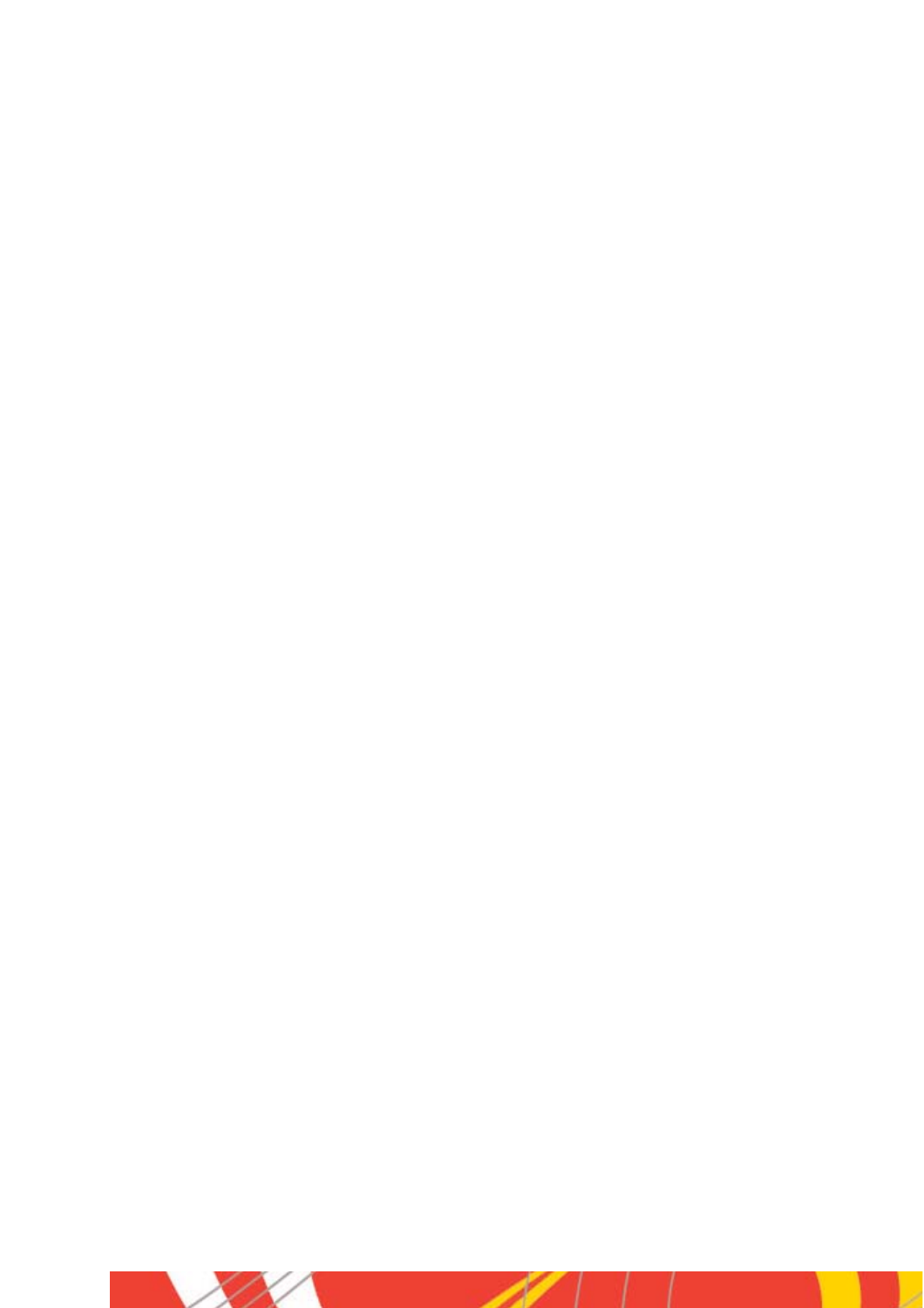

| Austria ______________________                                                                                                                                                                                                       | 7   |
|--------------------------------------------------------------------------------------------------------------------------------------------------------------------------------------------------------------------------------------|-----|
|                                                                                                                                                                                                                                      | 15  |
| Bulgaria <b>Manusia Bulgaria</b>                                                                                                                                                                                                     | 23  |
|                                                                                                                                                                                                                                      | 31  |
| Czech Republic<br><u> 1980 - Jan Stein Stein Stein Stein Stein Stein Stein Stein Stein Stein Stein Stein Stein Stein Stein Stein S</u>                                                                                               | 39  |
|                                                                                                                                                                                                                                      | 47  |
| Estonia de la construction de la construction de la construction de la construction de la construction de la construction de la construction de la construction de la construction de la construction de la construction de la       | 55  |
| Finland <b>Executive Service Service</b>                                                                                                                                                                                             | 63  |
| France Manuel Manuel Manuel Manuel Manuel Manuel Manuel Manuel Manuel Manuel Manuel Manuel Manuel Manuel Manuel Ma                                                                                                                   | 71  |
| Germany <b>Communication</b> Communication                                                                                                                                                                                           | 79  |
| Greece _________________                                                                                                                                                                                                             | 87  |
| Hungary Management Property and Property and Property and Property and Property and Property and Property and P                                                                                                                      | 95  |
| <u>Ireland and the community of the community of the community of the community of the community of the community of the community of the community of the community of the community of the community of the community of the c</u> | 103 |
| Italy <b>Executive Service Service Service Service</b> Service Service Service Service Service Service Service Service                                                                                                               | 111 |
| <u>Latvia et al. (2001)</u>                                                                                                                                                                                                          | 119 |
|                                                                                                                                                                                                                                      | 127 |
| Netherlands                                                                                                                                                                                                                          | 135 |
|                                                                                                                                                                                                                                      | 143 |
| Poland                                                                                                                                                                                                                               | 151 |
| Portugal<br><u> 1980 - Johann Barbara, martx</u>                                                                                                                                                                                     | 159 |
| Romania<br><u> 1989 - Johann Stein, mars an de France</u>                                                                                                                                                                            | 167 |
| Slovakia<br>the control of the control of the control of the                                                                                                                                                                         | 175 |
| Sloven <u>ia en al establecento de la esta</u>                                                                                                                                                                                       | 183 |
| Spain<br><u> 1989 - Johann Barbara, martxa alemaniar a</u>                                                                                                                                                                           | 191 |
| Sweden<br><u> 1989 - Johann Barn, mars ann an t-Amhain Aonaich an t-Aonaich an t-Aonaich an t-Aonaich an t-Aonaich an t-Aon</u>                                                                                                      | 199 |
| United Kingdom                                                                                                                                                                                                                       | 207 |

|    | 11  | Austria          |
|----|-----|------------------|
|    | 19  | <b>Bélgica</b>   |
|    | 27  | <b>Bulgaria</b>  |
| €  | 35  | Chipre           |
|    | 43  | República Checa  |
| ╈  | 51  | <b>Dinamarca</b> |
|    | 59  | <b>Estonia</b>   |
|    | 67  | Finlandia        |
|    | 75  | Francia          |
|    | 83  | Alemania         |
| t. | 91  | Grecia           |
|    | 99  | Hungría          |
|    | 107 | <b>Irlanda</b>   |
|    | 115 | Italia           |
|    | 123 | Letonia          |
|    | 131 | Luxemburgo       |
|    | 139 | Países bajos     |
|    | 147 | Noruega          |
|    | 155 | Polonia          |
| ۲  | 163 | Portugal         |
|    | 171 | <u>Rumanía</u>   |
| 曳  | 179 | Eslovaquia       |
| ₽  | 187 | <b>Eslovenia</b> |
| 南  | 195 | España           |
|    | 203 | <b>Suecia</b>    |
|    | 211 | Reino Unido      |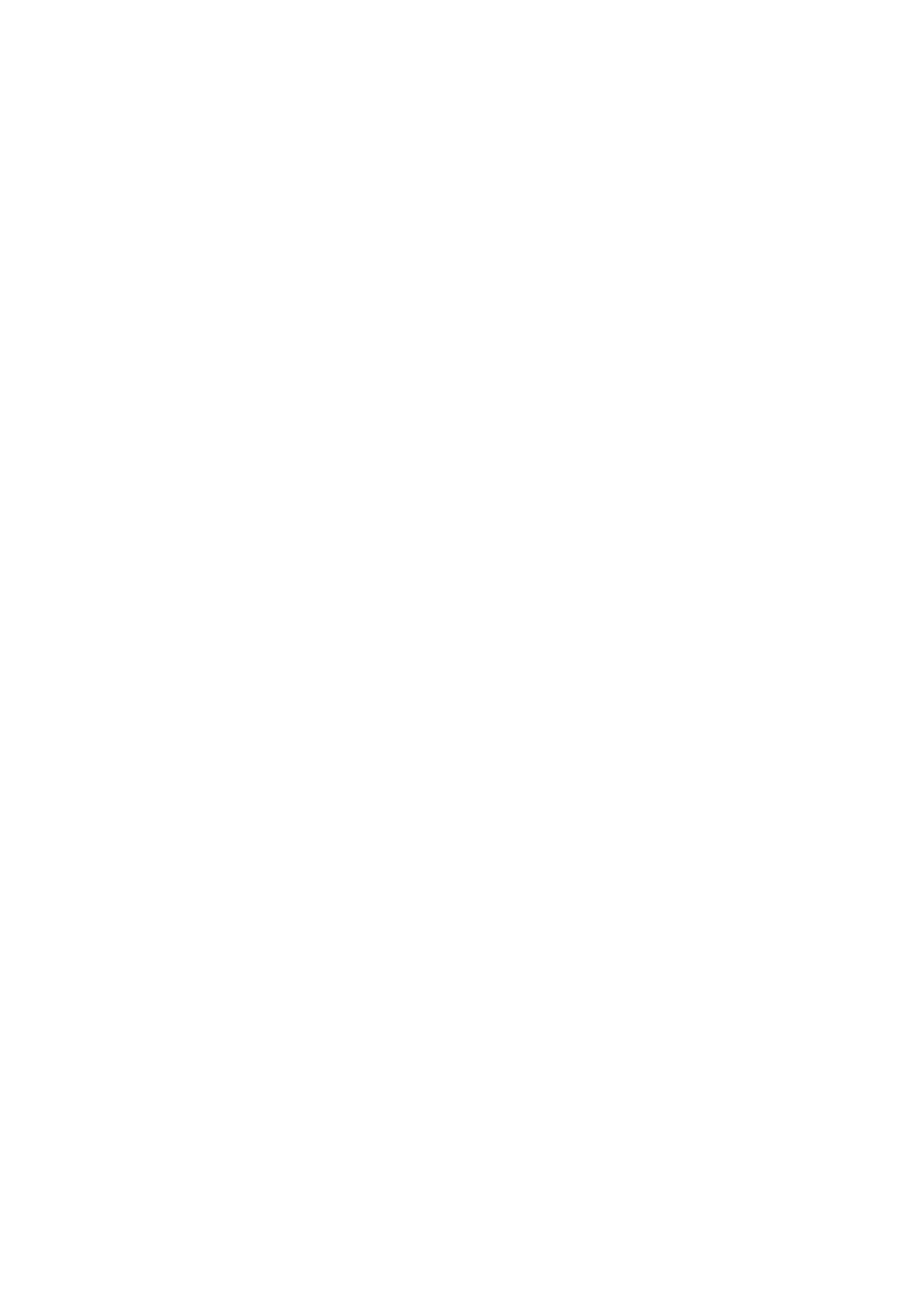



The total number of foreign citizens in Austria in 2008 was, 855,000 10% of the total population. However, the number of the population with foreign origin (foreign citizens plus foreign-born with Austrian citizenship) in Austria is actually 1.385 million (16.6%). A further 352,000 are the children of Austrian immigrants, termed second generation.<sup>1</sup> The main regions of origin are Serbia/Montenegro, Turkey, Poland, Germany and Bosnia/Herzegovina (Source OECD Reviews of Migrant Education: Austria. Dec. 2009).2

# **I. Migrants and the Labour Market**

According to Statistics Austria, in 2007 the working population amongst foreign-born was 65%, versus 73% within the native born population. However, migrants from non-European countries have a lower percentage of the total population on the labour market (61%), and just 56% of Turkish migrants are employed. There is a gender dimension to this. Half of women from third countries (excluding former Yugoslavia) are employed and 40% of Turkish immigrants.<sup>3</sup> In 2009, unemployment rate is 10.6 percent for foreign born and 4.4 percent for native born respectively.<sup>4</sup>

It is the primary aim of the integration initiative of the Austrian PES to support integration of migrants into the labour market and enhance opportunities of integrated migrants to escape unemployment or reduce the risk of unemployment. This is based on the concern that due to low qualification levels the unemployment rate of migrants and people with migrant background is significantly higher than the one of Austrian nationals. Furthermore there is especially a high rate of early school-leavers among children with migrant background who do not have sufficient German language skills and understanding of the social rules of employment and thus have low employment opportunities. Based on the integration initiative the PES agents provide special consulting and financing within the means of active labour market policy for qualification measures for low-skilled migrant workers and development of further qualifications of skilled migrant workers. Other measures have a special focus for family members of migrants, in particular children of migrants by developing their language and social integration skills and to support them for getting a formal qualification at least within an apprenticeship.

**2 OECD Reviews of Migrant Education: Austria. Dec 2009, http://www.oecd.org/dataoecd/61/6/44192225.pdf**

**<sup>1</sup> Austrian Questionnaire Response, 15 March 2010**

**<sup>3</sup> Austrian Questionnaire, as above**

**<sup>4</sup> Eurostat. European Labor Force Survey. http://epp.eurostat.ec.europa.eu/portal/page/portal/eurostat/home**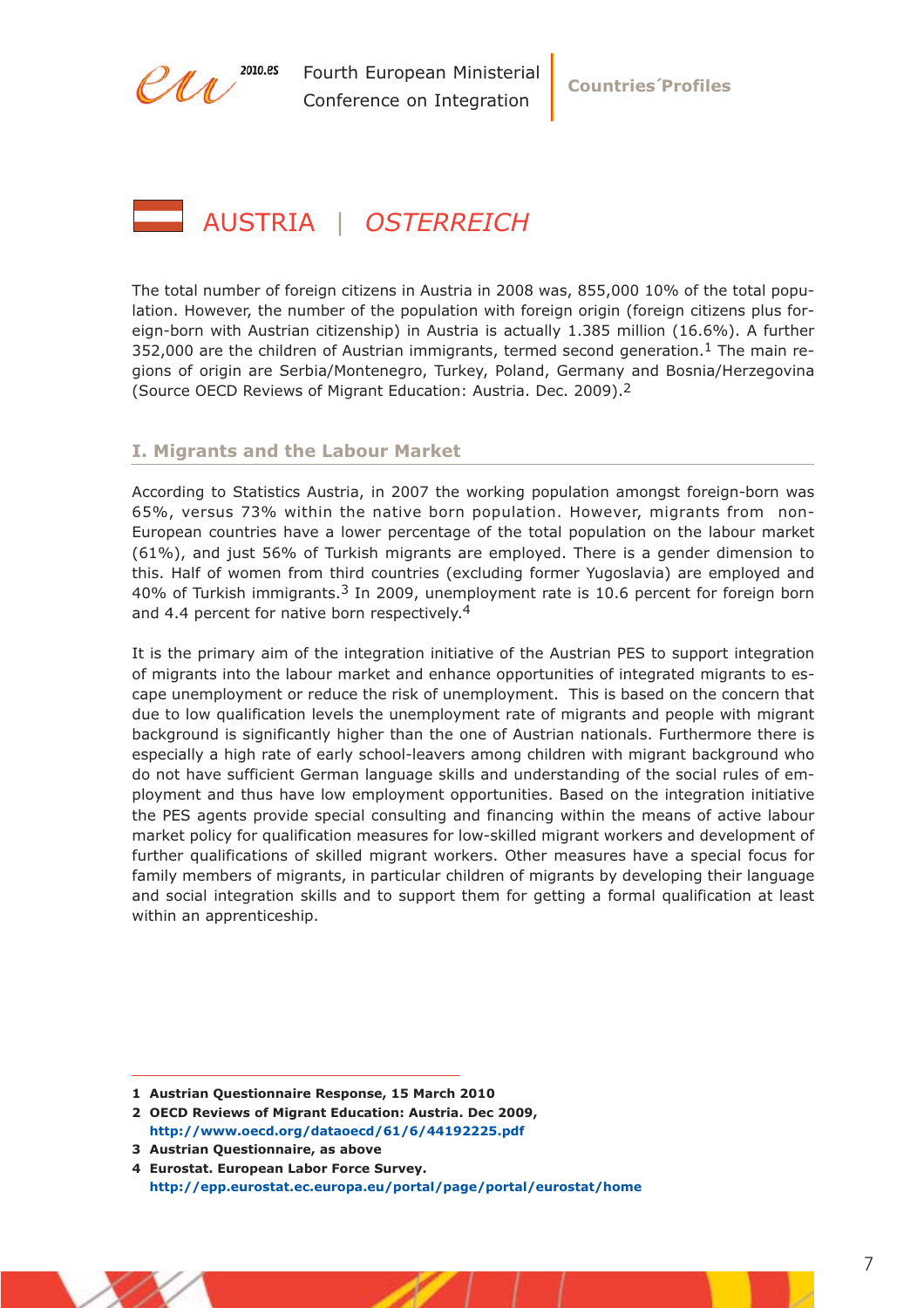

# **II. Human Capital Development**

The recognition that skills development is key to integration is clear from the new National Action Plan (NAP), which was adopted by Ministers in January 2010. Objectives listed in the NAP include, inter alia: developing language support, improving skills recognition, expanding adult educational opportunities, and improving the career orientation of young immigrants.5 Additionally, the Ministry of Labour, Social Affairs and Consumer Protection has mandated the Public Employment Service to develop and monitor measures concerning the integration of migrants into the labour market.<sup>6</sup> The NAP envisages deepening this collaboration in particular with a view to the development of migrants`skills within the Austrian Active Labour Market Policy measures.

## **1. Language acquisition**

A 2008 study commissioned by the Federal Ministry of the Interior found that over half (53%) of migrants were fluent or nearly proficient (29%) in German. At the other end, 10% have limited or no knowledge of German.<sup>7</sup>

The knowledge of local language has been a general condition when applying for permanent residence since 1 January 2003. With the Settlemet and residence Act (SRA), which entered into force on 1 January 2006, the Integration Agreement was extended. Foreigners follow a language integration programme, and by signing an "Integration Agreement" commit to acquiring sufficient German language skills within five years. However, there are several other options by law to fulfil the Integration Agreement. Certain family members can receive financial support in the form of the ÖIF federal voucher that will cover up to 50 percent of the cost (up to  $\epsilon$  750) of a German language course, if it is completed within two years after accepting the fulfilment obligations (for the acquisition of the ability to read and write, the Federal Government shall cover the course costs (up to  $\epsilon$ 375) for everybody, if the course is completed within the first year after the beginning of the fulfilment obligations). The NAP envisages raising the language level required by the Integration Agreement (from A2 to B1). In cases of family reunion, a basic (A1) level of German should be mandatory prior to arrival.<sup>8</sup>

To complement this, the provision of language support –both in German and in the 20 languages most commonly spoken by foreigners in Austria– has been expanded in recent years. There are around 300 certified institutes throughout Austria that offer literacy and German integration courses as part of the Integration Agreement.

**<sup>5</sup> Austrian Integration Fund, National Action Plan on Integration, 2010, in German http://www.integrationsfonds.at/fileadmin/Integrationsfond/NAP/nap\_bericht.pdf**

**<sup>6</sup> Austrian Questionnaire, as above**

**<sup>7</sup> BM.I & GfK, Integration in Austria, 2009, in German, http://www.integrationsfonds.at/fileadmin/Integrationsfond/NAP/Integrationsstudie.pdf**

**<sup>8</sup> Austrian Questionnaire, as above**

**<sup>9</sup> http://www.integrationsfonds.at/en/integration\_agreement/what\_is\_the\_ia/, and European Foundation for the Improvement of Living and Working Conditions, 2009 http://www.eurofound.europa.eu/docs/ewco/tn0807038s/tn0807038s.pdf**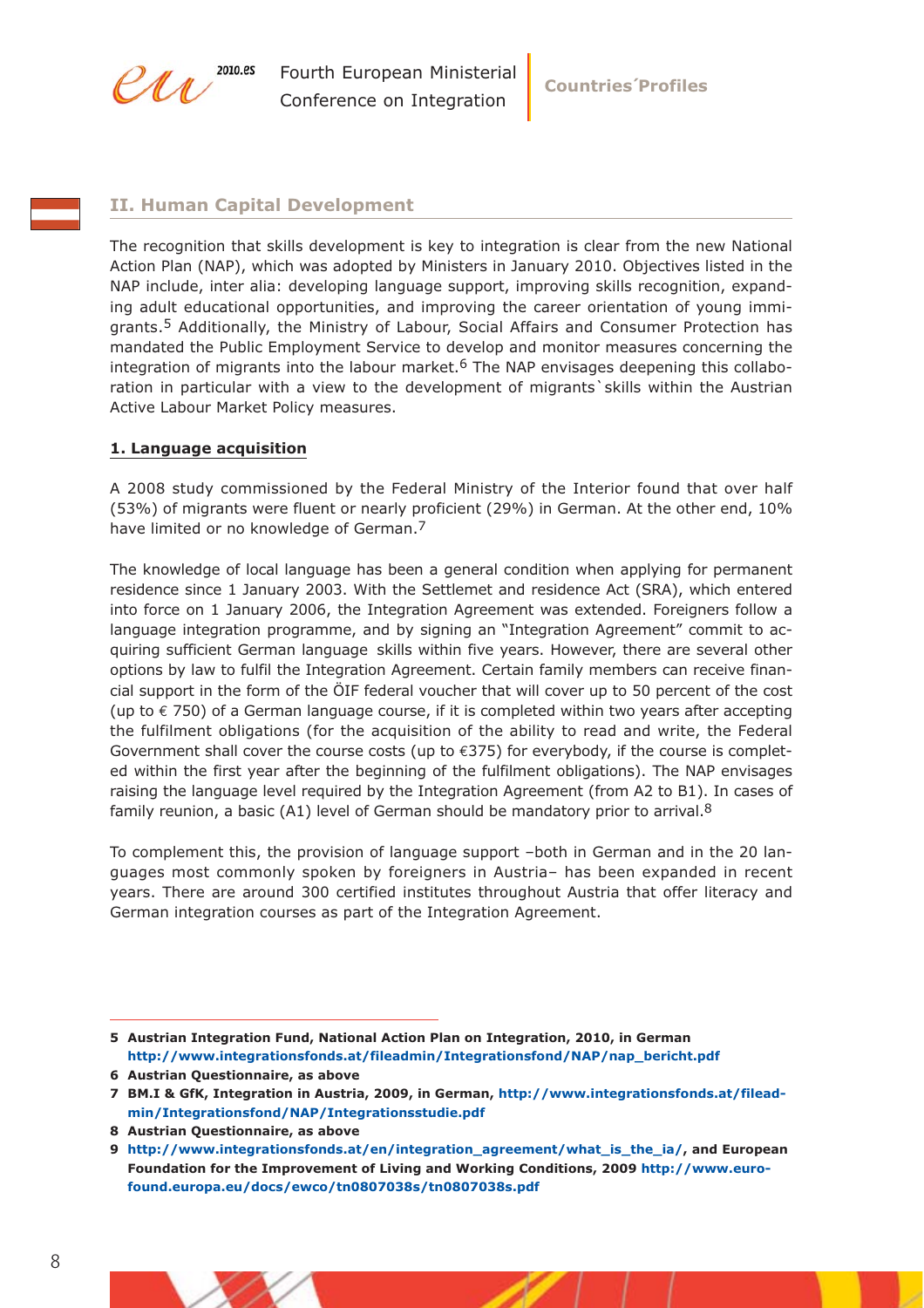

#### **2. Training and bridging programmes**

Currently, only 4.3 percent of migrant workers take part in occupational or further training compared with 8 percent of all national employees.<sup>9</sup> However, the Austrian Integration Fund supports skills identification, acquisition and professional development.

Recently the organisation initiated a programme, 'mentoring for migrants'. Mentors, usually experienced Austrian managers, offer support to migrants for five hours a week over three months. This gives migrant workers the opportunity to gain access to the specific knowledge, experience and social networks of their mentor. The target group of this initiative is restricted to skilled workers and the minimum requirement for participation is an apprenticeship certificate. The project is carried out in Vienna, Upper Austria and Tirol.

#### **3. Qualifications Recognition**

The Austrian ENIC NARIC (Recognition Information Centre) is the official contact point for all kinds of questions regarding recognition in the field of higher education. NARIC Austria is a department in the Federal Ministry of Education, Science and Culture.<sup>10</sup> Recognition processes in Austria can be complex, and one of the objectives of the 2010 NAP is to improve the speed of foreign qualifications recognition.

Several initiatives have been introduced in Austria to facilitate the recognition of foreign workers' credentials, mainly in the context of EU-led EQUAL projects – for example, projects promoting advice and support to migrant workers for the recognition of their educational and occupational attainments. For example, a counselling centre for migrant workers has developed a special handbook providing clear information on this topic. Furthermore these policies foster the opening up of companies for employing disadvantaged people like migrants.

#### **III. Diverse Districts**

The foreign population in Austria is predominantly concentrated in urban areas. Vienna has the largest number of foreign citizens. Besides Vienna, Vorarlberg and Salzburg are two other provinces with a large number of foreign citizens<sup>11</sup>.

In Vienna, the city authorities have made explicit statements against segregation in their policy. Since 2000, a provincial law in Vienna has allowed third country citizens (who have lived legally in Austria for five years, and two years in Vienna), access to ´emergency apartments` owned by the municipality under certain circumstances (precarious social situation, unsanitary apartment, etc.)<sup>12</sup> In terms of specific projects, an interethnic housing project brings together residents from 17 countries who make up 60% of the total. The project incorporates communal facilities, such as a roof garden and laundry.<sup>13</sup>

**10 ibid**

**12 IOM, 2005**

**<sup>11</sup> http://www.oecd.org/dataoecd/61/6/44192225.pdf**

**<sup>13</sup> CLIP, Housing Report, 2008**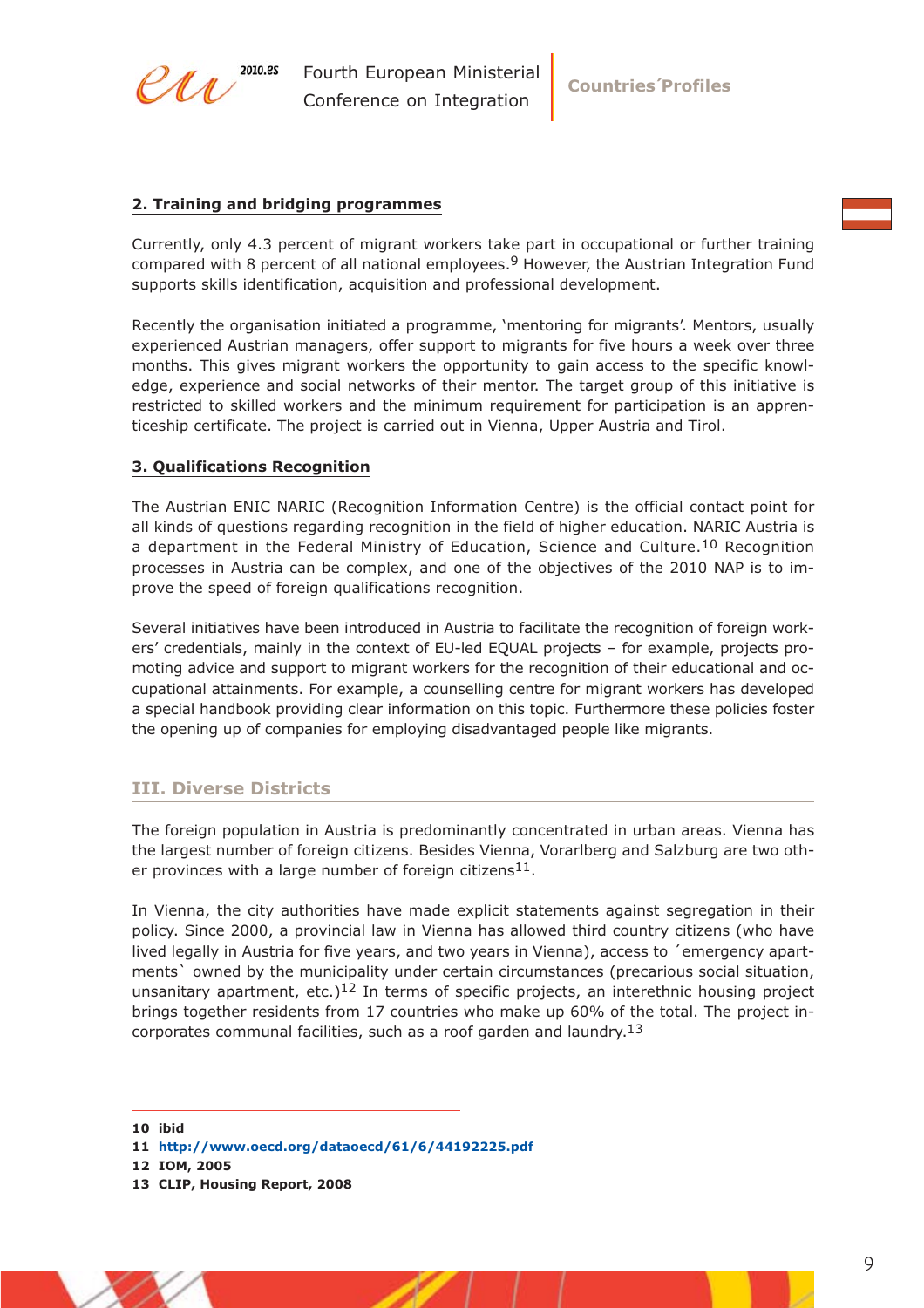

# **IV. Civil Society Inclusion**

Processes of consultation in Austria typically involve both social partners and civil society. The NAP developed a steering committee consisting of the Federal Ministries, States, city and town representatives, social partners, the Federation of Austrian Industry and civil society to consider future integration policies. Furthermore some migrant networks are financially supported by the government, and there is intensive cooperation between some of them with PES and Ministry of Labour, Social Affairs and Consumer Protection<sup>14</sup>.

**14 Austrian Questionnaire, as above**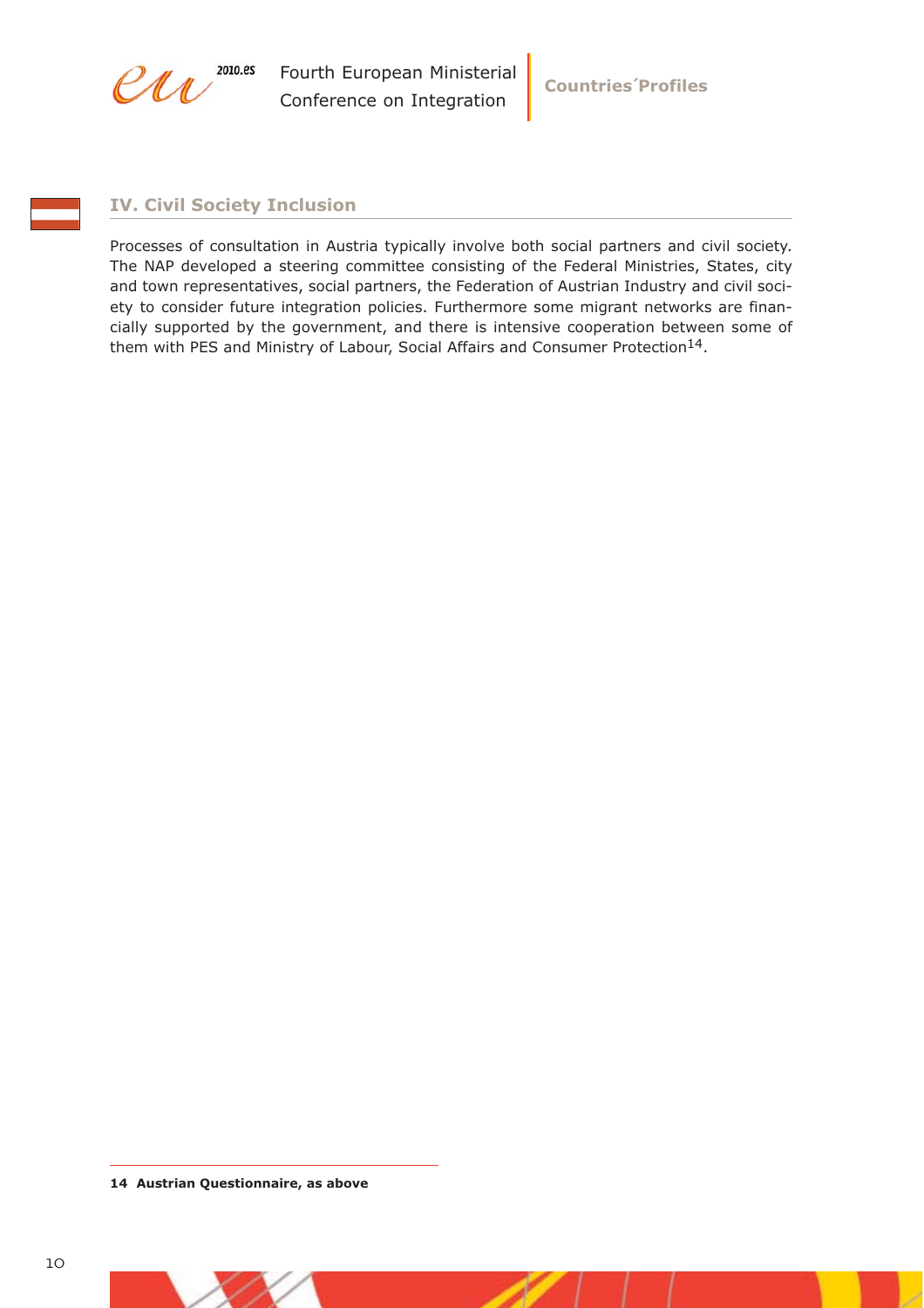



En 2008, el número total de ciudadanos extranjeros en Austria era de 855.00, un 10% de la población total. Sin embargo, la población de origen extranjero (ciudadanos extranjeros y ciudadanos austriacos nacidos en el extranjero) en Austria en este momento es 1.385.000 (el 16,6%). Otros 352.000 son hijos de inmigrantes austriacos, denominados segunda generación<sup>1</sup>. En su mayoría proceden de Serbia/ Montenegro, Turquía, Polonia, Alemania y Bosnia/ Herzegovina (Fuente: OCDE, Revisión de la educación a los migrantes: Austria Dic. 2009).2

## **I. Migrantes y el mercado laboral**

Según la Oficina Central de Estadística de Austria, en 2007 el porcentaje de población con trabajo entre los extranjeros era el 65%, mientras que entre los nativos era el 73%. No obstante, los migrantes procedentes de países no europeos poseen un porcentaje más bajo de población total en el mercado laboral (el 61%) y sólo el 56% de los migrantes turcos tiene trabajo. A esto hay que añadirle la perspectiva de género: sólo la mitad de las mujeres de terceros países (sin incluir la antigua Yugoslavia) tienen trabajo y de las migrantes turcas el 40%<sup>3</sup>. En 2009, la tasa de desempleo era del 10,6% para los extranjeros y del 4,4% para los nativos, respectivamente<sup>4</sup>.

El principal objetivo de la iniciativa para la integración iniciada por el Servicio Público de Empleo austriaco es respaldar la integración de los migrantes en el mercado laboral y mejorar las oportunidades para que los migrantes integrados escapar o reducir el riesgo del desempleo. Esto se fundamenta en la preocupación de que debido al bajo nivel de formación, la tasa de desempleo de los migrantes y las personas con orígenes extranjeros es bastante más alta que la de los austriacos nativos. Además, existe un número particularmente alto de abandono escolar entre los niños de origen extranjero que no poseen las suficientes competencias lingüísticas en alemán ni comprenden las normas sociales de empleo y, por lo tanto, tienen menos oportunidades laborales. Basado en la iniciativa para la integración, los agentes del Servicio Público de Empleo, ofrecen asesoría y financiación concreta dentro de los medios asignados a políticas activo de empleo para hacer medidas de cualificación dirigidas a trabajadores poco cualificados y al desarrollo de más cualificaciones en trabajadores migrantes cualificados. Otras medidas se centran en los familiares de los migrantes, en concreto en los hijos de los migrantes, mediante el desarrollo de sus competencias lingüísticas y de integración social, así como el respaldo para que adquieran una formación oficial, al menos dentro de una beca.



**<sup>1</sup> Respuesta al cuestionario de Austria, 15 de marzo de 2010.**

**<sup>2</sup> OCDE Revisión sobre la educación de migrantes: Austria. Dic. 2009, http://www.oecd.org/dataoecd/61/6/44192225.pdf**

**<sup>3</sup> Cuestionario de Austria, como se indica anteriormente.**

**<sup>4</sup> Eurostat. European Labor Force Survey. http://epp.eurostat.ec.europa.eu/portal/page/portal/eurostat/home**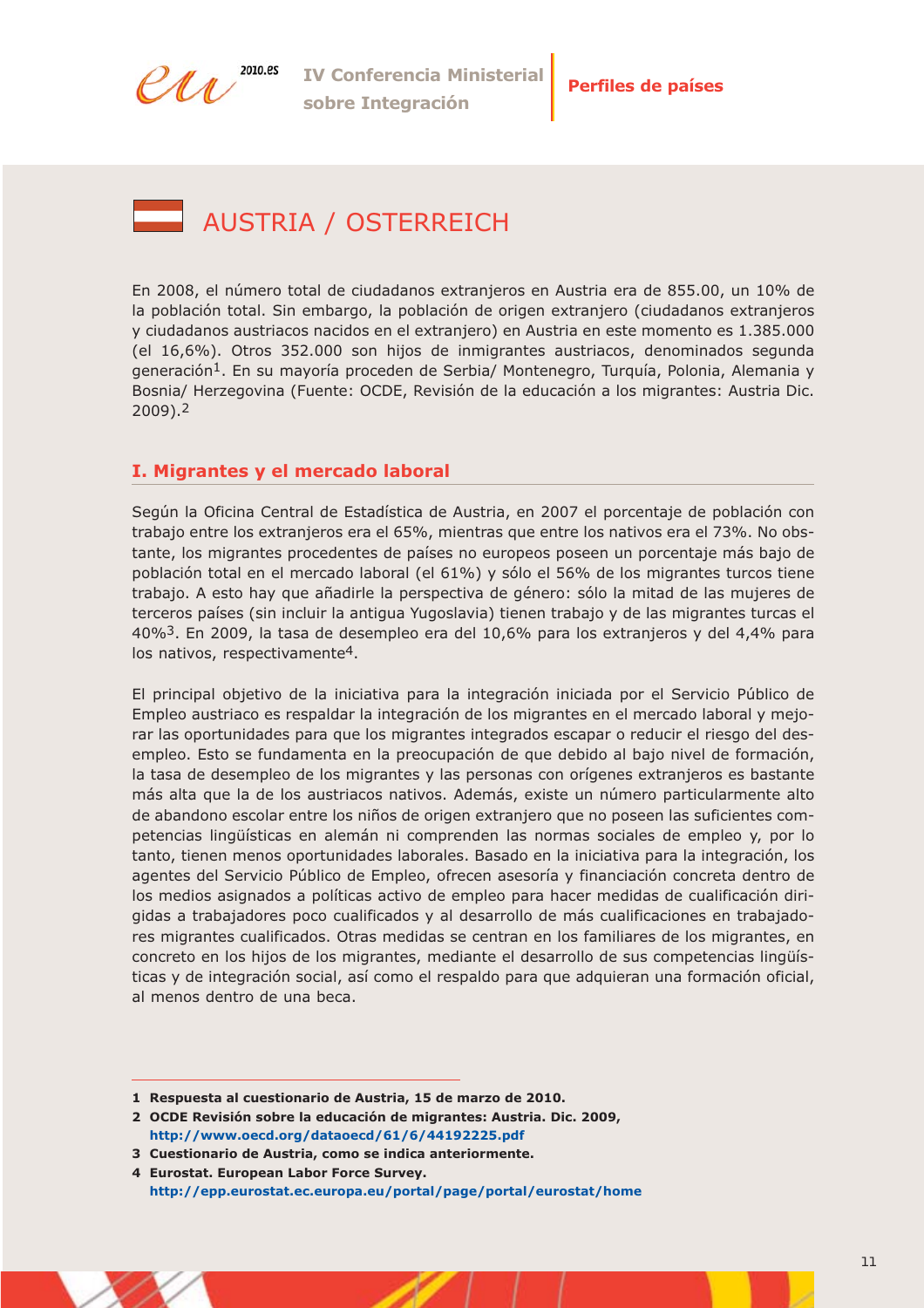

# **II. Desarrollo del capital humano**

En el nuevo Plan de Acción Nacional (PAN) queda patente que el desarrollo de competencias es esencial para la integración. En el Plan de Acción Nacional, adoptado por los ministros en enero de 2010, se enumeraba una serie de objetivos entre los que constan: desarrollar el apoyo lingüístico, mejorar el reconocimiento de competencias, ampliar las oportunidades educativas para adultos y progresar en la orientación profesional de jóvenes inmigrantes<sup>5</sup>. Además, el Ministerio de Trabajo, Asuntos Sociales y Protección a los Consumidores ha ordenado al Servicio de Empleo Público que conciba y realice el seguimiento ciertas medidas relativas a la integración de migrantes en el mercado laboral<sup>6</sup>. El PAN pretende ahondar en esta colaboración, en concreto en lo que respecta al desarrollo de las destrezas de los migrantes, dentro de las medidas austriacas sobre Políticas Activas de Empleo.

#### **1. Adquisición de la lengua**

Un estudio de 2008, encargado por el Ministerio Federal de Interior, descubrió que más de la mitad (el 53%) de los migrantes tenían fluidez o casi dominio (el 29%) del alemán. En el otro extremo, el 10% tenía un conocimiento escaso o inexistente del alemán.7

Conocer el idioma local ha sido una condición general para solicitar la residencia permanente desde el 1 de enero de 2003. Con la Ley sobre Asentamiento y Residencia (LER), que entró en vigor el 1 de enero de 2006, se amplió el Acuerdo sobre Integración. Los extranjeros siguen un programa de integración lingüística y, al firmar un "Acuerdo de Integración", se comprometen a adquirir suficientes competencias lingüísticas en alemán en un plazo de cinco años. Sin embargo, existen otras muchas opciones legales para cumplir el Acuerdo de Integración. Determinados familiares pueden recibir ayuda económica en forma de los cupones federales ÖIF, que cubrirán hasta el 50% del coste de un curso de alemán (hasta 750 euros), si lo terminan en los dos años posteriores tras aceptar cumplir las obligaciones (para adquirir la competencia lectora y escrita, el Gobierno federal cubrirá los costes del curso, hasta 375 euros, a todas las personas que terminen el curso durante el primer año que comienza el cumplimiento de las obligaciones). El PAN pretende aumentar el nivel de idioma que se requería en el Acuerdo de Integración (de A2 a B1). En los casos de reagrupación familiar, será obligatorio un nivel básico de alemán (A1) antes de llegar8.

Para complementar esto, en los últimos años se ha ampliado la ayuda lingüística provisional –tanto en alemán como en los 20 idiomas más hablados por los extranjeros en Austria- . Existen cerca de 300 academias certificadas en toda Austria que ofrecen cursos de alfabetización e integración en alemán como parte del Acuerdo de Integración.

**7 BM.I & GfK, Integración en Austria, 2009, en alemán. http://www.integrationsfonds.at/fileadmin/Integrationsfond/NAP/Integrationsstudie.pdf**

**<sup>5</sup> Fondo para la integración austriaco, Plan de Acción Nacional sobre integración, 2010, en alemán http://www.integrationsfonds.at/fileadmin/Integrationsfond/NAP/nap\_bericht.pdf**

**<sup>6</sup> Cuestionario de Austria, como se indica anteriormente.**

**<sup>8</sup> Cuestionario de Austria, como se indica anteriormente.**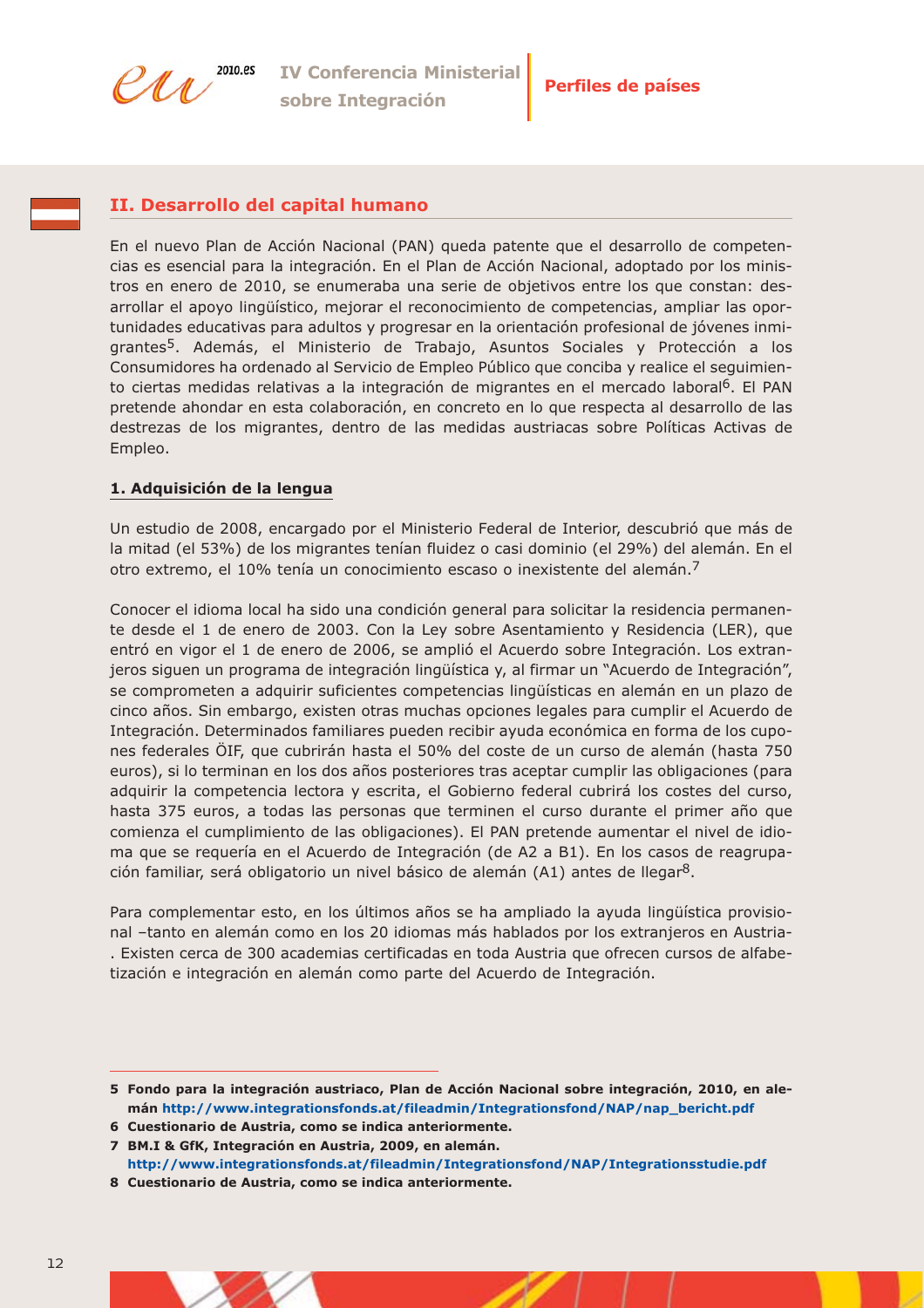

#### **2. Programas de formación y mediación**

En la actualidad, sólo el 4,3% de los trabajadores migrantes participan en formación ocupacional u otros, frente al 8% de todos los trabajadores nacionales<sup>9</sup>. Sin embargo, el Fondo para la Integración austriaco respalda la identificación y adquisición de competencias, así como el desarrollo profesional.

En los últimos tiempos, la organización empezó un programa denominado "Mentores para migrantes". Los mentores, en general jefes austriacos con experiencia, ofrecen apoyo a los migrantes cinco horas a la semana durante tres meses. Esto permite que los trabajadores migrantes tengan acceso al conocimiento específico, la experiencia y las redes sociales de su mentor. El grupo al que va dirigido este programa son trabajadores cualificados y el requisito mínimo para participar es un certificado de formación. El proyecto se desarrolla en Viena, Alta Austria y Tirol.

#### **3. Reconocimiento de cualificaciones**

El ENIC NARIC austriaco (Centro de información sobre reconocimiento) es el punto de contacto oficial para todo tipo de cuestiones referentes al reconocimiento de estudios en el ámbito de la educación superior. NARIC Austria es un departamento dependiente del Ministerio Federal de Educación, Ciencia y Cultura<sup>10</sup>. Los procesos de reconocimiento en Austria pueden ser complejos y uno de los objetivos del PAN 2010 es acelerar el reconocimiento de las cualificaciones extranjeras.

Se han presentado varias iniciativas en Austria para facilitar el reconocimiento de las credenciales de trabajadores extranjeros, principalmente en el contexto de los proyectos de la iniciativa EQUAL, de la UE. Por ejemplo, proyectos que fomentan la asesoría y el apoyo a trabajadores migrantes para que se reconozcan sus logros educativos y ocupacionales. Es el caso de una asesoría para trabajadores migrantes que ha creado un manual particular que ofrece información clara sobre este tema. Además, estas medidas promueven que las empresas sean más afines a contratar a personas desfavorecidas, como los migrantes.

#### **III. Distritos con diversidad**

La población extranjera en Austria se concentra sobre todo en las zonas urbanas. Viena tiene el mayor número de extranjeros viviendo allí; después, le siguen las regiones de Vorarlberg y Salzburgo<sup>11</sup>.

**10 Ibid**



**<sup>9</sup> http://www.integrationsfonds.at/en/integration\_agreement/what\_is\_the\_ia/, y Fundación Europea para la Mejora de las Condiciones de Vida y de Trabajo, 2009. http://www.eurofound.europa.eu/docs/ewco/tn0807038s/tn0807038s.pdf**

**<sup>11</sup> http://www.oecd.org/dataoecd/61/6/44192225.pdf**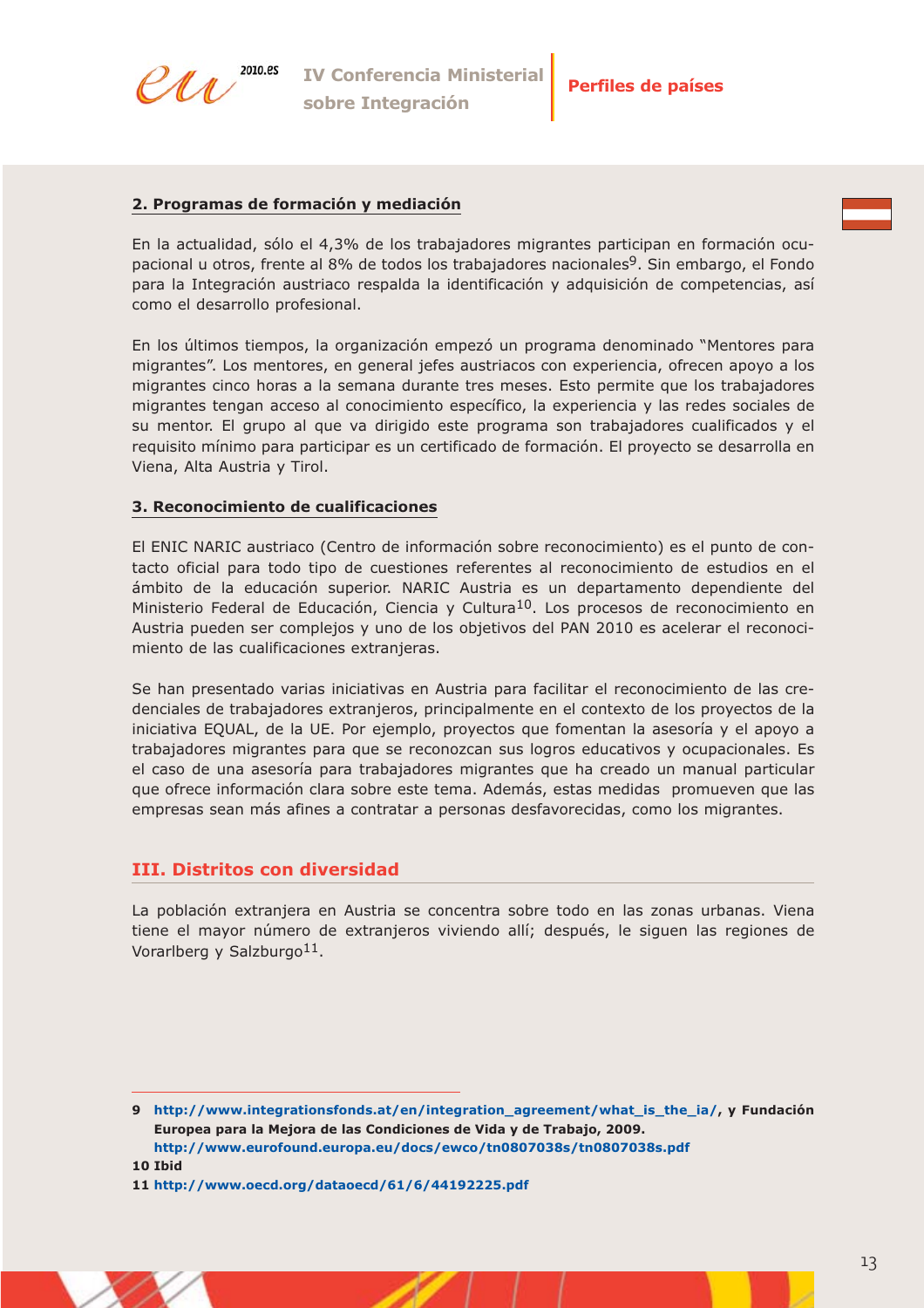

En Viena, las autoridades de la ciudad han hecho declaraciones explícitas en contra de la segregación en sus políticas. Desde el 2000, una ley regional permite que los nacionales de terceros países que hayan vivido cinco años en Austria y dos años en Viena accedan a "apartamentos de emergencia", propiedad del ayuntamiento, en determinadas circunstancias (precariedad social, pisos insalubres, etc.)<sup>12</sup>. En lo que se refiere a proyectos concretos, un proyecto de viviendas multiétnicas reúne a residentes de 17 países, que forman un 60% de la totalidad. El proyecto incluye instalaciones comunales, como azotea ajardinada y lavandería13.

## **IV. Inclusión en la sociedad civil**

Los procesos de consulta en Austria suelen implicar a los agentes sociales y a la sociedad civil. El PAN creó un comité directivo formado por ministerios federales y representantes estatales, municipales y urbanos, agentes sociales, la federación industrial austriaca y la sociedad civil para sopesar futuras medidas de integración. Asimismo, algunas redes de migrantes reciben financiación del Gobierno y existe una cooperación sólida entre algunas de ellas, el Servicio Público de Empleo y el Ministerio de Trabajo, Asuntos Sociales y Protección al Consumidor14.

**12 IOM, 2005.**

**<sup>13</sup> CLIP, Informe sobre vivienda, 2008.**

**<sup>14</sup> Cuestionario de Austria, como se indica anteriormente.**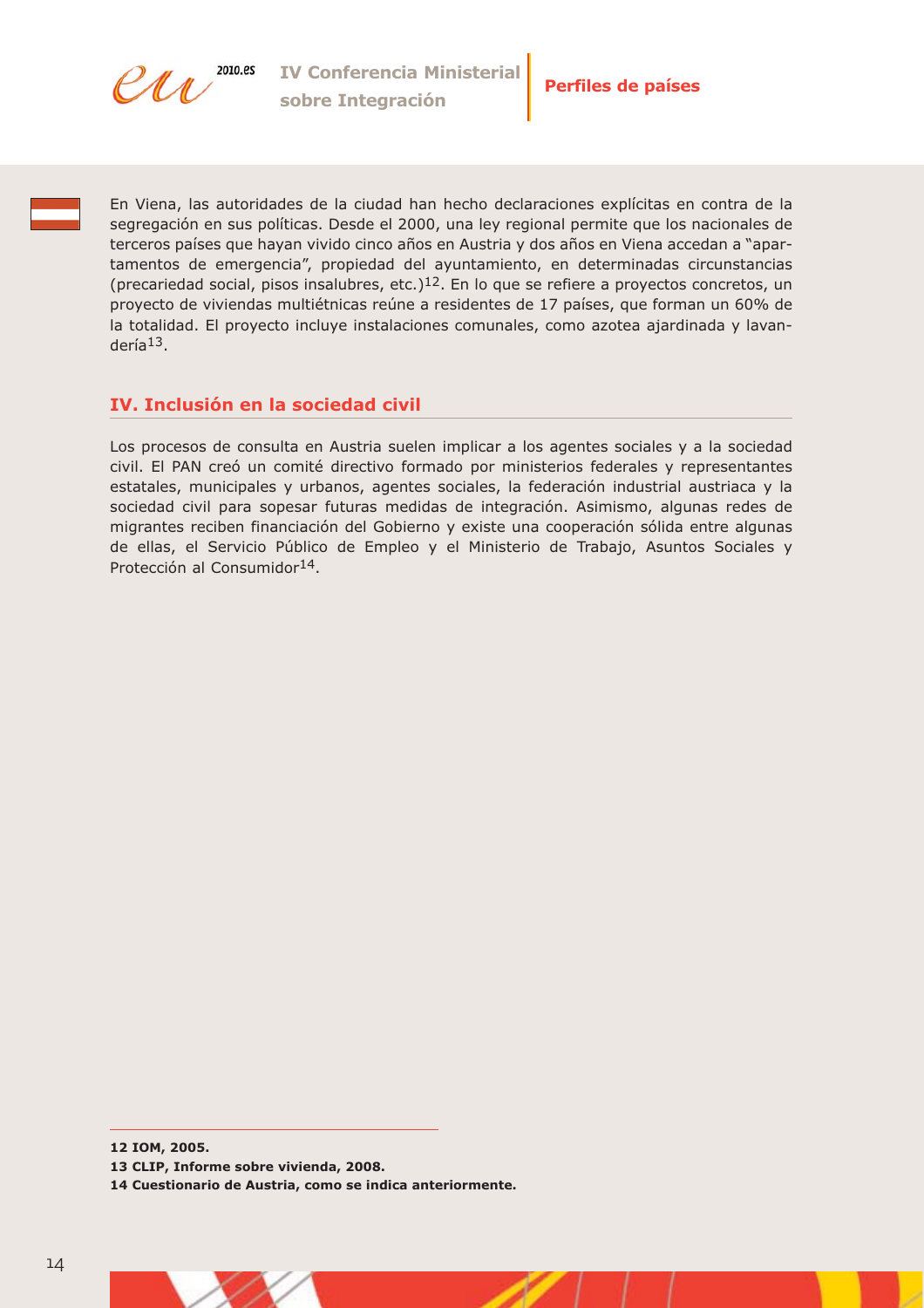

# BELGIUM | *BELGIË* | *BELGIQUE*

In 2009, the number of foreign citizens in Belgium was 971,000, 9.1% of the total population. The major countries of origin were Italy, France, the Netherlands, Morocco and Spain.<sup>1</sup>

# **I. Migrants and the Labour Market**

At the end of 2009, the employment rate for foreign nationals in Belgium was 53.1%, versus 62.8% for natives. However, there was a significant gap in the employment rate of EU citizens versus third country nationals, which was much lower, and a significant gender gap in the employment of third country nationals.2

The education level of immigrants in Belgium is relatively low compared to that of the native born, however, skilled migrant workers do not generally find that their skills are underutilised in the labour market.3

# **II. Human Capital Development**

Integration policy is federalised in Belgium, which means that the three Belgian Communities –French, German and Flemish– became fully competent in these matters. This means that different integration policies may apply in different regions.

#### **1. Language acquisition**

In the Flemish Region, language classes form one element of the compulsory 'inburgerung' (integration) programme for third country nationals, which is also available to EU nationals.4

The Walloon Region and the French Community Commission in Brussels do not operate compulsory French language courses. However, they do fund private and public organisations to provide literacy classes and French classes (FLE classes) to all categories of foreigners (EU or TCN) and people of foreign origin and to undertake various citizenship education, cultural and social participation projects where foreigners are one of the main target groups.5



**<sup>1</sup> Eurostat, Statistics in Focus, 94/2009**

**<sup>2</sup> European Labour Force Survey, accessed March 2010**

**<sup>3</sup> OECD, Jobs for Immigrants Vol.2, 2008**

**<sup>4</sup> Belgian Questionaire Response, received March 18 2010**

**<sup>5</sup> European Migration Network Ad-Hoc Query on LANGUAGE AND ORIENTATION COURSES FOR IMMIGRANTS Requested by EMN NCP Slovenia on 13th November 2008**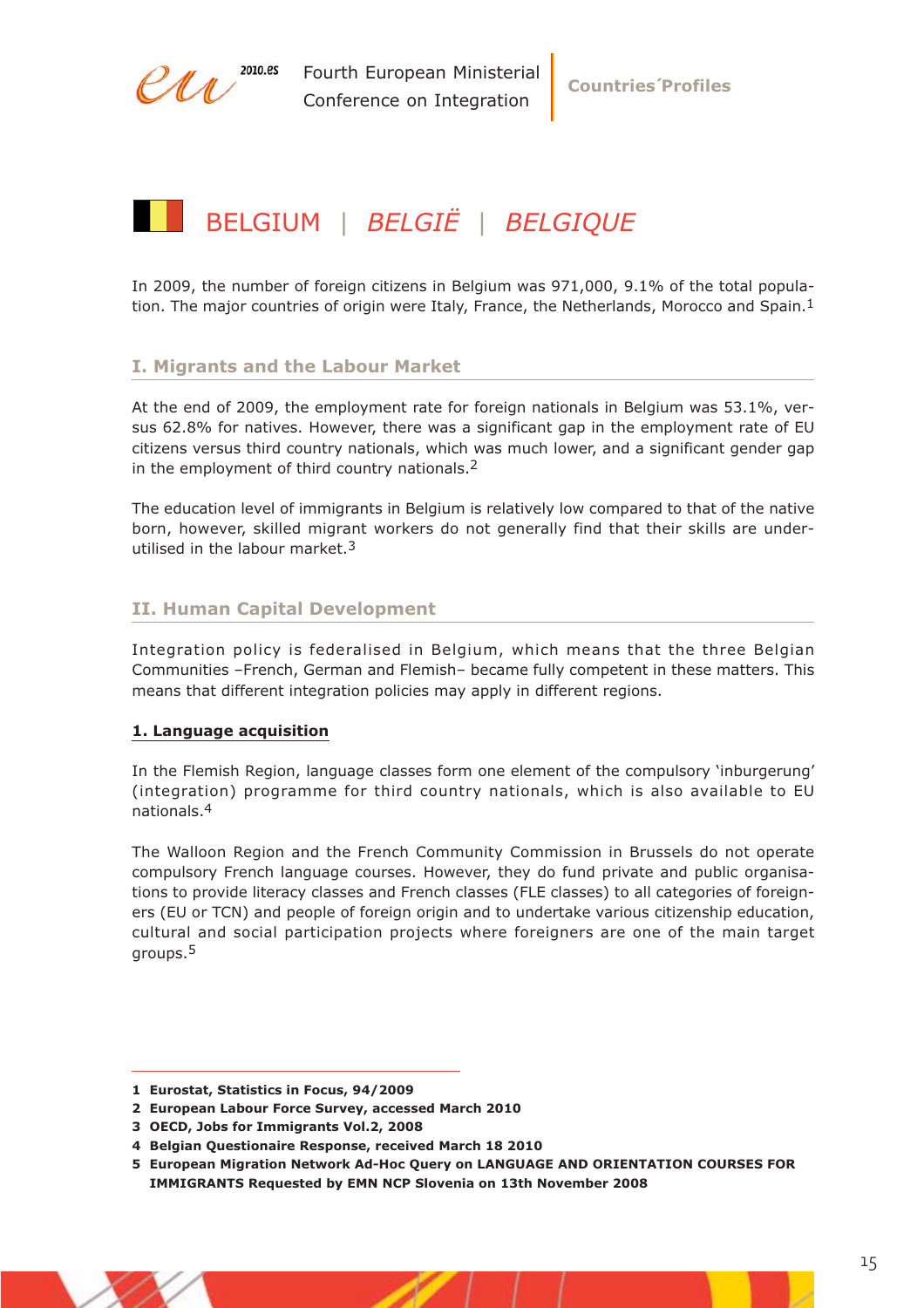

## **2. Training and bridging programmes**6

The Federal government has created a special government unit on 'diversity and work', which broadly focuses upon equal access to the labour markets for immigrants, women and the disabled. Its activities include organising specific training support, and eliminating discrimination.

Generally speaking, each new jobseekerin Flanders, Wallonia and Brussels is offered "new start" support before entering long-term unemployment, which entails an assessment of individual needs, and an action plan that may include counselling, vocational training and work experience.

In Flanders, long-term projects have been initiated with social partners and minority organisations to improve access to work and training and diversity support to SMEs and employees' representatives.

In Flanders, at the sectoral level, consultants are made available to draw up diversity plans, while the government subsidises company diversity plans and best practices.

More specifically, the Inburgering programme includes a tailored integration plan that includes career development courses. This customised assistance (route counselling) includes support for gaining equivalence for diplomas (see below), and the second part of the programme also includes vocational or entrepreneurship training.

The Flemish government has also put in place a number of projects to further access to the labour market, including a joint venture with employer organisations to better match supply and demand (Jobkanaal), and an initiative to support immigrants in developing more professionalism in their area of employment (Work Up II).

The government of Wallonia has chosen to implement a universal policy based on offering equal opportunities and mainstreaming diversity. Thus, migrants can benefit from a contract of "credit insertion" that guarantees them personalized guidance from the public employment service FOREM counselor for a period of two years. Specific projects have also been put in place to address immigrants, such as an initiative that aims at the better utilisation of the multicultural competences of migrant employment seekers in international-related jobs.7 Attention is being given to transversal diversity development.

Finally, the Brussels Capital Region is setting up its own training and bridging programmes.

#### **3. Qualifications Recognition**8

Two separate NARIC centres operate in Belgium: in Flanders the NARIC is within the Agency for Higher Education, Adult Education and Study Grants (AHoVoS), Ministry of Education and Training, while in Wallonia the NARIC is based in the General Administration for Education and Scientific Research.

- **6 Belgian Questionnaire response, as above**
- **7 OECD, Jobs for Immigrants Vol.2, 2008**
- **8 Belgian Questionnaire, as above**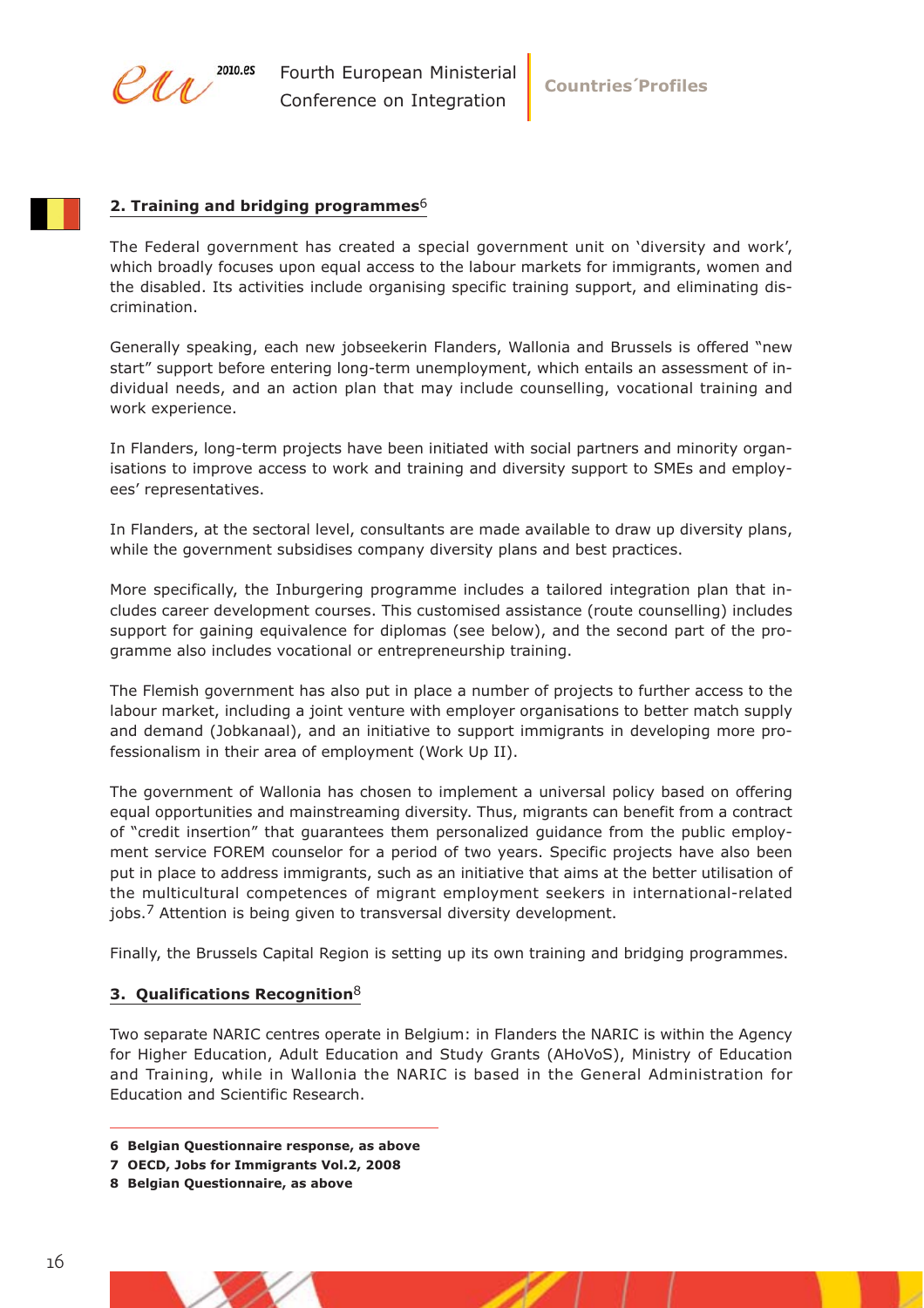

In 2004 the Flemish government developed a system for offering certificates of occupational competence ("ervaringbewijs"), whereby a candidate can demonstrate competence through working, social activity or course attendance to obtain official equivalency. Currently there are 15 assessment centres in Flanders, covering 20 professions, and it is thought that 400 people have participated in the process to date.

# **III. Diverse Districts**9

Federal urban policy was developed in 1999, and the Urban Policy Service created in 2001 to ensure implementation of the policy, which is intended to address the phenomena of unemployment, social exclusion and deterioration in the quality of life in areas where it is most acute.

In addition, the federal government developed the Impulse Fund for migration policy to support programmes for the integration of persons of foreign origin, prevention of discrimination and promotion of intercultural dialogue. 75% of the available funds are reserved for projects in the five largest cities in the country: Antwerp, Brussels, Charleroi, Gent and Liege. The remaining 25% is allocated for projects in other priority Action Zones.

In Flanders, the Managers of Diversity programme aims to stimulate organisations, companies and citizens to work towards a diverse society. The 2010 call for projects focuses on marital migration.

#### **IV. Civil Society Inclusion**

The official partner of the Flemish government in this respect is the Minorities Forum, which was established in 2000. The Forum is composed of 17 members, including 13 federations of ethnic minorities, which in turn represent over 1000 civil society organisations. The Forum has both a Board of Directors and General Assembly, and is supported in its work through various working groups. It develops advocacy positions in collaboration with its members and communicates these to the government.





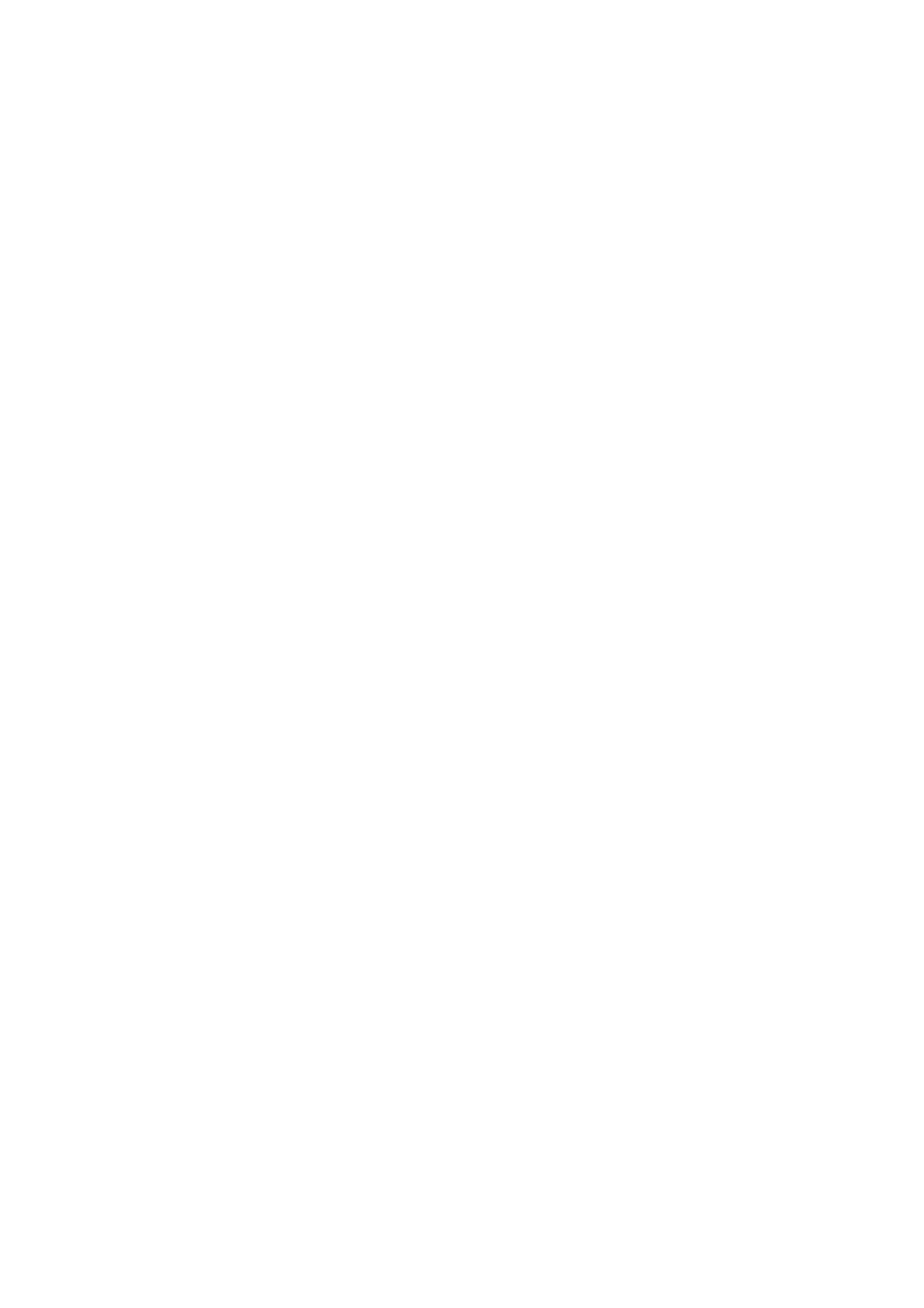

# BÉLGICA | *BELGIË* | *BELGIQUE*

En 2009, la cifra de ciudadanos extranjeros era de 971.000, el 9,1% de la población total. Sus principales países de origen eran Italia, Francia, Holanda, Marruecos y España<sup>1</sup>.

# **I. Migrantes y el mercado laboral**

A finales de 2009, la tasa de empleo entre los extranjeros en Bélgica era del 53,1%, en comparación con el 62,8% de los nacionales. Sin embargo, existía un marcado desajuste entre la tasa de empleo de ciudadanos de la UE y los terceros países, cuya tasa de empleo era mucho más baja, así como una diferencia relevante en función del género, entre trabajadores de terceros países<sup>2</sup>.

El nivel educativo de los inmigrantes en Bélgica es relativamente bajo si se compara con el de los oriundos de allí, pero los trabajadores migrantes cualificados no suelen ver sus competencias infra utilizadas en el mercado laboral3.

# **II. Desarrollo del capital humano**

La política de integración en Bélgica es federal, lo que significa que las tres comunidades belgas (francesa, alemana y flamenca) tienen plena competencia en estos asuntos; es decir, puede que se apliquen medidas de integración distintas en función de la región.

#### **1. Adquisición de la lengua**

En la región flamenca, las clases de lengua son uno de los elementos obligatorios del programa de *inburgerung* (integración) para nacionales de terceros países, al que también pueden asistir ciudadanos de la UE4.

La región valona y la comisión de la comunidad francesa en Bruselas no realizan clases de francés obligatorias; de todas maneras, financian a organizaciones públicas y privadas para que ofrezcan cursos de alfabetización y francés (clases FLE) para todos los extranjeros (de la UE o terceros países) y personas con origen extranjero, así como para que lleven a cabos diversos proyectos de participación social, cultural y educación cívica que vayan dirigidos principalmente a extranjeros5.



**<sup>1</sup> Eurostat, Statistics in Focus, 94/2009**

**<sup>2</sup> European Labour Force Survey, acceso en marzo de 2010**

**<sup>3</sup> OCDE, Empleo para inmigrantes vol. 2, 2008**

**<sup>4</sup> Respuesta al cuestionario de Bélgica, recibida el 18 de marzo de 2010**

**<sup>5</sup> Red Europea de Migración, cuestión ad hoc sobre Cursos de idioma y orientación para inmigrantes, solicitado por EMN NCP Eslovenia el 13 de noviembre de 2008**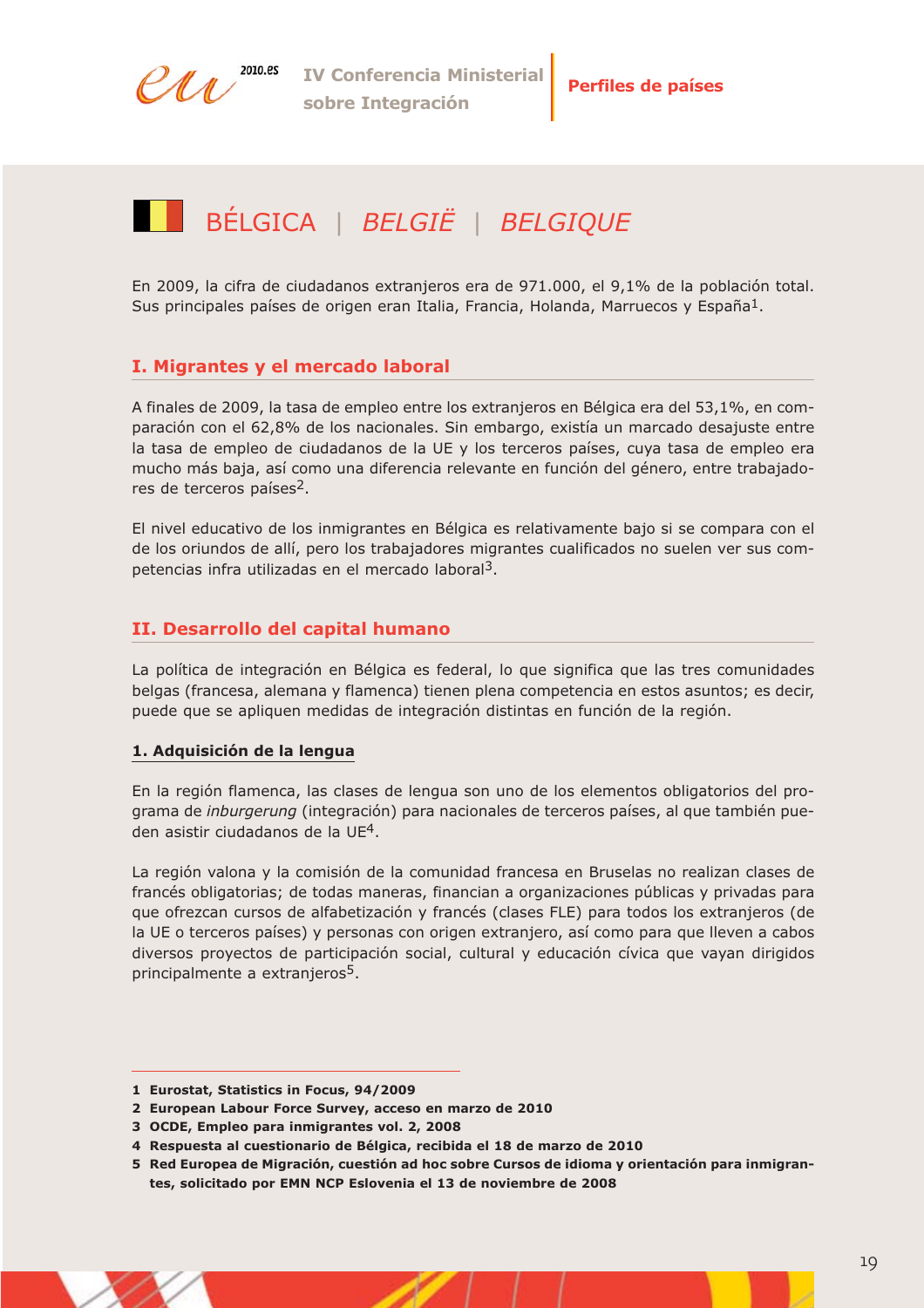

#### **2. Programas de formación y mediación**6

El Gobierno federal ha creado un departamento gubernamental especial sobre "diversidad y trabajo" que se centra en que los inmigrantes, las mujeres y los discapacitados accedan en condiciones de igualdad al mercado de trabajo. Entre sus actividades se incluye organizar un apoyo de formación específico y eliminar la discriminación.

En términos generales, a cada una de las personas que busca trabajo en Flandes, Valonia y Bruselas se le ofrece respaldo en un "nuevo comienzo" antes de que caiga en un desempleo a largo plazo. Éste implica una evaluación de necesidades individuales y un plan de acción que puede incluir asesoramiento, formación profesional y experiencia laboral.

En Flandes, se han comenzado proyectos a largo plazo con los agentes sociales y organizaciones minoritarias, dirigidos a PYME y comités sindicales, para mejorar el acceso al trabajo y a la formación, así como el apoyo a la diversidad.

En Flandes, a nivel sectorial, se han nombrado asesores para trazar planes de diversidad, mientras que el Gobierno financia planes de diversidad y mejores prácticas en empresas.

En concreto, el programa Inburgering incluye un plan de integración a medida con cursos sobre desarrollo profesional. Esta asistencia personalizada (itinerario con asesoramiento) incluye apoyo para convalidar los títulos (véase más abajo) y la segunda parte del programa también incluye formación profesional o empresarial.

El Gobierno Flamenco también ha llevado a la práctica varios proyectos sobre acceso al mercado laboral, incluyendo una empresa conjunta con organizaciones empleadoras para adecuar mejor la oferta y la demanda (Jobkanaal) y una iniciativa de ayuda a inmigrantes para desarrollar más profesionalidad en su área de empleo (Work Up II).

El Gobierno de Valonia ha decidido implementar una política universal que se basa en ofrecer igualdad de oportunidades y políticas transversales de diversidad. De este modo, los migrantes se pueden beneficiar de un contrato "inserción a crédito" que les garantiza orientación personalizada por parte de un asesor del servicio público de empleo FOREM durante un periodo de dos años. También se han ejecutado proyectos específicos dirigidos a inmigrantes, como una iniciativa que pretende mejorar el uso de las competencias multiculturales de los migrantes que buscan empleo en campos relacionados con otros países<sup>7</sup>. Se presta atención al desarrollo transversal de la diversidad.

Por último, la región de Bruselas, la capital, está estableciendo sus propios programas de formación y mediación.

**<sup>6</sup> Respuesta al cuestionario de Bélgica, como se indica anteriormente**

**<sup>7</sup> OCDE, Empleo para inmigrantes vol. 2, 2008**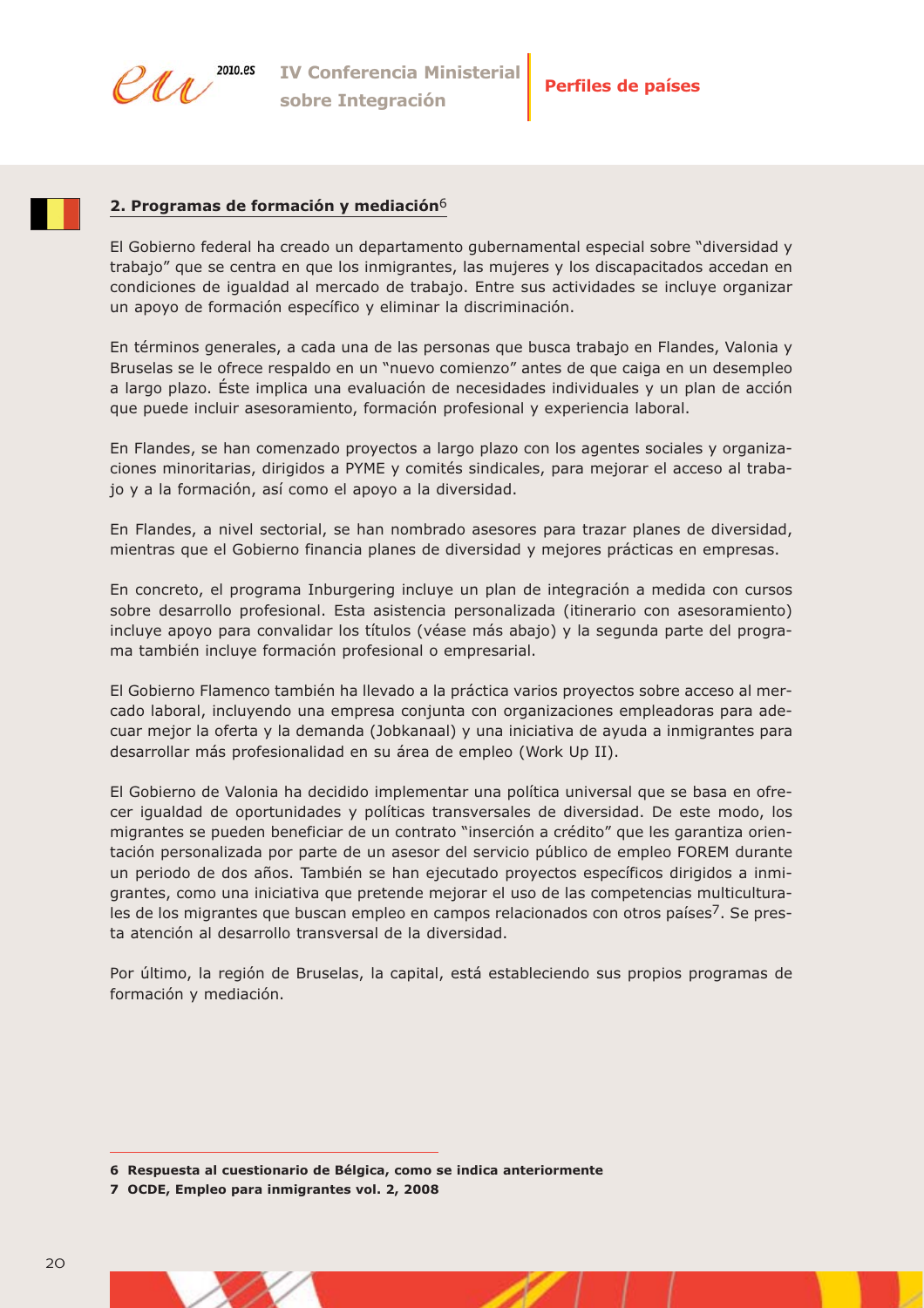

#### **3. Reconocimiento de cualificaciones**8

En Bélgica operan dos centros NARIC separados: en Flandes, el NARIC se integra en la Agencia para Educación Superior, Educación de Adultos y Becas de Estudio (AHoVoS), adscrito al Ministerio de Educación y Formación, mientras que en Valonia, el NARIC pertenece a la Administración General para la Educación y la Investigación Científica.

En 2004, el Gobierno flamenco desarrolló un sistema en el que se ofrecen certificados de competencia ocupacional (*ervaringbewijs*) mediante los cuales un candidato puede demostrar competencia a través del trabajo, el servicio social o la asistencia a clase para conseguir la convalidación oficial. En la actualidad, existen 15 centros de evaluación en Flandes, que abarcan 20 profesiones, y se estima que 400 personas han participado en el proceso hasta la fecha.

## **III. Distritos con diversidad**9

En 1999 se elaboró la política urbana federal y en 2001 se creó el Servicio de medidas urbanas para garantizar la aplicación de las políticas, que pretenden abordar el problema de desempleo, la exclusión social y el deterioro de la calidad de vida en las zonas donde es más pronunciado.

Además, el Gobierno federal desarrolló el Fondo Impulso para políticas migratorias con vistas a respaldar programas para la integración de personas de origen extranjero, la prevención de la discriminación y el fomento del diálogo intercultural. El 75% de los fondos disponibles se reservan para proyectos en las cinco mayores ciudades del país: Amberes, Bruselas, Charleroi, Gante y Lieja. El 25% restante se asigna a proyectos en otras Zonas de Acción prioritarias.

En Flandes, el programa Gestores de diversidad pretende estimular a organizaciones, empresas y ciudadanos a colaborar por una sociedad diversa. La convocatoria de proyectos en 2010 se centra en la migración por reagrupación familiar (matrimonio).

# **IV. Inclusión en la sociedad civil**

En este tema, el socio oficial del Gobierno flamenco es el Foro de las minorías, constituido en el 2000. El Foro está compuesto por 17 miembros, entre ellos 13 federaciones de minorías étnicas, que a su vez representan a más de 1.000 organizaciones civiles. El Foro posee una Junta directiva y una Asamblea general y varios grupos de trabajo apoyan su labor. Concibe posturas de apoyo en colaboración con sus miembros y se las comunica al Gobierno.



**<sup>8</sup> Respuesta al cuestionario de Bélgica, como se indica anteriormente**

**<sup>9</sup> Cuestionario de Bélgica, como se indica anteriormente**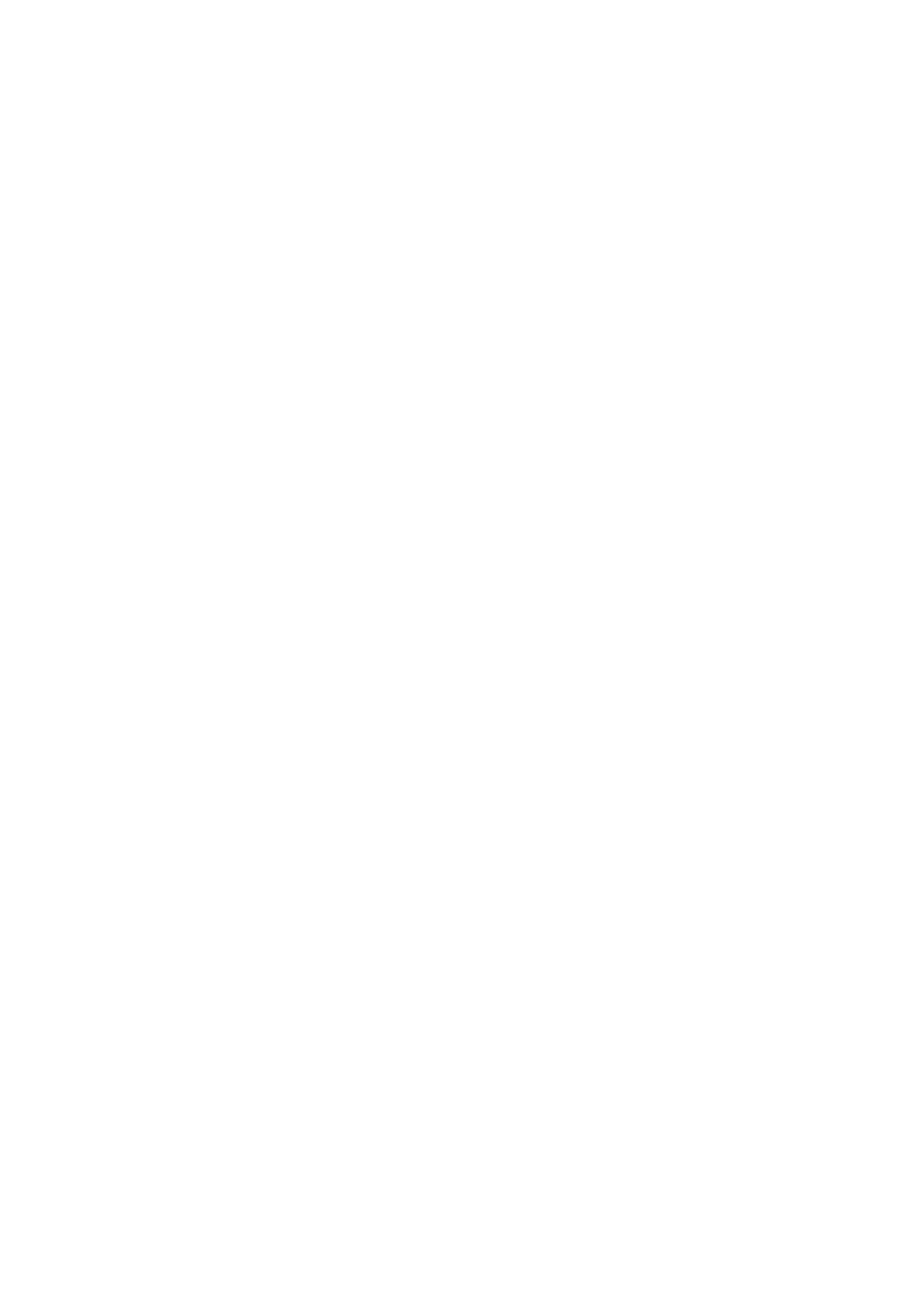



According to Eurostat, the number of non-nationals in Bulgaria in 2008 was just 24,000, 0.3% of the total population.<sup>1</sup> However, the Bulgarian government estimates the immigrant population to be significantly higher, at around  $70,000^2$  (around 1% of the total population.<sup>3</sup> The major countries of origin were Albania, Ukraine, Georgia, Pakistan and Egypt.4

# **I. Migrants and the Labour Market**

During the past several years Bulgaria from a source country is becoming more and more a country of transit and final destination for migrants. In Bulgaria, the labour market is characterised also by emigration and flows of immigrants from both inside and outside the EU remains small, though EU accession has encouraged greater migration from other EU countries.

Immigrants working in Bulgaria tend to be young (56% are aged between 18 and 40), and are thought to be relatively well educated.<sup>5</sup>Over half of employed immigrants in Bulgaria, have their own trade business, or are employed in joint venture/international firms, while up to 38% are engaged in low-skilled occupations.<sup>6</sup>Third country nationals on labour contracts hail primarily from Russia, with other migrant workers coming from the Ukraine, Turkey, Moldova and the Former Yugoslav Republic of Macedonia.7

# **II. Human Capital Development**

In 2008, the Bulgarian government agreed the National Strategy on Migration and Integration (2008-2015). This Strategy is implemented by annual action plans – for the years 2008, 2009 were completed and currently for 2010.

**3 Bulgarian Questionnaire Response, received June 2010**

**<sup>1</sup> Eurostat, Statistics in Focus, 94/2009**

**<sup>2</sup> This number includes both the third-country nationals, who reside permanently, and the newly arrived in Bulgaria**

**<sup>4</sup> Eurostat, Statistics in Focus, 94/2009**

**<sup>5</sup> Iskra Beleva, Bulgaria: migration flows – problems and policies, Statements and Comments, Institute of Economics to the Bulgarian Academy of Sciences, Mutual Learning Programme Peer Review, European Employment Strategy, June 2008**

**<sup>6</sup> Beleva, ibid.**

**<sup>7</sup> Bulgarian Questionnaire, as above**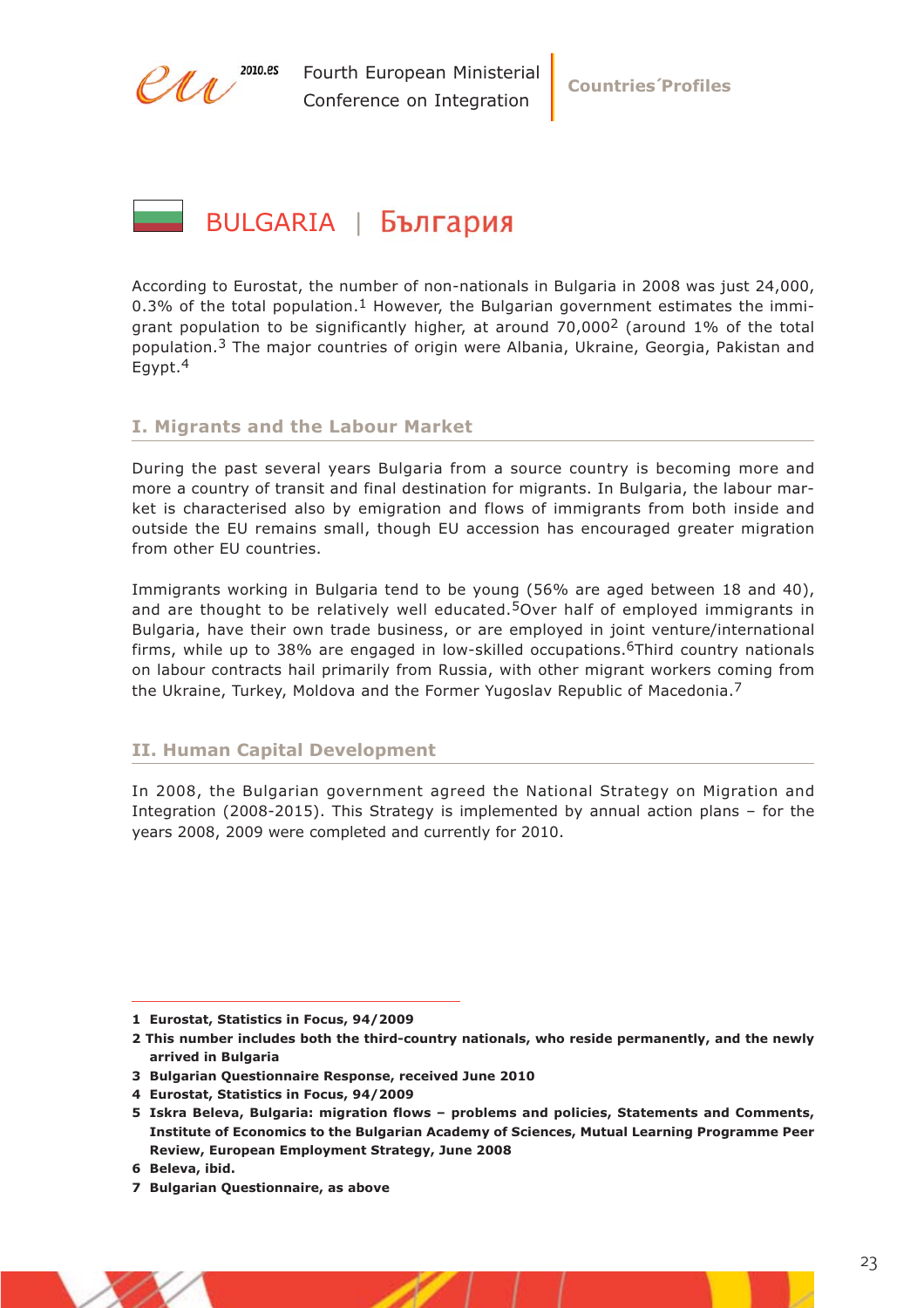

#### **1. Language acquisition**8

Language courses are primarily focused towards the newcomers, incl. refugees, and are organized by respective public and non-governmental institutions, incl. the State Agency for Refugees, where the costs of the courses are covered by the state budget.

A number of information centres have opened in recent years, in major Bulgarian cities. Some of these offer also language and orientation courses to immigrants.

#### **2. Training and bridging programmes**

Any individual who has been granted refugee or humanitarian status in Bulgaria, within one year after receiving the status, is provided with shelter, social assistance, health insurance, Bulgarian language training, social and cultural counselling. The State Agency for Refugees organizes vocational training programmes for refugees, which is funded by the State Agency as well as the Ministry of Labour and Social Policy. The programme has three components: literacy, vocational qualification, and employment.9

A number of skills and training programmes have developed in Bulgaria over the past decade, but these are primarily focused on reducing long-term unemployment within the young Bulgarian population. However, legally resident immigrants can apply for professional courses organized by the Employment Agency, and access the Bulgarian education system more generally. The information centres detailed in the section above, also retain information on professional courses.

#### **3. Qualifications Recognition**

Qualifications recognition is managed by the National Centre for Information and Documentation, which also acts as Bulgaria's ENIC-NARIC. The Centre is responsible for academic, professional and vocational qualifications, and oversees those competent authorities responsible for certifying qualifications in the regulated professions. Different legislative acts apply to each of these professions.

#### **III. Diverse Districts**

Migrants tend to be concentrated in urban areas, with the capital Sofia receiving more than one third of all immigrants in Bulgaria (35%). The three biggest cities – Plovdiv, Varna and Bourgas – receive a further 22%.<sup>10</sup>However, immigrant numbers are not high enough to have caused concern in terms of housing. Instead, the major policy focus is upon Roma minorities and their situation in Bulgaria.

**<sup>8</sup> Bulgarian Questionnaire, as above**

**<sup>9</sup> Bulgarian Questionnaire, as above**

**<sup>10</sup> Anna Krasteva, Immigration and Integration; European Experiences, CERMES, Manfred Worner Foundation, 2009, Sofia**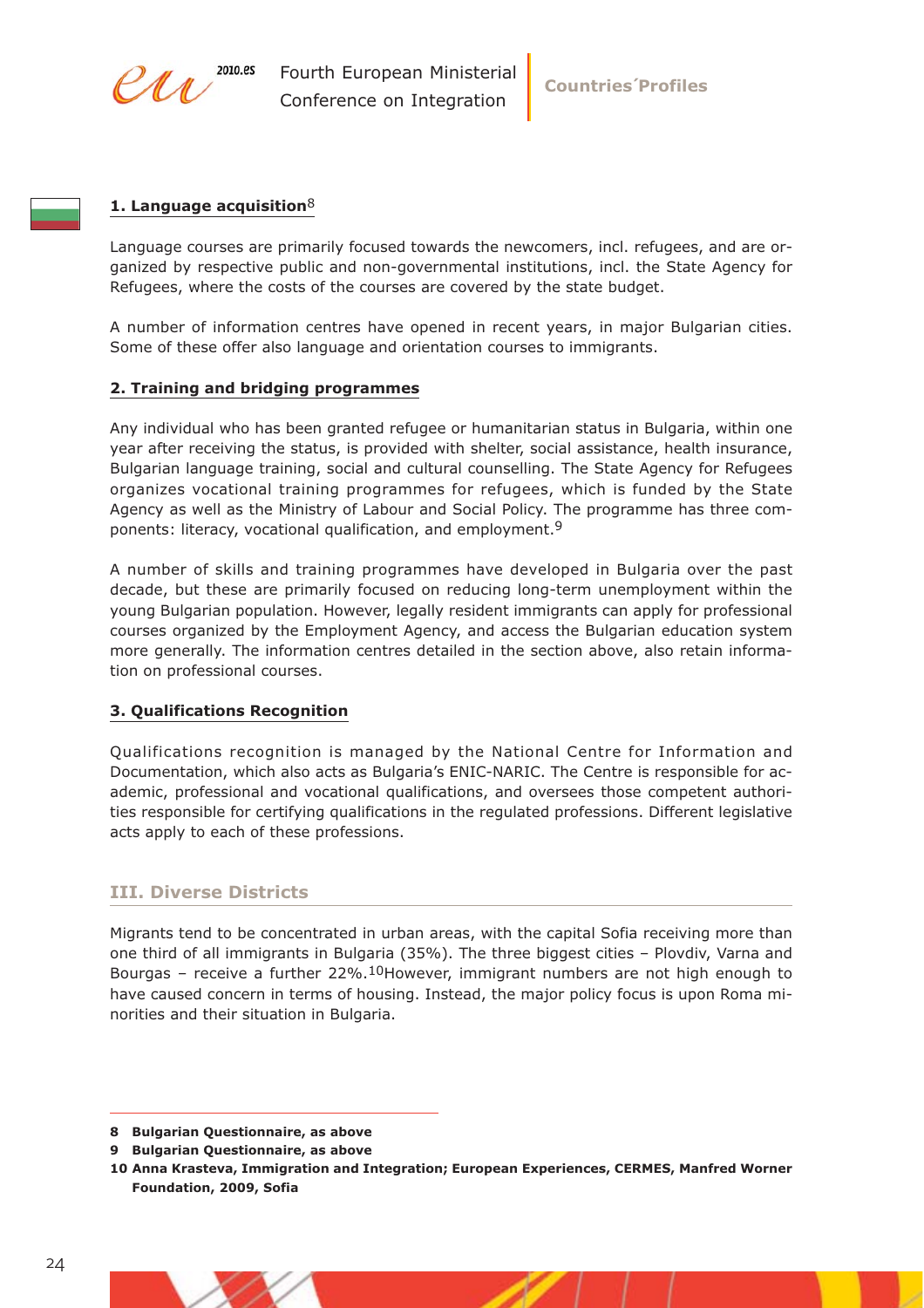

The National Council for Co-operation on Ethnic and Demographic Issues (NCCEDI) under the Council of Ministers is the main national consultative body on these matters and the main institution responsible for intercultural dialogue and support of ethnic minorities is the Ministry of Labour and Social Policy. Thus, a wide range of cultural activities, reform of education curricula, and inclusion of Roma minorities in Bulgaria is supported.<sup>11</sup>

# **IV. Civil Society Inclusion**

In May 2007 an Inter-institutional Working Group was created to deal with migration challenges. It is chaired by one of Bulgaria's Deputy Prime Ministers. Social partners are included through the National Tripartite Council and the working groups it operates.

Non-governmental organisations were also consulted on the new Bulgarian integration strategy through a three-month online consultation process, following the publication of the draft integration strategy on the Bulgarian Council of Ministers website.<sup>12</sup>

In addition, the NCCEDI facilitates cooperation between the government and the civil society organisations of different minority groups, and considers policy proposals submitted by other Ministry departments.

**11 See website, http://www.nccedi.government.bg/**

**12 Bulgarian questionnaire, as above**

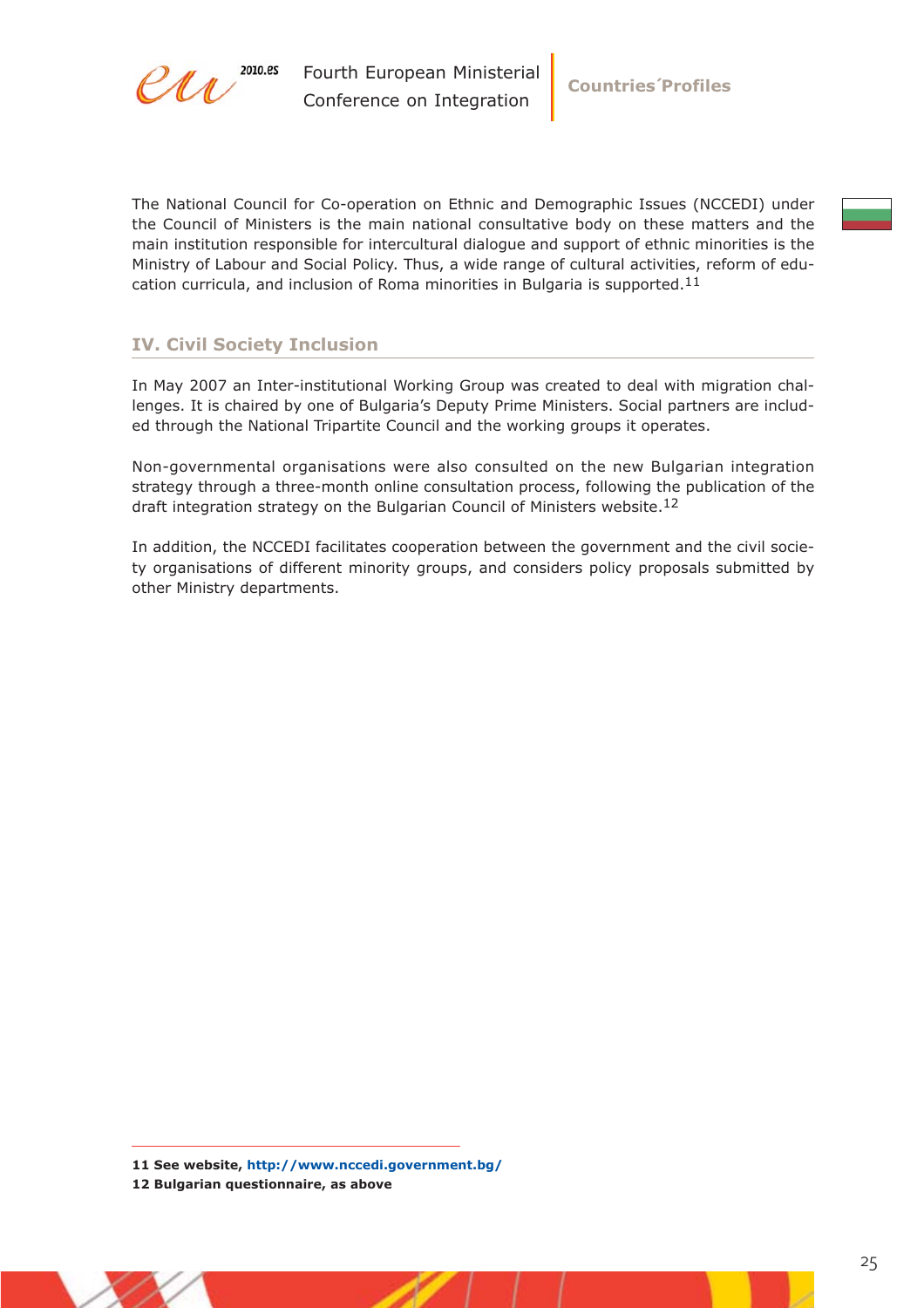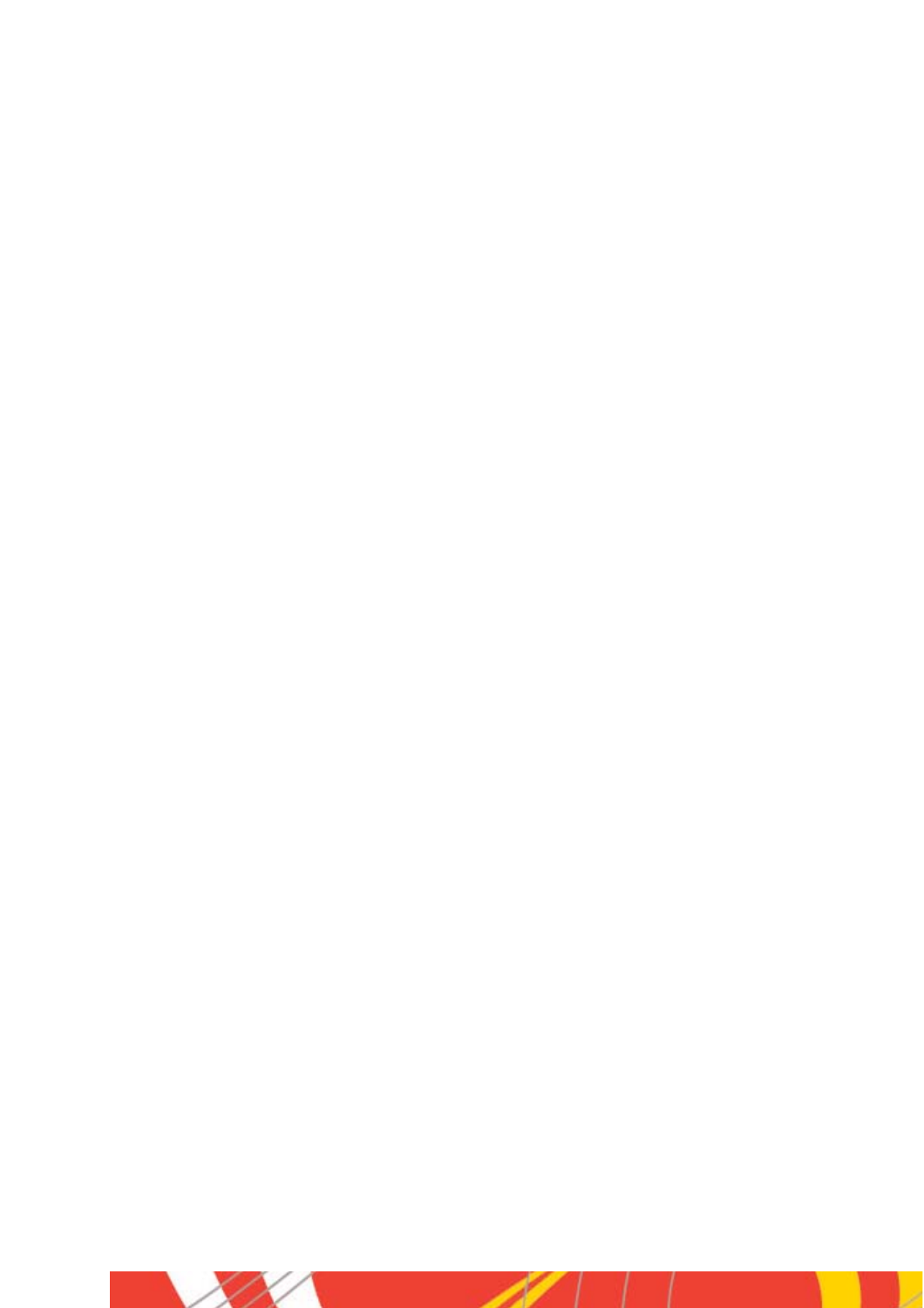



Según el Eurostat, la cifra de no nacionales en Bulgaria en 2008 era sólo de 24.000 personas, el 0,3% de la población total<sup>1</sup>. Sin embargo, el Gobierno búlgaro calcula que la población inmigrante es bastante superior, en torno a 70.0002 personas (cerca del 1% de la población total).<sup>3</sup> Los principales países de origen son Albania, Ucrania, Georgia, Pakistán y Egipto<sup>4</sup>.

# **I. Migrantes y el mercado laboral**

Tras muchos años siendo país de origen de migrantes, Bulgaria se está convirtiendo, cada vez más, en un país de tránsito o de destino final para migrantes. En Bulgaria, el mercado laboral también se caracteriza por la emigración y los flujos de inmigrantes procedentes de países tanto comunitarios como no comunitarios, continúan siendo débiles, aunque la entrada en la Unión Europea ha provocado más migración de otros países de la UE.

Los inmigrantes que trabajan en Bulgaria suelen ser jóvenes (el 56% tienen entre 18 y 40 años) y se considera que poseen una formación bastante buena<sup>5</sup>. Más de la mitad de los inmigrantes con trabajo en Bulgaria poseen su propio negocio o están contratados por *joint ventures* o empresas internacionales, mientras que el 38% se dedican a profesiones no cualificadas<sup>6</sup>. La mayoría de los ciudadanos extracomunitarios con contrato de trabajo vienen de Rusia y otros países como Ucrania, Turquía, Moldavia y Macedonia7.

# **II. Desarrollo del capital humano**

En 2008, el Gobierno búlgaro acordó la Estrategia nacional sobre migración e integración (2008-2015). Esta Estrategia se implementa mediante planes de acción anuales (se finalizaron los de los años 2008 y 2009 y, en la actualidad, el del año 2010).

**<sup>1</sup> Eurostat, Statistics in Focus, 94/2009.**

**<sup>2</sup> Esta cifra incluye a los nacionales de terceros países con residencia permanente en Bulgaria y a los recién llegados.**

**<sup>3</sup> Respuesta al cuestionario de Bulgaria, recibido en junio de 2010.**

**<sup>4</sup> Eurostat, Statistics in Focus, 94/2009.**

**<sup>5</sup> Iskra Beleva, Bulgaria: flujos migratorios: problemas y políticas, declaraciones y comentarios, Instituto de Economías de la Academia de las Ciencias búlgara, revisión de expertos del Programa de aprendizaje mutuo, Estrategia Europea de Empleo, junio de 2008.**

**<sup>6</sup> Beleva, ibid.**

**<sup>7</sup> Cuestionario de Bulgaria, como se indica anteriormente.**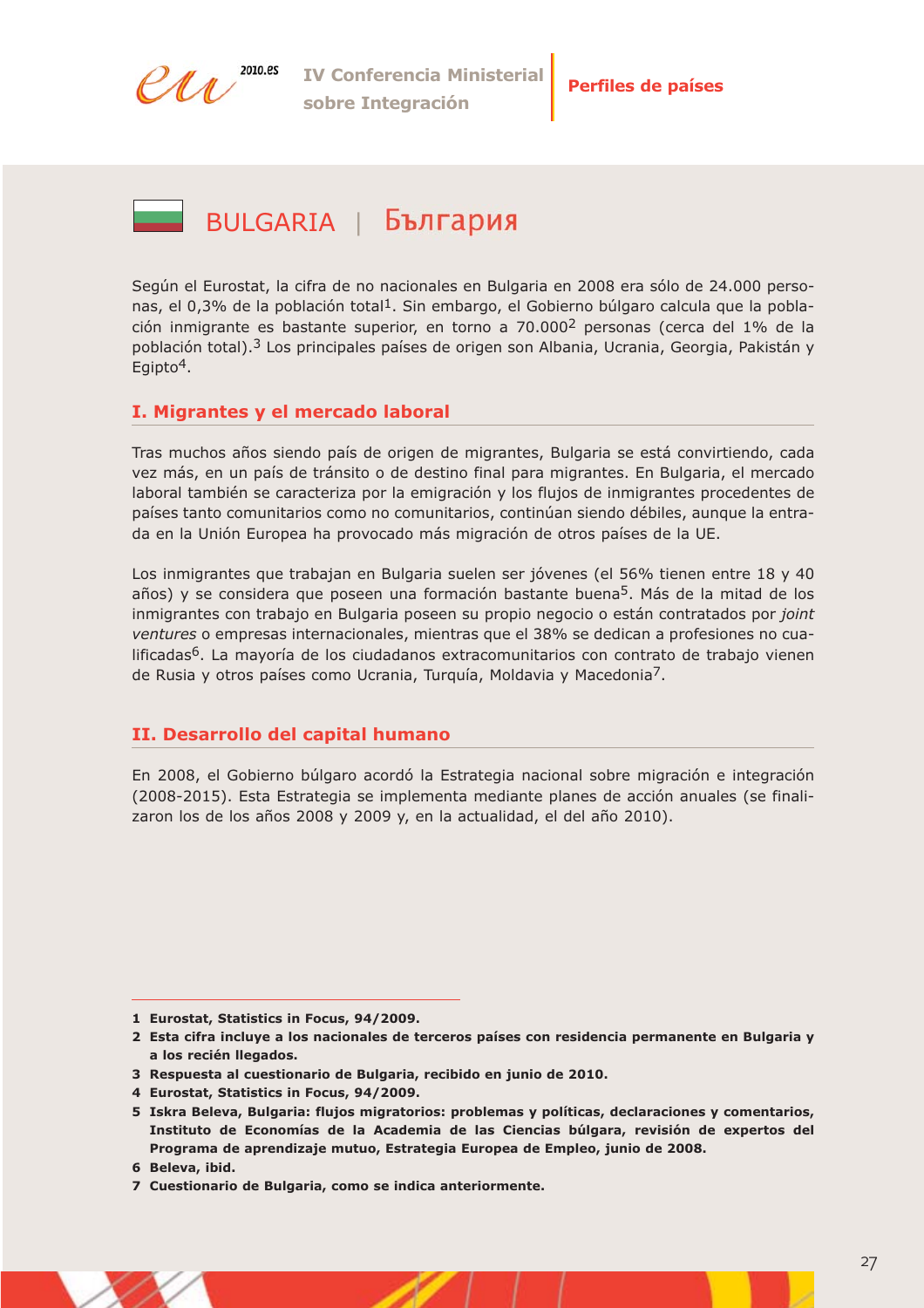

#### **1. Adquisición de la lengua**8

Los cursos de idioma se centran principalmente en los recién llegados, refugiados incluidos, y los organizan instituciones públicas y no gubernamentales, incluso la Agencia Estatal para los Refugiados. Los presupuestos del Estado cubren los costes de los cursos.

En los últimos años se han abierto una serie de centros de información en las principales ciudades de Bulgaria. Algunas de ellas también ofrecen cursos de idioma y orientación a inmigrantes.

#### **2. Programas de formación y mediación**

Cualquier persona que haya recibido el estatus humanitario o de refugiado en Bulgaria recibe acogida, asistencia social, seguro médico, clases de búlgaro y asesoría social y cultural durante el año posterior a recibir dicho estatus. La Agencia Estatal para los Refugiados organiza programas de formación profesional para refugiados, que financia la Agencia Estatal junto con el Ministerio de Trabajo y Políticas Sociales. El programa está compuesto por tres ramas: alfabetización, cualificación profesional y empleo<sup>9</sup>.

Durante los últimos diez años, en Bulgaria se han elaborado diversos programas de capacitación y formación, pero se centran sobre todo en reducir el desempleo de larga duración entre la juventud búlgara. Sin embargo, los inmigrantes que residen legalmente pueden solicitar los cursos de formación profesional que organiza la agencia de empleo y, en términos generales, acceder al sistema educativo búlgaro. Los centros de información que se citan en el apartado anterior también poseen información sobre los cursos de formación profesional.

#### **3. Reconocimiento de cualificaciones**

El encargado de gestionar el reconocimiento de cualificaciones es el Centro Nacional de Información y Documentación, que a su vez actúa en calidad de ENIC-NARIC en Bulgaria. El Centro se encarga de las cualificaciones académicas, profesionales y vocacionales, y supervisa las entidades competentes que se encargan de certificar titulaciones en las profesiones reguladas. Varios instrumentos legales hacen referencia a cada una de estas profesiones.

**<sup>8</sup> Cuestionario de Bulgaria, como se indica anteriormente.**

**<sup>9</sup> Cuestionario de Bulgaria, como se indica anteriormente.**

**<sup>10</sup> Anna Krasteva, Inmigración e integración; Experiencias europeas, CERMES, Fundación Manfred Worner, 2009, Sofía.**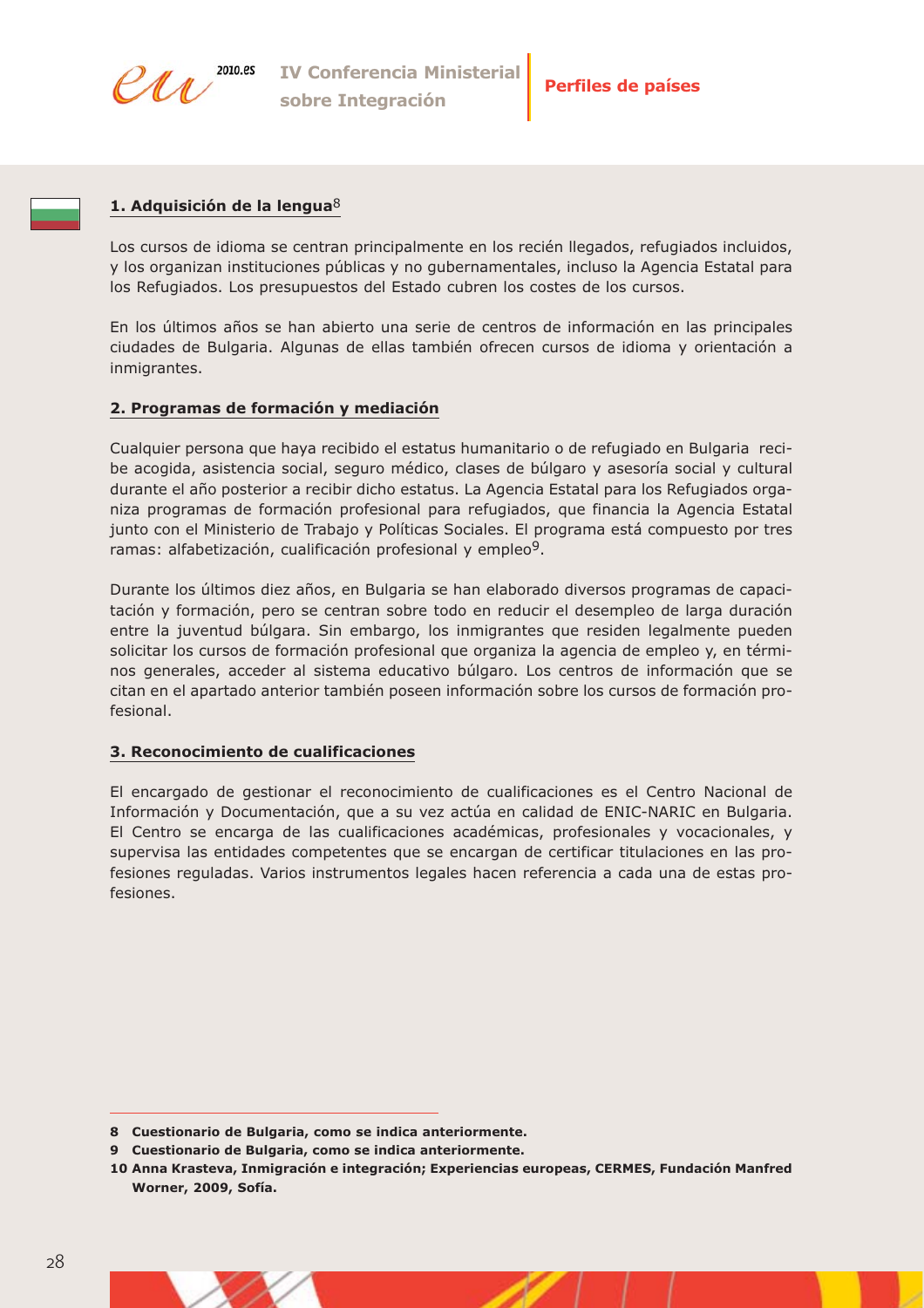

# **III. Distritos con diversidad**

Los migrantes se suelen concentrar en zonas urbanas y la capital, Sofía, recibe más de un tercio de todos los inmigrantes de Bulgaria (el 35%). Las tres ciudades más grandes – Plovdiv, Varna y Bourgas – reciben otro 22%<sup>10</sup>. Sin embargo, el número de inmigrantes no es lo suficientemente alto como para provocar preocupación en lo que se refiere a la vivienda. En lugar de ello, el núcleo principal de las políticas va dirigido a las minorías gitano romaníes y su situación en Bulgaria.

El Consejo Nacional para la Cooperación sobre Asuntos Étnicos y Demográficos (NCCEDI), dependiente del Consejo de Ministros, es el principal órgano consultivo sobre estos asuntos, y la institución esencial en el diálogo intercultural y el apoyo a minorías étnicas es el Ministerio de Trabajo y Políticas Sociales. De esta manera, se apoya una gran variedad de actividades culturales, la reforma del currículo educativo y la inclusión de las minorías gitano romaníes en Bulgaria<sup>11</sup>.

# **IV. Inclusión en la sociedad civil**

En mayo de 2007, se creó un Grupo de Trabajo Interinstitucional para abordar los desafíos que supone la migración. Está presidido por uno de los vicepresidentes del Gobierno búlgaro y está compuesto por los agentes sociales, a través del Consejo Nacional Tripartito y los grupos de trabajo que dirige.

También se consultó a organizaciones no gubernamentales sobre la nueva estrategia de integración búlgara mediante un proceso de consulta en línea que duró tres meses, seguido por la publicación del borrador de la estrategia de integración en la página web del Consejo de Ministros búlgaro<sup>12</sup>.

Además, el NCCEDI facilita la cooperación entre el Gobierno y las organizaciones en la sociedad civil de diversos grupos minoritarios y estudia las propuestas de políticas que presentan los departamentos de otros ministerios.



**<sup>11</sup> Véase página web, http://www.nccedi.government.bg/**

**<sup>12</sup> Cuestionario de Bulgaria, como se indica anteriormente.**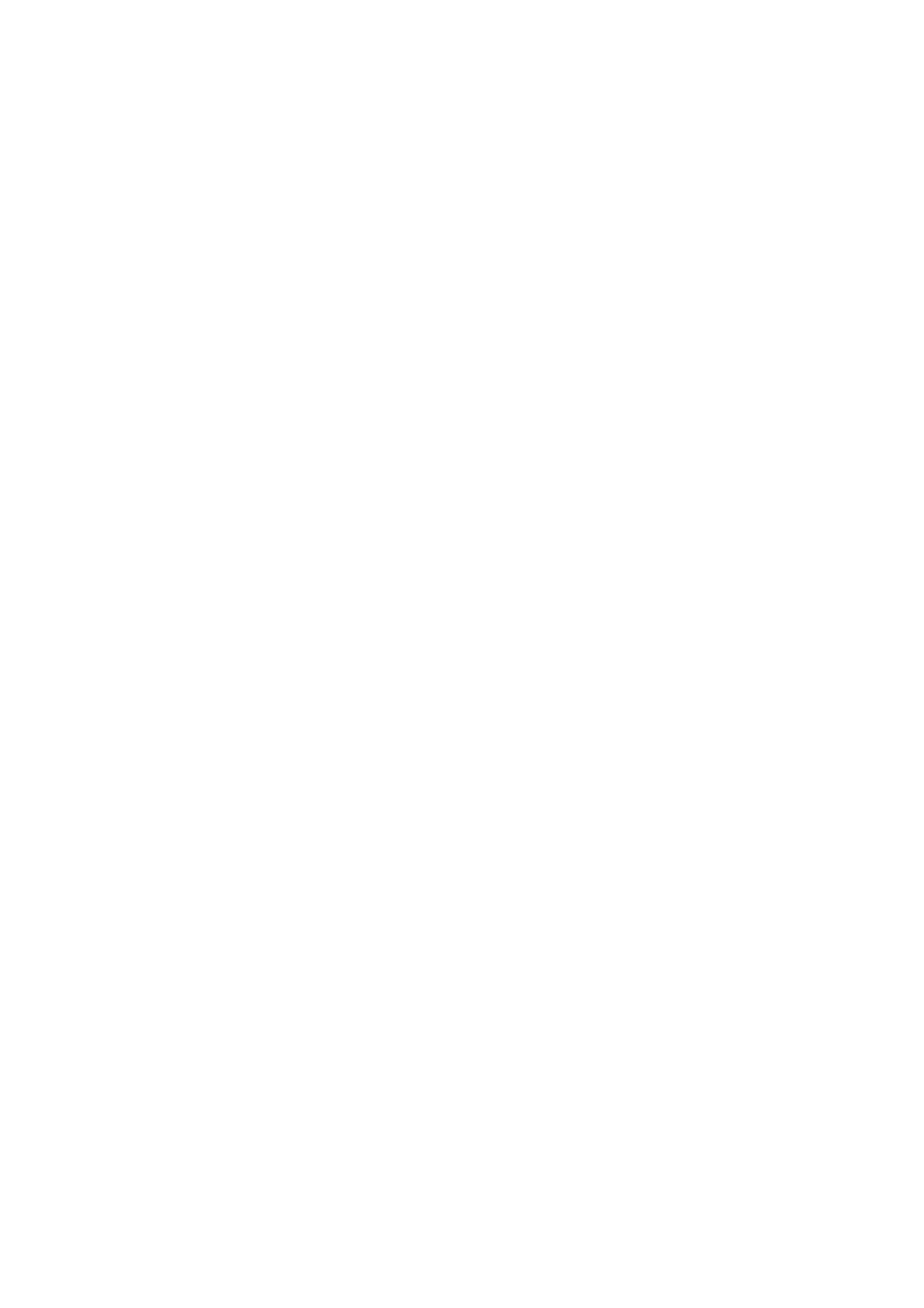

# CYPRUS | ΚΥΠΡΟΣ *| KYPROS | KIBRIS*

OVERVIEW **Total Population of Cyprus (Cypriots and immigrants):** 796,900 in 2008. **Immigrant population (E.U and Third Country Nationals)**: 128,200 in 2008, which is 16.08% of the total population. As of 8 January 2010, there were close to 69,000 third country nationals legally residing in Cyprus.

# **I. Migrants and the Labour Market**

The Strategy on the Employment of Third Country Nationals is adopted by the Council of Ministers. The Department of Labour examines applications from employers for the employment of foreigners, for the satisfaction of pressing, short term needs in the labour market, in certain economic fields and occupations. Policies and programs initiated by the Department of Labour in the area of employment and professional development are open to everybody who has access to the labour market, including Third Country Migrants. More details are available on the official website of the Department of Labour of the Ministry of labour and Social Insurance<sup>1</sup>.

The employment rate for foreign nationals in Cyprus was actually higher than it was for nationals in 2009, 65.6% versus 60.1%.2 Due to their high educational attainment, Cypriots are abandoning employment in manual sectors, such as construction, agriculture, livestock farming, industry and tourism, and foreign nationals are filling the gaps left in these sectors. Many other third country nationals work as domestic assistants in private homes as well as in the eldercare sector. Foreigners in these sectors tend to come from Eastern Europe (Moldova, Ukraine, Russia), the Middle East (Egypt, Jordan, Palestine, Syria), and South Asia (India, Sri Lanka).

#### **II. Human Capital Development**

Third country nationals have equal access to training programmes offered to nationals. The Ministry of Education and Culture has developed a strategic plan for improving the educational opportunities including the development of educational programmes for non-native adults, to learn Greek language, history and culture.

The Ministry of Interior is in charge of the issue of Integration in cooperation with all the pertinent Ministries. In order to promote the harmonious integration of the third country nationals legally residing in Cyprus, a Committee of Experts on Integration of the legally residing Migrants in Cyprus has been established by the Council of Ministers Decision No. 65.242 on the 28<sup>th</sup> March 2007. The said Committee consists of the representatives of the Ministries of Labour ans Social Insurance, Health, Education and Culture including a representative from the Ombudsman's Office and is presided by the Minister and or Permanent Secretary of the Ministry of Interior. In general, the Committee is responsible for coordinating the activities and initiatives of the various Ministries and government departments, and developing policies and programmes for absorbing EU funds.



**<sup>1</sup> http://www.mlsi.gov.cy/mlsi/dl/dl.nsf/dmlgeneralinf\_en/dmlgeneralinf\_en?OpenDocument**

**<sup>2</sup> Data taken from European Labour Force Survey, accessed March 23 2010**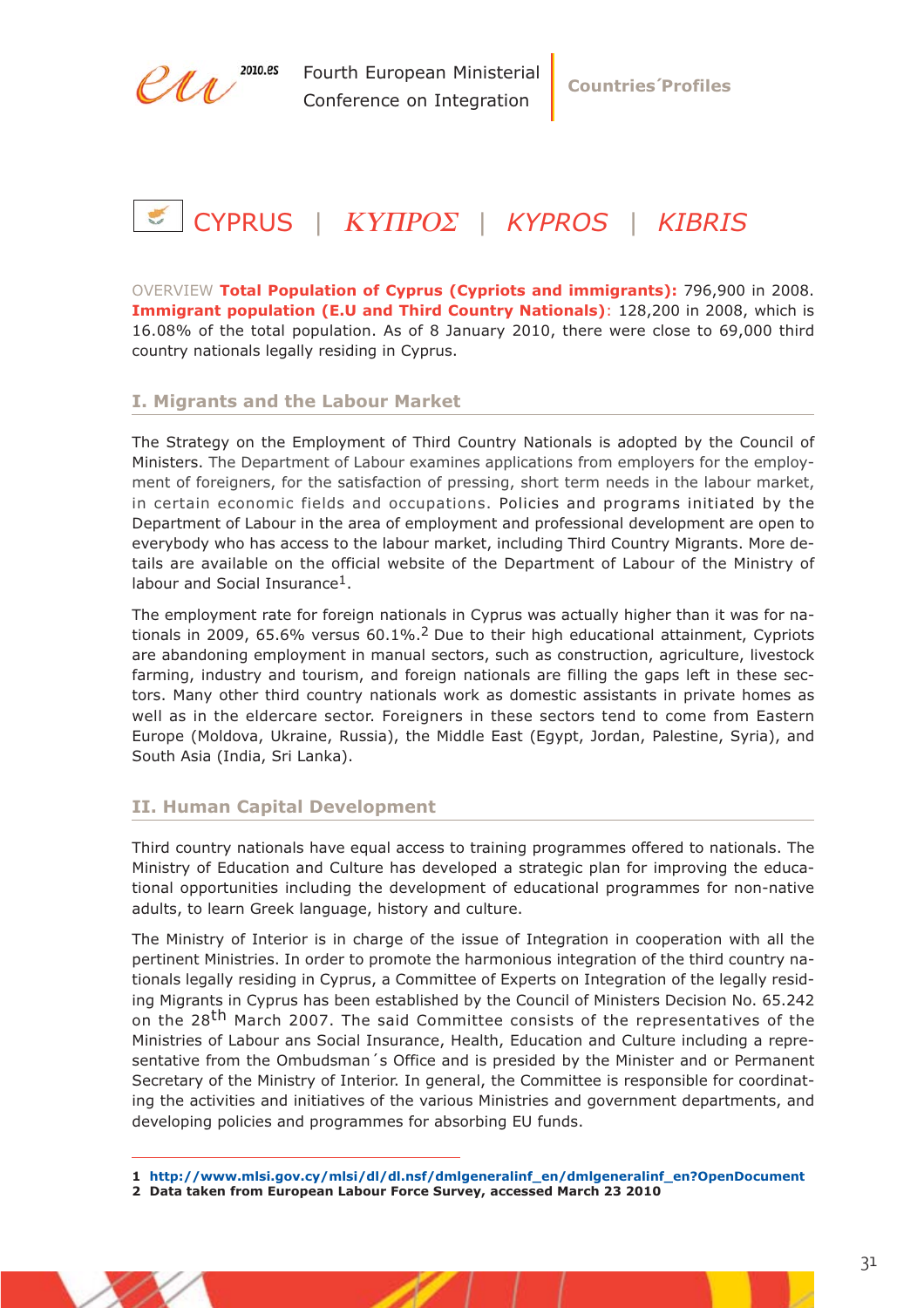



The Committee has recently drafted a comprehensive Policy and Action Plan for the Integration of third country nationals for the years 2010-2012. Cyprus National Integration Plan for 2010-2012, has Seven Priorities:

- 1. Information, Services and Transparency
- 2. Employment and Vocational Training
- 3. Education and Language Learning
- 4. Health
- 5. Housing
- 6. Learning the Culture
- 7. Participation.

#### **1. Language acquisition:**

Language courses are provided free of charge for all legally residing third country nationals as of 2010 on the basis of programmes co-funded by the European Social Fund and Asylum Service of the Ministry of the Interior. Languages courses funded exclusively from national resources were also available since 2006.

The 2008 and 2009 Annual Programmes of activities for the Implementation of Integration Funds in Cyprus highlights language acquisition as a key priority.<sup>3</sup> One of these actions is the provision of language support for adult third country nationals who reside in Cyprus. The project foresees around 475 participants acquiring basic skills in using, reading and writing the Greek language at a satisfactory level. They are also expected to communicate effectively in their everyday life using both oral and written communication. All courses will be available in the four main cities of Cyprus (Nicosia, Limassol, Larnaka, Paphos).

#### **2. Training and bridging programmes**

Third country nationals with access to the labour market also have equal access to training programmes offered to nationals. According to Law No. 58(1) of 2004, discrimination is prohibited for occupational training and retraining.

The Ministry of Education and Culture has developed a four-part strategic plan for improving the educational opportunities available to immigrant students, and adult immigrants. The pillars of the plan are: the development of programmes that target the needs of the newly arrived to the education system (through information seminars, bilingual educators, instruction of Greek as a second language); the development of educational programmes for nonnative adults, to learn Greek language, history and culture; diversity training for educators at all levels of the school system; and introducing a data collection system regarding educational needs of non-native speaking students. Schools with high numbers of non-native language speakers operate as "Zones of Educational Priority", which means additional resources are applied.

The Adult Education Centres operated by the Ministry of Education and Culture provide informal courses to adults over 15 years old, as well as teaching skills for further personal, professional and social development, including vocational training. For these courses, aside from the free language course, a symbolic fee of 24 euros is charged.

**<sup>3</sup> Solidarity Fund. http://www.moi.gov.cy/moi/sf/sf.nsf/index\_en/index\_en?OpenDocument**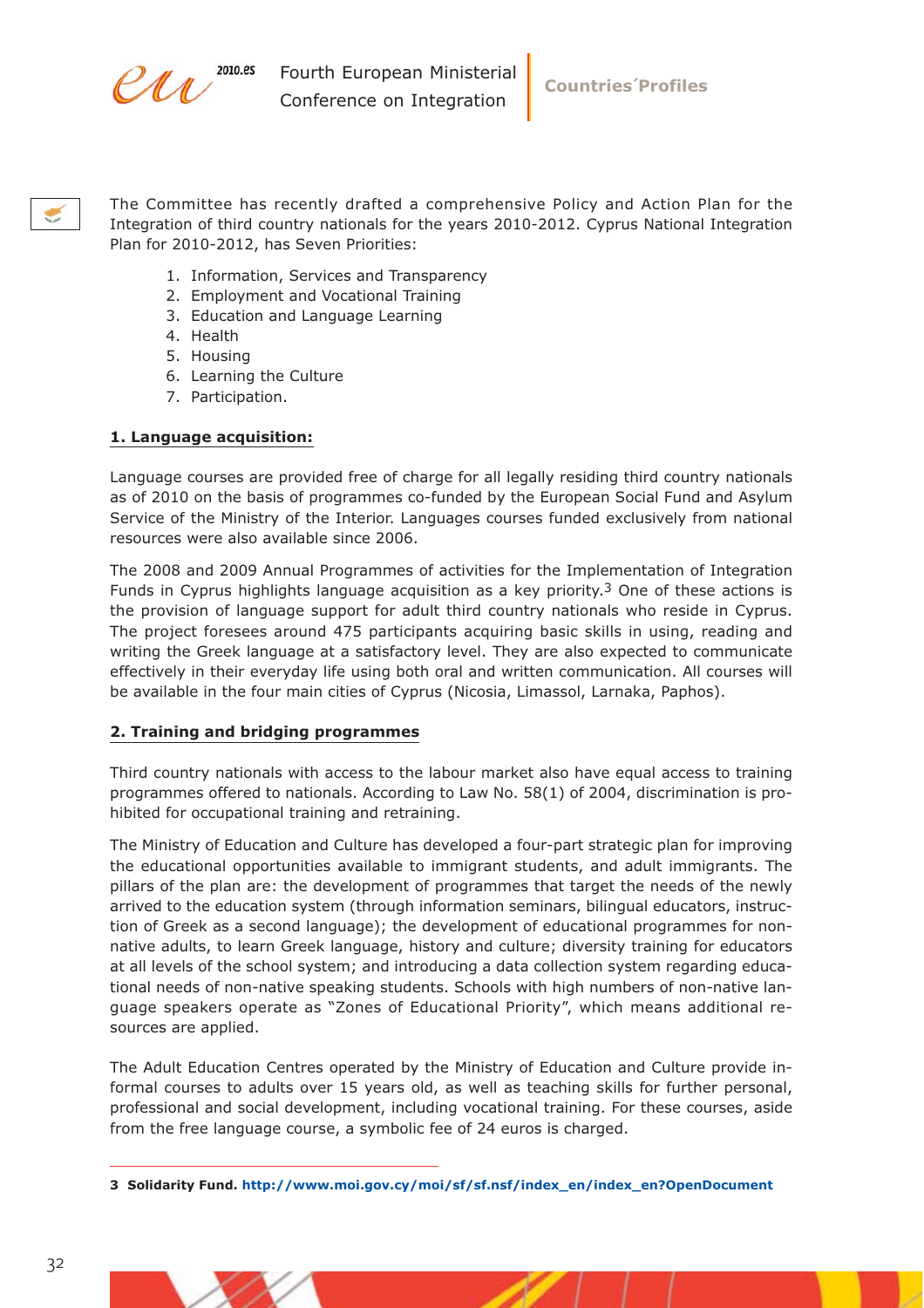

#### **3. Qualifications recognition**

Recognition of diplomas and qualifications is required for those professions that are regulated under the national Law. In these cases the foreigners have to apply to the competent body specified in the legislation regulating the specific profession.

KY.S.A.T.S., the Council for the Recognition of Higher Education Qualifications is the Cyprus ENIC-NARIC, and acts as the competent authority for the academic recognition of qualifications. KY.S.A.T.S. is operated by a Council which consists of seven members including a professor from the University of Cyprus as Chairperson, a representative from the Office of the Attorney General, a representative of the Ministry of Education & Culture, and four other University professors.

# **III. Diverse Districts**

No concentration of foreigners is seen in particular areas. Instead, they tend to be dispersed through all districts.

All Public Assistance beneficiaries, whether Cypriot, citizens of the European Union or third country nationals, if entitled, receive as a monthly rent allowance, 50% of the amount allocated for basic needs, with an upper limit of  $\epsilon$  598. Under exceptional circumstances, the competent Director may approve a higher amount, up to the amount actually paid, for as long as necessary.

The housing of asylum seekers constitutes an obligation of the Social Welfare Services which have to provide them with information and support for finding proper accommodation and for submitting an application for public assistance. The Social Welfare Services may provide either an alternative solution for accommodation, or the necessary public assistance for securing one<sup>4</sup>.

Recognised refugees are entitled to the same benefits as Cypriot citizens and therefore can own property. If they are public assistance beneficiaries, and reside in a self-owned accommodation unit, they become entitled to the monthly instalments of the mortgage loan plus interest, up to the amount that can be approved as rent allowance, on condition that the loan was made at least one year prior to the submission of the application for public assistance, unless the Director is satisfied that the mortgage was made in good faith. Furthermore, they are entitled to a house repair benefit of  $E1700$  for self-owned property. Special schemes exist for raising the amount for repairs up to  $£12.000$ .

# **IV. Civil Society Inclusion**

Migrants living in Cyprus may set up their own organizations that will enable them to meet one another, to voice their interests and to preserve their identity. They also participate in civil society as members of a trade union, or of any other organization, sports club or cultural association. They also have access to the public health-care services, to the welfare system etc. provided certain criteria are met.





**<sup>4</sup> The entitlement to benefits, is subject to the condition that the beneficiaries should reside in the government controlled areas.**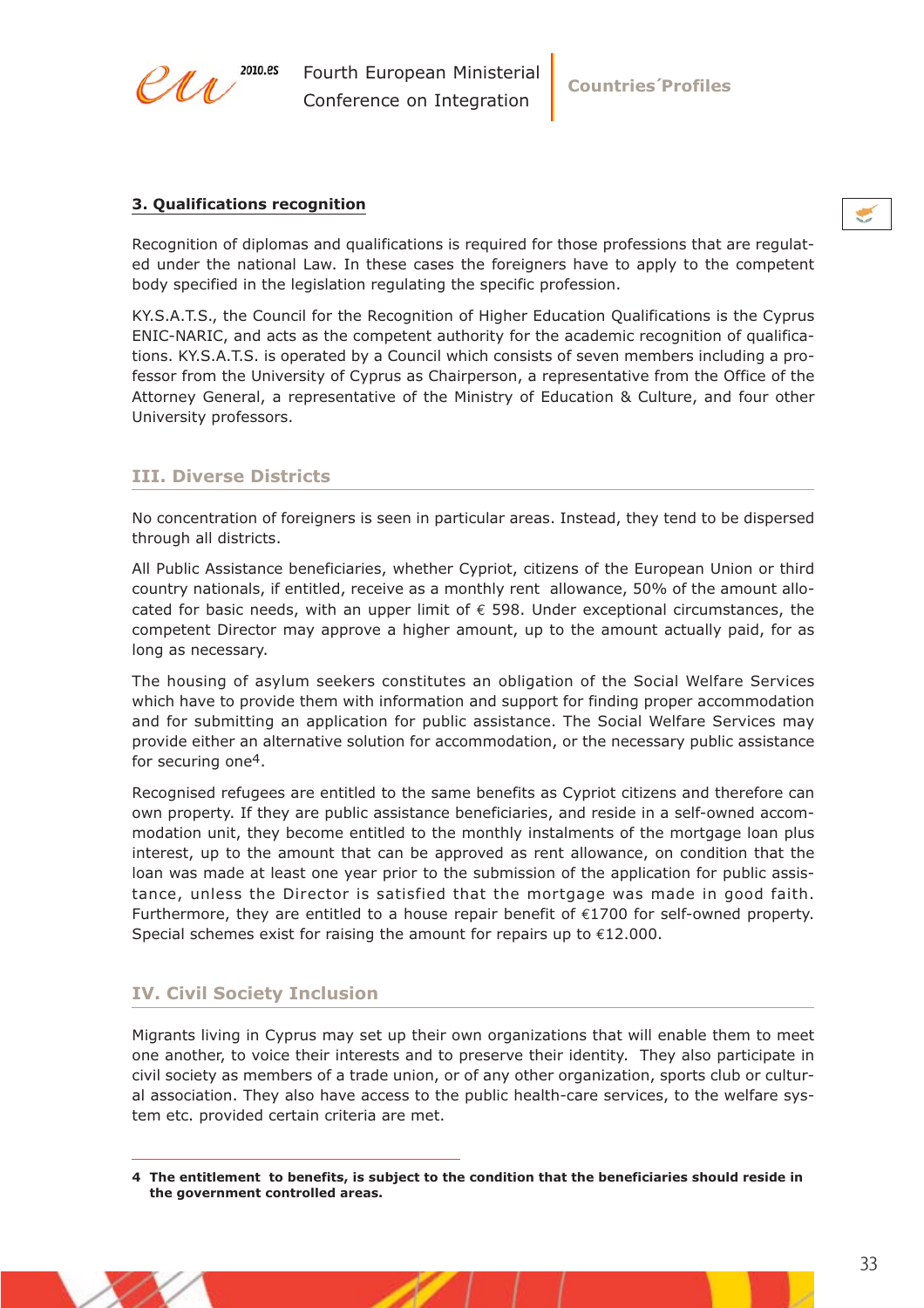

A Partnership Committee has been formed in order to bring together the public officials dealing with the European Integration Fund and the civil society (NGOs, private agencies, local authorities, national and international organisations and other social partners). All bodies involved are given firsthand information on the funds as well as the implementation and evaluation of co-financed actions. Civil stakeholders are able to express views, contribute with their experience and participate in the preparation of the integration programmes through written proposals.

Furhermore, the Ministry of Labour and Social Insurance has traditionally cooperated with social partners – Employers' Organisations and Workers Unions - on issues related to employment and the labour market.

Under the auspices of the 2009 Annual Programme for the Integration Fund, a project ascertaining the opinions of third country nationals towards public service provision (and procedures) is currently being undertaken.

# **PROGRAMMES AND INITIATIVES**

Our integration policy is reflected in the actions of the Annual Programmes 2007, 2008 and 2009 to be executed within the framework of the European Integration Fund. These programmes and actions are publicised on the website of the Solidarity Funds of the Ministry of Interior<sup>5</sup>. Some of the programmes / actions to be implemented include the following:

- access to the labour market, such as apprenticeship, mentoring, and bridging programmes;
- the assesment of individual human capital and competencies;
- the inclusion of migrants in in-job skills development;
- programs for diversity management;
- –– Research: Investigation of attitudes and perceptions of adult Cypriot citizens regarding immigrants from third countries;
- –– training seminars, for teachers of Counselling and Professional Education and teachers of various educational sectors, including special training seminars on intercultural education and counselling;
- –– training seminars and/or programmes for intercultural training and development of capacity to handle diversity, targeted at public officials, who come into daily contact with issues concerning integration of TCNs;
- –– training seminars for journalists, on issues concerning TCNs, integration policies and information dissemination for raising public awareness;
- –– training seminars and/or programmes for intercultural training and development of capacity to handle diversity, targeted at stakeholders, i.e. NGOs, social partners, academic institutions, local administrations, semi-government organizations, who come into daily contact with issues concerning integration of TCNs;
- –– "Open School" programmes designed to reduce anti-social behaviour and promote intercultural dialogue among young people using school infrastructure. They include a number of educational and social activities such as sporting and cultural events for both young people and adults and senior citizens.
- intensive Greek language training for acquiring the Greek language at a satisfactory level.

**5 http://www.moi.gov.cy/moi/sf/sf.nsf/index\_en/index\_en?OpenDocument**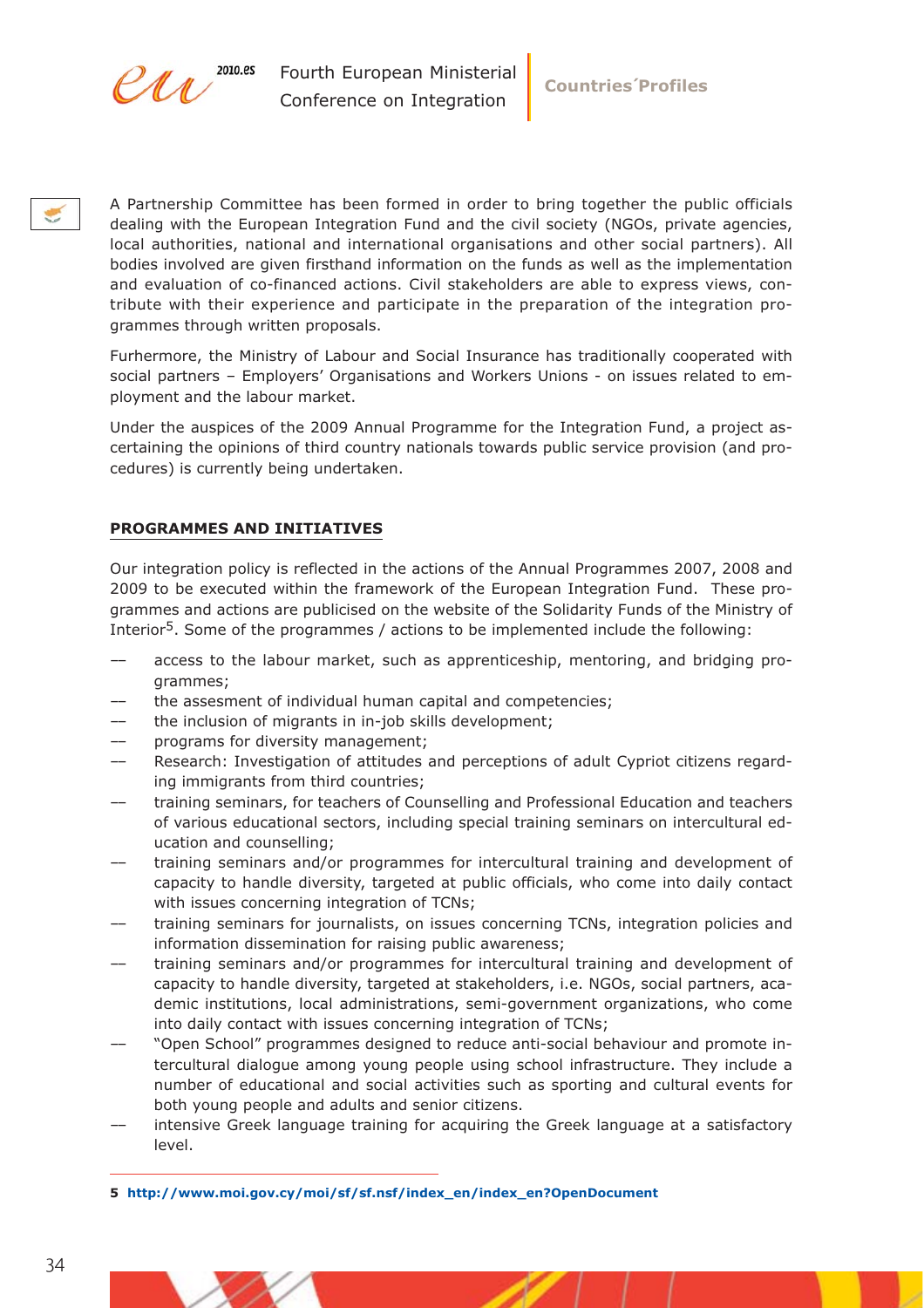

## CHIPRE | ΚΥΠΡΟΣ *| KYPROS | KIBRIS*

PERSPECTIVA *Población total de Chipre (chipriotas e inmigrantes):* 796.900 en 2008. *Población inmigrante (ciudadanos de la UE y terceros países):* 128.200 en 2008, que supone un 16,08% de la población total. A 8 de enero de 2010, casi se alcanzaban los 69.000 nacionales de terceros países que residen legalmente en Chipre.

#### **I. Migrantes y el mercado laboral**

El Consejo de Ministros adopta la Estrategia sobre Empleo de Nacionales de Terceros Países. El Departamento de Trabajo examina las solicitudes de empleadores para contratar a extranjeros y así satisfacer las necesidades urgentes a corto plazo del mercado laboral, en determinados campos económicos y oficios. Las medidas y los programas que ha iniciado el Departamento de Trabajo en el área de empleo y desarrollo profesional están abiertas a todo aquel que tenga acceso al mercado laboral, incluso los migrantes de terceros países. Se puede obtener más información en la página web oficial del Departamento de Trabajo perteneciente al Ministerio de Trabajo y Seguridad Social<sup>1</sup>.

La tasa de empleo entre extranjeros en Chipre era en realidad más alta de lo que era para los chipriotas en 2009, un 65,6% frente al 60,1%2. Debido a los altos logros académicos, los chipriotas están abandonando el empleo en sectores manuales, como la construcción, la agricultura, la ganadería, la industria y el turismo, y los extranjeros están ocupando los huecos dejados en estos sectores. Muchos otros nacionales de terceros países se dedican al trabajo doméstico en hogares particulares, así como en el sector del cuidado de ancianos. Los extranjeros en estos sectores suelen provenir de Europa del Este (Moldavia, Ucrania, Rusia), Oriente Medio (Egipto, Jordania, Palestina, Siria) y el Sur de Asia (India, Sri Lanka).

#### **II. Desarrollo del capital humano**

Los nacionales de terceros países acceden en igualdad de condiciones a los programas de formación que se ofrecen a los nacionales. El Ministerio de Educación y Cultura ha desarrollado un plan estratégico para mejorar las oportunidades educativas, que comprende la elaboración de programas de enseñanza para que adultos no nativos aprendan la lengua, la historia y la cultura griega.

El Ministerio del Interior se encarga de los temas de integración en colaboración con todos los ministerios pertinentes. A fin de fomentar una integración armoniosa de los nacionales de terceros países que residen legalmente en Chipre, se ha constituido un Comité de expertos sobre integración de los migrantes que residen legalmente en Chipre por la decisión nº 65.242 del Consejo de Ministros, a 28 de marzo de 2007. Dicho Comité está formado por los representantes de los Ministerios de Trabajo y Seguridad Social, Sanidad, Educación y Cultura, así como un representante del Departamento del Defensor del Pueblo, y está presidido por el Ministro o el Secretario oficial del Ministerio de Interior. En general, el Comité se encarga de coordinar las actividades e iniciativas de los diversos Ministerios y departamentos gubernamentales, a la vez que concibe medidas y programas para absorber fondos de la UE.

- **1 http://www.mlsi.gov.cy/mlsi/dl/dl.nsf/dmlgeneralinf\_en/dmlgeneralinf\_en?OpenDocument**
- **2 Datos extraídos de European Labour Force Survey, acceso el 23 de marzo de 2010.**

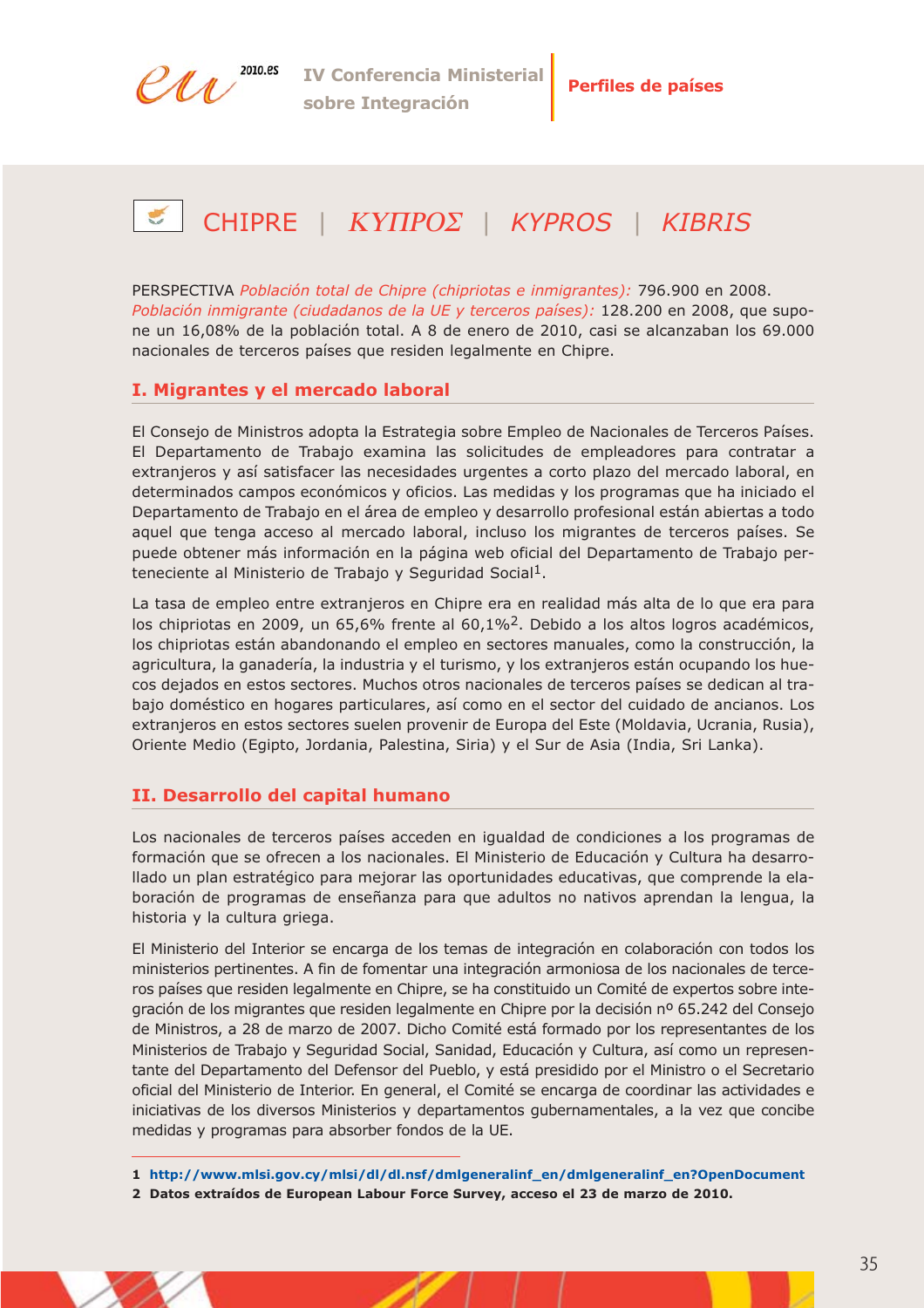

En los últimos tiempos, el Comité ha emitido el borrador de un completo Plan de acción y políticas para la integración de nacionales de terceros países durante los años 2010-2012. El Plan de integración nacional chipriota para 2010- 2012 tiene siete prioridades:

- 1. Información, servicios y transparencia;
- 2. Empleo y formación profesional;
- 3. Educación y aprendizaje de idioma;
- 4. Sanidad;
- 5. Vivienda;
- 6. Aprendizaje cultural;
- 7. Participación.

#### **1. Adquisición de la lengua**

Se ofrecen cursos de idioma gratuitos para todas las nacionales de terceros países que estén residiendo legalmente en 2010, gracias a programas cofinanciados por el Fondo Social Europeo y el Servicio de Asilo del Ministerio de Interior. También existen, desde 2006, cursos de idioma financiados únicamente con recursos nacionales.

Los Programas Anuales de actividades para la Implementación de los Fondos de Integración en Chipre de 2008 y 2009 resaltan la Adquisición de la lengua como una prioridad esencial3. Una de estas acciones es ofrecer apoyo lingüístico para nacionales de terceros países que residan en Chipre. El proyecto prevé que en torno a 475 participantes adquieran competencias básicas de uso, lectura y escritura del griego a un nivel satisfactorio. También se espera que se comuniquen con eficacia en su vida cotidiana, de manera oral y escrita. Todos los cursos estarán disponibles en las cuatro ciudades principales de Chipre (Nicosia, Limassol, Larnaka, Paphos).

#### **2. Programas de formación y mediación**

Las nacionales de terceros países con acceso al mercado laboral también disfrutan de igualdad de oportunidades para acceder a los programas de formación que se ofrecen a los nacionales. Conforme a la Ley 58 (1) de 2004, se prohíbe la discriminación en formación ocupacional o de reciclaje.

El Ministerio de Educación y Cultura ha desarrollado un plan estratégico, que consta de cuatro partes, para mejorar las oportunidades educativas a disposición de estudiantes y adultos inmigrantes. Los pilares del plan son: el desarrollo de programas dirigidos a las necesidades de los recién llegados sobre el sistema educativo (a través de seminarios informativos, educadores bilingües, clases de griego como segunda lengua); la elaboración de programas educativos para que adultos no nativos aprendan la lengua, la historia y la cultura griegas; formación en diversidad para educadores a todos los niveles del sistema escolar; e introducir un sistema de recogida de datos sobre necesidades educativas de estudiantes no nativos. Los colegios con un alto número de hablantes no nativos funcionan como "Zonas de prioridad educativa", lo que significa que se aplican recursos adicionales.

Los centros educativos para adultos dirigidos por el Ministerio de Educación y Cultura ofrecen cursos no oficiales para adultos mayores de 15 años, al tiempo que enseñan competencias para el desarrollo personal, profesional y social, incluso formación profesional. Para estos cursos, aparte de los cursos de idioma gratuitos, se cobra la suma simbólica de 24 euros.

**<sup>3</sup> Solidarity Fund. http://www.moi.gov.cy/moi/sf/sf.nsf/index\_en/index\_en?OpenDocument**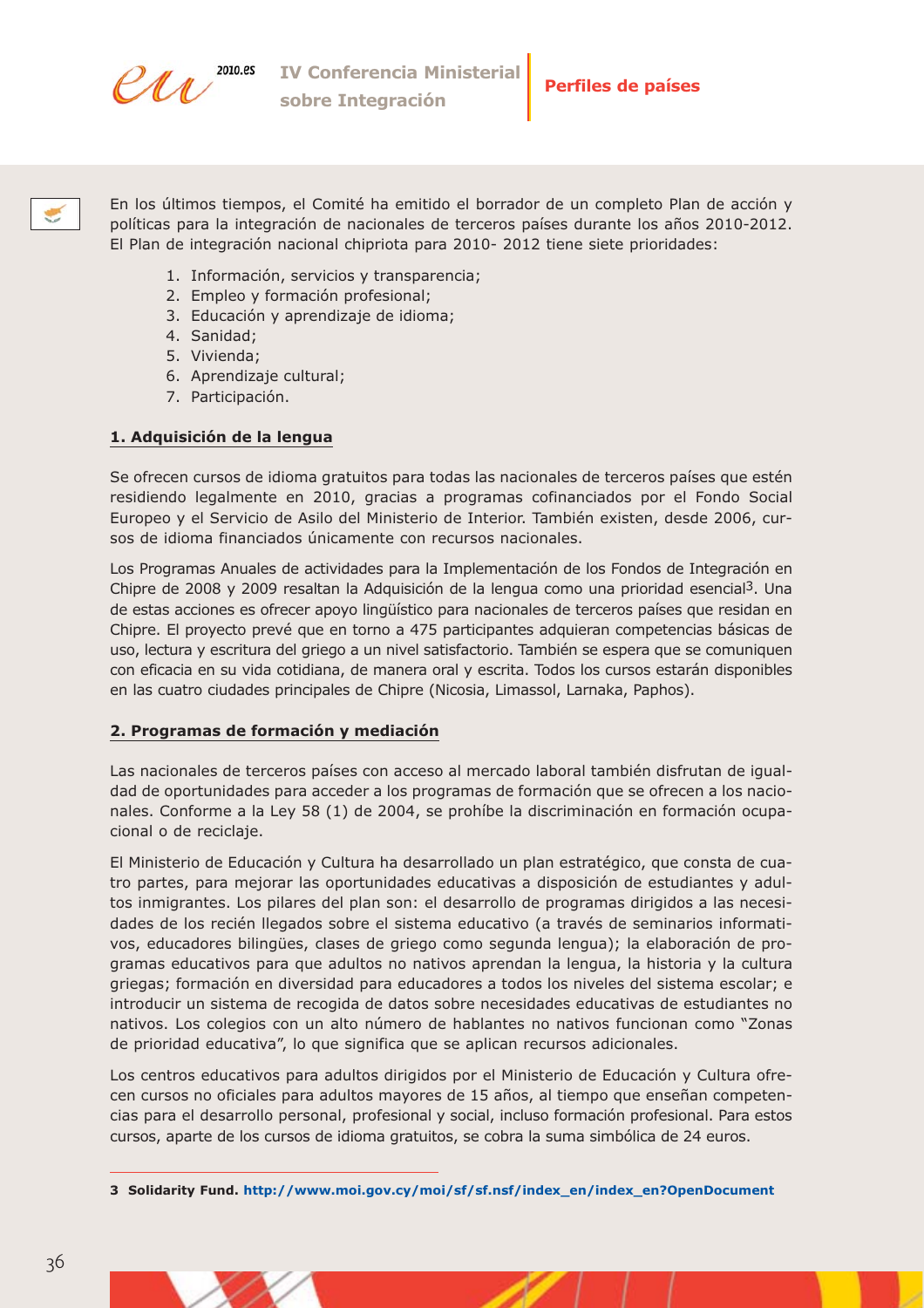

#### **3. Reconocimiento de cualificaciones**

Se requiere el reconocimiento de títulos y cualificaciones para las profesiones que se rijan por la legislación nacional. En estos casos, los extranjeros deben solicitarlo al órgano competente según se especifica en la normativa correspondiente a la profesión concreta.

KY.S.A.T.S, el Consejo para el Reconocimiento de Cualificaciones de Educación Superior es la ENIC- NARIC chipriota y actúa como autoridad competente para el reconocimiento académico de cualificaciones. El KY.S.A.T.S se rige por un Consejo formado por siete miembros, entre ellos un profesor de la Universidad de Chipre como Presidente, un representante de la Fiscalía, un representante del Ministerio de Educación y Cultura, y otros cuatro profesores universitarios.

#### **III.Distritos con diversidad**

No se observa una concentración de extranjeros en una zona concreta, sino que se suelen dispersar por todo el territorio.

Todos los beneficiarios de la asistencia pública, ya sean chipriotas, ciudadanos de la Unión Europea o de terceros países, si tienen derecho, reciben una asignación mensual para el alquiler del 50% del importe destinado a necesidades básicas, con un límite de 598euros. En circunstancias excepcionales, el Consejero competente puede aprobar una cantidad superior, hasta el importe abonado realmente, durante el tiempo que sea preciso.

El alojamiento de los solicitantes de asilo es una obligación de los servicios sociales, que tienen que informarles y ayudarles a encontrar una vivienda adecuada y a entregar una solicitud de asistencia pública. Los servicios sociales pueden ofrecer o una solución alternativa de alojamiento o la asistencia pública precisa para asegurar un alojamiento<sup>4</sup>.

Los refugiados reconocidos tienen derecho a los mismos beneficios que los ciudadanos chipriotas y, por lo tanto, pueden ser propietarios. Si son beneficiarios de la asistencia pública y residen en una vivienda de su propiedad, pasan a tener derecho a la letra mensual del crédito hipotecario más intereses, hasta el importe que se pueda aprobar como asignación para el alquiler, con la condición de que el crédito se haya concedido al menos un año antes de que se solicitase asistencia pública, salvo que el Consejero considere que la hipoteca se hizo de buena fe. Asimismo, tienen derecho a una prestación para la reparación de la vivienda de 1.700 euros si es de su propiedad. Existen planes especiales para elevar el importe para reparaciones hasta 12.000 euros.

## **IV. Inclusión en la sociedad civil**

Los migrantes que viven en Chipre pueden establecer sus propias organizaciones teniendo derecho a reunirse, expresar sus intereses y preservar su identidad. También participan en la sociedad civil con miembros de sindicatos o cualquier otra organización, club deportivo o asociación cultural. Asimismo, tienen acceso a los servicios sanitarios públicos, los servicios sociales, etc., siempre que cumplan determinados criterios.

**<sup>4</sup> Este derecho a estos beneficios está sujeto a la condición es que los beneficiarios residan en las zonas que controla el Gobierno.**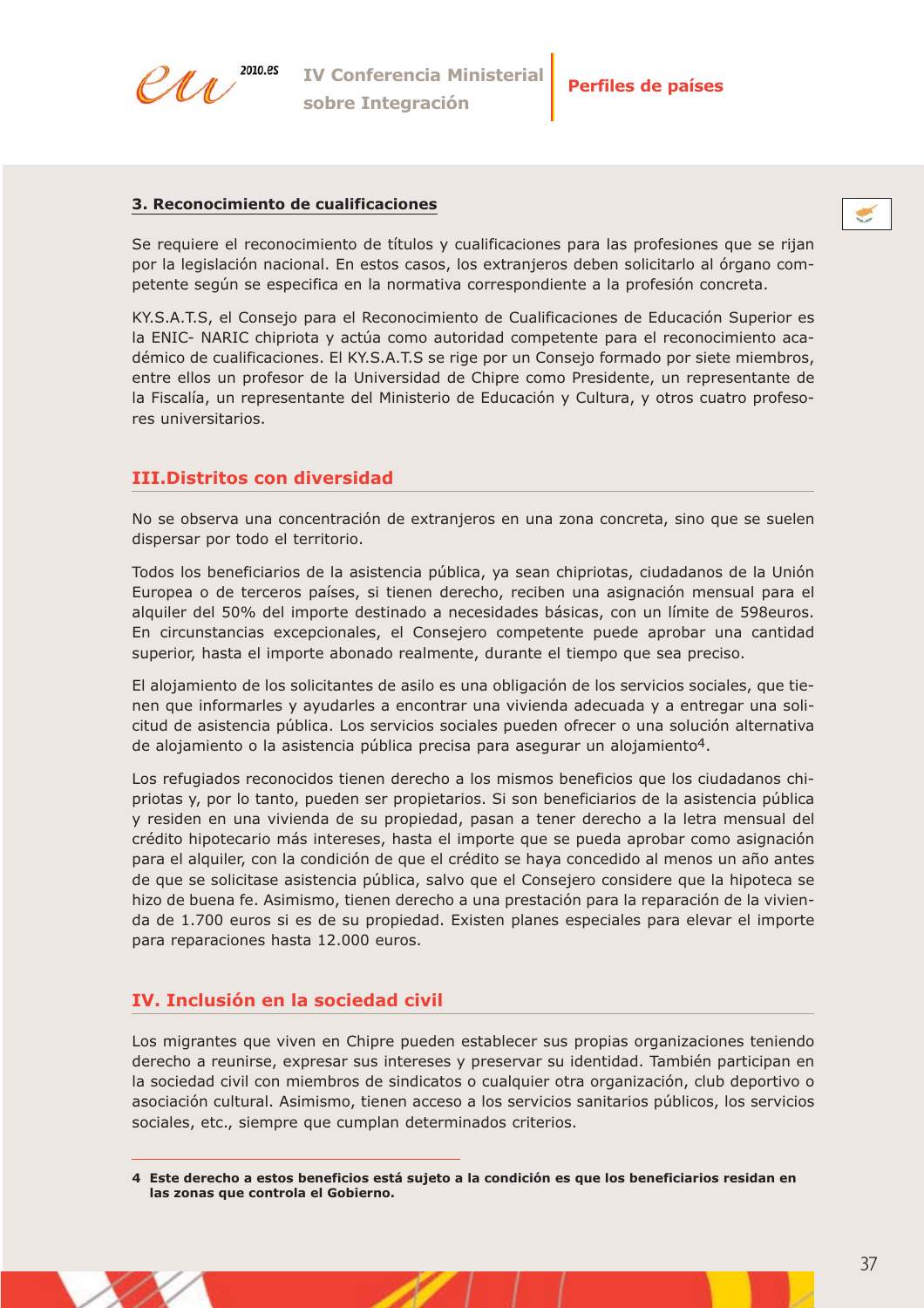

Se ha creado un Comité asociativo para unir a los agentes públicos que gestionan el Fondo Europeo para la Integración y la sociedad civil (ONG, entidades privadas y locales, organizaciones nacionales e internacionales y otros agentes sociales). Se ofrece información de primera mano sobre los fondos a todos los órganos involucrados, así como sobre la aplicación y la evaluación de las acciones cofinanciadas. Los representantes civiles pueden expresar su visión, contribuir con sus experiencias y participar en la preparación de los programas de integración a través de propuestas escritas.

Además, el Ministerio de Trabajo y Seguridad Social ha colaborado siempre con los agentes sociales (organizaciones de empresarios y sindicatos) en asuntos relacionados con el empleo y el mercado laboral.

Bajo el Programa anual para el Fondo de Integración de 2009, se está llevando a cabo en la actualidad un proyecto que presenta la opinión de los nacionales de terceros países sobre la prestación (y procedimientos) de los servicios públicos.

#### **PROGRAMAS E INICIATIVAS**

Nuestra política de integración se plasma en las acciones de los Programas anuales de 2007, 2008 y 2009, que se ejecutan dentro del marco del Fondo Europeo para la Integración. Dichos programas y acciones se publican en la página de Solidarity Funds del Ministerio del Interior5. Entre los programas/acciones que se aplicarán, se encuentran los siguientes:

- Acceso al mercado laboral, como prácticas, tutorías y programas de mediación;
- Evaluación del capital humano y las competencias individuales;
- –– Inclusión de migrantes en el desarrollo de competencias laborales in situ;
- Programas para gestionar la diversidad;
- Estudio: investigación de actitudes y percepciones de ciudadanos chipriotas mayores de edad sobre inmigrantes extracomunitarios;
- Seminarios de formación para profesores de educación profesional y asesoramiento y profesores de varios sectores educativos, seminarios de formación concretos sobre educación y asesoramiento intercultural incluidos;
- Seminarios de formación y/o programas sobre formación intercultural y desarrollo de habilidades para manejar la diversidad, dirigidos a trabajadores públicos que están diariamente en contacto con asuntos relacionados con la integración de migrantes extracomunitarios;
- –– Seminarios de formación para periodistas sobre asuntos relacionados con los nacionales de terceros países, las políticas de integración y la distribución de información para sensibilizar a los ciudadanos;
- –– Seminarios de formación y/o programas para la formación intercultural y el desarrollo de habilidades para manejar la diversidad, dirigidas a las partes interesadas, es decir, ONGs, agentes sociales, instituciones académicas, municipios, organizaciones semigubernamentales, que están todos los días en contacto con asuntos relacionados con la integración de migrantes extracomunitarios;
- –– Programas "escuela abierta", diseñados para reducir el comportamiento anticívico y fomentar el diálogo intercultural entre los jóvenes usando las infraestructuras escolares. Incluyen una serie de actividades educativas y sociales, como eventos deportivos y culturales para jóvenes, adultos y ancianos.
- Formación intensiva en griego para conseguir desenvolverse en este idioma de manera satisfactoria.
- **5 http://www.moi.gov.cy/moi/sf/sf.nsf/index\_en/index\_en?OpenDocument**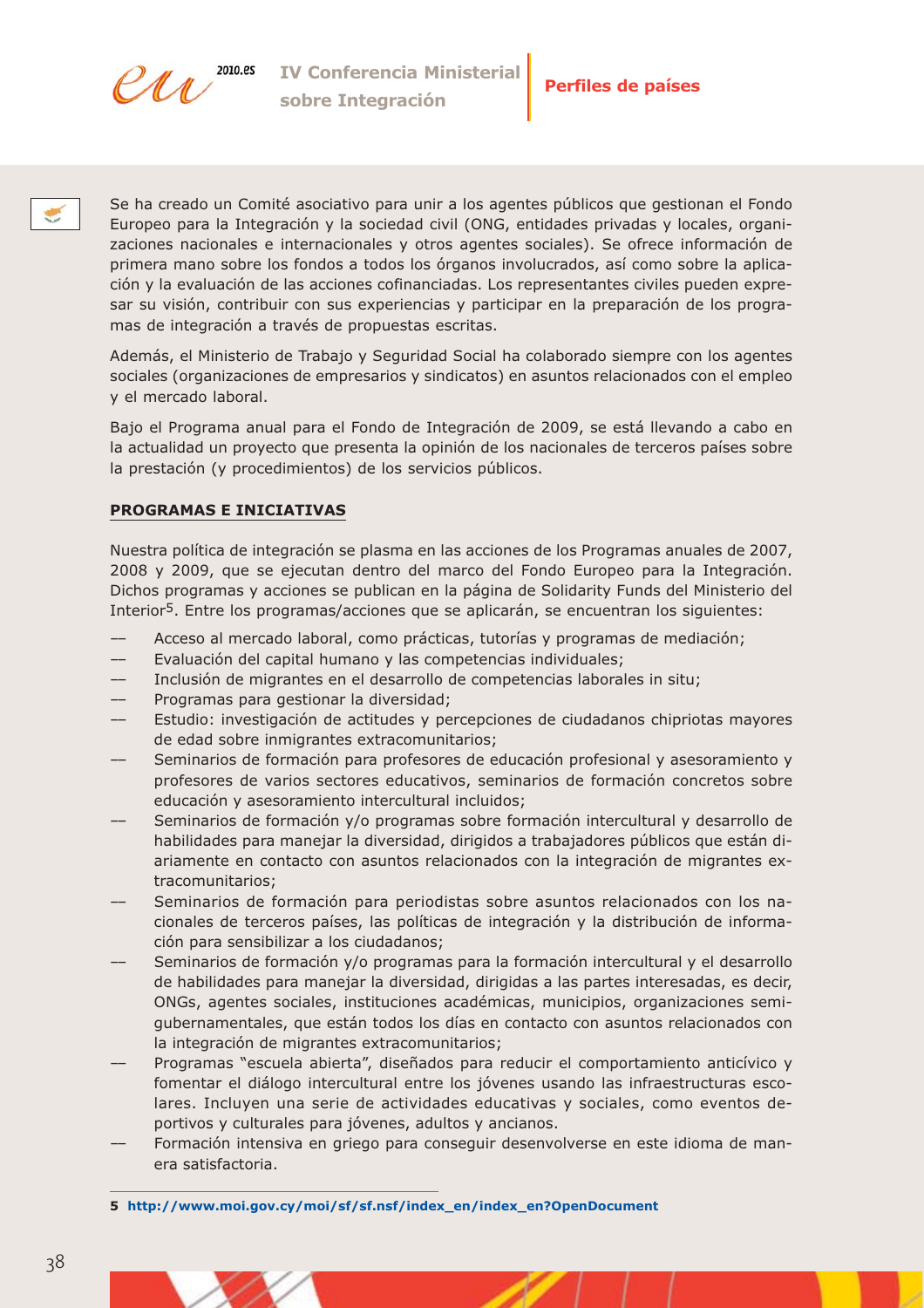



In September 2009, there were 437,000 immigrants in the Czech Republic, forming approximately 4% of the total population.<sup>1</sup> The major third countries of origin were Ukraine, Vietnam and Russia.2

### **I. Migrants and the Labour Market**

At the end of 2009, the employment rate for foreign nationals in the Czech Republic was higher than that of nationals at 72.6% versus 65.2%. However, there was a significant gap in the employment rate of EU citizens (80.7%) versus third country nationals (64.1%). Comparatively, third country nationals were most affected by the economic crisis, as their employment rate has dropped by nearly 10% from 2007-2009.<sup>3</sup>

According to the Ministry of Labour and Social Affairs, by the end of 2008 there were 284,551 foreign workers working in the Czech Republic. Just under half of these (128,934) were in possession of work permits, in addition to 141,101 EU/EEA nationals, and 14,516 other foreign nationals not obliged to have work permits. The largest number of foreign entrepreneurs in the Czech Republic came from Vietnam (32,139 persons), followed by citizens of Ukraine (21,213 persons).<sup>4</sup>

According to OECD data, in 2005-2006 one third of foreign-born citizens in Czech Republic were working in the service sector<sup>5</sup> (30.5%), roughly 29.8% of foreign-born were employed in mining, manufacturing, and energy sector, around 15.5% activated in wholesale and retail trade, 10.5% in construction, and 5.9% in agriculture.

Third country nationals mostly occupy low and medium skilled jobs, with around half of them engaged in elementary occupations. Broadly, the educational credentials of migrants in the Czech Republic are lower than those of natives (though this may be linked to recognition of such qualifications), and there is some evidence of over-qualification for the jobs undertaken by foreigners, particularly women.<sup>6</sup>

**http://www.eurofound.europa.eu/ewco/studies/tn0807038s/cz0807039q.htm**

**<sup>1</sup> Czech Republic Questionnaire response, received March 2010**

**<sup>2</sup> Eurostat, Statistics in Focus, 94/2009**

**<sup>3</sup> Taken from European Labour Force Survey, accessed June 7 2010**

**<sup>4 2008</sup> Status Report on Migration in the Czech Republic. Prague 2009.**

**http://www.mvcr.cz/mvcren/article/documents-and-reports-issued-by-the-ministry-of-theinterior.aspx**

**<sup>5</sup> Among services: health and community services (6.2 %), Admin. and ETO (extra-territorial organizations) (4.0 %).**

**<sup>6</sup> Eurofound, Czech Republic: the occupational promotion of migrant workers, European Working Conditions Observatory, 2009**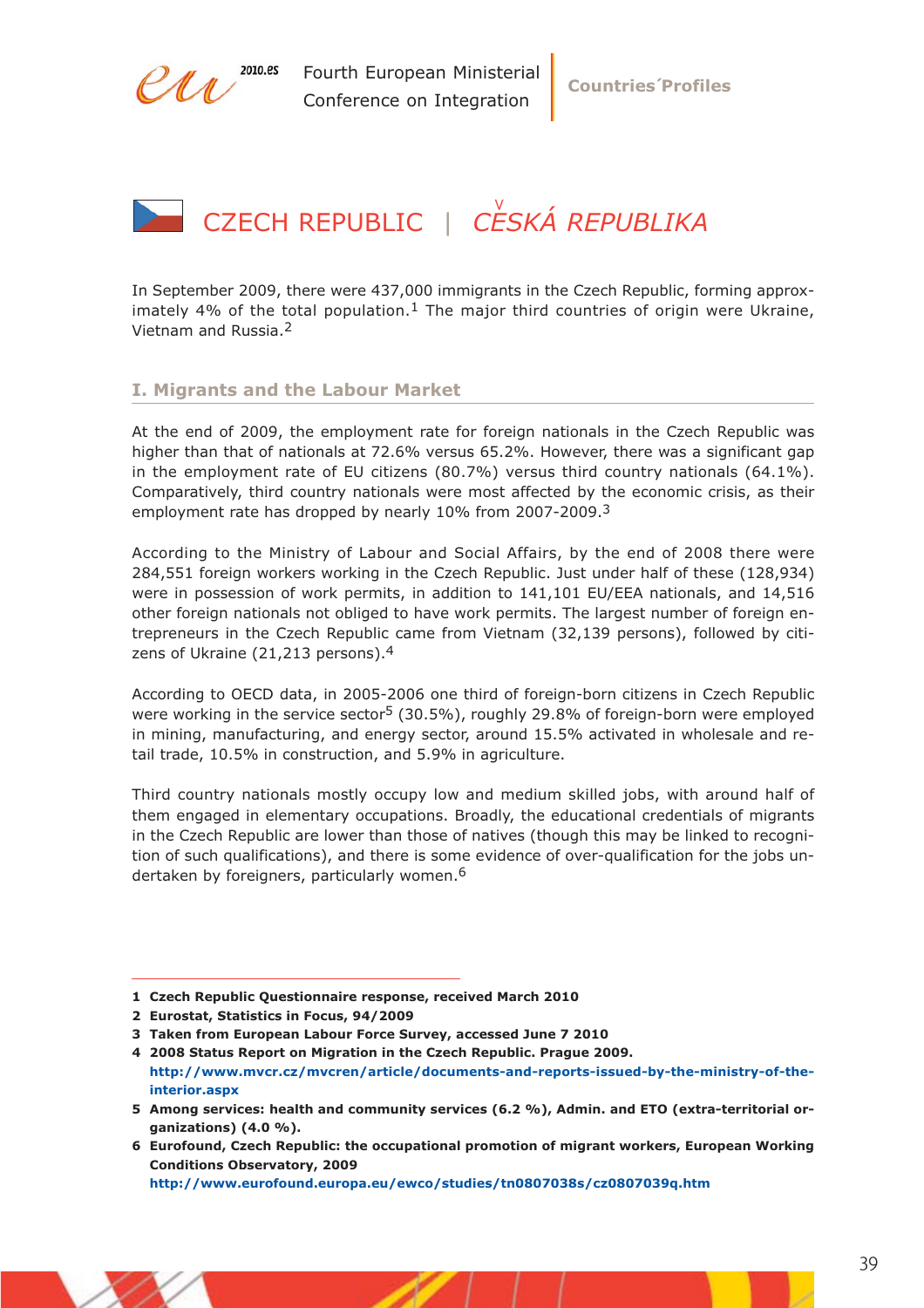

## **II. Human Capital Development**

Each year, the government approves a 'Policy for the Integration of Foreigners'. This document incorporates strategies for human capital development in the broad sense.

#### **1. Language acquisition**

Third country nationals must pass a language exam (A1 level) in order to apply for permanent residence in the Czech Republic. The exam is both written and oral, provided by language schools (authorised by the state), and paid for by the Ministry of the Interior.<sup>7</sup>

Integration policies for human capital development are mostly focused upon ensuring effective language acquisition, as this has been identified to be a major barrier to the labour market. As such, the state subsidizes a number of programmes implemented by NGOs as well as through the Foreign Nationals Integration Support Centers, and the new emergency integration programmes introduced in 2009 (see below). Specific projects have been implemented, such as subsidized language courses for medical staff from third countries.<sup>8</sup>

### **2. Training and bridging programmes**9

The Ministry of Labour manages a number of Employment Offices, which offer permanent residents and refugees retraining courses and employment action plans. NGOs (with financial support from the Czech government and European Social Fund) implement specific projects to support access to the labour market such as counselling, CV preparation, and teaching IT skills to support in the job search.

Two recent developments also support third country nationals on the labour market. First, the government introduced Local Emergency Integration Programmes – including counselling, language courses, etc – as a response to the economic crisis. Second, ten Regional Foreign National Integration Support Centres were opened in 2009 and 2010 (10 out of 14 regions of the Czech Republic are covered), which target legally resident third country nationals. The Centres aim to promote long-term support of integration, and offer information and consultancy services (including information on job opportunities), as well as language courses and basic knowledge about life in the Czech Republic.

#### **3. Qualifications Recognition**10

The Centre for Higher Education and Studies, under the aegis of the Ministry of Education, Youth and Sports, is responsible for the recognition of qualifications in the Czech Republic, and acts as the country's ENIC-NARIC representative. For professional recognition – which applies to 430 professions – migrants must apply to the relevant competent authority for that profession, unless the profession is one of those covered by EU law.

**<sup>7</sup> European Migration Network, Ad-Hoc Query on integration agreements and language exams, November 2009**

**<sup>8</sup> Czech Questionnaire, as above**

**<sup>9</sup> Czech Questionnaire, as above**

**<sup>10</sup> Information taken from the Ministry of Education website: http://www.msmt.cz/international-cooperation-1/recognition-of-qualifications-and-education**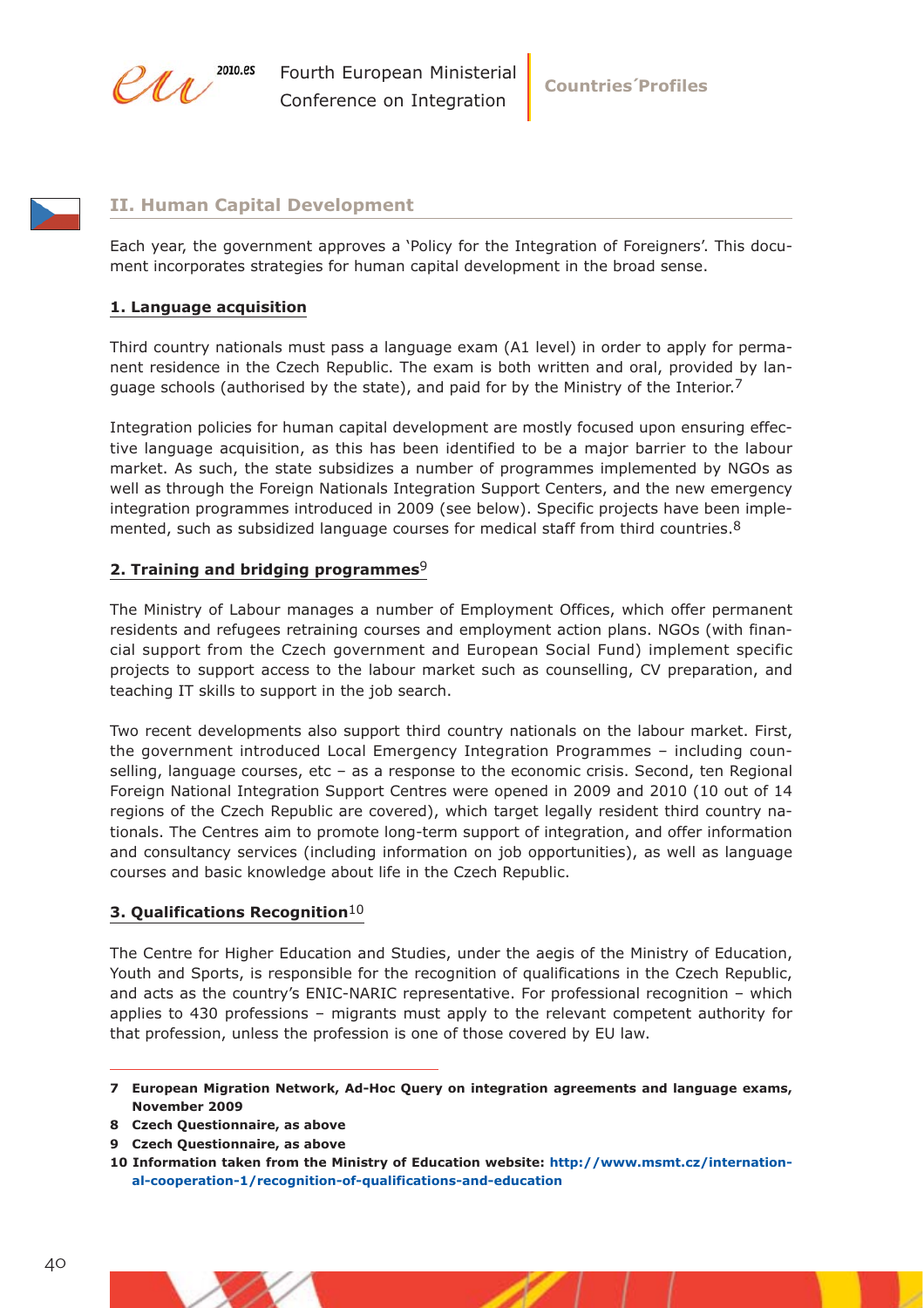

Applications for recognition of foreign education are generally sent to the regional educational authorities (in the case of secondary school), and public higher educational institutions (in the case of university degrees). However, if there is an international agreement concerning recognition of education between the country in question and the Czech Republic, the Ministry of Education issues a certificate.

## **III. Residential Segregation**

Given the short history of migration in the Czech Republic, residential segregation has yet to become a leading concern. However, recent academic research identified several regions where it is beginning to become a challenge, further exacerbated by the economic crisis. Specifically, in 2008, the Ministry of Regional Development prepared a new publication "Housing in the Czech Republic – Information for Foreigners" to support them in the search for decent accommodation.

With respect to the promotion of Intercultural Dialogue, the government subsidises a variety of multicultural events each year. For example, SLOVO 21, a Prague NGO, is now in its sixth year of implementing 'Family Next Door'. This project aims to improve direct contact between immigrant and Czech families through lunch meetings.

## **III. Civil Society Inclusion**

The Ministry of the Interior organises special information seminars to inform NGOs about policy changes, funding and development in the area of integration, on the premises of the ministry, where NGOs can exchange information and opinions. The Department for Asylum and Migration Policy also cooperates with NGOs on specific projects at municipal level and consults NGOs on publications, such as the development of an Information Booklet for Foreign Nationals in 2009.

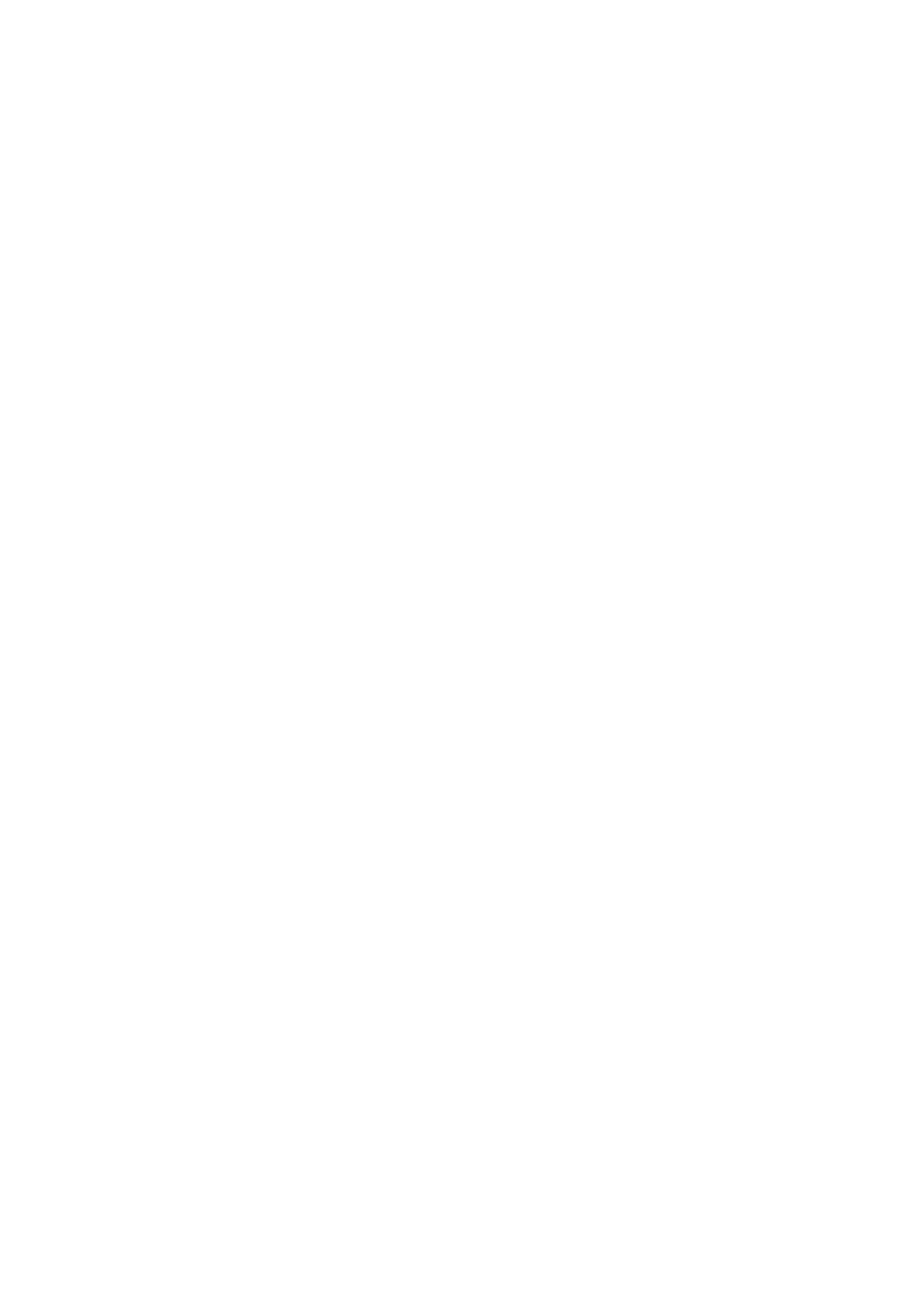



En septiembre de 2009, había 437.000 inmigrantes en la República Checa, que constituían el 4%, aproximadamente, de la población total<sup>1</sup>. Los principales países de origen no europeos eran Ucrania, Vietnam y Rusia2.

### **I. Migrantes y el mercado laboral**

A finales de 2009, la tasa de empleo entre los ciudadanos extranjeros en la República Checa era superior a la que había entre los nativos (del 72,6% frente al 65,2%). Sin embargo, existía una desigualdad notable entre la tasa de empleo de los ciudadanos de la UE (el 80,7%) frente a los de terceros países (el 64,1%). Si se compara, a los nacionales de terceros países les afectó más la crisis económica, ya que su tasa de empleo cayó en casi un 10% desde 2007-20093.

Según el Ministerio de Trabajo y Asuntos Sociales, a finales de 2008 había 284.551 extranjeros trabajando en la República Checa. Un poco menos de la mitad de ellos (128.934) tenía permiso de trabajo, además de otros 141.101 ciudadanos de la UE/EEE y otros 14.516 ciudadanos extranjeros que no precisaban de permisos de trabajo. La mayoría de los emprendedores extranjeros en la República Checa llegaron de Vietnam (32.139 personas), seguidos de Ucrania (21.213 personas)4.

Según los datos de la OCDE, en 2005-2006 un tercio de los ciudadanos nacidos en el extranjero que residían en la República Checa estaban trabajando en el sector servicios<sup>5</sup> (el 30,5%); un 29,8% en el sector de la industria; cerca de un 15,5% en activo, en el comercio mayorista y minorista; el 10,5%, en construcción; y el 5,9%, en agricultura.

Las nacionales de terceros países suelen ocupar puestos con competencias medias o bajas, alrededor de la mitad de ellos trabajan en empleos no cualificados. En líneas generales, las credenciales educativas de los migrantes en la República Checa son inferiores a las de los nativos (aunque esto pueda estar relacionado con el reconocimiento de dichos títulos), y existen algunas pruebas de sobre cualificación para los trabajos que se encargan a extranjeros, en concreto a las mujeres<sup>6</sup>.

**http://www.eurofound.europa.eu/ewco/studies/tn0807038s/cz0807039q.htm**

**<sup>1</sup> Respuesta al cuestionario de la República Checa, recibido en marzo de 2010.**

**<sup>2</sup> Eurostat, Statistics in Focus, 94/2009.**

**<sup>3</sup> Extraído de European Labour Force Survey, acceso el 7 de junio de 2010.**

**<sup>4</sup> Informe de 2008 sobre el estado de la migración en la República Checa. Praga 2009. http://www.mvcr.cz/mvcren/article/documents-and-reports-issued-by-the-ministry-of-theinterior.aspx**

**<sup>5</sup> Entre otros servicios: sanidad y servicios sociales (un 6,2 %), Admin. y organizaciones extraterritoriales (un 4,0 %).**

**<sup>6</sup> Eurofound, Czech Republic: the occupational promotion of migrant workers, European Working Conditions Observatory, 2009.**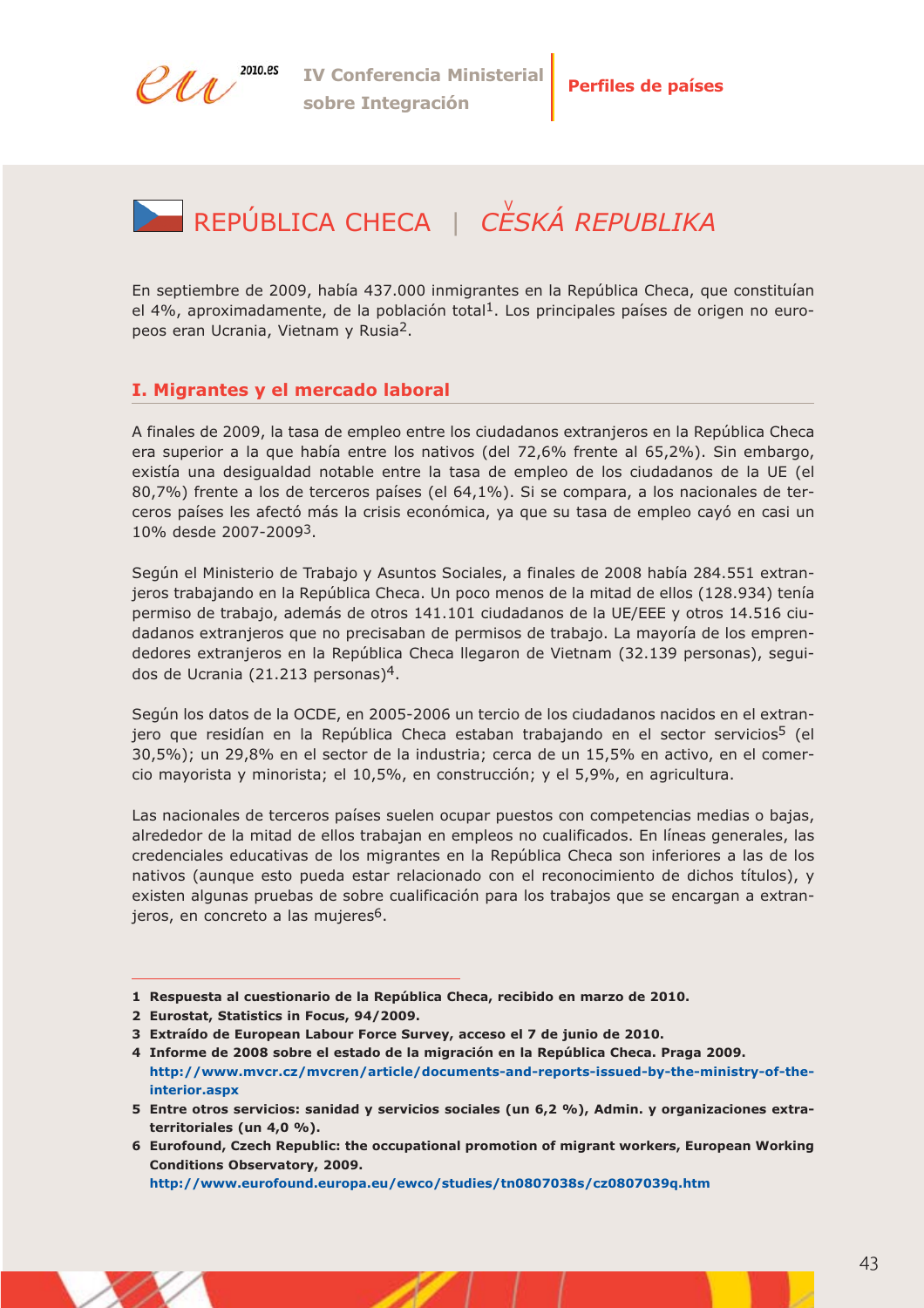

## **II. Desarrollo del capital humano**

Cada año, el Gobierno aprueba una Política para la integración de extranjeros. Este documento aúna estrategias para el desarrollo del capital humano en el sentido más amplio.

#### **1. Adquisición de la lengua**

Los nacionales de terceros países deben aprobar un examen de idioma (nivel A1) para solicitar la residencia permanente en la República Checa. Dicho examen consta de una parte oral y otra escrita. Se realiza en las academias de idiomas (autorizadas por el Estado) y lo paga el Ministerio de Interior7.

Las medidas de integración para el desarrollo del capital humano se centran principalmente en asegurar una adquisición del idioma eficaz, ya que se ha identificado este punto como el mayor obstáculo para entrar en el mercado laboral. Como tal, el Estado subvenciona una serie de programas que llevan a cabo ONG, así como los Centros de Apoyo a la Integración de Extranjeros, y los nuevos programas de integración en emergencias que se introdujeron en 2009 (véase más abajo). Se han puesto en marcha proyectos concretos, como cursos de idioma subvencionados para personal médico de terceros países<sup>8</sup>.

#### **2. Programas de formación y mediación**9

El Ministerio de Trabajo gestiona varias oficinas de empleo, que ofrecen a residentes permanentes y refugiados, cursos de reciclaje y planes de acción de empleo. Las ONG (con ayuda financiera por parte del Gobierno Checo y el Fondo Social Europeo) implementan proyectos concretos para respaldar el acceso al mercado de trabajo, como asesoría, preparación de CV y cursos de ofimática para facilitar la búsqueda de empleo.

Dos avances recientes también tienden una mano a los nacionales de terceros países en el mercado laboral. El primero es que el Gobierno ha introducido Programas de integración local de emergencia (compuestos por asesoría, cursos de idioma, etc.) en respuesta a la crisis económica. El segundo fue la apertura de diez Centros Regionales de Ayuda a la Integración de Extranjeros entre 2009 y 2010 (se cubrieron 10 de las 14 regiones de la República Checa), que van dirigidos a los residentes legales provenientes de terceros países. Los centros pretenden fomentar el apoyo a largo plazo de la integración y ofrecer servicios de información y consultoría (incluso información sobre oportunidades laborales), así como cursos de idioma y conocimientos básicos sobre la vida en la República Checa.

**<sup>7</sup> Red Europea de Migraciones, Consulta ad hoc sobre los acuerdos de integración y los exámenes de idioma, noviembre de 2009.**

**<sup>8</sup> Cuestionario de la República Checa, como se indica anteriormente.**

**<sup>9</sup> Cuestionario de la República Checa, como se indica anteriormente.**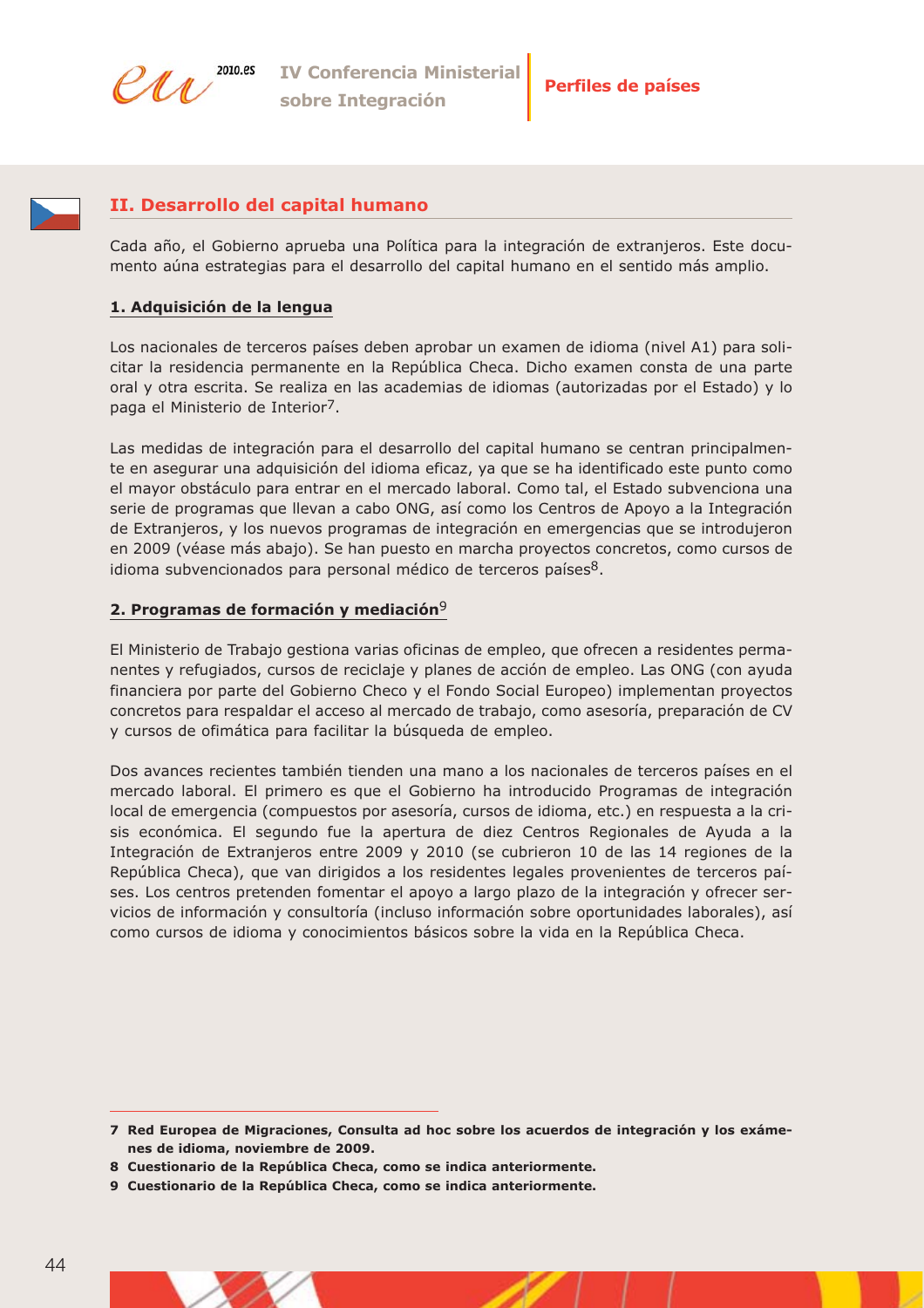

#### **3. Reconocimiento de cualificaciones**10

El Centro para la educación y los estudios Superiores, tutelado por el Ministerio de Educación, Juventud y Deportes, se encarga del reconocimiento de las titulaciones en la República Checa y actúa como representante nacional de la ENIC-NARIC. Para el reconocimiento profesional, que se aplica a 430 profesiones, los migrantes deben presentar su solicitud a la autoridad competente pertinente para la profesión en cuestión, salvo que la profesión sea una de las que abarca la legislación de la UE.

Por lo general, las solicitudes para que se reconozca la educación extranjera se envían a los entes educativos regionales (en el caso de educación secundaria) y a las instituciones públicas de enseñanza superior (en el caso de grados universitarios). No obstante, si existe algún acuerdo sobre el reconocimiento de cualificaciones entre el país en cuestión y la República Checa, el Ministerio de Educación emite un certificado.

### **III. Distritos con diversidad**

Dada la juventud del fenómeno migratorio en la República Checa, la segregación residencial todavía no se ha convertido en una preocupación de primera línea. Sin embargo, una investigación académica reciente identificó varias regiones en las que ya se está convirtiendo en un desafío, más pronunciado aún por la crisis económica. En concreto, en 2008, el Ministerio de Desarrollo Regional preparó una nueva publicación, "Vivienda en la República Checa: Información para los extranjeros", para ayudarlos a la hora de buscar un alojamiento digno.

En lo que respecta al fomento del diálogo intercultural, el Gobierno subvenciona una serie de eventos multiculturales cada año. Por ejemplo, SLOVO 21, una ONG praguense, celebra por sexto año "La familia vecina". Este proyecto pretende mejorar el contacto directo entre familias inmigrantes y checas mediante comidas comunitarias.

## **IV. Inclusión en la sociedad civil**

El Ministerio del Interior organiza seminarios informativos especiales para informar a las ONG sobre cambios en las medidas, financiación y avances en el área de integración, en las instalaciones del ministerio, donde las ONG pueden intercambiar opiniones e información. El Departamento para asilo y políticas migratorias también colabora con las ONG en proyectos determinados en los ayuntamientos y les consulta sobre publicaciones, como la elaboración de un Folleto informativo para extranjeros en 2009.

**10 Información extraída de la página web del Ministerio de Educación: http://www.msmt.cz/international-cooperation-1/recognition-of-qualifications-and-education**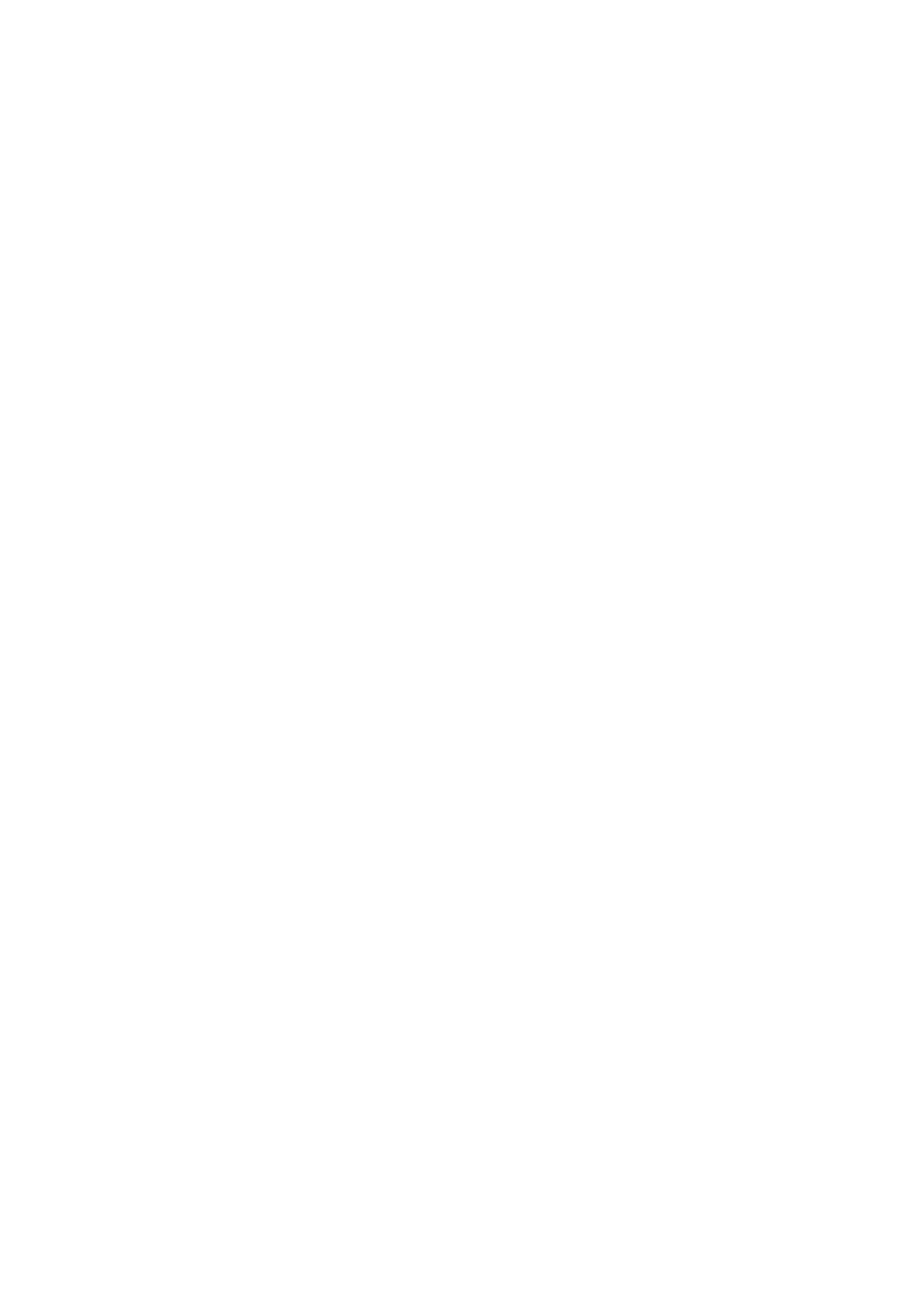



According to Statistics Denmark, in January 2009, there were 402,000 immigrants in Denmark, 7.5% of the total population. A further 124,000 of the Danish population are descendents (children or grandchildren) of immigrants. The five main countries of origin in 2009 were Turkey, Germany, Iraq, Poland and Lebanon. $1$ 

## **I. Migrants and the Labour Market**

In 2008, 57% of immigrants (and their descendents) of working age were employed in Denmark, compared to 79% of native Danes. There is a gender gap, with just 51 % immigrant (and descendent) women employed, compared to  $63\%$  of men<sup>2</sup> However, statistics show that the employment rate of immigrants in Denmark has improved by over 10% in the seven years from 2001.In terms of education, immigrants in Denmark are overrepresented at the lowest and highest skill levels.

With comparatively high employment rates, and an aging population, there is political debate on the possibility of labour shortages in the long run. To address specific shortages, the Danish government maintains a 'Positive List', which includes managerial jobs, science and engineering, health, education and a range of other professions. Immigrants with skills matching the Positive List have facilitated access to the labour market.

## **II. Human Capital Development**

Access to the labour market is a key element of the Danish strategy. The three-year introductory course offered to new migrants includes labour market training.

#### **1. Language acquisition**

Language acquisition is a requirement for obtaining both permanent residence as well as citizenship. The government established a framework for language learning as part of integration legislation in 1999, which offers new migrants three years of free Danish language tuition.

Since 1999, local municipalities have taken the lead in implementing the Danish integration programme, which includes the Danish-language course. The courses are provided along three 'tracks' based upon the literacy and education levels of each individual, and the courses amount to 1.2 years (2000 hours) of full time study (spread over 3 years).

A specific Danish Course – Intro Danish – will be established, aimed at labour migrants in Denmark and with a specific labour related theme, offered in the workplace, which amounts to 250 hours. A specific fund has been established for the development of Danish Courses aimed at labour marked integration of low skilled immigrants.<sup>3</sup>

- **1 Statistics Denmark**
- **2 Ibid, from Statistics Denmark**
- **3 Danish Questionnaire, as above**

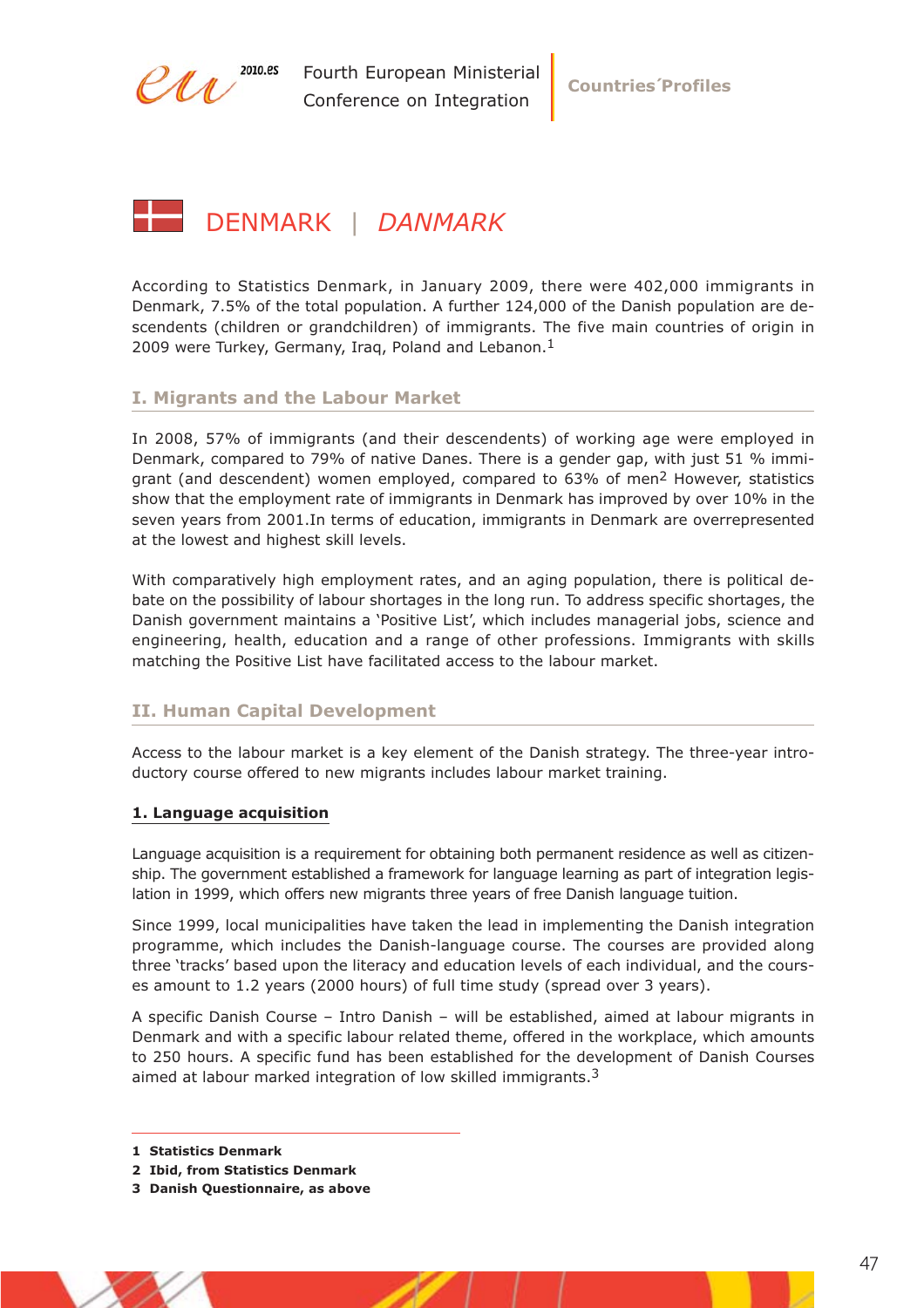

#### **2. Training and bridging programmes**

Early access to the labour market is a key feature of Danish integration policy which comprises initiatives concerned with such matters as local efforts towards integration, education and employment.

Danish integration and employment legislation includes labour market training and support for newcomers on the Danish Labour Market. This includes inter alia: short-term education programmes, work training/practice, and employment with a wage subsidy. Additionally, labour market integration –and human capital development– may be supported through mentor schemes, where a newly employed person is provided with a mentor (e.g. a colleague).

#### **3. Qualifications Recognition**

The central recognition body in Denmark is the Danish Agency for International Education, which acts as both NARIC and NRP representative, as well as representative for the regional Nordic Network for qualifications recognition, NORRIC.

The Danish Agency for International Education offers assessments of non-Danish degrees, diplomas and certificates as well as information about international recognition, and forwards applications for recognition in regulated professions to the appropriate competent authority. The assessment offered by the Danish Agency for International Education is a brief statement describing how the foreign qualification corresponds to Danish educational levels and, if possible, which field of education. The assessment can be used for, inter alia, job applications or admission to a study program. Exceptions to this are a number of regulated professions in the health sector, including doctors, nurses and pharmacists.

Many migrants come to Denmark with either a qualification or work experience (or informal qualifications) that is assessed and 'clarified' by a company and/or an educational institution – for example, through engaging in job training at the company for a number of weeks. The municipality or Danish public job service facility will then issue a card listing the worker's competences in collaboration with the company or educational institution.

## **III. Diverse Districts**

The problems of segregation in a Danish context mainly concern smaller pockets in the cities consisting of non-profit dwellings ("social housing"). Most of these areas were built in the period 1960-1980. The segregation is both social and ethnic. Around 60% of immigrants from non-western countries live in non-profit dwellings whereas only around 15% of ethnic Danes live there. In the mostly segregated residential areas there is an overrepresentation of people with low education, with low income, and without jobs.4

Policies on residential segregation include urban renewal programmes, urban regeneration programmes, and policies on access to social housing (including policies aimed at avoiding a concentration of socially weaker immigrants in the most deprived neighbourhoods). Additionally, the Danish Government has established a number of funds from which local communities etc. can receive support for the management of diversity and the promotion of integration at the local level.

**4 Danish Questionnaire, as above**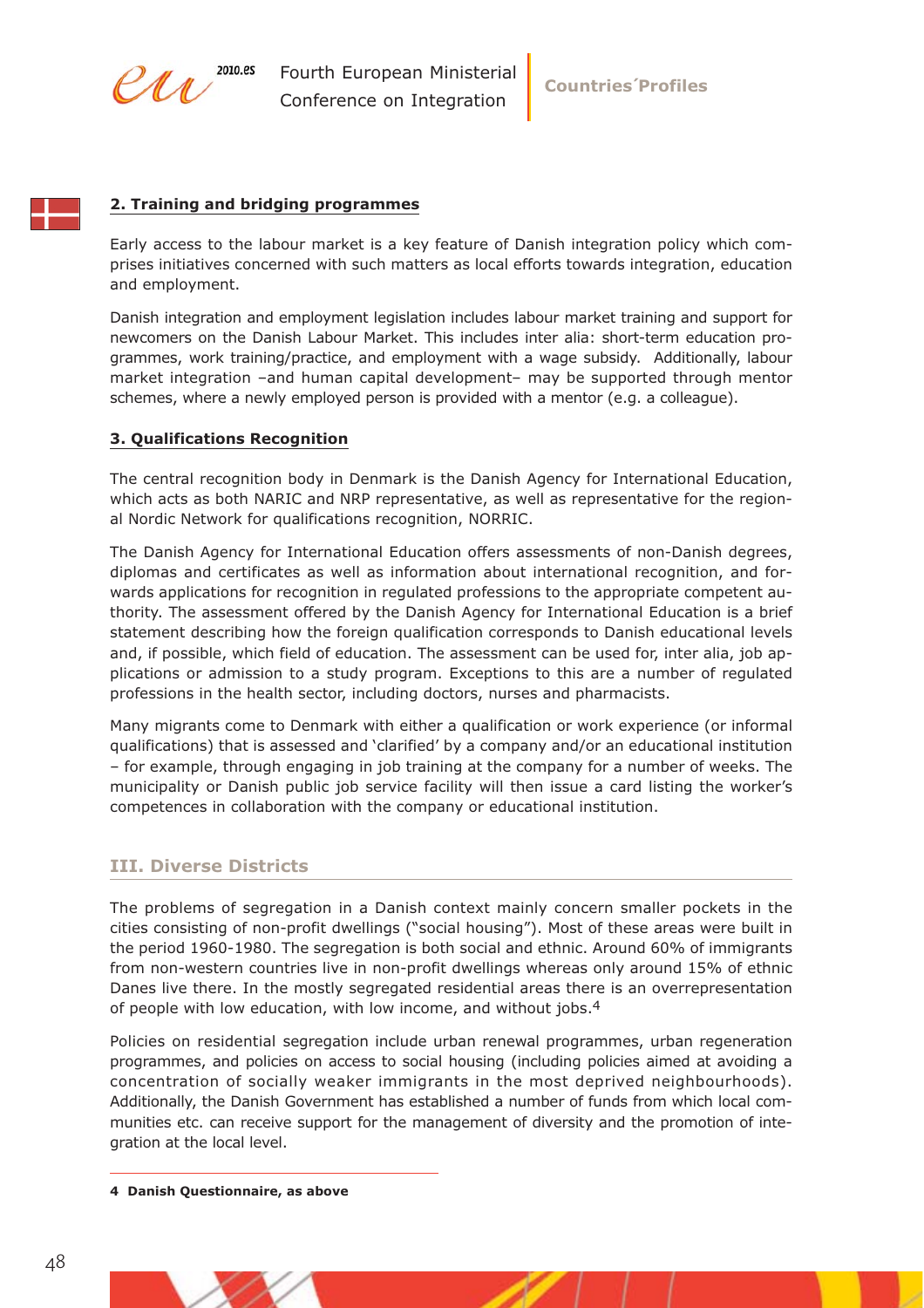

The policies of combating residential segregation are mainly directed at four fields: first making strongly segregated areas attractive to other groups. Second, to actively to influence the social composition by means of rules for allotment of non-profit housing (social housing). Third, by changing the conditions in these areas in a positive direction. Fourthly by adding more functions to the areas e.g. making it easier to establish private firms and policies favouring more mixed tenures.5

Ministry for Integration Affairs has also focused on developing urban indicators. These are to identify deprived residential areas and areas that are in danger of becoming so, according to earnings, relocation, residents background, residents employment, etc.<sup>6</sup>

In Denmark, local municipalities have been given the main responsibility for the integration of immigrants. The local municipalities may in that context also adopt policies on diversity management and intercultural dialogue at the local level and in specific neighbourhoods. At the national level, a number of funds have been established with the specific purpose of supporting intercultural dialogue at the local level.<sup>7</sup>

## **IV. Civil Society Inclusion**

The minister for Integration consults the Council of Ethnic Minorities on integration issues. The Council was founded in 1999 and consists of 14 members with ethnic minority backgrounds. The members are elected by delegates from the Municipal Councils of Integration throughout the country, and have a four-year term. $8$  The Council meets with the Minister every three months. The Minister may also request specific statements from the Council in relation to relevant issues. In addition, a Youth Council for young immigrants has recently been established and given the task of advising on policies and initiating specific projects.

Councils of Integration have also been established at the municipal level, and include both immigrant and civil society representatives. These local councils advise municipal administrations on integration policies and new initiatives.9

**5 Ibid.**



**<sup>6</sup> Danish Ministry for Immigration, Integration and Refugee Affairs, Integration 2009: Nine Focus Areas, 2009, http://www.nyidanmark.dk/NR/rdonlyres/B3D6D658-B4D2-4879-B63B-D61B58CB2131/0/Integration\_2009\_UK\_web.pdf**

**<sup>7</sup> Danish Questionnaire, as above**

**<sup>8</sup> EESC background notes on civil society consultation mechanisms, unpublished.** 

**<sup>9</sup> Danish Questionnaire, as above**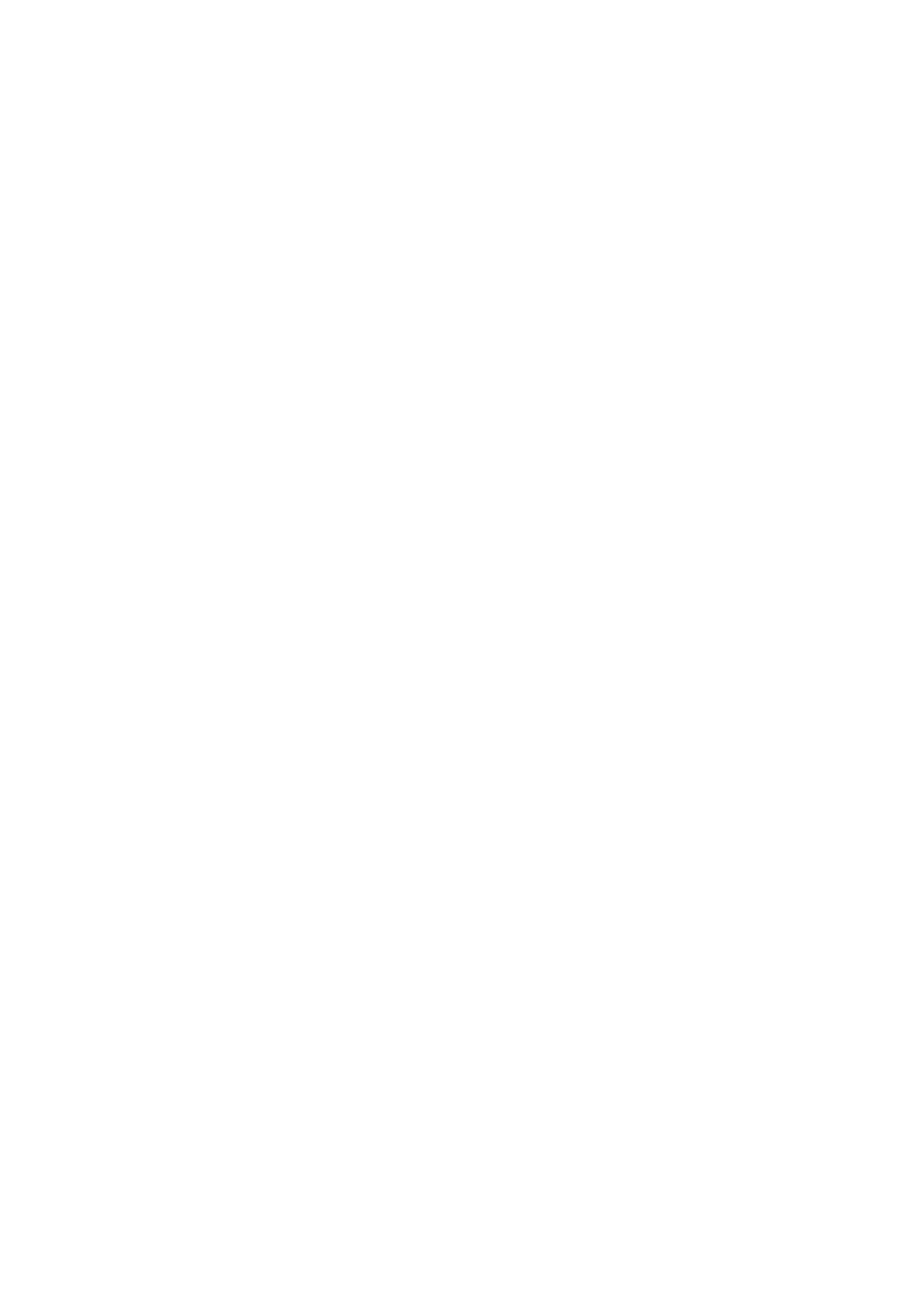



Según la Oficina Central de Estadística de Dinamarca, en enero de 2009 había 402.000 inmigrantes en Dinamarca, un 7,5% de la población total. Otras 124.000 personas en Dinamarca son descendientes (hijos o nietos) de inmigrantes. Los cinco países de los que más provenían en 2009 eran Turquía, Alemania, Irak, Polonia y Líbano<sup>1</sup>.

## **I. Migrantes y el mercado laboral**

En 2008, el 57% de los inmigrantes (y sus descendientes) en edad de trabajar tenían empleo, frente al 79% de los daneses nativos. Existe una diferencia de género, ya que sólo el 51% de las inmigrantes (y sus descendientes mujeres) tenían trabajo, frente al 63% en el caso de los hombres2. Sin embargo, las estadísticas muestran que la tasa de empleo entre los inmigrantes en Dinamarca ha aumentado más de un 10% en los siete años desde 2001. En lo referente a educación, los inmigrantes en Dinamarca están sobre representados en los niveles más bajos y más altos de cualificación.

Con unas tasas de empleo comparativamente altas y una población que envejece, existe un debate político sobre la posibilidad de escasez de trabajadores a largo plazo. Para atender a escaseces concretas, el Gobierno danés mantiene una "Lista positiva", que incluye trabajos de gestión, ciencia e ingeniería, sanidad, educación y una serie de otras profesiones. Se facilita el acceso al mercado laboral a los inmigrantes con competencias que se adecuen a la Lista positiva.

#### **II. Desarrollo del capital humano**

El acceso al mercado laboral supone un elemento clave de la estrategia danesa. El curso introductorio de tres años que se ofrece a los nuevos migrantes incluye formación sobre el mercado laboral.

#### **1. Adquisición de la lengua**

La adquisición de la lengua es un requisito para conseguir tanto la residencia permanente como la nacionalidad. El Gobierno estableció un marco para el aprendizaje del idioma dentro de la legislación sobre integración de 1999, que ofrece a los nuevos migrantes tres años de enseñanza gratuita de danés.

Desde 1999, los ayuntamientos han tomado la delantera para aplicar el programa de integración danés, que incluye las clases de danés. Los cursos se ofrecen en tres itinerarios, en función de la alfabetización y el nivel educativo de cada persona y suman 1 año y pocos meses (2.000 horas) de estudio a tiempo completo (repartidos en 3 años).



**<sup>1</sup> Oficina Central de Estadística de Dinamarca.**

**<sup>2</sup> Ibid, de Oficina Central de Estadística de Dinamarca.**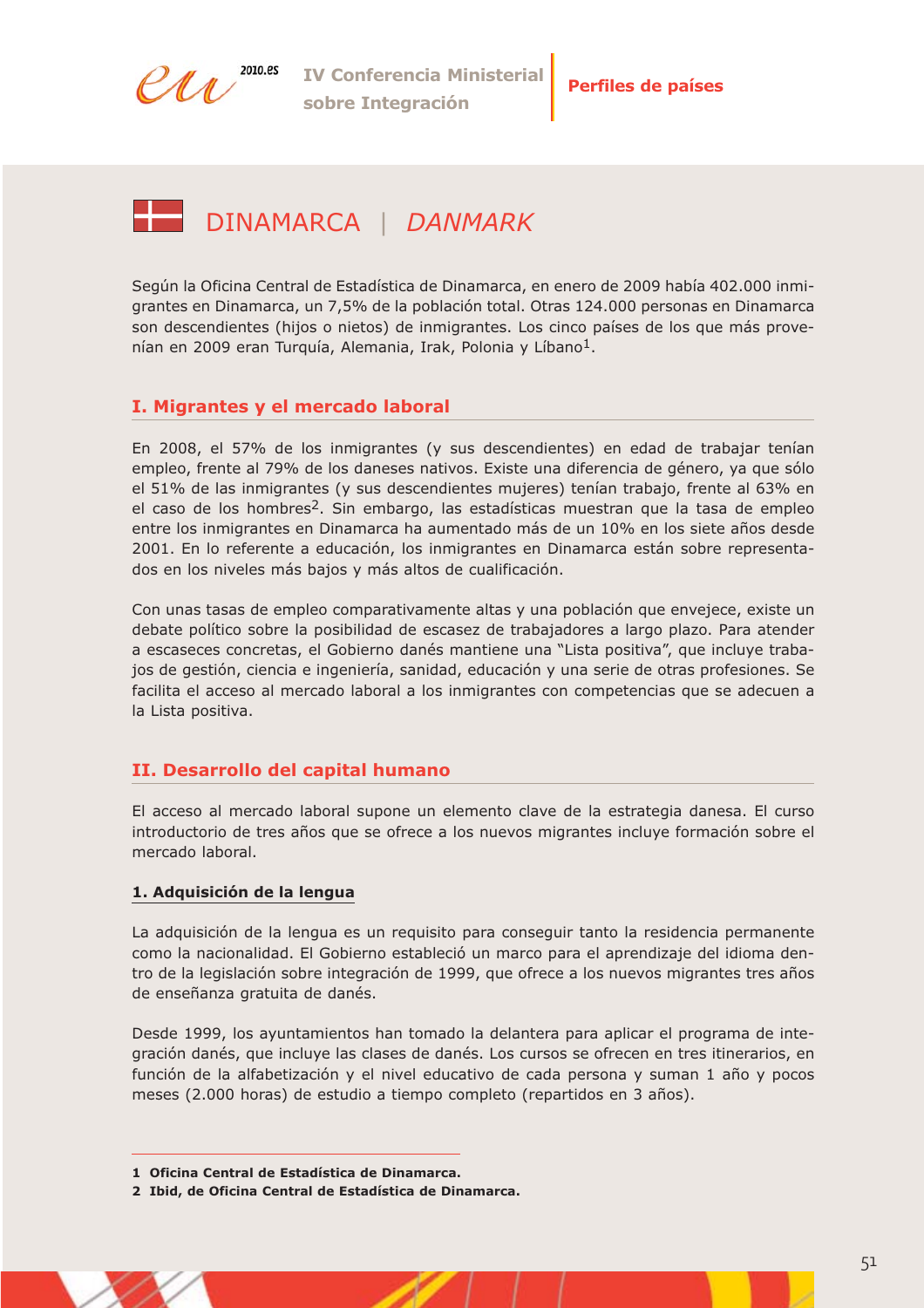

Se creará un curso de danés concreto (Introducción al danés) dirigido a los migrantes trabajadores en Dinamarca y con temas directamente relacionados con el trabajo. Se impartirá en el centro de trabajo y sumará 250 horas. Se ha creado un fondo específico para desarrollar cursos de danés dirigidos a la integración en el mercado laboral de inmigrantes poco cualificados3.

#### **2. Programas de formación y mediación**

El acceso temprano al mercado laboral es un elemento clave de la política de integración danesa, que comprende iniciativas relacionadas con esos asuntos, como esfuerzos regionales hacia la integración, la educación y el empleo.

La legislación danesa sobre integración y empleo incluye formación profesional y apoyo a los recién llegados sobre el mercado laboral danés. Esto implica, entre otras cosas, programas educativos a corto plazo, formación/prácticas laborales y empleo con un subsidio salarial. Además, la integración en el mercado laboral – y el desarrollo del capital humano - se pueden respaldar a través de planes de tutorías en los que se ofrece a la persona recién contratada un mentor (p. ej.: un compañero).

#### **3. Reconocimiento de cualificaciones**

El órgano central de reconocimiento en Dinamarca es la Agencia Nacional para Educación Internacional, que actúa como representante del NARIC y la NPR, así como representante de la Red Nórdica regional para el reconocimiento de cualificaciones, NORRIC.

La Agencia Nacional para Educación Internacional evalúa carreras, títulos y certificados no daneses, al tiempo que informa sobre reconocimiento internacional y remite las solicitudes de reconocimiento en profesiones reguladas a la autoridad competente. La evaluación que ofrece la Agencia Nacional para Educación Internacional es una declaración breve en la que describe cómo se corresponde la calificación extranjera con los niveles educativos daneses y, si es posible, con qué campo educativo. La evaluación se puede utilizar para, entre otras cosas, solicitudes de empleo o admisión en un programa de estudios. Existe una serie de excepciones, que son algunas profesiones en el sector sanitario, entre ellas médicos, enfermeros y farmacéuticos.

Muchos migrantes llegan a Dinamarca sin un título o experiencia laboral (o con cualificaciones no oficiales) éstas se evalúan y "aclaran" por una empresa y/o una institución educativa – por ejemplo, contratando para formación laboral en la empresa durante determinadas semanas -. Posteriormente, el ayuntamiento o el centro público de servicio de empleo danés emite una tarjeta en la que se enumeran las competencias del trabajador en colaboración con la empresa o institución educativa.

**<sup>3</sup> Cuestionario de Dinamarca, como se indica anteriormente.**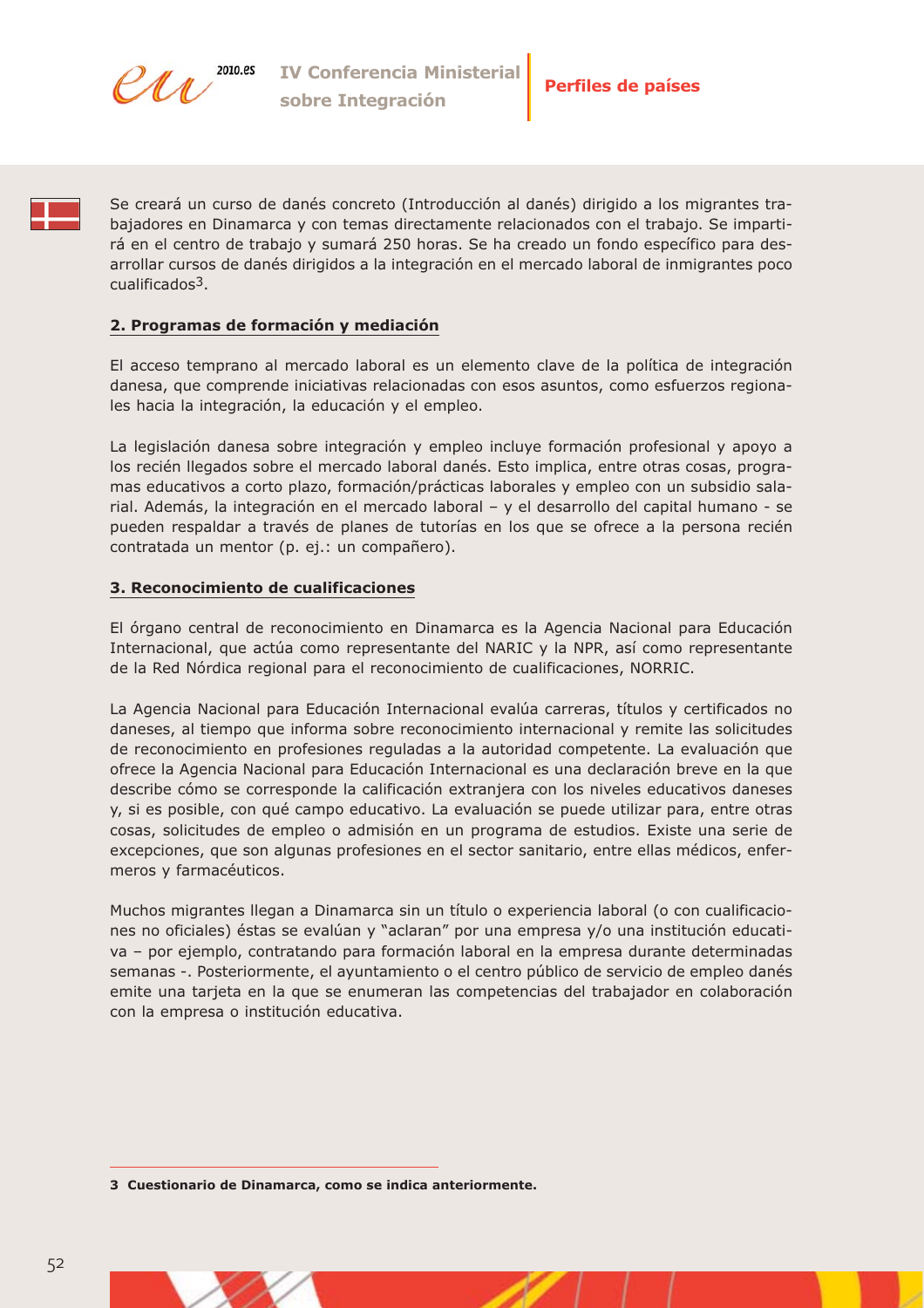

## **III. Distritos con diversidad**

Los problemas de segregación en el contexto danés suelen afectar a puntos muy pequeños en las ciudades que son "residencias" (viviendas de protección pública). La mayoría de estas zonas se construyeron en el periodo entre 1960-1980. La segregación es tanto social como étnica. Cerca del 60% de los inmigrantes de países no occidentales viven en residencias, mientras que sólo el 15% de los daneses vive allí. En las zonas residenciales más segregadas existe una sobrerrepresentación de personas con baja educación, pocos ingresos y sin  $empleo<sup>4</sup>$ .

Las políticas sobre segregación residencial incluyen programas de renovación y regeneración urbana, y políticas sobre acceso a viviendas de protección pública (entre otras, medidas destinadas a evitar la concentración de inmigrantes más desfavorecidos socialmente en los barrios en condiciones más adversas). Además, el Gobierno danés ha establecido una serie de fondos desde los que las comunidades locales, etc. pueden recibir ayuda para gestionar la diversidad y fomentar la integración a nivel local.

Las medidas para combatir la segregación residencial están principalmente dirigidas a cuatros ámbitos: primero, conseguir que las zonas más segregadas se vuelvan atractivas para otros grupos; segundo, influir activamente en la composición social mediante normas para asignar las viviendas de protección pública; tercero, cambiar las condiciones en estas zonas en una dirección positiva; y cuarto, añadir más funciones a las zonas, por ejemplo, facilitando la constitución de empresas privadas y medidas que favorezcan una ocupación más mixta5.

El Ministerio de Asuntos de Integración también se ha centrado en desarrollar los indicadores urbanos. Estos sirven para identificar zonas residenciales desfavorecidas y las zonas en peligro de caer en ello, en función de ingresos, reubicación, origen de los residentes, empleo de los residentes, etc<sup>6</sup>.

En Dinamarca, los ayuntamientos han recibido la responsabilidad prioritaria de integración de inmigrantes. En este contexto, los ayuntamientos locales también adoptar medidas para gestionar la diversidad y el diálogo intercultural a nivel local y en barrios concretos. A nivel nacional, se han creado una serie de fondos con la finalidad concreta de respaldar el diálogo intercultural a nivel local7.



**<sup>4</sup> Cuestionario de Dinamarca, como se indica anteriormente.**

**<sup>5</sup> Ibid.**

**<sup>6</sup> Ministerio de Asuntos de Inmigración, Integración y Refugiados danés, Integration 2009: Nine Focus Areas, 2009, http://www.nyidanmark.dk/NR/rdonlyres/B3D6D658-B4D2-4879- B63BD61B58CB2131/0/Integration\_2009\_UK\_web.pdf**

**<sup>7</sup> Cuestionario de Dinamarca, como se indica anteriormente.**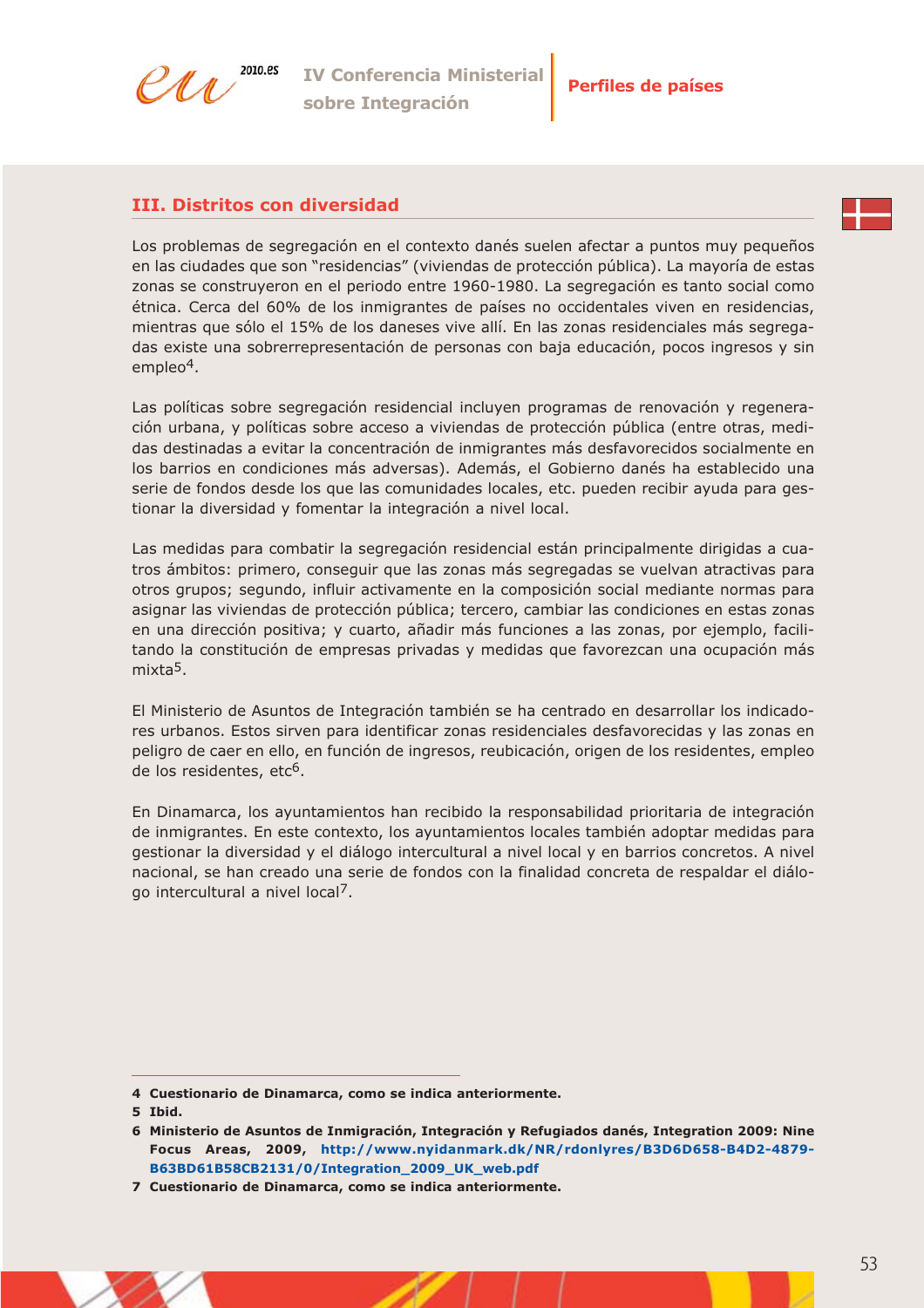

## **IV. Inclusión en la sociedad civil**

El Ministerio para la Integración consulta los asuntos sobre integración con el Consejo de Minorías Étnicas. Dicho Consejo se fundó en 1999 y está compuesto por 14 miembros con orígenes de minorías étnicas. Los miembros son elegidos por delegados de los Consejos municipales de integración de todo el país y tienen un mandato de cuatro años8. El Consejo se reúne con el ministro cada tres meses. El ministro también puede solicitar al Consejo informes concretos sobre los asuntos pertinentes. Además, se ha constituido recientemente un Consejo de juventud para jóvenes inmigrantes y se le ha encomendado la tarea de asesorar sobre políticas e iniciar proyectos concretos.

También se han constituido Consejos de integración en los municipios e incluyen a representantes de los inmigrantes y la sociedad civil. Estos consejos regionales aconsejan a las administraciones municipales sobre políticas de integración y nuevas iniciativas<sup>9</sup>.

**<sup>8</sup> Apuntes de EESC sobre los mecanismos de consulta a la sociedad civil, sin publicar.**

**<sup>9</sup> Cuestionario de Dinamarca, como se indica anteriormente.**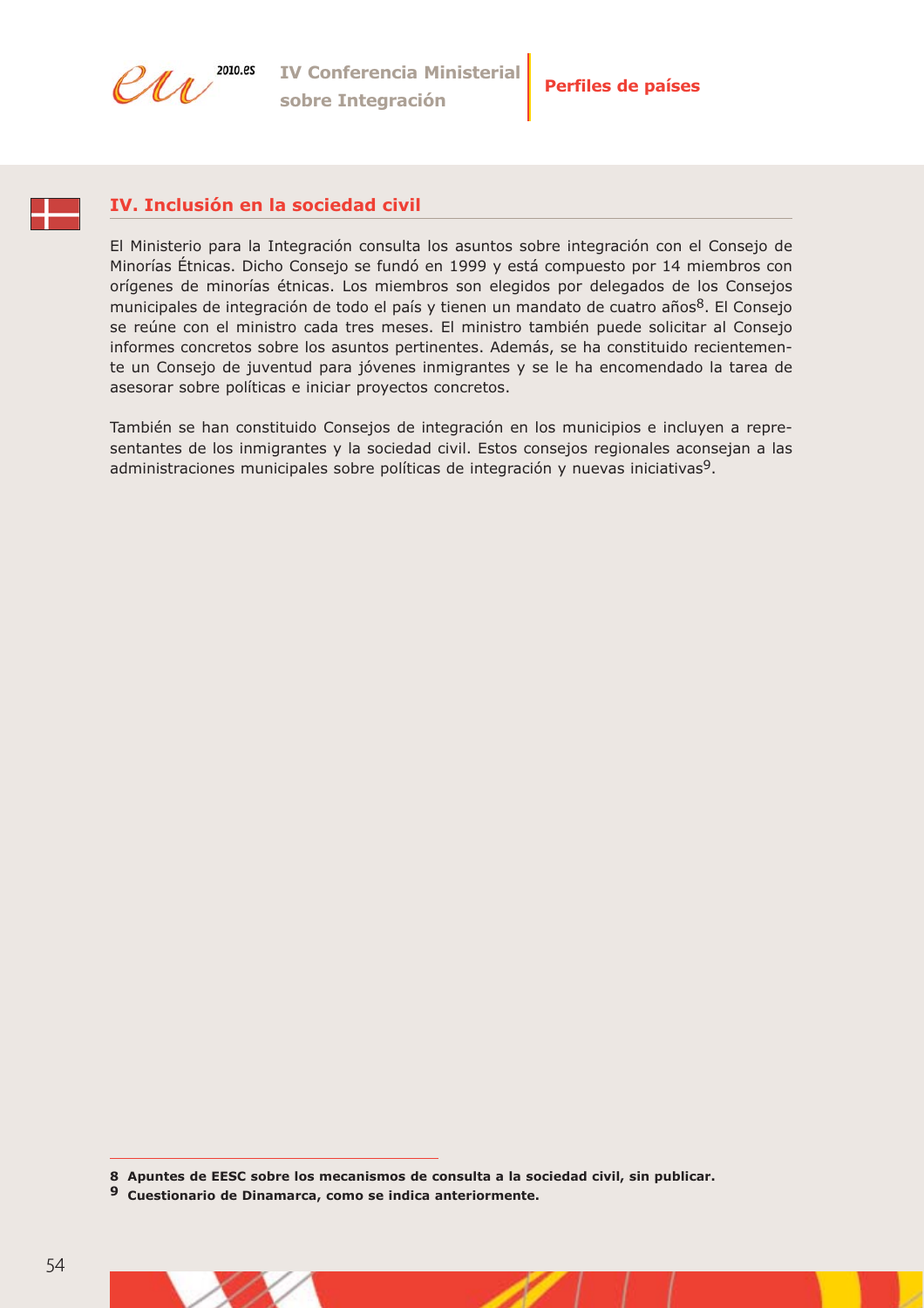



In 2009, there were 104,500 (8%) residents of undetermined citizenship in Estonia (mostly ethnic Russians), and 109,900 citizens of other countries, 8% of the total population. The main countries of origin are Russia, Ukraine, Belarus, and Finland.<sup>1</sup>

## **I. Migrants and the Labour Market**

In 2008 and 2009, during the economic crisis, immigrants, especially those living in bigger industrial areas, had a slightly higher risk of becoming and remaining unemployed than the native population. At the end of 2009, the employment rate for non-nationals was 59.1%, compared with 62.2% for nationals. However, this is a drop of over 10% since the end of 2007, when the employment rate for non-nationals was almost identical to that of nationals, 69.0% versus 69.1%. Since the allocation of nationality is based on freewill and a person's self-determination, some of this data may be unreliable.<sup>2</sup>

It is clear that non-nationals have been affected deeply by the economic crisis, and the Estonian government highlights knowledge of the Estonian language as being decisive in the ability of non-Estonians to cope with the crisis.<sup>3</sup> Overall, women fared better than men, as the sectors in which they are employed were less affected by the crisis.

The educational levels of native and foreign workers are largely similar.<sup>4</sup> However, in Estonia, workers who know the state language better are more likely to have jobs that correspond to their educational level when compared with foreign workers. There is a moderate overrepresentation of migrant workers amongst clerks, sales workers, and in unskilled manual occupations, while migrants are strongly overrepresented in craft and trade sectors.

In certain cases foreigners may work in Estonia for short periods of time (up to 6 months) without a work permit. Such employment must still be registered with the Citizenship and Migration Board.5

**<sup>1</sup> Estonian Questionnaire Response, received March 2010**

**<sup>2</sup> Taken from the European Labour Force Survey, accessed May 24 2010**

**<sup>3</sup> Estonian Questionnaire, as above**

**<sup>4</sup> Eurofound, Estonia: Occupational Promotion of Migrant Workers, European Observatory on Working Conditions, 2009,**

**http://www.eurofound.europa.eu/ewco/studies/tn0807038s/tn0807038s\_2.htm**

**<sup>5</sup> Estonian government, http://www.sm.ee/eng/for-you/foreigners/employment-of-foreignersin-estonia.html**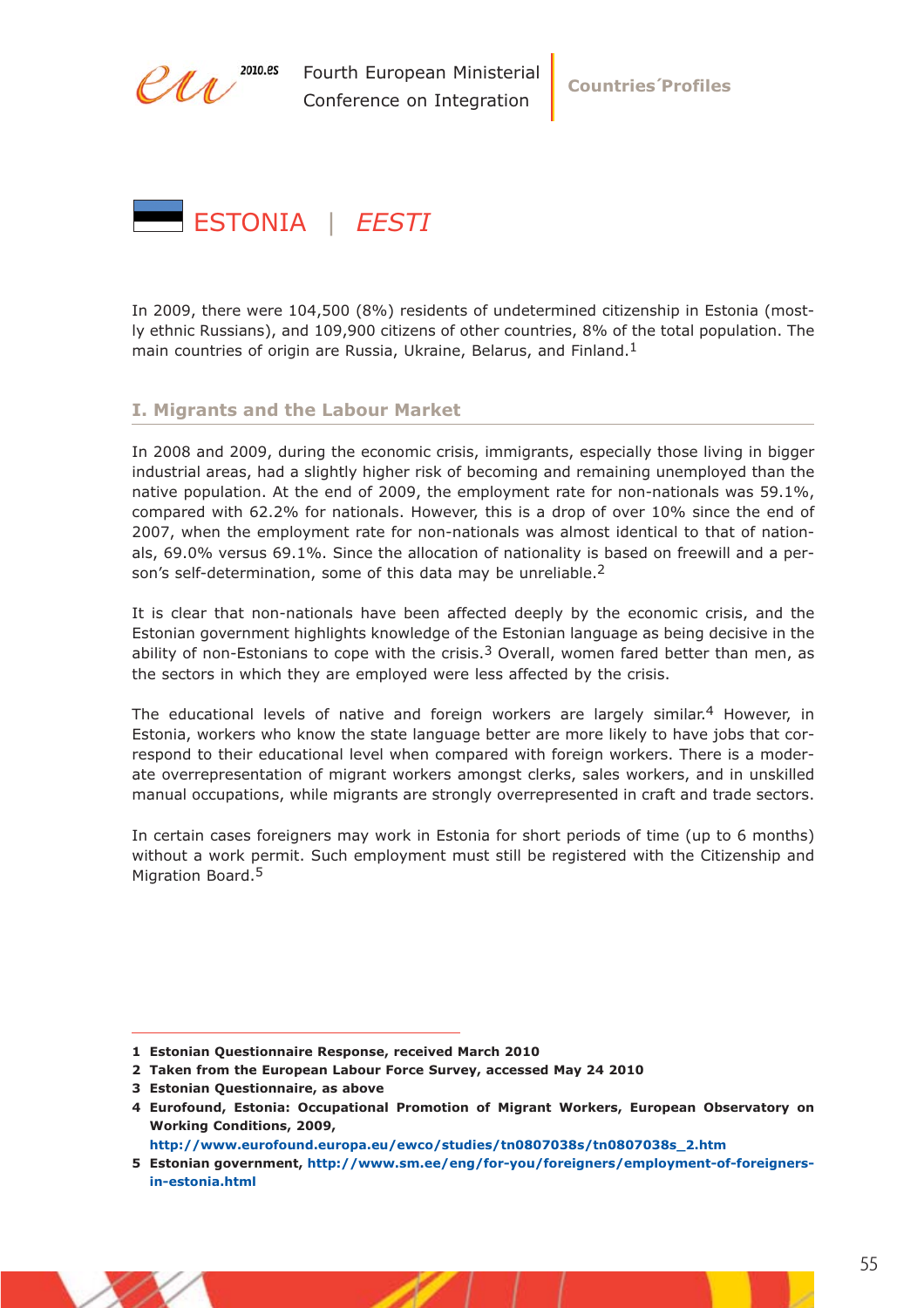

## **II. Human Capital Development**

The Estonian Integration Strategy 2008-2013 includes a support services for unemployed foreign nationals, which seeks to develop their skills while improving language.

#### **1. Language acquisition**

Persons without Estonian citizenship must take a short language test to acquire long-term residence, and citizenship.<sup>6</sup> Beyond this, however, the government has highlighted language acquisition as key to reducing divisions in the labour market, and has put in place a series of language programmes, from adult education courses to additional language lessons in high school and university.

Since 2009, the Integration Foundation together with the Ministry of Education and Research has compensated the costs of Estonian language studies with the help of the programme "Language Studies Development 2007-2010" funded by the European Social Fund. The number of successfully passed language tests has doubled, compared to the year 2008. Free Estonian language courses have also been offered to non-Estonian citizens through the Integration Foundation with financing by the European Fund for the Integration of Thirdcountry Nationals and the Ministry of Culture.7

### **2. Training and bridging programmes**

The Ministry of Culture, together with the Estonian Unemployment Insurance Fund launched language learning programmes and integrated skill and language learning programmes for unemployed people, which are directed at all residents, particularly minorities. Through the Estonian Integration Strategy, the government is implementing a number of more specific activities, such as staff exchange programmes, personal mentors for language learning, and web-based language and learning programmes.

In 2009, the government developed an orientation programme for newcomers, which includes basic training, language courses and preparation for employment. The programme also helps migrants obtain educational and vocational training services.<sup>8</sup>

#### **3. Qualifications Recognition**

Recognition of qualifications is managed by the Archimedes Foundation, an independent body established by the Estonian government to coordinate and implement programmes in the field of training, education, research, technological development and innovation. It acts as the Estonian ENIC-NARIC.

**<sup>6</sup> MPG and British Council, Migrant Integration Policy Index, 2008**

**<sup>7</sup> European Migration Network, Estonian Annual Policy Report, 2009**

**<sup>8</sup> EMN, as above**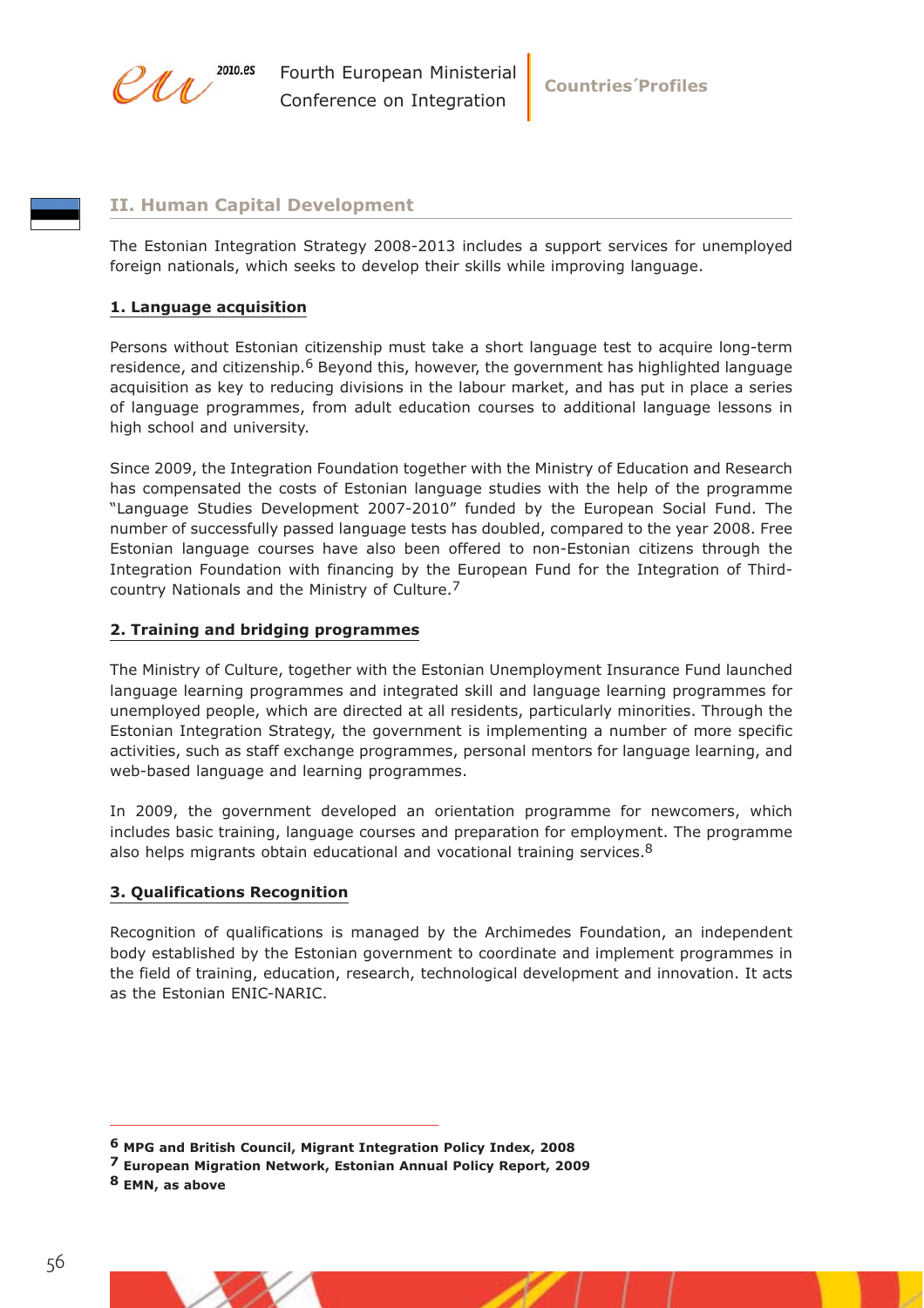

In 2009, the Estonian Qualifications Authority commenced participating in a 10-country (9 Member States, plus Turkey) project entitled, InLearning: Validating Learning for an Inclusive Society, which aims to aims to improve recognition for informal and non-formal learning, which in turn would promote social inclusion.<sup>9</sup>

## **III. Residential Segregation**

More integration-related problems are evident in larger cities in Ida-Virumaa and Harjumaa, such as Tallinn. However, the ethnic composition, social and economic situation and cultural and community development in the cities in both counties differ both within the counties and when compared to other counties.<sup>10</sup>

Estonia does not regulate the housing conditions for migrant workers,  $11$  and most policies are aimed more broadly at minorities. The Estonian Integration Strategy includes a programme to foster intercultural dialogue and community building between the host society and those with immigrant background, with a particular focus on NGO development and young people. This programme is supported by the European Integration Fund.<sup>12</sup> In addition, there are a number of umbrella organisations which represent cultural societies for languages other than Estonian.

## **III. Civil Society Inclusion**

The Ministry of Culture is responsible for the Council for Ethnic Minorities, which is the main interlocutor between government and minorities. The Council was revived in 2008, in order to advise the Minister of Culture on issues related to the cultural life of ethnic minorities in Estonia. The 40 members of the Council – predominantly heads of cultural societies with minority background - meet with the Minister of Culture every three months to discuss current problems and exchange opinions on cultural policy.

In addition, an ad hoc process of consultation took place with non-governmental experts and people with an immigrant background during the development of the Estonian Integration Strategy 2008-2013.

The **Estonian Cooperation Assembly -** a cooperation network of non-governmental organisations interested in Estonia's long-term development, founded by the President of the Republic of Estonia, has convened the Round Table of Nationalities. The goal of the round table is to engage Estonian inhabitants of different ethnic backgrounds, mother tongues, and nationalities in discussions on important issues related to Estonian society.

At the regional level, some of the larger cities have consulting bodies that deal with integration issues. Finally, the Network of Estonian Non-profit Organizations (NENO) is developing a platform for civic initiatives developed by those with immigrant background.

- **9 For more details, see http://www.inlearning.eu**
- **10 Estonian Integration Strategy, 2008-2013**
- **11 Ad-Hoc Query on Housing Conditions of Migrant Workers. 2009**
- **12 Estonian Questionnaire, as above**

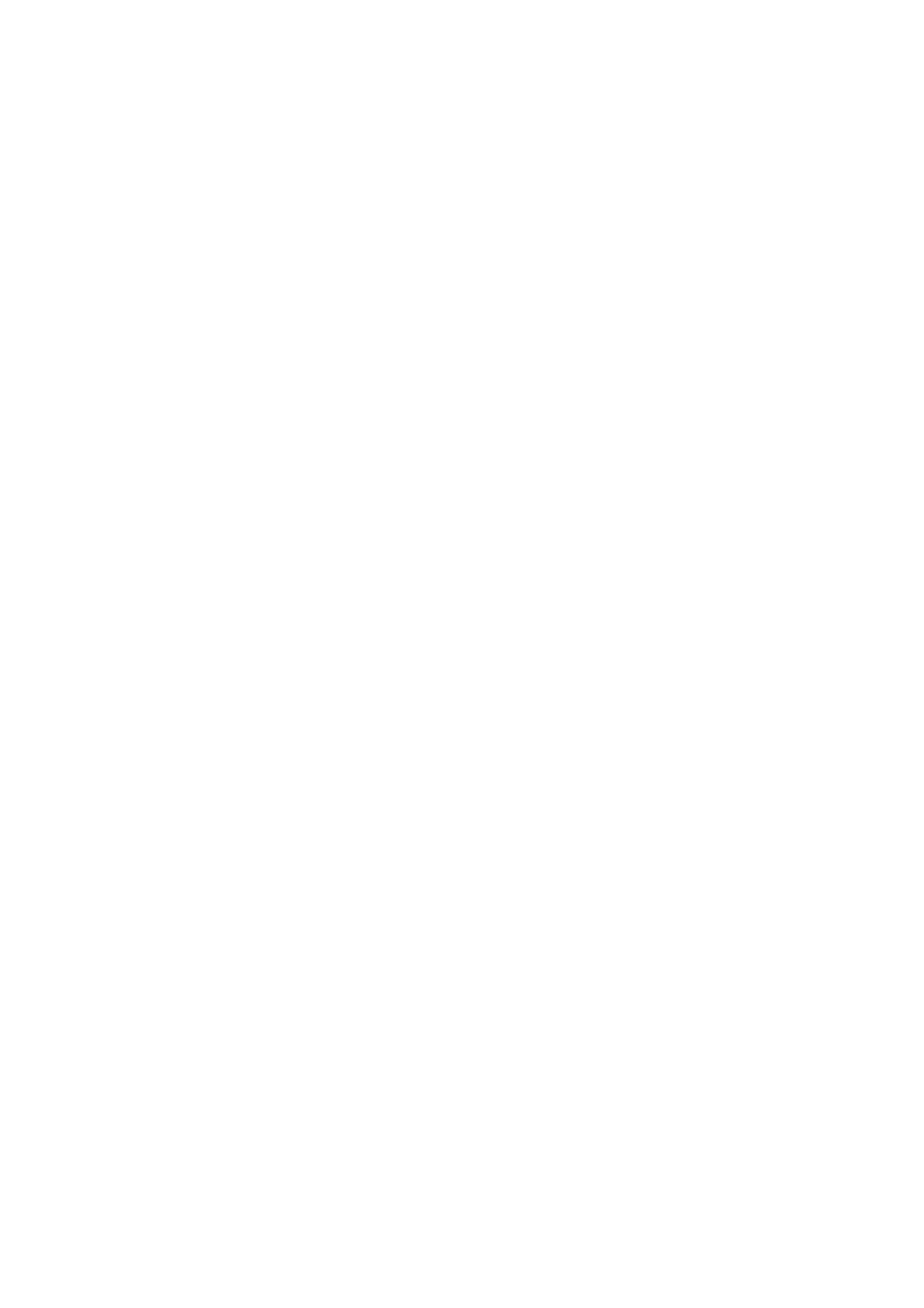



En 2009, había 104.500 (un 8%) habitantes de ciudadanía sin determinar en Estonia (la mayoría, de etnias rusas) y 109.900 ciudadanos de otros países, un 8% de la población total. Los principales países de origen son Rusia, Ucrania, Bielorusia y Finlandia<sup>1</sup>.

## **I. Migrantes y el mercado laboral**

En 2008 y 2009, durante la crisis económica, los inmigrantes, sobre todo los que vivían en grandes zonas industriales, corrieron un riesgo algo mayor que la población nativa de quedarse sin empleo y permanecer desempleados. A finales de 2009, la tasa de empleo entre los extranjeros era del 59,1%, frente al 62,2% entre nativos. Sin embargo, se percibe una bajada del 10% desde finales de 2007, cuando la tasa de empleo entre extranjeros era casi igual a la de nativos (un 69,0% y un 69,1% respectivamente). Ya que la nacionalidad se concede por libre interés y motivada por una decisión personal, algunos de estos datos pueden ser erróneos<sup>2</sup>.

Resulta obvio que los extranjeros han padecido la crisis económica y el Gobierno estonio destaca que es esencial conocer la lenga estonia para salir bien parado de la crisis como no estonio<sup>3</sup>. En general, las mujeres se las arreglaron mejor que los hombres, ya que los sectores en los que trabajaban se vieron menos afectados por la crisis.

El nivel educativo de trabajadores nativos y no nativos es muy parecido<sup>4</sup>. No obstante, en Estonia, los trabajadores que conocen el idioma del territorio tienen más posibilidades de conseguir un empleo que se corresponda con su nivel educativo que los trabajadores extranjeros. Existe una sobrerrepresentación moderada de trabajadores migrantes entre dependientes, vendedores y trabajadores manuales no cualificados, mientras que esta sobrerrepresentación es patenten en el sector de la artesanía y en el comercio.

En algunos casos, puede que los extranjeros trabajen en Estonia durante breves periodos de tiempo (hasta 6 meses) sin permiso de trabajo. Aun así, ese empleo debe quedar registrado en la Junta de Nacionalidad y Migración5.

- **2 Extraído de European Labour Force Survey, consultado el 24 de mayo 2010**
- **3 Cuestionario de Estonia, como se indica anteriormente**
- **4 Eurofound, Estonia: Occupational Promotion of Migrant Workers, European Observatory on Working Conditions, 2009,**

**<sup>1</sup> Respuesta al cuestionario de Estonia, recibido en marzo de 2010**

**http://www.eurofound.europa.eu/ewco/studies/tn0807038s/tn0807038s\_2.htm**

**<sup>5</sup> Gobierno estonio, http://www.sm.ee/eng/for-you/foreigners/employment-of-foreigners-inestonia.html**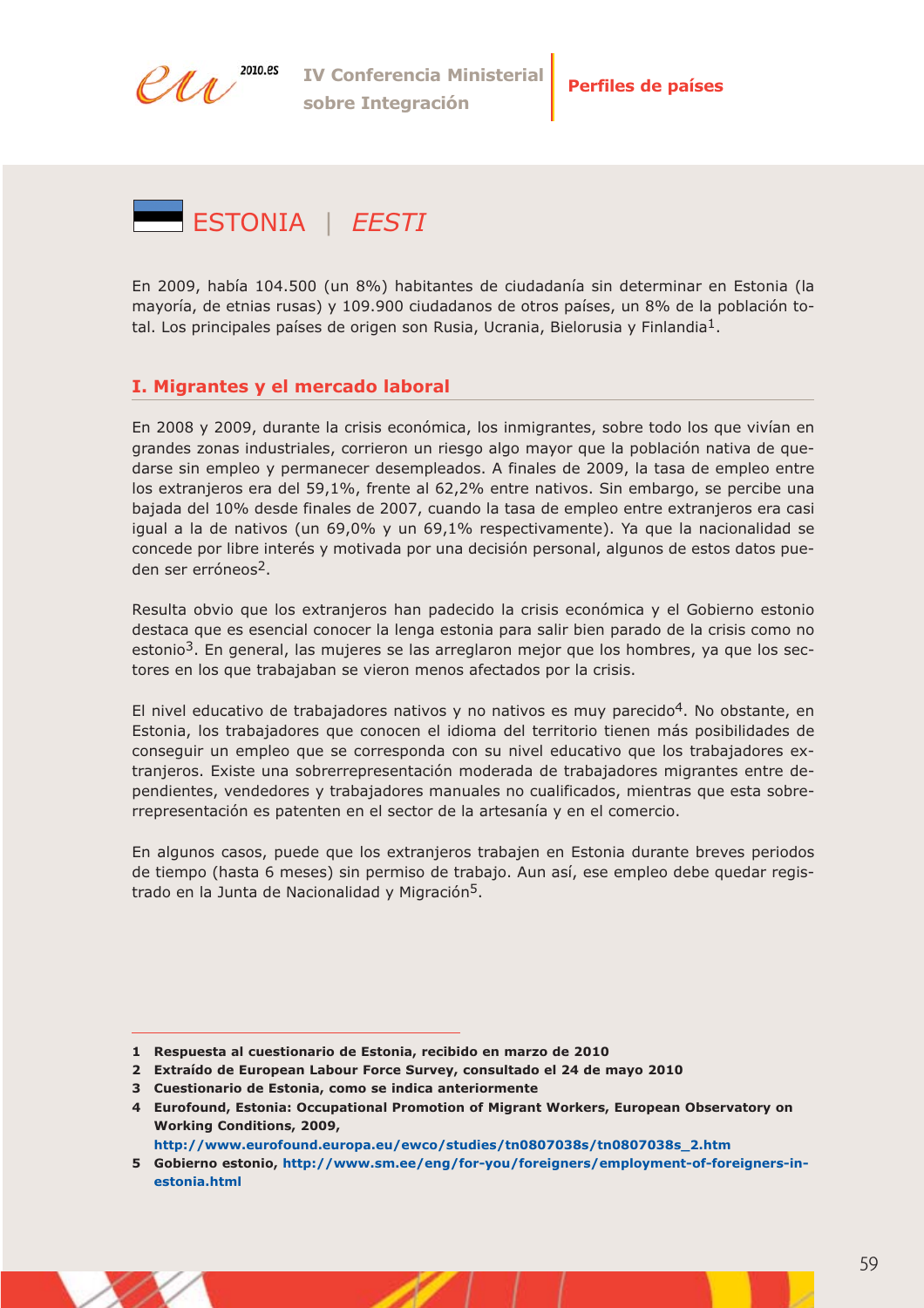

## **II. Desarrollo del capital humano**

La Estrategia de integración 2008-2013 estonia incluye un servicio de apoyo para las personas extranjeras desempleadas. Dicho servicio pretende desarrollar sus competencias al tiempo que mejoran el dominio de la lengua.

#### **1. Adquisición de la lengua**

Las personas que no poseen la nacionalidad estonia deben pasar un breve examen de idioma para conseguir la residencia de larga duración y la nacionalidad<sup>6</sup>. Sin embargo, aparte de esto, el Gobierno ha destacado que es fundamental adquirir la lengua para reducir las diferencias en el mercado laboral y ha instaurado diversos programas de idioma, desde cursos para adultos hasta clases de apoyo en lengua en los institutos y las universidades.

Desde 2009, la Fundación Integración, junto con el Ministerio de Educación e Investigación, ha financiado el coste de los estudios de estonio mediante el programa "Desarrollo de los estudios lingüísticos 2007-2010" financiado por el Fondo Social Europeo. Se ha multiplicado por dos el número de exámenes de idioma aprobados en comparación con el año 2008. También se han ofrecido cursos gratuitos de estonio a ciudadanos extranjeros a través de la Fundación Integración con la financiación del Fondo Europeo para la Integración de los nacionales de países terceros y el Ministerio de Cultura.7

#### **2. Programas de formación y mediación**

El Ministerio de Cultura y el Fondo de prestación por desempleo estonio lanzaron programas lingüísticos y programas integrados para el desarrollo de competencias e idioma para personas desempleadas, que van dirigidos a todos los residentes, particularmente a las minorías. Mediante la Estrategia de Integración Estonia, el Gobierno está llevando a cabo diversas actividades más específicas, como programas de intercambio de personal, tutores individuales para el aprendizaje del idioma y programas virtuales de idioma y aprendizaje.

En 2009, el Gobierno desarrolló un programa de orientación para recién llegados, que incluye conocimientos básicos del idioma y preparación para el empleo. El programa también ayuda a los migrantes a conseguir servicios educativos y de formación profesional8.

#### **3. Reconocimiento de cualificaciones**

La Fundación Arquímedes es la encargada del reconocimiento de cualificaciones. Se trata de un órgano independiente establecido por el Gobierno estonio para coordinar y aplicar programas en el ámbito de la formación, la educación, la investigación, el desarrollo tecnológico y la innovación. Actúa en calidad de ENIC-NARIC estonio.

**<sup>6</sup> MPG y British Council, Migrant Integration Policy Index, 2008**

**<sup>7</sup> Red europea de migraciones, Informe anual sobre las políticas estonias, 2009**

**<sup>8</sup> REM, como se indica anteriormente**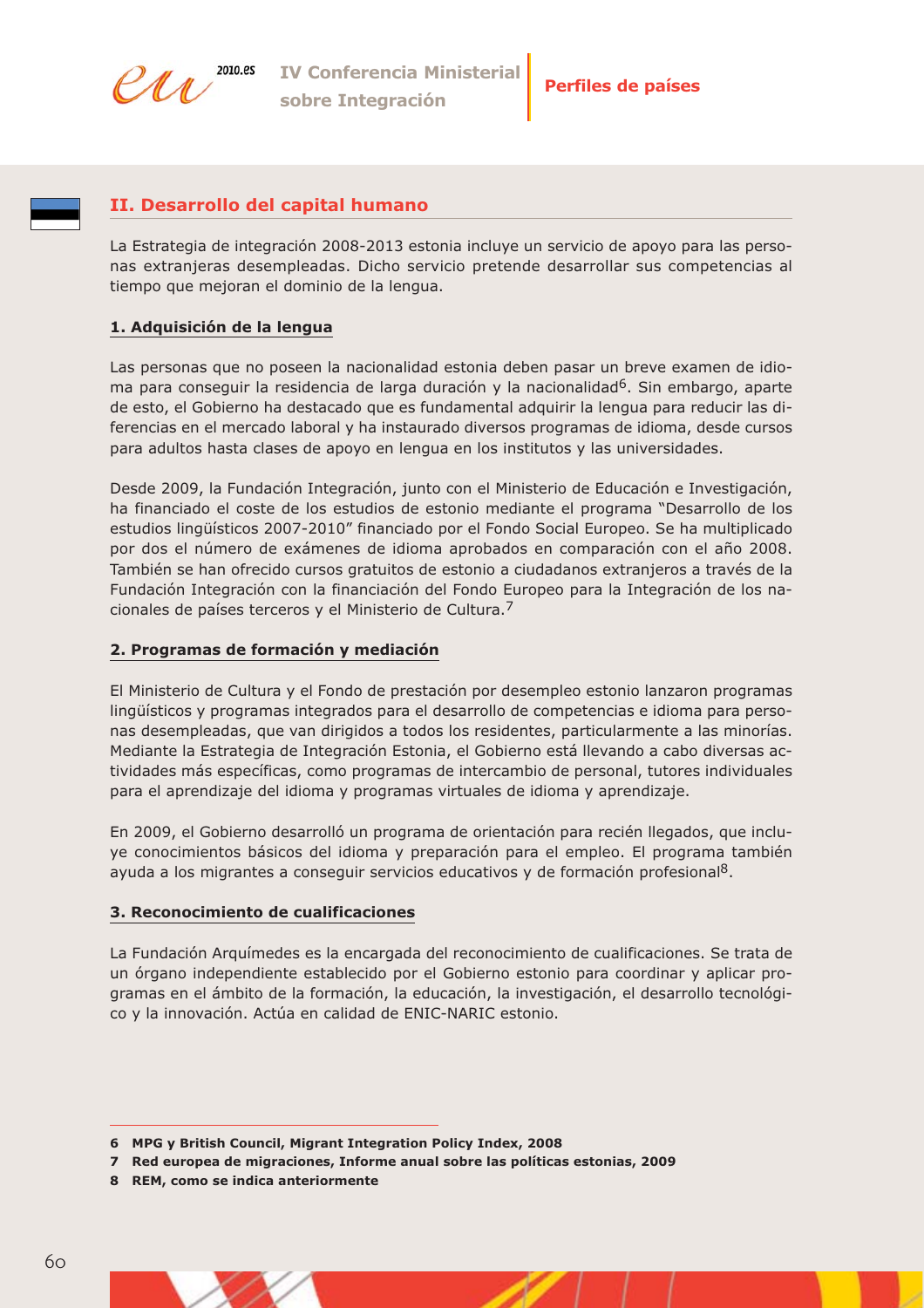

En 2009, la Entidad de Cualificaciones Estonia empezó a participar en un proyecto que incluía a 10 países (9 Estados miembros más Turquía) denominado InLearning: *Validating Learning for an Inclusive Society*, que pretende mejorar el reconocimiento de aprendizajes informales y no formales, lo que a su vez fomentaría la inclusión social.9

#### **III. Distritos con diversidad**

Los problemas relacionados con la integración se hacen más patentes en grandes ciudades de Ida-Virumaa y Harjumaa, como Tallin. No obstante, la composición étnica, la situación socioeconómica y el avance cultural y comunitario en las ciudades de ambas regiones son distintas en cada región y también comparadas con otras regiones<sup>10</sup>.

Estonia no regula las condiciones de vivienda para trabajadores migrantes<sup>11</sup>, y la mayoría de las políticas van dirigidas en general a las minorías. La Estrategia de Integración estonia incluye un programa para impulsar el diálogo intercultural y el desarrollo comunitario entre la sociedad de acogida y las personas de origen migrante, centrándose especialmente en el desarrollo de ONG y en la juventud. Este programa está financiado por el Fondo Europeo para la Integración<sup>12</sup>. Además, existen numerosas organizaciones aglutinadoras que representan a sociedades culturales cuyo idioma sea distinto del estonio.

## **IV. Inclusión en la sociedad civil**

El Ministerio de Cultura se encarga del Consejo de las Minorías Étnicas, que es el principal interlocutor entre el Gobierno y las minorías. El Consejo se restableció en 2008 con el fin de asesorar al Ministerio de Cultura sobre temas relacionados con la vida cultural de las minorías étnicas en Estonia. Los 40 miembros que componen el Consejo (sobre todo, representantes de sociedades culturales de origen minoritario) se reúnen con el Ministro de Cultura cada tres meses para abordar los problemas actuales e intercambiar opiniones sobre las políticas culturales.

Asimismo, se celebró un proceso de consulta ad hoc con expertos no gubernamentales y personas de origen migrante mientras se concebía la Estrategia de Integración estonia 2008-2013.

La Asamblea de Cooperación estonia, es una red de cooperación formada por organizaciones no gubernamentales interesadas en el desarrollo a largo plazo de Estonia y fundada por el Presidente de la República de Estonia, ha convocado la Mesa redonda de nacionalidades. El objetivo de la mesa redonda es involucrar a los habitantes de Estonia con diferentes orígenes étnicos, lenguas maternas y nacionalidades en charlas sobre asuntos relevantes que afectan a la sociedad estonia.

- **9 Para más información, consulte http://www.inlearning.eu**
- **10 Estrategia de Integración Estonia, 2008-2013**
- **11 Consulta as hoc sobre las condiciones de vivienda para trabajadores migrantes, 2009**
- **12 Cuestionario estonio, como se indica anteriormente**

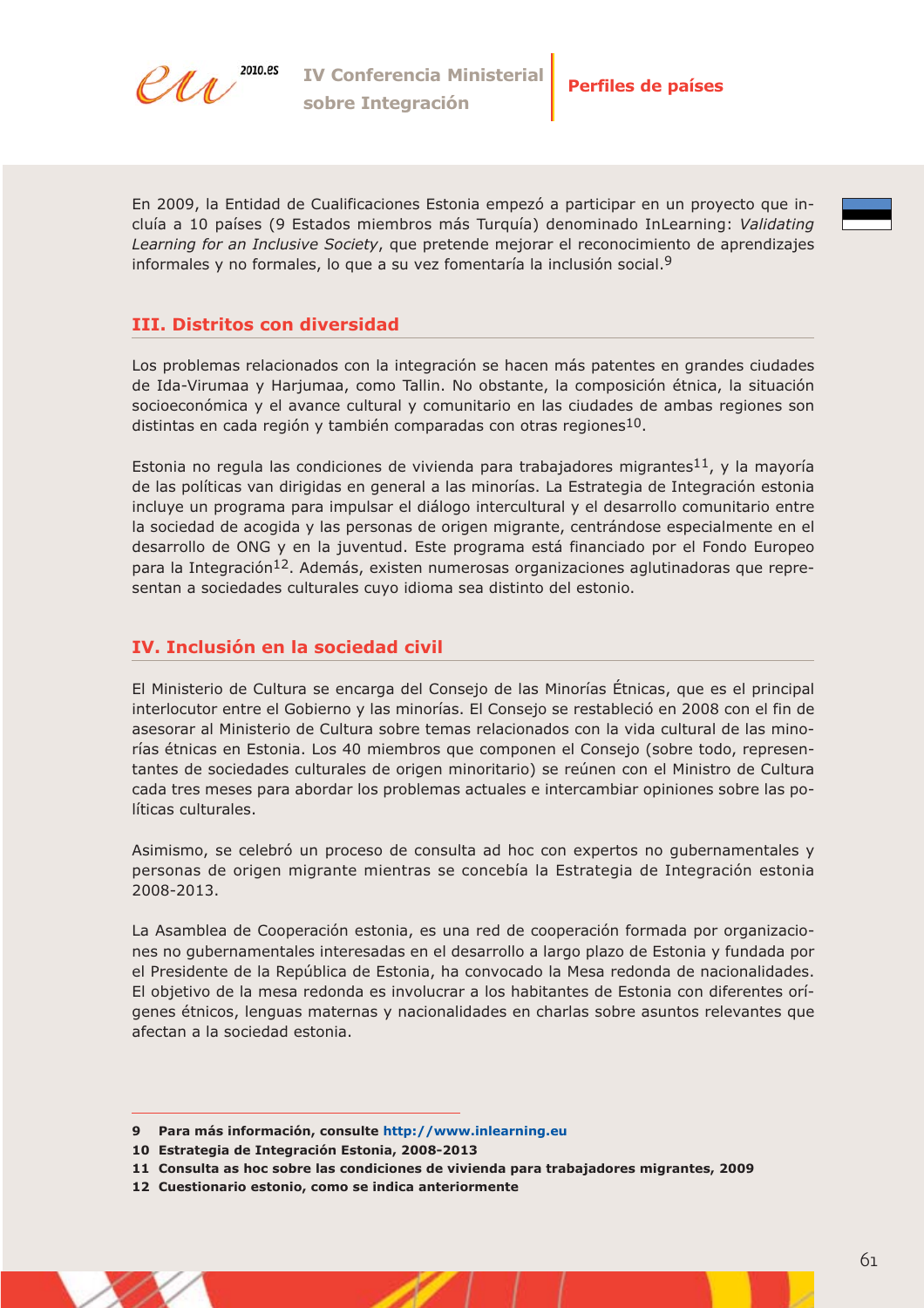

**IV Conferencia Ministerial sobre Integración Perfiles de países**

En términos regionales, algunas de las grandes ciudades poseen órganos de consulta que se encargan de los asuntos de integración. Por último, la Red de Organizaciones no Gubernamentales Estonias (NENO) está concibiendo una plataforma para iniciativas cívicas desarrollada por personas con origen migrante.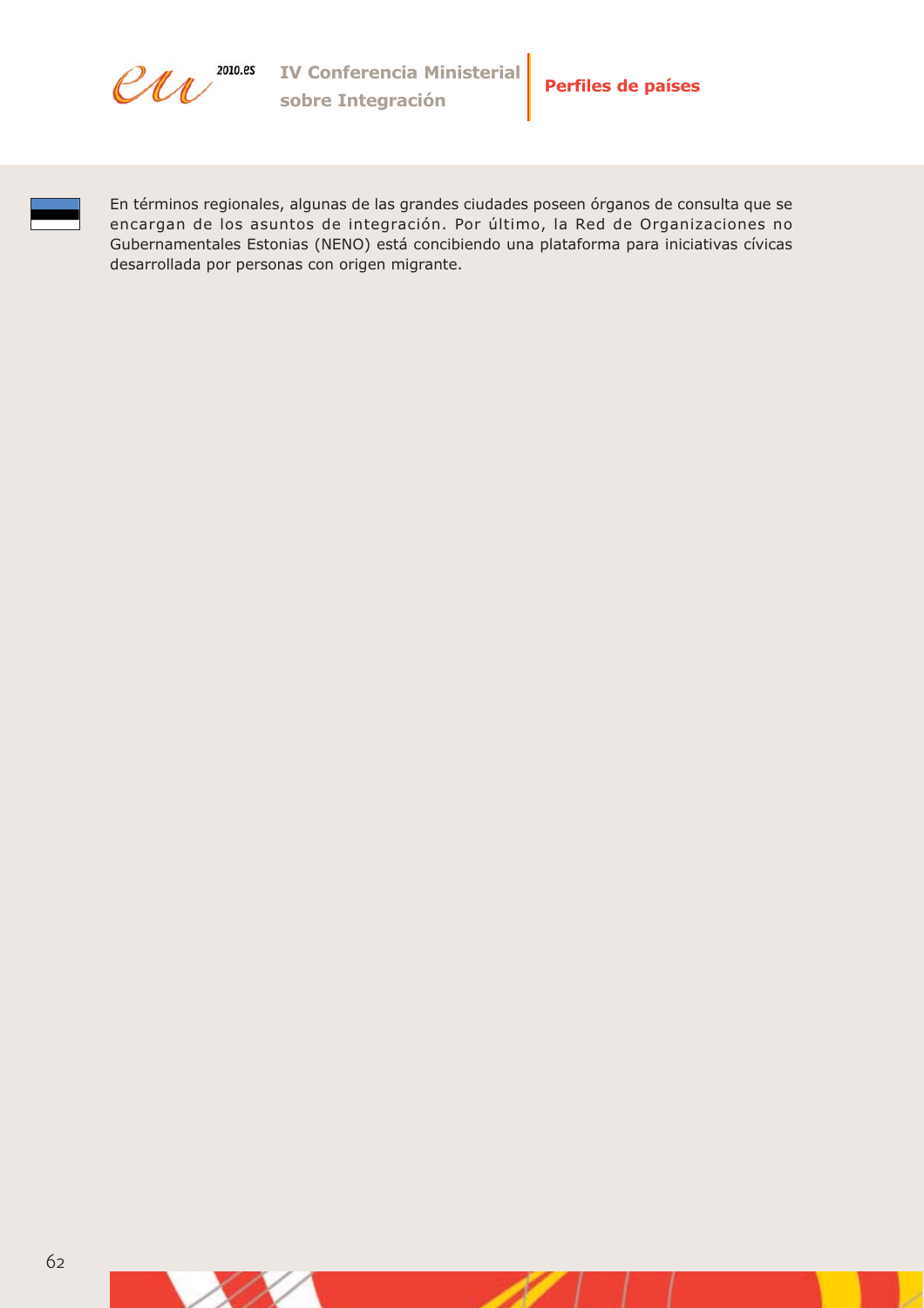



At the end of 2009, the number of immigrants was 155,705, 2.9% of the total population. The most important countries of origin were Russia, Estonia, Sweden and Somalia. The number of persons born abroad, but resident in Finland was 233,183.1

#### **I. Migrants and the Labour Market**

At the end of 2008, the estimated unemployment rate for foreigners was 21%, and had risen to 26.5% by the end of 2009, compared with 8.5% for the labour market overall. However, this is a significant drop in the rate of unemployment for foreign citizens from the beginning of the decade.

Migrant workers can be found in large numbers in the restaurant, cleaning and construction sectors, while there has been an increase in the number of posted workers in the technology sector. Studies indicate that 20-30% employees of the construction sector are foreign nationals.2

## **II. Human Capital Development**

The Ministry of the Interior has overall responsibility for integration in Finland.

#### **1. Language acquisition**

Provisions covering language skills required to acquire Finnish citizenship are laid down in the Nationality Act (359/2003). Acquisition of Finnish citizenship requires at least satisfactory oral and written skills in the Finnish or Swedish language, and potential citizens are required to complete the National Certificate of Language Proficiency test in Finnish or Swedish at intermediate level (skills levels  $3-4$ , intermediate).<sup>3</sup>

Many educational institutions organize Finnish and Swedish language courses for foreign students. Finnish and Swedish can be studied at vocational adult education centres, folk high schools, adult education centres, upper-secondary schools for adults, at language centres within higher education institutions and summer universities. Centres for Economic Development, Transport and the Environment hold open competitions each year for training providers, who may be either public or private organisations. The National Board of Education has published two recommendations on language training for adult immigrants (in 2007) that suggest length and content of the courses.

Almost all unemployed adult immigrants with longer residence permits are taking part in language training, and the Ministry of Employment and the Economy budgeted 30 million euros for language training in 2009.4

- **1 Finnish Questionnaire Response**
- **2 Finnish Questionnaire, as above**
- **3 National Board of Education, http://www.oph.fi/english/mobility/testing\_language\_skills**
- **4 Finnish Questionnaire, as above**

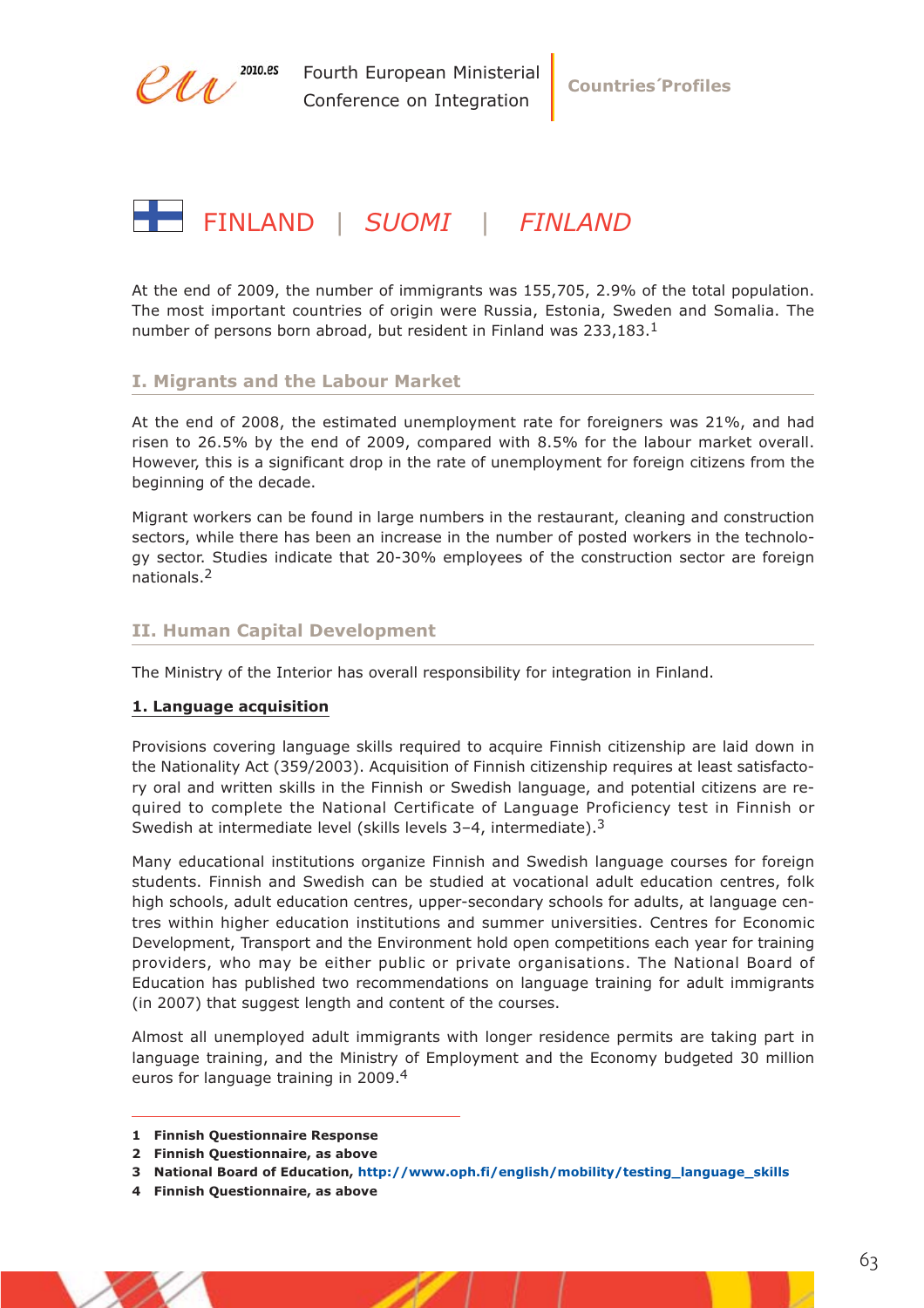

## **2. Training and bridging programmes**5

The Ministry of Employment and the Economy and the Public Employment Offices are responsible for recruitment to training courses. Unemployed immigrants who are eligible for a labour market subsidy also have the right to a personal integration plan. This is drawn up by an employment advisor along with a municipal representative, and if necessary, an interpreter. The integration plan is drawn up for three years, and may be extended to five.

A wide range of programmes are also organised for labour market training. These courses provide information about Finnish society and working life as well as offering vocational advice, and may include on-the-job training. Here, the employee is supported in determining how their existing foreign qualifications may be adapted to meet requirements, and identify whether any supplementary training is needed. These are then incorporated into the integration plan.

NGOs and immigrants' organizations operating in Finland can also facilitate integration by acting as a bridge between an immigrant's past and present. In addition to cultural and recreational activities, these organizations also offer guidance, counselling and training.

The Ministry of the Interior is co-ordinating two national programmes (2008-2013) to develop services and processes of (1) integration and (2) work-related immigration through two support sturucture projects. These projects (ALPO and MATTO) foster the local development projects (50) that are funded through European Social Fund (ESF) to promote integration, employment and skills of the immigrant population.

## **3. Qualifications Recognition**

The Finnish National Board of Education decides on the eligibility of foreign qualifications for civil service positions and offers advice to higher education institutions on foreign qualifications, and acts as the official NARIC. Each sector authority decides professional qualifications, while other private employers generally assess qualifications themselves. However, the National Board of Education also offers advice on vocational qualifications, subject to a fee.<sup>6</sup>

## **III. Diverse Districts**

In Finland, there is no official 'diversity policy' in housing. However, "various government policy documents encourage the even spatial distribution of refugees and immigrants in social housing, so as to prevent segregation and social marginalization."7

**<sup>5</sup> Employment and Economic Development Office, Working in Finland? http://www.mol.fi/mol/fi/99\_pdf/fi/06\_tyoministerio/06\_julkaisut/05\_esitteet/tme7601e \_workinginfinland.pdf**

**<sup>6</sup> See National Board of Education website for more details: http://www.oph.fi/mobility/finnish\_national\_board\_of\_education\_statements\_on\_foreign\_v ocational\_qualifications**

**<sup>7</sup> Ministry of the Interior, Finland National Report on Housing and Immigration, 2009, http://buildinginclusion.oberaxe.es/repository/library/FinalRep\_FIN\_DEF1.doc**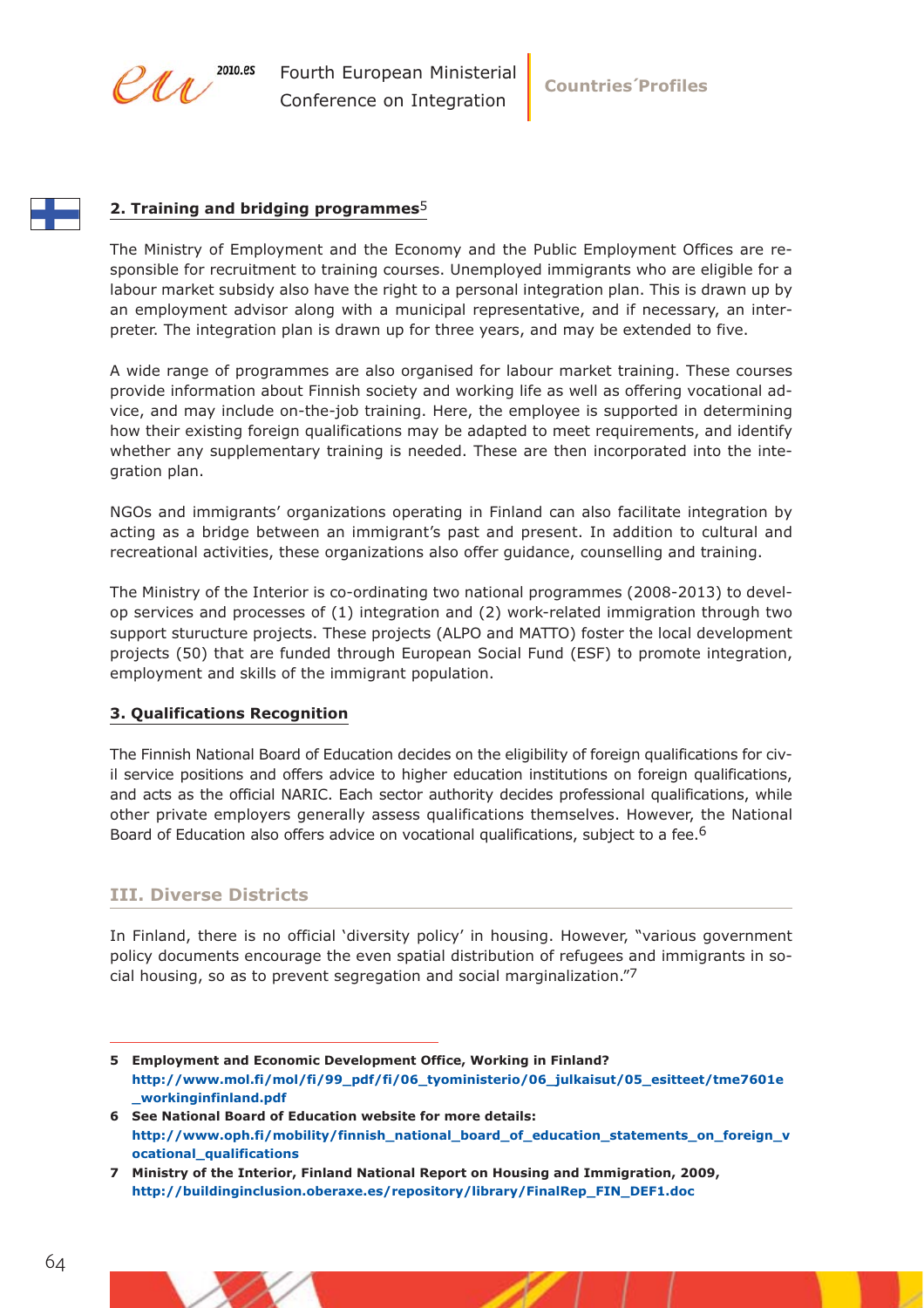

The Minister of Migration and European Affairs set up a pilot programme in 2009 to, inter alia, further the commitment of municipalities to prevent and identify problems in residential areas with high immigrant population, and evaluate/develop services to address the needs of that immigrant population. 11 projects have received funding from the pilot programme to date, from language courses to distance teaching and family activities. $8$ 

The Kotilo project aims to promote satisfaction with housing, prevent conflicts between neighbours and develop a conflict resolution model and multicultural housing-related counselling. Initiated by the Finnish Refugee Council, the project has been actively participated in by the City of Espoo. The Kotilo project is active in the multicultural areas of Helsinki, Espoo and Vantaa, as well as in Turku and the Tampere region.9

## **IV. Civil Society Inclusion**

The Advisory Board for Ethnic Relations (ETNO) is a broad-based expert body set up by the Finnish government, and is appointed for a three-year term. The purpose of ETNO is to promote interaction between Finland's ethnic minorities and the authorities, NGOs, and the political parties in Parliament, equally at the national, regional and local level. It is also tasked with providing ministries with immigration policy expertise in the interests of furthering an ethnically equal and diverse society. ETNO issues statements, drafts initiatives and proposals, arranges training and holds seminars and workshops related to equality and diversity.<sup>10</sup>

In addition to this the Ministry for Health and Social Affairs has established an Advisory Board on Romani Affairs aiming at equal participation of the Roma population in the Finnish society, improvement of their living conditions and socio-economic position and promotion of their culture.

Local authorities are required to draw up integration programmes and offer immigrants measures promoting their integration. Many municipalities and residential communities have created advisory boards for cooperation, meeting places and other bodies to further the interaction of immigrants and the rest of the population.<sup>11</sup>



**<sup>8</sup> Finnish Questionnaire**

**<sup>9</sup> See Finnish Refugee Council for more details: http://www.pakolaisapu.fi/en/finnish\_refugee\_council/frc\_in\_finland/kotilo-project**

**<sup>10</sup> Finnish Questionnaire**

**<sup>11</sup> http://www.interculturaldialogue.eu/web/intercultural-dialogue-countrysheets.php?aid=102**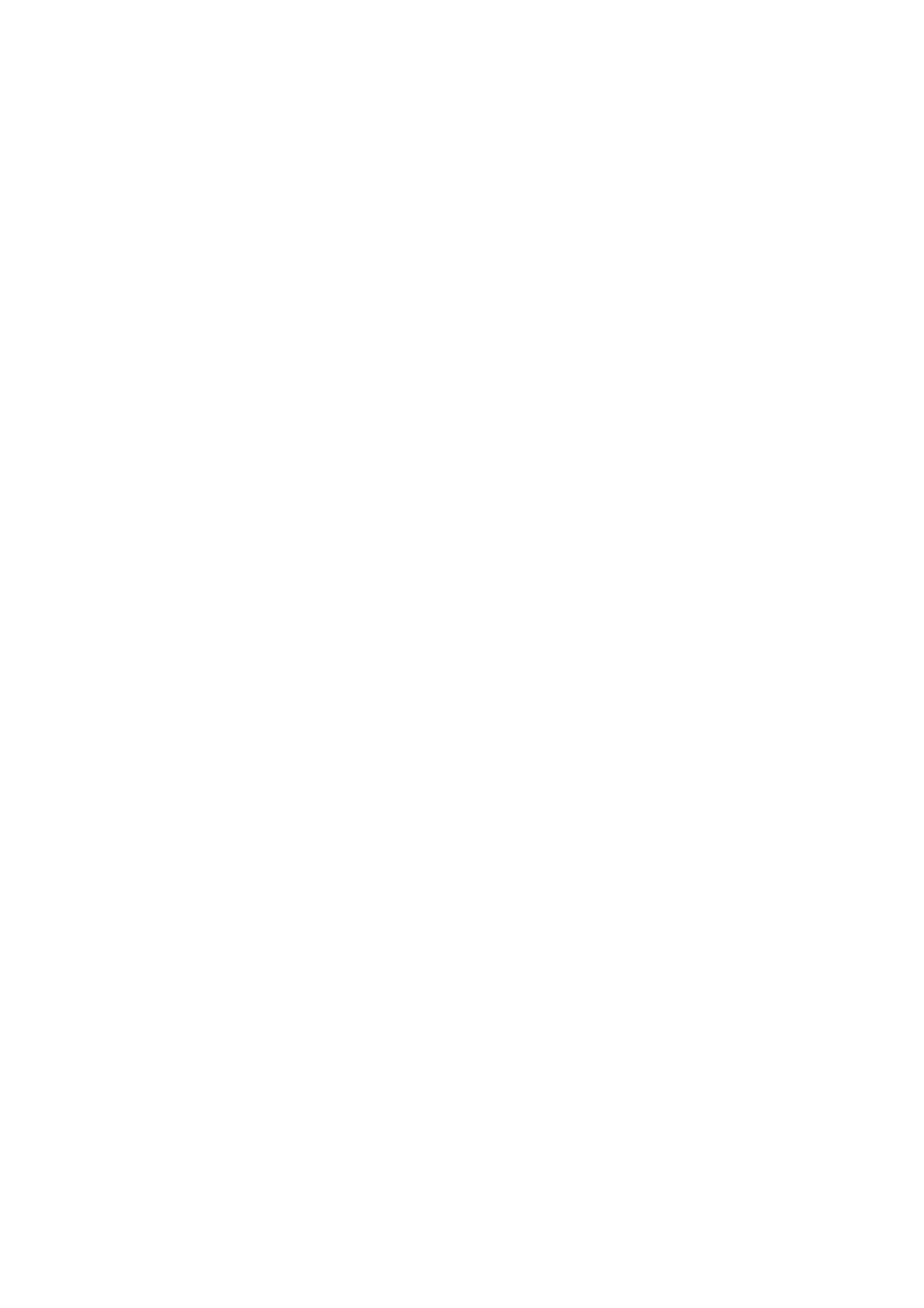

# FINLANDIA | *SUOMI* | *FINLAND*

A finales de 2009, el número de inmigrantes era de 155.705, un 2,9% de la población total. Los principales países de origen eran Rusia, Estonia, Suecia y Somalia. La cifra de personas que nacieron en el extranjero pero residen en Finlandia era de 233.1831.

## **I. Migrantes y el mercado laboral**

A finales de 2008, la tasa estimada de desempleo entre extranjeros era del 21% y subió hasta el 26,5% a finales de 2009, frente al 8,5% en el mercado laboral general. Sin embargo, se observa una ligera caída del desempleo entre extranjeros desde el principio de la década.

Se encuentran muchos trabajadores migrantes en los sectores de hostelería, limpieza y construcción, mientras que ha aumentado el número de trabajadores destinados al sector tecnológico. Los estudios indican que el 20-30% de los empleados en el sector de la construcción son ciudadanos extranjeros2.

## **II. Desarrollo del capital humano**

El Ministerio del Interior es el responsable general de la integración en Finlandia.

#### **1. Adquisición de la lengua**

Las disposiciones sobre las competencias lingüísticas requeridas para adquirir la nacionalidad finlandesa se basan en la Ley sobre nacionalidad (359/ 2003). Para adquirir la nacionalidad finlandesa hay que poseer, al menos, una competencia escrita y oral satisfactoria en finés o sueco, y se exige a los potenciales ciudadanos que aprueben el examen del Certificado Nacional sobre Dominio del Idioma en finés o sueco, nivel intermedio (nivel de competencia 3-4, intermedio)3.

Varias instituciones educativas organizan clases de finés o sueco para estudiantes extranjeros. Se puede estudiar finés y sueco en los centros vocacionales educativos para adultos, en institutos culturales, centros educativos y escuelas superiores para adultos, escuelas de idiomas dentro de las instituciones de educación superior y universidades de verano. Los Centros para el desarrollo económico, transporte y medio ambiente convocan concursos abiertos cada año para los formadores, que pueden ser organizaciones públicas o privadas. La Junta Nacional de Educación publicó en 2007 dos recomendaciones sobre la formación lingüística para inmigrantes adultos, donde sugieren la duración y el contenido de los cursos.



**<sup>1</sup> Respuesta al cuestionario de Finlandia**

**<sup>2</sup> Cuestionario de Finlandia, como se indica anteriormente**

**<sup>3</sup> Junta Nacional de Educación, http://www.oph.fi/english/mobility/testing\_language\_skills**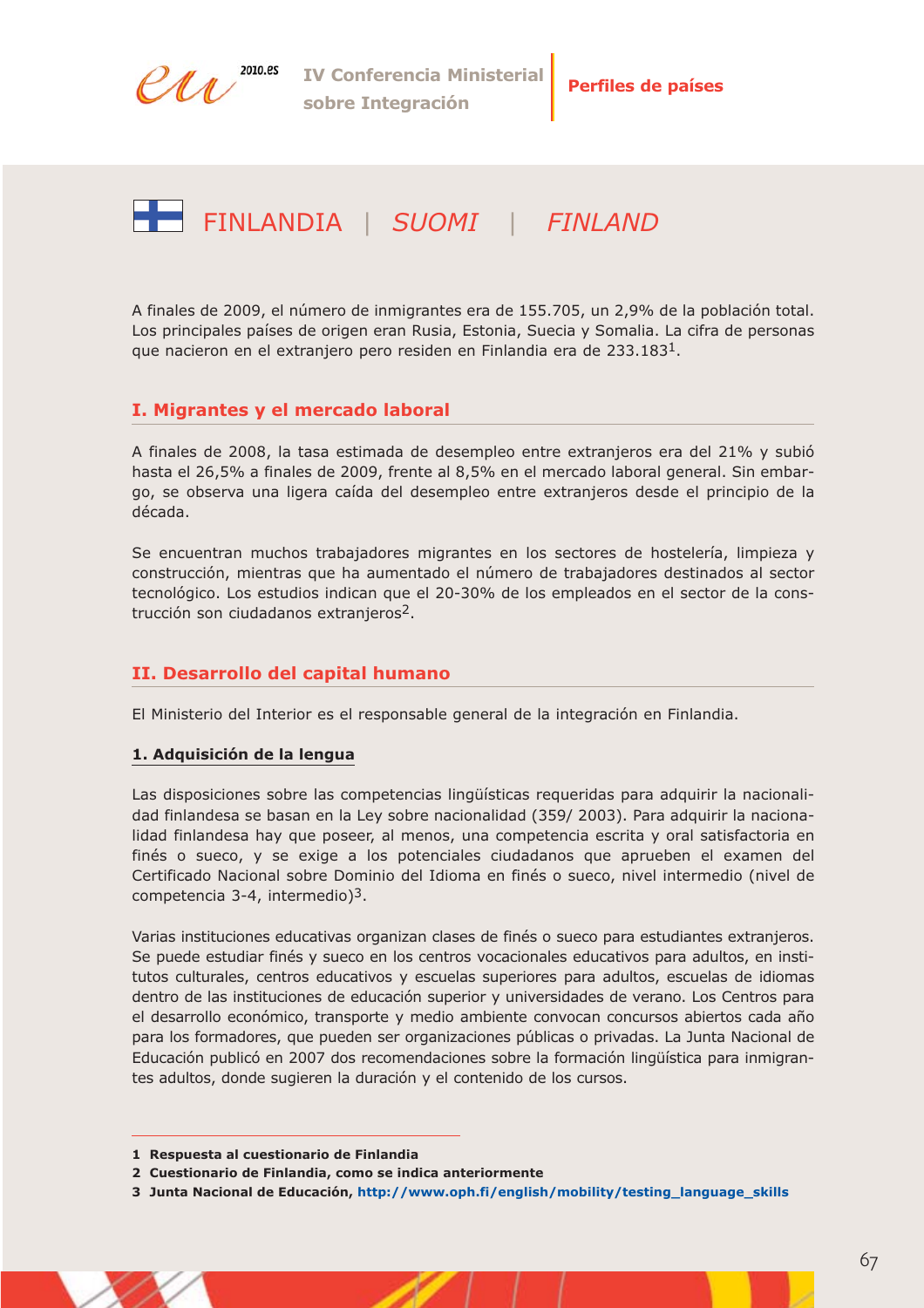



Casi todos los adultos inmigrantes desempleados con permisos de residencia más largos participan en formación lingüística y el Ministerio de Trabajo y Economía presupuestó 30 millones de euros para formación lingüística en 20094.

#### **2. Programas de formación y mediación**5

El Ministerio de Trabajo y Economía y las Oficinas Públicas de Empleo se encargan de seleccionar a los candidatos para los cursos de formación. Los inmigrantes desempleados que puedan optar al subsidio por desempleo también tienen derecho a un plan personal de integración. Un asesor laboral traza dicho plan con un representante municipal y, si es preciso, un intérprete. El plan de integración está pensado para un periodo de tres años, ampliable a cinco.

Por otro lado, también se organiza un amplio abanico de programas de formación sobre el mercado laboral. Estos cursos informan sobre la sociedad y la vida laboral finlandesa, además de ofrecer asesoría vocacional, y pueden incluir servicios de capacitación. Sirven para ayudar a los inmigrantes a decidir cómo se pueden adaptar sus cualificaciones extranjeras para cumplir los requisitos e identificar si precisan de una formación complementaria. Luego, se incorporan al plan de integración.

ONG y organizaciones de inmigrantes que trabajen en Finlandia también pueden facilitar la integración al servir como enlace entre el pasado y el presente de los inmigrantes. Además de actividades culturales y de ocio, estas organizaciones también ofrecen orientación, asesoramiento y capacitación.

El Ministro de Interior está coordinando dos programas nacionales (2008-2013) para elaborar servicios y procesos de integración (1) e inmigración (2) en relación con el empleo mediante dos proyectos estructurales de apoyo. Dichos proyectos (ALPO y MATTO) promueven los proyectos de desarrollo locales (50) que financia el Fondo Social Europeo para fomentar la integración, el empleo y las competencias de la población inmigrante.

#### **3. Reconocimiento de cualificaciones**

La Junta Nacional de Educación finlandesa decide qué cualificaciones extranjeras pueden optar a puestos de servicio civil y ofrece asesoría a instituciones de educación superior sobre cualificaciones extranjeras; actúa como el NARIC oficial. Los entes públicos de cada sector deciden los requisitos profesionales, mientras que otros empleadores privados evalúan los requisitos ellos mismos. No obstante, la Junta Nacional de Educación también ofrece asesoría sobre requisitos vocacionales, sujeto a honorario6.

**<sup>4</sup> Cuestionario de Finlandia, como se indica anteriormente**

**<sup>5</sup> Oficina de Empleo y Desarrollo Económico, ¿Trabajar en Finlandia? http://www.mol.fi/mol/fi/99\_pdf/fi/06\_tyoministerio/06\_julkaisut/05\_esitteet/tme7601e\_ workinginfinland.pdf**

**<sup>6</sup> Para obtener más información, véase la página web de la Junta Nacional de Educación: http://www.oph.fi/mobility/finnish\_national\_board\_of\_education\_statements\_on\_foreign\_v ocational\_qualifications**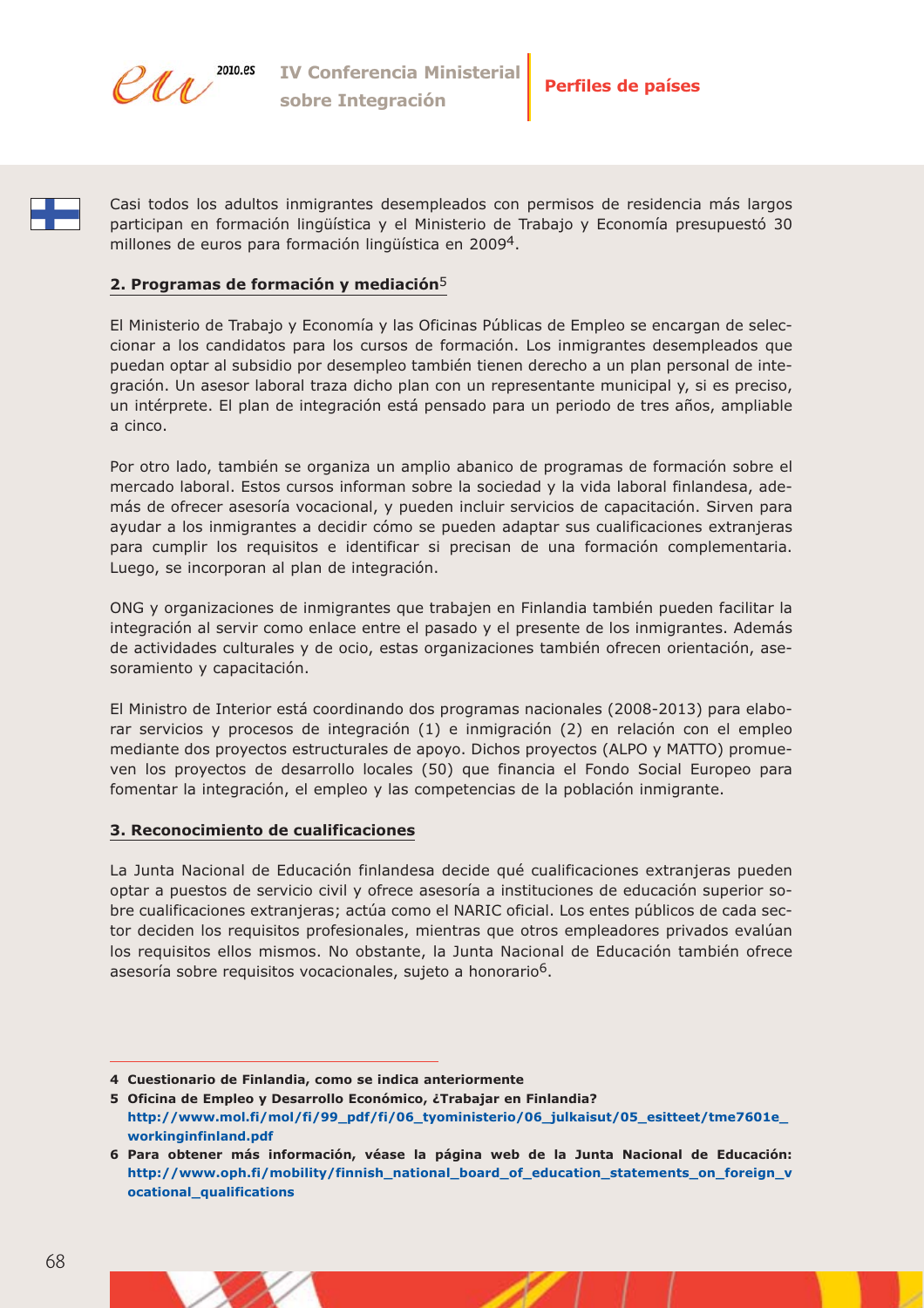

## **III. Distritos con diversidad**

En Finlandia no existe una "política sobre diversidad" oficial respecto a las viviendas. Sin embargo, "diversos documentos sobre medidas gubernamentales recomiendan una distribución espacial uniforme de refugiados e inmigrantes en viviendas de protección pública con el fin de prevenir la segregación y la marginación social"7.

El Ministerio de Migraciones y Asuntos Europeos estableció un programa piloto en 2009 para comprometer más a los ayuntamientos con vistas a prevenir e identificar problemas en zonas residenciales con un gran número de inmigrantes y evaluar/desarrollar servicios para atender las necesidades de esa población inmigrante. Hasta la fecha, 11 proyectos han recibido financiación del programa piloto, desde cursos de idiomas hasta educación a distancia y actividades familiares<sup>8</sup>.

El proyecto Kotilo pretende fomentar la satisfacción en materia de vivienda, prevenir conflictos entre vecinos y desarrollar un modelo de resolución de conflictos y asesoramiento multicultural sobre vivienda. El proyecto, que fue iniciado por el Consejo para los refugiados finlandés, ha recibido la participación activa de la ciudad de Espoo. El proyecto Kotilo está en activo en las zonas multiculturales de Helsinki, Espoo y Vantaa, así como en las regiones de Turku y Tampere<sup>9</sup>.

## **IV. Inclusión en la sociedad civil**

La Junta Asesora sobre Relaciones Étnicas (ETNO) es un órgano de expertos con varias sedes establecido por el Gobierno finlandés. Se nombra por un periodo de tres años y su finalidad es fomentar la interacción entre las minorías étnicas de Finlandia y las autoridades, ONG y los partidos políticos en el Parlamento, tanto a nivel nacional, regional o local. También se encarga de ofrecer a los ministerios conocimientos sobre medidas migratorias con el fin de conseguir una sociedad más étnicamente igual y diversa. La ETNO emite declaraciones, elabora borradores de iniciativas y propuestas, acuerda formación y celebra seminarios y talleres relacionados con la igualdad y la diversidad $10$ .

Además de esto, el Ministerio de Sanidad y Asuntos Sociales ha constituido una Junta Asesora sobre Asuntos Gitanos que pretende que la población gitana (romaní) participe en condiciones de igualdad en la sociedad finesa, que mejoren sus condiciones de vida y su situación socioeconómica, y que se fomente su cultura.

Los municipios tienen que plantear programas de integración y ofrecer a los inmigrantes políticas que fomenten su integración. Varios ayuntamientos y comunidades residenciales han creado juntas asesoras para cooperar, buscar lugares de encuentro y otros órganos que incrementen la interacción entre inmigrantes y el resto de la población $11$ 

**10 Cuestionario de Finlandia, como se indica anteriormente.**

**<sup>7</sup> Ministerio del Interior, Informe nacional finlandés sobre vivienda e inmigración, 2009, http://buildinginclusion.oberaxe.es/repository/library/FinalRep\_FIN\_DEF1.doc**

**<sup>8</sup> Cuestionario de Finlandia, como se indica anteriormente.**

**<sup>9</sup> Para más información, véase el Consejo para los Refugiados finlandés: http://www.pakolaisapu.fi/en/finnish\_refugee\_council/frc\_in\_finland/kotilo-project**

**<sup>11</sup> http://www.interculturaldialogue.eu/web/intercultural-dialogue-country-sheets.php?aid=102**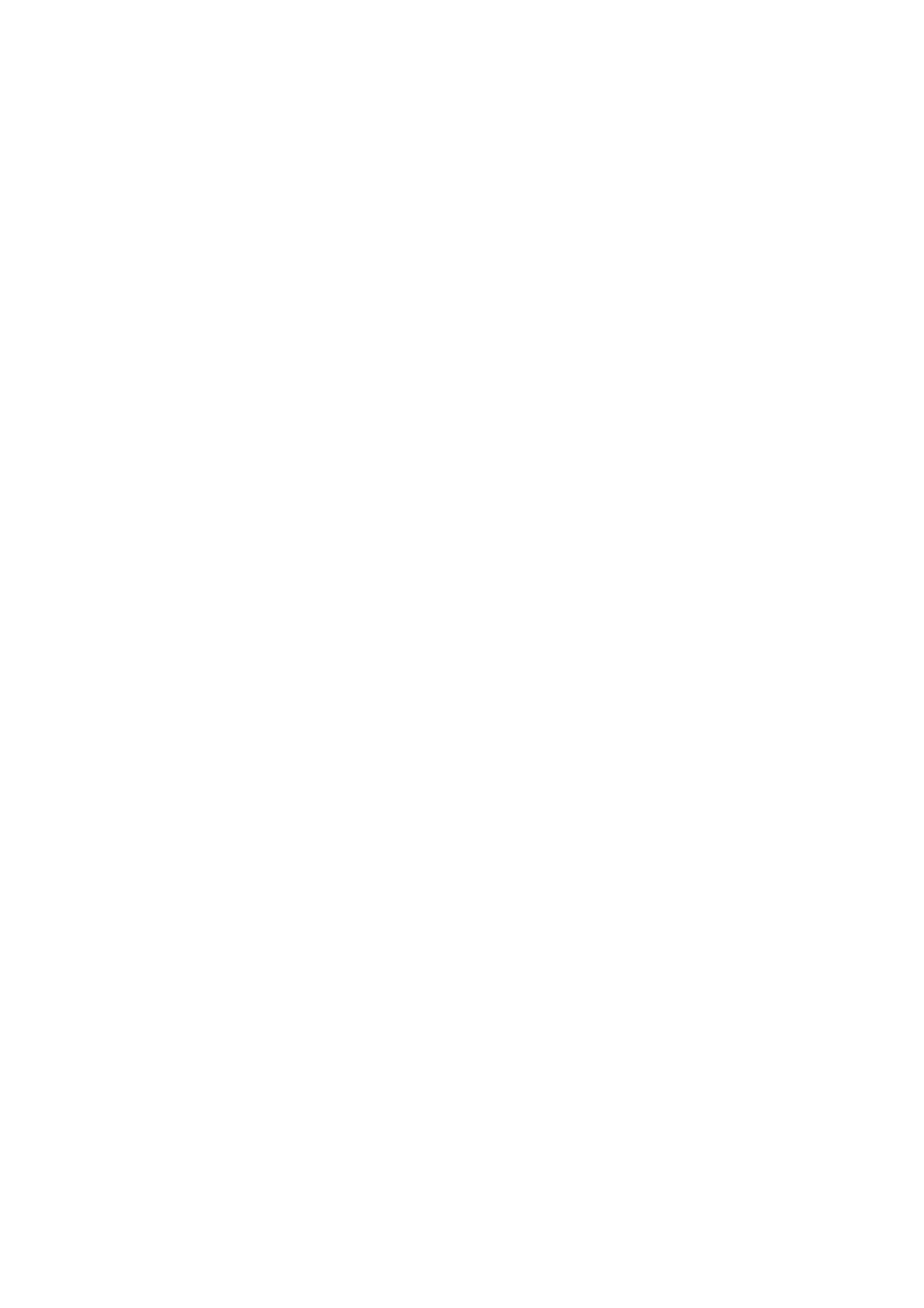



In 2006, the number of foreign-born residing in Metropolitan France was 3,674,000, which is 5.8% of the total population. The top countries of origin are Portugal, Algeria, Morocco, Turkey and Italy.1

# **I. Migrants and the Labour Market**

In Q3 2009, the employment rate for foreign nationals was 43.5%, compared with 52.4% for the native born population.2

Immigrants who arrive in France have a level of education and qualifications that tends to be fairly high; around half have secondary level education, and another third are taking, or have completed, a course in higher education. Many foreign nationals have also gained foreign qualifications in their country of origin. Unfortunately, there are still barriers to recognising degrees, diplomas and qualifications gained in countries outside the European Union.3

# **II. Human Capital Development**

In France, human capital development is dealt through a number of programmes, including the Reception and Integration Contract (CAI) signed by non-nationals (i.e.. third-country residents or non-Europeans) who wish to settle in France.

## **1. Language acquisition**

In 2003, the French Government introduced a 'reception and integration contract' for all new migrants and made it compulsory since 1st January 2007. As one of the requirements, newcomers undertake to learn French and undergo an evaluation of their language skills upon entering the country.

If necessary, a free training course is organised by the French Office for Immigration and Integration (OFII), comprising of between 4 and 30 hours tuition per week. Immigrants are entitled to up to 400 hours of classes, paid for by the State, at the end of which a further evaluation will be conducted. Foreign-born who fail the exam are required to take it again, but those who pass will be given the "diplôme initial de langue française" (DILF), a national language certificate.

**<sup>3</sup> French Questionnaire Response, received March 22, 2010**



**<sup>1</sup> Eurostat, Statistics in Focus, 94/2009**

**<sup>2</sup> Data from European Labour Force Survey, accessed March 22 2010**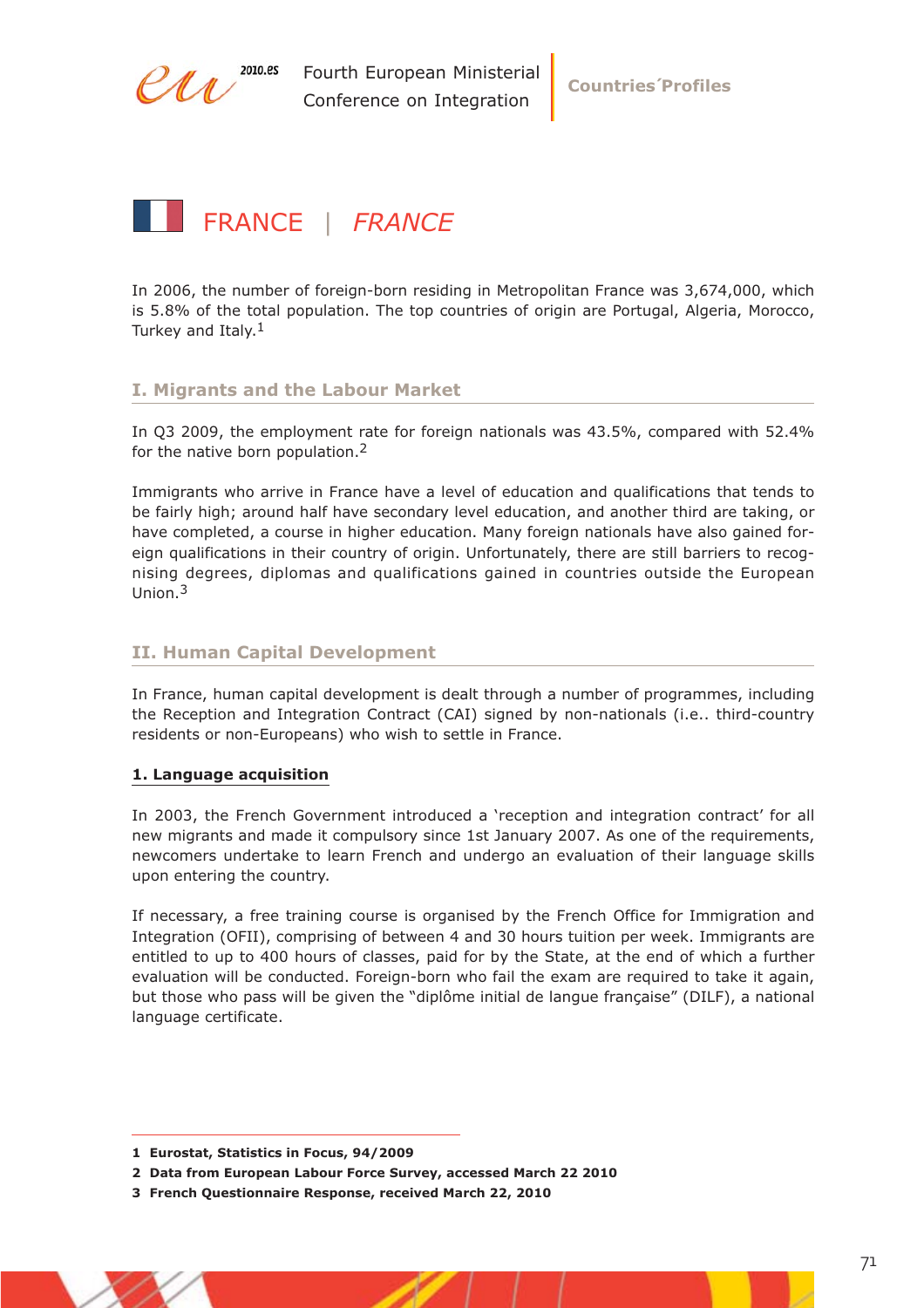

# **2. Training and bridging programmes**4

All non-nationals aged 18-55 who are not in employment must, from February 2009, undergo a vocational skills assessment, organised by OFII. The assessment looks at previous experience, qualifications and vocational skills; a copy is given to the immigrant, but also sent to the Employment Agency to follow-up. In 2009, 55,600 were given this assessment.

In addition, the government has implemented multi-annual framework agreements between the Ministries for Integration and Employment, the OFII and the Public Employment Service, to facilitate immigrant access to employment. Multi-annual framework agreements –signed most recently in March 2010– provide for, inter alia, the adaptation of Employment agency services (workshops, advice, evaluations, etc.), the evaluation of the vocational skills assessment scheme (outlined above), the definition of services for non-nationals such as language learning and qualifications recognition, and the prevention of discrimination within Employment Agency services. Several specific initiatives have been developed by the Employment Agency for job seekers, such as the placement of job seekers within companies for several weeks, monitoring them, to decide whether they are suitable for work with the company.

The Ministry for Integration and the OFII have concluded agreements with chambers, businesses and associations to provide better information on which vocational skills are most needed in available jobs. The aim of this is to introduce recent immigrants to economic players to highlight their qualifications and potential.

Finally, in December 2008, the Ministry has set up a seal of approval ("Label Diversité": "Diversity Seal of Approval") to encourage diversity within business, public and private organisations, and check that employers are respecting equal opportunities and recognising skills. Currently, 87 companies and organisations are approved, and this involves 530,000 employees.

## **3. Qualifications Recognition**5

The two entities responsible for the general system of recognising qualifications are the Centre International d'études Pédagogiques (CIEP) - the French NARIC representative -and the Commission Nationale de la Certification Professionnelle (CNCP) - the French NRP. CIEP issues certificates of comparability for foreign qualifications free of charge. In France, qualifications must be described on the basis of learning outcomes. VET and academic system share the same grid of levels.

#### **III. Diverse Districts**

In France, immigrant households have a stronger inclination towards tenancy rather than ownership and one in three lives in social housing facilities (against one in six on average). A significant part of the others live in run-down parts of the private housing sector. A lot of immigrant households are concentrated in suburbs and/or in "Urban Policy" districts, and have low mobilty.

**4 French Questionnaire, as above**

**5 CIEP website at http://www.ciep.fr/enic-naricfr/ and CNCP website at: http://cncp.gouv.fr/CNCP/index.php?cncp=accueil**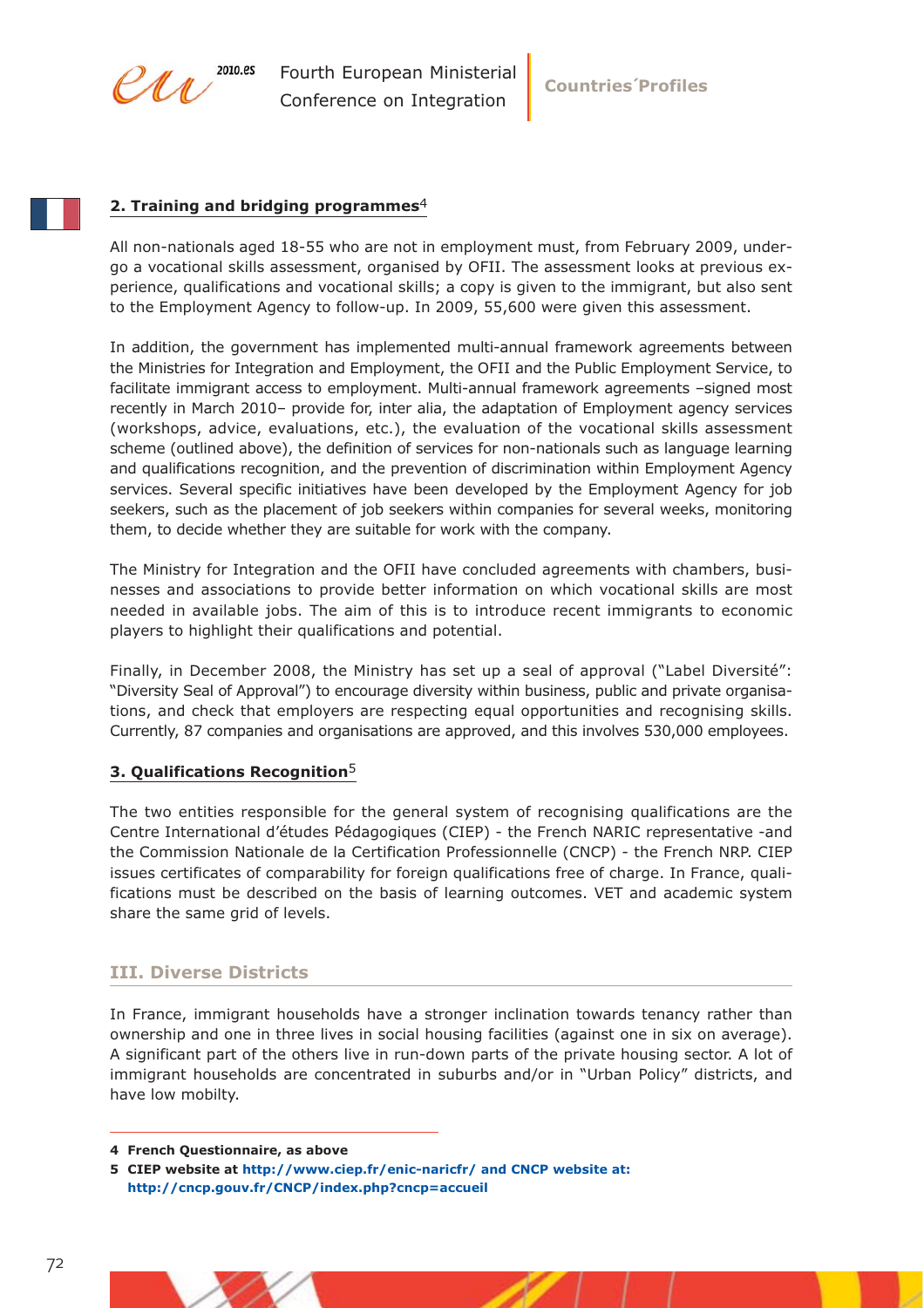

The measures set up for migrants take place in the broader framework of general policies launched to improve the quality of life in disadvantaged areas, where many migrants are living, such as "Urban Policy". However, French Government focuses on:

- countering discrimination in access to social and private housing;
- reducing concentration of migrants in such areas;
- introducing more diversity in blocks of flats.

This is the aim of a circular letter signed in June 2008 by the ministers in charge of housing and integration.

There are also specific Migrant Workers Accomodations, built from the 1950s to the mid 1980s for people who had come alone in France and theoretically just for a few years. A large number is under a renovation program aiming to make them more comfortable and turn them into social housing units, especially for older and retired immigrants, who may be still alone.

# **IV. Civil Society Inclusion**6

In France there is no specific mechanism for consulting civil society at national level on matters relating to integration. However, locally, some districts have set up consultation boards for immigrant populations. Paris is an example of this.



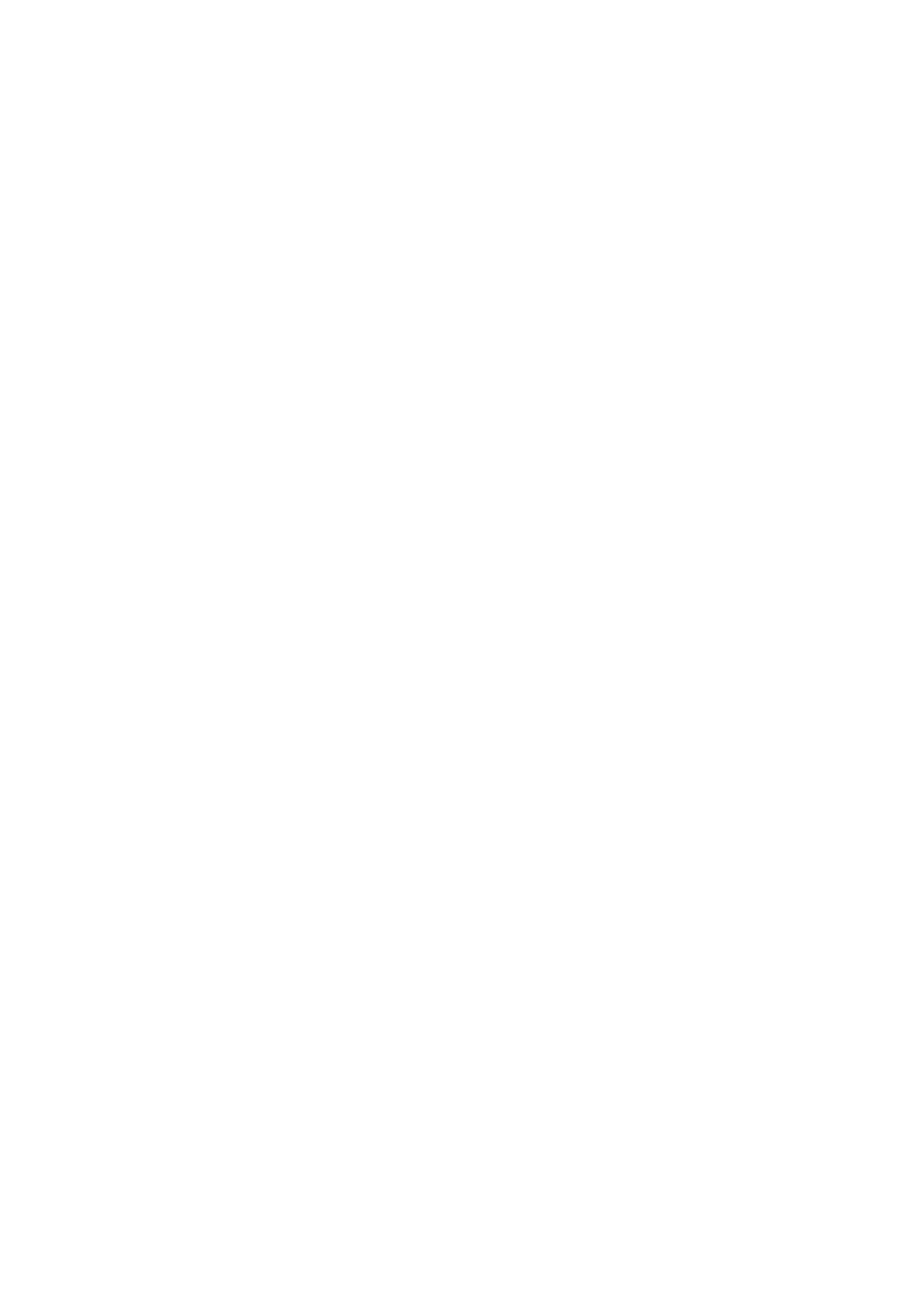



En 2006, el número de personan nacidas en el extranjero y residentes en el área metropolitana de Francia era de 3.674.000, lo que supone un 5,8% de la población total. Los principales países de origen eran Portugal, Argelia, Marruecos, Turquía e Italia<sup>1</sup>.

# **I. Migrantes y el mercado laboral**

En el tercer trimestre de 2009, la tasa de empleo entre extranjeros era del 43,5%, frente al 52,4% entre la población nativa2.

Los inmigrantes que llegan a Francia suelen poseer un nivel educativo y una formación bastante alta; cerca de la mitad posee nivel de educación secundaria y otro tercio está cursando o ha terminado un curso de educación superior. Muchos ciudadanos extranjeros también han obtenido títulos extranjeros en su país de origen. Por desgracia, todavía existen obstáculos para reconocer grados, títulos y certificados obtenidos en países de fuera de la Unión Europea<sup>3</sup>.

# **II. Desarrollo del capital humano**

En Francia, el desarrollo del capital humano se aborda desde diversos programas, incluso en un contrato de acogida e integración (CAI) que firman los no nacionales (es decir, residentes de terceros países o no europeos) que deseen establecerse en Francia.

## **1. Adquisición de la lengua**

En 2003, el Gobierno francés introdujo un "contrato de acogida e integración" para todos los nuevos migrantes y lo hizo obligatorio desde el 1 de enero de 2007. Uno de los requisitos es que los recién llegados se comprometan a aprender francés y a someterse a una evaluación de sus competencias lingüísticas antes de entrar en el país.

Si es preciso, la Oficina francesa para la Inmigración y la Integración (OFII) organiza un curso de capacitación gratuito que incluye entre 4 y 30 horas de formación a la semana. Los inmigrantes tienen derecho a un máximo de 400 horas de clases, pagadas por el Estado, tras las cuales tendrá lugar otra evaluación. Los nacidos en el extranjero que suspendan el examen se les exigirá que se vuelvan a presentar, pero aquellos que aprueben recibirán el "*diplôme initial de langue française"* (DILF), un certificado de lengua nacional.



**<sup>1</sup> Eurostat, Statistics in Focus, 94/ 2009.**

**<sup>2</sup> Datos de European Labour Force Survey, acceso el 22 de marzo de 2010.**

**<sup>3</sup> Respuesta al cuestionario de Francia, recibida el 22 de marzo de 2010.**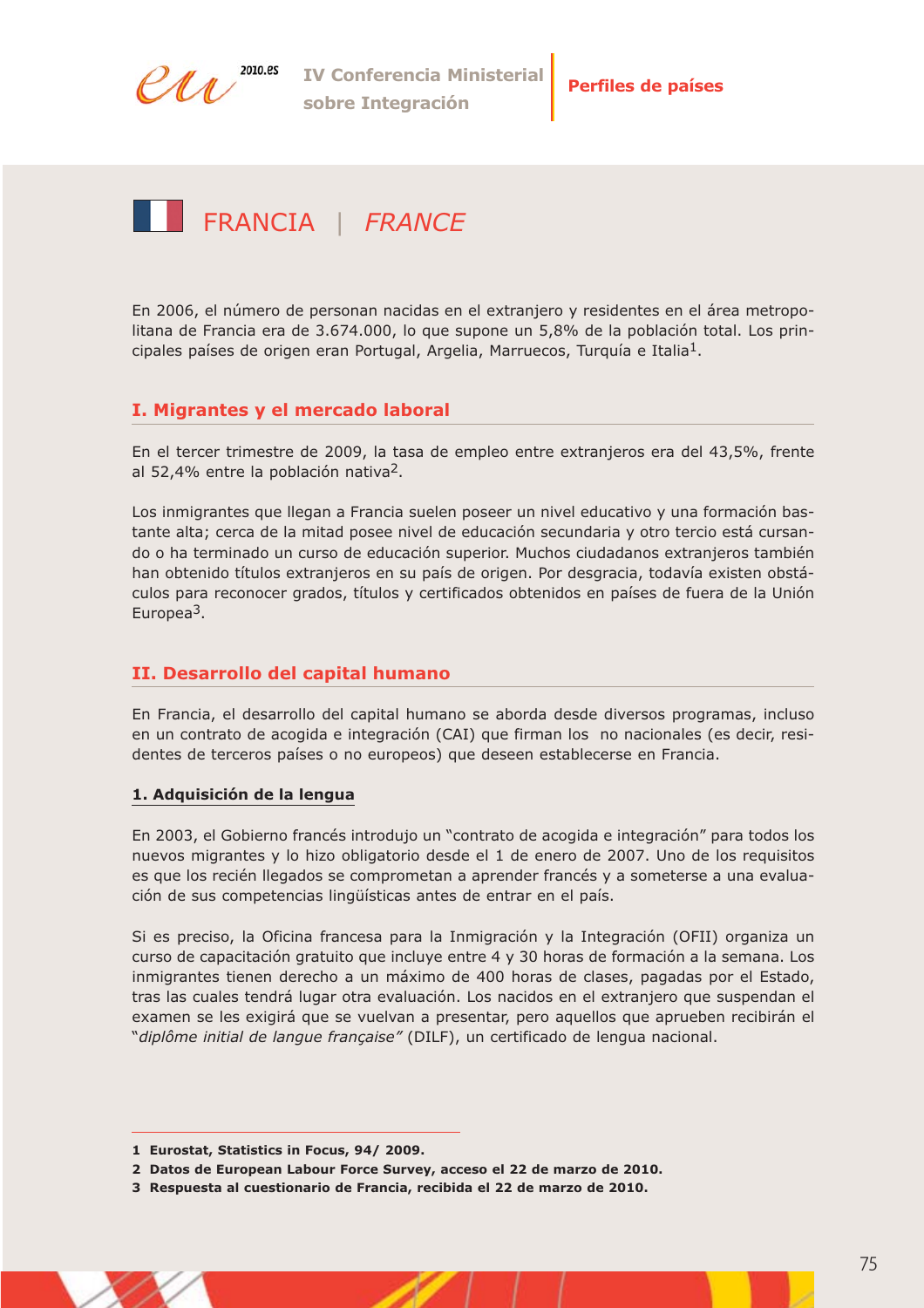

## **2. Programas de formación y mediación**4

Todos los ciudadanos no nacionales de edades comprendidas entre los 18 y los 55 años que no tengan trabajo deben, desde febrero de 2009, someterse a una evaluación de competencias profesionales que organiza la OFII. La evaluación contempla la experiencia previa, la titulación y las competencias profesionales; se entrega una copia al inmigrante, pero también se envía otra a la Agencia de Empleo para que haga un seguimiento. En 2009, se evaluó a 55.600 personas.

Asimismo, el Gobierno ha llevado a efecto acuerdos marco multianuales entre los Ministerios para la Integración y el Empleo, la OFII y el Servicio Público de Empleo, con el fin de facilitar el acceso de los inmigrantes al empleo. Los acuerdos marco multianuales –el último de ellos firmado en marzo de 2010- ofrecen los servicios adaptados de las agencias de empleo (talleres, asesoría, evaluaciones, etc.), el análisis del plan evaluador de las competencias profesionales (mencionado anteriormente), la definición de servicios para ciudadanos no nacionales, como el aprendizaje del idioma y el reconocimiento de títulos, y la prevención de la discriminación en los servicios de la Agencia de Empleo. Dicha Agencia ha desarrollado diversas iniciativas concretas para los que buscan empleo, como colocación en empresas durante varias semanas, haciendo un seguimiento, para decidir si son adecuados para trabajar en la empresa.

El Ministerio para la Integración y la OFII han firmado acuerdos con cámaras, empresas y asociaciones para informar mejor sobre las competencias profesionales más buscadas en los puestos disponibles. El objetivo de esto es introducir a los inmigrantes más recientes entre los agentes económicos para que potencien su titulación y su potencial.

Por último, en diciembre de 2008, el Ministerio estableció un sello de aprobación ("Label Diversité": sello de aprobación en diversidad) para fomentar la diversidad en empresas, organizaciones públicas y privadas, y comprobar que los empleadores están respetando la igualdad de oportunidades y reconociendo las competencias. En la actualidad, han aprobado 87 empresas y organizaciones, lo que implica 530.000 empleados.

#### **3. Reconocimiento de cualificaciones**5

Las dos entidades encargadas del sistema general de reconocimiento de títulos son el Centre International d'études Pédagogiques (CIEP) – el equivalente francés del NARIC - y la Commision Nationale de la Certification Professionnelle (CNCP) – el equivalente al NRP -. El CIEP emite certificados comparativos para títulos extranjeros de forma gratuita. En Francia, los títulos deben describirse en función de lo aprendido. La formación profesional y el sistema académico comparten la misma tabla de niveles.

**<sup>4</sup> Cuestionario de Francia, como se indica anteriormente.**

**<sup>5</sup> Página web del CIEP en http://www.ciep.fr/enic-naricfr/ y página web de la CNCP en: http://cncp.gouv.fr/CNCP/index.php?cncp=accueil**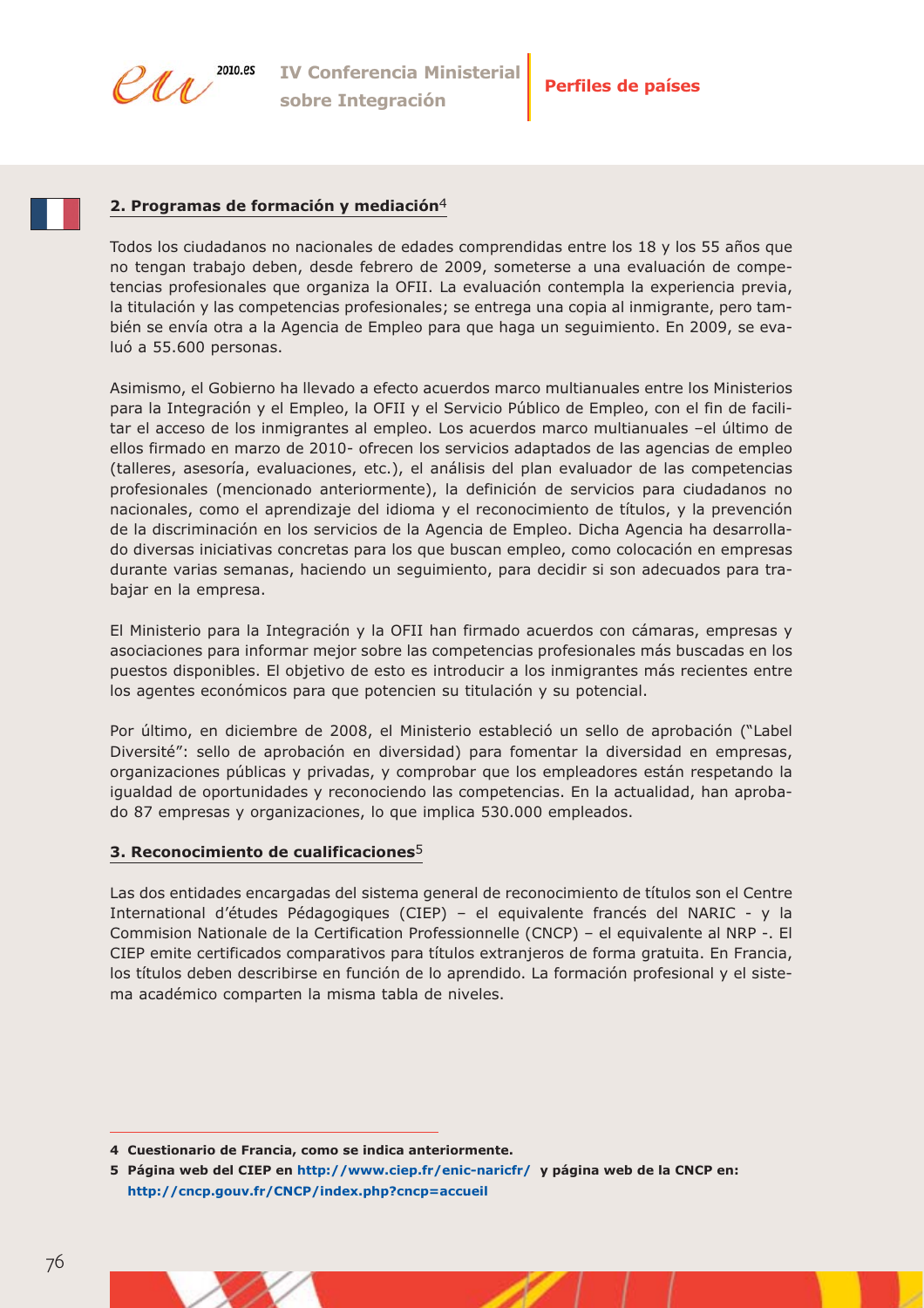

# **III. Distritos con diversidad**

En Francia, las familias inmigrantes tienen una fuerte tendencia hacia el alquiler en lugar de la compra de vivienda y una de cada tres vive en instalaciones de viviendas de protección pública (frente a un promedio de una de cada seis). Gran parte de las demás familias vive en zonas venidas a menos del sector inmobiliario privado. Muchas de las familias inmigrantes se concentran en los suburbios y en las zonas de "Política urbana", y tienen una escasa movilidad.

Las medidas establecidas para los migrantes se desarrollan en el marco más amplio de políticas generales que se lanzaron para mejorar la calidad de vida en zonas desaventajadas, donde viven muchos migrantes, como "Política urbana". No obstante, el Gobierno francés se centra en:

contrarrestar la discriminación para acceder a viviendas sociales y particulares; reducir la concentración de migrantes en dichas zonas; introducir más diversidad en los bloques de pisos.

Este es el espíritu de una circular que firmaron en junio de 2008 los ministros encargados de la vivienda y la integración.

También existen Alojamientos para Trabajadores Migrantes concretos, que se construyeron desde los años 50 hasta mediados de los 80 para las personas que habían llegado a Francia y, en teoría, sólo por unos cuantos años. Muchos de ellos están en un programa de renovación que pretende hacerlos más cómodos y convertirlos en unidades de viviendas de protección pública, sobre todo para los inmigrantes mayores y jubilados, que puede que estén solos.

# **IV. Inclusión en la sociedad civil**6

En Francia no existe un mecanismo concreto para consultar a la sociedad civil, en términos nacionales, sobre asuntos relacionados con la integración. No obstante, en los municipios, algunas zonas han creado juntas de consulta para la población inmigrantes. París es un ejemplo de ello.



**<sup>6</sup> Cuestionario de Francia, como se indica anteriormente.**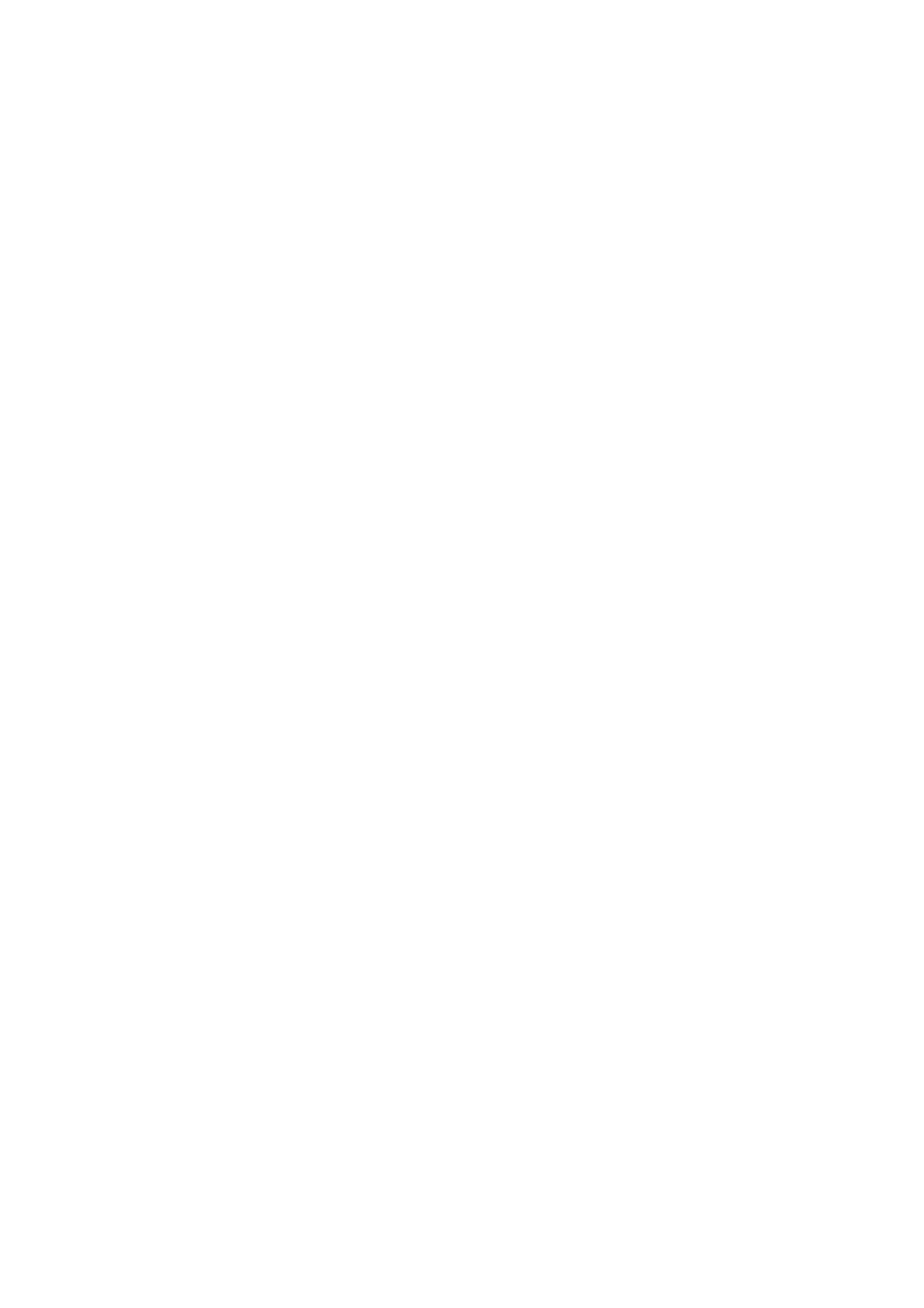



In 2008, there were 15.6 million people of immigrant origin (according to the definition of the German Statistics office), 19% of total population.<sup>1</sup> The main countries of origin are Turkey, Russian Federation, Poland, Former Yugoslavia and Italy.

# **I. Migrants and the Labour Market**

Between 2000 and 2008 unemployment for foreign nationals was continually higher on average than for German nationals. In 2008 the unemployment rate for the entire population was on average 8.7%. It was 8.0% for Germans and 18.1% for foreign nationals. Germany emerged from recession in the second quarter of 2009, and by the third quarter of 2009 its unemployment rate had actually improved: 7.0 and 15.0 percent for natives and foreignborn respectively. One of the main challenges is labour market participation of migrant women. From 2000 to 2007 the employment rate of migrant women was with 25 percent significantly lower than the one of German women (47 percent).

# **II. Human Capital Development**

## **1. Language acquisition**

Since 2007 basic knowledge of the German language is a prerequisite for family reunification. Immigrants with insufficient language skills post-entry can be required to attend language courses. Currently, in order to obtain a permanent residence permit, the applicant must show a sufficient level knowledge of the German language (level B 1 of the Common European Framework of Reference for Languages). Third country nationals who received a stay permit prior to 1 January 2005 have no obligation to participate in the courses. There are requirements for the reunification of older children, up to the age of 18 years, who are obliged to have good skills in the German language, or expected to integrate after finishing their education.

Germany promotes 'integration courses' for all migrants organized by private or semi-public providers. They mainly seek to enable migrants to improve their German language skills, but also include lessons on German history and culture, as well as its political and legal system. Language courses designed by the Federal Government offer language learners up to 1,200 hours of instruction and they also offer up to 45 hours of 'orientation' learning (about laws, culture and history) in Germany.

Eligible persons can be obliged to participate in integration courses, particularly if they exhibit limited knowledge of German language, and they could face sever sanctions if they fail to participate in such courses, such as cuts in social and unemployment benefits.

**1 German Questionnaire response, March 16 2010**

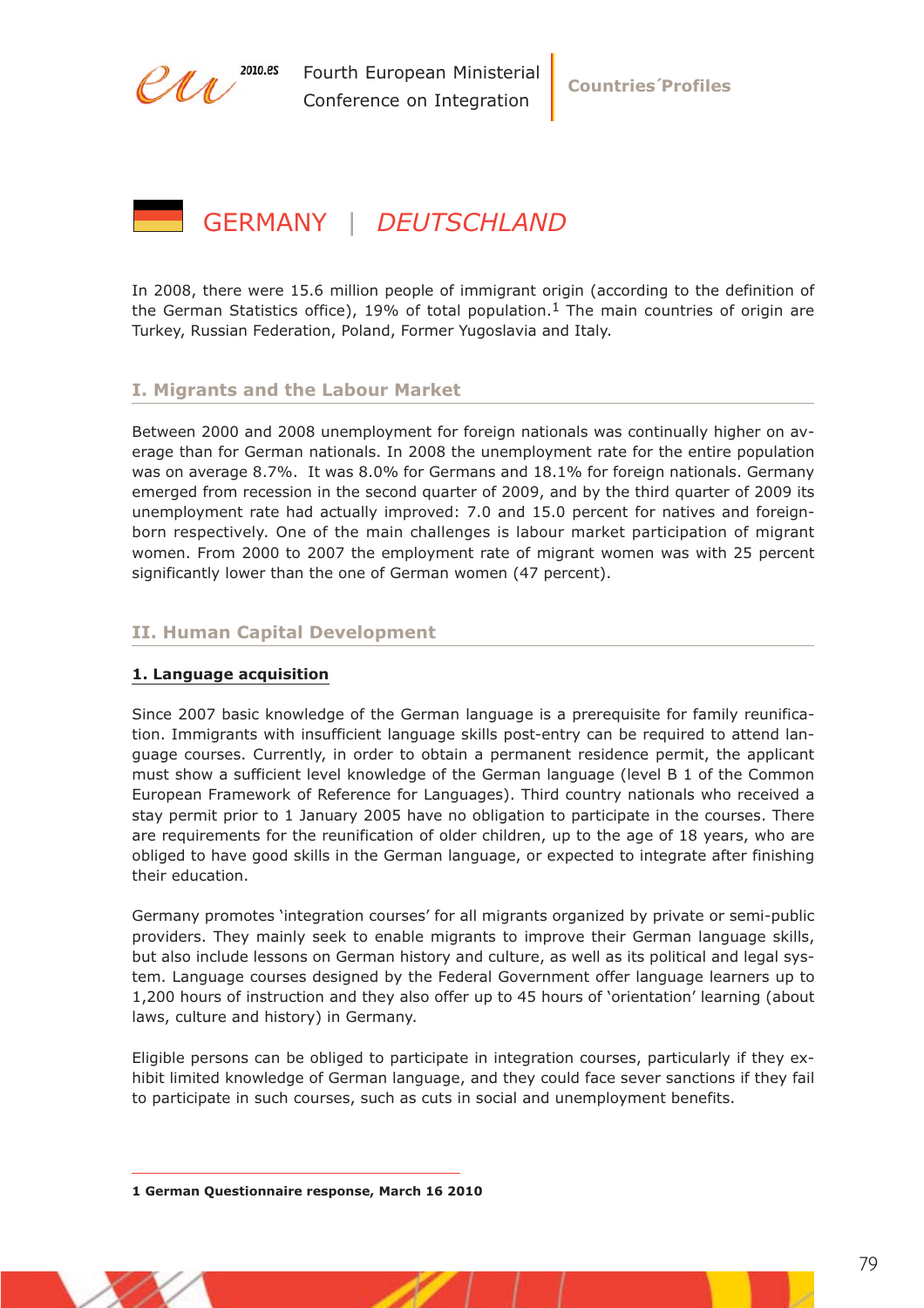

## **2. Training and bridging programmes**

The Federal Employment Agency administers publicly funded professional training programs. As of 1 January 2005, integration courses are supplemented by new, migration-specific counselling. This nationwide counselling is available to all immigrants within the first three years of arrival. Counselling is done via case management, including 'sounding-out' talks, an individual skills assessment, a funding plan and an optional integration agreement. In parallel, the nationwide 360 youth migration services are being restructured that, as part of youth social work, offer individual, youth-specific integration support to young new immigrants who are too old for school. A number of programmes are experimenting with facilitating access to the labour market, from funding apprenticeships, to adapting skills training for qualifications acquired overseas.

Some Länder, such as Lower Saxony, North Rhine-Westphalia and Berlin, have started additional integration advice programmes or realigned the contents of the existing immigration social advice. In addition, the Federal Government Commissioner for Migration, Refugees and Integration and the German private sector have initiated the "Charta der Vielfalt" (www.charter-der-vielfalt.de) pursuing the aim of a discrimination-free work environment. Six hundred companies and institutions have already signed the charter.2

#### **3. Qualifications Recognition**

The rules governing the recognition of, and acceptance procedures for academic qualifications of migrants fall under the jurisdiction of the federal states (Bundeslände*r*) and therefore differ within Germany. The Central Office for Foreign Education (ZAB) is the central agency for the recognition of overseas qualifications, and the NARIC representative. In addition to acting as the NARIC representative, ZAB coordinates a database containing information on the comparability of international qualifications.

For regulated professions, the German system requires that applications be made to the competent authority in the 16 Länder (regional states) in which the applicant wishes to practice. Who that is depends upon occupation, and in some cases the federal state in question, which means that chambers of commerce for regulated professions are essential for 'directing' new professionals to the right process.

The government is currently considering how to simplify the current system. Reforms for credential recognition are in progress. The Government has outlined the main issues of the reform in a paper, published in December 2009 including establishing initial points of contact, creating a database for assessing degrees and certificates, and expanding (on-the-job) training measures.

# **III. Diverse Districts**

In search for better employment opportunities, migrants tend to settle in large German cities such as Frankfurt, Main, Stuttgart, Munich, Cologne, Dusseldorf, and Hamburg. In many cities, there are districts with a high proportion of immigrants. A central instrument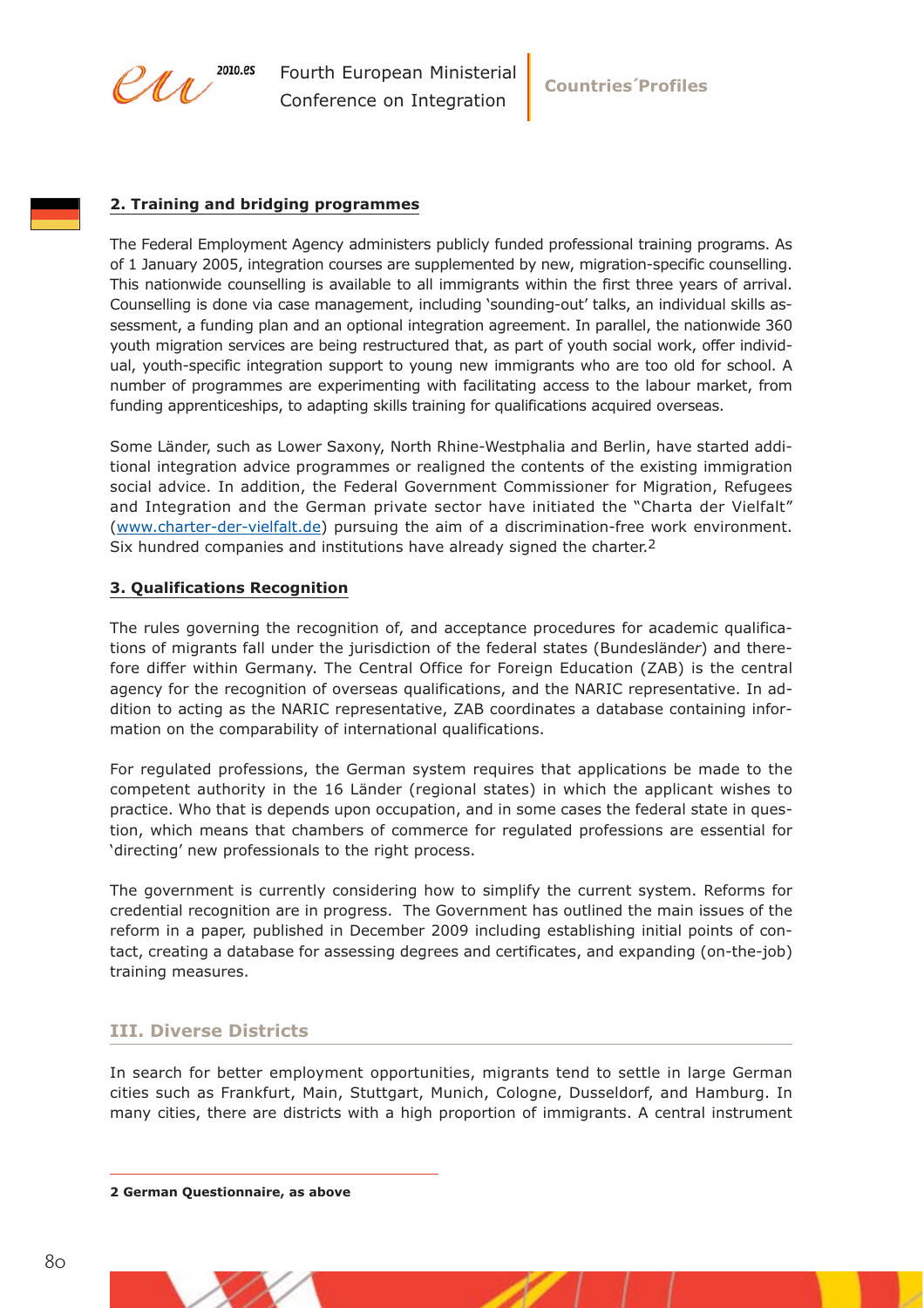

for improving living conditions in such districts is the Federal Government and Länder Social City Programme. Around 320 communities in approximately 500 regions have been assisted throughout Germany so far.3

In all, financial assistance amounting to around €760 million has been made available from 1999 to 2008; together with the supplementary funding provided by the Länder and local authorities, around €2.3 billion has been made available. There has been an extension of assistance to model social integration projects, in particular in the area of youth and education policy (e.g. support in leisure time, improvement of school-leaving and educational qualifications). Federal Government funding increased from  $\epsilon$ 70 to 110 million per year since 2006.<sup>4</sup>

There has been major urban planning and renewal activity to support the integration of migrants into local communities, and contribute to resolving intercultural conflicts and tackling prejudices and racism. Policies and housing projects benefit areas or populations in general, rather than focusing explicitly on minorities.<sup>5</sup> In Stuttgart, a specific quota system is used to reduce segregation: the Stuttgarter Wohnungs un Städtbausellschaft may only allocate 20% of housing in a particular block to third country citizens, and 80% to EU citizens. In Frankfurt, a contract between the municipality and the housing companies sets quotas for social housing, which means only 30% in a given area may be given to foreigners, with a further 10% available for ethnic German migrants.<sup>6</sup>

# **IV. Civil Society Inclusion**

There are no permanent forums for consulting migrant organisations at the national level. Instead, such organisations are consulted on an ad hoc basis. National Integration Summits have taken place in recent years, which involved a large number of stakeholders, throughout the development of the National Integration Plan. A number of working groups were tasked with its development, and included representatives from the Länder, and several NGOs concerned with integration.

The German Islam Conference was initiated in September 2006 as a platform for dialogue between the state and Muslims in Germany. The plenary comprises equal numbers of government and Muslim representatives. On the Muslim side, five of the largest Muslim organizations in Germany and ten non-affiliated Muslim representatives are involved. The aim is to promote and expand the religious and social integration of Muslims in Germany.7

At the Länder level, immigrants are consulted on policies that affect them; immigrant representatives may be either elected or appointed. Several cities have also developed consultation processes from the Advisory Board for Integration and Migration Issues in Berlin, which includes several NGOs and migrant organisations, to Stuttgart's Forum for Cultures, which involves 62 organisations.8

- **6 CLIP Housing Report, 2008**
- **7 German Questionnaire, as above**

**<sup>3</sup> Germany, National Strategy Reports on Social Inclusion and Social Protection, 2008 4 Ibid.** 

**<sup>5</sup> EUMC Housing Report for Germany** 

**<sup>8</sup> Information taken from EESC research on civil society consultation, unpublished**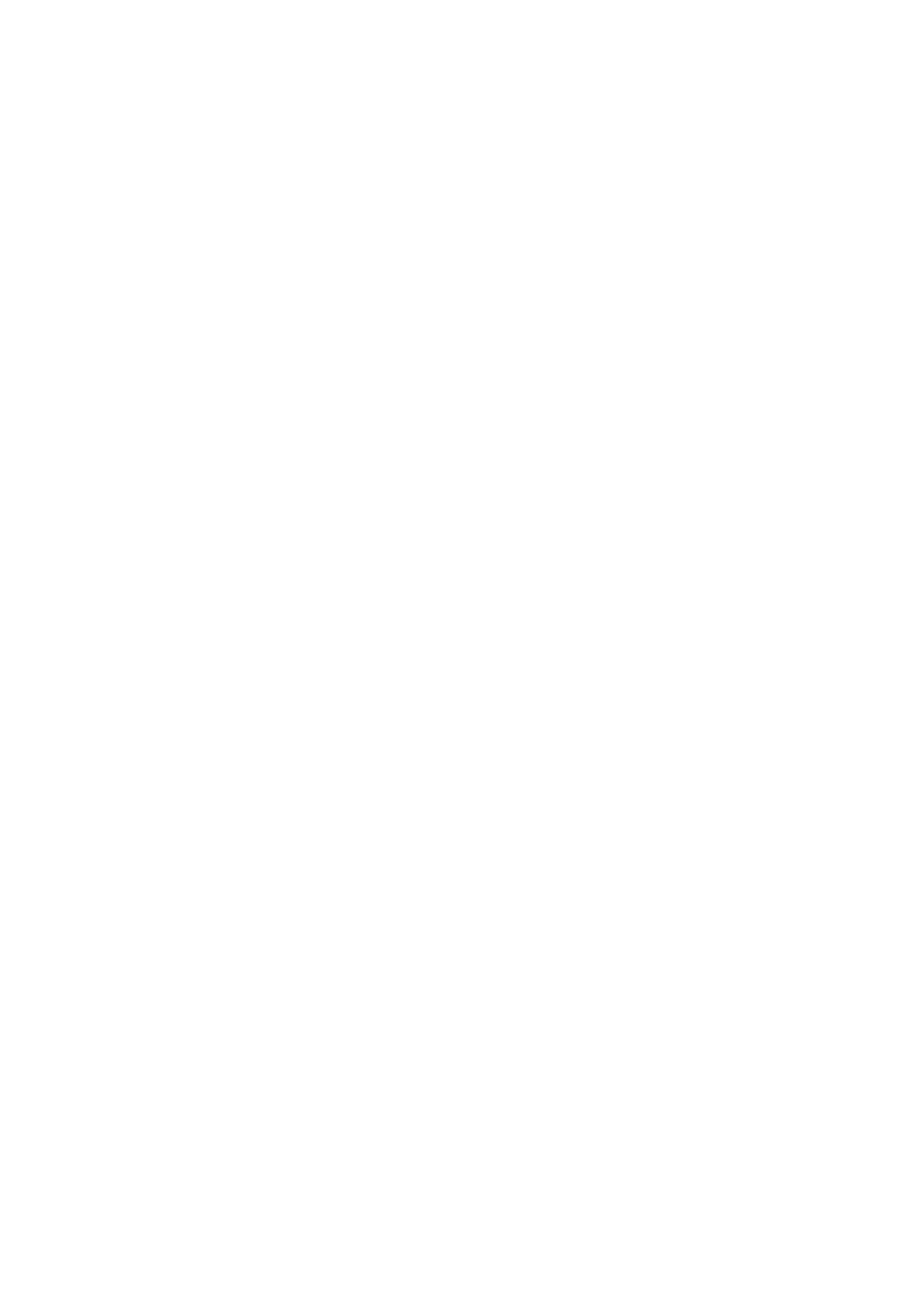



En 2008, había 15,6 millones de personas de origen inmigrante (según la definición de la Oficina Central de Estadística alemana), un 19% de la población total<sup>1</sup>. Los principales países de origen eran Turquía, la Federación Rusa, Polonia, la antigua Yugoslavia e Italia.

# **I. Migrantes y el mercado laboral**

Entre 2000 y 2008, el promedio de ciudadanos extranjeros desempleados fue constantemente superior al de nativos alemanes. En 2008 la tasa de desempleo para toda la población era del 8,7% de promedio: era del 8% para los alemanes y del 18,1% para los extranjeros. Alemania salió de la recesión en el segundo trimestre de 2009 y, en el tercer trimestre de 2009, su tasa de desempleo había llegado a mejorar: el 7% y el 15% para nativos y extranjeros, respectivamente. Uno de los mayores desafíos es la participación de las mujeres migrantes en el mercado laboral. Desde 2000 hasta 2007, la tasa de empleo de mujeres migrantes fue, con el 25%, notablemente más bajo que la de las mujeres alemanas (el 47%).

# **II. Desarrollo del capital humano**

## **1. Adquisición de la lengua**

Desde 2007, uno de los requisitos previos para la reagrupación familiar es poseer conocimientos básicos del alemán. Se puede exigir a los inmigrantes que no posean suficiente nivel lingüístico tras entrar en el país que asistan a clases de idioma. En la actualidad, para conseguir un permiso de residencia permanente, el solicitante debe mostrar suficientes conocimientos de alemán (nivel B1 del Marco común europeo de referencia para las lenguas). Los nacionales de terceros países que recibieran un permiso de estancia antes del 1 de enero de 2005 no tienen obligación de asistir a los cursos. Existen requisitos para la reagrupación de hijos mayores, hasta la edad de 18 años, que están obligados a tener buenas competencias lingüísticas en alemán o se espera que se integren tras acabar su educación.

Alemania fomenta "cursos de integración" para todos los migrantes. Estos cursos los organizan entidades privadas o semipúblicas y su objetivo primordial es permitir que los inmigrantes mejoren sus competencias en alemán, pero también incluyen clases de historia y cultura alemana, así como de su sistema político y jurídico. Los cursos de idioma que diseña el Gobierno federal ofrecen a los alumnos hasta 1.200 horas de clase y también hasta 45 horas de "orientación" sobre legislación, cultura e historia en Alemania.

Se puede obligar a las personas que opten a permisos de residencia a participar en cursos de integración, sobre todo si muestran un conocimiento limitado de alemán, y podrían enfrentarse a sanciones severas si no lo hacen, como recortes en los beneficios sociales y de desempleo.

**1 Respuesta al cuestionario de Alemania.**

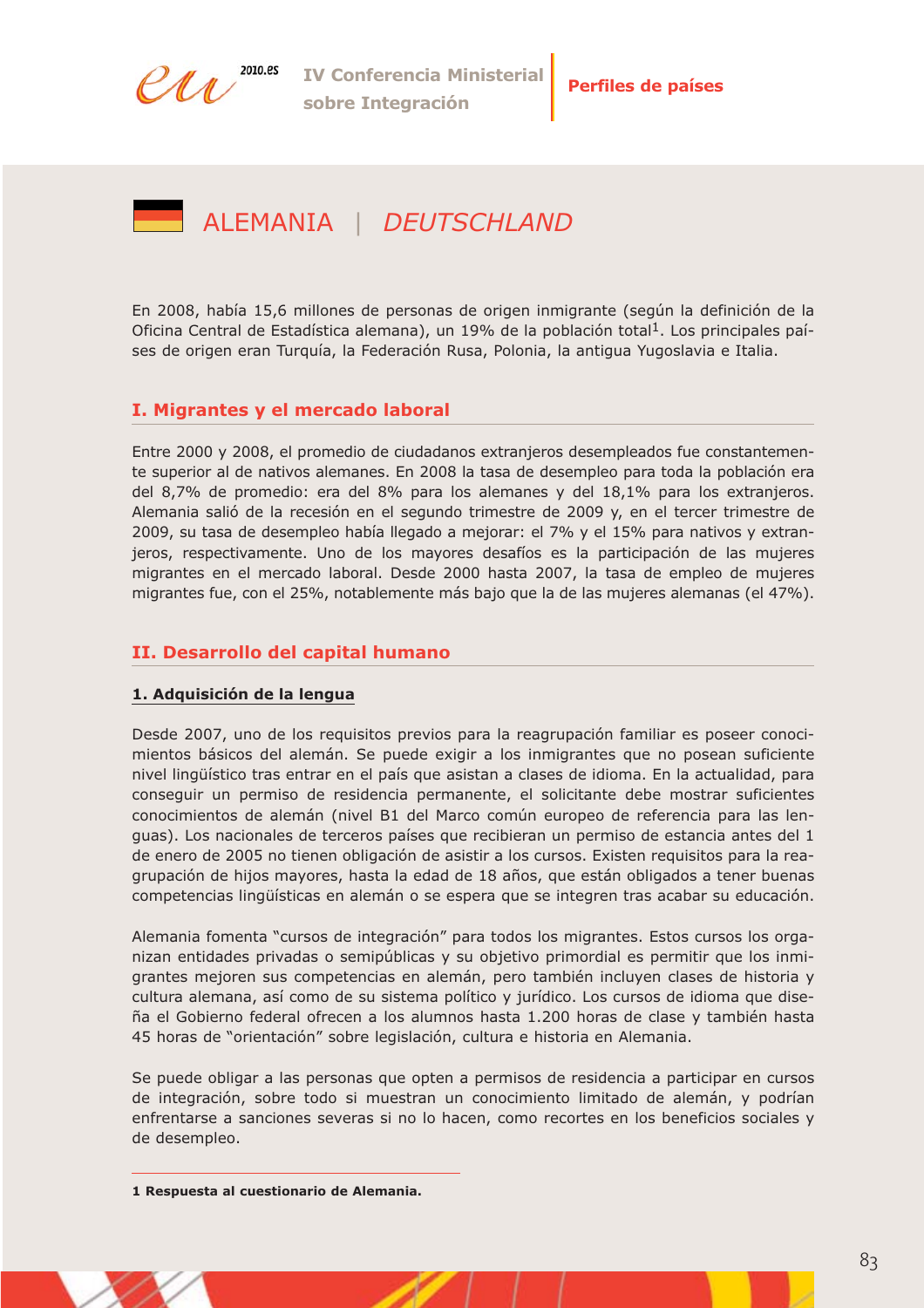

#### **2. Programas de formación y mediación**

La Agencia de Empleo federal gestiona cursos de formación profesional financiados con dinero público. Desde el 1 de enero de 2005, los cursos de integración se complementan con asesoría concreta sobre migración, algo nuevo. Todos los migrantes pueden acceder a esta asesoría que se imparte en todo el territorio durante los tres primeros años posteriores a su llegada. Se asesora mediante la gestión de los casos, incluyendo charlas de "tanteo", una evaluación individual de competencias, un plan de financiación y un acuerdo de integración opcional. De manera paralela, se están reestructurando los 360 servicios de migración para jóvenes de todo el territorio para que, dentro del servicio social juvenil, se ofrezca apoyo individual y concreto en integración a nuevos inmigrantes jóvenes que sean demasiado mayores como para ir al instituto. En diversos programas, se está experimentando con formas de facilitar el acceso al mercado laboral, desde financiar becas hasta adaptar la formación a las titulaciones adquiridas en el extranjero.

Algunos Lander, como Baja Sajonia, Renania del Norte- Westfalia y Berlín, han comenzado programas adicionales de apoyo a la integración o están reorganizando los contextos existentes de asesoría social sobre inmigración. Además, el Comisionado del Gobierno federal alemán para la migración, los refugiados y la integración y el sector privado alemán han escrito la "Charta der Vielfalt" (www.charter-der-vielfalt.de) con el propósito de conseguir un entorno laboral sin discriminación. Seiscientas empresas ya han firmado la carta2.

#### **3. Reconocimiento de cualificaciones**

Las normas que rigen el reconocimiento de las titulaciones académicas de migrantes y los procesos de aceptación son competencia de los estados federales (Bundesländer) y, por lo tanto, varían de un estado a otro. La Oficina Central de Educación Extranjera (ZAB) es la agencia central para el reconocimiento de cualificaciones extranjeras y el representante del NARIC. Además de actuar en calidad de representante del NARIC, la ZAB coordina una base de datos con información en la que se comparan las cualificaciones extranjeras.

Para profesiones reguladas, el sistema alemán requiere que se solicite al ente competente en cada uno de los 16 Lander (estados regionales) en los que el solicitante quiera ejercer. Quién es, depende de cada profesión, y en algunos casos es el estado federal en cuestión, lo que significa que son fundamentales las Cámaras de Comercio para profesiones reguladas con el fin de "orientar" a los nuevos profesionales al proceso adecuado.

En la actualidad, el Gobierno está contemplando cómo simplificar el sistema vigente. Se están produciendo reformas para el reconocimiento de credenciales. El Gobierno ha subrayado los principales temas de la reforma en un documento, publicado en diciembre de 2009, donde también establece los puntos de contacto iniciales, la creación de una base de datos para evaluar los grados y los títulos y la ampliación de las medidas de formación laboral in situ.

**2 Cuestionario de Alemania, como se indica anteriormente.**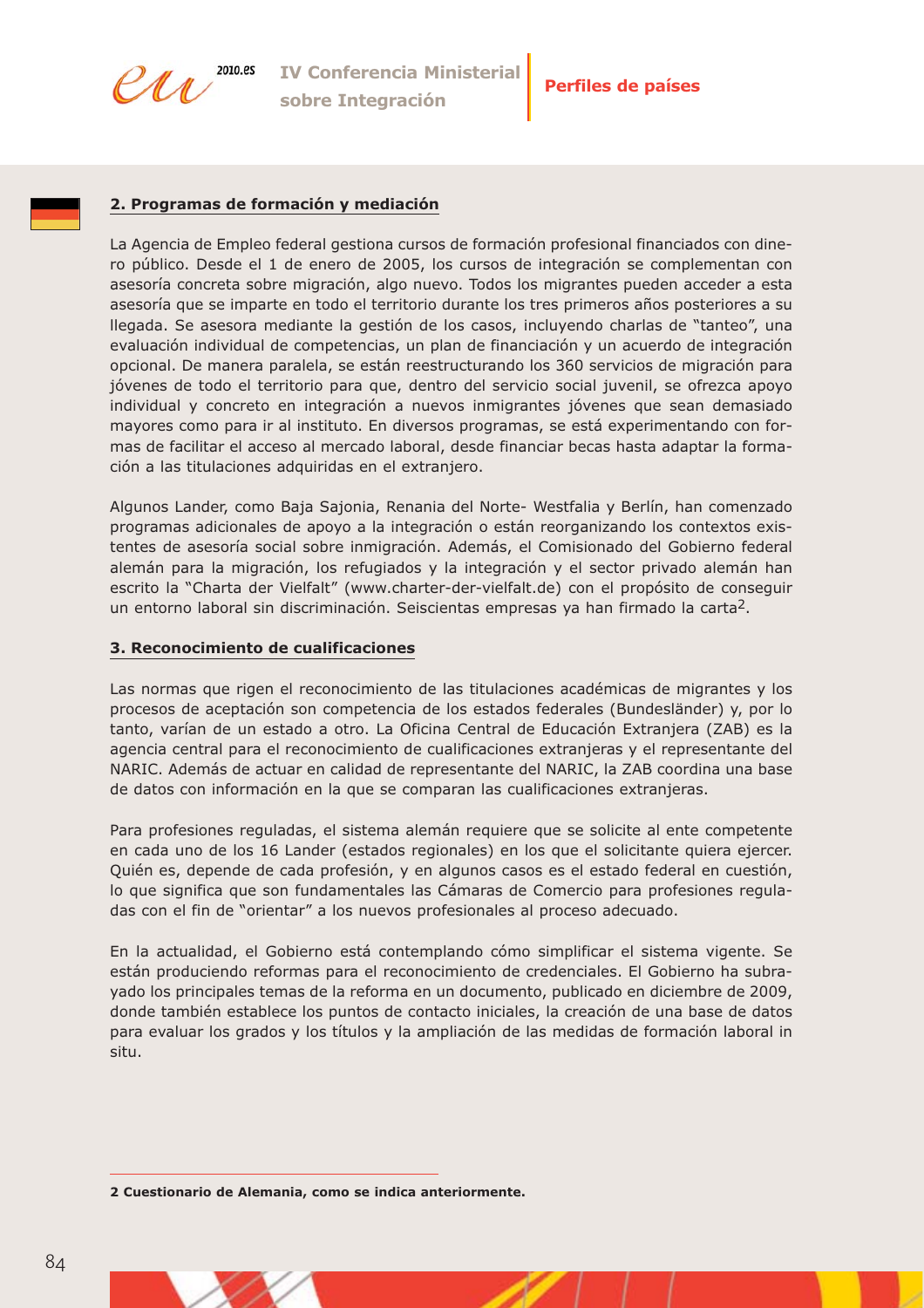

# **III. Distritos con diversidad**

Los migrantes tienden a asentarse en las grandes ciudades alemanas, como Frankfurt, Main, Stuttgart, Munich, Colonia, Dusseldorf y Hamburgo, con la idea de buscar mejores oportunidades de empleo. En muchas ciudades, existen distritos con una alta proporción de inmigrantes. Uno de los instrumentos clave para mejorar las condiciones de vida en dichos distritos es el Programa Ciudades Sociales del Gobierno Federal y los Lander. Se ha aplicado en cerca de 320 comunidades de 500 regiones, aproximadamente, de toda Alemania<sup>3</sup>.

En total, desde 1999 hasta 2008 se han proporcionado ayudas económicas por un importe de cerca de 760 millones de euros; junto con la financiación complementaria que ofrecen los Lander y los entes locales, se ha provisto de cerca de 2.300 millones. Se ha ampliado la ayuda para concebir proyectos de integración social, en concreto en el área de políticas juveniles y de educación (p. ej. apoyo durante el tiempo de lectura, reducción del abandono escolar y mejora de las cualificaciones escolares). La financiación del Gobierno federal ha aumentado entre 70 y 110 millones de euros cada año desde 2006<sup>4</sup>.

Ha existido una gran actividad de planificación y renovación urbana para respaldar la integración de migrantes en las comunidades locales y contribuir a la resolución de conflictos interculturales, así como a la erradicación de los prejuicios y el racismo. Las políticas y los proyectos de vivienda benefician a zonas o poblaciones en general, en lugar de centrarse concretamente en minorías5. En Stuttgart, se utiliza un sistema de cuotas específicas para reducir la segregación: el Stuttgarter Wohnungs und Städtbausellschaft sólo puede destinar el 20% de cada bloque de apartamentos a ciudadanos extracomunitarios y el 80% a ciudadanos de la UE. En Francfort un contrato entre el ayuntamiento y las empresas inmobiliarias establece cuotas de vivienda de protección pública, lo que significa que sólo el 30% de una zona determinada se pueden entregar a extranjeros, con otro 10% disponible para migrantes de origen alemán<sup>6</sup>.

# **IV. Inclusión en la sociedad civil**

No existe un foro permanente donde se consulte a las organizaciones de migrantes en términos nacionales. En cambio, se consulta a dichas organizaciones de manera ad hoc. En los últimos años se han celebrado Cumbres Nacionales sobre Integración con la participación de diversas partes interesadas mediante la concepción del Plan Nacional de Integración. Se encargó a varios grupos de trabajo que lo desarrollasen, incluyendo a representantes de los Lander y diversas ONG que trabajan por la integración.

La Conferencia Islam Alemán comenzó en septiembre de 2006 como una plataforma para el diálogo entre el Estado y los musulmanes en Alemania. El plenario engloba al mismo número de representantes del gobierno alemán y de los musulmanes. Por parte de estos últimos,

**<sup>3</sup> Alemania, Informes de la estrategia nacional sobre inclusión y protección social, 2008. 4 Ibid.**

**<sup>5</sup> Informe sobre vivienda para Alemania del EUMC.**

**<sup>6</sup> Informe sobre vivienda de CLIP, 2008.**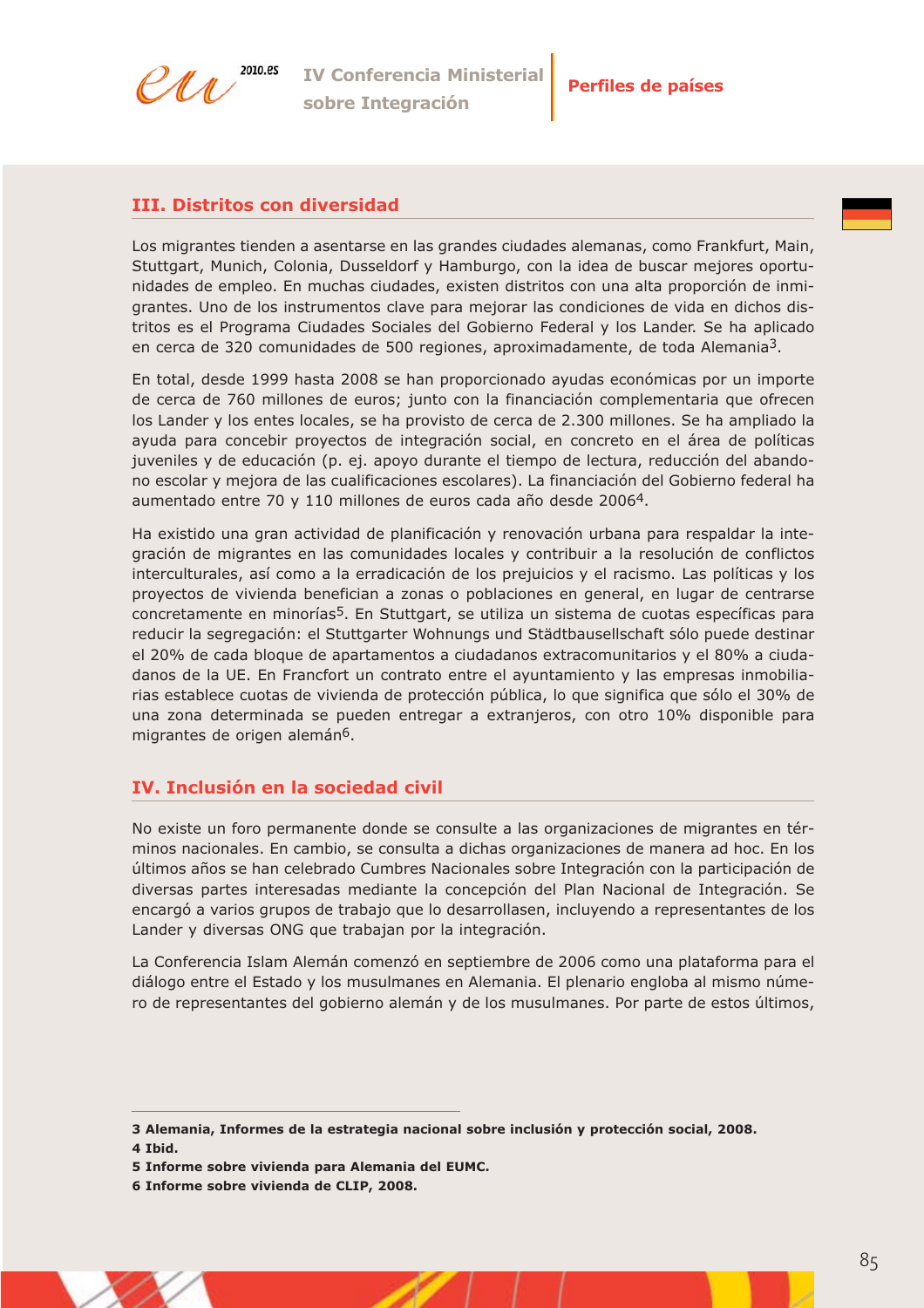

participan cinco representantes de las mayores organizaciones de musulmanes en Alemania y diez representantes musulmanes no afiliados. El objetivo es fomentar y aumentar la integración religiosa y social de los musulmanes en Alemania7.

En el ámbito de los Lander, se consulta a los inmigrantes sobre políticas que les afectan; los representantes de los inmigrantes, en estos casos, pueden ser elegidos o nombrados. Varias ciudades han desarrollado también procesos de consulta, desde la Junta Asesora para Asuntos de Integración y Migración en Berlín, que comprende varias ONG y organizaciones de migrantes, hasta el Foro de las Culturas en Stuttgart, en el que participan 62 asociaciones.

**<sup>7</sup> Cuestionario de Alemania, como se indica anteriormente.**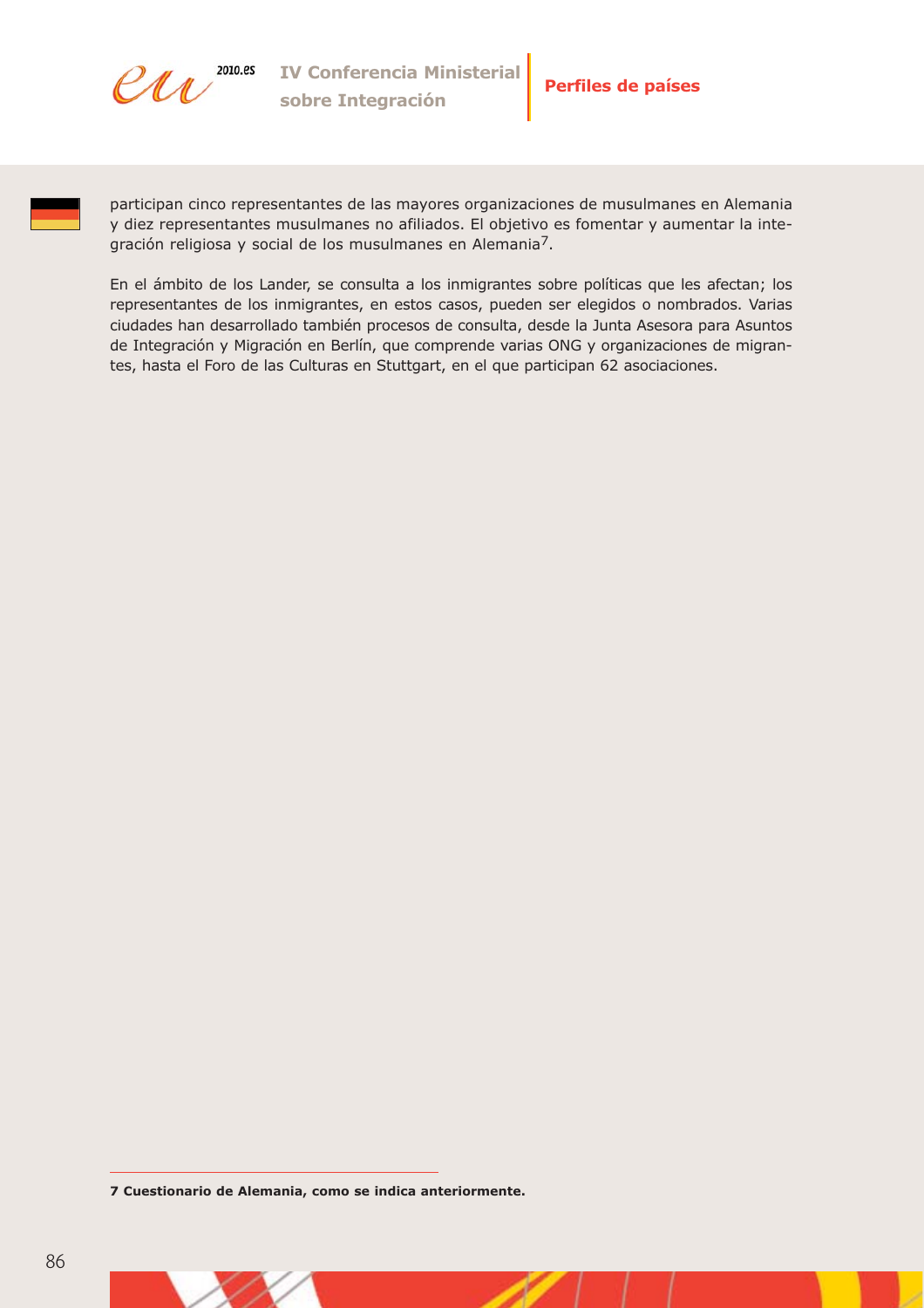



According to the Greek government, in January 2009 the number of third country nationals in Greece was 550,482, 5% of the total population<sup>1</sup>. The major countries of origin were Albania, Ukraine, Georgia, Pakistan and Egypt2.

For the first time Greece, following recent legislative regulation introducing a new strategic planning in the field of integration and citizenship (Law 3838/2010) offers immigrants of third generation the opportunity to obtain automatically citizenship as well as second generation immigrants the chance to obtain citizenship by birth. Furthermore, the right to vote and stand for election in the local elections in favour of aliens of Greek origin and third country nationals legally residing in Greece has also been established.

# **I. Migrants and the Labour Market**

The employment rate of foreign nationals was actually higher than that of nationals at the end of 2009, 66.6% versus 60.2%.3

According to OECD data, one third of the foreign-born population in Greece is occupied in the construction sector (29.1%), with about 26.8% working in services, and 15.4% in mining, manufacturing and energy. <sup>4</sup> There is a strong overrepresentation of migrant workers in sectors with a high proportion of unskilled manual positions: industry, personal services, households, hotels and restaurants.

In Greece, there are indications that migrant workers are likely to be underutilising their formal qualifications and skills, as the educational levels of native and foreign workers are largely similar yet foreigners dominate the unskilled sectors. Even so, just 8.3% of immigrants have a university degree (whether bachelors, masters or PhD).<sup>5</sup>



**<sup>1</sup> Greek Questionnaire Response, received March 2010.**

**<sup>2</sup> Eurostat, Statistics in Focus, 94/2009.**

**<sup>3</sup> Data from European Labour Force Survey, accessed May 2010.**

**<sup>4</sup> OECD, International Migration Outlook, SOPEMI 2008.**

**<sup>5</sup> Eurofound, Greece: the occupational promotion of migrant workers, European Working Conditions Observatory, 2009**

**http://www.eurofound.europa.eu/ewco/studies/tn0807038s/tn0807038s\_2.htm**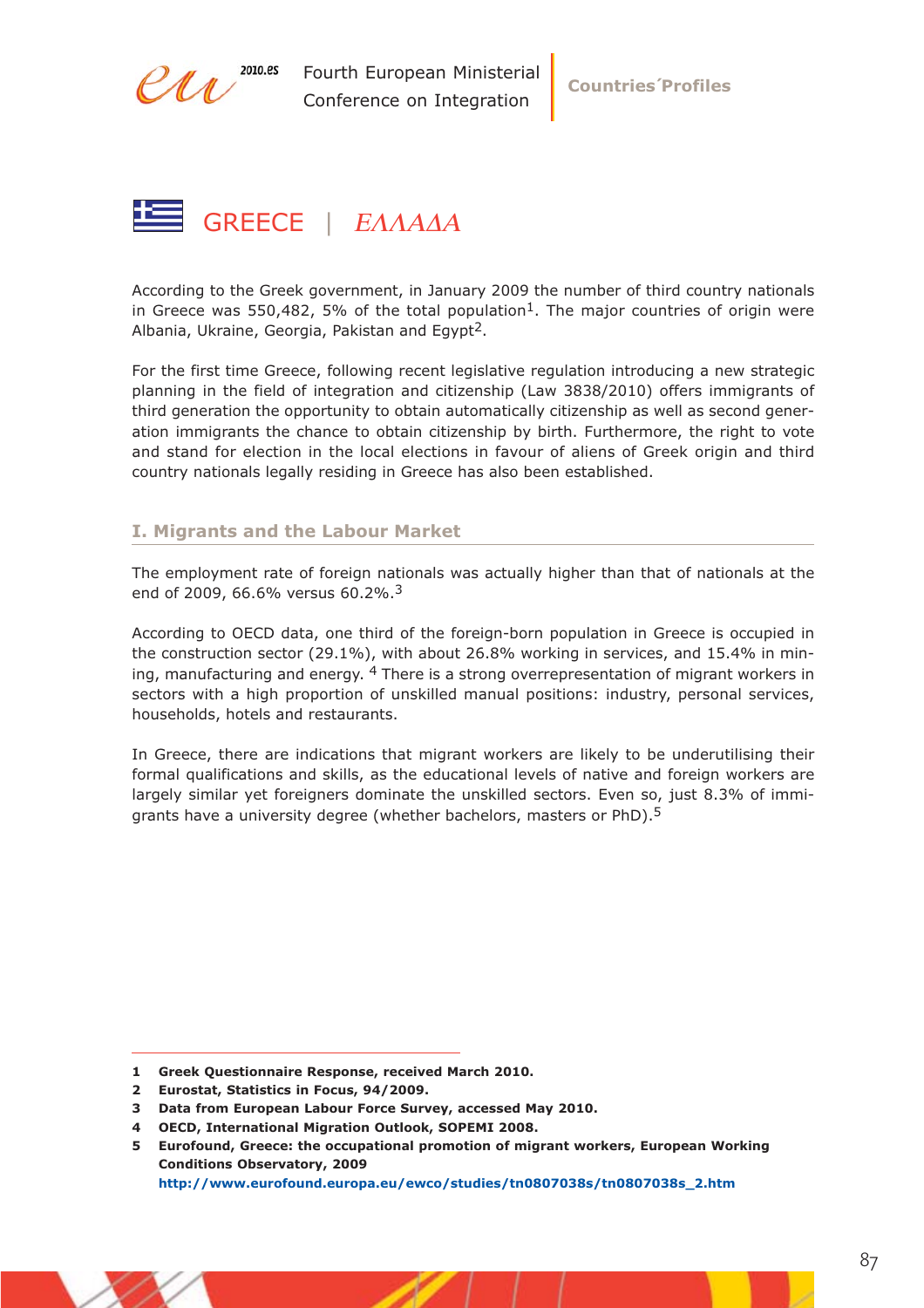

# **II. Human Capital Development**

## **1. Language acquisition**

Since 2006, adequate knowledge of the Greek language has been a requirement for the acquisition of long-term residence. The Ministry of Education and Religious Affairs issues a relevant certificate of proficiency and also manages the Odysseus Programme, which offers migrants language and civics tuition.

Moreover, Greek Universities as well as the Centre of Greek Language realize courses of the Greek language and issue classified certificates of the Greek language knowledge.

Furthermore, the Ministry of Labor & Social Security within the framework of its Operational Programme "Human Resources Development" (2007-2013) intends to offer Greek language tuition in certified centers for unemployed immigrants.<sup>6</sup>

Last but not least, Law 3838/10 provides for the adequate knowledge of the Greek language as a prerequisite for the naturalization of an alien, as well as for the right to stand for election as a local councilor in the  $1<sup>st</sup>$  level local government.

## **2. Training and bridging programmes**7

The Manpower Employment Organisation is responsible for promoting employment within Greece, while the Employment Observatory collects data on the demand for professions and skills in country (both bodies are supervised by Ministry of Labor & Social Security). The Ministry of Education, Lifelong Learning and Religious Affairs is responsible for developing the skills of immigrants. This is accomplished through programmes for education provided by 'second chance' schools, and centres for adult education. Finally, the Ministry of Labour and Social Security supports a variety of actions aimed at promoting equal employment opportunities for immigrants, and vocational training for vulnerable groups.

## **3. Qualifications Recognition**8

The Hellenic NARIC is the legal entity responsible for the recognition of university or technological degrees that are granted by accredited Higher Education Institutions (H.E.I.) overseas. It is also responsible for providing information about educational systems and accreditation of Institutions in Greece and overseas. The Hellenic NARIC is based in Athens and is overseen by the Ministry of National Education and Religious Affairs.

**7 Greek questionnaire, as above.**

**<sup>6</sup> European Migration Network, Greece Annual Policy Report 2009, February 2010.**

**<sup>8</sup> Greek NARIC's website.**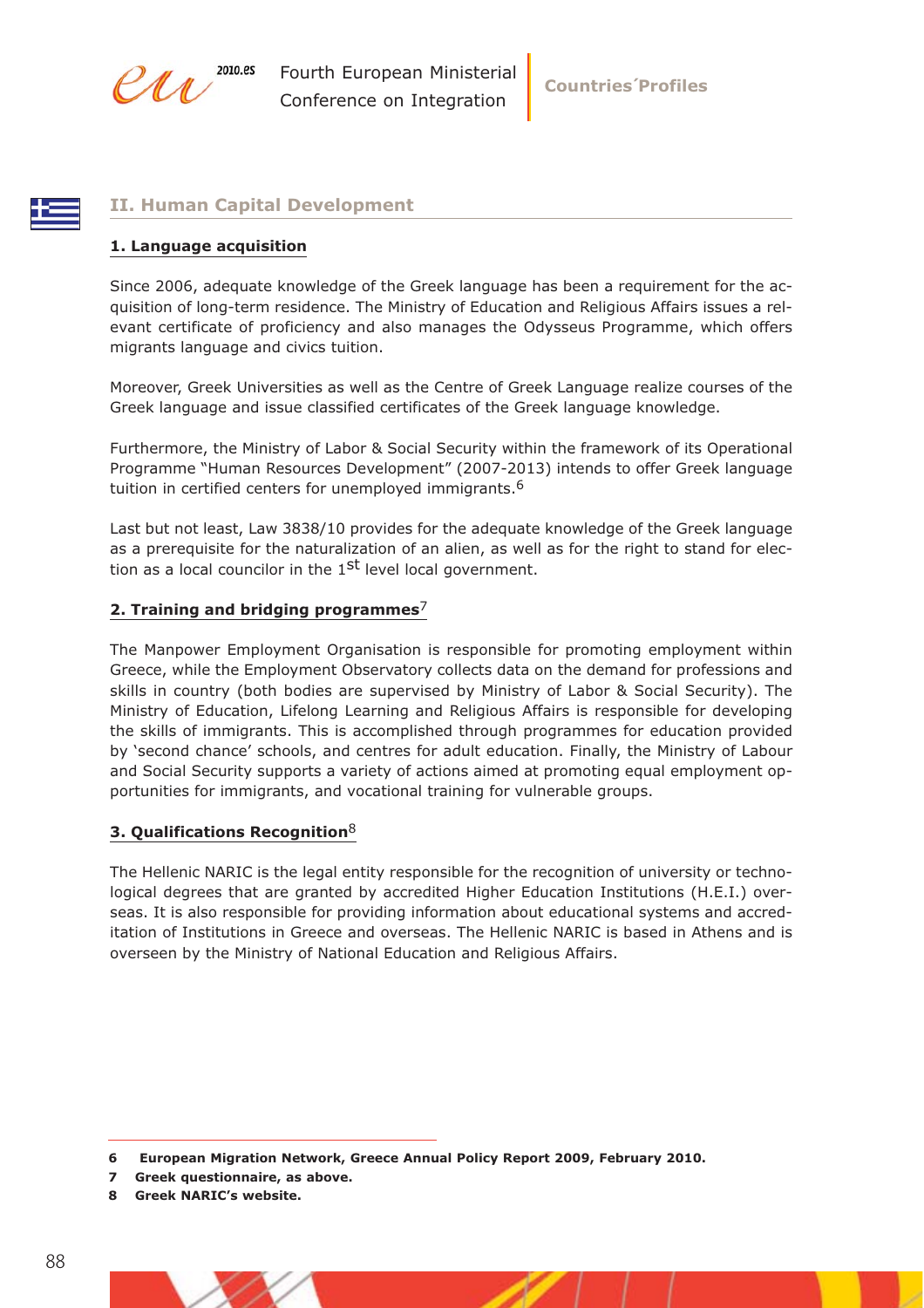

# **III. Residential Segregation**

According to the Greek legislation employers are obliged to ensure accommodation for the seasonal workers, who are occupied mostly in agriculture and for a period up to six months. In addition, basic housing standards are required for third country nationals in cases of family reunification or for the status of long term-resident. $9$ 

A number of initiatives have been undertaken to improve intercultural dialogue in Greece, such as the Mama Africa Art Festival, and the cultural institution Theodorakia which aims to improve dialogue with Turkey.<sup>10</sup>

# **IV. Civil Society Inclusion**11

The National Committee for the Social Integration of Immigrants, created in 2007, is responsible for carrying out a social dialogue with civil society for the development of policies promoting immigrant inclusion. Up to recently, it did so through the inclusion of the Chairman of the Hellenic Migration Policy Institute (IMEPO) on the Committee as a mediator between its own work and civil society organisations such as NGOs, immigrant associations and other stakeholders. However, the impending removal of IMEPO has already been announced, while its responsibilities will be assumed by the Ministry of Interior, Decentralization and E-Governance, which primarily aims at providing support to immigrant communities.

Furthermore, in the framework of the administrative reform recently introduced with the "New Architecture of Government Administration and Decentralization – Programme Kallikratis", a Council on Immigrant Integration (CII) is established in each municipality for the first time in our country, acting as an advisory body that will stimulate public participation and collective organization and further enhance the integration process in the local society.

Moreover, the General Secretariat for Migration Policy has initiated direct dialogue with the most representative migrant organizations and communities regarding critical issues of migration policy and social integration.



**<sup>9</sup> Ad-Hoc Query on Housing Conditions of Migrant Workers. 2009.**

**<sup>10</sup> Greek questionnaire, as above.**

**<sup>11</sup> Greek Greek questionnaire, as above.**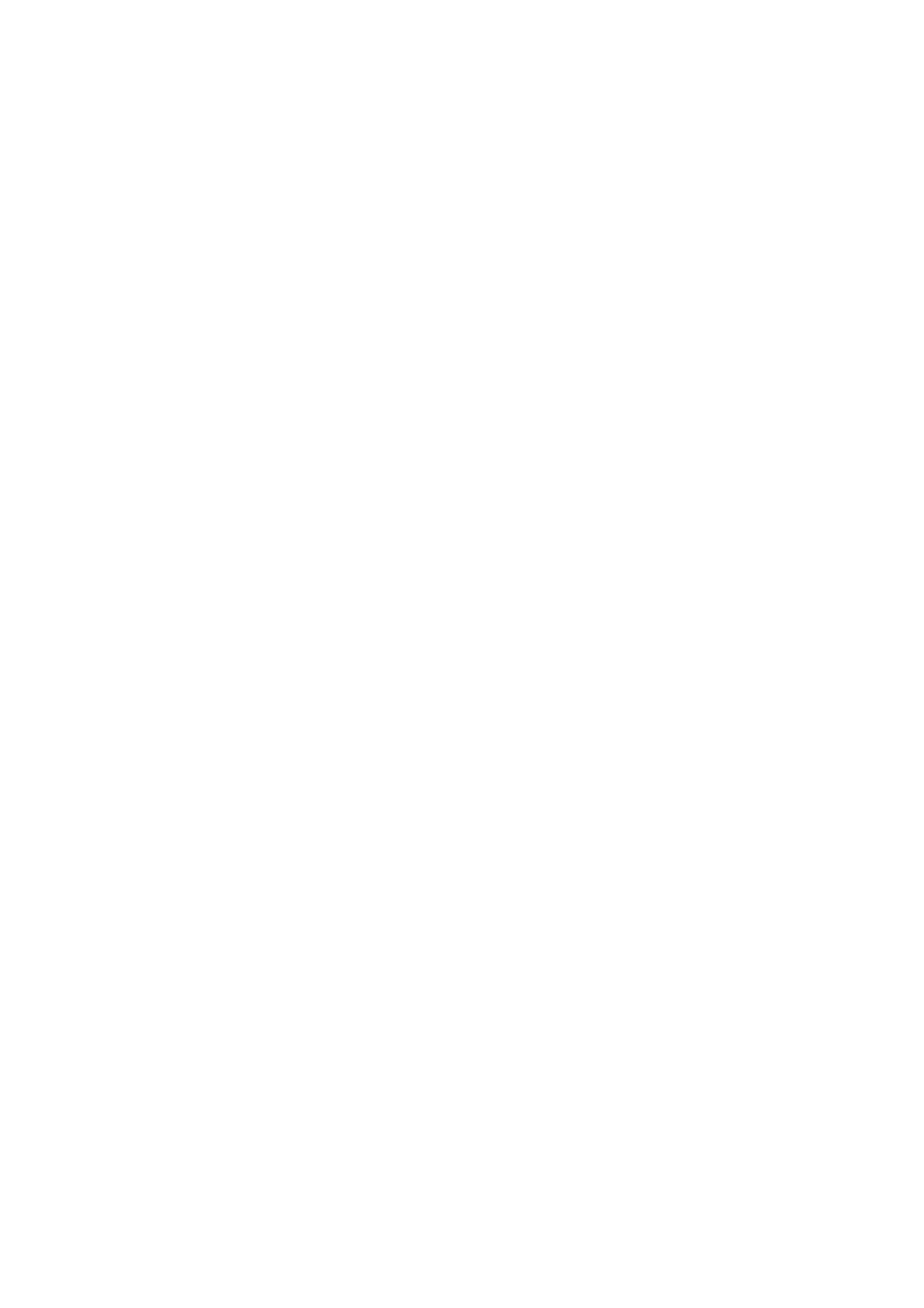



Según el Gobierno griego, en enero de 2009 el número de ciudadanos extracomunitarios en Grecia era de 550.482, un 5% de la población total<sup>1</sup>. Los principales países de origen son Albania, Ucrania, Georgia, Pakistán y Egipto2.

Por primera vez, Grecia, conforme a la normativa legislativa reciente en la que se introducía una nueva planificación estratégica dentro del ámbito de integración y ciudadanía (Ley 3838/2010), ofrece a los inmigrantes de tercera generación la ocasión de conseguir la nacionalidad griega de forma automática, así como la nacionalidad por nacimiento a los de segunda generación. Asimismo, también se ha establecido el derecho a votar y a presentarse a las elecciones municipales para los extranjeros de origen griego y los ciudadanos extracomunitarios que residan legalmente en Grecia.

# **I. Migrantes y el mercado laboral**

La tasa de empleo entre extranjeros era, en realidad, superior a la de los nativos a finales de 2009, un 66,6% y un 60,2% respectivamente3.

Según los datos de la OCDE, un tercio de la población extranjera en Grecia trabaja en el sector de la construcción (el 29,1%); el 26,8% trabaja en servicios; y el 15,4% en industria4. Existe una fuerte sobrerrepresentación de los trabajadores migrantes en sectores con una proporción elevada de puestos de trabajo no cualificados y manuales, como industria, asistencia personal, trabajo doméstico, hoteles y restaurantes.

En Grecia, existen indicios de que es posible que los trabajadores migrantes estén infrautilizando su formación oficial y sus competencias, ya que los niveles educativos de los trabajadores nativos y extranjeros son muy parecidos, aunque los extranjeros predominen en los sectores no cualificados. De todas maneras, sólo el 8,3% de los inmigrantes posee un título universitario (ya sea de grado, máster o doctorado)5.

**http://www.eurofound.europa.eu/ewco/studies/tn0807038s/tn0807038s\_2.html**



**<sup>1</sup> Respuesta al cuestionario de Grecia, recibido en marzo de 2010**

**<sup>2</sup> Eurostat, Statistics in Focus, 94/2009**

**<sup>3</sup> Datos extraídos de European Labour Force Survey, acceso en mayo de 2010**

**<sup>4</sup> OCDE, International migrations perspective, SOPEMI 2008**

**<sup>5</sup> Eurofound, Greece: the occupational promotion of migrant workers, European Working Conditions Observatory, 2009**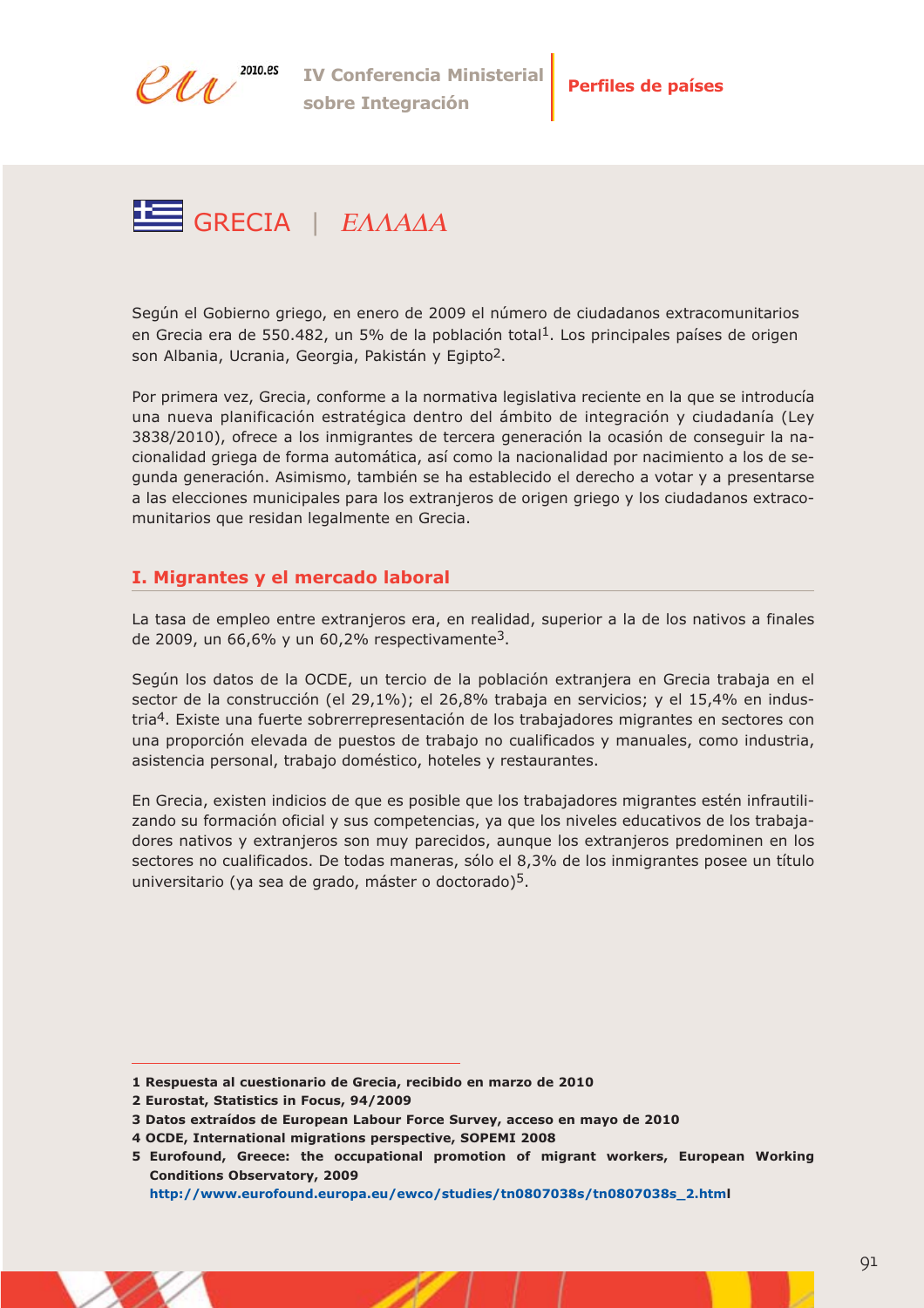

# **II. Desarrollo del capital humano**

## **1. Adquisición de la lengua**

Desde 2006, uno de los requisitos para conseguir la residencia de larga duración es un conocimiento apropiado de la lengua griega. El Ministerio de Educación y Asuntos Religiosos emite un certificado pertinente de dominio de la lengua y también gestiona el Programa Odysseus, que ofrece apoyo a los migrantes en idioma y educación cívica.

Además, las universidades griegas, así como el Centro de Lengua Griega, organizan cursos de griego y emiten certificados de nivel sobre el conocimiento del idioma.

Asimismo, el Ministerio de Trabajo y Seguridad Social, dentro del marco de su Programa Operativo "Desarrollo de Recursos Humanos" (2007-2013) pretende impartir enseñanza de griego en centros certificados para inmigrantes desempleados6.

Por último, y no por ello menos importante, la Ley 3838/10 dispone el conocimiento apropiado de la lengua griega como un requisito previo para que los extranjeros se nacionalicen, así como para presentarse a las elecciones locales.

#### **2. Programas de formación y mediación**

La Organización de contratación laboral se encarga de fomentar el empleo en Grecia, mientras que el Observatorio del empleo recopila datos sobre la demanda de profesiones y competencias en el país (el Ministerio de Trabajo y Seguridad Social supervisa ambos órganos). El Ministerio de Educación, Aprendizaje Continuo y Asuntos Religiosos se encarga de desarrollar las competencias de los inmigrantes a través de programas educativos que ofrecen las escuelas de "segunda oportunidad" y los centros de enseñanza para adultos. Para finalizar, el Ministerio de Trabajo y Seguridad Social apoya diversas acciones dirigidas al fomento de la igualdad de oportunidades laborales para inmigrantes y la formación profesional para los grupos más vulnerables.

## **3. Reconocimiento de cualificaciones**7

El NARIC helénico es la entidad legal encargada de reconocer los títulos universitarios o técnicos que hayan otorgado instituciones de enseñanza superior extranjeras. Además, se encarga de informar sobre sistemas educativos y de acreditar las instituciones tanto en Grecia como fuera de sus fronteras. El NARIC helénico tiene sede en Atenas y depende del Ministerio del Educación y Asuntos Religiosos.

**<sup>6</sup> Red Europea de Migraciones, Informe anual de 2009 sobre las políticas griegas, febrero de 2010.**

**<sup>7</sup> Página web de la NARIC griega.**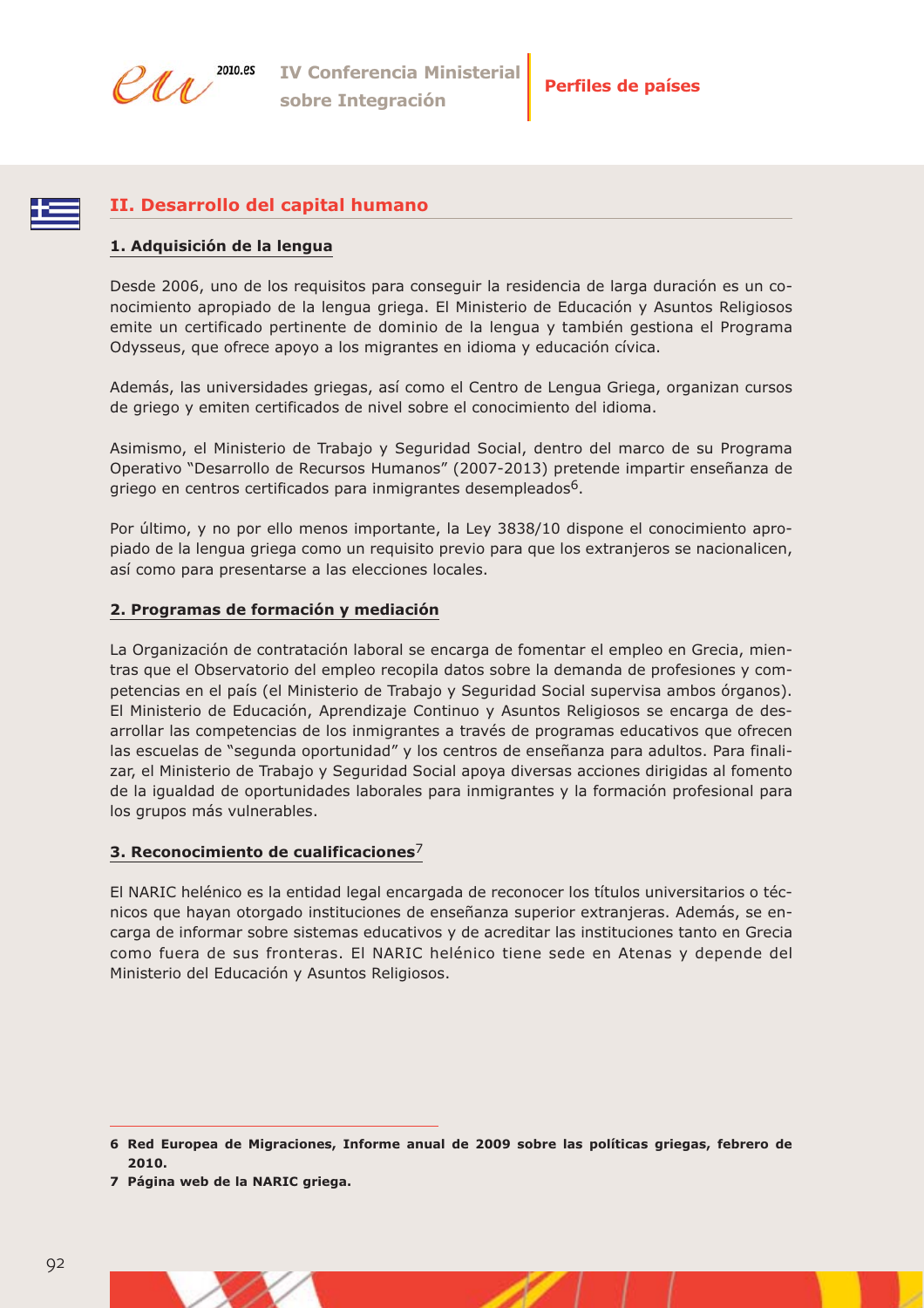

# **III. Distritos con diversidad**



Conforme a la legislación griega, los empleadores están obligados a proveer alojamiento para los trabajadores temporales, que trabajan sobre todo en agricultura y durante un periodo de hasta seis meses. Asimismo, existen unos requisitos básicos de vivienda para los nacionales de terceros países en los casos de reagrupación familiar o para la obtención del permiso de residente de larga duración<sup>8</sup>.

Se han llevado a cabo una serie de iniciativas para mejorar el diálogo intercultural en Grecia, como el festival artístico Mama África y la institución cultural Theodorakia, cuyo objetivo es un diálogo fluido con Turquía<sup>9</sup>.

# **IV. Inclusión en la sociedad civil**10

El Comité Nacional para la Integración Social de Inmigrantes, creado en 2007, se encarga de promover el diálogo social con la sociedad civil para elaborar medidas que fomenten la inclusión de inmigrantes. Hasta hace poco tiempo, lo hacía al incluir en el Comité al Presidente del Instituto helénico de Políticas de Migración (IMEPO) como mediador entre su propia labor y las organizaciones de la sociedad civil, como ONGs, asociaciones de inmigrantes y otras partes interesadas. No obstante, ya se ha anunciado la desaparición inminente del IMEPO, cuyas responsabilidades recaerán sobre el Ministerio de Interior, Descentralización y E-gobierno, que pretende, sobre todo, ofrecer apoyo a las comunidades de inmigrantes.

Por otro lado, en el marco de la reforma administrativa que se acaba de introducir con el "Programa Kallikratis: Nueva arquitectura de Administración de Gobierno y Descentralización", por primera vez en el país se ha constituido un Consejo sobre Integración de Inmigrantes en cada ayuntamiento, que actuará como un órgano asesor para estimular la participación pública y la organización colectiva, e impulsará el proceso de integración en la sociedad local.

Además, la Secretaría General para Políticas Migratorias ha iniciado el diálogo directo con las organizaciones y comunidades de migrantes más representativas en lo relativo a asuntos esenciales de las políticas migratorias y la integración social.

**<sup>8</sup> Consulta ad hoc sobre las condiciones de la vivienda de trabajadores migrantes, 2009.**

**<sup>9</sup> Cuestionario de Grecia, como se indica anteriormente.**

**<sup>10</sup> Cuestionario de Grecia, como se indica anteriormente.**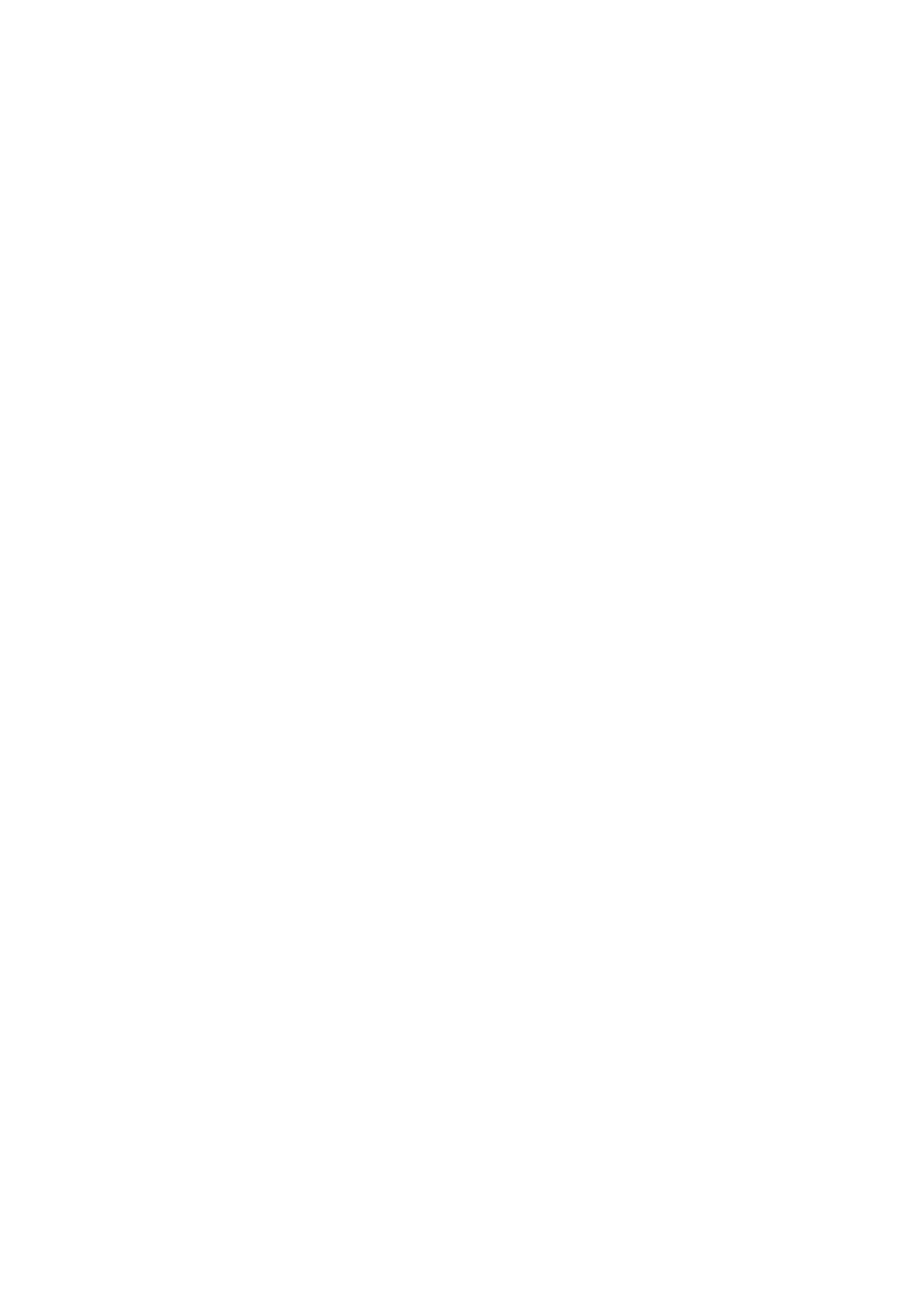



According to the Hungarian government, in January 2010 the number of foreign citizens in Hungary was approximately 216,000, forming approximately 2% of the total population.<sup>1</sup> The majority (about 33-40%)<sup>2</sup> of foreigners living in Hungary are ethnic Hungarians coming from the neighboring countries. In general, the major countries of origin are Romania, Ukraine, Germany, China and Serbia.<sup>3</sup>

# **I. Migrants and the Labour Market**

The employment rate of foreign-born population is higher than that of the national population: at the end of 2009, 66.3% of 15-64 year olds were employed, compared with 55.4% of nationals.4 However, the number of work permits issued by the Employment Centres has halved over the past two years, from 55,230 in 2007 and 42,457 in 2008, to 28,215 in 2009.5 While the number of Romanian workers remains largely unaffected, the number of Ukrainians and Slovakians has decreased dramatically.

Overall, foreign workers from the Western Europe (EU-15) are highly qualified and mostly employed as professionals, while the vast majority of migrant workers from Romania and Ukraine have obtained only a primary or lower secondary education.<sup>6</sup>

According to the OECD, in 2005-2006, on average the majority of migrants in Hungary were concentrated in the services<sup>7</sup> (32.8 percent), mining, manufacturing, and energy sector (22.9 percent), wholesale and retail trade (16.4 percent), education (10.4 percent), construction (10 percent), hotels and restaurants (5.0 percent).<sup>8</sup> The foreign-born are over-represented in services, construction, wholesale, retail trade, hotels, restaurants, and education sectors.

# **II. Human Capital Development**

Hungary does not have a specific national strategy on integration. However, the broader strategy for freedom, security and justice 2009-2014 sets out the objective of strengthening integration policy for third-country nationals. In order to enhance its commitment to inte-

- **3 Eurostat, Statistics in Focus, 94/2009**
- **4 Taken from European Labour Force Survey, accessed 29 May 2010**
- **5 Hungarian Questionnaire, as above**

**<sup>1</sup> Hungary Questionnaire response, received March 2010**

**<sup>2</sup> Research Institute of Ethnic and National Minorities: Immigrants in Hungary, project financed by the EIF 2008**

**<sup>6</sup> Eurofound, Hungary: Occupational Promotion of Migrant Workers, European Working Conditions Observatory, 2009,**

**http://www.eurofound.europa.eu/ewco/studies/tn0807038s/hu0807039q.htm**

**<sup>7</sup> Among services: health and community services (8.2 percent), Admin. and ETO (extra-territorial organizations) (4.3 percent).**

**<sup>8</sup> OECD, International Migration Outlook, SOPEMI 2008**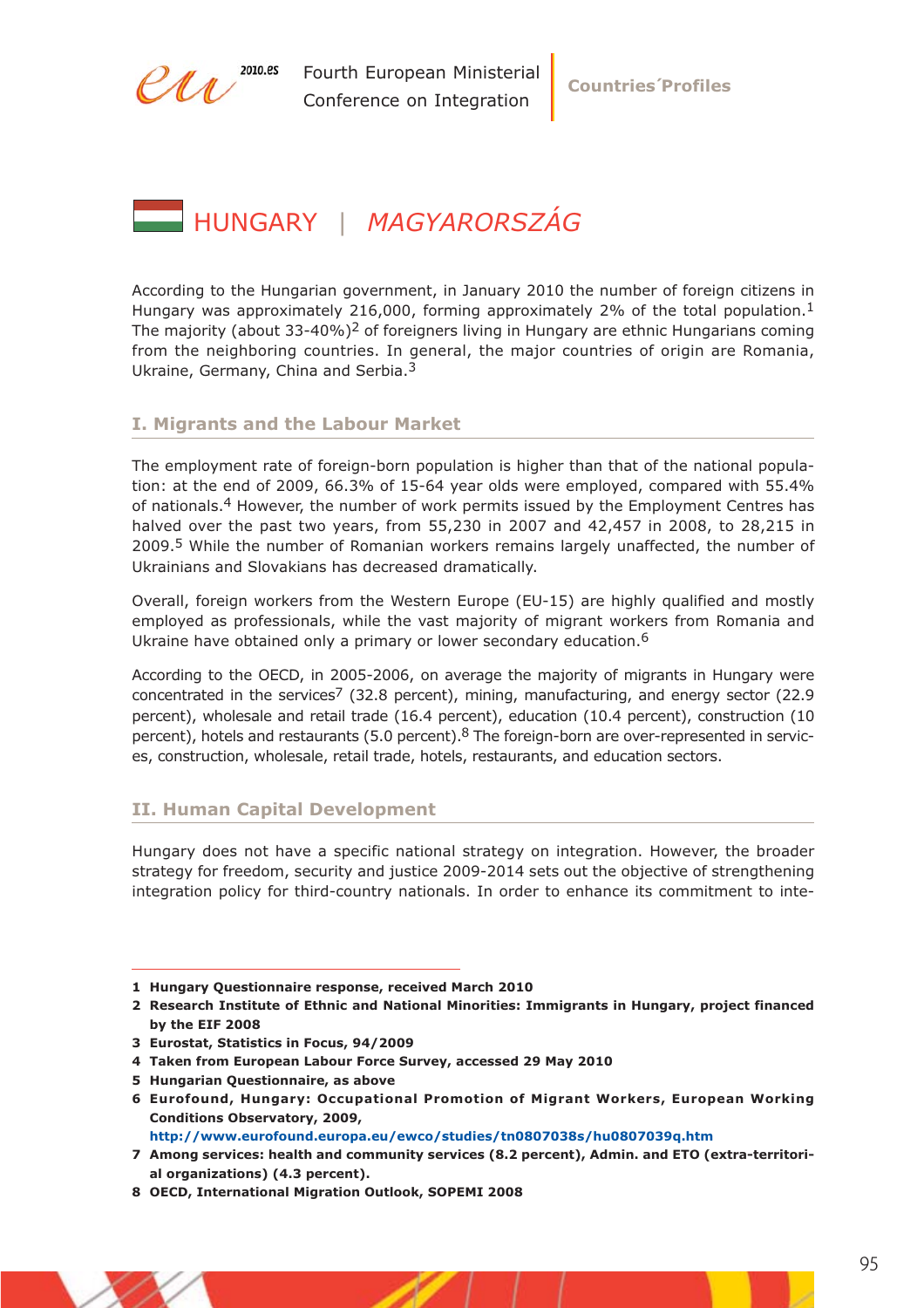

gration the Ministry of Justice and Law Enforcement (concretely the central state budget) provide the co-financing of the European Integration Fund and the European Refugee Fund with 25%. The European Social Fund is also an essential resource in this field.

## **1. Language acquisition**

In order to acquire citizenship, foreigners must pass a Hungarian Basic Constitutional Studies Exam in Hungarian. Language training courses and civic integration programmes are only provided for refugees and beneficiaries of subsidiary protection by the state.<sup>9</sup> However, some discrete language programmes also exist for legally resident third-country nationals, such as the language training course run by the ILS Debrecen Language School.<sup>10</sup>

# **2. Training and bridging programmes**11

The government has co-funded, alongside the various European Union funds, a number of projects implemented by third parties aiming to facilitate access to the labour market through social counselling, job search assistance, recognition of qualifications, communication training, etc. Some key organisations that provide such services include Menedék - Hungarian Association for Migrants and HUMAN-NET-HR (Development Foundation of Szabolcs-Szatmar-Bereg County). The Artemisszio Foundation developed an innovative integration service package designed to measure individual skills, competences and offer individual mentoring and integration training. Other projects are more targeted, such as the ESELY project which provides labour market orientation for asylum seekers.<sup>12</sup>

## **3. Qualifications Recognition**

The Hungarian Equivalence and Information Centre (HEIC) is the organisation responsible for recognition of qualifications, and acts as the country's ENIC-NARIC representative. The HEIC offers recognition services for qualifications ranging from primary to post-graduate, provides information to employers and authorities about particular foreign qualifications and education systems and analyses information related to the foreign educational programmes and the legal status of foreign institutions.13

Third-country nationals having a residence permit for the purpose of gainful activities or family reunification and third-country national family members (of persons having the right to free movement or Hungarian citizens) are entitled to make their qualifications and certificates recognized or naturalized.14

**<sup>9</sup> EMN, Ad-hoc Query on Language and Orientation Classes for Immigrants, November 2008**

**<sup>10</sup> Project financed by the EIF 2008 and 2009**

**<sup>11</sup> Hungary Questionnaire Annex of Projects, received March 2010**

**<sup>12</sup> See the website, http://menedek.hu/equal/english**

**<sup>13</sup> See the website, http://www.oh.gov.hu/hungarian\_equivalence\_and\_080122**

**<sup>14</sup> Eurofound, European Working Conditions Observatory and Act C of 2001 on the recognition of foreign certificates and diplomas**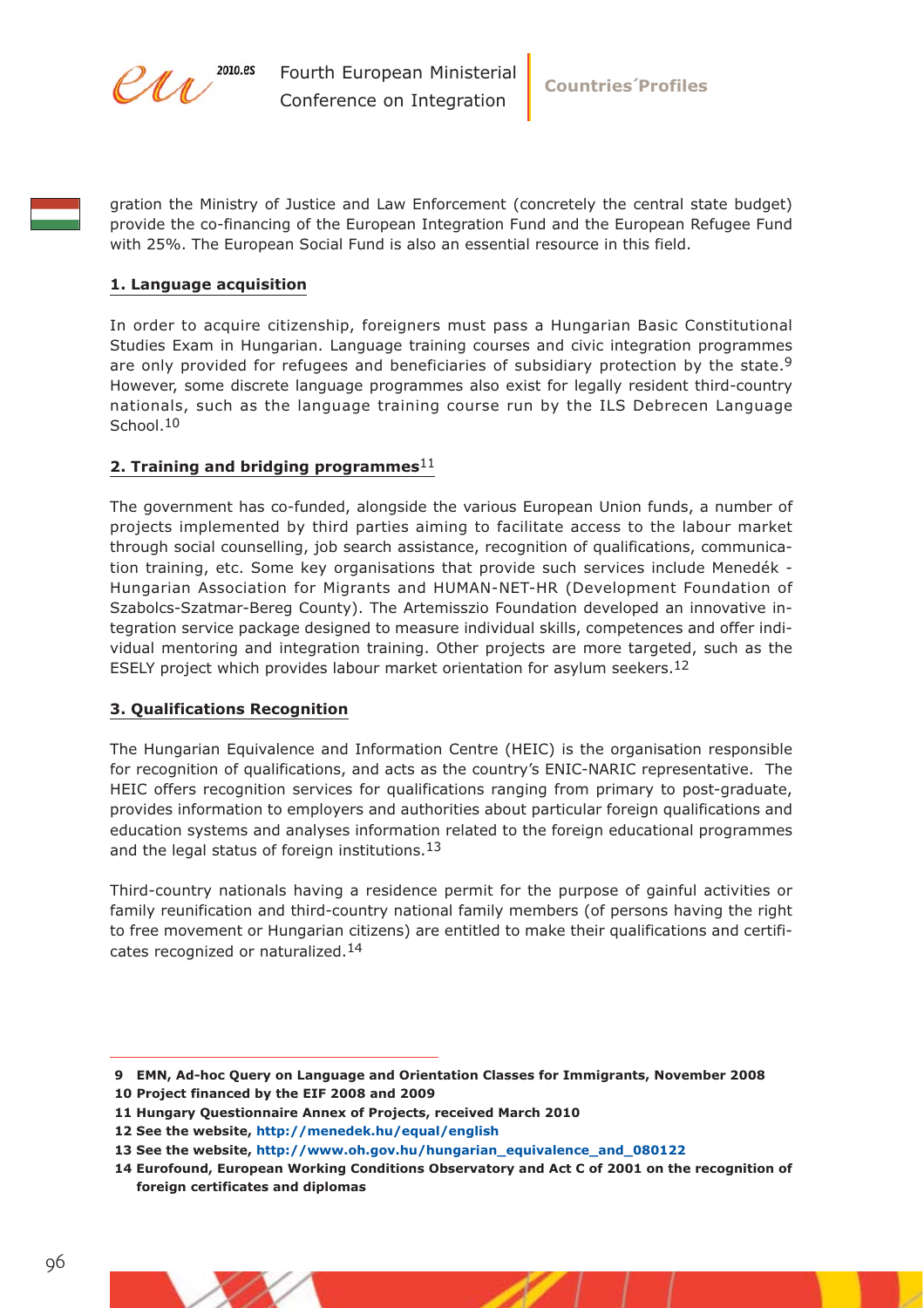

# **III. Diverse Districts**

Following legislative reform in 2008, persons having the right to free movement, refugees, beneficiaries of subsidiary protection, third-country nationals in possession of immigration or settlement permit have the same access to procedures for obtaining housing and subsidies as Hungarians.

With respect to residential segregation, the major focus is upon the Roma community. Between 2007-2013, 270 billion HUF has been made available for social urban rehabilitation or small-scale regional development. It further aims at strengthening social cohesion, supporting local communities, developing civil society, and creating a local identity.<sup>15</sup>

The Magdolna Quarter Programme in the 8<sup>th</sup> district of Budapest is a trial programme to implement urban renewal through integrated social, cultural and technical policies which depend upon the active involvement of all residents. The main aim of the programme is to improve the standard of living through strengthening community cohesion and retaining social diversity. This goes hand in hand with economic regeneration and the creation of public and green areas.

Finally, a number of programmes promoting intercultural dialogue have been financed by the European Integration Fund and co-funded by the Hungarian government. Series of events were organised in 2009 for example by the Hungarian Interchurch Aid and the Subjective Values Foundation.

# **IV. Civil Society Inclusion**

In June 2008, the Ministry of Justice and Law Enforcement set up a working group to address integration issues. The working group involves all the relevant stakeholders from other ministries (such as Education and Culture, Social Affairs and Labour, Foreign Affairs, Municipalities and Health), international organisations (IOM, UNHCR, Hungarian Helsinki Committee), research institutes (Demographic Research Institute of the Central Statistical Office, Research Institute for Ethnic and National Minorities of the Hungarian Academy of Sciences) and relevant NGOs (notably Menedék, Artemisszio Foundation, and Hungarian Interchurch Aid).16

In addition to this, Menedék has developed a network of 22 migrant organisations to improve cooperation among experts working in the field and also strengthen the participants' capacity to represent their interest both at individual and network level.



**<sup>15</sup> Hungary, National Strategy Reports on Social Inclusion and Social Protection, 2008**

**<sup>16</sup> Hungarian Questionnaire, as above**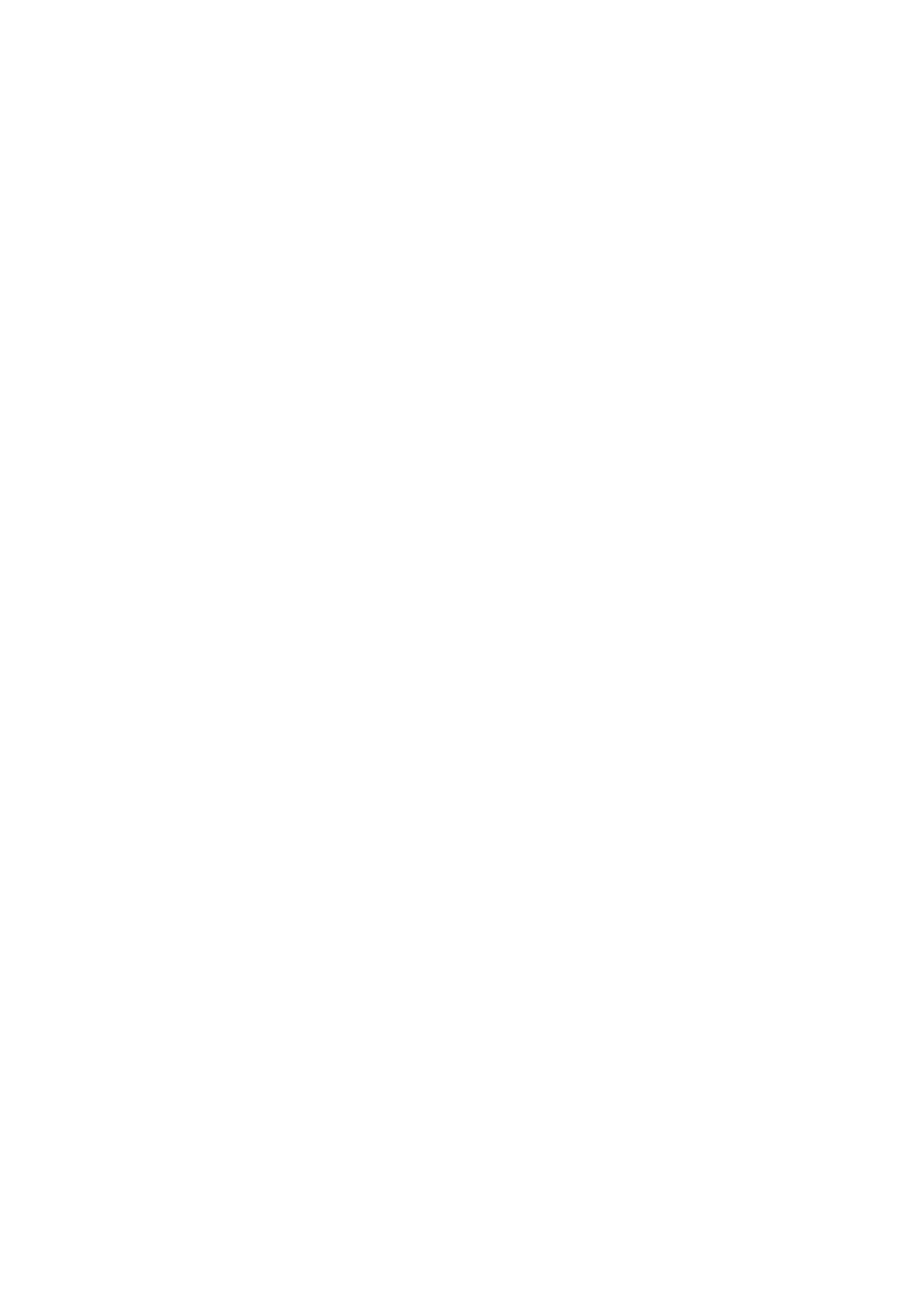



Según el Gobierno húngaro, en enero de 2010, los ciudadanos extranjeros en Hungría rondaban la cifra de 216.000, lo que constituía, aproximadamente, el 2% de la población to $tal.<sup>1</sup>$  La mayoría (sobre el 33-40%)<sup>2</sup> de los extranjeros que residen en Hungría tenazón de origen húngaro, pero provienen de países vecinos. En general, los principales países de origen son Rumanía, Ucrania, Alemania, China y Serbia3.

# **I. Migrantes y el mercado laboral**

La tasa de empleo entre la población extranjera es superior a la que existe entre la población nacional: a finales de 2009, el 66,3% de los extranjeros entre 15 y 64 años tenía trabajo, frente al 55,4% de los nacionales<sup>4</sup>. Sin embargo, el número de permisos de trabajo que emitieron los centros de empleo se ha reducido a la mitad en los últimos dos años: de 55.230 en 2007 y 42.457 en 2008, a 28.215 en 20095. Mientras que la cifra de trabajadores rumanos no ha variado mucho, el número de ucranianos y eslovacos ha descendido drásticamente.

En términos generales, los trabajadores extranjeros de Europa del Este (EU-15) están muy cualificados y la mayor parte trabajan como profesionales, mientras que la amplia mayoría de trabajadores migrantes provenientes de Rumanía y Ucrania sólo han obtenido la enseñanza primaria o menor que la secundaria<sup>6</sup>.

Según la OCDE, en 2005-2006, de promedio, la mayoría de los migrantes de Hungría se concentraba en el sector servicios<sup>7</sup> (el 32,8%), industria (el 22,9%), comercio (el 16,4%), educación (el 10,4%), construcción (el 10%) y hostelería y restauración (el 5%).<sup>8</sup>Las personas con origen extranjero estaban sobre representadas en los sectores de servicios, construcción, comercio, hostelería y restauración, y educación.

- **4 Extraído de European Labour Force Survey, acceso el 29 de mayo de 2010.**
- **5 Cuestionario de Hungría, como se indica anteriormente.**
- **6 Eurofound, Hungary: the occupational promotion of migrant workers, European Working Conditions Observatory, 2009,**

**http://www.eurofound.europa.eu/ewco/studies/tn0807038s/hu0807039q.htm**

- **7 Entre otros servicios, sanidad y servicios sociales (el 8,2%), admin. y organizaciones extraterritoriales (el 4,3%).**
- **8 OCDE, International Migration Outlook, SOPEMI 2008.**

99

**<sup>1</sup> Respuesta al cuestionario de Hungría, recibida en marzo de 2010.**

**<sup>2</sup> Instituto de investigación sobre minorías étnicas y nacionales: inmigrantes en Hungría, proyecto financiado por el FEI eb 2008.**

**<sup>3</sup> Eurostat, Statistics in Focus, 94/2009.**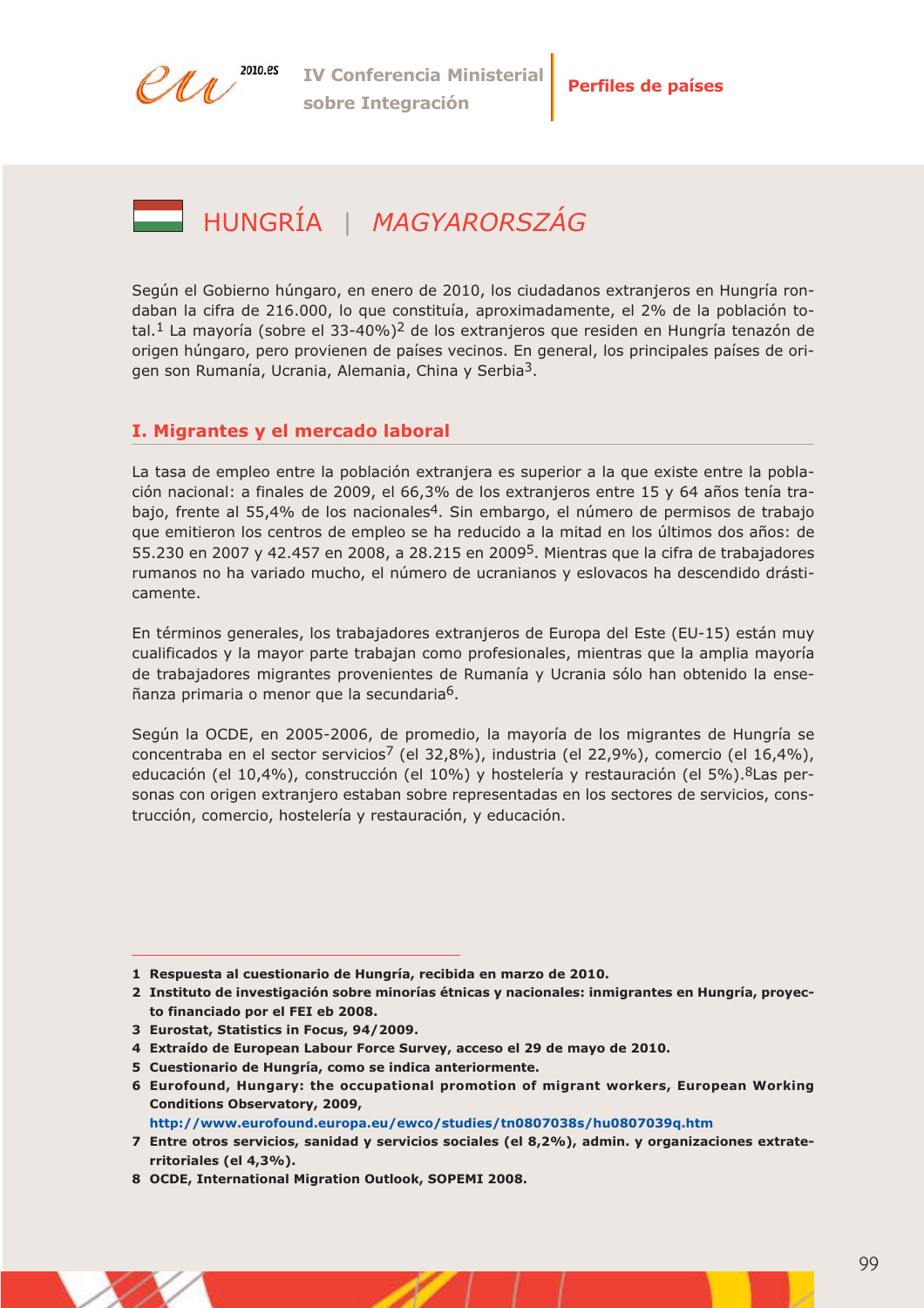

# **II. Desarrollo del capital humano**

Hungría no posee una estrategia nacional concreta sobre integración. No obstante, la estrategia más amplia sobre libertad, seguridad y justicia de 2009-2014 establece el objetivo de reforzar las políticas para la integración de nacionales de terceros países. Con el propósito de realzar su compromiso con la integración, el Ministerio de Justicia y Cumplimiento de la Ley (en concreto, los presupuestos centrales estatales) ofrece el 25% de la cofinanciación del Fondo Europeo para la Integración y el Fondo Europeo para los Refugiados. Otro de los recursos fundamentales en este ámbito es el Fondo Social Europeo.

# **1. Adquisición de la lengua**

Uno de los requisitos para adquirir la nacionalidad es aprobar el examen sobre Estudios constitucionales básicos de Hungría, en húngaro. Sólo se ofrecen cursos de idioma y programas de integración cívica para los refugiados y los beneficiarios de subsidios estatales.9 De todos modos, existen algunos programas lingüísticos para los nacionales de terceros países que residen legalmente en Hungría, como el curso de formación lingüística que lleva la academia ILS Debrecen<sup>10</sup>.

# **2. Programas de formación y mediación**11

El Gobierno ha cofinanciado, junto con varios fondos de la Unión Europea, diversos proyectos que han llevado a cabo terceros con el propósito de facilitar el acceso al mercado laboral mediante asesoría social, ayuda en la búsqueda de empleo, reconocimiento de cualificaciones, formación comunicativa, etc. Entre las principales organizaciones que prestan dichos servicios se encuentran, Menedék – Asociación húngara para migrantes y HUMAN-NET-HR (Fundación de desarrollo de la región de Szabolcs-Szatmar-Bereg). La Fundación Artemisszio concibió un innovador paquete de servicios para la integración diseñado para medir las destrezas y competencias individuales y ofrecer tutorías personalizadas y prácticas. Otros proyectos son más específicos, como el proyecto ESELY, que ofrece orientación laboral para los solicitantes de asilo<sup>12</sup>.

## **3. Reconocimiento de cualificaciones**

El Centro de convalidaciones e información húngaro (HEIC) es el organismo que se encarga de las cualificaciones y actúa en calidad de representante nacional de la ENIC-NARIC. El HEIC ofrece servicios referentes al reconocimiento de titulaciones que vayan desde educación primaria a posgrado; informa a empleadores y autoridades sobre cualificaciones extranjeras concretas; y analiza información sobre los programas educativos extranjeros y el estatuto legal de las instituciones foráneas $13$ .

Los ciudadanos extracomunitarios que tengan permiso de residencia por causa de actividad remunerada o reagrupación familiar y los familiares extracomunitarios (de personas que posean libertad de movimiento o ciudadanos húngaros) tienen derecho a que se reconozcan o convaliden sus cualificaciones y certificados $14$ .

**<sup>9</sup> Consulta ad hoc de la REM sobre los programas de idioma e introducción, noviembre de 2008.**

**<sup>10</sup> Proyecto financiado por el FEI 2008 y 2009.**

**<sup>11</sup> Anexo de proyectos en el cuestionario de Hungría, recibido en marzo de 2010.**

**<sup>12</sup> Véase la página web, http://menedek.hu/equal/english**

**<sup>13</sup> Véase la página web, http://www.oh.gov.hu/hungarian\_equivalence\_and\_080122**

**<sup>14</sup> Eurofound, European Working Conditions Observatory and Act C of 2001 on the recognition of foreign certificates and diplomas.**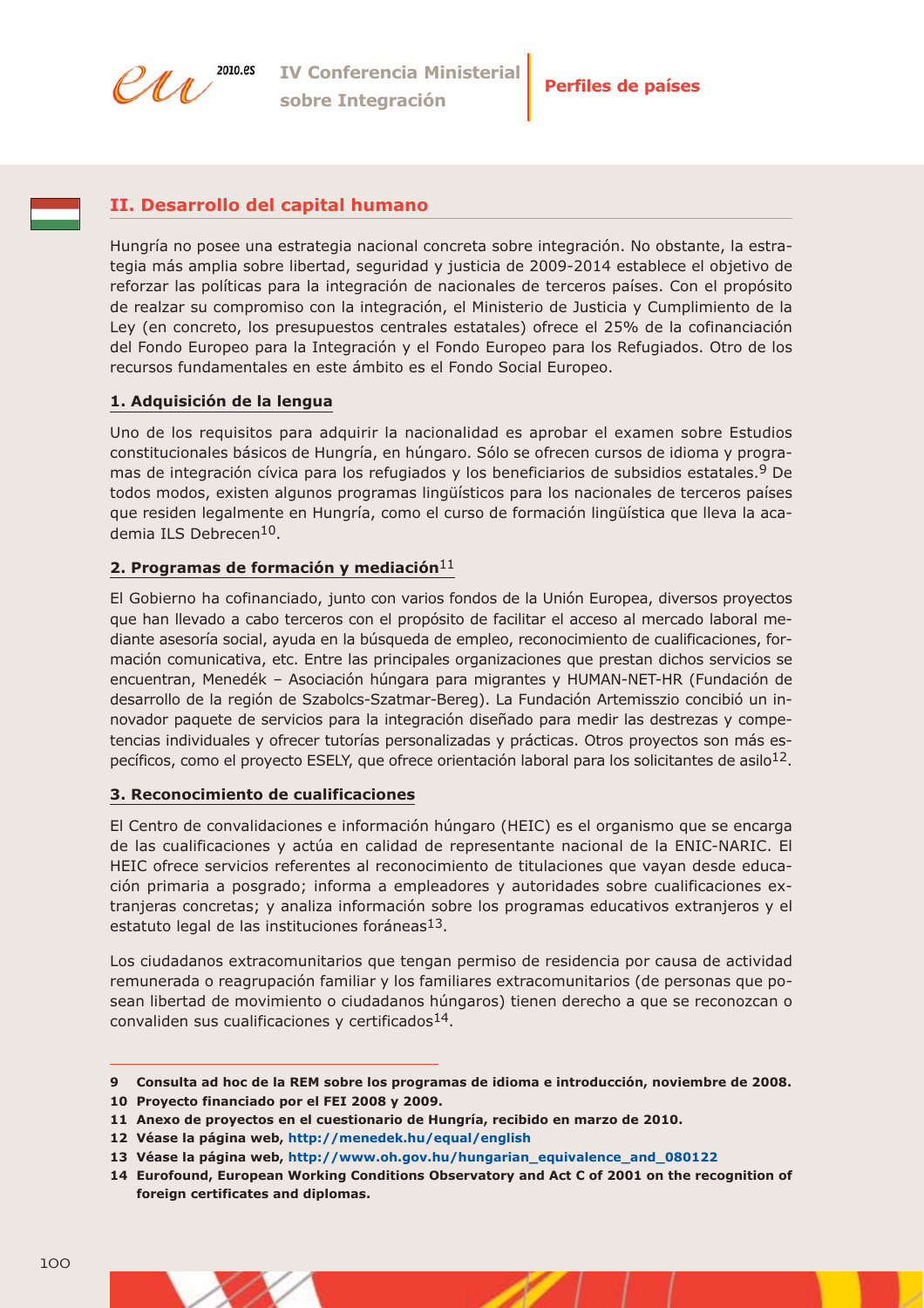

# **III. Distritos con diversidad**

Tras la reforma legislativa de 2008, las personas que poseen libertad de movimiento, refugiados, beneficiarios de protección subsidiaria y los nacionales de terceros países con permiso de inmigración o asentamiento tienen el mismo acceso a los procedimientos para conseguir vivienda y prestaciones que los húngaros.

En lo que se refiere a segregación residencial, el principal centro de atención es la comunidad gitano (romaní). Entre 2007 y 2013, se han asignado 270.000 millones de florines a la rehabilitación social urbana o al desarrollo regional a pequeña escala. También van dirigidos a reforzar la cohesión social, respaldar a las comunidades locales, desarrollar la sociedad civil y crear una identidad local<sup>15</sup>.

El Programa Barrio Magdolna en el 8º distrito de Budapest es un programa piloto para aplicar la renovación urbana mediante políticas sociales, culturales y técnicas integradas que depende de la implicación directa de todos los residentes. El propósito prioritario del programa es mejorar las condiciones de vida reforzando la cohesión comunitaria y manteniendo la diversidad social. Esto está directamente relacionado con la regeneración económica y la creación de zonas públicas y verdes.

Por último, el Fondo Europeo para la Integración ha financiado varios programas para fomentar el diálogo intercultural, cofinanciados por el Gobierno húngaro. Por ejemplo, en 2009 la Ayuda Interiglesias Húngara y la Fundación de Valores Subjetivos organizaron varios eventos.

# **IV. Inclusión en la sociedad civil**

En junio de 2008, el Ministerio de Justicia y Cumplimiento de la Ley formó un grupo de trabajo para que se encargase de los asuntos de integración. El grupo de trabajo involucra a todas las partes interesadas de otros ministerios (como Educación y Cultura, Asuntos Sociales y Trabajo, Municipios y Sanidad), organizaciones internacionales (OIM, ACNUR, Comité húngaro de Helsinki), institutos de investigación (Instituto de Investigación Demográfica de la Oficina Central de Estadística, Instituto de Investigación sobre Minorías étnicas y Nacionales de la Academia de las Ciencias húngara) y las ONG pertinentes (entre otras, Menedék, Fundación Artemisszio y Ayuda Interiglesias Húngara)16.

Además de esto, Menedék ha desarrollado una red de 22 organizaciones de migrantes para mejorar la cooperación entre expertos que trabajan en ese ámbito y también para reforzar la facultad de los participantes para representar sus intereses tanto a nivel individual como en nombre de la red.

**<sup>15</sup> Hungría, Informes sobre la estrategia nacional con respecto a inclusión social y protección social, 2008**

**<sup>16</sup> Cuestionario de Hungría, como se indica anteriormente.**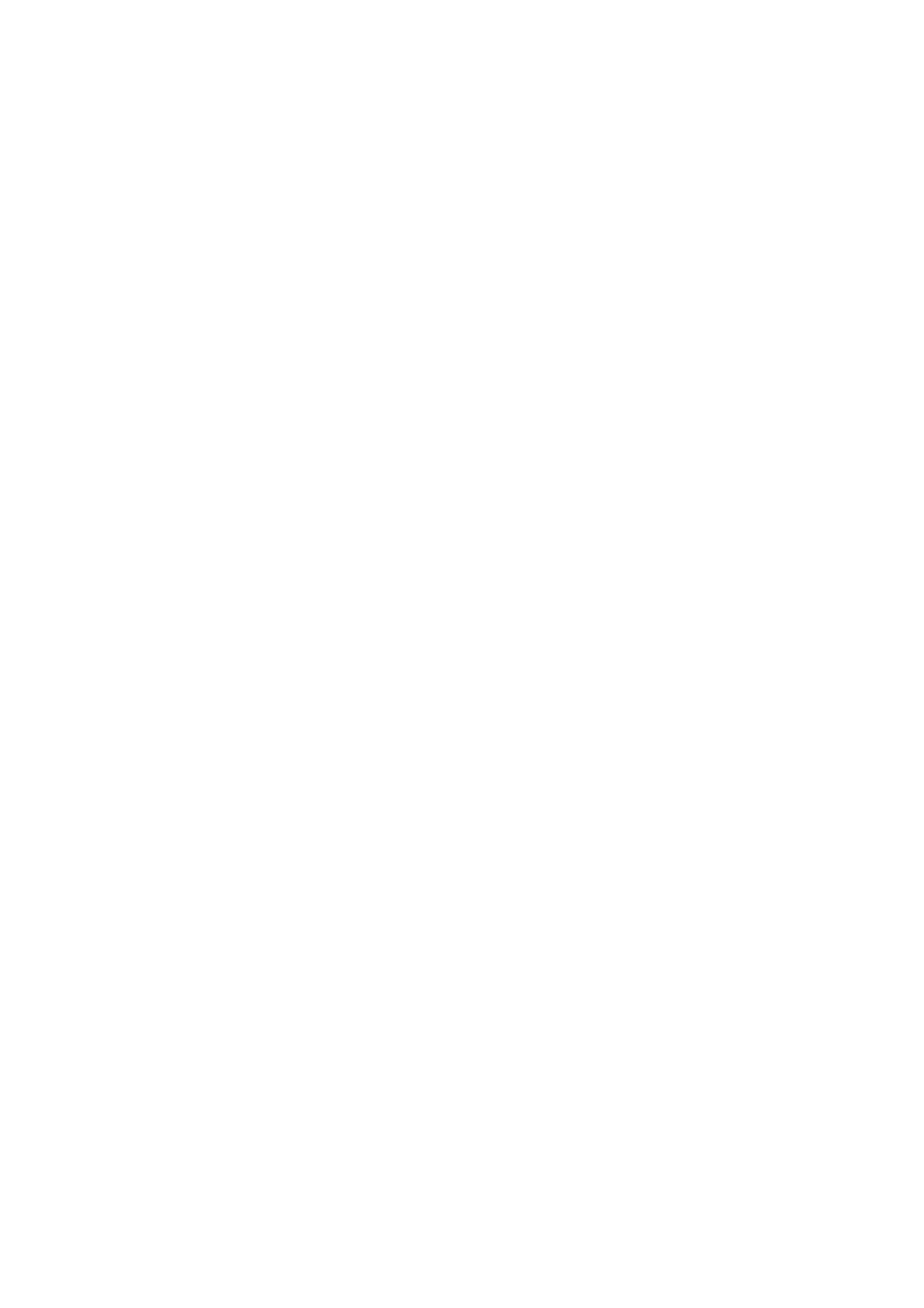

# IRELAND | *IRELAND* | *ÉIRE*

According to the 2006 Census of Population, there were approximately 420,000 non-Irish nationals (from 188 different countries) living in Ireland on Census night (23 April 2006). In overall terms, non-Irish nationals made up 10 per cent of the usually resident population.<sup>1</sup>

The breakdown of non-Irish nationals from the Census 2006 is as follows: UK (27%), EU 15 excluding UK (10%), EU 10 (29%), Rest of Europe (6%), Asia (11%), Africa (8%), America (5%), Australia (1%), Other (3%). The top five countries were the United Kingdom, Poland, Lithuania, Nigeria and Latvia.

# **I. Migrants and the Labour Market**

According to the Quarterly National Household Survey there were an estimated 422,900 non-Irish nationals aged 15 years and over in the State in the fourth Quarter of 2009.

In Q4 2009, 303,100 non-Irish nationals aged 15 years and over were in the labour force. Of this number, 255,200 were in employment and 47,900 were unemployed. Non-Irish nationals accounted for 13.5% of all persons aged 15 and over in employment compared to 14.9% in Q4 2008. Non-Irish nationals represented 18.6% of all persons on the Live Register in February 2010.2

Migrants in Ireland are disproportionately concentrated in what are widely perceived to be lower skill occupations in hotels and restaurants, construction, other production industries, and wholesale and retail.

Rather than keeping a sector shortages list of professions for which work permits will be granted, Ireland keeps a list of 'ineligible job categories' for employment permits. These ineligible categories include lower skill jobs such as domestic care, sales and clerical positions, but also some skilled trades such as carpentry, bricklaying, and mechanic work.

# **II. Human Capital Development**3

Ireland's national integration strategy is outlined in "Migration Nation-Statement on Integration Strategy and Diversity Management" (www.integration.ie). This strategy identifies key areas that are critical to integration success including host country language acquisition and skills development. The strategy also recognises the role of employer and trade union bodies in managing diversity and integrating immigrants in the workplace.

- **1 Irish Questionnaire**
- **2 Irish Questionnaire**
- **3 Irish Questionnaire**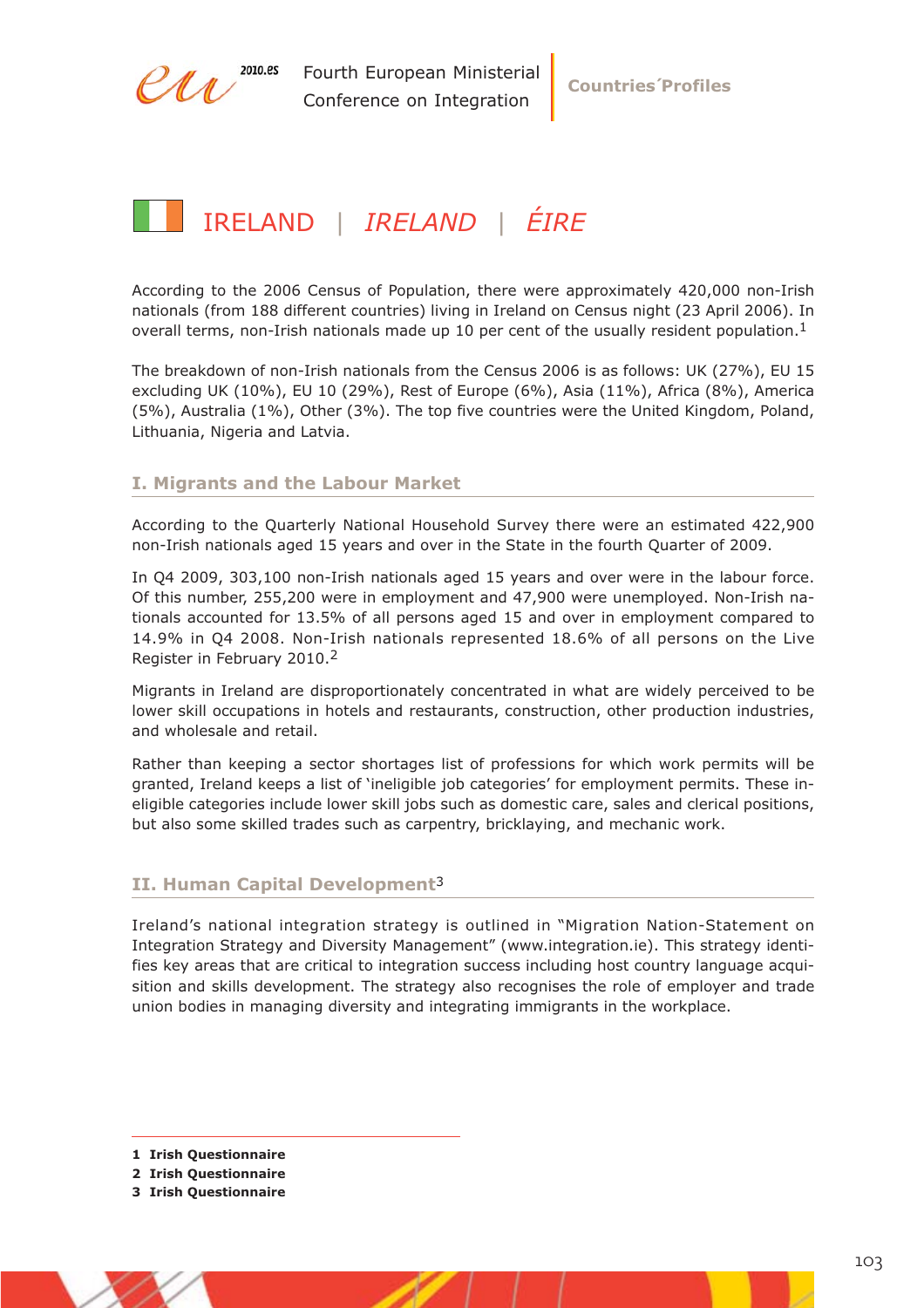

#### **1. Language acquisition**

Currently there is no obligation on migrants applying for residency status to demonstrate integration efforts through knowledge of the host language. However, the Immigrant, Residence and Protection Bill 2008, published in January 2008, and currently before the National Parliament proposes to place an onus on foreign nationals who make an application for long term residency, to show that they have made "reasonable efforts to integrate into Irish society". There is also a requirement "to satisfy the Minister in such as manner as may be prescribed, a reasonable competence for communicating in the Irish or English language."

The country-wide network of Vocational Education Committees provides English language classes for adult learners for free or on a low-cost basis. In 2008, approximately 12,000 participants took part in these classes, at a cost of approximately €10 million. Other, private sector colleges, also provide tuition throughout the country and are regulated by the National Qualifications Authority of Ireland.4

A range of non-Governmental bodies are also involved in providing English language training. An example of such an organisation is The Third Age Foundation. This Foundation run the Fáilte Isteach project, where older volunteers welcome new migrants through conversational English classes. The project currently operates in 18 centres nationwide.

## **2. Training and bridging programmes**5

In line with a policy of mainstreaming of service provision, a range of educational and training bodies, including the National Training and Employment Authority (FAS), provide education and training programmes to both the host population and migrants. Government Departments, FAS and other agencies operate programmes on a non-discriminatory basis and immigrants can partake in these programmes subject to meeting the entry requirements that may include residency requirements.

It is acknowledged that, in some cases, migrants may have specific needs and require specific initiatives to meet these needs. An example of such an initiative is The Employment for People from Immigrant Communities (EPIC) programme (funded by the Minister for Integration and the European Social Fund), which consists of a six week training module followed by one to one work with a training and employment officer*.* The programme offers modules on basic professional English language training for employment, interview skills, one-on-one career guidance advice, and assistance on finding employment or further education.

The Department of Enterprise, Trade & Employment provides co-funding to an organisation called Skillnets for the operation of its Training Networks Programme. This programme provides around 100 networks, their member companies, and their employees, with training and development opportunities, such as English as a Second Language (ESOL) tuition. 228 persons participated over 1426 training days in 2009.

**4 Irish Questionnaire**

**5 Irish Questionnaire**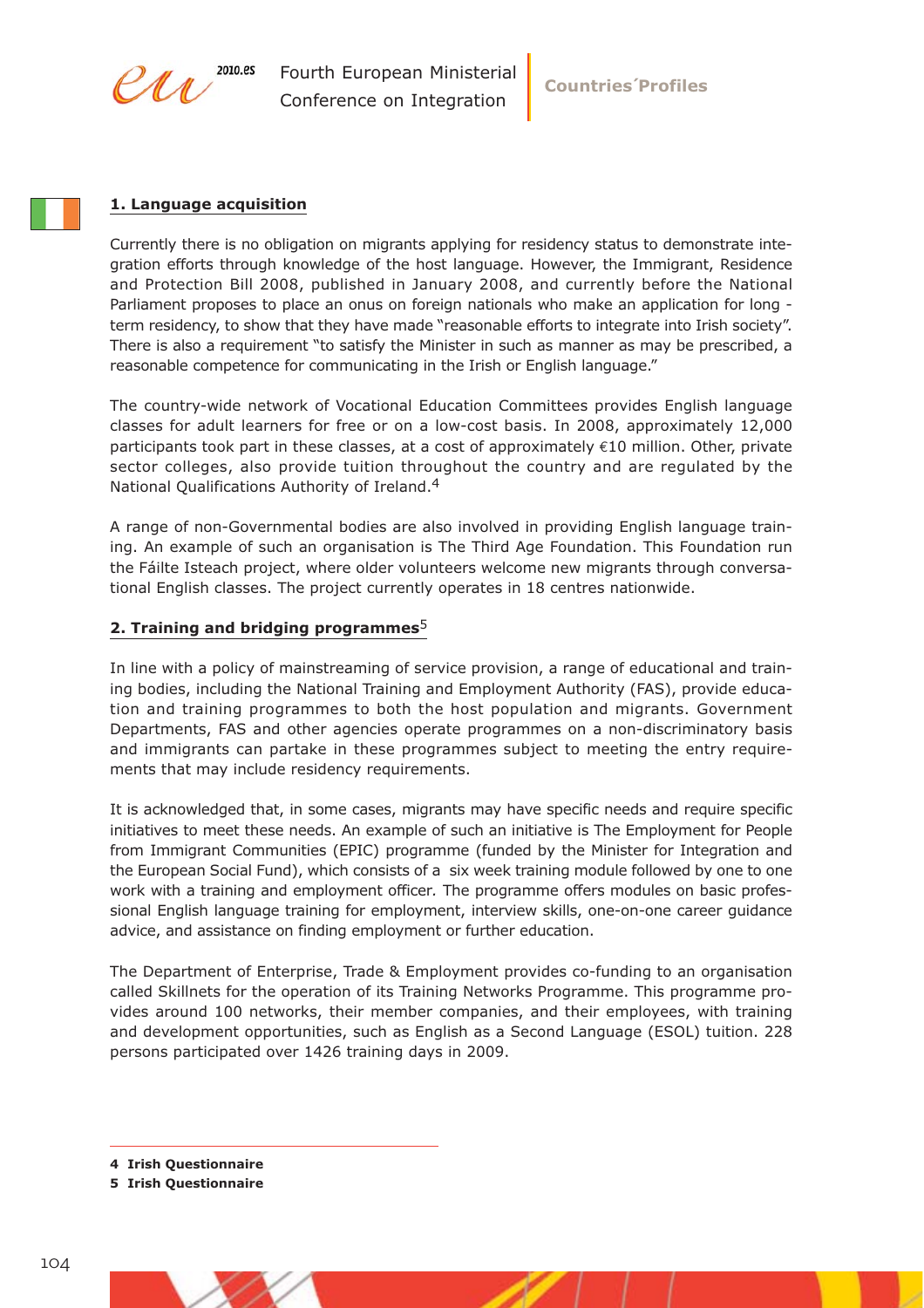

An Action Strategy to support Integrated Workplaces was launched in November 2008 by the Equality Authority, the Office of the Minister for Integration and representatives of trade unions, and private sector business. This strategy includes a range of initiatives to assist employers and trade unions to respond effectively to a culturally diverse workforce by developing workplace policies and good practice, and producing training materials for employers etc.6

# **3. Qualifications Recognition**7

The National Qualifications Authority of Ireland (NQAI) hosts Qualifications Recognition which is part of the European Network of Information Centres / National Academic Recognition Information Centres (ENIC/NARIC) and acts as the National Reference Point (NRP) for further education qualifications.

Qualifications Recognition is a free information service that helps education institutions, employers and migrants amongst others, compare foreign qualifications with Irish qualifications. The service aims to compare the foreign qualification to a qualification that is included at a particular level on the Irish National Framework of Qualifications (NFQ). The advice provided places the foreign qualification in the context of the Irish education and training system. See www.qualrec.ie for more information.

# **III. Diverse Districts**

The Government's Housing Policy Statement *Delivering Homes, Sustaining Communities,* published by the Department of Environment, Heritage and Local Government in 2007 sets as a key objective that communities should be sustainable. It recognises that, for communities to be truly sustainable, they need to be able to take on board cultural diversity if and when it arises.

The Department of Environment, Heritage and Local Government has also published Development Plan Guidelines that require planning authorities to address issues relating to cultural and ethnic diversity. It views the settlement of immigrants as potentially helping to revitalise areas, support urban regeneration and stimulate new local economic activity and requires that opinions on the acceptability of different commercial and retail developments should be reviewed at neighbourhood or community level with input from immigrant communities. In addition, the guidelines state that any arrangements necessary to facilitate migrant communities' consultation and engagement in the drawing up of development plans should be identified.

To inform evolving policy in this area, the Department of Environment, Heritage and Local Government commissioned the study *Building Integrated Neighbourhoods,* which made a number of recommendations on housing and integration policy. The Department is currently examining these.

- **6 Irish Questionnaire**
- **7 Irish Questionnaire**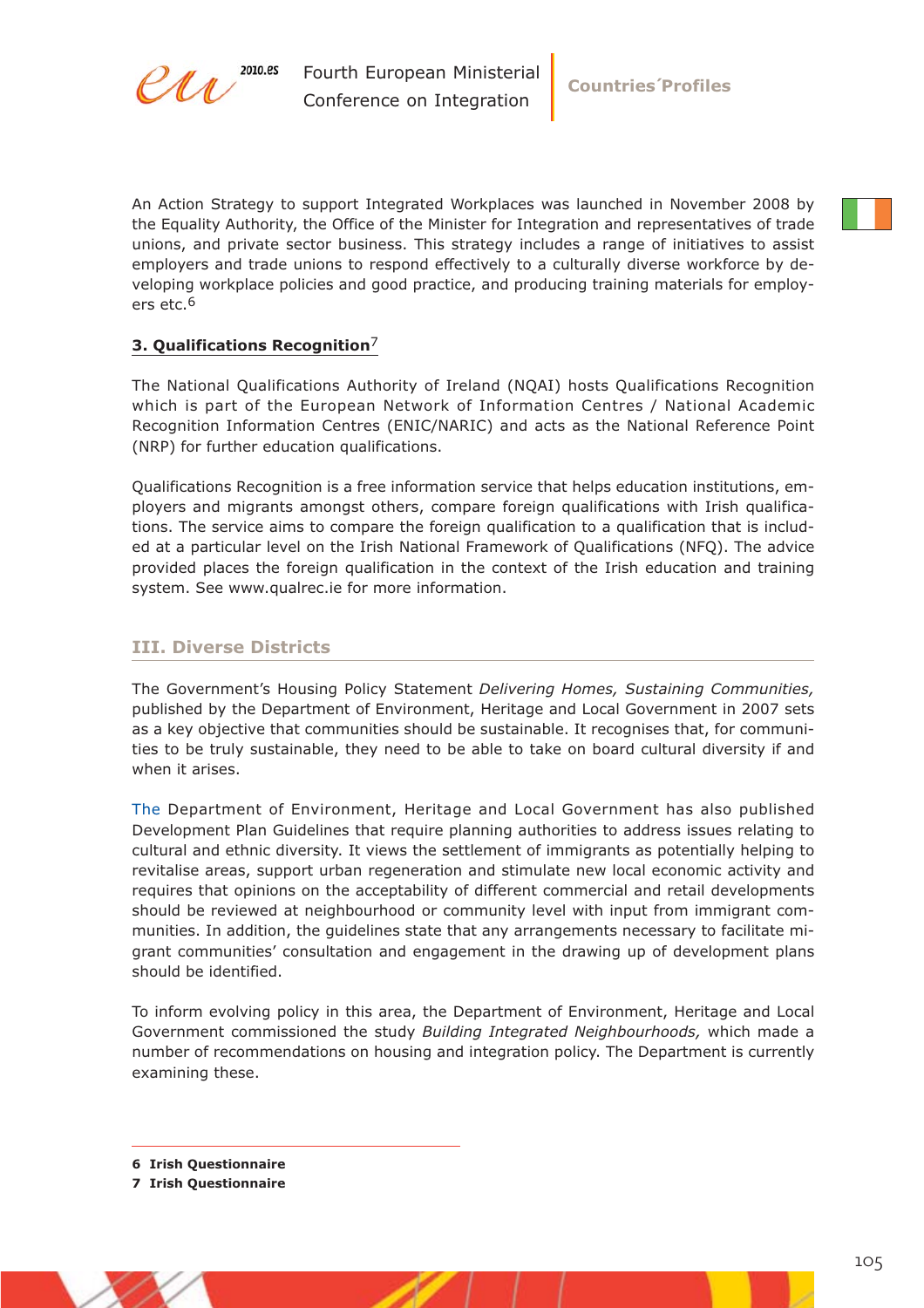

# **IV. Civil Society Inclusion**8

Both formal and informal mechanisms are used to consult with civil society. For example, prior to the development of the integration policy statement – Migration Nation - a number of conferences brought government and civil society were invited to discuss integration issues. Civil society has also been involved in the development of intercultural health and education strategies. The Minister for Integration is considering the establishment of a Ministerial Council on Integration which will, inter alia, advise the Minister on issues facing immigrants, and review on a regular basis progress in the field.

Consultation with civil society also occurs at the local level. For example, local authorities (or municipalities) consulted civil society in the development of anti-racism/diversity (ARD Plans) and integration plans for their areas. A partnership approach is encouraged between, inter alia, local authorities, key service providers, and community groups representing and working with minority ethnic groups. In addition, a number of local integration forums have also been developed with strong representation of members of ethnic minority communities, as well as NGOs.

#### **8 Irish Questionnaire**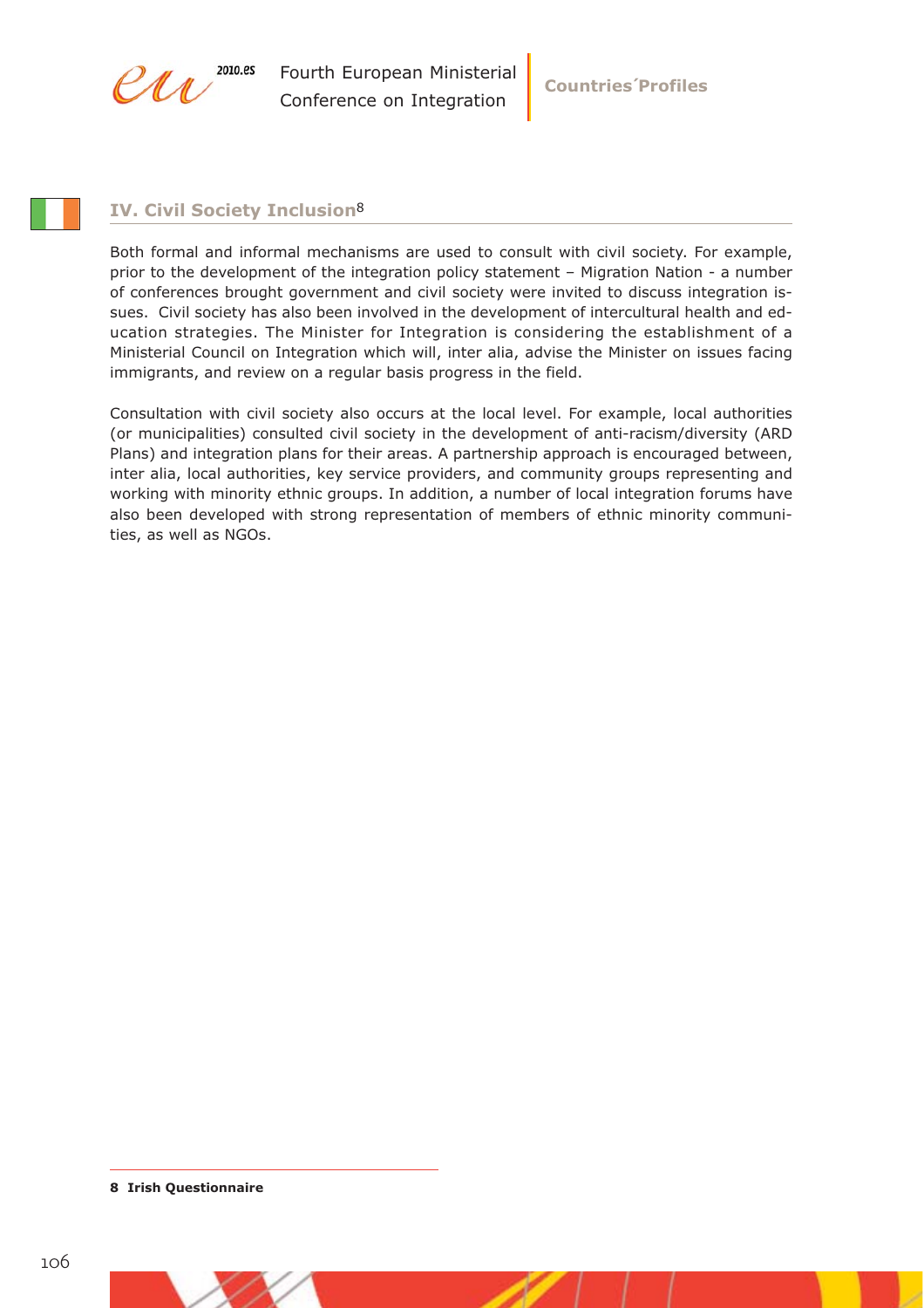

# IRLANDA | *IRELAND* | *ÉIRE*

Según el Censo de Población elaborado en 2006, residían en Irlanda en la noche del Censo (23 de abril de 2006), aproximadamente unos 420.000 ciudadanos no irlandeses (procedentes de 188 países diferentes). En total, los ciudadanos no irlandeses constituían el 10% de la población de residentes habituales<sup>1</sup>.

El desglose del Censo de 2006 de los ciudadanos no irlandeses es el siguiente: Reino Unido (un 27%), UE-15 excepto el Reino Unido (un 10%), UE-10 (un 29%), resto de Europa (un 6%), Asia (un 11%), África (un 8%), América (un 5%), Australia (un 1%), Otros (3%). Los 5 países principales eran el Reino Unido, Polonia, Lituania, Nigeria y Letonia.

# **I. Migrantes y el mercado laboral**

Según el Sondeo Trimestral por Hogares de Irlanda, había aproximadamente unos 422.900 ciudadanos no irlandeses de 15 o más años en el cuarto trimestre de 2009.

En el cuarto trimestre de 2009, 303.100 ciudadanos no irlandeses de 15 o más años forman parte de la población activa. De estos, 255.200 tienen trabajo y 47.900 están desempleados. Los ciudadanos no irlandeses constituyen el 13,5% de todas las personas de 15 o más años con trabajo en comparación con el 14,9% en el cuarto trimestre de 2008. Los ciudadanos no irlandeses representan el 18,6% de todas las personas en el Live Register en febrero de 20102.

Los extranjeros en Irlanda se concentran, de modo desproporcionado, en lo que generalmente se consideran empleos poco cualificados en hoteles, restaurantes, la construcción y otras industrias de producción y de venta al por mayor y minorista.

En lugar de llevar un listado de los sectores en los que hay escasez de mano de obra con profesiones para las que se concederían permisos de trabajo, Irlanda lleva una lista de "categorías de trabajo a las que no se tiene derecho" para los permisos de trabajo. Esas categorías a las que no se tiene derecho incluyen trabajos poco cualificados como el cuidado doméstico, puestos de dependiente o administrativo, pero también algunos oficios cualificados como carpintería, albañilería y el trabajo mecánico.

- **1 Cuestionario de Irlanda.**
- **2 Cuestionario de Irlanda.**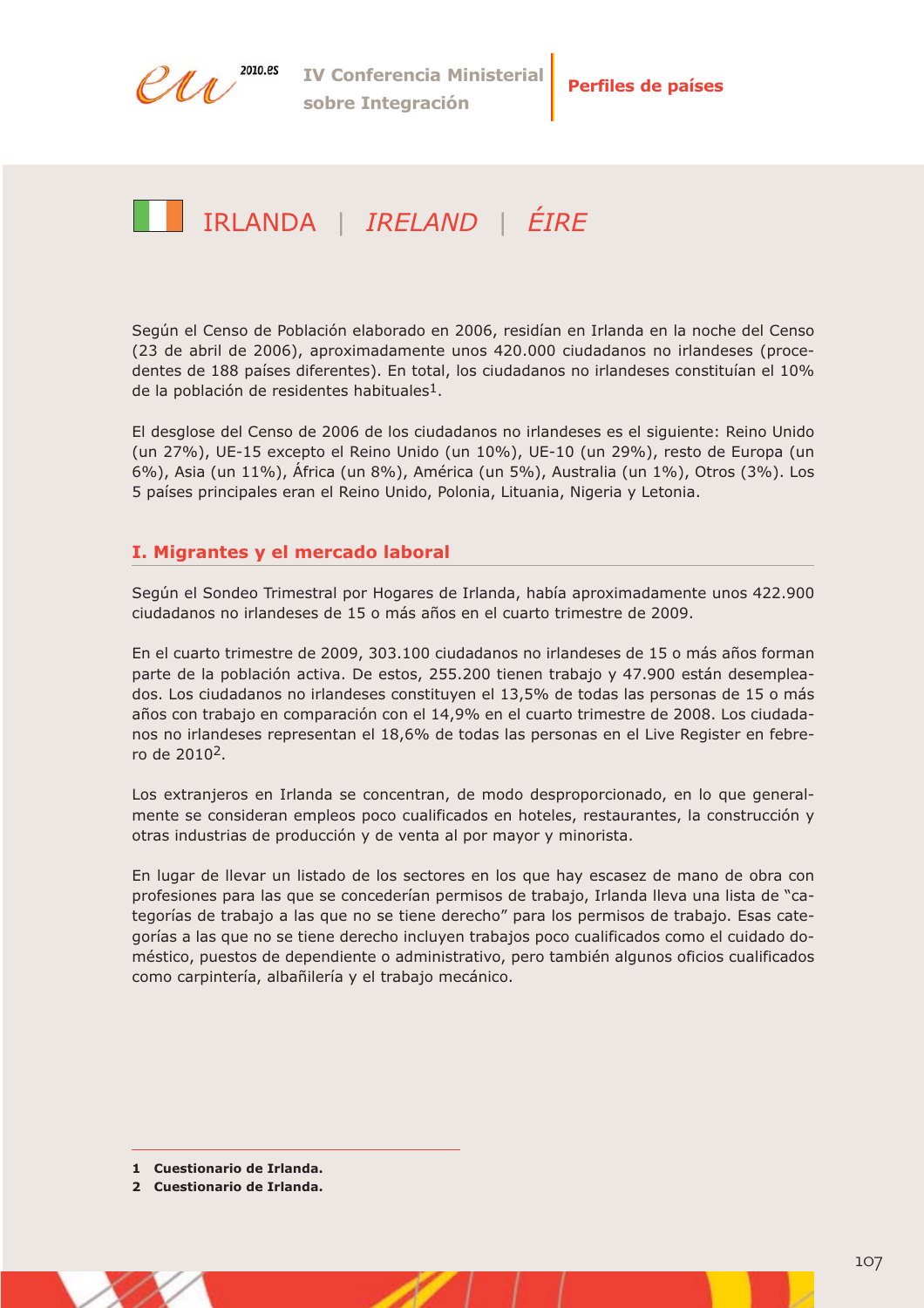

# **II. Desarrollo del capital humano**3

La estrategia en materia de integración nacional de Irlanda queda retratada en la Declaración Migration Nation sobre la estrategia de integración y el tratamiento de la diversidad (www.integration.ie). Esta estrategia identifica las áreas clave fundamentales para el éxito de la integración incluida la adquisición del idioma del país de acogida y el desarrollo de competencias. La estrategia también reconoce el papel del empresario y de los órganos sindicales en la gestión de la diversidad y la integración de los inmigrantes en el lugar de trabajo.

# **1. Adquisición de la lengua**

Actualmente los extranjeros que solicitan su estatus de residente no están obligados a demostrar sus esfuerzos de integración mediante el conocimiento del idioma del país de acogida. Sin embargo, el Proyecto de Ley de Inmigración, Residencia y Protección de 2008, publicado en enero de 2008 y que actualmente se está presentando en el Parlamento, propone que los ciudadanos extranjeros que soliciten la residencia de larga duración muestren que han hecho "suficientes esfuerzos para integrarse en la sociedad irlandesa". También existe el requisito de "convencer al Ministerio, en el modo que se especifique, de que se posee una competencia suficiente para comunicarse en lengua inglesa o irlandesa".

La red de Comités de Educación Vocacional proporciona clases de inglés gratuitas o a bajo precio para estudiantes adultos en todo el país. En 2008, aproximadamente 12.000 personas asistieron a estas clases, lo que supuso un coste aproximado de 10 millones de euros. Otras escuelas del sector privado también proporcionan clases en todo el país y las regula la Autoridad Nacional de Títulos de Irlanda<sup>4</sup>.

Varias organizaciones no gubernamentales también están implicadas en la formación en lengua inglesa. Un ejemplo sería la organización The Third Age Foundation. Esta fundación puso en marcha el proyecto "Fáilte Isteach" en el que voluntarios mayores ayudaban a nuevos inmigrantes mediante clases de conversación en inglés. Este proyecto se desarrolla actualmente en 18 centros de todo el país.

### **2. Programas de formación y mediación**5

En línea con una política de establecimiento de provisión de servicios, una serie de órganos educativos y de formación, incluida la Autoridad Nacional de Formación y Empleo (FAS), proporciona programas educativos y de formación para la población de acogida y para los inmigrantes. Departamentos del Gobierno, la FAS y otras agencias llevan programas basados en la no discriminación en los que inmigrantes pueden participar si cumplen con los requisitos de acceso, pudiendo incluir requisitos de residencia.

- **3 Cuestionario de Irlanda.**
- **4 Cuestionario de Irlanda.**
- **5 Cuestionario de Irlanda.**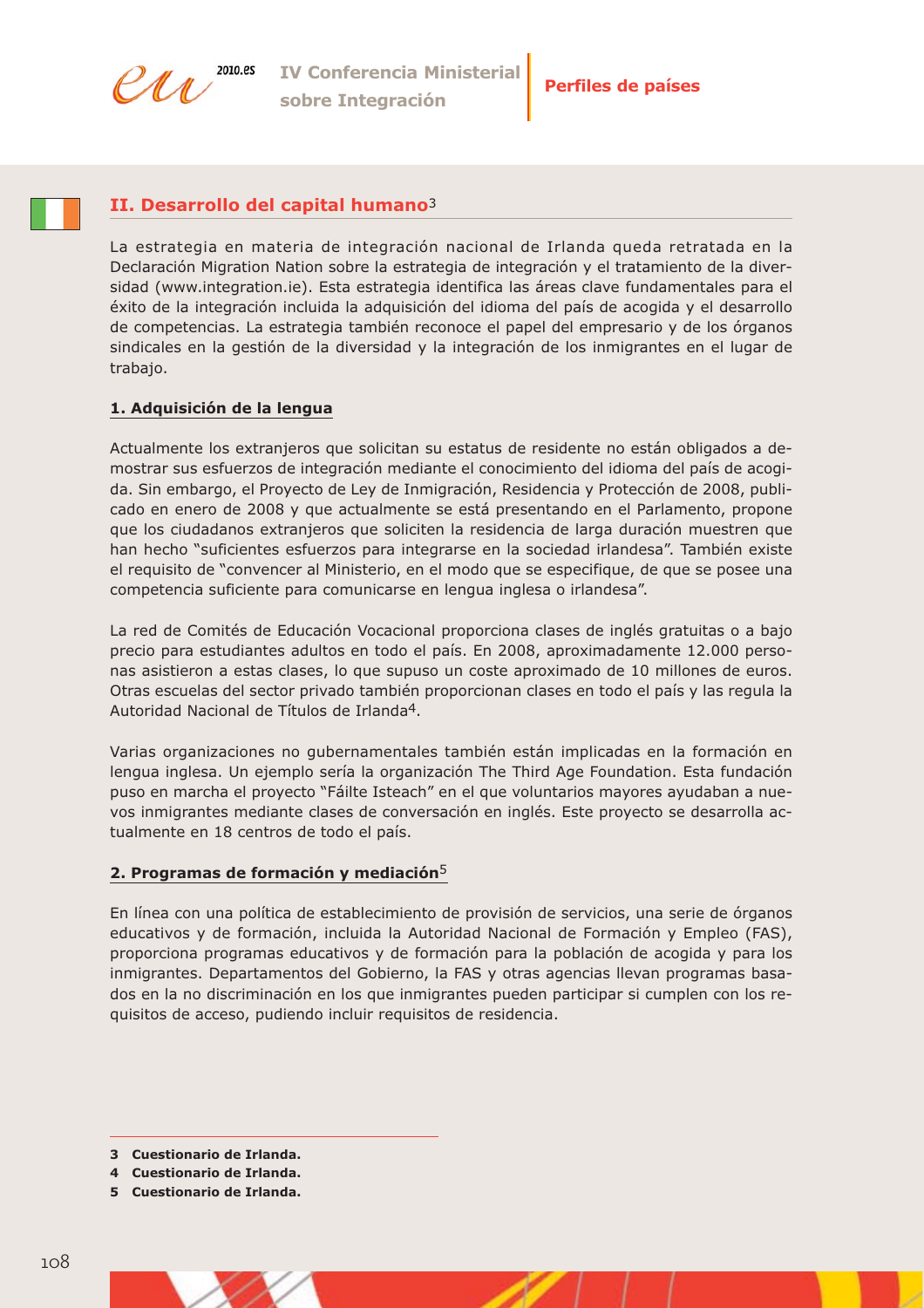

Se sabe que, en algunos casos, los inmigrantes pueden tener necesidades específicas y se requieren iniciativas específicas para satisfacer esas necesidades. Un ejemplo de esas iniciativas es el programa Empleo para Personas de Comunidades Inmigrantes (EPIC), fundado por el Ministerio de Integración y el Fondo Social Europeo, que consiste en un módulo de formación de 6 semanas seguido de un trabajo individualizado con un funcionario especializado en formación y empleo. El programa ofrece módulos de formación para el empleo en inglés básico profesional, preparación de entrevistas, orientación laboral individualizada y asistencia en la búsqueda de empleo o formación complementaria.

El Departamento de Empresa, Comercio y Empleo cofinancia una organización denominada Skillnets para el funcionamiento de su Programa de Redes de Formación. Este programa proporciona a unas 100 redes, a los miembros de sus empresas y a sus empleados, oportunidades de formación y desarrollo, como las clases de inglés como segunda lengua (ESOL). En 2009, 228 personas formaron parte de este programa durante más de 1.426 días de formación.

En noviembre de 2008 la Autoridad de Igualdad, la Oficina del Ministerio para la Integración y los representantes sindicales y del sector privado lanzaron una estrategia de acción para apoyar lugares de trabajo integrados. Esta estrategia incluye una serie de iniciativas para ayudar a los empresarios y a los sindicatos a responder de manera efectiva a la gestión de diversidad cultural de la mano de obra mediante el desarrollo de políticas en los lugares de trabajo y las buenas prácticas, y creando materiales de formación para los empleadores, etc<sup>6</sup>.

### **3. Reconocimiento de cualificaciones**7

La Autoridad Nacional de Cualificaciones de Irlanda se encarga del reconocimiento de las cualificaciones y forma parte de una la red ENIC (European Network of Information Centres - Red Europea de Centros de Información) / NARIC (National Academic Recognition Information Centres - Centros de Información de Reconocimiento Académico Nacional) y actúa como punto nacional de referencia (NRP) para posteriores cualificaciones educativas. El reconocimiento de cualificaciones es un servicio de información gratuito que ayuda a las instituciones educativas, empresarios e inmigrantes, entre otros, y compara las cualificaciones extranjeras con las irlandesas. Este servicio pretende comparar las cualificaciones extranjeras con una cualificación que esté incluida en un nivel específico del NFQ (Irish National Framework of Qualifications - Marco Nacional de Cualificaciones de Irlanda). El asesoramiento sitúa la cualificación extranjera en el contexto de la educación irlandesa y su proceso de formación. Véase www.qualrec.ie para más información.

- **6 Cuestionario de Irlanda.**
- **7 Cuestionario de Irlanda.**

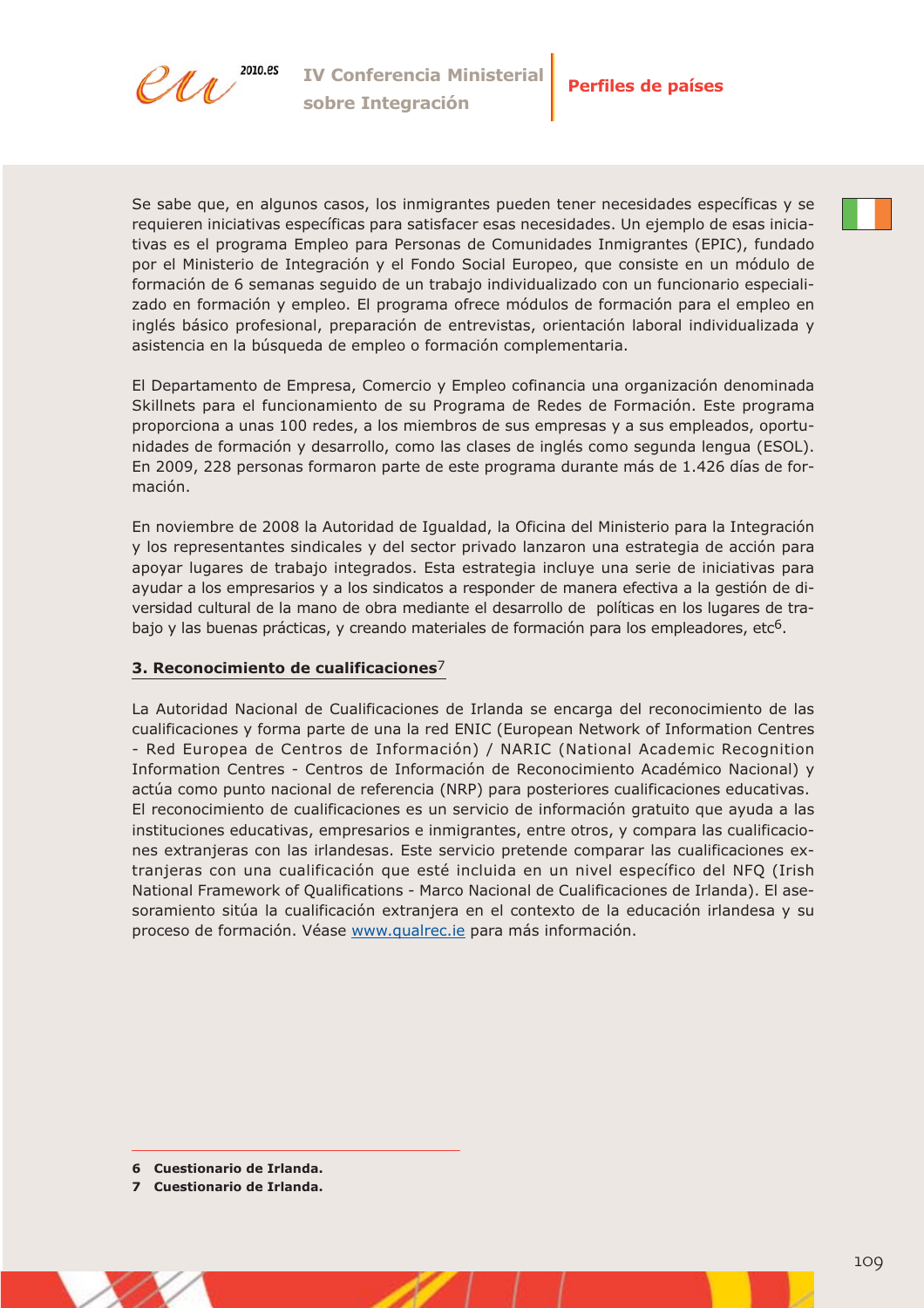

# **III. Distritos con diversidad**

La Declaración de la política del Gobierno sobre la vivienda, "Entregando hogares, sosteniendo comunidades", publicada por el Departamento de Medio Ambiente, Patrimonio y Gobierno Local en 2007 establece como objetivo esencial que las comunidades sean sostenibles. Se reconoce que, para que las comunidades sean realmente sostenibles, tienen que ser capaces de asumir la diversidad cultural siempre y cuando ésta se dé.

El Departamento de Medio Ambiente, Patrimonio y Gobierno Local también ha publicado las Pautas del Plan de Desarrollo, que solicitan a las autoridades gestoras que dirijan los asuntos relacionados con la diversidad cultural y étnica. Prevé el asentamiento de inmigrantes como un potencial para ayudar a revitalizar esas áreas, apoyar la regeneración urbana y estimular las nuevas actividades económicas locales. También requiere un análisis en los barrios o comunidades en los que haya una entrada de comunidades inmigrantes, para que la actitud hacia los diferentes desarrollos comerciales y de minoristas sea receptiva. Además, las pautas establecen que se deberá identificar cuáles son las disposiciones necesarias para facilitar la consulta de las comunidades inmigrantes y su compromiso en la elaboración de planes de desarrollo.

Para informar sobre la política de desarrollo en este área, el Departamento de Medio Ambiente, Patrimonio y Gobierno Local comisionó el estudio Building Integrated Neighbouhoods, que plantea varias recomendaciones sobre políticas de vivienda e integración. El departamento los está examinando actualmente.

# **IV. Inclusión en la sociedad civil** 8

Se emplean mecanismos oficiales y no oficiales para consultar a la sociedad civil. Por ejemplo, antes del desarrollo de la declaración de la política de integración Migration Nation, varias conferencias llevaron al Gobierno y a la sociedad civil a debatir sobre asuntos de integración. La sociedad civil también se ha implicado en el desarrollo de estrategias interculturales en materia de salud y educación. El Ministerio de Integración está considerando la creación de un Consejo Ministerial de Integración que entre otras cuestiones, aconsejará al Ministerio en asuntos que conciernen a los inmigrantes, y revisará de manera periódica los progresos en este ámbito.

Las consultas a la sociedad civil también se producen a nivel local. Por ejemplo, las autoridades locales (o municipios) consultaron a la sociedad civil sobre el desarrollo de los planes antirracismo/ diversidad (Planes ARD) y los planes de integración para sus áreas. Se fomenta un enfoque asociativo entre municipios, proveedores de servicios básicos, y grupos de comunidades, entre otros, que representan a minorías étnicas y trabajan con ellas. Además, se han desarrollado varios foros de integración local con una fuerte representación de miembros de comunidades étnicas minoritarias y también ONGs.

**<sup>8</sup> Cuestionario de Irlanda.**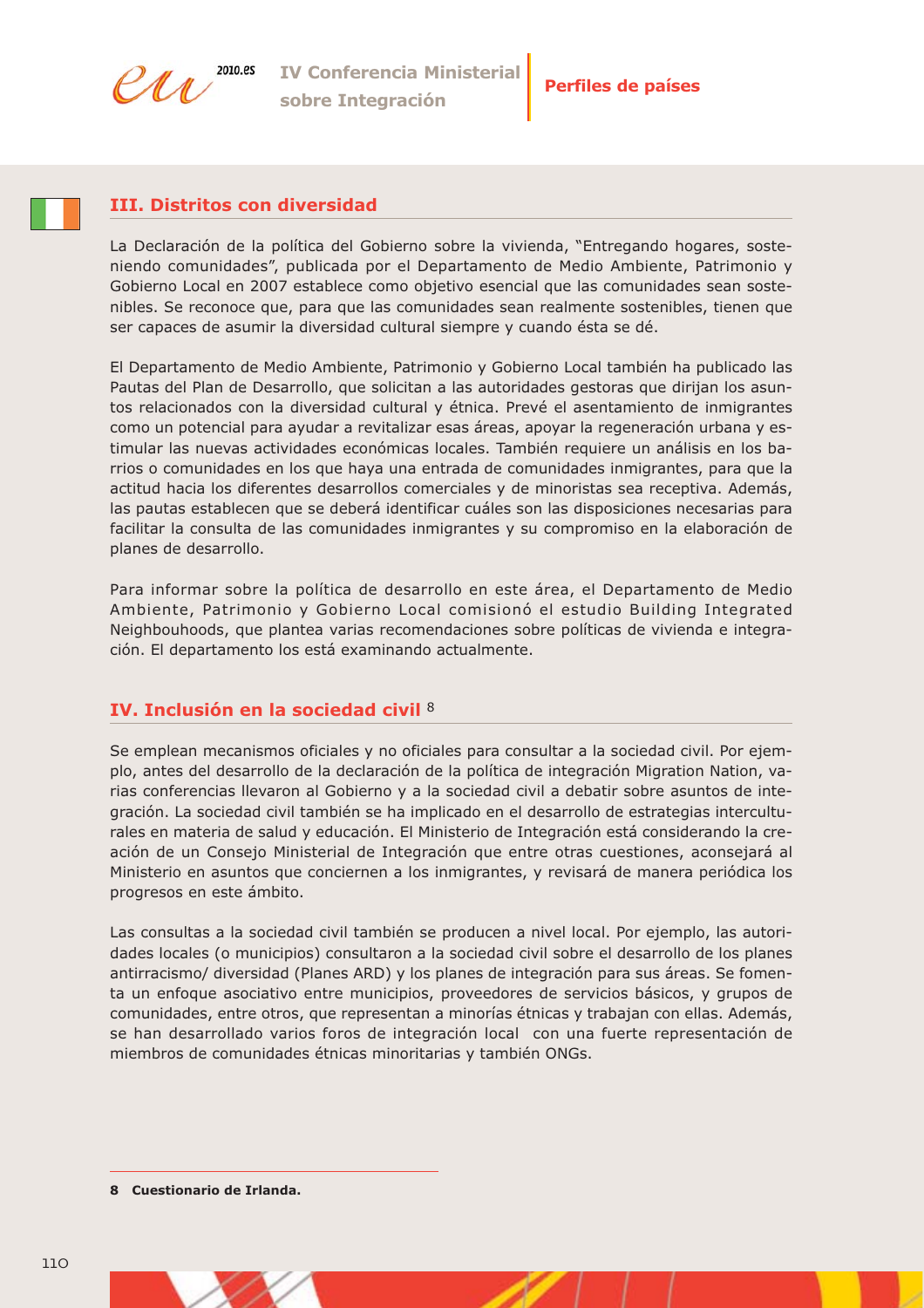



The stock of immigrants in Italy was estimated to be 3,891,000 in 2009 (all foreign-born included), the 6.5% of the total population (Istat, 2009). The main countries of origin are Romania, Albania, Morocco, China and Ukraine. The number of foreign-born has increased by 32% since 2006. The migrant population is unevenly distributed, with the vast majority residing in the North of Italy (respectively 60% North, 25% in tbe Centre and and the 12,8% residing in the South/Isles). $1$ 

### **I. Migrants and the Labour Market**

According to Italian data from 2008, 1.746.000 migrants were employed in Italy. Migrants comprise 7,6% of the total Italian workforce (Istat, 2009).2

There is a strong overrepresentation of migrant workers among semi-skilled and unskilled manual workers. According to Istat data, the highest number of foreign-born in Italy in 2008 was engaged in the construction sector (16,6%), manufacturing (22%), private households (22%), and wholesale (8,2%) (Istat, 2009).

# **II. Human Capital Development**

The Italian government believes education to be central to the development of human capital, particularly given the increasing number of foreign born and second-generation immigrants in schools. Beyond this, the Ministry of Labour and Social Policies is implementing a National Integration Plan, which will focus on labour, language learning, housing and health. These priorities were reiterated in the Italian Report on Social Protection and Inclusion for 2008-2010.<sup>3</sup>

### **1. Language acquisition**

Language acquisition is not currently a condition for permanent residence in Italy. However, immigrants are expected to learn Italian as part of the integration process, as well as have higher skills and participate in civic activities, and recent reforms have put in place more active language learning policies.<sup>4</sup> Specifically, third country nationals will be asked to sign an integration agreement upon entering the country, which outlines a number of components including a language examination. The parameters of this are currently being defined.

In 2005, 2007 and 2009, the Ministry of Labour signed several Agreements with the Regions and Autonomous Provinces relating to the promotion and implementation, at national level, of Italian language courses, designed for non-EU citizens residing lawfully in Italy. These courses provide an official certification of language skills.

- **1 Demography in Figures, Istat, http://demo.istat.it/index\_e.html**
- **2 Italian Questionnaire, as above**



**<sup>3</sup> National Action Plans are submitted by each Member State on Social Inclusion http://ec.europa.eu/employment\_social/spsi/strategy\_reports\_en.htm** 

**<sup>4</sup> Italian Questionnaire, as above**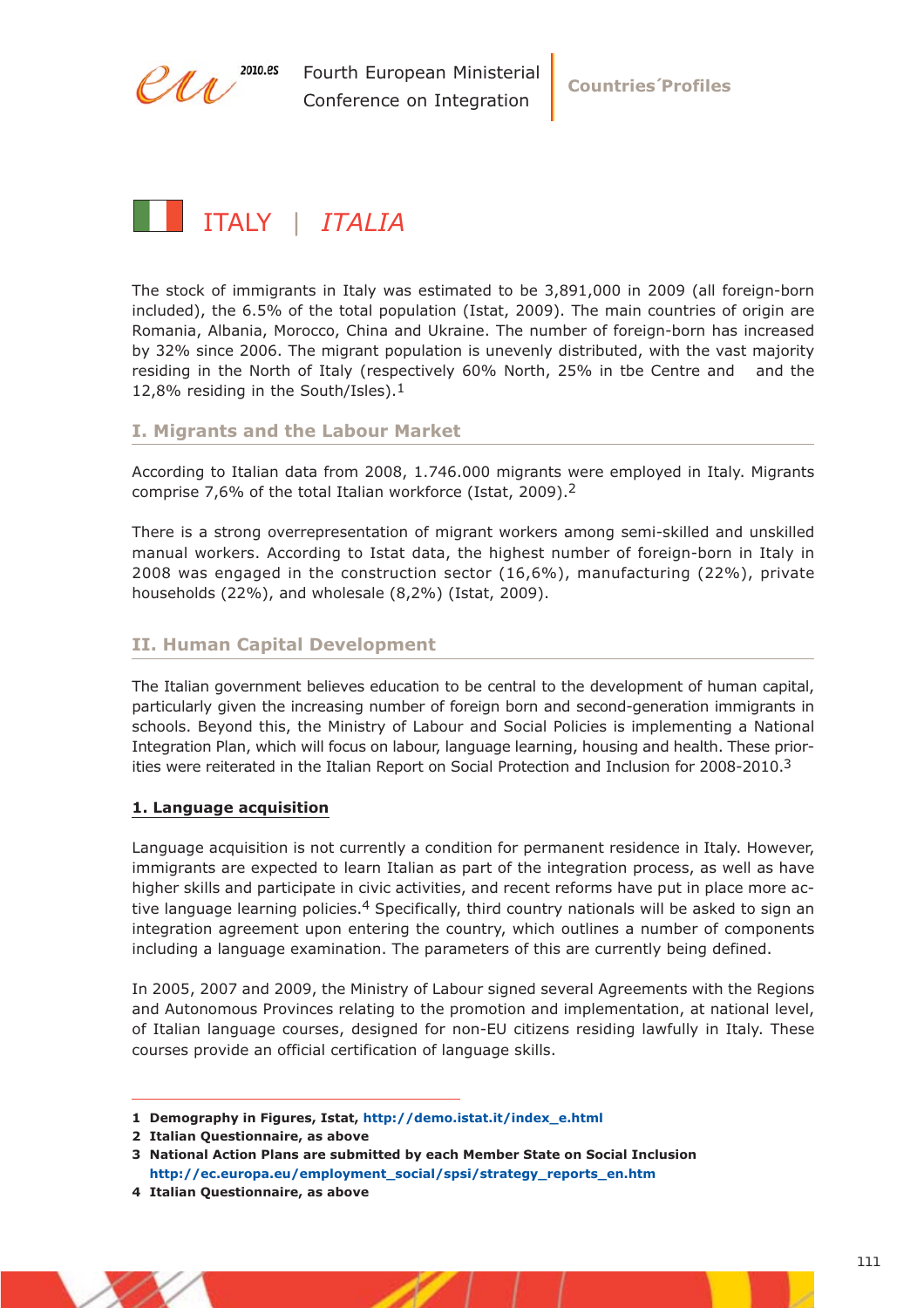

# **2. Training and bridging programmes**5

Public employment centres, under the auspices of the Provinces, implement a number of services targeted at migrant workers: reception and information, support to jobseekers with the possibility of using a cultural mediator; pre-selection, which consists of a job interview to identify skills which will be entered into a job matching database; and internships with affiliated companies.

Within the European Fund for the Integration of third country nationals, the Italian Ministry of Interior and other institutional and associational partners, promote several projects aimed to support immigrants' job insertion within the Italian labour market. Among others, the actions taken are focused on two framework of intervention.

The first one, addressed to immigrants from 18 to 40 years old, combines offer and demand for skilled workforce. After determining worker profiles demanded by labour market, professional training courses are offered to ensure immigrants to be able to meet labour market requirements.

Similarly, the second framework of intervention aims to develop a strategy for industry recovery. Based on the analysis of territorial context, the project is oriented toward critical sectors (i.e. naval industry) and provides training courses to create professional profiles in order to facilitate immigrants' access to the labour market.

Integration programmes encouraging access to the labour market have a special focus on women. This activity includes training, guidance, professional insertion and protection against gender, ethnic and racial discrimination.

### **3. Qualifications Recognition**

As far as academic recognition is concerned, migrants must present a request to the education University or Institute of University Education, which enjoy autonomous decision on the subject.

With regard to the recognition of professional titles, migrant must submit a request to the responsible Ministry, who will check the completeness of the documentation presented by the applicant.

### **III. Diverse districts**

The national focus is upon providing decent access to housing for immigrants through a variety of policies from urban renovation and re-qualification schemes, the refurbishment of abandoned housing, the construction of temporary sheltered accommodation, increasing housing stock, improving information and combating discrimination.<sup>6</sup>

**<sup>5</sup> Italian Questionnaire, as above**

**<sup>6</sup> Italy, National Strategy Reports on Social Inclusion and Social Protection, 2008**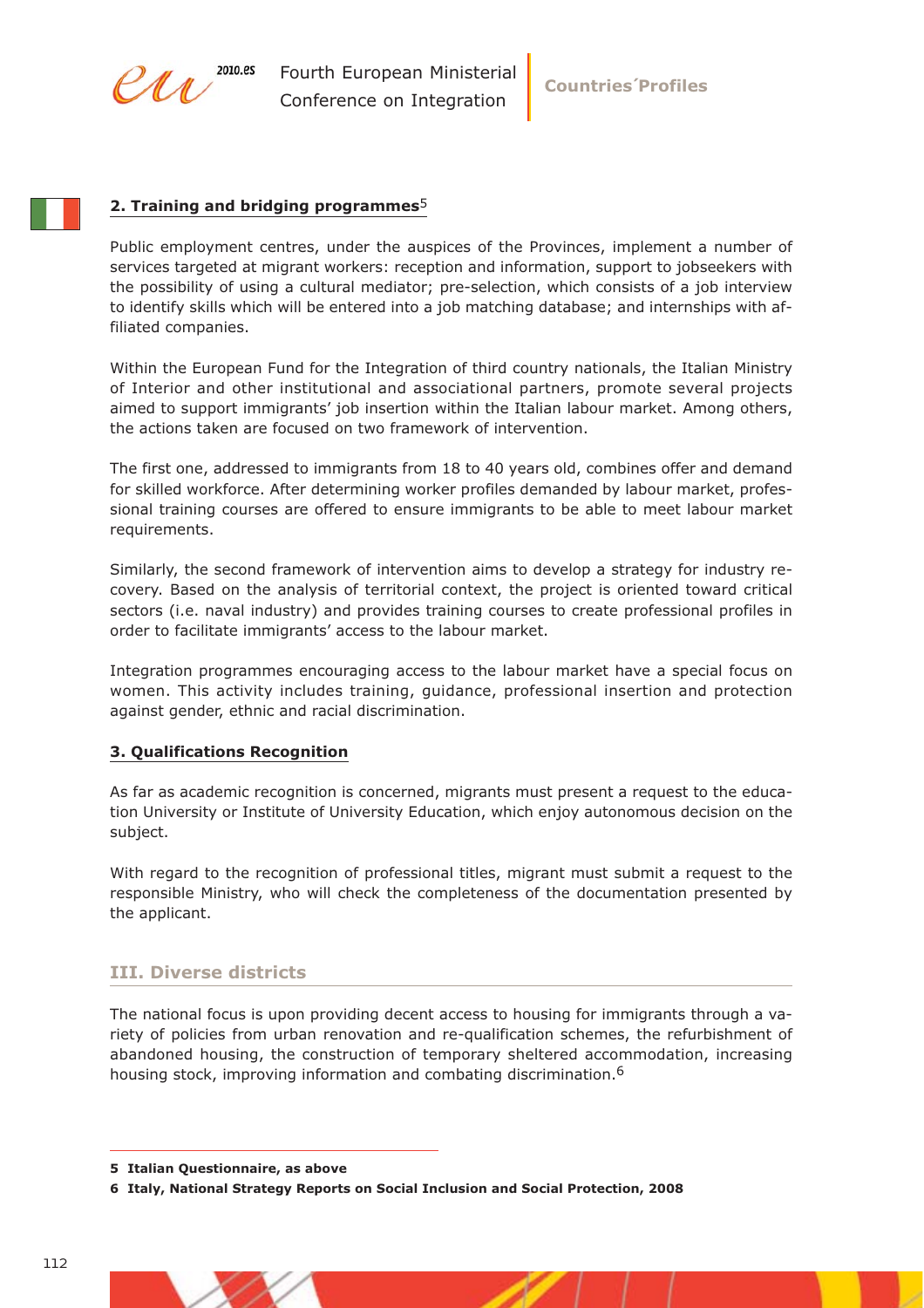

In 2007, a fund for social inclusion of immigrants was set up by the Ministry of Labour and Social Policies, including a number of activities designed to address housing and social inclusion. These include joint public-private partnerships for acquisition/restructuring of lodging, information and guidance for locating suitable housing, monitoring and resolution of ethnic and racial discrimination conflicts, and support for projects to renovate property. In 2008, the government launched *Piano Casa*, to address the development of affordable housing stock, and included in the target population "immigrants with low income residing lawfully for ten years in the country, or at least five years in the same Region."<sup>7</sup>

Regions are in charge of implementing housing policy in Italy. A number of innovative schemes have been put in place in recent years. They provide reception centres for new immigrants, and those who reside legally and work have access to public social housing and other services designed to facilitate access.

# **IV. Civil Society Inclusion**

A National Council of Immigrants, outlined in Italian legislation, represents a permanent place for dialogue and exchange between the central Government and all other non-governmental actors involved in integration. Promoted by the Italian Ministry of Interior, Territorial Councils for Immigration have been established in each province and are run by national and regional representatives, local bodies, trade unions and trade associations. Members of associations representing foreign-born citizens, who are also involved in the aid, support and assistance of migrants, also take part in the activities of these Councils. The Councils monitor immigration developments, promote good practices, and focus on the development of cooperation between different institutions. In addition, they provide assessment of projects submitted for funding under the auspices of the European Integration Fund.

Moreover, in several cities across Italy, foreign born residing in a municipality may vote their representatives as additional migrant councillors who sit in the Council.

**<sup>7</sup> Italy Questionnaire, Piano Casa is outlined in Article 11 of Law decree 112/2008, converted into Law 133/2008**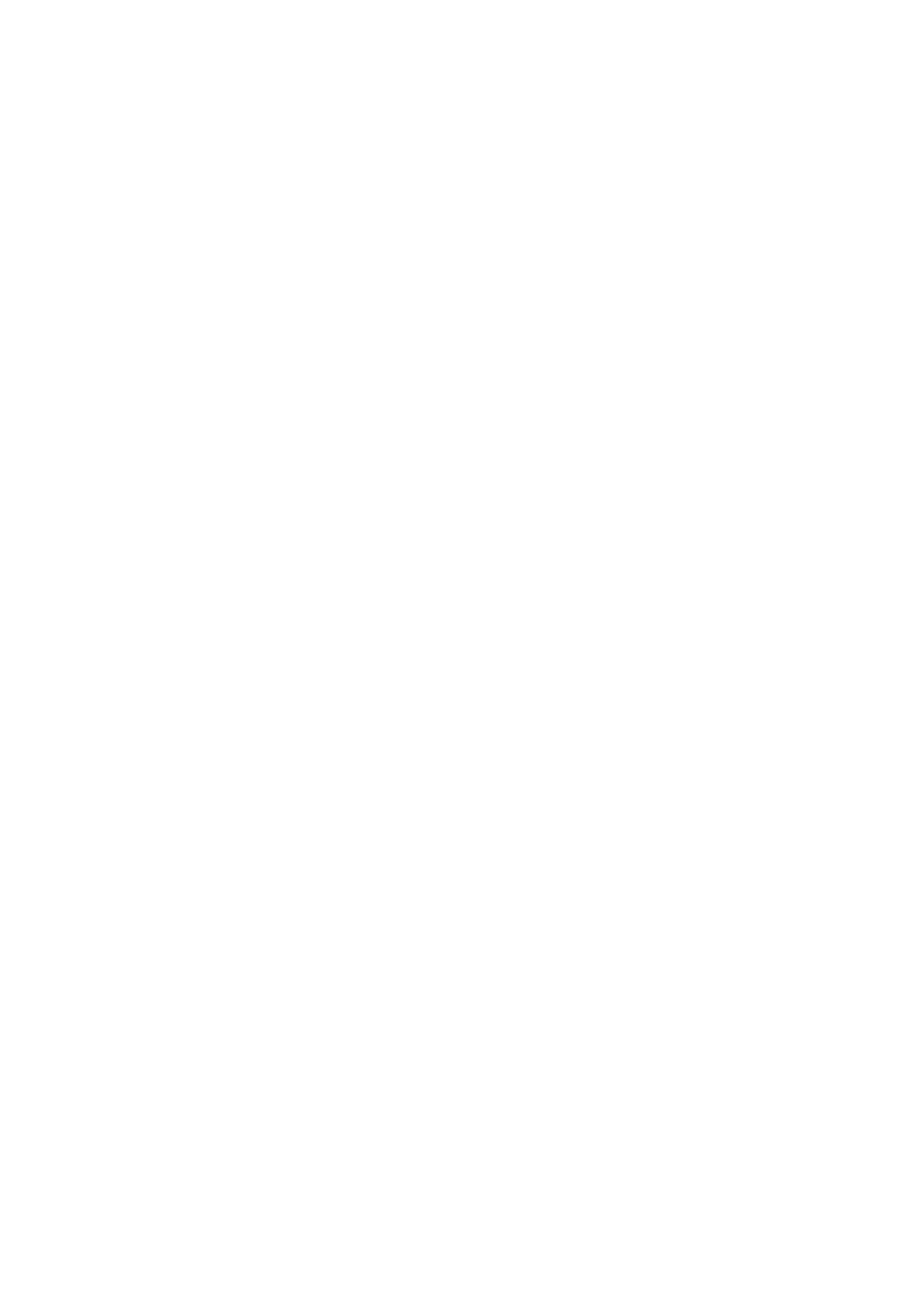



El número de inmigrantes en 2009 en Italia se estima en 3.891.000 (se incluye a todos los nacidos en el extranjero), el 6,5% de la población total (Istat, 2009). Los principales países de origen son Rumanía, Albania, Marruecos, China y Ucrania. El número de personas nacidas en el extranjero ha aumentado un 32% desde 2006. La población inmigrante se distribuye de modo dispar, con una gran mayoría residente en el norte de Italia (un 60% en el norte, un 25% en el centro y un 12,8% en el sur y en las islas)<sup>1</sup>.

# **I. Migrantes y el mercado laboral**

Los datos de Italia de 2008 indican que el número de inmigrantes empleados en Italia es de 1.746.000. Estos componen el 7,6% del total de la mano de obra italiana (Istat, 2009)2.

Existe una gran sobre representación de trabajadores inmigrantes entre los trabajadores manuales semi cualificados o no cualificados. Según los datos del Istat, la mayoría de las personas no nacidas en Italia en el 2008 estaban empleadas en el sector de la construcción (un 16,6%), industria (un 22%), hogares particulares (un 22%) y venta al por mayor (un 8,2%) (Istat, 2009).

### **II. Desarrollo del capital humano**

El Gobierno italiano cree que la educación es primordial para el desarrollo del capital humano, especialmente dado el número creciente de inmigrantes nacidos en el extranjero y de segunda generación en las escuelas. Además, el Ministerio de Empleo y Políticas Sociales está desarrollando un Plan de Integración Nacional que se centrará en el trabajo, el aprendizaje de la lengua, la vivienda y la salud. Estas prioridades se reiteraron en el Informe sobre Protección Social e Inclusión para 2008-20103 italiano3.

### **1. Adquisición de la lengua**

La adquisición del idioma no es actualmente un requisito para obtener la residencia permanente en Italia. Sin embargo, se espera que los inmigrantes aprendan italiano como parte de su proceso de integración y también que tengan grandes aptitudes y que participen en actividades cívicas. Las reformas recientes han puesto en marcha más políticas de aprendizaje activo de la lengua<sup>4</sup>, en concreto, se solicitará a los nacionales de terceros países que firmen un acuerdo de integración para entrar en el país que plantea varios aspectos incluido un examen de lengua. Estos parámetros se están definiendo actualmente.

- **1 Demography in Figures, Istat, http://demo.istat.it/index\_e.html**
- **2 Cuestionario de Italia, como se indica anteriormente.**

**4 Cuestionario de Italia, como se indica anteriormente**



**<sup>3</sup> Todos los Estados Miembros presentan Planes de Acción Nacional sobre Inclusión Social: http://ec.europa.eu/employment\_social/spi/strategy\_reports\_en.htm**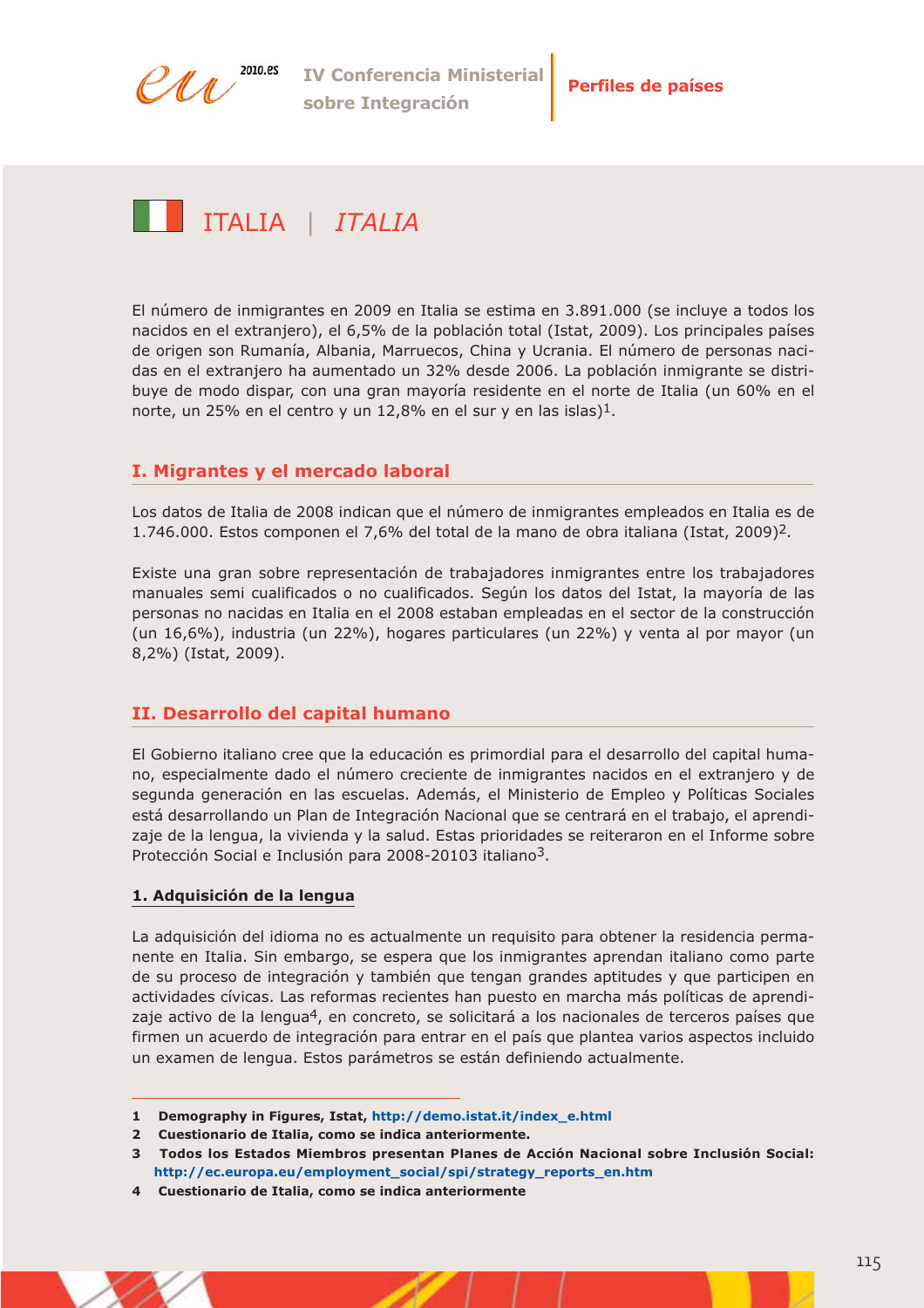

En 2005, 2007 y 2009, el Ministerio de Empleo firmó algunos acuerdos con las Provincias y Regiones Autónomas en relación con la promoción e implementación, en términos nacionales, de cursos de lengua italiana diseñados para ciudadanos extracomunitarios residentes legalmente en Italia. Estos cursos proporcionan un certificado oficial de competencia lingüística.

#### **2. Programas de formación y mediación**3

Los centros de empleo público, bajo la supervisión de las Provincias, implementan determinados servicios destinados a los trabajadores inmigrantes: recepción e información; ayuda a los demandantes de empleo con la posibilidad de contar con un mediador cultural; preselección, que consiste en una entrevista de trabajo para identificar las aptitudes que se introducirán en una base de datos de búsqueda de empleo; y prácticas con las empresas afiliadas.

En el Fondo Europeo para la Integración de los nacionales de terceros países, el Ministerio del Interior italiano y otros socios de instituciones y asociaciones, promueven varios proyectos destinados a ayudar a los inmigrantes en su inserción en el mercado laboral italiano. Entre otras, las medidas adoptadas se centran en dos marcos de intervención.

El primero, dirigido a los inmigrantes de 18 a 40 años, combina la oferta y la demanda para mano de obra cualificada. Tras determinar el perfil de los trabajadores que solicita el mercado laboral, se ofrecen cursos de formación profesional para garantizar que los inmigrantes puedan satisfacer los requisitos del mercado laboral.

Del mismo modo, el segundo marco de intervención pretende desarrollar una estrategia para recuperar la industria. Este proyecto, que se basa en el análisis del contexto territorial, está destinado a sectores críticos (por ejemplo, la industria naval) y proporciona cursos de formación para crear perfiles profesionales que faciliten el acceso de los inmigrantes al mercado laboral.

Los programas de integración que fomentan el acceso al mercado laboral se centran especialmente en las mujeres. Estas actividades incluyen la formación, orientación, inserción profesional y protección frente a la discriminación por género, origen racial o étnico.

#### **3. Reconocimiento de cualificaciones**

En lo que respecta al reconocimiento académico, los inmigrantes deben presentar una solicitud a la Universidad o al Instituto de Educación Universitaria, que goza de autonomía en sus decisiones a este respecto.

En lo referente al reconocimiento de títulos profesionales, los inmigrantes deben presentar una solicitud al ministerio responsable, que comprobará que la documentación que presenta el solicitante es completa.

**<sup>5</sup> Cuestionario de Italia, como se indica anteriormente.**

**<sup>6</sup> Italia, Informe de Estrategia Nacional sobre Inclusión Social y Protección Social, 2008.**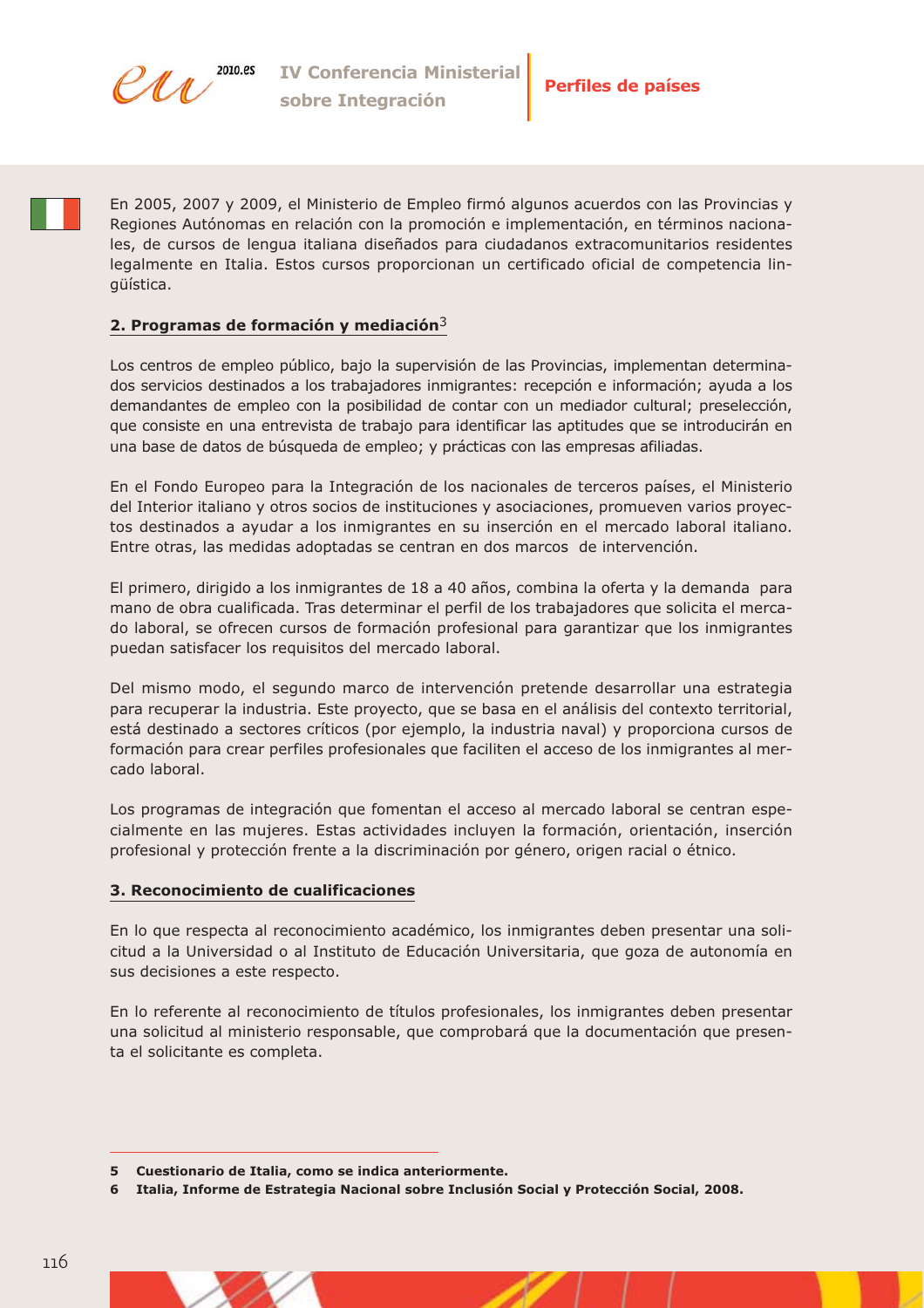

# **III. Distritos con diversidad**

El objetivo de este país es proporcionar a los inmigrantes un acceso digno a la vivienda mediante una serie de políticas que van desde planes de renovación urbana y recalificación, la rehabilitación de hogares abandonados, la construcción de residencias temporales, el aumento del número de casas, hasta la mejora de la información y la lucha contra la discriminación<sup>6</sup>.

En 2007, el Ministerio de Empleo y Políticas Sociales creó un fondo para la inclusión social de inmigrantes, incluyendo varias actividades diseñadas para coordinar el problema de la vivienda y la inclusión social. Estas actividades incluyen el trabajo conjunto de sociedades públicas y privadas en la adquisición y reestructuración del alojamiento, información y orientación para localizar alojamientos adecuados, controlar y resolver los conflictos de discriminación étnica y racial y apoyar los proyectos para renovar inmuebles. En 2008, el Gobierno lanza Piano Casa para gestionar el desarrollo de más viviendas asequibles y que incluye como población objetivo la de "inmigrantes con bajos ingresos que residan legalmente desde hace 10 años en el país, o al menos desde hace 5 años en la misma región<sup>7</sup>".

Las Regiones se encargan de desarrollar las políticas de vivienda en Italia. En los últimos años se han puesto en marcha varios planes innovadores que ofrecen centros de acogida a los nuevos inmigrantes y, aquellos que tienen una residencia legal y trabajo, tienen acceso a viviendas sociales públicas y a otros servicios diseñados para facilitar dicho acceso.

# **IV. Inclusión en la sociedad civil**

El Consejo Nacional de Inmigrantes, recogido en la legislación italiana, es un lugar permanente para el diálogo y el intercambio entre el Gobierno central y los demás actores no gubernamentales implicados en la integración. En todas las provincias se han establecido Consejos territoriales para la inmigración, promovidos por el Ministerio del Interior italiano y gestionados por los representantes nacionales y regionales, los órganos locales, los sindicatos y las asociaciones comerciales. Los miembros de las asociaciones que representan a los ciudadanos nacidos en el extranjero, que también están involucrados en la ayuda, apoyo y asistencia a los inmigrantes, participan asimismo en las actividades de estos Consejos. Los Consejos controlan el desarrollo de la inmigración, promueven las buenas prácticas y se centran en el desarrollo de la cooperación entre diferentes instituciones. Además, proporcionan asesoramiento sobre los proyectos presentados para su financiación bajo la dirección del Fondo Europeo para la Integración.

Asimismo, en varias ciudades de Italia, las personas nacidas en el extranjero que residen en un municipio pueden votar a sus representantes para ser concejales inmigrantes adicionales con participación en el Consejo.

**<sup>7</sup> Cuestionario de Italia, Piano Casa se menciona en el Artículo 11 del Decreto Ley 112/2008, convertido en Ley 133/2008.**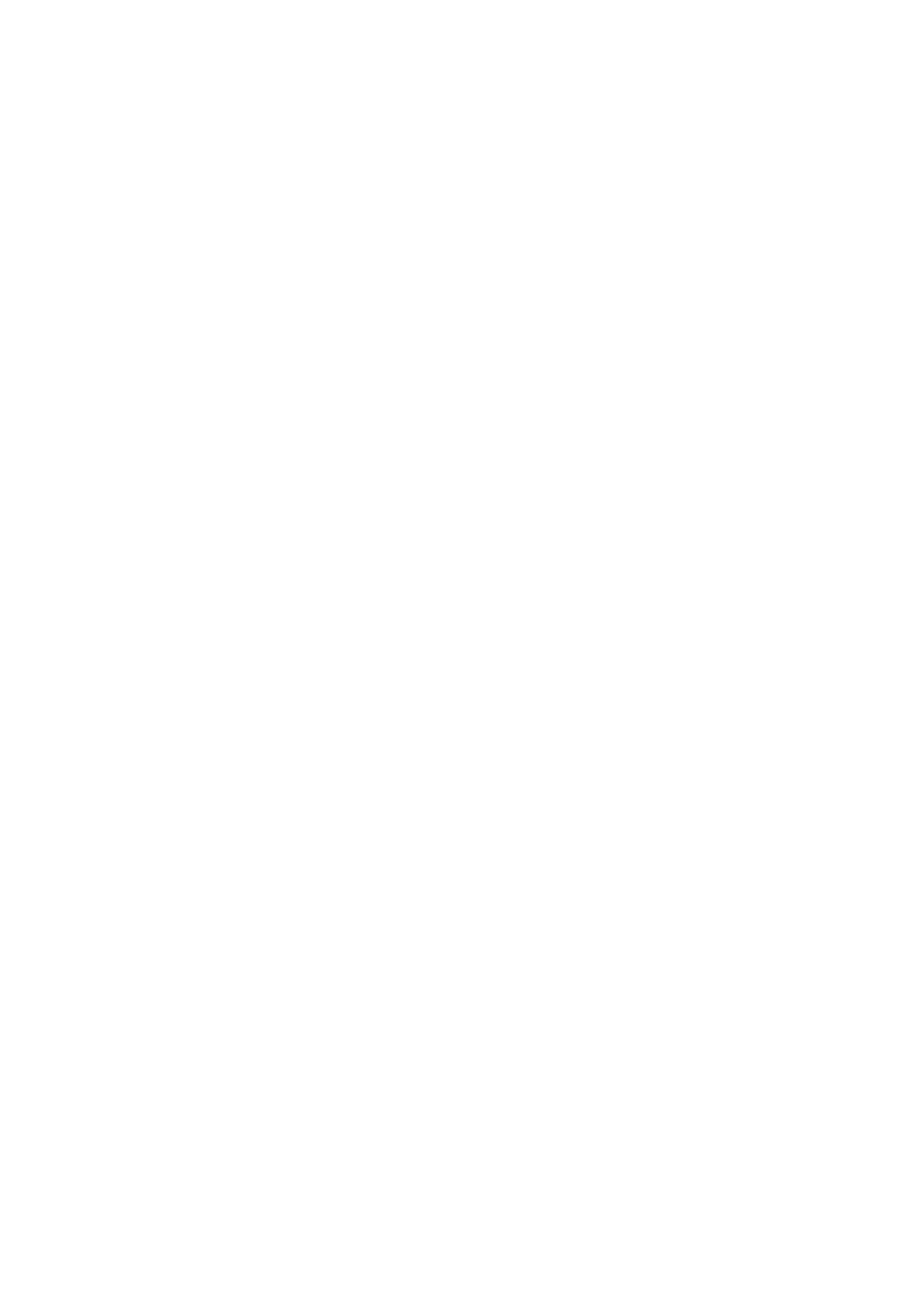



In 2008, the foreign national population in Latvia was 39.427 people (third country nationals),  $1,7\%$  of the total population.<sup>1</sup> According to the Office of Citizenship and Migration Affairs, the top countries of origin were Russia, Ukraine, Belarus, Poland and Moldova.<sup>2</sup>

# **I. Migrants and the Labour Market**

In Q3 2009, the employment rate of the working age foreign-born population was 0,2%, compared with 55.2% of the working age national population.3

# **II. Human Capital Development**

### **1. Language acquisition**

Knowledge of Latvian language is a requirement for the acquisition of citizenship. In order to obtain citizenship, each immigrant must pass a 90-minute language test. The test is divided into two parts: oral and written. Applicants who are sixty-five or older are exempt from the written part of the Latvian language test.

The state provides Latvian language courses through the National Agency for Latvian Language Training (NALLT).<sup>4</sup> The goal of the Agency is to assist with the teaching of Latvian as a second language to non-Latvian-speaking adults and students in minority schools. NALLT is located in the capital of Latvia, Riga, but also operates through its regional offices in Liepaja and Daugavpils and regional co-ordination centres in Ludza, Kraslava, Preili, Jelgava, Ventspils and Rezekne. Until 2001 the Agency was supervised by UNDP, but from 2009, 1st July it is under the administrative supervision of the Ministry of Education and Science and is renamed as Latvian Language Agency (LLA).

According to the language policy in Latvia, some professions cannot be practiced without knowing the Latvian language. To address this, NALLT has provided language courses tailored to the needs of specific professional groups. Since 2004 NALLT has targeted a new audience: parents of the children attending national minority schools.

NALLT organizes a range of activities to promote language acquisition in an informal environment. These include youth summer camps, interschool projects and media events. The NALLT supports "Latvian language clubs" in Riga, Daugavpils, Liepaja, and other cities throughout

**4 Summary of information from the website of Ministry of Foreign Affairs of Republic of Latvia: National Agency for Latvian Language Training. http://www.mfa.gov.lv/en/policy/4641/4642/4646**



**<sup>1</sup> Office of Citizenship and Migration of Latvia**

**<sup>2</sup> Latvian Questionnaire Response, 15 March 2010**

**<sup>3</sup> Central Statistical Bureau of Latvia and State Employment agency**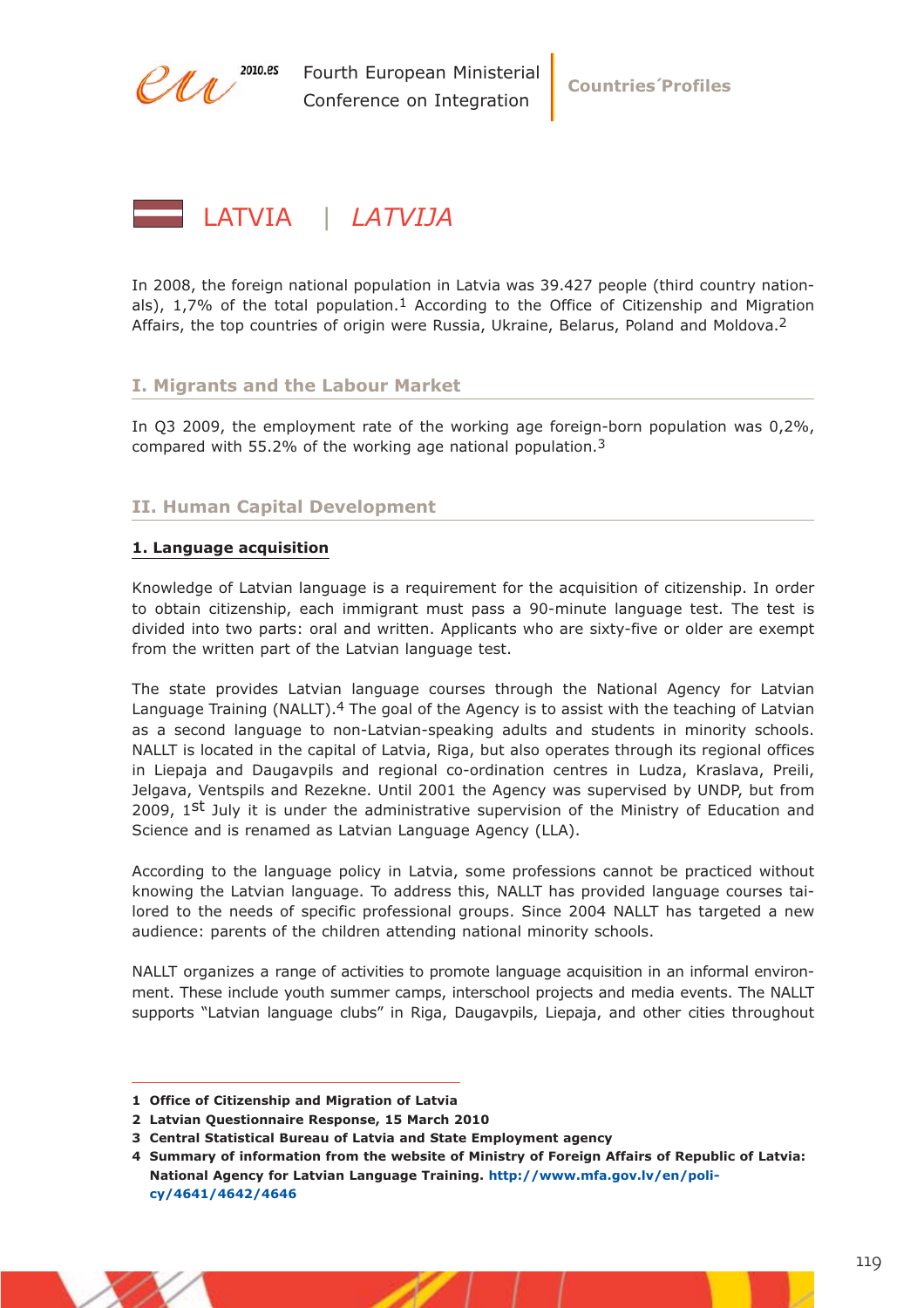

Latvia. The NALLT also regularly publishes a newsletter entitled *Tagad* (*Now*) in Latvian, English, and Russian languages for those interested in issues related to the Latvian language, teaching methodology, and societal integration.

In 2009 LLA implemented a project called "Teacher in an Intercultural Space" aimed at assisting teachers to work with children who have different linguistic, religious and cultural backgrounds. 158 teachers from all regions of Latvia were trained. As a result, a methodological handbook was developed and offered to the teachers free-of-charge.

LLA has organized activities in order to promote the acquisition of Latvian language among non-Latvians. These include the development of movies (DVD) "Talk to me Latvian" (in Latvian, English and French), "In One Language" (In Latvian, English and French) and audio-clips aimed at forming positive attitudes towards the acquisition of the Latvian language and emphasizing the role of Latvian language in the process of society integration.

Since February 2005, the NALLT has published a newspaper entitled "Atslïgas" ("Keys"), which provides information on changes in government policy in both Latvian and Russian thus helping in the language learning process. The newspaper is published bi-weekly and is available free of charge.

### **2. Training and bridging programmes**

Vocational training programs are offered by state and local government institutions, private organisations and NGOs.

The main organizers and providers of continuous vocational training are: private education organizations, training centres of companies, professional associations (Latvian Chamber of Craft, Latvian Doctors Association), ministries and subordinated organizations, such as the Ministry of Education and Science Centre of Education for Educators, and vocational training departments of higher education institutions. The largest providers have joined together as the Association of Adult Education in Latvia. Currently it has joined 74 legal and natural persons, all providers of adult education.

In 2006, 6036 adult education programmes were on offer, a large number of which were in social sciences, business and law (27% of total), teacher training and language courses (14% of total each), training in fields of security services (12% of total) and natural sciences, mathematics and IT (almost 9% of total). Information of target groups is not available, but it is known, that these are open access programs.

### **3. Qualifications Recognition**

The Latvian NARIC or the Academic Information Centre (AIC) serves as the point of contact for both academic and professional recognition of qualifications. In Latvia a professional recognition is necessary only if the profession is regulated, of which there are 60 in Latvia5. The AIC does not make a decision on an individual qualification's professional recognition, it merely checks the documents and sends them to the competent body and communicates

**<sup>5</sup> http://www.aic.lv/rec/Eng/prof\_en/public/**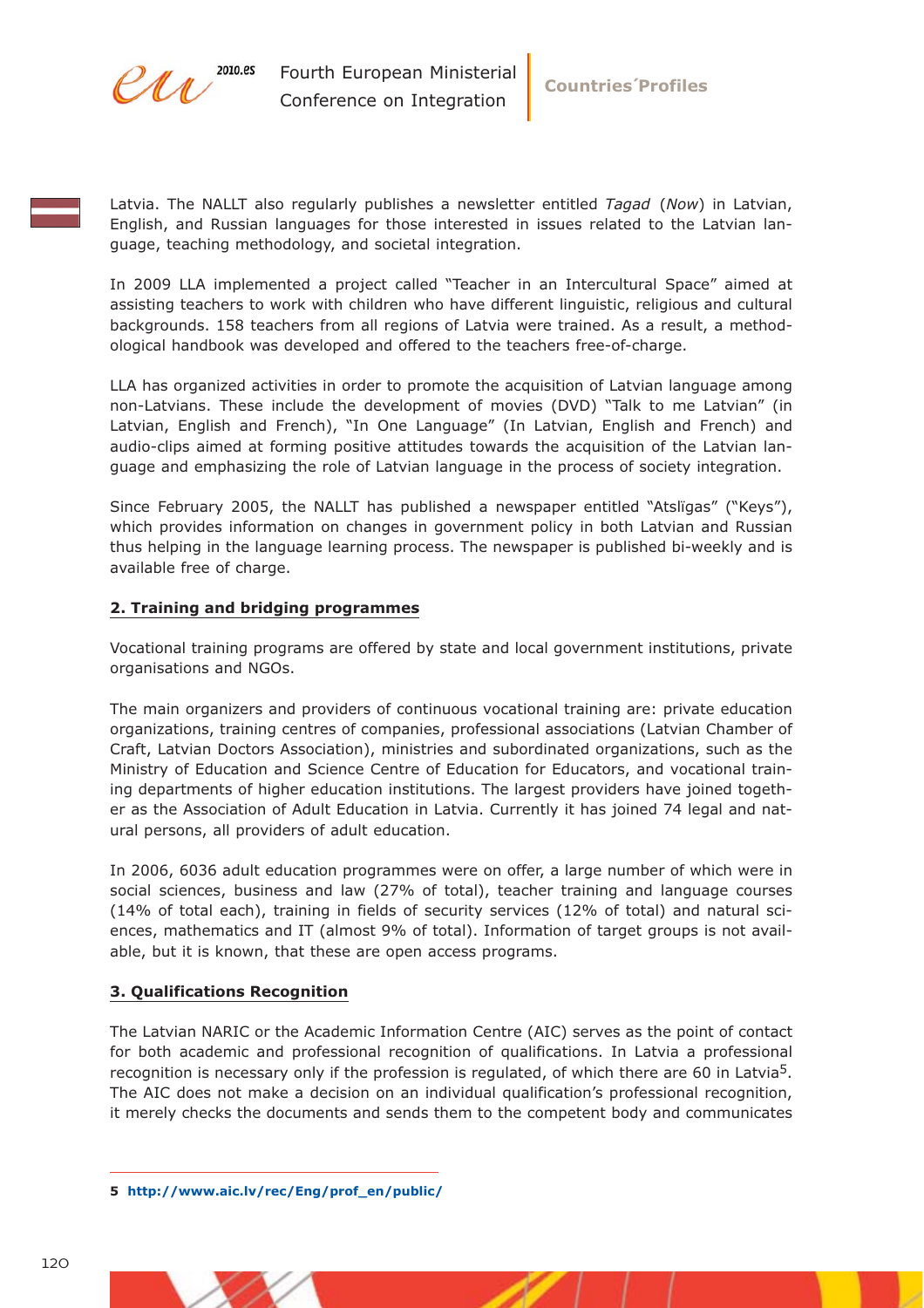

the result of the recognition to the applicant. The procedure is the same for EU or non-EU citizens, although the results may vary according to this distinction. The cost for professional recognition procedure is LVL 40.00 (78 USD). Academic recognition is free of charge.

According to the language policy in Latvia, some professions cannot be practiced without knowing the Latvian language. To address this, NALLT has provided language courses tailored to the needs of specific professional groups. Starting with 2004 NALLT targeted a new audience – parents of the children attending national minority schools.

# **III. Diverse Districts**6

Residential segregation is not recognised as a problem in Latvia, but management of diversity is considered to be an important element of society integration. The population of Latvia is not homogenous historically. There are thought to be representatives of 156 different ethnicities in the country. In accordance with historical ethnic diversity, Latvia has an experience of practical tolerance in everyday life for long period. 'Integration of Society in Latvia' is the main national programme for the management of diversity.

# **IV. Civil Society Inclusion**7

The Latvian government is addressing the involvement of civil society at all levels – national, regional and local – and in all sectors. Two policy papers – Guidelines for Strengthening Civil Society 2005-2014, and The National Programme for Strengthening Civil Society 2008- 2012 guide the government in this respect. A number of measures are being implemented under the programme, though there is no information concerning specific measures for immigrant organisations. As one of subactivities of the The National Programme for Strengthening Civil Society 2008-2012 was developed movement of nongovernmental organisations working in a field of advocacy. For now about 15 nongovernmental organisations are working for advocacy of immigrants interests.

- **6 Latvian Questionnaire, as above**
- **7 Latvian Questionnaire, as above**

**<sup>5</sup> http://www.aic.lv/rec/Eng/prof\_en/public/**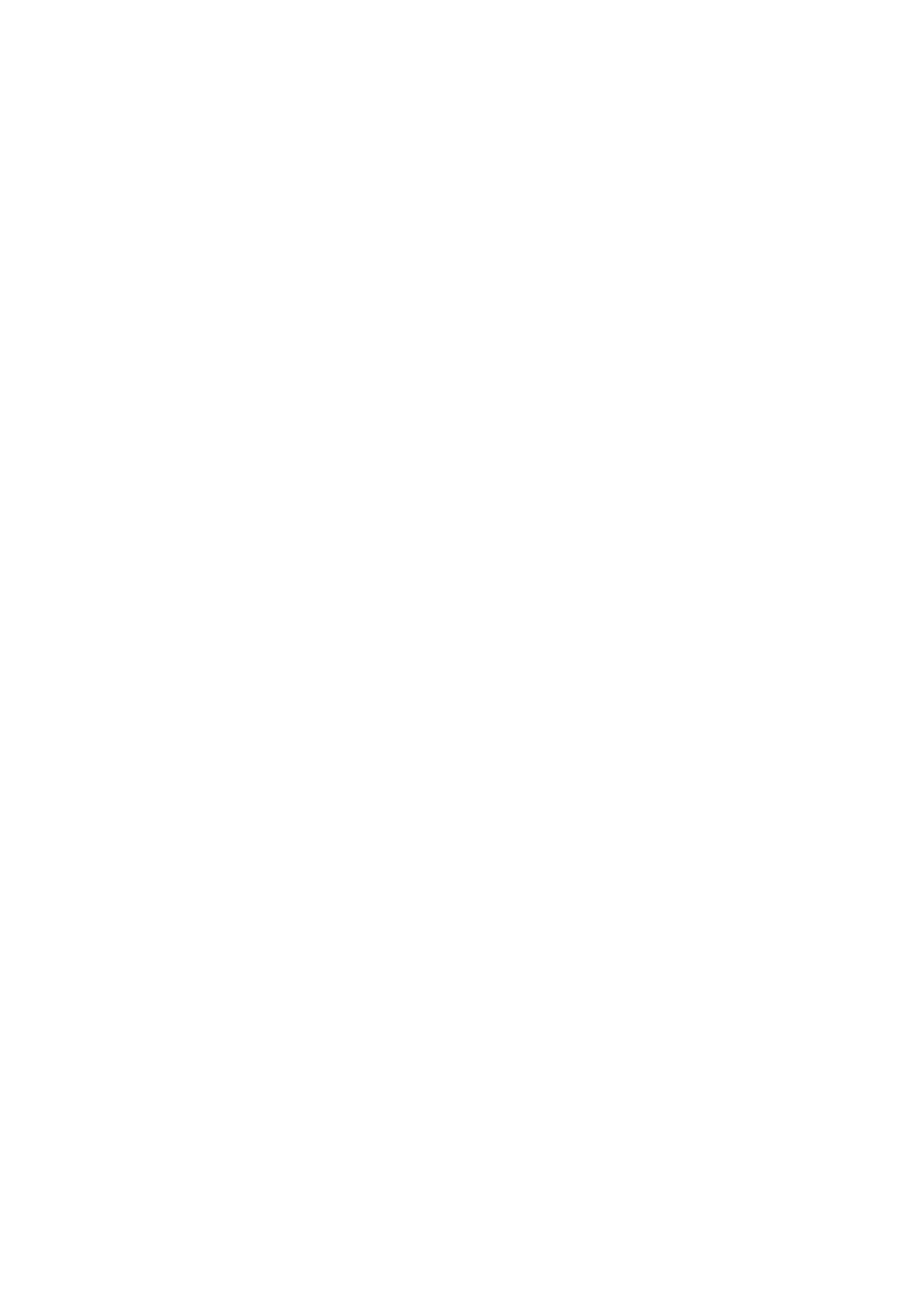



En 2008, la población extranjera de Letonia era de 39.427 personas (nacionales de terceros países), un 1,7% de la población total<sup>1</sup>. Según la oficina de Ciudadanía y Asuntos Migratorios, los principales países de origen son Rusia, Ucrania, Bielorrusia, Polonia y Moldavia2.

# **I. Migrantes y el mercado laboral**

En el tercer trimestre de 2009, la tasa de empleo de la población en edad laboral nacida en el extranjero es del 0,2% comparada con el 55,2% de la población nacional en edad laboral3.

# **II. Desarrollo del capital humano**

### **1. Adquisición de la lengua**

El conocimiento del idioma letón es un requisito para la obtención de la nacionalidad. Para ello, cada inmigrante debe superar un examen de lengua de 90 minutos. El examen se divide en dos partes: oral y escrita. Los solicitantes de 65 o más años están exentos de la parte escrita.

El Estado ofrece cursos de lengua letona a través de la Agencia Nacional para la formación en lengua letona (NALLT)<sup>4</sup>. El objetivo de la Agencia es ayudar mediante la enseñanza del letón como segunda lengua a los adultos no hablantes y a estudiantes de las escuelas para minorías. La NALLT se encuentra en la capital de Letonia, Riga, pero también opera a través de sus oficinas regionales en Liepaja y Daugavpils y en centros de coordinación regional en Ludza, Kraslava, Preili, Jelgava, Ventspils y Rezekne. Hasta 2001, la UNDP supervisaba la Agencia, pero desde el 1 de julio de 2009 se encuentra bajo supervisión administrativa del Ministerio de Educación y Ciencia y ha sido renombrada como Agencia de la Lengua Letona (LLA).

Según la política lingüística en Letonia, algunas profesiones no se pueden desempeñar sin conocer la lengua letona. Para gestionar este tema, la NALLT ha proporcionado cursos de lengua adaptados a las necesidades de grupos profesionales específicos. Desde 2004, la NALLT se dirige a una nueva audiencia: los padres de los alumnos que asisten a las escuelas para minorías del país.



**<sup>1</sup> Oficina de ciudadanía e inmigración de Letonia.**

**<sup>2</sup> Respuesta del Cuestionario Letón, 15 de marzo de 2010.**

**<sup>3</sup> Oficina Central de Estadísticas de Letonia y Agencia de Empleo Estatal.**

**<sup>4</sup> Resumen de la información del sitio web del Ministerio de Asuntos Exteriores de la República de Letonia: Agencia Nacional para la formación en lengua letona. http://www.mfa.gov.lv/en/policy/4641/4642/4646**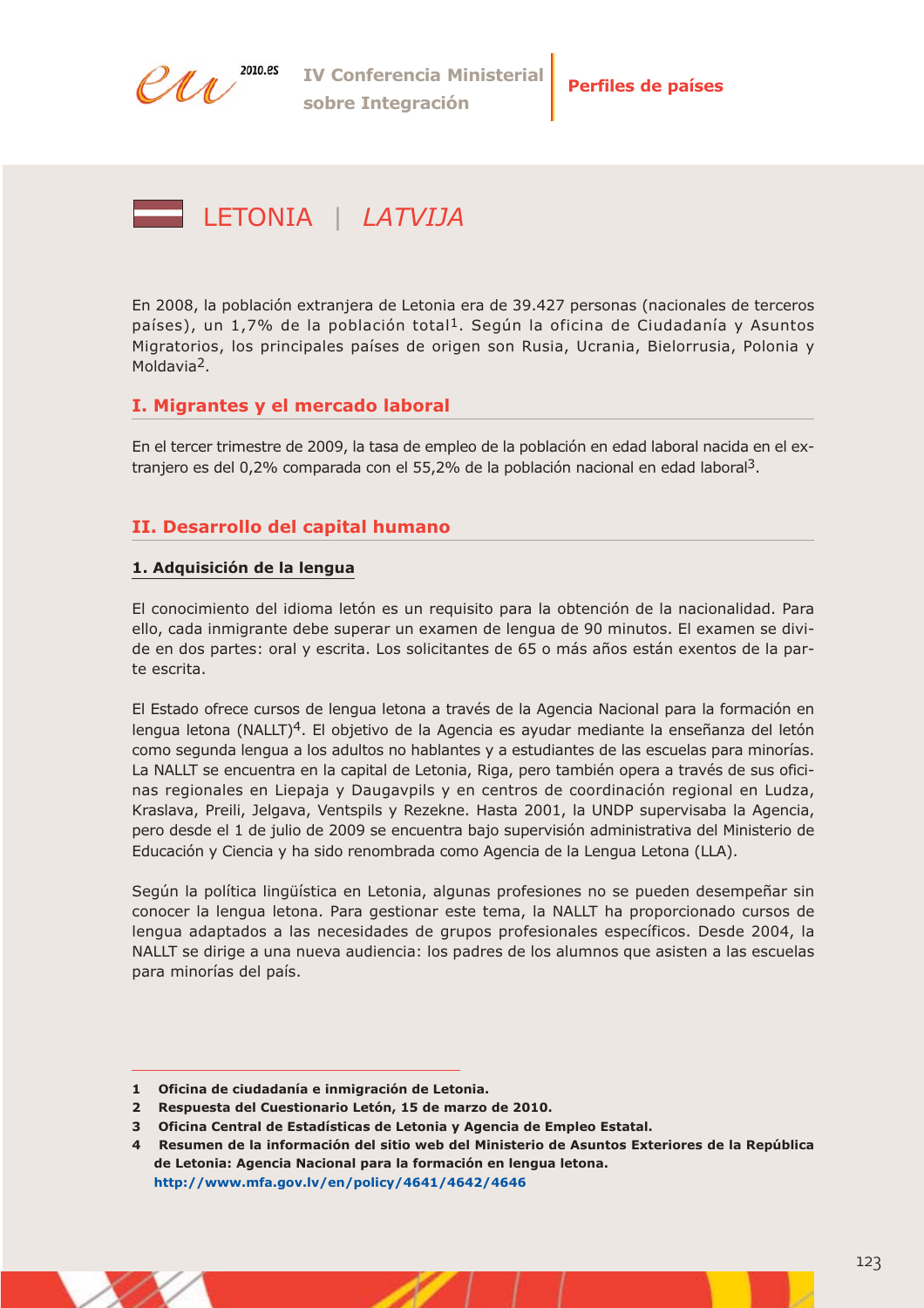

La NALLT organiza una serie de actividades para promover la adquisición de la lengua en un entorno informal. Esto incluye campamentos de verano para jóvenes, proyectos interescolares y eventos multimedia. La NALLT apoya los "Clubs de letón" en Riga, Daugavpils, Liepaja y otras ciudades de Letonia y también publica periódicamente un boletín titulado Tagad (Ahora) en letón, inglés y ruso para aquellas personas interesadas en temas relacionados con la lengua letona, metodología de enseñanza e integración social.

En 2009, la LLA desarrolló un proyecto llamado "Ser profesor en un espacio intercultural" destinado a ayudar a los profesores a trabajar con niños pertenecientes a entornos lingüísticos, religiosos y culturales distintos. Se formó a 158 profesores de todas las regiones de Letonia. Como resultado, se elaboró y ofreció un manual gratuito a los profesores.

La LLA ha organizado actividades para promover la adquisición de la lengua letona entre los no letones. Esto incluye la creación de las películas en DVD *Háblame en letón* (en letón, inglés y francés), *En un idioma* (en letón, inglés y francés) y los clips de audio que pretenden formar actitudes positivas frente a la adquisición de la lengua letona y destacan el papel del letón en el proceso de integración social.

Desde febrero de 2005, la NALLT publica un boletín titulado "Atslïgas" ("Claves"), que ofrece información sobre los cambios en las políticas del gobierno en letón y ruso sobre la ayuda en el proceso de aprendizaje. El boletín se publica cada dos semanas y está disponible gratuitamente.

### **2. Programas de formación y mediación**

Las instituciones de los gobiernos local y estatal, organizaciones privadas y ONGs ofrecen programas de formación vocacional.

Los principales organizadores y proveedores de formación vocacional continua son: organizaciones educativas privadas, centros de formación de empresas, asociaciones profesionales (Asamblea Letona de Artesanos, Asociación Letona de Doctores), ministerios y organizaciones subordinadas, como el Centro de Educación para Educadores del Ministerio de Educación y Ciencia, y departamentos de formación vocacional en instituciones de enseñanza superior. Los principales proveedores se han reunido en la Asociación de Educación para Adultos en Letonia. Actualmente, son 74 personas jurídicas y físicas y todas ellas ofrecen educación para adultos.

En 2006, se ofrecieron 6.036 programas educativos para adultos, de ellos, un gran número se destinaba a las ciencias sociales, al mundo empresarial y del derecho (un 27% del total), a formación de profesores y cursos de lengua (un 14% del total cada uno), formación en campos de servicios de seguridad (un 12% del total) y en ciencias naturales, matemáticas y TIC (un 9% del total). La información de los grupos de destino no está disponible, pero se sabe que se trata de programas de acceso abierto.

#### **3. Reconocimiento de cualificaciones**

La NARIC letona o el AIC (Academic Information Centre - Centro de Información Académica) sirve como punto de contacto para el reconocimiento de las cualificaciones académicas y profesionales. En Letonia, se requiere el reconocimiento profesional sólo si la profesión está regulada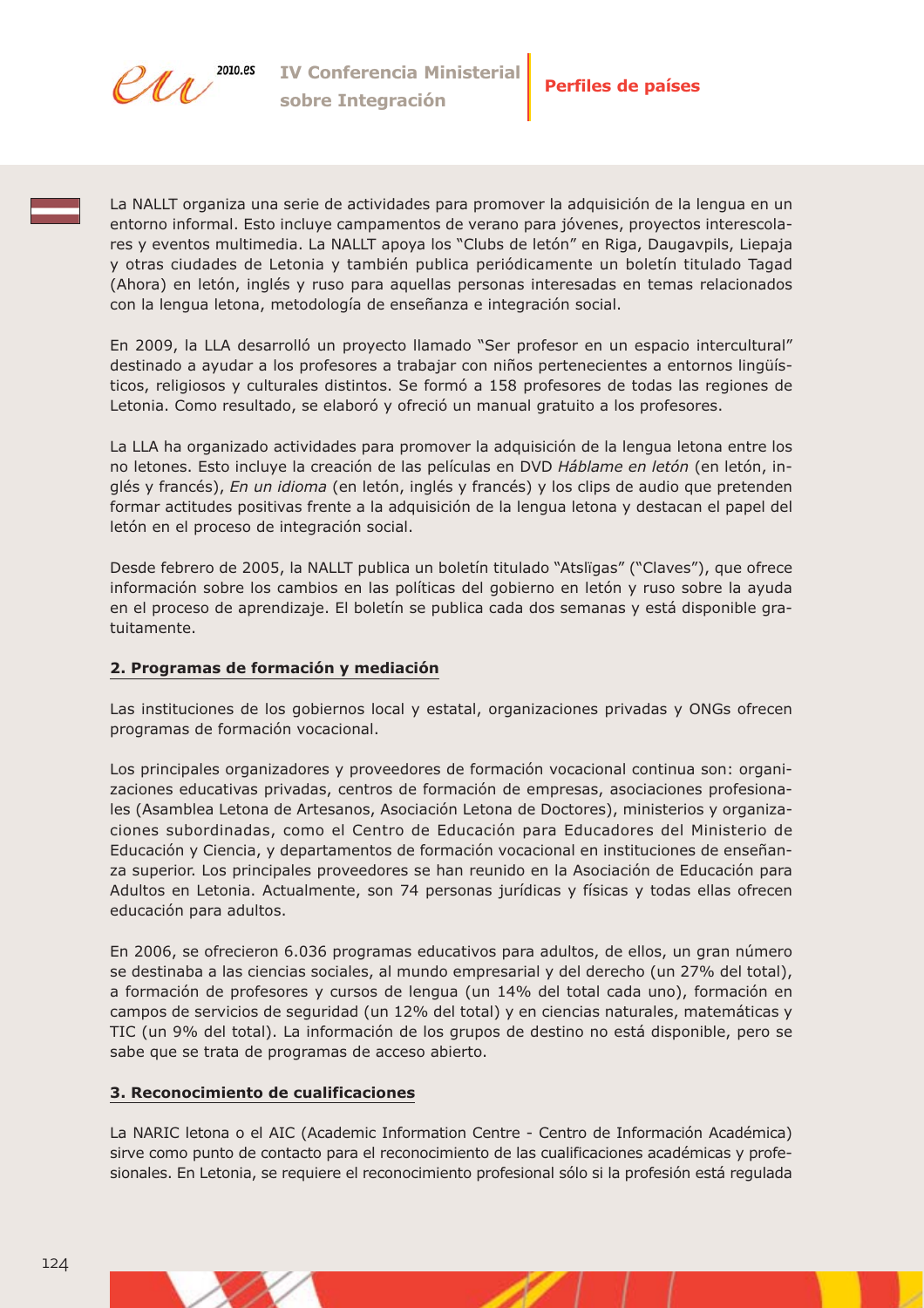

y ese es el caso de 60 profesiones en Letonia5. El AIC no toma decisiones sobre el reconocimiento de la cualificación profesional de una persona, solamente comprueba los documentos y los envía al órgano competente y luego le comunica el resultado al solicitante. El procedimiento es el mismo para ciudadanos comunitarios o extracomunitarios, aunque el resultado puede variar en función de esta distinción. El coste del procedimiento del reconocimiento profesional es de 40,00 LVL (78 USD). El reconocimiento académico es gratuito.

Según la política lingüística en Letonia, algunas profesiones no se pueden desempeñar sin conocer la lengua letona. Para gestionar este tema, la NALLT ha proporcionado cursos de lengua adaptados a las necesidades de grupos profesionales específicos. Desde 2004, la NALLT se dirige a una nueva audiencia: los padres de los alumnos que asisten a las escuelas para minorías del país.

# **III. Distritos con diversidad**6

No se ha detectado en Letonia un problema de segregación residencial, pero la gestión de la diversidad se considera un elemento importante de la integración en la sociedad. La población de Letonia no ha sido homogénea históricamente. Se estima que hay representantes de 156 etnias en el país y, gracias a su histórica diversidad étnica, Letonia ha practicado una tolerancia diaria durante mucho tiempo. La "Integración social en Letonia" es el principal programa nacional para la gestión de la diversidad.

# **IV. Inclusión en la sociedad civil**7

El gobierno letón controla la implicación de la sociedad civil a todos los niveles: nacional, regional y local, y en todos los sectores. Dos documentos (Pautas para el fortalecimiento de la Sociedad Civil 2005-2014 y Programa Nacional para el Fortalecimiento de la Sociedad Civil 2008-2012) orientan al Gobierno a este respecto. Se están implementando varias medidas en este programa, aunque no existe información relativa a medidas específicas para organizaciones de inmigrantes. Una de las actividades secundarias del Programa Nacional para el Fortalecimiento de la Sociedad Civil 2008-2012 consistió en desarrollar un movimiento de organizaciones no gubernamentales que trabajen para apoyar a los inmigrantes. Hasta el momento, unas 15 organizaciones no gubernamentales trabajan por la defensa de los intereses de los inmigrantes.

**<sup>7</sup> Cuestionario de Letonia, como se indica anteriormente.**



**<sup>5</sup> http:// www.aic.lv/rec/Eng/prof\_en/public/**

**<sup>6</sup> Cuestionario de Letonia, como se indica anteriormente.**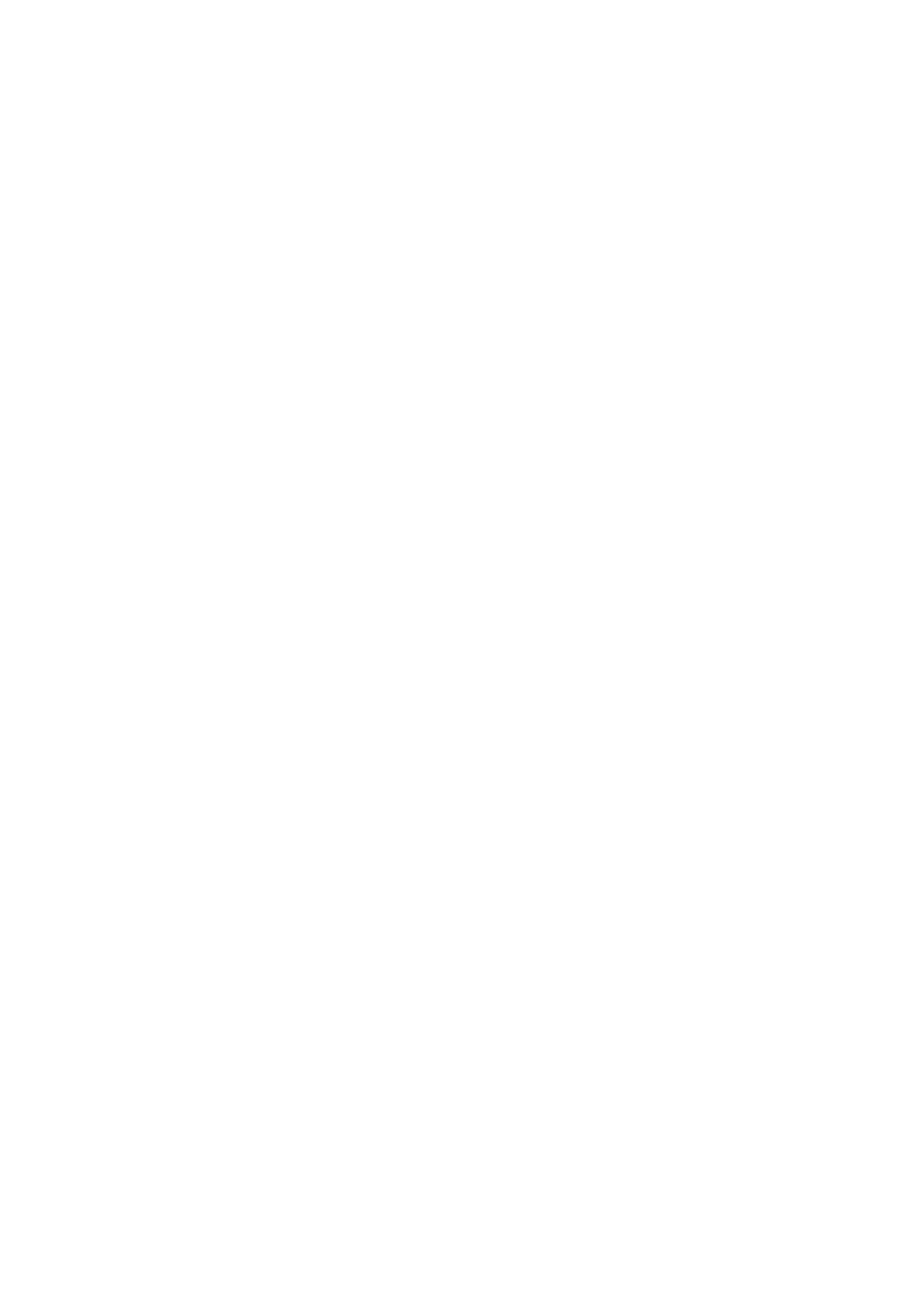



In January 2010, the number of foreign citizens in Luxembourg was 215,500, 44% of the total population. 185,352 (38% of total population) of these were EU citizens. The major countries of origin were Portugal, France, Italy, Belgium, and Germany.<sup>1</sup>

# **I. Migrants and the Labour Market**

The employment rate of non-nationals in Luxembourg was slightly higher at the end of 2009, 67.3% of foreigners versus 62.7% of nationals. However, within this, EU nationals had a significantly higher employment rate (68.9%) than third country nationals (55.2%).

Luxembourgers, who make up one-third of the country's labour force, work mainly in the civil service, leaving most of the production and innovation sector work to immigrants and commuters from border areas.<sup>2</sup> Indeed, the Luxembourg labour market relied on migrants and cross-border commuters more than any other country in Europe, who form 73% of the labour market in competitive sectors.<sup>3</sup> According to OECD data, most of foreign-born were employed in the service<sup>4</sup> sector (56.6%), construction (13.1%), wholesale and retail (10.9%), mining, manufacturing, and energy (9.1%), hotels and restaurants (6.5%). As a result, there is a strong over-representation of migrant workers in the service, construction, hotels and restaurants sectors.<sup>5</sup>

Significant differences exist between the educational level of migrant and native workers in Luxembourg: just over three quarters of Portuguese migrant workers and around one fifth of Italian migrant workers have no education beyond primary level. This proportion is much smaller among workers from other neighbouring (commuter) EU countries, such as Belgium, France and Germany who tend to have much higher education levels<sup>6</sup> than Luxembourg nationals.

# **II. Human Capital Development**

In 2009, the Luxembourg Reception and integration Agency (OLAI) was created. One of its functions is to manage a Welcome and Integration Contract, which is aimed at improving economic, politic, social and cultural integration of the foreigner wishing to stay permanently in Luxembourg.

**<sup>1</sup> Luxembourg Questionnaire Response, received March 2010**

**<sup>2</sup> Serge Kollwelter, Immigration in Luxembourg: New Challenges for an Old Country, Migration Information Source, 2007**

**http://www.migrationinformation.org/Profiles/display.cfm?ID=587**

**<sup>3</sup> Luxembourg Questionnaire, as above**

**<sup>4</sup> Among services: health and community services (7.4%), Admin. and ETO (extra-territorial organizations) (13.0%), and households (3.3%).**

**<sup>5</sup> OECD, International Migration Outlook, 2008, SOPEMI**

**<sup>6</sup> Eurofound, Luxembourg: the occupational promotion of migrant workers, European Working Conditions Observatory, 2009,**

**http://www.eurofound.europa.eu/ewco/studies/tn0807038s/tn0807038s\_2.htm**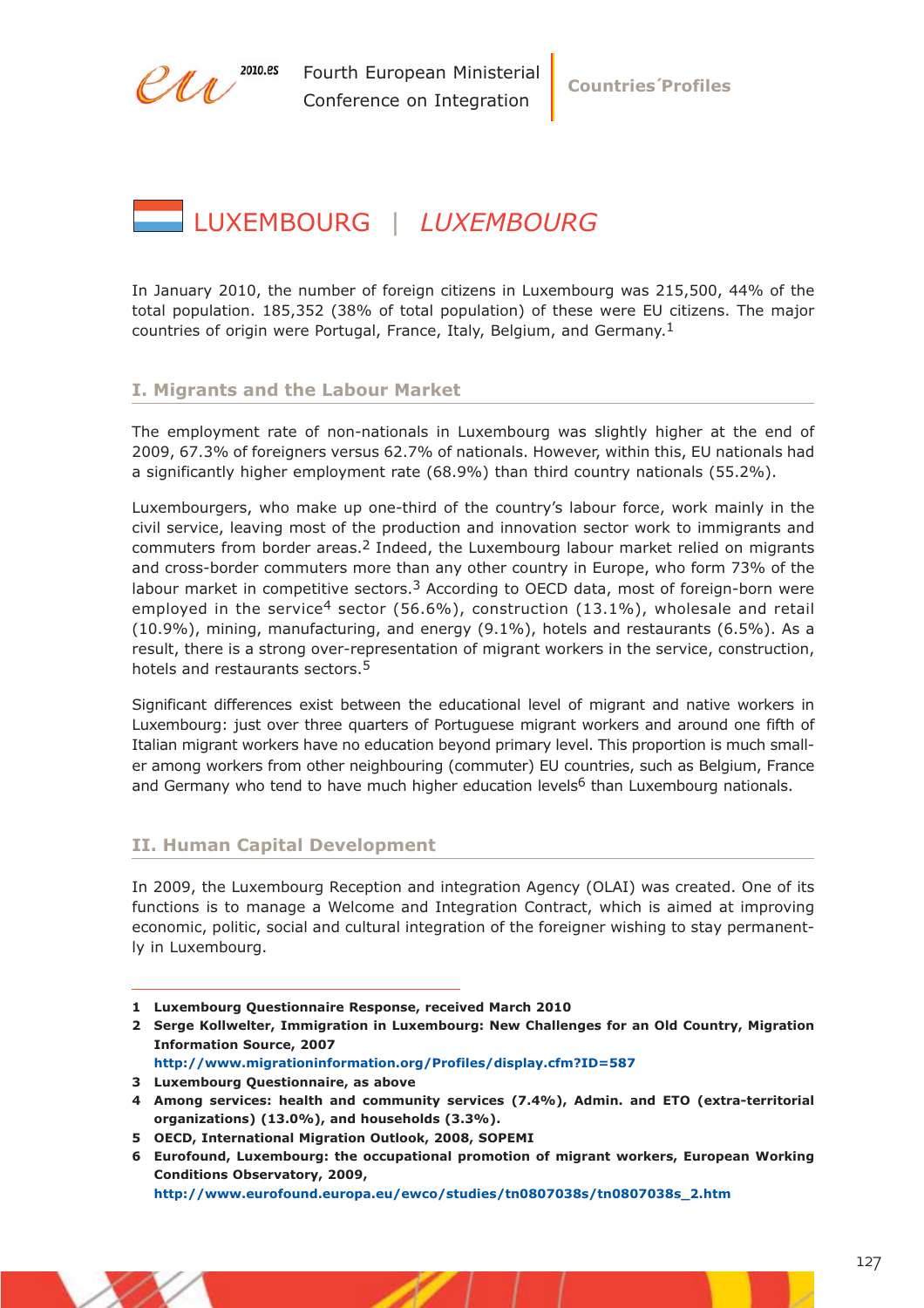

#### **1. Language acquisition**

The Citizenship law passing in October 2008 stipulates that migrants must have a sufficient active and passive knowledge of one of Luxembourg's three official languages (French, German and Luxembourgish), and pass an oral evaluation test in Luxembourgish.

The Welcome and Integration Contract includes language training, civic education and an orientation day. From January 2009 on, foreigners working in Luxembourg are given the opportunity to take language classes during working hours. The government reimburses the employees for the working time taken, and pays the employer's share of the social contributions for that period. Migrant workers may take up to 200 hours (divided into two installments of 80 and 200 hours).

#### **2. Training and bridging programmes**7

There are few specific training programmes for migrants, as most of them tend to arrive with a job already secured. However, a survey of employers found out that more than half of the employers offer specific training courses to their migrant employees. Many companies also offer language courses to all staff, which are intended to improve the language skills of the migrant workforce. All training programmes are offered to employees regardless of their nationality.

#### **3. Qualifications Recognition**8

In the aftermath of the economic crisis, effective skills recognition has become a higher priority to the government. The Ministry of Education and Professional Training oversees the recognition of qualifications, while the ENIC-NARIC is based within this Ministry. The department for diploma recognition offers information and prepares recognition assessments, as well as creating a database of foreign credentials that supports the detection of fake qualifications and diplomas.

A new procedure for qualifications recognition has been developed, which allows professional and extra-professional experience to be evaluated and recognised by the ministry. The *Validation des Acquis de l'Experience* (VAE) is available to all those with at least three years of professional experience.

### **III. Residential Segregation**

There is little information on the level of residential segregation in Luxembourg. However, broadly, the government has a number of policies to facilitate access to housing for low- and medium-income households, and in 2004 it introduced policies to improve social mixing in housing policy.9

**<sup>7</sup> Eurofound, as above**

**<sup>8</sup> Luxembourg questionnaire, as above**

**<sup>9</sup> CECODHAS, Social Housing and the Integration of Immigrants in the European Union, EXCHANGE Special Edition, Autumn 2007**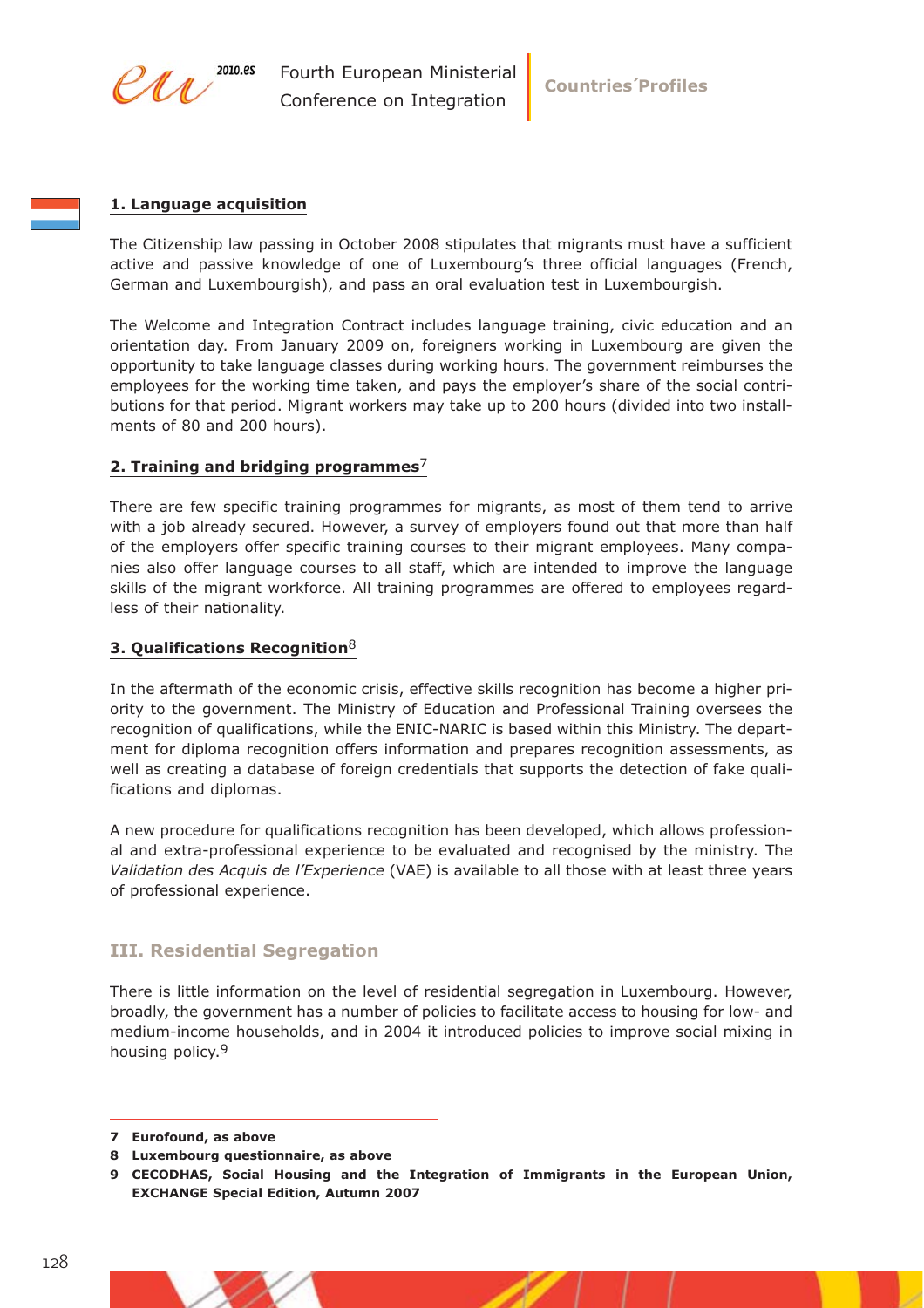

The government's integration plan outlines a number of priorities regarding intercultural dialogue that facilitates communication between the host society and foreign-born citizens. The plan highlights a number of strategies, including political participation, tutoring initiatives, improving the knowledge of the host society, and training organisations to develop their own intercultural dialogue programmes.10

# **III. Civil Society Inclusion**11

The OLAI consulted civil society during the development of the first multi-annual national action plan for integration and against discrimination, from which developed a public debate with civil society on integration. The OLAI plans to hold these consultation fora on a regular basis with civil society during the 5 years the action plan will be running.

The National Council for Foreigners, created by the law of 1993, examines issues related to immigrant integration. This may work to the request of the government, or at the Council's own initiative. The Council has 30 members, including a number of migrant representatives (reflecting the foreign population in Luxembourg), local government representatives, trade unions, employer associations and civil society. The Council offers its opinions on national integration policy, and acts as a broader forum for discussion for the various communities.

Finally, the OLAI periodically organises a National Conference on Integration, bringing together foreigners and nationals alongside high-level politicians, to discuss related issues. This conference forms part of the agenda setting process for policy-makers.

- **10 Luxembourg questionnaire, as above**
- **11 Luxembourg questionnaire, as above**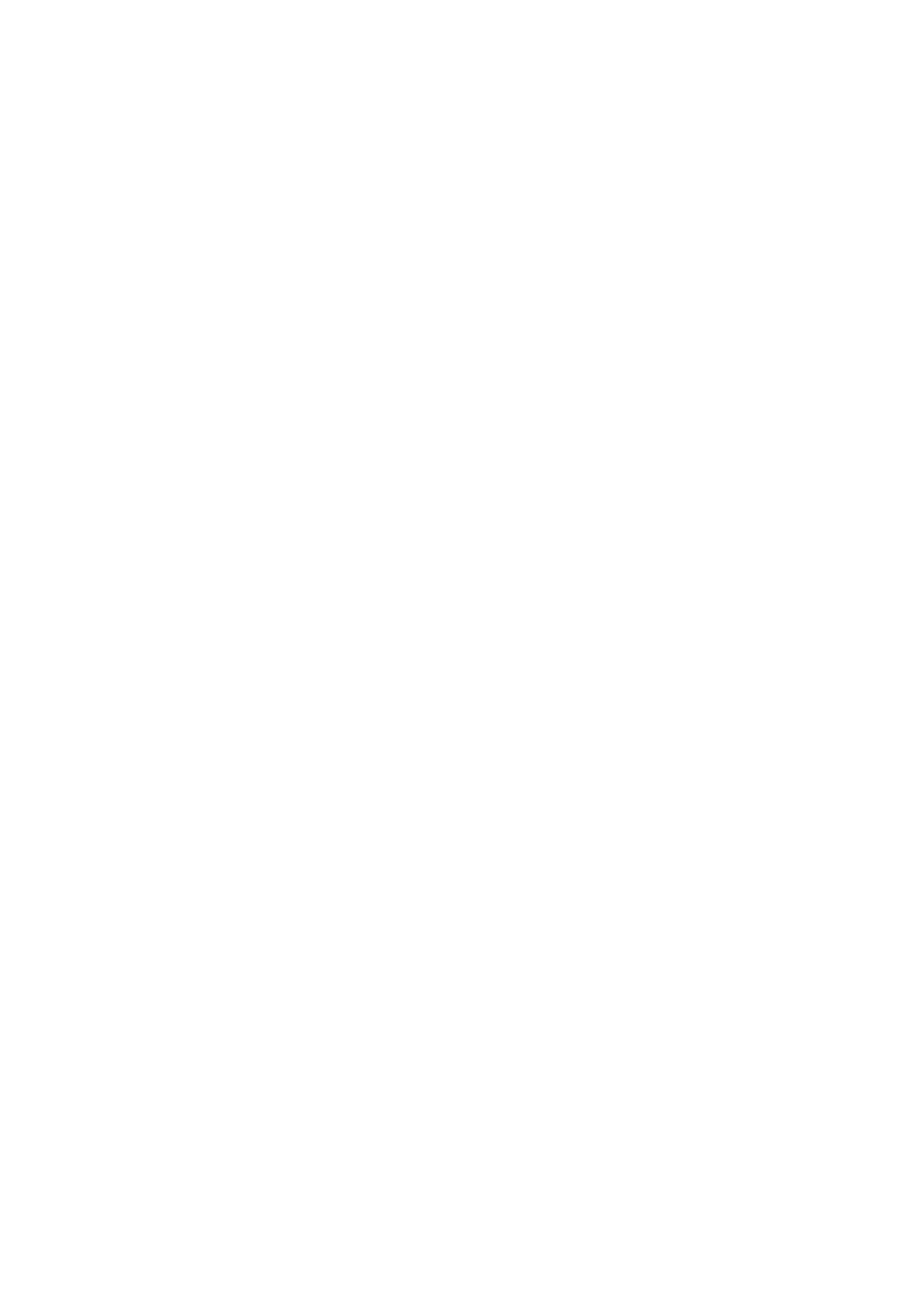

**IV Conferencia Ministerial sobre Integración**

# LUXEMBURGO | *LUXEMBOURG*

En enero de 2010, el número de ciudadanos extranjeros en Luxemburgo era de 215.500, el 44% de la población total. De estos, 185.352 (el 38% de la población total) eran ciudadanos comunitarios. Los principales países de origen eran Portugal, Francia, Italia, Bélgica y Alemania1.

# **I. Migrantes y el mercado laboral**

La tasa de empleo entre foráneos en Luxemburgo era ligeramente superior a finales de 2009: el 67,3% en extranjeros frente al 62,7% en nacionales. No obstante, dentro de esto, los ciudadanos comunitarios tenían una tasa de empleo muy superior (68,9%) a la de nacionales de terceros países (55,2%).

Los luxemburgueses, que constituyen un tercio del mercado de trabajo nacional, son principalmente funcionaros, dejando la mayoría de las labores del sector de producción e innovación a inmigrantes y personas que se trasladan todos los días, desde zonas fronterizas, para ir a trabajar.2 De hecho, el mercado laboral luxemburgués está más en manos de migrantes y personas que cruzan la frontera todos los días para ir a trabajar que en ningún otro país europeo; éstos constituyen el 73% del mercado laboral competitivo<sup>3</sup>. Según los datos de la OCDE, la mayoría de los extranjeros están trabajando en el sector servicios<sup>4</sup> (el 56,6%), la construcción (el 13,1%), la venta al por mayor y minorista (el 10,9%), industria (el 9,1%), hostelería y restauración (el 6,5%). Como consecuencia, los trabajadores migrantes están sobre representados en los sectores servicios, construcción, hostelería y restauración<sup>5</sup>.

Existen diferencias significativas entre el nivel educativo de los trabajadores migrantes y los nativos en Luxemburgo: sólo tres cuartos de los trabajadores migrantes portugueses y cerca de una quinta parte de los italianos no poseen más nivel educativo que el primario. Esta proporción es mucho más baja entre trabajadores que van a trabajar a Luxemburgo y vuelven a casa en el día de zonas europeas como Bélgica, Francia y Alemania, que suelen tener unos niveles educativos mucho más altos<sup>6</sup> que los luxemburgueses.

- **http://www.migrationinformation.org/Profiles/display.cfm?ID=587**
- **3 Cuestionario de Luxemburgo, como se indica anteriormente.**
- **4 Among services: health and community services (7.4%), Admin. and ETO (extra-territorial organizations) (13.0%), and households (3.3%).**
- **5 OCDE, International Migration Outlook, 2008, SOPEMI.**

**<sup>1</sup> Respuesta al cuestionario de Luxemburgo, recibido en marzo de 2010.**

**<sup>2</sup> Serge Kollwelter, Immigration in Luxembourg: New Challenges for an Old Country, Migration Information Source, 2007**

**<sup>6</sup> Eurofound, Luxembourg: the occupational promotion of migrant workers, European Working Conditions Observatory, 2009,**

**http://www.eurofound.europa.eu/ewco/studies/tn0807038s/tn0807038s\_2.htm**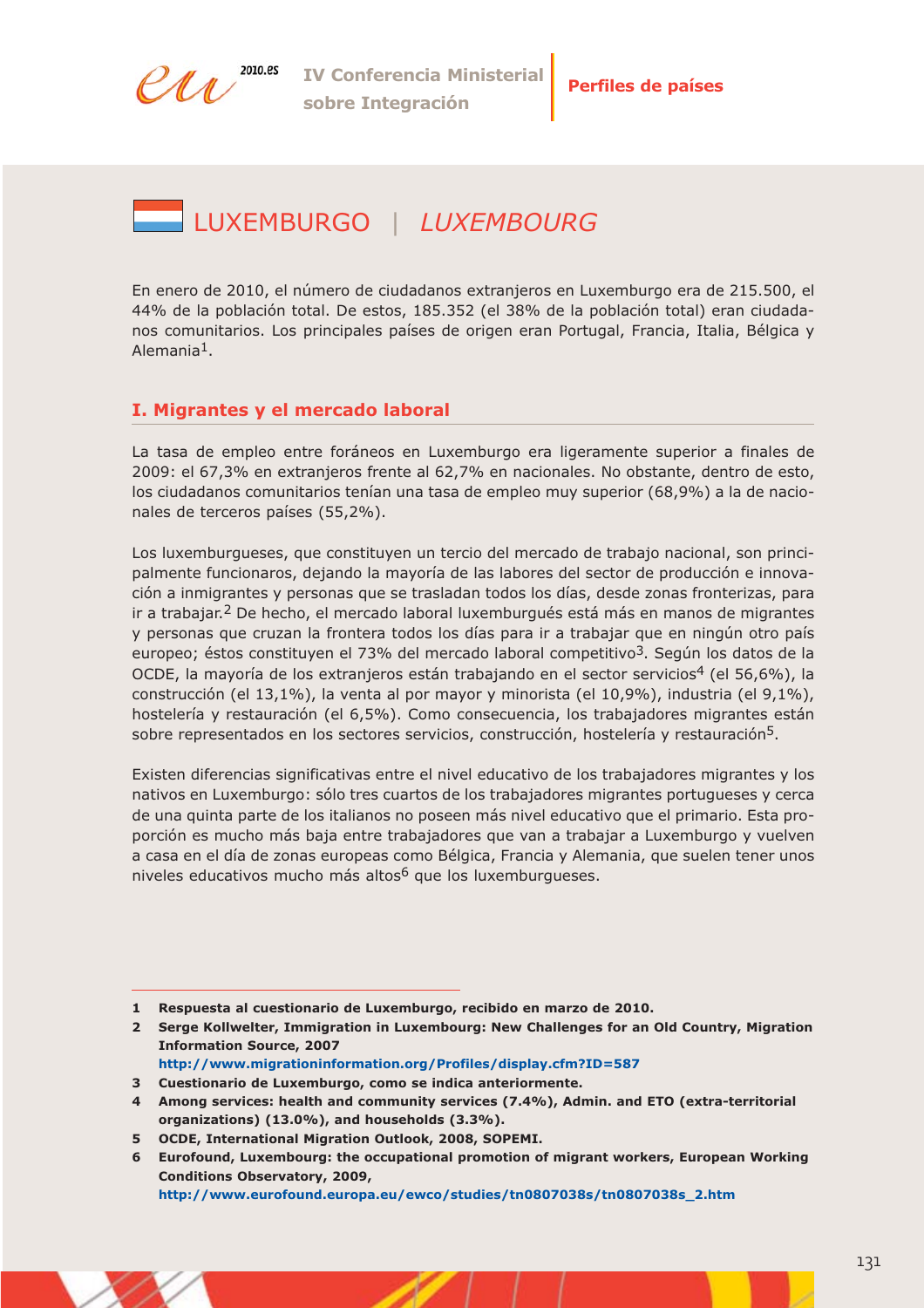

# **II. Desarrollo del capital humano**

En 2009, se creó la Agencia de Recepción e Integración en Luxemburgo (OLAI). Una de sus funciones es gestionar un Contrato de Acogida e Integración, que va encaminado a mejorar la integración económica, política, social y cultural de los extranjeros que deseen asentarse permanentemente en Luxemburgo.

# **1. Adquisición de la lengua**

La Ley sobre nacionalidad que se aprobó en octubre de 2008 estipula que los migrantes deben poseer suficientes conocimientos activos y pasivos de uno de los tres idiomas oficiales en Luxemburgo (francés, alemán y luxemburgués) y aprobar una prueba de nivel oral en luxemburgués.

El Contrato de Acogida e Integración incluye formación lingüística, educación cívica y un día de orientación. A partir de enero de 2009, los extranjeros que trabajan en Luxemburgo tienen la oportunidad de asistir a clases de idioma durante sus horas de trabajo. El Gobierno reembolsa a los empleados las horas laborales que han usado y abona al empleador la parte de las contribuciones sociales correspondientes a ese periodo. Los trabajadores migrantes pueden asistir a un máximo de 200 horas (dividido en dos periodos de 80 y 20 horas).

### **2. Programas de formación y mediación**7

No existen muchos programas de formación específicos para migrantes, ya que la mayoría de ellos llega ya con un trabajo asegurado. No obstante, una encuesta de empleadores descubrió que más de la mitad de los empleadores ofrece formación específica a sus empleados migrantes. Muchas empresas incluso ofrecen cursos de idiomas a toda la plantilla con el objetivo de mejorar las competencias lingüísticas de los empleados migrantes. Todos los programas de formación se ofrecen a los empleados con independencia de su nacionalidad.

### **3. Reconocimiento de cualificaciones**8

Tras la crisis económica, el eficaz reconocimiento de competencias laborales ha pasado a tener más prioridad para el Gobierno. El Ministerio de Educación y Formación Profesional supervisa el reconocimiento de cualificaciones, mientras que la ENIC-NARIC pertenece a este Ministerio. El departamento para el reconocimiento de cualificaciones ofrece información y prepara evaluaciones de reconocimiento, crea una base de datos de titulaciones extranjeras que sirve para detectar cualificaciones o títulos falsos.

Se ha desarrollado un procedimiento para reconocer cualificaciones que permite que el Ministerio pueda evaluar y reconocer la experiencia laboral y extralaboral. Todos aquellos que tengan al menos tres años de experiencia profesional pueden solicitar la *Validation des Acquis de l'Experience* (VAE).

**<sup>7</sup> Eurofound, como se indica anteriormente.**

**<sup>8</sup> Cuestionario de Luxemburgo, como se indica anteriormente.**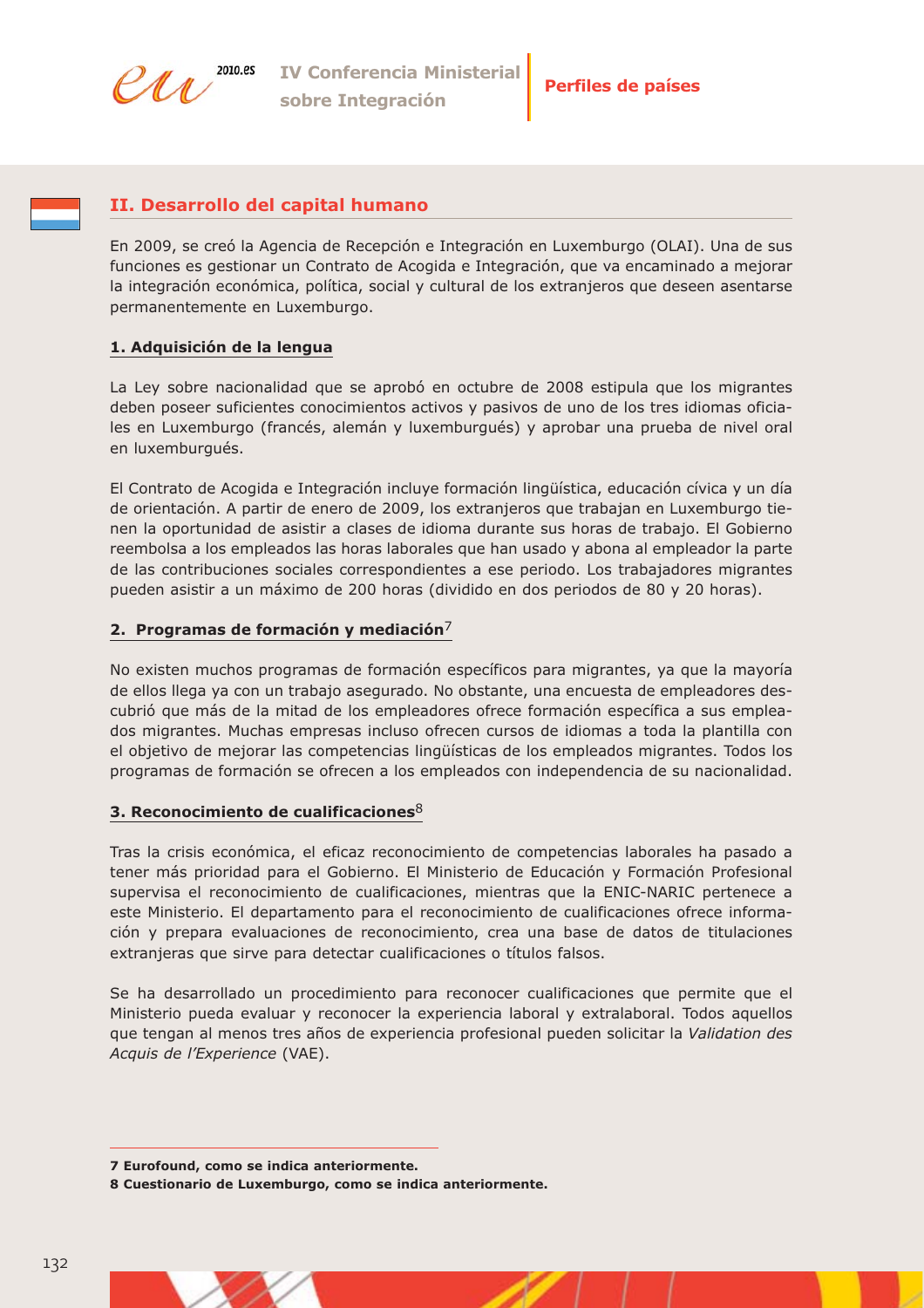

# **III. Distritos con diversidad**

No existe mucha información sobre el nivel de segregación residencial en Luxemburgo. Sin embargo, en términos generales, el Gobierno tiene una serie de políticas para facilitar el acceso a la vivienda de hogares con pocos y medios ingresos; en 2004, introdujo medidas para que en las políticas sobre vivienda se fomentase más la mezcla social<sup>9</sup>.

El plan de integración del Gobierno destaca varias prioridades referentes al diálogo intercultural que facilita la comunicación entre la sociedad de acogida y los ciudadanos extranjeros. El plan hace hincapié en diversas estrategias, entre ellas, la participación política, las iniciativas de tutorías, mejorar los conocimientos de la sociedad de acogida y organizaciones de formación para que conciban sus propios programas de diálogo intercultural $10$ .

# **IV. Inclusión en la sociedad civil**11

La OLAI consultó a la sociedad civil mientras se estaba elaborando el primer Plan de Acción Nacional multianual sobre integración y contra la discriminación, a partir del cual desarrolló un debate público con la sociedad civil sobre integración. La OLAI tiene pensado celebrar estos foros de consulta a la sociedad civil de manera habitual durante los cinco años que dura el plan de acción.

El Consejo Nacional para Extranjeros, instaurado legalmente en 1993, examina asuntos relacionados con la integración de inmigrantes. Esto puede ser a petición del Gobierno o a discreción del Consejo. El Consejo está constituido por 30 miembros: varios representantes de migrantes, en función de la población extranjera de Luxemburgo; representantes del gobierno municipal; sindicatos; asociaciones de empresarios; y la sociedad civil. El Consejo ofrece su opinión sobre las políticas de integración nacionales y actúa como un foro más amplio para que las distintas comunidades puedan intercambiar impresiones.

Por último, la OLAI organiza una Conferencia Nacional sobre Integración de manera periódica, a la que acuden extranjeros y nativos, así como políticos de alto nivel, para tratar los asuntos correspondientes. Esta conferencia forma parte del proceso legislativo establecido.

**<sup>11</sup> Cuestionario de Luxemburgo, como se indica anteriormente.**



**<sup>9</sup> CECODHAS, Social Housing and the Integration of Immigrants in the European Union, EXCHANGE Special Edition, Autumn 2007.**

**<sup>10</sup> Cuestionario de Luxemburgo, como se indica anteriormente.**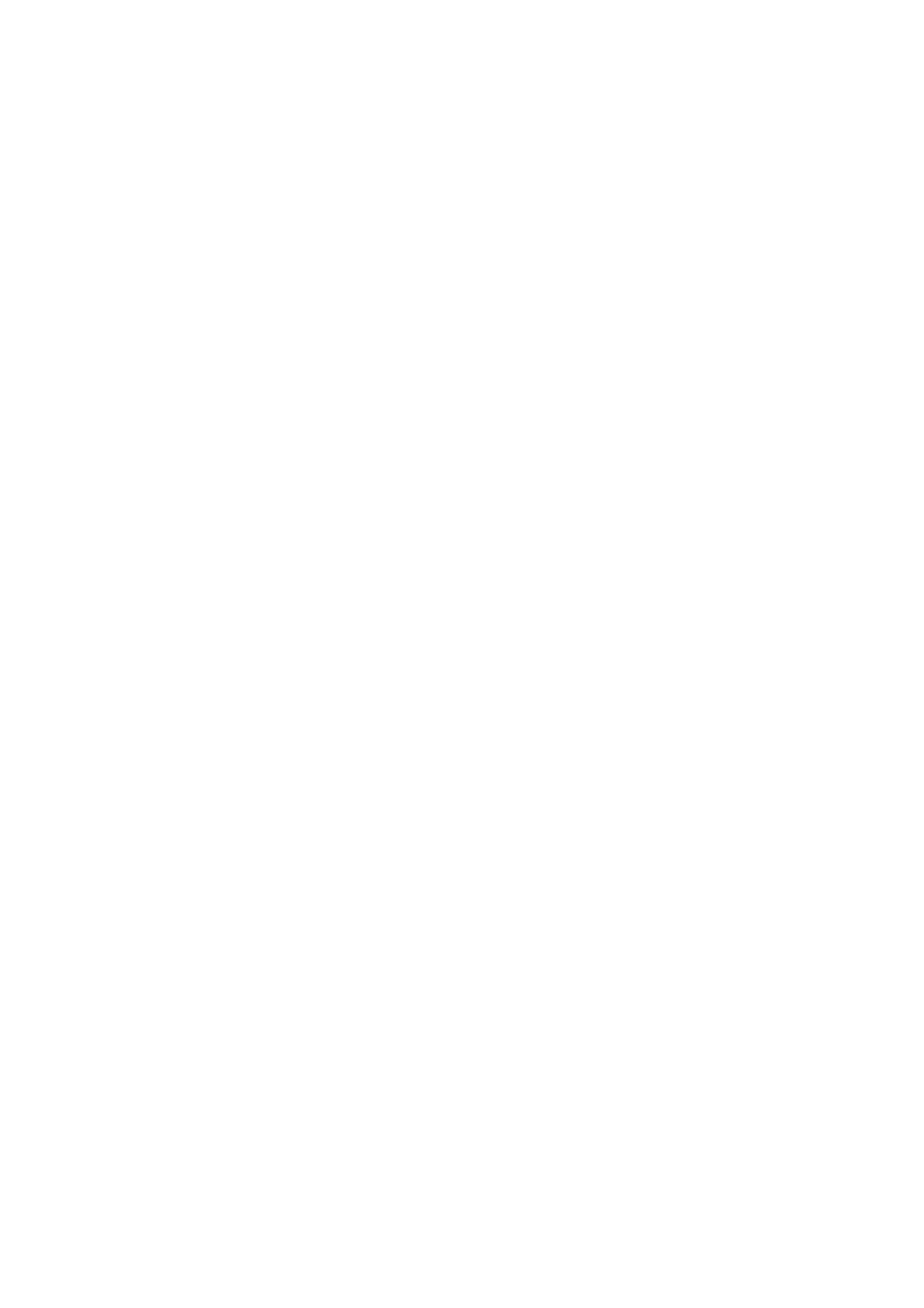



In 2008, the number of foreign citizens in the Netherlands was 688,000, 4.2% of the total population. The major countries of origin were Turkey, Morocco, Germany, the United Kingdom and Belgium.1

# **I. Migrants and the Labour Market**

At the end of 2009, the employment rate for foreign nationals in the Netherlands was 62.5%, versus 77.2% for natives. However, there was a significant gap in the employment rate of EU citizens versus third country nationals, which was much lower.<sup>2</sup>

According to OECD data from 2005 and 2006, about half (51.6%) of foreign born were engaged in the service<sup>3</sup> sector, roughly 17.3% in mining, manufacturing and energy, 12.9% in wholesale and retail trade, and 7.1% in hotels and restaurants. Migrants were overrepresented in the mining, manufacturing, and energy sector as well as in the services, hotels and restaurants sector.4

The situation of migrants on the labour market is diverse. The participation of highly skilled migrant is fairly strong. The groups who suffer disadvantages are those who arrive as refugees or family migrants, as many do have little of no language skills, literacy, education or work experience. This is particularly the case for migrant women arriving under family reunion or humanitarian programmes.<sup>5</sup>

# **II. Human Capital Development**

### **1. Language acquisition**6

Migrants are required to pass an integration exam (in which knowledge of Dutch language and Dutch society is being tested) to access both long-term residence and citizenship. In addition, all family migrants who wish to reside indefinitely in the Netherlands are required to pass a basic level language test and a knowledge of Dutch society test in the country of origin, according to the Civic Integration Abroad Act, introduced in 2006.

**6 Dutch Questionnaire, as above**

**<sup>1</sup> Eurostat, Statistics in Focus, 94/2009**

**<sup>2</sup> Taken from European Labour Force Survey, accessed May 27 2010**

**<sup>3</sup> Among services: health and community services (14.6 %), Admin. and ETO (extra-territorial organizations) (6.9 %).**

**<sup>4</sup> SOPEMI: 2008.** 

**<sup>5</sup> Dutch Questionnaire Response, received March 2010**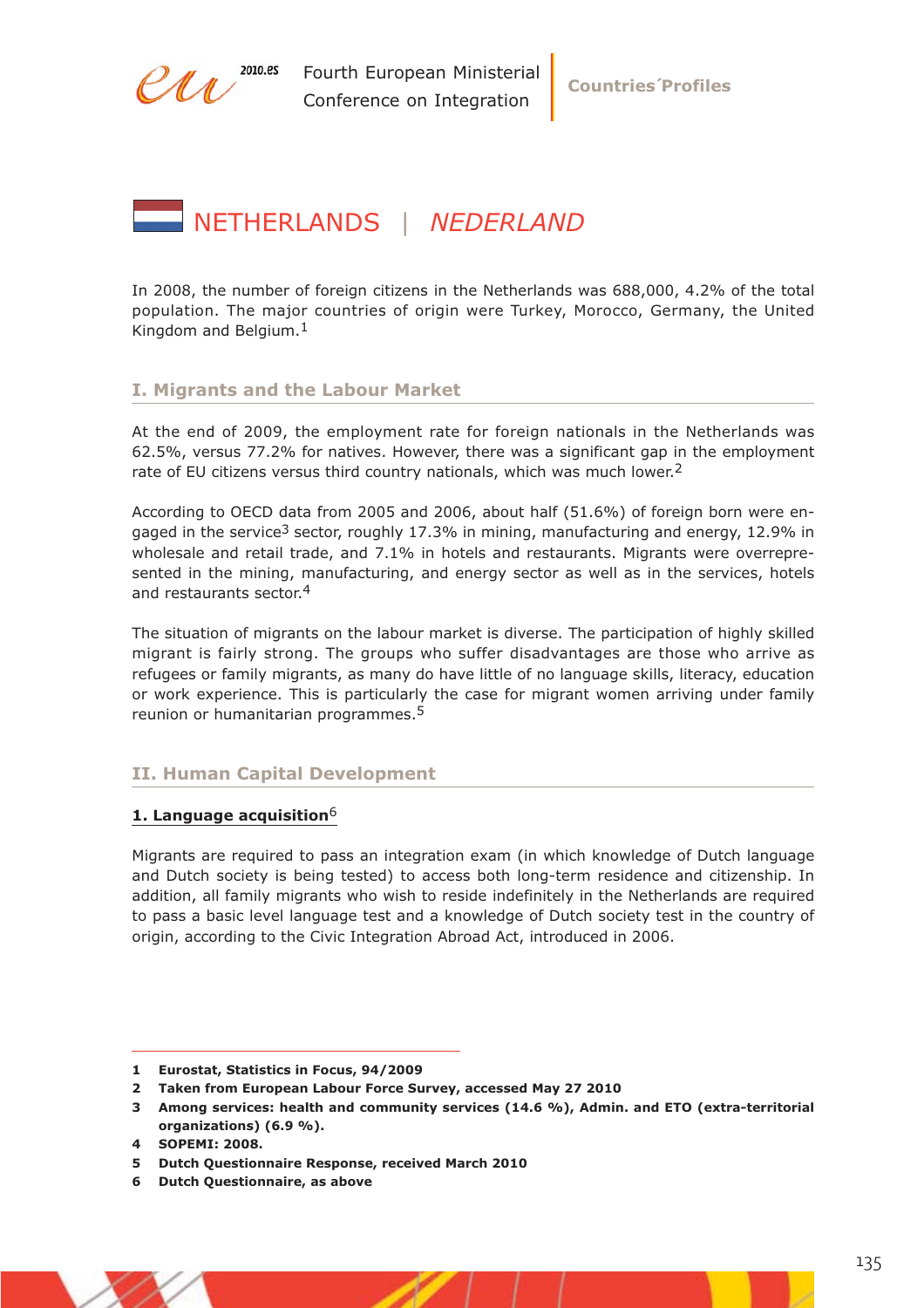

These requirements are balanced by a broad provision of language courses, which are wholly or partly paid for by the government. Dutch language skills are considered key to participation in the labour market, and in 2009, 50,000 integration courses were offered to migrants. These courses can be integrated with work experience, vocational training or volunteering programs. In addition to the civic integration policy other measures have been introduced to eliminate educational disadvantages among migrants and their children like additional classes during early childhood education and extra language coaching through bridging classes.

# **2. Training and bridging programmes**7

The Employment and Benefits Agency, which assists people in finding a job, commences an assessment for the recognition of qualifications and competences of each migrant at an initial interview. This allows for the eventual placement of migrants in particular civic integration programmes which may be combined with work, training and/or volunteering. There is also a special service point for highly educated migrants.

Several initiatives are geared towards improving labour market outcomes for migrants, with migrant women and youth particular targets. For example, the project 'Thousand and One Forces' is aimed at getting 50,000 non-native women into volunteer work. Meanwhile there is funding for improving the bridge between education and the labour market for migrant youth, and developing entrepreneurship skills within this group.

The initiatives on equal treatment on the labour market also contribute to improving the participation of migrants on the labour market. These initiatives deal with equal treatment at work, during a job application procedure, pay and dismissal

Many of the initiatives undertaken by the government are targeted at the general population, but include all those with a migrant background. For example, the National Ethnic Minorities Consultative Committee is actively involved in implementing the Youth Unemployment Action Plan, put in place in response to the economic crisis, at regional level.

### **3. Qualifications Recognition**

Nuffic, the Netherlands Organization for International Cooperation in Higher Education, is the ENIC-NARIC on behalf of the Ministry of Education, Culture and Science. Nuffic offers information on qualifications recognition, which is done by the competent authorities for each profession, as well as in-house evaluation of foreign diplomas.8

As part of a general strategy to promote life-long learning, the Dutch government has introduced an 'experience certificate' which provides an overview of competences and skills that people have acquired during their working life. This certificate is designed to help people find a new job or get back into the labour market in the absence of formal education certificates.<sup>9</sup>

**<sup>7</sup> Dutch Questionnaire, as above**

**<sup>8</sup> See the Nuffic website, at http://www.nuffic.nl/**

**<sup>9</sup> Dutch questionnaire, as above**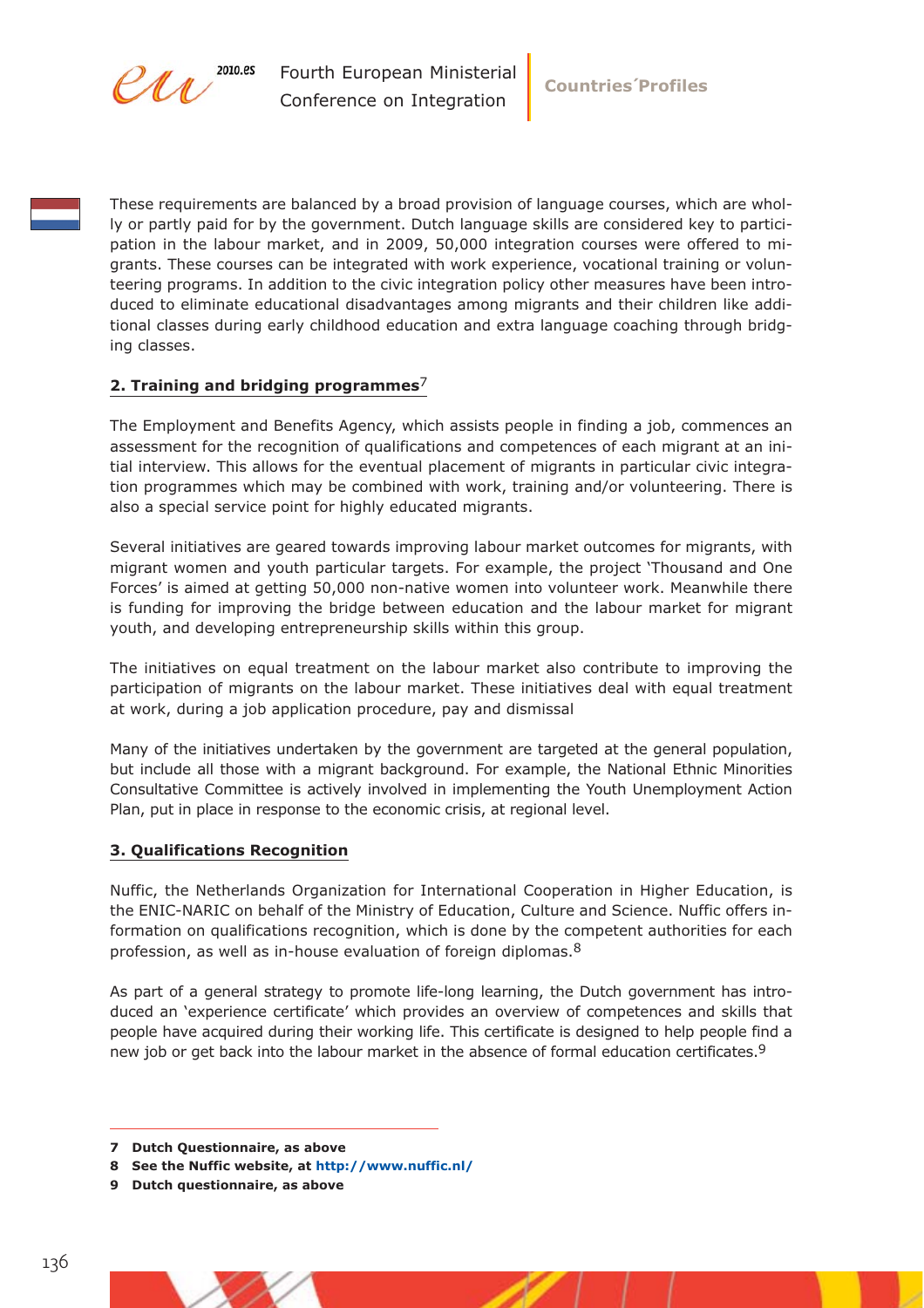

Finally, immigrants are a special target group for Prior Learning Assessment and Recognition, and a project to offer portfolio development was undertaken in 2003. The scheme gives foreign professionals an attestation of their skills, written in the Dutch language.<sup>10</sup>

# **III. Residential Segregation**11

Residential segregation has long been a concern for the Dutch government, and a broad range of housing and municipality policies have been put in place to reduce the concentration of those with the lowest socio-economic status, and promote ethnic diversity in neighbourhoods.

- Restructuring neighbourhoods, through the development of new housing stock.
- Mixed housing, whether through constructing more expensive housing as a counterweight to social housing in a district, or building affordable housing in better neighbourhoods
- –– Urbanisation agreements, whereby urban authorities undertake to build more rental and social housing outside the more built-up areas.
- Managing the allocation of housing, which allows municipalities greater discretion in allocating housing through several pieces of legislation, such as the 2006 Urban Areas (Special Measures) Act, and the 2010 Amended Housing Allocation Act.

In addition to this, the government prioritises the so-called neighbourhood approach, whereby the neighbourhoods in the poorest position will be subject to targeted policies to improve the social and economic situation. Increasing entrepreneurship within these neighbourhoods is seen as key for promoting economic growth and securing the future of the community.

# **IV. Civil Society Inclusion**12

The main mechanism for consulting with migrant communities is through the National Consultation of Minority Organisations (LOM) $^{13}$ , which was created in 1997. This organisation facilitates consultation between the Dutch government and eight umbrella minority interest groups, organised according to ethnic group (including Chinese, Turkish and Moroccan) and interest (such as refugee issues). The Minister for Integration also meets with Muslim umbrella organisations, such as Contact Group Islam.

In addition, the largest non-governmental organisation working in the area of integration is FORUM, which also hosts an integration services centre to assist local councils and policymakers in implementing integration policies.

- **10 Dutch questionnaire, as above**
- **11 Dutch questionnaire, as above**
- **12 EESC, Annex of the Preliminary Draft Opinion on the Elements for the structure, organisation and functioning of a platform for the greater involvement of civil society in the EU-level promotion of policies for the integration of third-country nationals (Exploratory opinion), SOC 281, 2008**
- **13 See the LOM website, at http://www.minderheden.org/**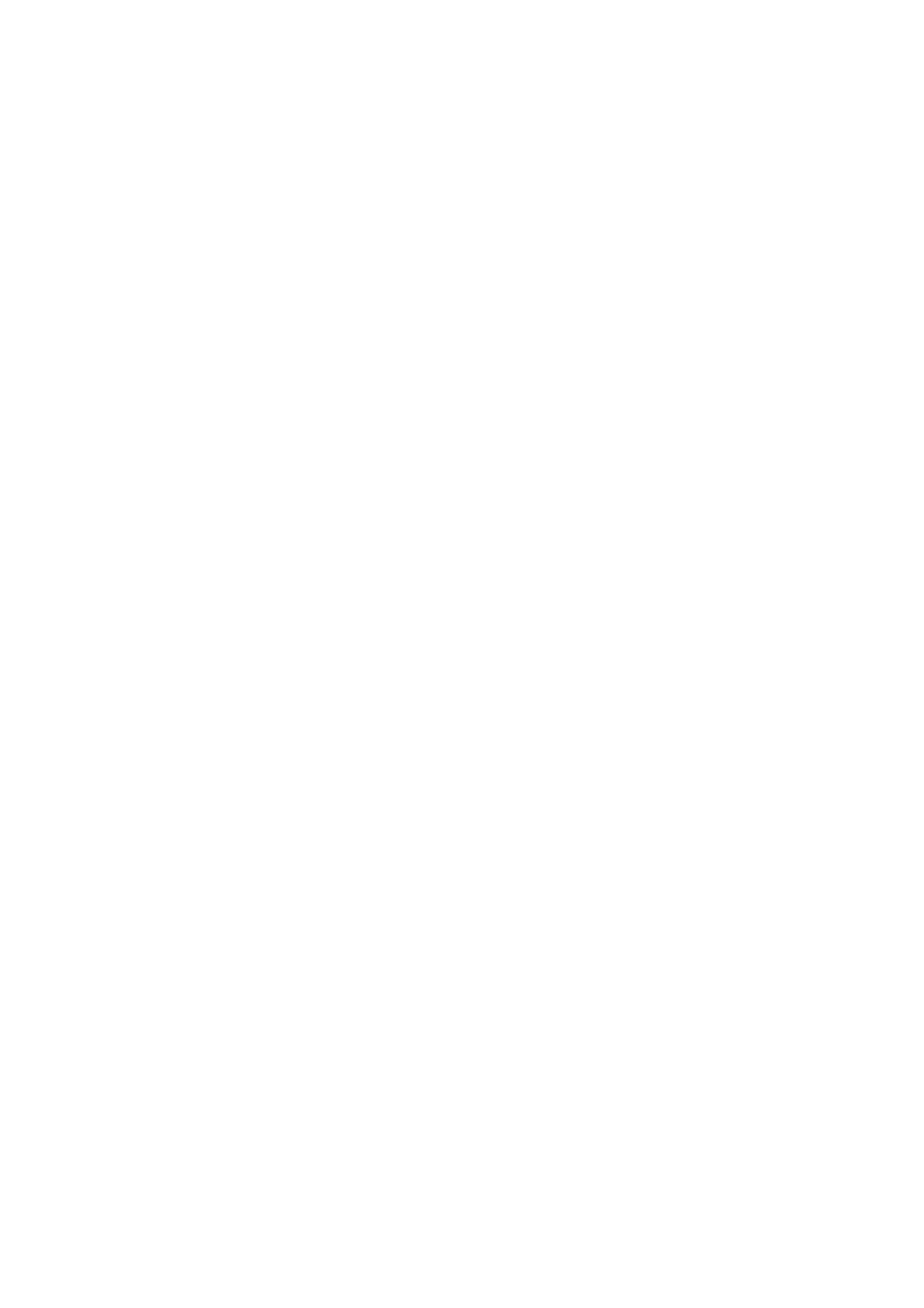



En 2008, había 688.000 ciudadanos extranjeros en los Países Bajos, un 4,2% de la población total. Los principales países de origen eran Turquía, Marruecos, Alemania, Reino Unido y Bélgica1.

# **I. Migrantes y el mercado laboral**

A finales de 2009, la tasa de empleo entre extranjeros en los Países Bajos era del 62,5%, frente al 77,2% entre los nativos. No obstante, existía una diferencia notable entre la tasa de empleo para ciudadanos de la UE y los de terceros países, que era mucho más baja para estos últimos2.

Según los datos de la OCDE de 2005 y 2006, cerca de la mitad (el 51,6%) de los extranjeros trabajaban en el sector servicios<sup>3</sup>; alrededor del 17,3%, en industria; el 12,9%, en comercio mayorista y minorista; y el 7,1%, en hostelería y restauración. Los migrantes estaban sobre representados en el sector de industria, así como en el sector servicios, hostelería y restauración<sup>4</sup>.

La situación de los migrantes en el mercado laboral varía. Los trabajadores muy cualificados tienen una presencia bastante sólida. Los grupos que están más desfavorecidos son los que llegan como refugiados o migrantes familiares, ya que muchos de ellos poseen pocos o ningún conocimiento lingüístico, o son analfabetos, o carecen de educación o experiencia laboral. Este es el caso concreto de mujeres migrantes que llegan por reagrupación familiar o programas humanitarios5.

### **II. Desarrollo del capital humano**

#### **1. Adquisición de la lengua**6

Se exige a los migrantes que aprueben un examen de integración (en el que se prueba el conocimiento de neerlandés y la sociedad de los Países Bajos) para acceder tanto a la residencia de larga duración como a la nacionalidad. Además, todas las familias de migrantes que deseen residir permanentemente en los Países Bajos tienen que aprobar un examen de idioma, nivel básico, y una prueba de conocimientos sobre la sociedad neerlandesa en su país de origen, conforme a la Ley sobre integración cívica en el extranjero que se aprobó en 2006.

- **1 Eurostat, Statistics in Focus, 94/2009.**
- **2 Entre otros servicios: sanidad y servicios sociales (un 14,6 %), Admin. y organizaciones extraterritoriales (un 6,9 %).**
- **3 SOPEMI, 2008.**
- **4 Respuesta al cuestionario de los Países Bajos, recibido en marzo de 2010.**
- **5 Cuestionario de los Países Bajos, como se indica anteriormente.**
- **6 Cuestionario de los Países Bajos, como se indica anteriormente.**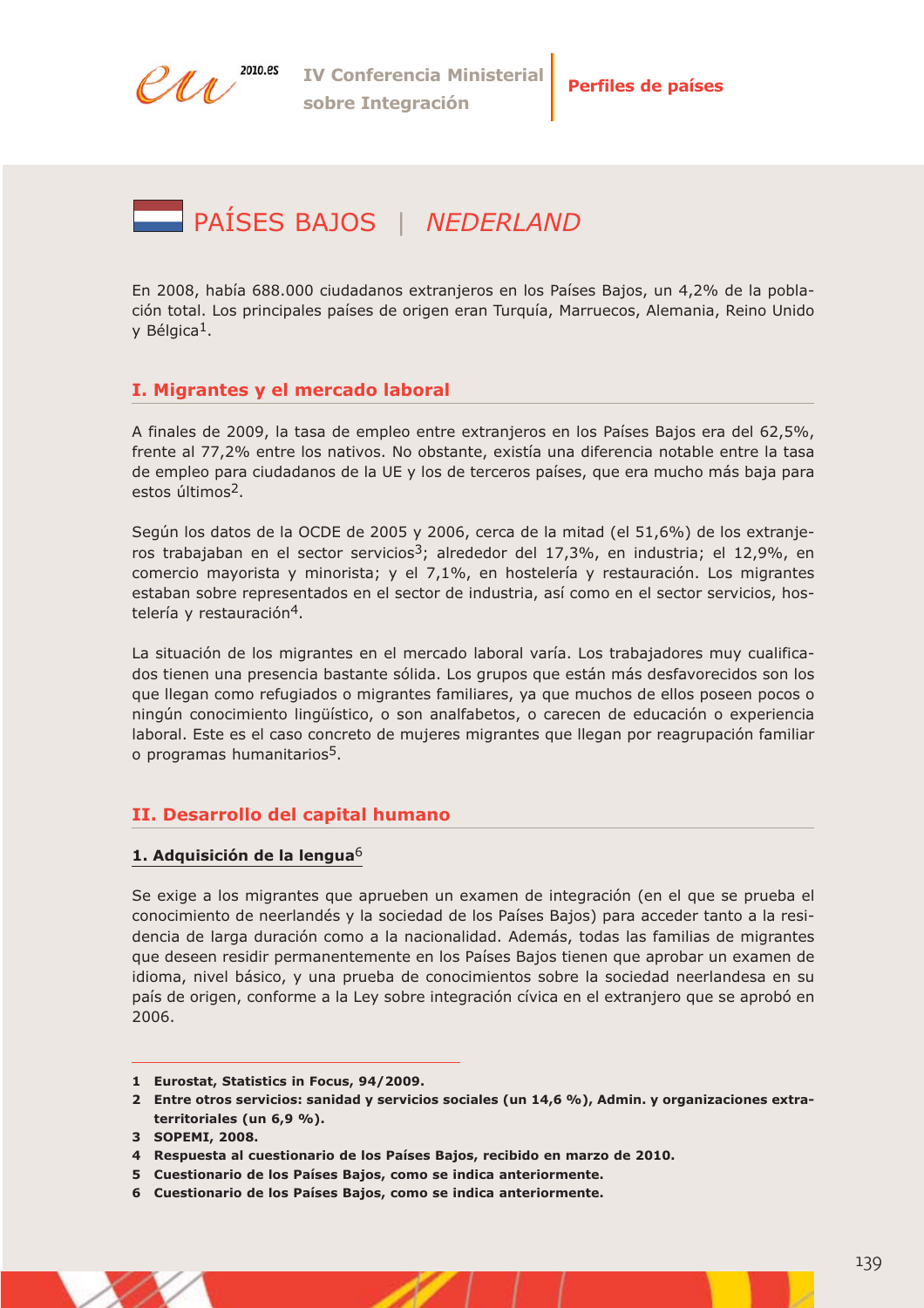

Estos requisitos se compensan con una amplia oferta de cursos de idiomas, subvencionados total o parcialmente por el Gobierno. Las competencias lingüísticas en neerlandés son claves para entrar en el mercado laboral y, en 2009, se impartieron 50.000 cursos de integración para migrantes. Estos cursos se pueden compaginar con experiencia laboral, formación profesional o programas de voluntariado. Además de las políticas para la integración cívica, se han introducido otras medidas para eliminar las desventajas educativas entre los inmigrantes y sus hijos, como clases de apoyo durante educación infantil y preparación lingüística adicional mediante clases de mediación.

#### **2. Programas de formación y mediación**7

La Agencia de Empleo y Beneficios, que ayuda a las personas que buscan trabajo, inicia una evaluación para el reconocimiento de titulaciones y competencias de cada inmigrante mediante una entrevista inicial. Esto permite incluir a los migrantes en programas de integración concretos que se puedan compaginar con el trabajo, la formación o el voluntariado. También existe un punto de servicio concreto para migrantes con un alto nivel educativo.

Existen varias iniciativas dirigidas a mejorar los resultados de los migrantes en el mercado laboral, sobre todo de las mujeres y los jóvenes. Por ejemplo, el proyecto "Mil y una fuerzas" pretende insertar a 50.000 mujeres foráneas en trabajos de voluntariado. Entre tanto, se financia la mejora del nexo de unión entre la educación y el mercado laboral para los jóvenes migrantes y el desarrollo de competencias emprendedoras dentro de este grupo.

Las iniciativas sobre un tratamiento equitativo en el mercado laboral también sirven para mejorar la participación de los migrantes en el mercado de trabajo. Estas iniciativas abordan el tratamiento en condiciones de igualdad en el empleo, durante el proceso de selección, el sueldo y el despido.

Muchas de las iniciativas que lleva a cabo el Gobierno van dirigidas a la población en general, pero incluyen a las personas procedentes de la migración. Por ejemplo, el Comité consultivo nacional sobre minorías étnicas se implica de forma activa en la implementación del Plan de acción sobre desempleo para los jóvenes, creado como respuesta regional a la crisis económica.

#### **3. Reconocimiento de cualificaciones**

La Nuffic, la Organización para la cooperación internacional en enseñanza superior, actúa en calidad de ENIC-NARIC neerlandés, dependiente del Ministerio de Educación, Cultura y Ciencia. Nuffic ofrece información sobre el reconocimiento de titulaciones, que realizan las autoridades competentes para cada profesión, así como una evaluación interna de los títu- $\log$  extranieros<sup>8</sup>.

**<sup>7</sup> Véase la página web de Nuffic: http://www.nuffic.nl/**

**<sup>8</sup> Cuestionario de los Países Bajos, como se indica anteriormente.**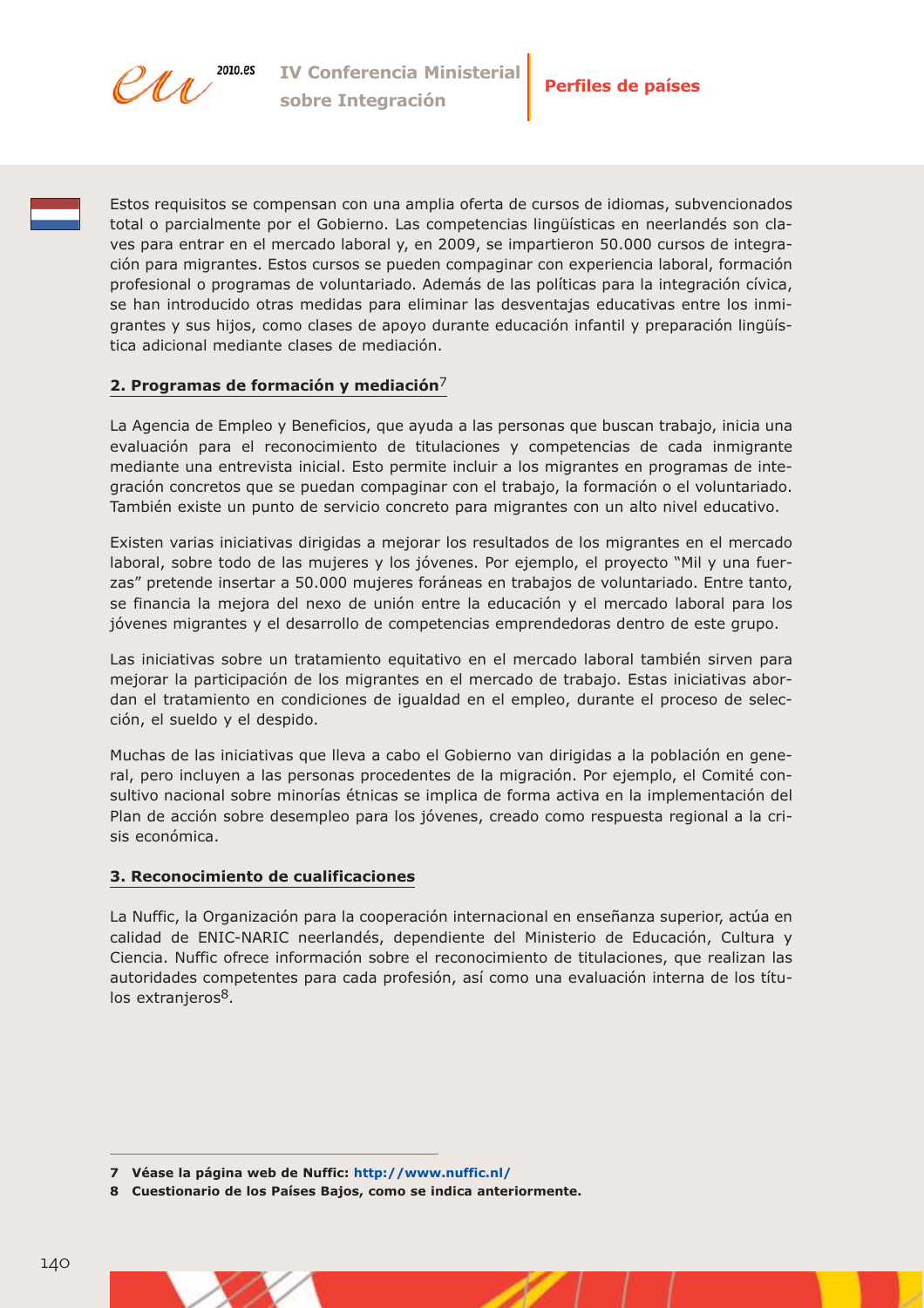

Dentro de una estrategia general para fomentar el aprendizaje continuo, el Gobierno neerlandés ha introducido un "certificado de experiencia" que ofrece una perspectiva global de las competencias y habilidades que la gente ha adquirido durante su vida laboral. Este certificado está diseñado para ayudar a la gente a encontrar un nuevo trabajo o a reincorporarse en el mercado laboral a falta de certificados de estudios oficiales<sup>9</sup>.

Por último, los inmigrantes son un grupo al que va especialmente dirigida la Evaluación y reconocimiento de aprendizajes previos y, en 2003, se llevó a cabo un proyecto para ofrecer un desarrollo de perfil. El plan entrega a los profesionales foráneos una prueba de sus competencias, escrita en neerlandés<sup>10</sup>.

# **III. Distritos con diversidad**11

El Gobierno de los Países Bajos lleva mucho tiempo preocupado por la segregación residencial y ha aplicado toda una serie de medidas sobre viviendas y municipios para reducir la concentración de aquellos con el estatus socioeconómico más bajo y fomentar la diversidad étnica en barrios.

- Reestructurar los barrios mediante la construcción de nuevas viviendas;
- –– Viviendas mixtas, ya sea a través de la construcción de viviendas más caras para contrarrestar las viviendas de protección pública en una zona o mediante la construcción de viviendas asequibles en barrios mejores;
- –– Acuerdos de urbanismo en los que la concejalía de urbanismo emprenda la construcción de más viviendas de protección pública y de alquiler fuera de las zonas más construidas.
- –– Gestionar la asignación de viviendas, lo que permite a los ayuntamientos más libertad a la hora de conceder viviendas en virtud de varias leyes, como la Ley sobre zonas urbanas (medidas especiales) de 2006 y la Ley modificada sobre Asignación de Vivienda de 2010.

Asimismo, el Gobierno da prioridad a lo que llama enfoque de barrio, en el que concebirán políticas dirigidas a los vecindarios más pobres con el propósito de mejorar su situación social y económica. Se contempla que aumentar la iniciativa empresarial en dichos barrios es esencial para fomentar el crecimiento económico y asegurar el futuro de la comunidad.



**<sup>9</sup> Cuestionario de los Países Bajos, como se indica anteriormente.**

**<sup>10</sup> Cuestionario de los Países Bajos, como se indica anteriormente.**

**<sup>11</sup> CESE, Anexo al primer borrados de la opinión preliminar sobre los elementos necesarios para la estructuraración, organización y funcionamiento de una plataforma para que la sociedad civil se implique más dentro del contexto de la EU en el que se fomentan las políticas para la integración de los ciudadanos de terceros países, SOC 281, 2008.**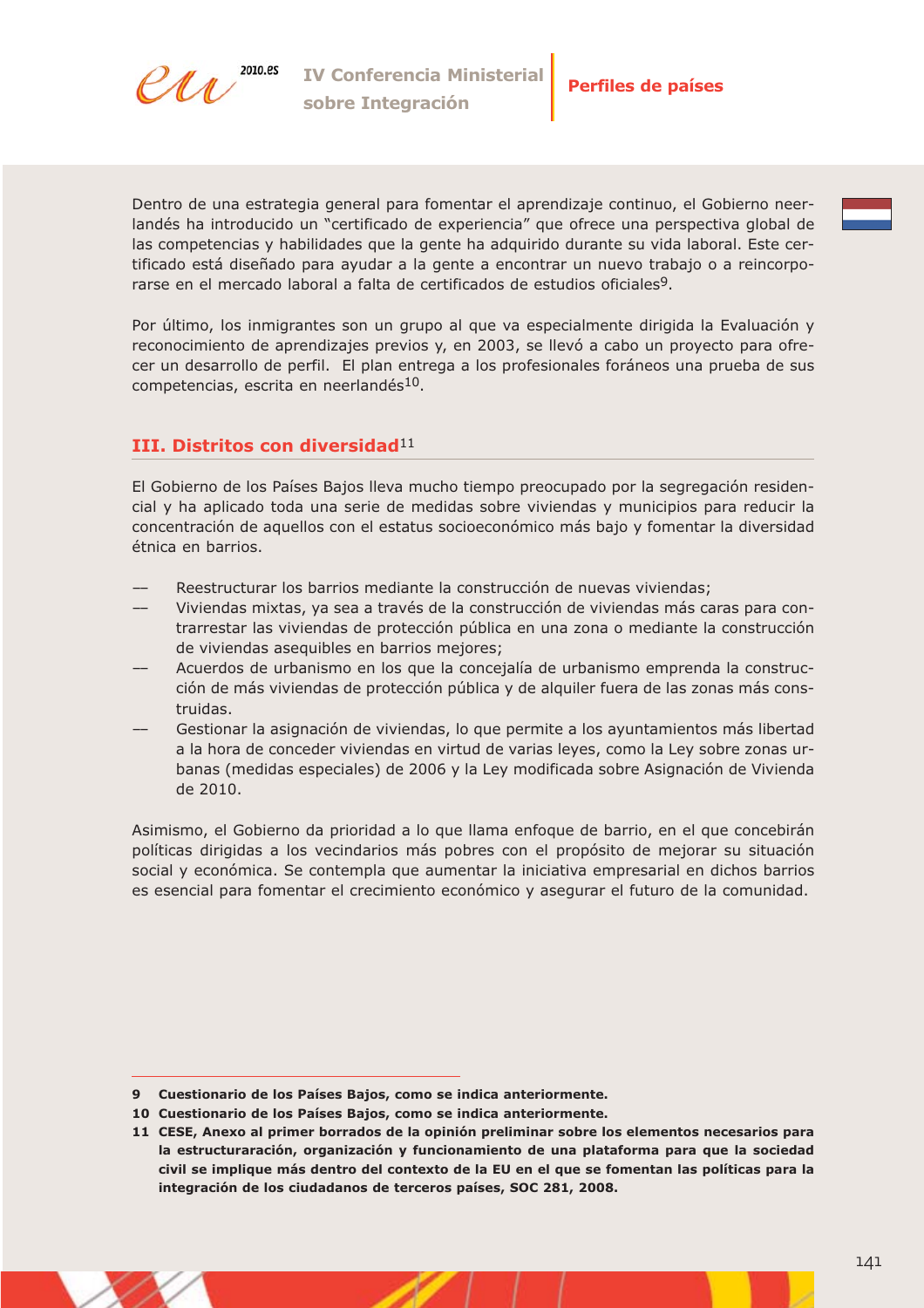

# **IV. Inclusión en la sociedad civil**<sup>12</sup>

El mecanismo más utilizado para consultar a las comunidades migrantes es a través de la Consulta Nacional de Organizaciones Minoritarias (LOM)13, que se creó en 1997. Esta organización facilita la consulta entre el Gobierno neerlandés y ocho grupos que aglutinan los intereses minoritarios, organizados en función de grupo étnico (chino, turco, marroquí, entre otros) e interés (como asuntos de refugiados). El Ministerio de Integración también se reúne con organizaciones matrices musulmanas, como Contact Group Islam.

Además, FORUM es la organización no gubernamental más grande que trabaja con temas de integración. También dirige un centro de servicios para la integración con el fin de ayudar a los consejos municipales y a los autores de las políticas a aplicar las políticas de integración.

**<sup>12</sup> Véase la página web de LOM: http://www.minderheden.org/**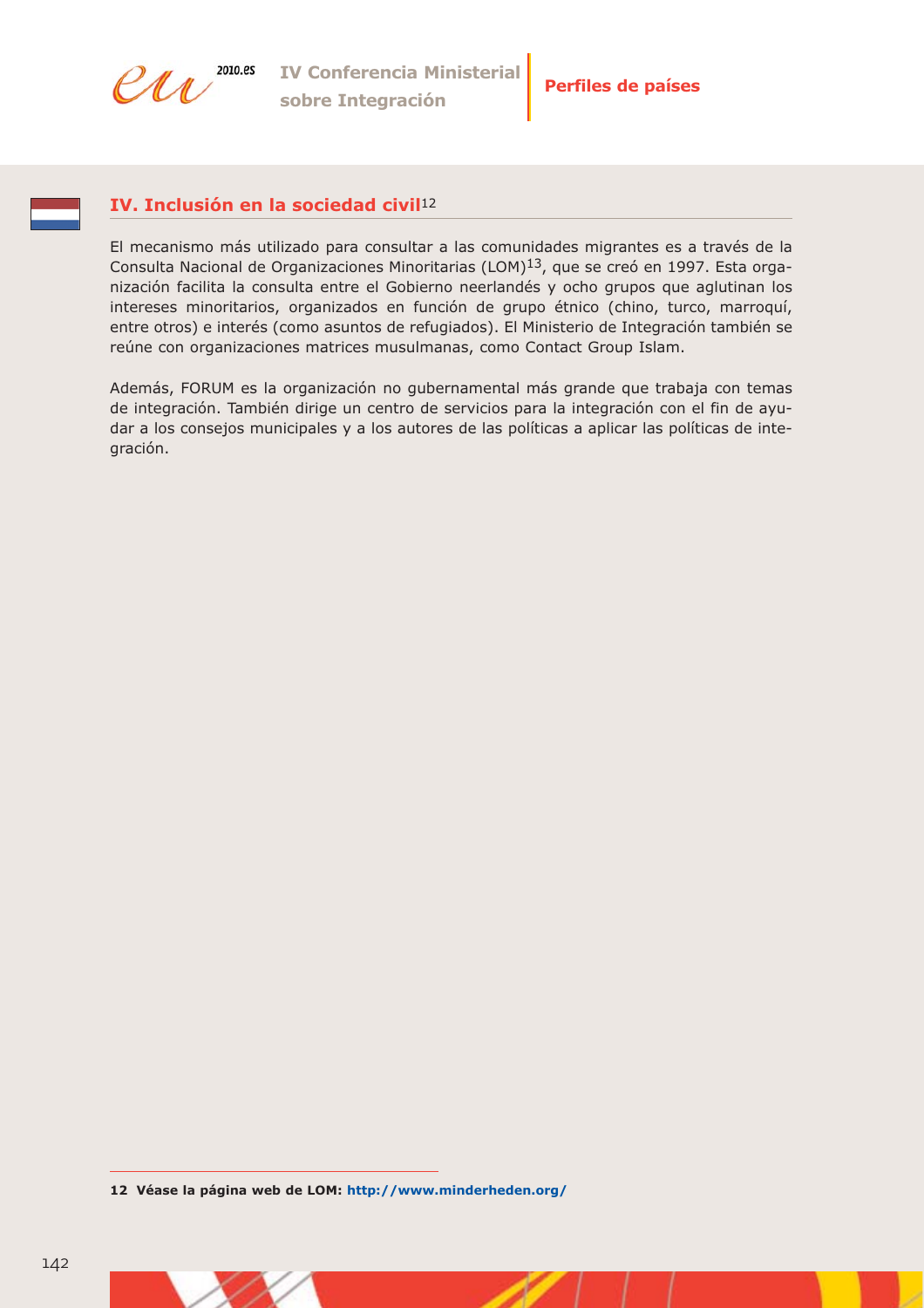



In 2009, there were 423 000 immigrants in Norway, and 86 000 persons born in Norway to immigrant parents, 10, 6 percent of the total population. The major countries of origin were Poland, Pakistan, Sweden, Iraq, Somalia and Germany.<sup>1</sup>

# **I. Migrants and the Labour Market**

The employment rate for foreign-born at the end of 2009, in Norway was 68.3%, which is very close to the employment rate for nationals, which was  $69.7\%$ .<sup>2</sup> However, within this, third country nationals have a lower employment rate of 56.9%. Immigrants from Africa, Afghanistan and Iraq have the lowest employment rate, which is due to the fact that there are many refugees from these regions that have lived for a short time in the country, and had a low level of education upon arrival. There also low levels of labour force participation from women from these countries.

According to OECD research, the greatest number of foreign-born in Norway in 2007 was engaged in the health and social work (21.6 percent), wholesale (13.1 percent), real estate, renting and business activities (12.7 percent), education (10.1 percent), transport (8.0 percent), hotels and restaurants (5.9 percent).<sup>3</sup>

2005/6 data from Statistics Norway shows that, among the immigrants who came to Norway at the age of 18 or over, almost two out of ten had not completed any education, while one out of four had higher education. The highest proportion of third country nationals with tertiary education hail from Iran (43.5%), Chile (33.6%) and Iraq (32.7%), while remains low amongst those from Turkey and Somalia.<sup>4</sup>

# **II. Human Capital Development**

The Ministry of Children, Equality and Social Inclusion is responsible for overall integration strategy in Norway, while the Norwegian Labour and Welfare Service works on labour market policy. The latter collaborates with the Norwegian Institute for Adult Learning on a programme for basic competence in working life.

**<sup>4</sup> Statistics Norway, http://www.ssb.no/english/subjects/00/02/innvlev\_en/tab-2008-02-06- 01-en.html**



**<sup>1</sup> Statistics Norway, http://www.ssb.no/english/subjects/00/00/10/innvandring\_en/**

**<sup>2</sup> Taken from European Labour Force Survey, accessed March 21 2010**

**<sup>3</sup> International Migration Outlook: SOPEMI 2009. Annex I.A2.. Sectoral Distribution of Foreignborn Employment (15-64 years old), 2007**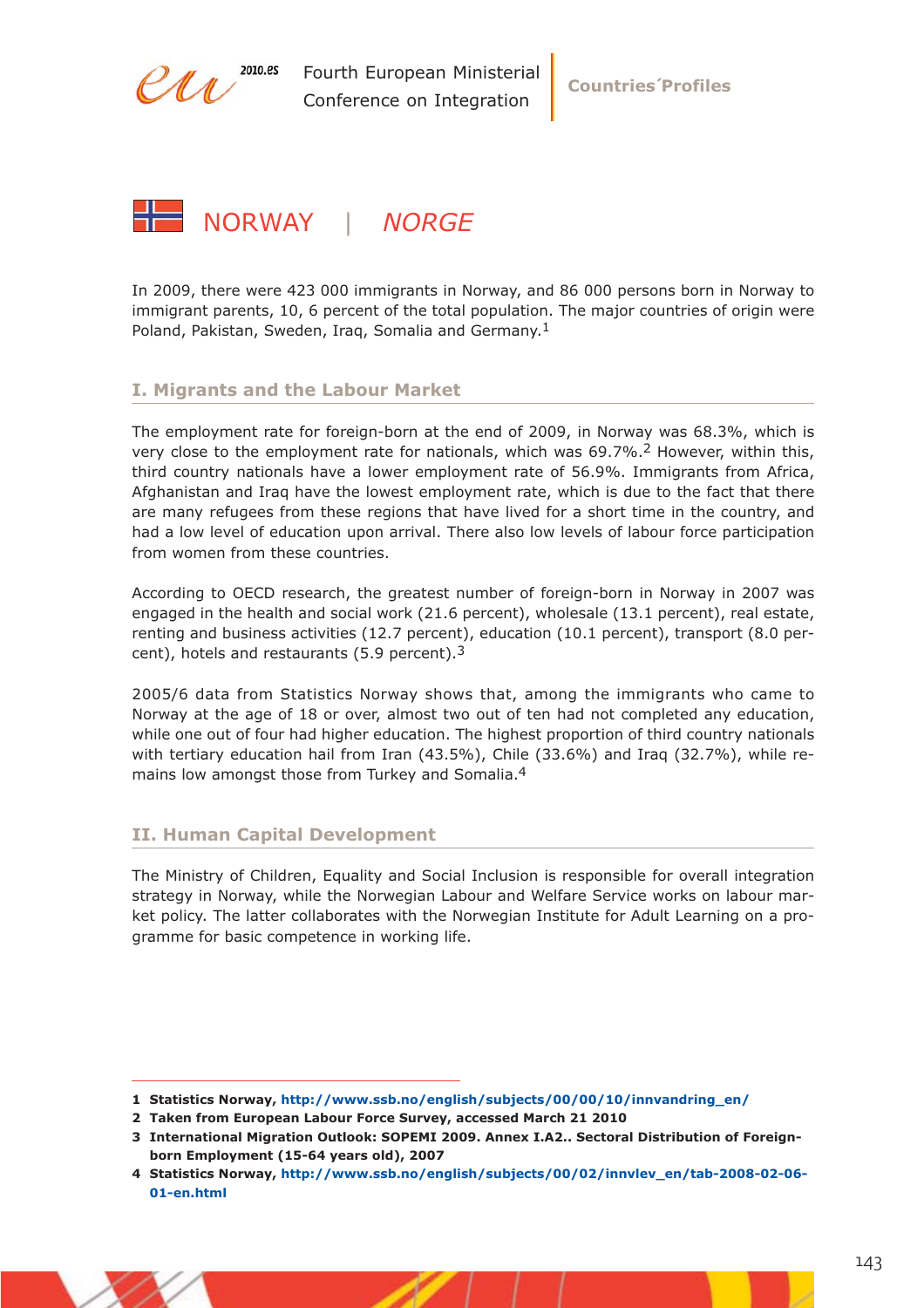

### **1. Language acquisition**

As of September 1st 2005 the right and obligation to participate in 300 hours of language training includes all foreign nationals between 16 and 55 years who have been granted a work or residence permit that constitutes grounds for a settlement permit.<sup>5</sup>

Everyone applying for Norwegian citizenship after 1 September 2008 must be able to document that they have completed 300 hours of tuition in the Norwegian language or be able to document that they have sufficient knowledge of Norwegian or Sami.

In many cases, knowledge of Norwegian or another Scandinavian language is necessary for getting a job in Norway. However in certain sectors a good command of English will be sufficient, such as seasonal work in agriculture or for some jobs in the hotel and restaurant industry.

The municipalities are obliged to offer language training to immigrants settled in their area. Information about language training in Norway is offered by the Directorate of Integration and Diversity and can be found on the New in Norway website. In addition to this, there is a nationwide adult education association, Folkeuniversitetet, which offers classes in many languages. Some universities and many private language schools also offer courses in Norwegian.

### **2. Training and bridging programmes**6

Efforts to mobilise immigrants are important for the utilisation of resources needed by the Norwegian economy. A number of different programmes have been put in place. In the public administration, for example, employers are obliged to interview at least one qualified applicant with immigrant background when hiring, while the Minister for Labour and Social Inclusion has arranged annual meetings with leaders of state-owned enterprises to discuss how they might increase the proportion of immigrants in their workforces. Moderate affirmative action is also in place in state-owned enterprises.

A webpage was launched in 2009 that contains information about diversity management and the recruitment of persons with minority background. A web-based training programme on recruitment and diversity for leaders is being developed on the same website.<sup>7</sup>

#### **3. Qualifications Recognition**

The Norwegian Enic/Naric office is a unit –the International Recognitions Unit– within the Norwegian Agency for Quality Assurance in Education (NOKUT). It operates side by side with a unit for accreditation and another for evaluation and quality assurance.

**<sup>5</sup> New in Norway. Informationalportal. http://www.nyinorge.no/en/New-in-Norway/Residence/Norwegian-language-courses1/Norwegian-language-courses**

**<sup>6</sup> Norwegian Questionnaire response, March 15 2010**

**<sup>7</sup> www.Mangfoldsportalen.no**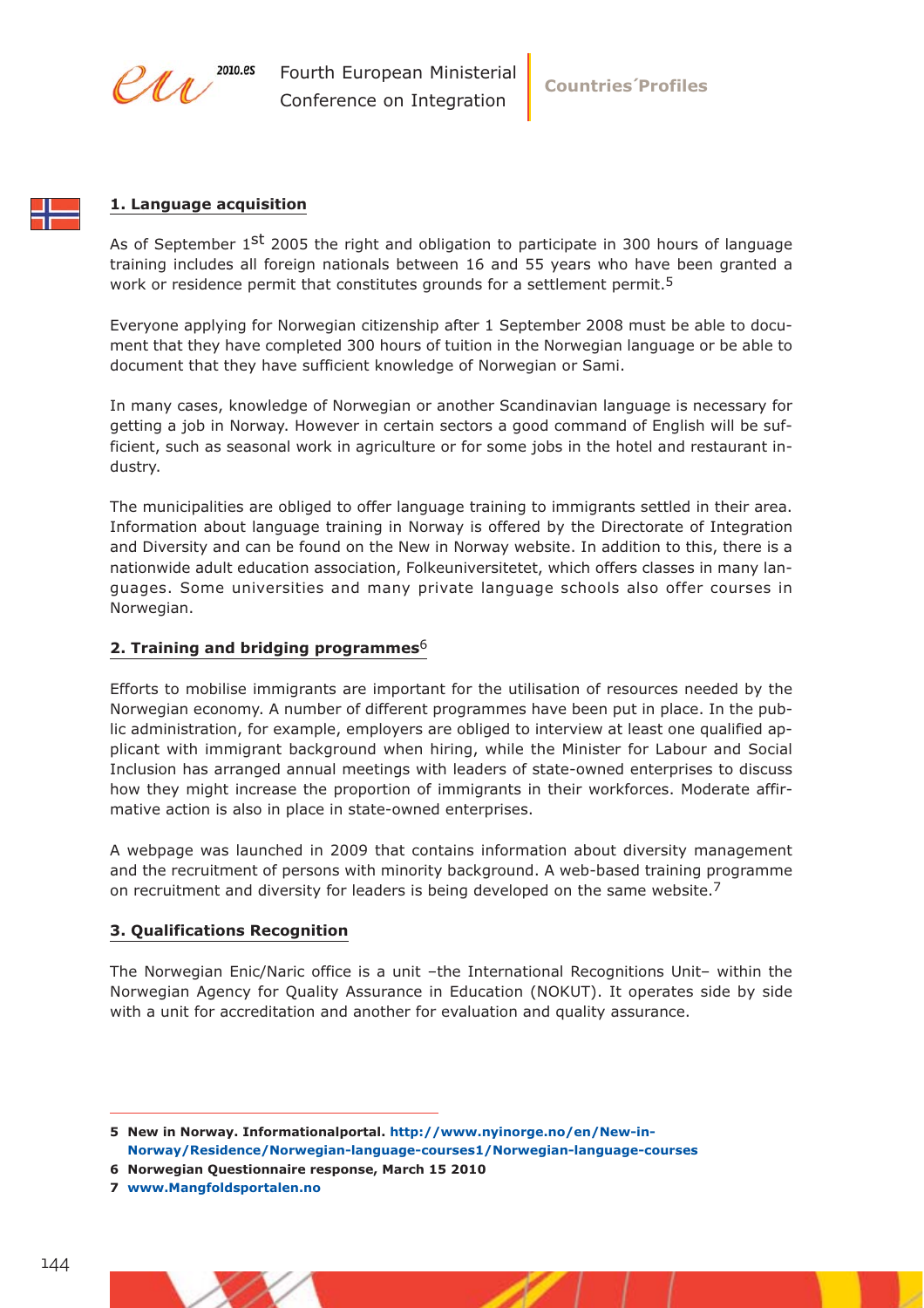

NOKUT issues general recognition of foreign qualifications in terms of the level and nominal duration of the qualification in relation to a Norwegian qualification. NOKUT decisions are binding for the institutions with regard to general degree level and credits, but higher education institutions may have additional requirements for admission, concerning the academic content. Decisions made by institutions are binding and recognition as academically equivalent to a Norwegian degree gives the foreign qualification holder the right to use the title established for the degree.

# **III. Diverse Districts**

Residents with immigrant backgrounds tend to be far higher in urban areas with environmental, transport and communications challenges. In Oslo, the municipal government has entered into a comprehensive agreement with the national government to address problems in such districts. The programme will last from 2007-2016 and will be more than 1 billion NOK. One of the overall objectives is to develop better living conditions for inhabitants in these areas, including better integration into labour markets and social life.

# **IV. Civil Society Inclusion**8

As a rule, all major new political initiatives are subject to broad public hearings. As part of this, civil society is consulted. Integration-related organisations, such as migrant associations and NGOs, are frequently heard through ad hoc meetings and reference groups.

The Contact Committee for Immigrants and the Authorities (KIM)<sup>9</sup> is an independent advisory body for the authorities in issues concerning the minority- and immigrant communities, appointed every four years. This Committee consists of representatives from local immigrant organisations across the country. This committee advises the government on issues affecting the immigrant population, has developed a dialogue between immigrants and the authorities and influences policy development through advocating immigrants' point of view.

**8 Norwegian Questionnaire, as above**



**<sup>9</sup> See http://www.kim.no/default.aspx?id=2416**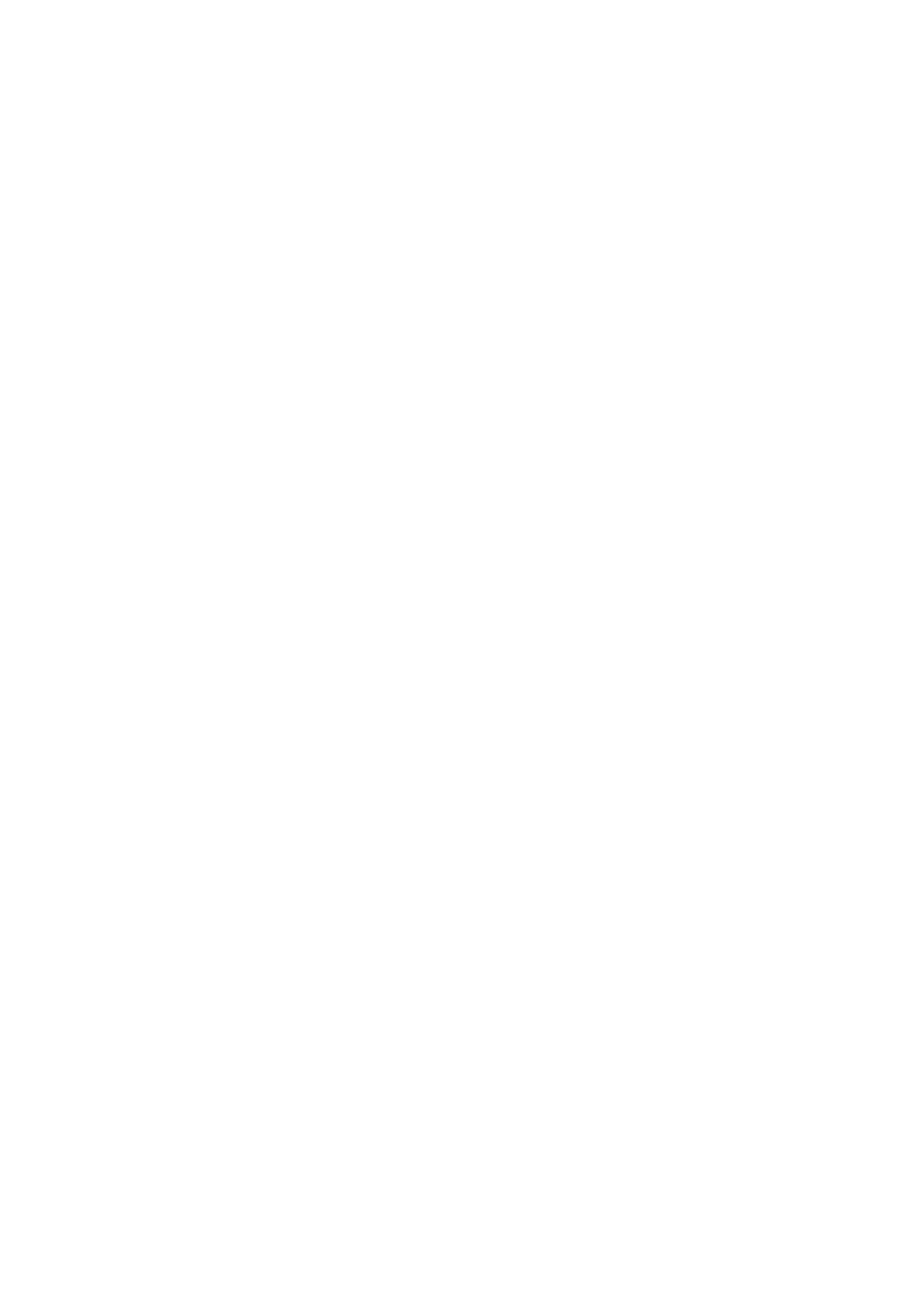



En 2009, había 423.000 inmigrantes en Noruega y 86.000 personas nacidas en Noruega de padres inmigrantes, un 10,6% del total de la población. Los principales países de origen eran Polonia, Pakistán, Suecia, Irak, Somalia y Alemania1.

# **I. Migrantes y el mercado laboral**

La tasa de empleo entre los nacidos en el extranjero a finales de 2009 en Noruega fue del 68,3%, no muy distinta de la tasa de empleo de los nacionales, que fue del 69,7%<sup>2</sup>.Los inmigrantes de África, Afganistán e Irak tienen la tasa más baja de empleo dado a que muchos refugiados de estas regiones han vivido durante poco tiempo en Noruega y tenían un nivel educativo bajo al llegar. También son bajos los niveles de participación de mujeres de estos países en el mercado de trabajo.

Según la investigación de la OCDE en 2007, la mayoría de los nacidos en el extranjero se dedicaba a la sanidad y el trabajo social (un 21,6%), la venta al por mayor (un 13,1%), el mercado inmobiliario y empresarial (un 12,7%), la educación (un 10,1%), el transporte (un 8,0%), y la hostelería y la restauración (un 5,9%)3.

Los datos de 2005/2006 de la Oficina Central de Estadística de Noruega muestran que de los inmigrantes que llegaron a Noruega con 18 años o más, casi dos de cada diez no habían terminado ningún ciclo educativo, mientras que uno de cada cuatro había alcanzado el nivel de educación superior. La proporción más alta de nacionales de terceros países con educación terciaria proceden de Irán (un 43,5%), Chile (un 33,6%) e Irak (un 32,7%), mientras que entre los procedentes de Turquía y Somalia el nivel educativo sigue siendo bajo<sup>4</sup>.

# **II. Desarrollo del capital humano**

El Ministerio de la Infancia, Igualdad e Inclusión Social se encarga de la estrategia de integración general en Noruega, mientras que el Servicio de Trabajo y Bienestar trabaja en las políticas del mercado laboral. Este último colabora con el Instituto de Aprendizaje para Adultos en un programa sobre las competencias básicas en la vida laboral.

**<sup>1</sup> Oficina Central de Estadística de Noruega, http://www.ssb.no/english/subjects/00/00/10/innvandring\_en/**

**<sup>2</sup> Extraído de European Labour Force Survey accedida el 21 de marzo de 2010.**

**<sup>3</sup> International Migration Outlook: SOPEMI 2009. Annex I.A2.. Sectorial Distribution of Foreignborn Employment (15-64 years old), 2007.**

**<sup>4</sup> Oficina Central de Estadística de Noruega, http://www.ssb.no/english/subjects/00/02/innvlev\_en/tab-2008-02-06-01-en.html**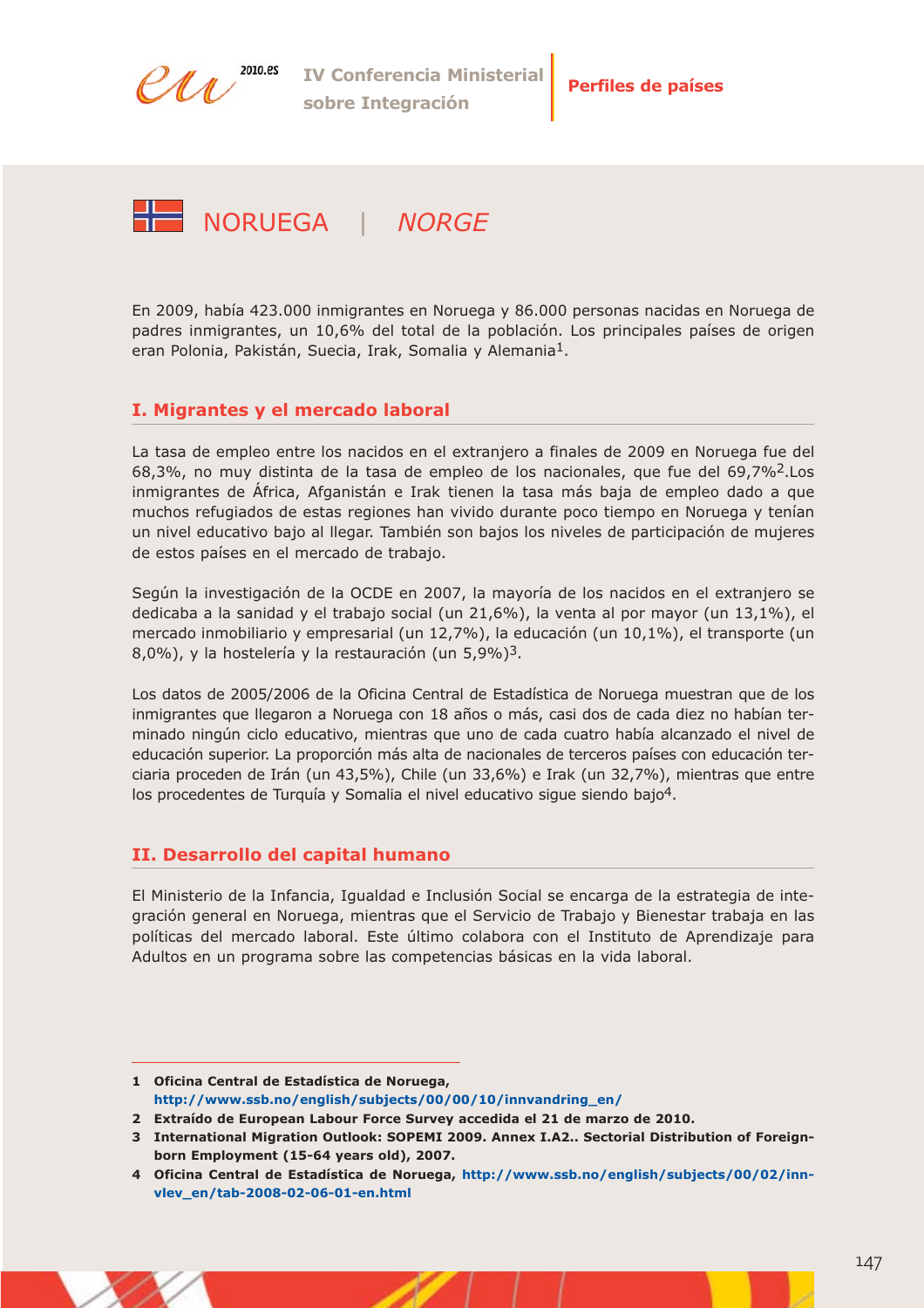

### **1. Adquisición de la lengua**

Desde el 1 de septiembre de 2005, el derecho y la obligación de participar en 300 horas lectivas de formación lingüística atañen a todos los nacionales extranjeros de entre 16 y 55 años a los que se les haya concedido un permiso de residencia o permiso de trabajo que conlleve un permiso de asentamiento5.

Cualquier persona que solicite la nacionalidad noruega después del 1 de septiembre de 2008 debe ser capaz de acreditar que ha completado 300 horas de clases de idioma noruego o bien acreditar que tiene el conocimiento suficiente de noruego o sami.

En muchos casos, los conocimientos de noruego son precisos para obtener un empleo en Noruega. Sin embargo, en algunos sectores será suficiente tener un buen manejo del inglés, como es el caso de los trabajos estacionales de agricultura o de algunos trabajos en la industria hotelera o restauración.

Los municipios están obligados a ofrecer formación lingüística a los inmigrantes asentados en la zona. La información acerca de la formación lingüística en Noruega la ofrece la Administración de Integración y Diversidad y puede encontrarse en la página web New in Norway. Además de esto, existe una Asociación Nacional de Educación para Adultos, Folkeuniversitetet, que ofrece clases en muchos idiomas. Algunas universidades y muchas escuelas de idiomas privadas ofrecen también cursos de noruego.

#### **2. Programas de formación y mediación**6

Los esfuerzos para movilizar a los inmigrantes son importantes para utilizar los recursos que necesita la economía noruega. Se han llevado a cabo varios programas diferentes. En la Administración pública, por ejemplo, los empleadores están obligados a entrevistar al menos a un solicitante cualificado que sea de origen inmigrante a la hora de contratar. También, el Ministerio de Inclusión Laboral y Social ha organizado reuniones anuales con los directores de empresas estatales para discutir cómo pueden aumentar la proporción de inmigrantes en su mano de obra. Además, existe una forma moderada de discriminación positiva en empresas públicas.

En 2009 se lanzó una página web que contiene información sobre la gestión de la diversidad y la contratación de personas que pertenecen a minorías. En esta misma página se está desarrollando un programa de formación en línea sobre contratación y diversidad para los directivos7.

**<sup>5</sup> Portal informativo New in Norway. http://www.nyinorge.no/en/new-innorway/Residence/Norwegian-language-courses1/Norwegian-language-courses**

**<sup>6</sup> Respuesta al cuestionario de Noruega, 15 de Marzo de 2010.**

**<sup>7</sup> www.mangfoldsportalen.no**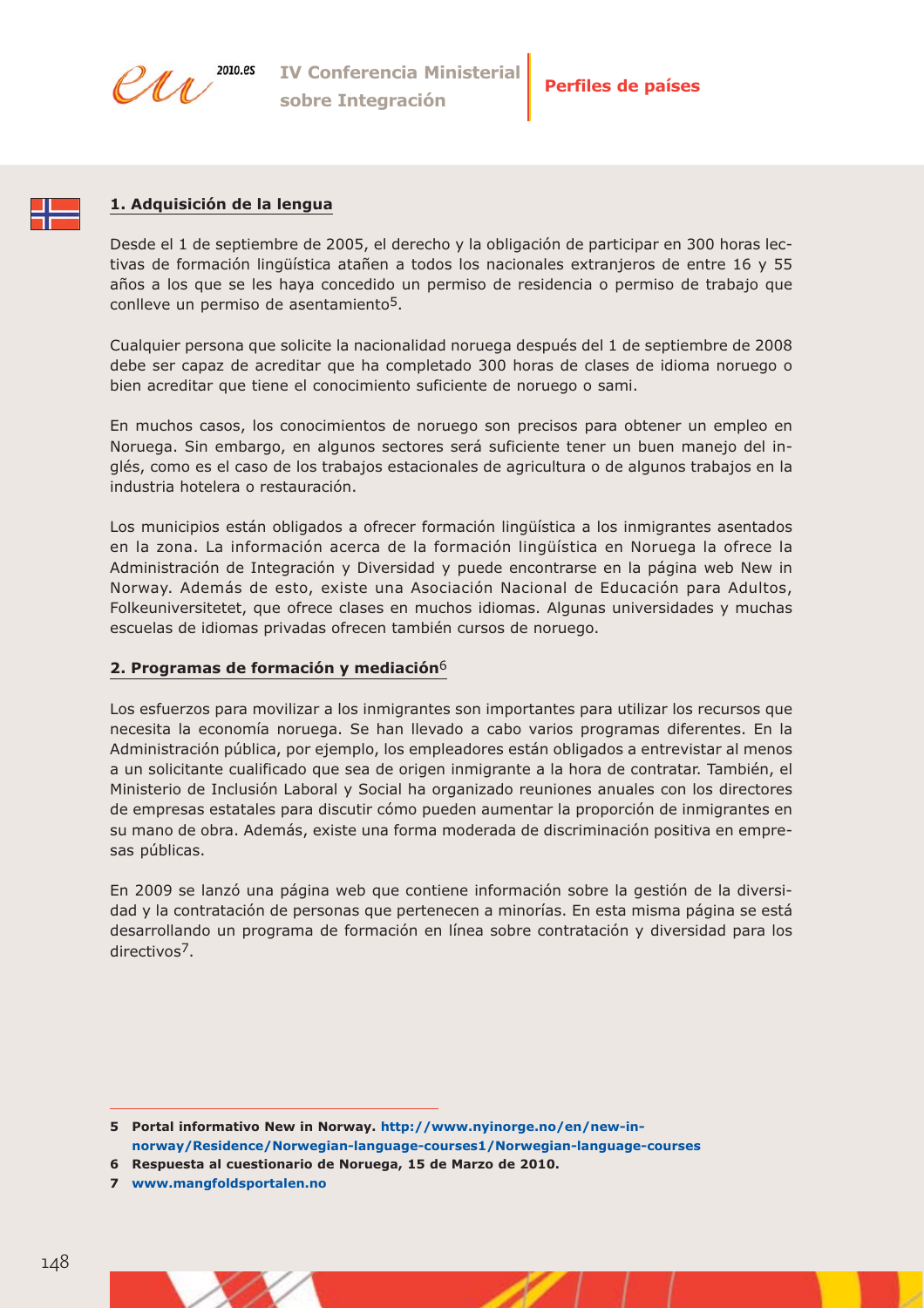

#### **3. Reconocimiento de cualificaciones**

La ENIC/NARIC noruega es una unidad (la unidad de reconocimiento internacional) que pertenece a la Agencia para Garantizar la Calidad Educativa (NOKUT). Actúa mano a mano con la unidad para titulaciones y con otra para la evaluación y la garantía de calidad.

La NOKUT emite reconocimientos generales de títulos extranjeros en términos de nivel y duración mínima del título en relación con el equivalente noruego. Las decisiones de la NOKUT son vinculantes para las instituciones en lo referente a los niveles de grados generales y créditos, pero es posible que haya instituciones de enseñanza superior que añadan requisitos de admisión al contenido académico. Las decisiones que toman las instituciones son vinculantes y el reconocimiento como equivalente académico a un grado noruego otorga al titular de una cualificación extranjera el derecho a utilizar el título establecido para el grado.

# **III. Distritos con diversidad**

Los residentes de origen inmigrante tienden a encontrarse en zonas urbanas con entorno, transporte o comunicación adversos. En Oslo, el Gobierno municipal ha celebrado un acuerdo integral con el Gobierno nacional para afrontar los problemas de dichos distritos. El programa se llevará a cabo de 2007-2016 y costará más de mil millones NOK. Uno de los objetivos generales consiste en concebir mejoras para las condiciones de vida de los habitantes en estas zonas, incluso mejorar la integración en el mercado laboral y la vida social.

# **IV. Inclusión en la sociedad civil**8

Por norma, todas las iniciativas políticas recientes se someten a extensas audiencias públicas. Dentro de este proceso, se consulta a la sociedad civil. Se suele escuchar la opinión de las organizaciones que trabajan en integración, como son las asociaciones migrantes y las ONG, en reuniones *ad hoc* o en grupos de referencia.

El Comité de contacto entre inmigrantes y las autoridades (KIM)<sup>9</sup> es un órgano independiente que asesora a las autoridades sobre temas que conciernen a minorías y comunidades inmigrantes y se nombra cada cuatro años y está formado por representantes de organizaciones de inmigrantes locales de todo el país. Este Comité, que asesora al Gobierno sobre temas que atañen a la población inmigrante, ha desarrollado un diálogo entre los inmigrantes y las autoridades e influye en el desarrollo de políticas, defendiendo la perspectiva de los inmigrantes.





**<sup>8</sup> Cuestionario de Noruega, como se indica anteriormente.**

**<sup>9</sup> Ver http://www.kim.no/default.aspx?id=2416**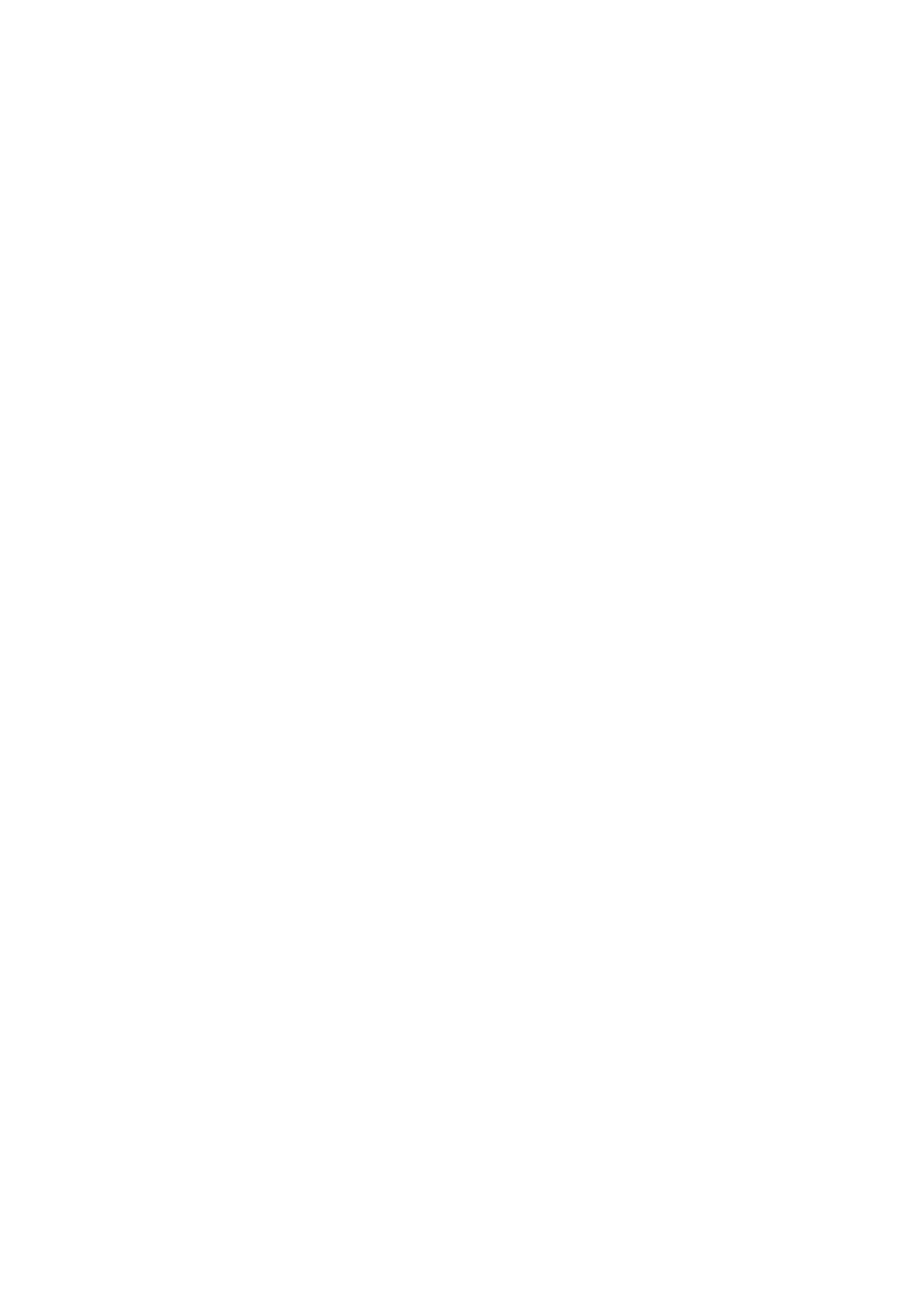



At the end of 2009, according to the *Pobyt* System, the number of residence cards<sup>1</sup> issued to third country nationals<sup>2</sup> was around 92,500, which constituted 0.2% of the total population3. The countries most numerously represented in the above-mentioned figures were Ukraine, Russian Federation, Belarus, VietNam and Armenia. Additionally, according to the Eurostat data<sup>4</sup>, in 2008 the most numerous non-nationals residents<sup>5</sup> originated from Germany, Ukraine, Russia, Sweden and Austria.

# **I. Migrants and the Labour Market**

In Q3 2009, the employment rate for foreign nationals was slightly higher than that of Polish citizens, 51.8% compared to 50.9%. However, within this, the employment rate of EU27 citizens was significantly higher than that of third country nationals.<sup>6</sup>

Looking at work permit issuance in 2009 (specifically Mazowieckie Voivodeship, representing 47,6% of the work permits issued that year), the data gathered by the Voivod Office in Warsaw indicate that 55,4 % of migrant workers have been employed on executive positions, counsellors, experts and qualified employees.

## **II. Human Capital Development**

Poland is currently working on a new Polish migration strategy, which is being developed within a Working Group. Two of the eleven meetings held by the Working Group so far have focused on integration. The final recommendations and priorities for integration have not yet been finalised.7

- **3 Polish Questionnaire Response, 12 March 2010**
- **4 Eurostat, Statistics in Focus, 94/2009.**
- **5 Statistical data on migration flows is provided to Eurostat by the Central Statistical Office according to the administrative sources, mainly to the Central Population Register (***PESEL* **Register) and statistical surveys. It is worth mentioning that this data does not refer to the foreigners who, even if legally resided in Poland on the basis of different types of residence permits, did not register in the administrative unit (***gmina***) for 'permanent stay'. Therefore, the actual immigration stock seems to be much higher than it may result from the above-mentioned statistics, as not all immigrants meet the obligation of registering for residence or stay.**
- **6 European Labour Force Survey Data, accessed 22 March 2010**
- **7 Polish Questionnaire, as above**



**<sup>1</sup> Documents issued to foreigners having different types of permits to stay in Poland as permit to settle, residence permit for a fixed period, long-term EC resident's residence permit, recognized refugee status and tolerated stay.**

**<sup>2</sup> The data on the number of residence cards issued to the foreigners do not refer to the EU nationals.**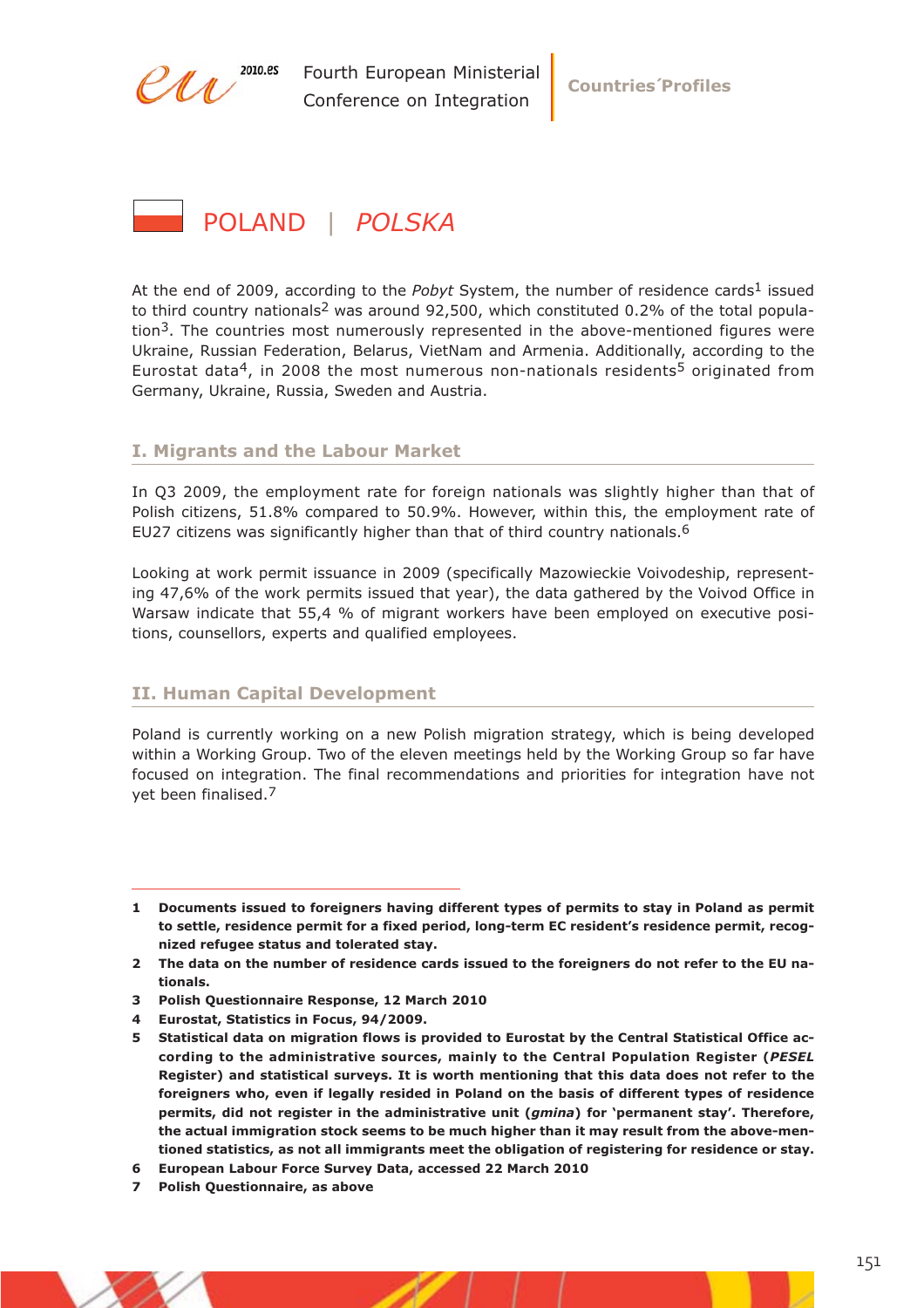

## **1. Language acquisition**

Proficiency in Polish is not a requirement for obtaining permanent residence. Integration programmes offered at a local level are targeted at refugees and beneficiaries of international protection. These include an obligatory language course as well as assistance in finding accommodation and registering at an employment office. The program lasts 12 months.

Children who do not hold Polish nationality have the right to free education in public primary schools, lower secondary schools and upper secondary schools on the same conditions as Polish children. If they do not speak Polish, they are entitled to one year of additional, free language learning. These additional lessons are designed to facilitate the integration of the children of migrants with the school community, establishment of contacts with their classmates and problem-free education. The Ministry of National Education conducts qualification-enhancement courses for teachers involved in the tuition-free Polish-language classes for migrants.8

## **2. Training and bridging programmes**

To date, the Ministry of Labour and Social Policy has not so far initiated any activities designed to address the skill identification and acquisition, or professional development, of migrants.9

### **3. Qualifications Recognition**

Operating within the Department of International Programmes and Recognition of Diplomas of the Ministry of Science and Higher Education, ENIC-NARIC Poland gives its opinion and information on documents of higher education obtained abroad, provides information on the recognition procedures of foreign education in Poland, assists those who wish to seek recognition of Polish educational credentials abroad, and provides general information on the recognition professional qualifications.

The foreign school certificate or higher education diplomas may be recognised in Poland either on the basis of international agreements or (if there are no such agreements) on the basis of the relevant regulation or nostrification.10 Professional qualifications for the basis of the pursuance of a regulated profession are recognised on the basis of the Directive 2005/36/EC implemented into Polish law.

**<sup>8</sup> OSCE. 2005. http://www.osce.org/documents/eea/2005/05/14561\_en.pdf**

**<sup>9</sup> Polish Questionnaire, as above**

**<sup>10</sup> See http://www.nauka.gov.pl/higher-education/recognition-of-foreign-qualifications/legalacts/#c2 for more details**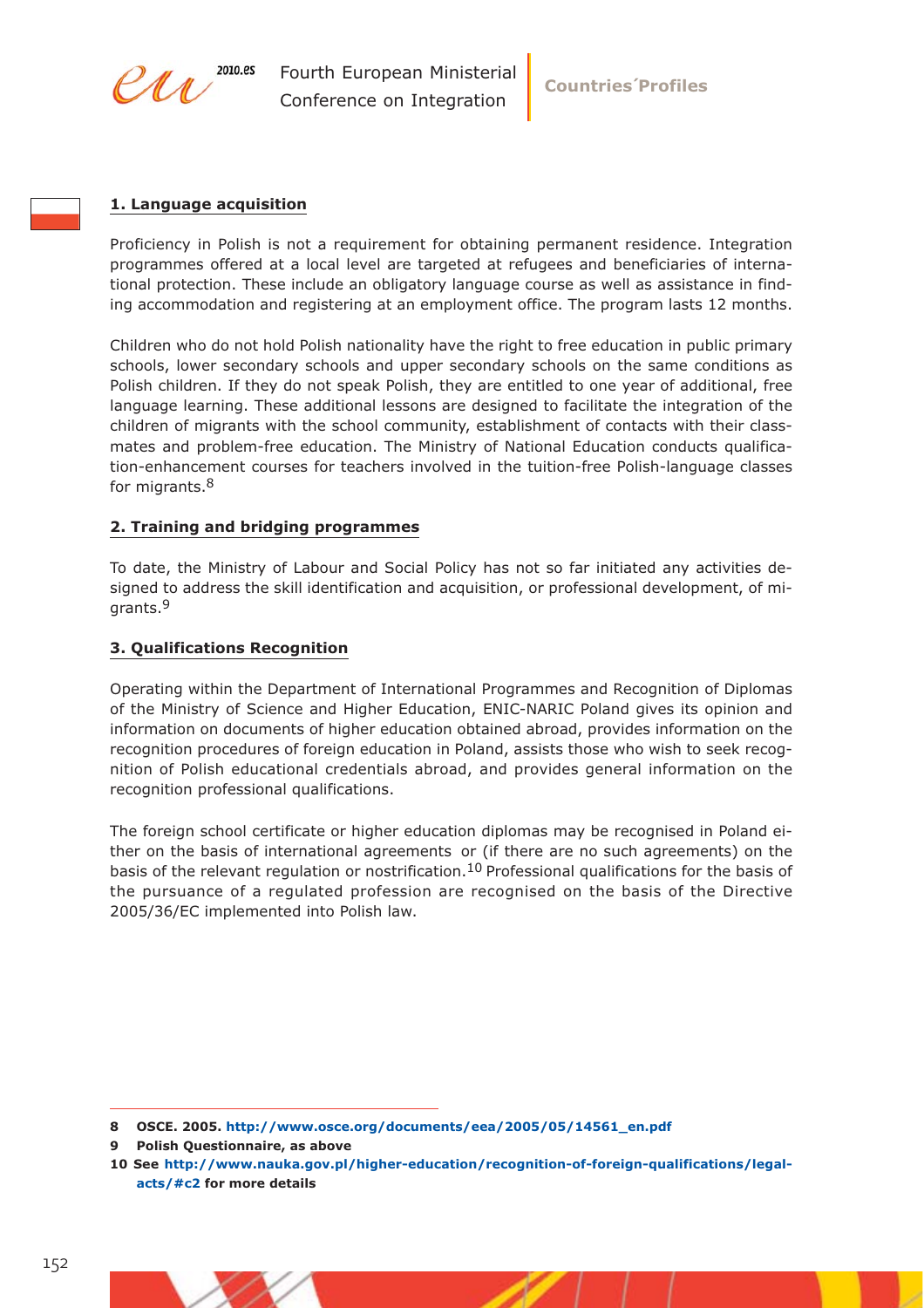

# **III. Civil Society Inclusion**11

Specific information on the consultation of civil society in the area of integration is not available. However, in Poland, the inclusion of civil society organisations is regulated through the Act on Public Benefit and Volunteer Work (2003), intended to tighten cooperation between the public administration and civil society. This includes reciprocal feedback on government and civil society activities, and the consultation of civil society on legislative reforms relevant to the work of each organisation. The legislation also provides for the establishment of joint advisory teams (with both civil society and government representatives). Local authorities are also obliged to develop annual programmes for cooperating with civil society.

The Amended Act on Public Benefit and Volunteer Work (2010) envisages further forms of cooperation, including devolved local initiatives, partnership agreements and long-term programmes of cooperation. The Polish legislation allowed for the creation of the Public Benefits Works Council, which consists of representatives of national and local government as well as civil society organisations and trade unions.

Finally, there are a number of sources of funding for civil society, from EU funds, to the Civic Initiatives Fund (2009-2013), which is intended to strengthen the activities of civil society and promote active local communities.



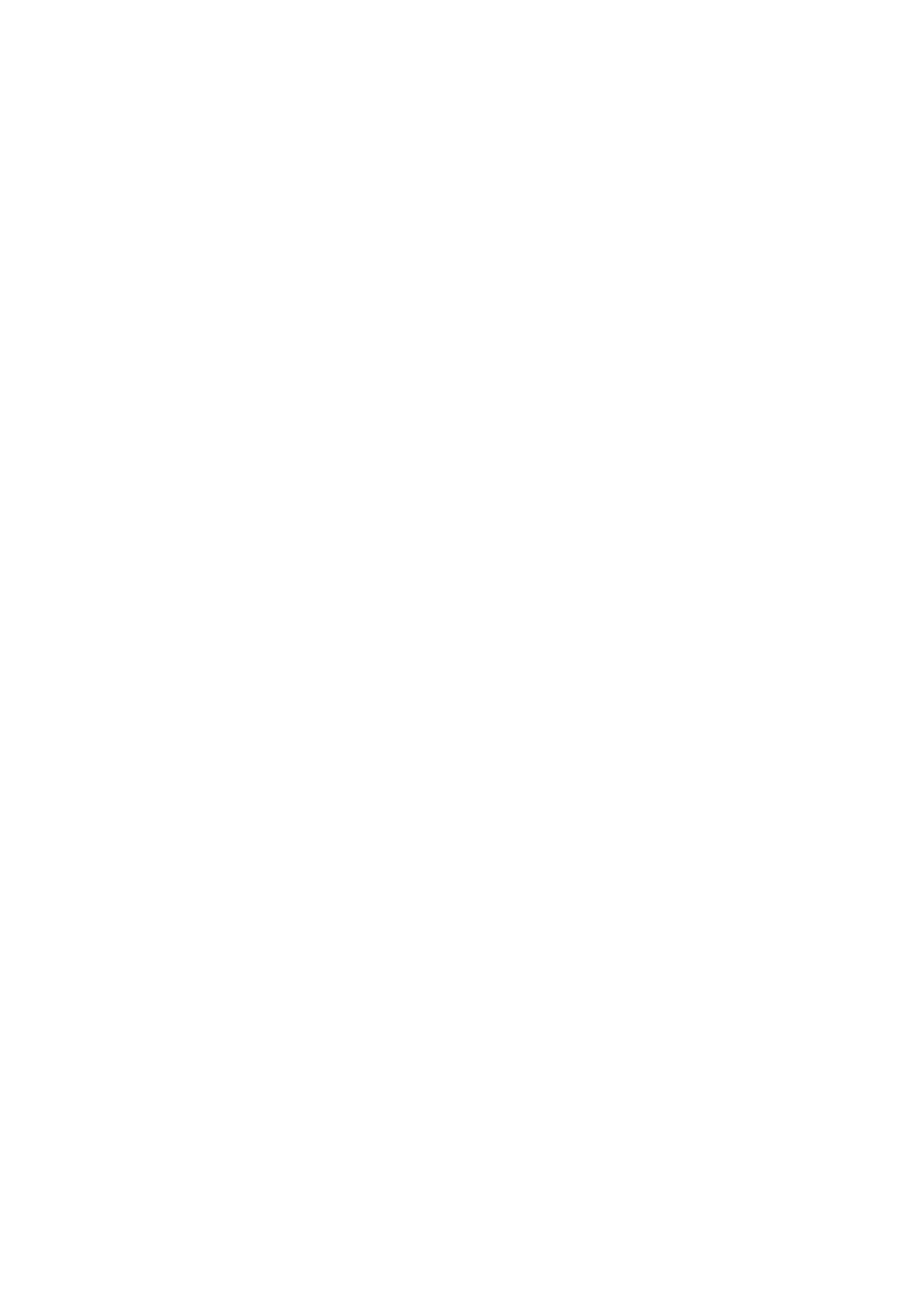



Según el *Pobyt System,* a finales de 2009, el número de tarjetas de residencia<sup>1</sup> emitidas a nacionales de terceros países<sup>2</sup> fue de alrededor de 92.500, lo que supone un 0,2% de la población total<sup>3</sup>. Los países más representados en las cifras mencionadas fueron Ucrania, la Federación Rusa, Bielorusia, Vietnam y Armenia. Además, según datos del Eurostat<sup>4</sup>, en 2008 los residentes extranjeros<sup>5</sup> más numerosos procedían de Alemania, Ucrania, Rusia, Suecia y Austria.

# **I. Migrantes y el mercado laboral**

En el tercer trimestre de 2009, la tasa de empleo para ciudadanos extranjeros era ligeramente más alta que la de los ciudadanos polacos, un 51,8% comparado con un 50,9%, respectivamente. Sin embargo, dentro de esto la tasa de empleo de los ciudadanos de la UE27 fue bastante más alta que la de los nacionales de terceros países<sup>6</sup>.

Al analizar los permisos de trabajo que se emitieron durante 2009 (en concreto, Mazowieckie Voivodeship, que representa un 47,6% del total de permisos de trabajo emitidos durante ese año), los datos que recopiló la Oficina Voivod en Varsovia indican que un 55,4% de los trabajadores migrantes se contrataron en puestos de ejecutivos, orientadores, expertos y empleados cualificados.

- **3 Respuesta al cuestionario de Polonia, 12 Marzo 2010.**
- **4 Eurostat, Statistics in Focus, 94/2009.**
- **5 Los datos estadísticos sobre inmigración llegan a Eurostat a través de la Oficina de Estadística Central a través de fuentes administrativas, principalmente al Registro Central de Población (PESEL Register) y encuestas estadísticas. Merece la pena mencionar que estos datos no se refieren a extranjeros que, aunque hayan residido de forma legal en Polonia en base a diferentes tipos de permiso de residencia, no se registraron en la unidad administrativa (gmina) como "estancia permanente". Por ello, es posible que el número de inmigrantes sea bastante más alto que el que pueda resultar en las estadísticas mencionadas anteriormente, ya que no todos los inmigrantes están obligados a registrarse por motivos de residencia o estancia.**
- **6 Datos de European Labour Force Survey, 22 de marzo de 2010.**

**<sup>1</sup> Son documentos emitidos para extranjeros que poseen diferentes tipos de permisos para permanecer en Polonia como los permisos de asentamiento, permisos de residencia por un periodo determinado, permisos como residentes de larga duración de la CE, estatus de refugiado y estancia tolerada.** 

**<sup>2</sup> Los datos que se refieren al número de tarjetas de residencia emitidas para extranjeros no se refieren a los nacionales de países de la UE.**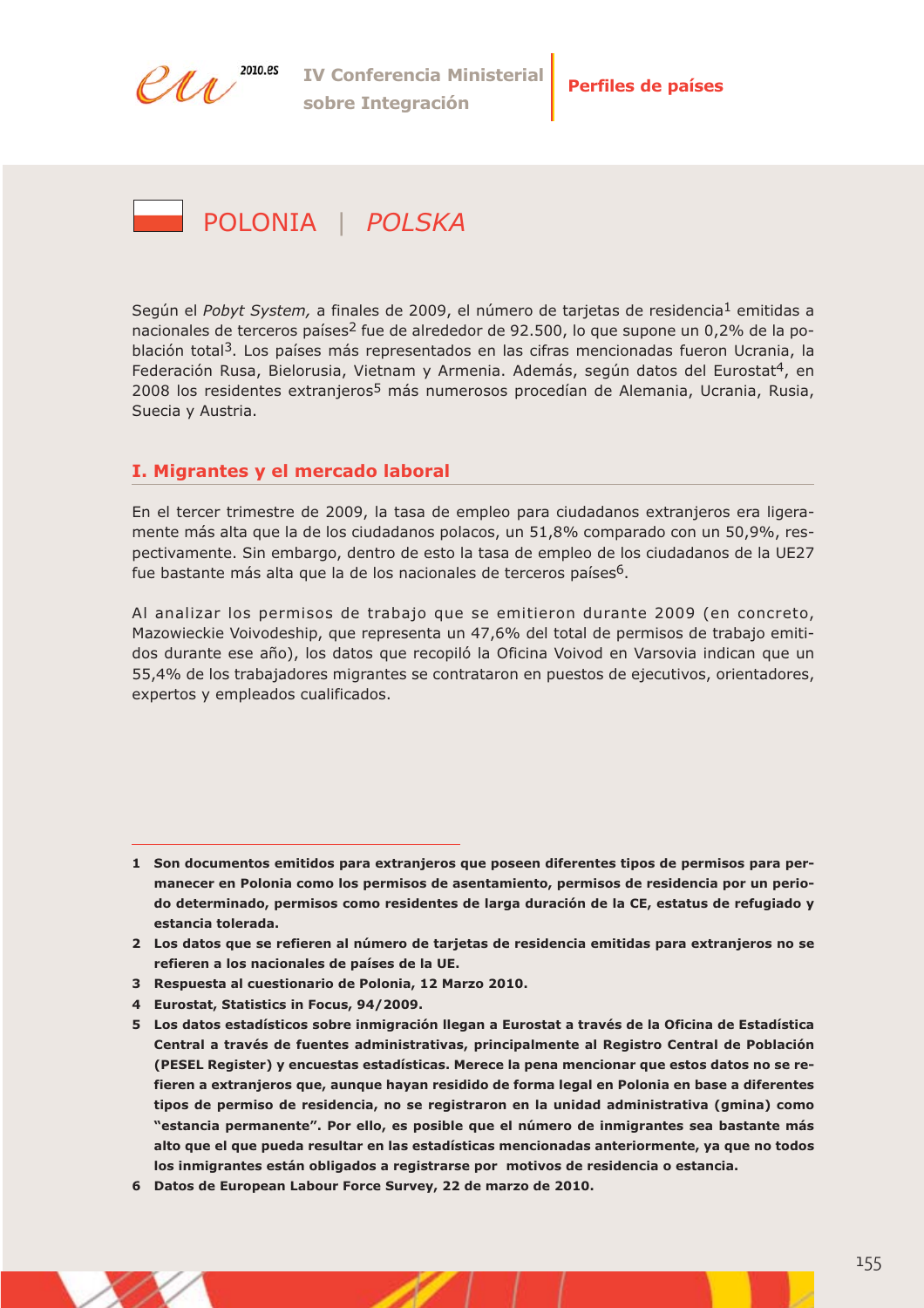

# **II. Desarrollo del capital humano**

Actualmente, Polonia trabaja en una nueva estrategia de migración, que se está concibiendo dentro de un grupo de trabajo. Hasta ahora dos de las once reuniones que ha celebrado el grupo de trabajo se han centrado en integración. Todavía no se han terminados las recomendaciones definitivas y las prioridades para la integración<sup>7</sup>.

# **1. Adquisición de la lengua**

El conocimiento del idioma polaco no es un requisito para obtener la residencia permanente. Los programas de integración que se ofrecen a nivel local van orientados a refugiados y a beneficiarios de protección internacional. Incluyen un curso obligatorio de idioma, así como asistencia en la búsqueda de alojamiento y en el registro de la oficina de empleo. El programa dura doce meses.

Los niños que no poseen nacionalidad polaca tienen derecho a educación gratuita en colegios públicos de educación primaria, secundaria y bachillerato en las mismas condiciones que los niños polacos. Si no hablan polaco, tienen derecho a un año de clases adicionales de lengua. Estas clases adicionales están diseñadas para facilitar la integración de los migrantes en la comunidad escolar, que establezcan contacto con sus compañeros de clase y tengan una educación sin problemas. El Ministerio de Educación Nacional dirige los cursos de mejora de las cualificaciones para profesores involucrados en las clases gratuitas de polaco para migrantes<sup>8</sup>.

## **2. Programas de formación y mediación**

Hasta ahora el Ministerio de Trabajo y Políticas Sociales no ha iniciado ninguna actividad diseñada para abordar la identificación y adquisición de las cualificaciones o el desarrollo profesional de los migrantes9.

## **3. Reconocimiento de cualificaciones**

La ENIC-NARIC Polonia, que depende del Departamento de Programas Internacionales y Reconocimiento de Títulos del Ministerio de Ciencia y Educación Superior, da su opinión e informa acerca de los documentos de educación superior que se hayan obtenido en el extranjero, proporciona información sobre los procedimientos que existen para reconocer la educación extranjera en Polonia, ayuda a aquellos que deseen reconocer créditos polacos en el extranjero y proporciona información sobre el reconocimiento de cualificaciones profesionales.

El certificado de una institución educativa extranjera o los títulos de enseñanza superior se pueden reconocer en Polonia bien en base a acuerdos internacionales o bien, si no existen dichos acuerdos, en base a la normativa o convalidación pertinente10. Las cualificaciones profesionales basadas en la adquisición de una profesión regulada están reconocidas sobre la base de la Directiva 2005/36 CE implementada en la ley polaca.

**<sup>7</sup> Cuestionario de Polonia, como se indica anteriormente.**

**<sup>8</sup> OSCE. 2005. http://ww.osce.org/documents/eea/2005/05/14561\_en.pdf**

**<sup>9</sup> Cuestionario de Polonia, como se indica anteriormente.**

**<sup>10</sup> Para más información ver http://www.nauka.gov.pl/higher-education/recognition-of-foreign-qualifications/legal-acts/#c2**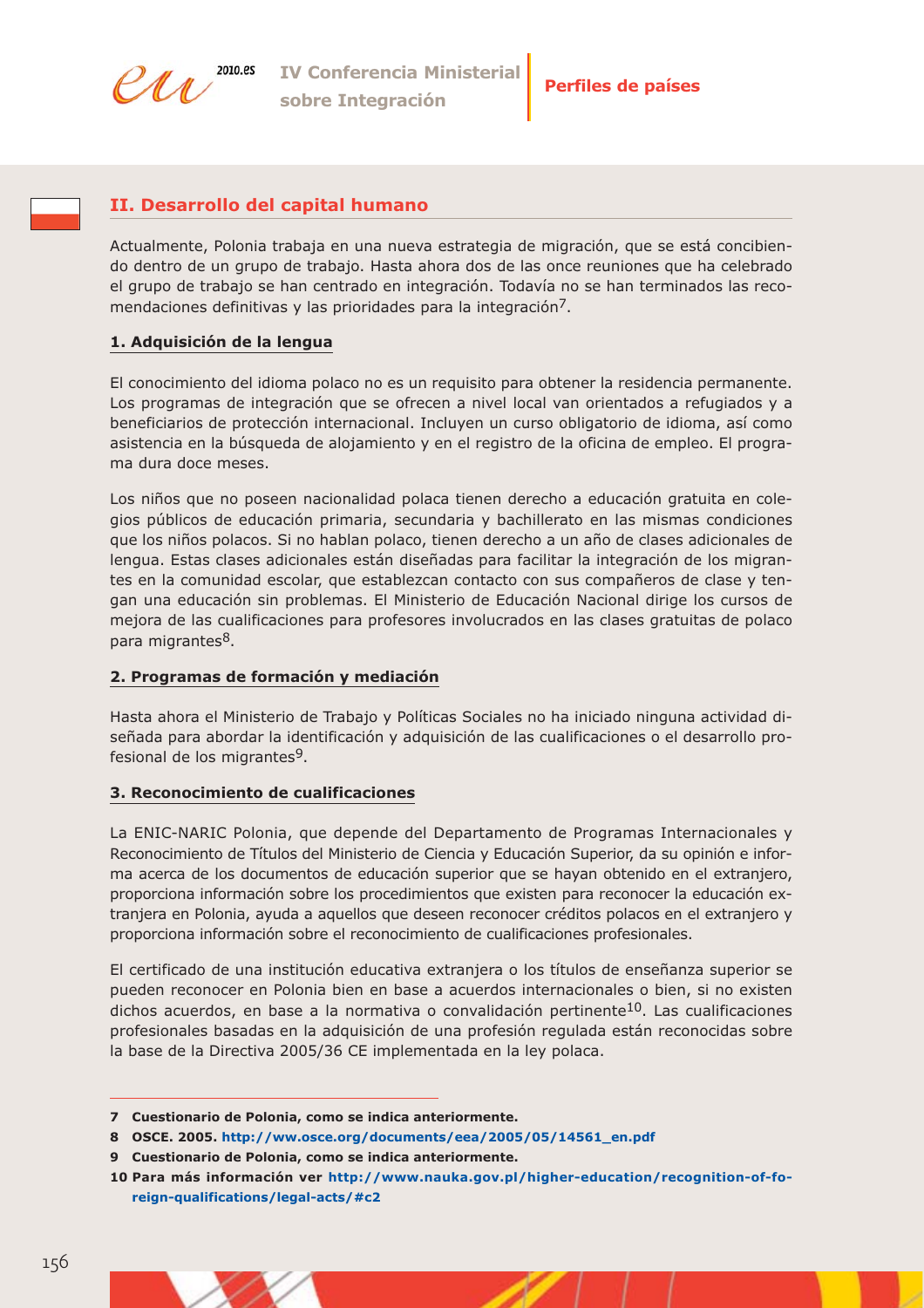

# **III. Inclusión en la sociedad civil**<sup>11</sup>

No existe información concreta sobre las consultas a la sociedad civil en términos de integración. Sin embargo, en Polonia, la inclusión de organizaciones de la sociedad civil está regulada por la Ley de Beneficio Público y Trabajo Voluntario (2003), con la intención de reforzar la cooperación entre la Administración pública y la sociedad civil. Esto incluye un feedback mutuo entre el Gobierno y las actividades de la sociedad civil así como consultar a la sociedad civil sobre las reformas legislativas pertinentes para el trabajo de cada organización. La legislación también propicia que se establezcan grupos asesores que colaboran (tanto con representantes de la sociedad civil, como con el Gobierno). Las entidades locales también están obligadas a desarrollar programas anuales para cooperar con la sociedad civil.

La Ley enmendada sobre Beneficio Público y Trabajo Voluntario (2010) prevé más formas de cooperación, entre otras, iniciativas locales transferidas, acuerdos de asociación y programas de cooperación a largo plazo. La legislación polaca permitió que se creara el Consejo de Beneficios Públicos, que está formado por representantes de gobiernos locales y nacionales, así como de las organizaciones de la sociedad civil y los sindicatos.

Por último, existen varias fuentes de financiación para la sociedad civil que provienen de los fondos de la UE y se destinan al Fondo de Iniciativas Cívicas (2009-2013), cuya intención es fortalecer las actividades de la sociedad civil y promover comunidades locales activas.

**<sup>11</sup> Cuestionario de Polonia, como se indica anteriormente.**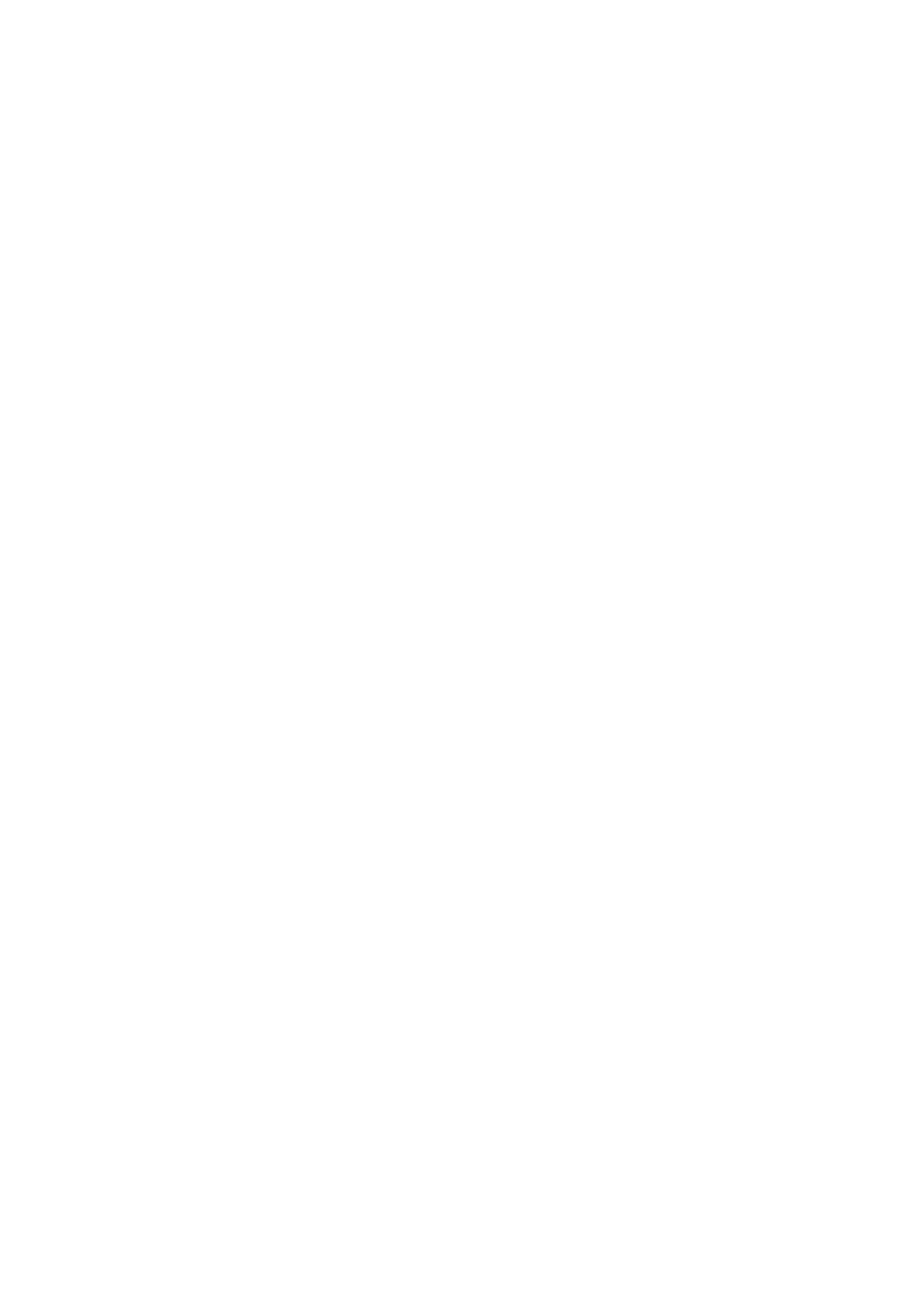



In 2008, the foreign-born population in Portugal was 440,000.<sup>1</sup> The major countries of origin are Brazil, Cape Verde, Angola, Ukraine, and Guinea-Bissau.2

# **I. Migrants and the Labour Market**

While approximately 5% of the Portuguese population are immigrants, they represent a full 10% of the Portuguese labour market.<sup>3</sup> The employment rate for foreign-born in Portugal was higher, at 63.5%, than that of native-born, 55.3%.<sup>4</sup> There is however cause for concern in relation to high-skilled workers in low-skilled jobs. Among Eastern European migrants particularly, 80% of highly skilled workers are overqualified for their jobs.

Immigrants earn on average 20% less than Portuguese workers, and this figure remains above 10% even if one controls for other socio-economic factors. Migrants from Portuguese-speaking African countries earn significantly less than other migrant groups; work predominantly in low-skilled sectors and present low educational attainment.<sup>5</sup>

Immigrant workers are mainly hired in the following sectors: construction (around 15.9 percent of workers), wholesale (14.3 percent) hotels and restaurants (about 8.3 percent of workers), real estate, renting and business activities (9.4 percent), and consultancy.<sup>6</sup>

# **II. Human Capital Development**

## **1. Language acquisition**

Knowledge of Portuguese is one of the requirements for Portuguese citizenship. A "sufficient" knowledge of Portuguese language is required. Since 2006 all immigrants may be naturalized after six years of residence in Portugal.<sup>7</sup>

Portugal has a programme of language and civic training, "Portuguese For All". It is managed by ACIDI, as an intermediary organisation for the Operational Programme for Human Potential (POPH) of the National Strategic Framework of Reference (QREN), and co-funded by the European Social Fund (ESF), in collaboration with the Ministries of Education and of Work and Social Solidarity.8

- **2 Eurostat, Statistics in Focus, 94/2009**
- **3 Portuguese Questionnaire Response, March 17 2010**
- **4 Taken from European Labour Force Survey, accessed March 21 2010**
- **5 Portuguese Questionnaire, as above**
- **6 International Migration Outlook: SOPEMI 2009. Annex I.A2.. Sectoral Distribution of Foreignborn Employment (15-64 years old), 2007**
- **7 Portuguese Citizenship Act**
- **8 Portuguese Questionnaire, as above**

**<sup>1</sup> Further at http://www.sef.pt/portal/V10/PT/aspx/estatisticas/index.aspx?id\_linha=4224&menu\_position=4142#0**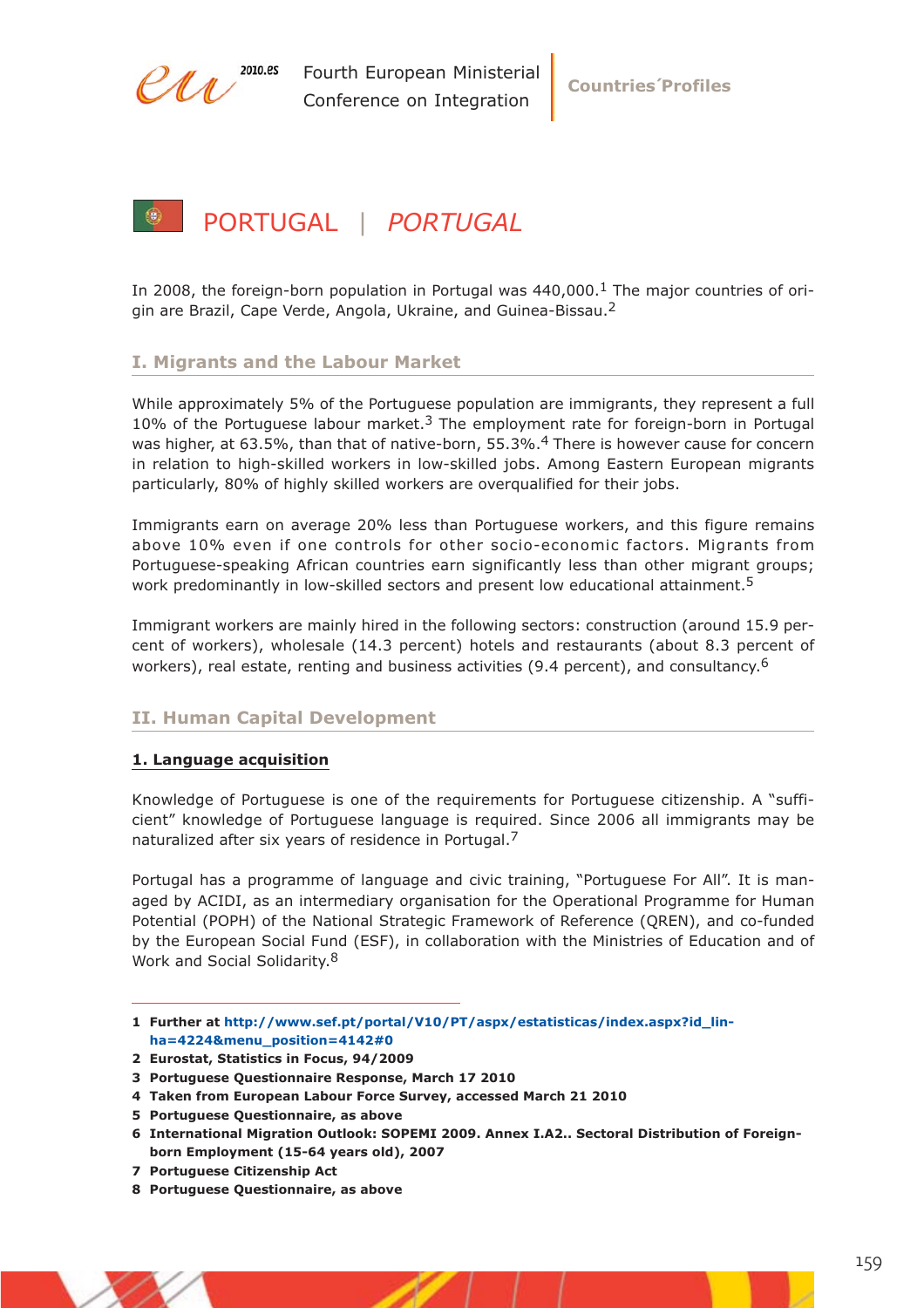

This programme aims to develop Portuguese language courses and technical Portuguese courses directed at the immigrant populations residing in Portugal. Portuguese languages courses result in a certificate that can be used for the purposes of applying for citizenship, permanent residence authorisations and/or long-term resident status. Technical Portuguese courses are also certified, permitting better access to the integration into the labour market, in the areas of trade, hotels, beauty care, civil construction and civil engineering.

# **2. Training and bridging programmes**

With the goal of improving human capital, the government initiated Programme New Opportunities.9

The National Immigrant Support Centre, under the auspices of ACIDI<sup>10</sup>, runs an Employment Support Office for immigrants. This is part of the network of UNIVA (Unidades de Inserção na Vida Activa) job centres, and has seen an increase in the use of its services in recent years. The Support Centre also supports immigrant entrepreneurship through various partnerships. In addition, in 2007, ACIDI and the Institute for Employment and Professional Training have established a network of twenty-five UNIVA job centres specifically for immigrants, formed through partnerships with local organisations, principally immigrant associations.

In the National Plan for Immigrant Integration (2007-9), managed by ACIDI, the Ministry for Employment and Social Security committed to providing intercultural and anti-discrimination training for job centre staff of the Institute of Employment and Professional Training, as well as to raise awareness among the business community. The Ministry has also developed training and job creation schemes to facilitate immigrant integration into the labour market.

## **3. Qualifications Recognition**

The Portuguese NARIC is part of the General Directorate for Higher Education within the Ministry of Science, Technology and Higher Education. On 17 October 2007 a new legal regime for the recognition of foreign qualifications came into force in Portugal. This is a package of measures to attract highly qualified people to Portugal and promote mobility. The process does however need to be further simplified, and bureaucratic procedures need to be harmonised.<sup>11</sup> Furthermore, for the purpose of promoting immigrants' recognition of qualifications, ACIDI has created a Qualifications Support Office (GAQ) as a specialized information provider office as part of the National Immigrant Support Centres (CNAI).

A joint cooperation between NGOs, universities and the government was developed for foreign-trained doctors found to be working in low-skilled occupations such as in construction or cleaning. The programme provided for the translation of documents, bridging courses in the faculty of medicine, internships in teaching hospitals, and vocation-specific language training. At the end of the pilot project, about 90% of the participants were employed as doctors. The medical doctors were accompanied up to one year after completion of the programme to ensure a lasting integration. The programme has now been mainstreamed.<sup>12</sup>

- **10 High Commission for Immigration and Intercultural Dialogue**
- **11 Portuguese Questionnaire, as above**

**<sup>9</sup>** *Novas Oportunidades* **– further at http://www.novasoportunidades.gov.pt/**

**<sup>12</sup> Paragraph from International Migration Outlook: SOPEMI 2009. p.173**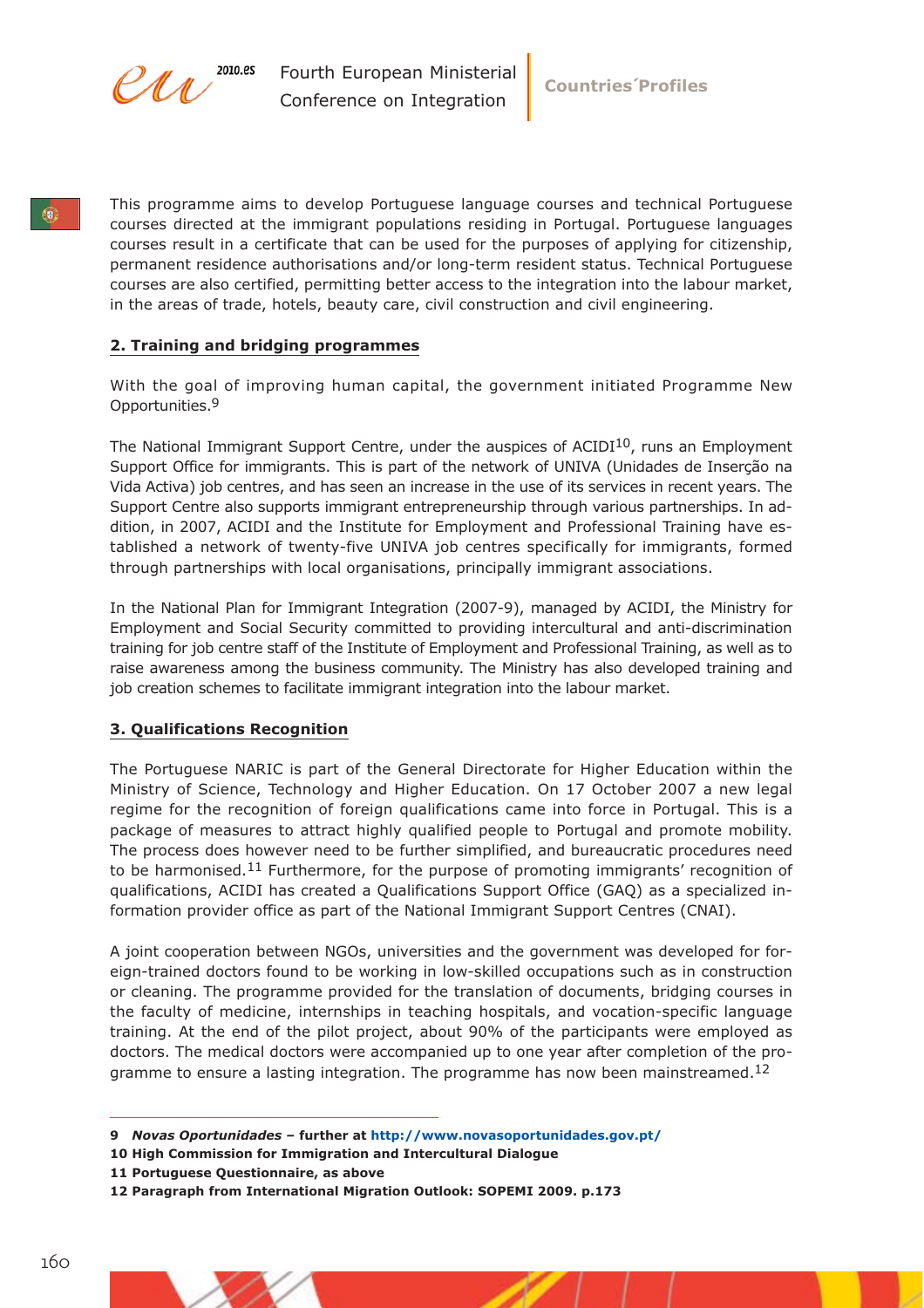

# **III. Diverse Districts**13

Housing is still a sensitive area for integration policy, which has required a major investment from the Government. This effort has been made for the past years in the National Plan for Immigrants' Integration (2007-9).<sup>14</sup> This Plan integrates eight specific measures in the housing area underling the common effort of the Portuguese Government in the welcoming and integration of Immigrants in Portugal.

The Ministry for Environment and Spatial Planning runs several programmes aimed at immigrants, such as programmes for financing access to housing (PROHABITA<sup>15</sup> and Porta 65<sup>16</sup>), and initiatives to support immigrants in particular neighbourhoods to access employment and education ("Iniciativa Bairros Críticos"<sup>17</sup>). In addition, ACIDI opened a support office devoted to help immigrants in finding a house and/or clarifying and guiding immigrants in renting or buying a house, in the National Immigrants Support Centres.

Furthermore, among ACIDI intervention activities it also works a mainstream programme with the aim of combating social exclusion among children and young people residing in poor and segregated neighbourhoods. The Programme with the official name of ESCOLHAS (Choices Programme<sup>18</sup>) seeks to promote social inclusion and cohesion and aims for equal opportunities of children and young people coming from more vulnerable socio-economic backgrounds. Funding projects promoted by local entities in the all country (including islands), the programme supports formal and non-formal education, orientation and referral to professional training and employment, developing civic and community participation, as well as promoting digital inclusion.

Additionally, Portugal, throughout ACIDI, has been defining several relevant measures for raising public awareness and for the promotion of interculturalism, such as an information network, studies on the impacts of immigration, addressing public opinion through culture, the arts and sports, working with the media against immigrant stigmatisation and to raise public opinion.

# **IV. Civil Society Inclusion**19

In Portugal cultural mediators play a central role in facilitating interaction between State services and the immigrant population, and form an integral part of the procedures of both the Foreigners and Borders Service (SEF) and ACIDI with the National and Local Support Centres for Immigrant Integration. Mediators in Portugal are not directly employed by the Portuguese Government institutions, but by immigrant associations, which in turn receive grants from those institutions. Recently ACIDI further created a pilot-project on cultural mediation in the service provision of public services, namely heath care institutions and municipalities.<sup>20</sup>

- **13 Portuguese Questionnaire, as above**
- **14 further at http://www.acidi.gov.pt/docs/PII/PII\_Ing.pdf**
- **15 Decree-Law n. 54/2007, from 12th March**

**19 Portuguese Questionnaire, as above**

**<sup>16</sup> Decree-Law 308/2007, from 3rd September.** 

**<sup>17</sup> Resolution of the Council of Minister n. 189/2007, from 31st December..**

**<sup>18</sup> Further details at http://www.programaescolhas.pt/**

**<sup>20</sup> Further details at http://www.programaescolhas.pt/**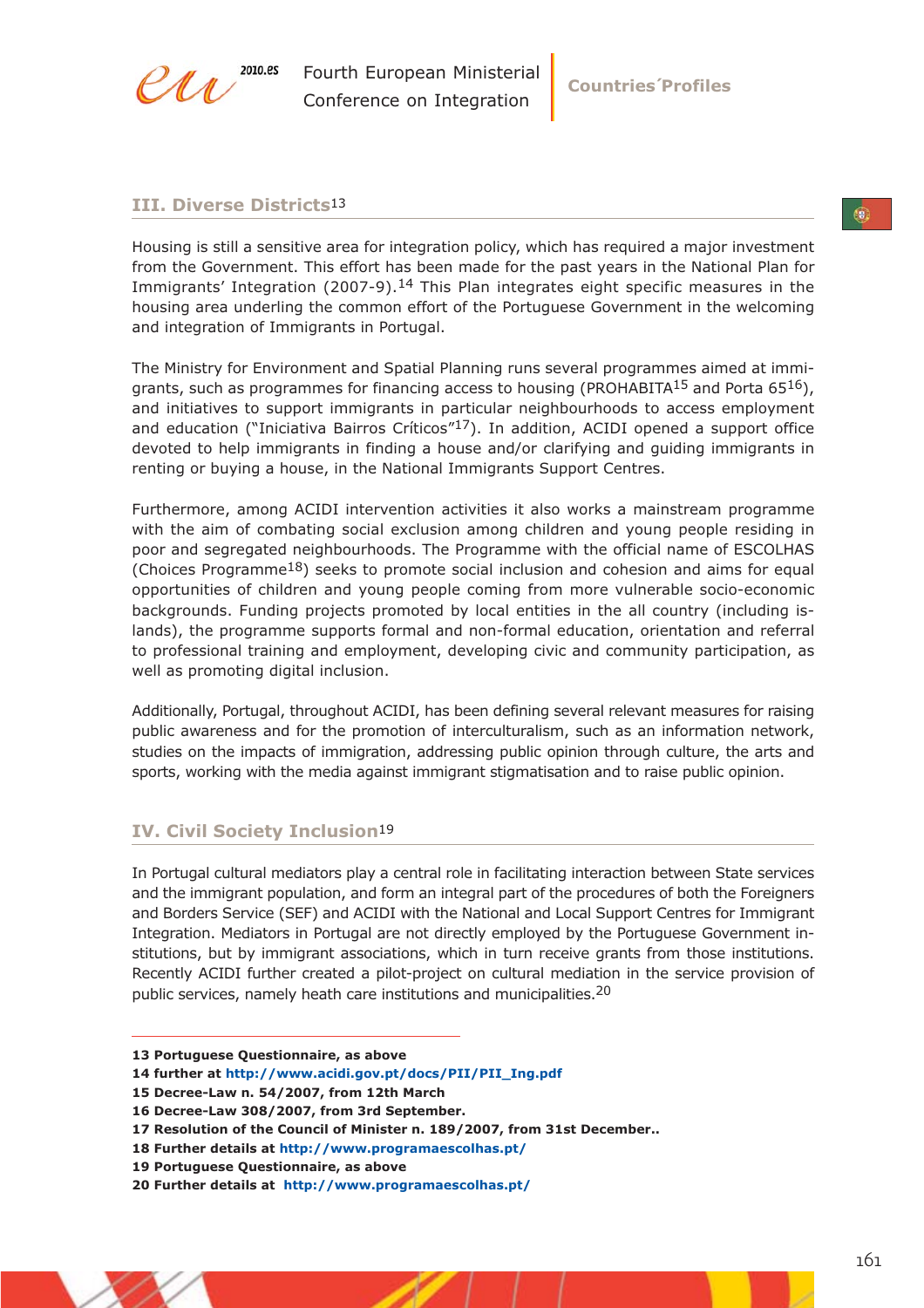

A Technical Support Office for Immigrant Associations (GATAI) supports the creation and development of immigrant associations, by working closely with the immigrant population. Around 100 associations are officially recognised by ACIDI, IP at a local, regional or national level, which receive technical, as well as financial support, for their activities. In 2008, this amounted to around 700,000 Euros.

The Consultative Council for Immigration Affairs (COCAI) was created in 1998, under the auspices of ACIDI, to ensure consultation and dialogue with organisations that represent immigrants and ethnic minorities. The Council's competences include making statements regarding immigrant rights, participating in policy-making for the social integration of immigrants, improving living conditions and participating in the defence of immigrant rights. CO-CAI is required to issue an opinion on the recognition of, and provision of financial support to, immigrant associations.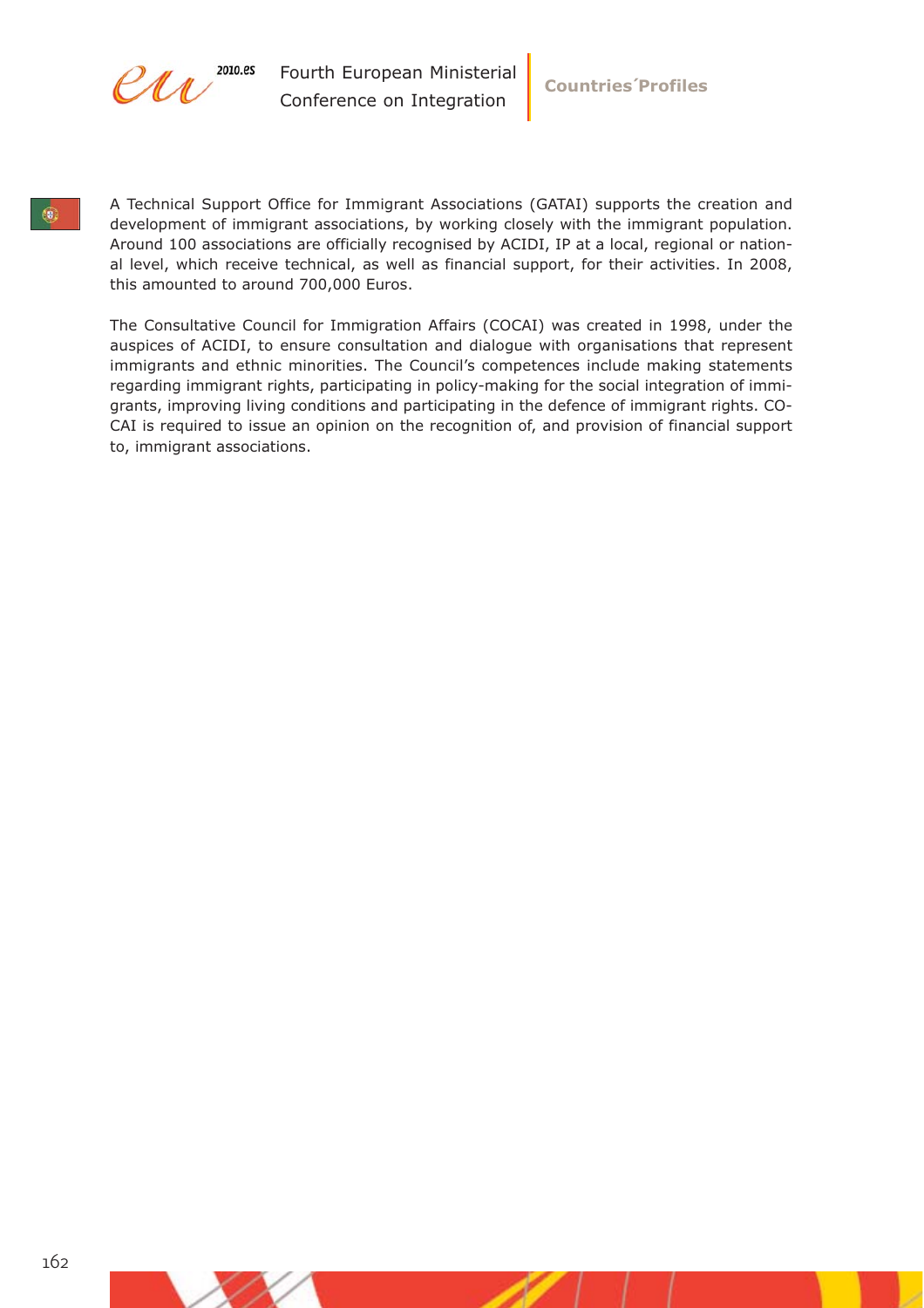



En 2008, la población extranjera en Portugal era 440.0001. Los principales países de origen eran Brasil, Cabo Verde, Angola, Ucrania y Guinea Bissau2.

# **I. Migrantes y el mercado laboral**

Mientras que la población portuguesa está compuesta por cerca de un 5% de extranjeros, éstos representan un 10% del mercado laboral nacional3. La tasa de empleo entre extranjeros en Portugal era más alta, con un 63,5%, que la de nativos (un 55,3%)<sup>4</sup>. No obstante, resulta preocupante el gran número de trabajadores cualificados en trabajos no cualificados, sobre todo entre migrantes de Europa del Este, donde el 80% de trabajadores cualificados están sobre cualificados para su trabajo.

Los inmigrantes ganan, de promedio, un 20% menos que los trabajadores portugueses, y esta cifra permanece superior al 10% incluso si se toman en cuenta otros factores socioeconómicos. Los migrantes provenientes de países africanos de habla portuguesa ganan mucho menos que otros grupos de migrantes, trabajan principalmente en sectores poco cualificados y presentan un nivel educativo bajo5.

Los inmigrantes suelen trabajar, sobre todo, en los siguientes sectores: construcción (cerca del 15,9% de los trabajadores), venta al por mayor (el 14,3%), hostelería y restauración (sobre el 8,3% de los trabajadores), el mercado inmobiliario y empresarial (el 9,4%) y consultoría6.

# **II. Desarrollo del capital humano**

#### **1. Adquisición de la lengua**

Uno de los requisitos para conseguir la nacionalidad portuguesa es poseer conocimientos de portugués. Se requiere un conocimiento "suficiente". Desde 2006, se pueden nacionalizar todos los inmigrantes que hayan residido durante seis años en Portugal<sup>7</sup>.

- **2 Eurostat, Statistics in Focus, 94/ 2009**
- **3 Respuesta al cuestionario de Portugal, 17 de marzo de 2010.**
- **4 European Labour Force Survey, acceso el 21 marzo de 2010.**
- **5 Cuestionario de Portugal, como se indica anteriormente.**
- **6 International Migration Outlook: SOPEMI 2009. Annex I.A2. Sectoral Distribution of Foreignborn Employment (15-64 years old), 2007.**
- **7 Ley portuguesa sobre ciudadanía.**

**<sup>1</sup> Más información en http://www.sef.pt/portal/www.charter-der-vielfalt.deV10/PT/aspx/estatisticas/index.aspx?id\_linha=4224&menu\_position=4142#0**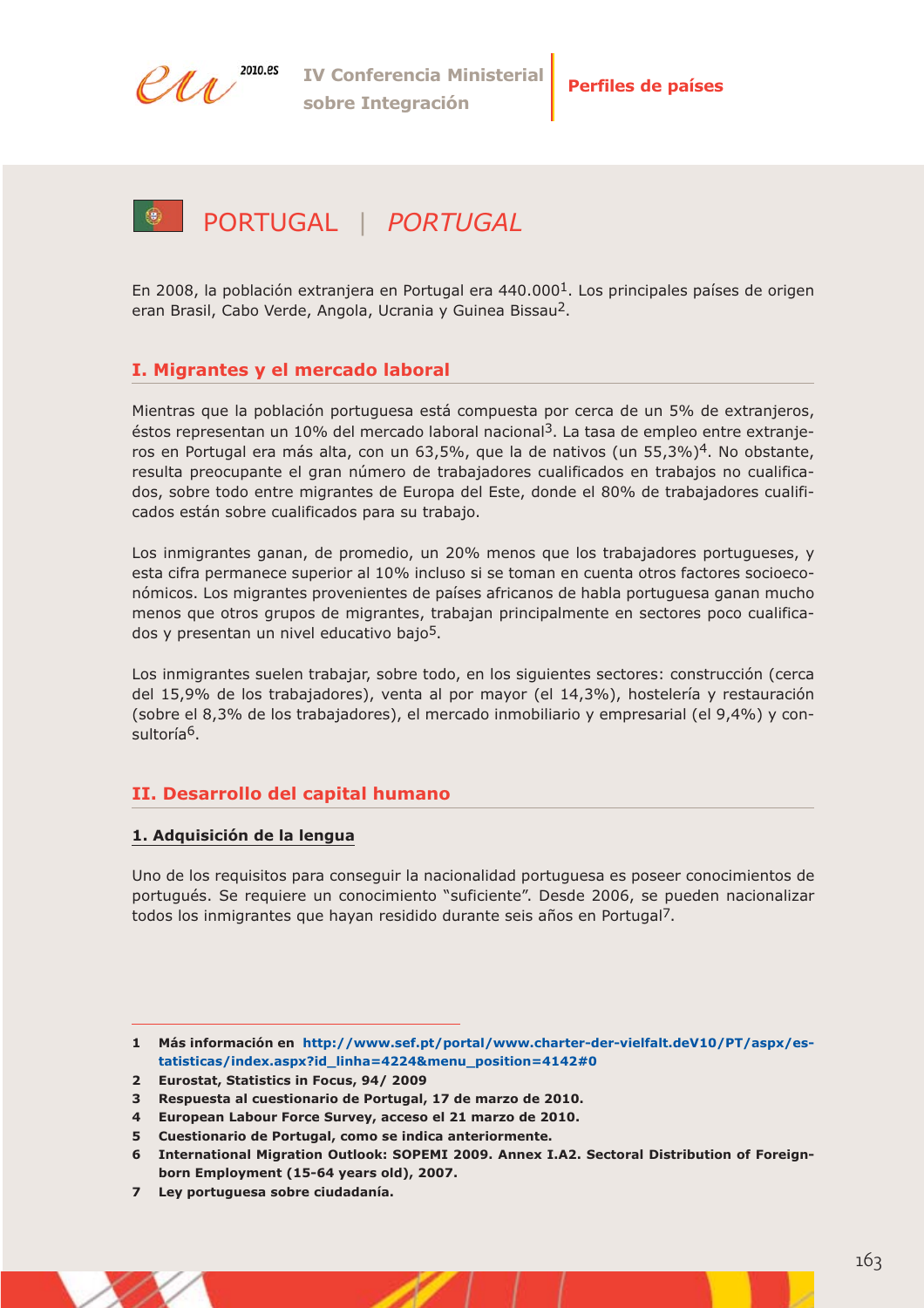

Portugal posee un programa de idioma y educación cívica, "Portugués para todos", que gestiona la ACIDI, como intermediaria en el Programa operativo para potencial humano (POPH) del Marco de referencia estratégico nacional (QREN) y cofinanciado por el Fondo Social Europeo (ESF), en colaboración con el Ministerio de Educación y el de Trabajo y Solidaridad Social8.

Este programa pretende desarrollar cursos de portugués, y cursos de portugués especializado, dirigidos a la población inmigrante que reside en Portugal. Los cursos de portugués otorgan un certificado que se puede utilizar con vistas a solicitar la nacionalidad, el permiso de residencia permanente o la residencia de larga duración. Los cursos de portugués especializado también otorgan un título, que ofrece acceder mejor a la inserción laboral en las áreas de comercio, hostelería, belleza, construcción civil e ingeniería civil.

### **2. Programas de formación y mediación**

Con el objetivo de mejorar el capital humano, el Gobierno puso en marcha el Programa Nuevas Oportunidades9.

El Centro Nacional de Ayuda a Inmigrantes, auspiciado por la ACIDI10, dirige una Oficia de ayuda al empleo para inmigrantes que se integra dentro de la red de oficinas UNIVA (Unidades de Inserção na Vida Activa). Esta Oficina ha registrado un incremento en el uso de sus servicios en los últimos años. El Centro de Ayuda también respalda las iniciativas de inmigrantes mediante diversas colaboraciones. Además, en 2007, la ACIDI y el Instituto para el empleo y la formación profesional han creado una red de veinticinco oficinas de empleo UNIVA específicamente para inmigrantes, se han constituido a través de colaboraciones con organizaciones locales, sobre todo asociaciones de inmigrantes.

En el Plan nacional para la integración de los inmigrantes (2007/09), gestionado por la ACI-DI, el Ministerio de Empleo y Seguridad Social se comprometió a ofrecer formación intercultural y antidiscriminatoria para el personal de las oficinas de empleo del Instituto para el empleo y la formación profesional y también a concienciar a la comunidad empresarial. El Ministerio también ha desarrollado unos planes de creación de empleo para facilitar la inserción laboral de inmigrantes.

#### **3. Reconocimiento de cualificaciones**

El NARIC portugués forma parte de la Dirección general para la enseñanza superior dentro del Ministerio de Ciencia, Tecnología y Enseñanza Superior. El 17 de octubre de 2007 entró en vigor una nueva regulación legal para el reconocimiento de titulaciones extranjeras en Portugal. Se trata de un paquete de medidas con el objetivo de atraer hacia Portugal a personas muy cualificadas y fomentar la movilidad. No obstante, el proceso necesita simplificarse más y se tienen que armonizar los procedimientos burocráticos $11$ . Además, a efectos

**<sup>8</sup> Cuestionario de Portugal, como se indica anteriormente.**

**<sup>9</sup> Novas Oportunidades; más información en http://www.novasoportunidades.gov.pt/**

**<sup>10</sup> Alto Comisionado para la Integración y el Diálogo Intercultural.**

**<sup>11</sup> Cuestionario de Portugal, como se indica anteriormente.**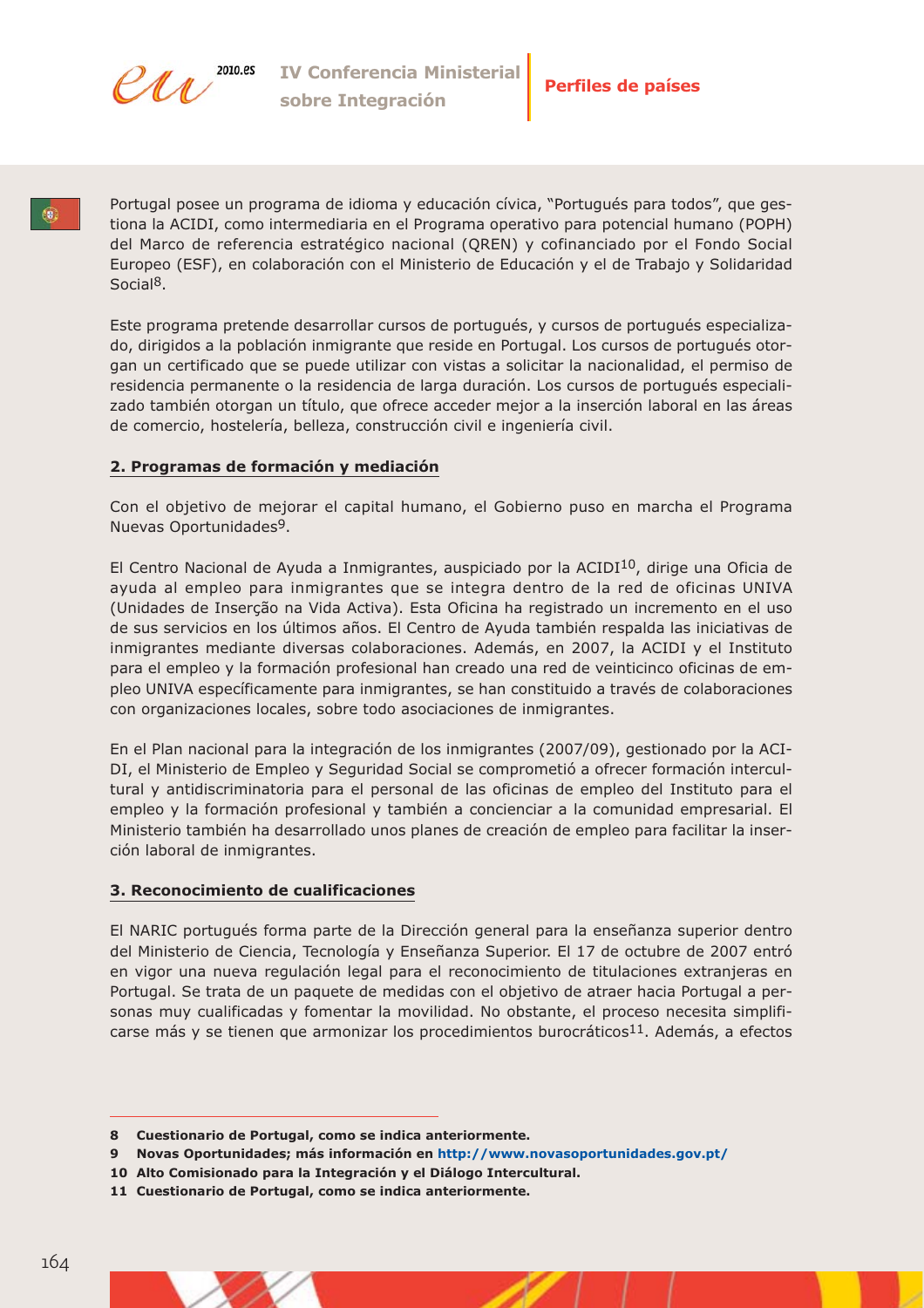

de fomentar que se reconozcan las titulaciones de los inmigrantes, la ACIDI ha creado la Oficina de Asistencia con Cualificaciones (GAQ), que ofrece información especializada, integrada dentro de los Centros Nacionales de Ayuda a Inmigrantes (CNAI).

Se puso en marcha una cooperación conjunta entre ONG, universidades y el Gobierno para los médicos formados en el extranjero que estaban trabajando en puestos no cualificados, como construcción o limpieza. El programa se encargaba de traducir los documentos, cursos de mediación en la facultad de medicina, prácticas en hospitales universitarios y formación lingüística específica para esa profesión. Al final del proyecto piloto, cerca del 90% de los participantes empezaron a trabajar como médicos. Se les hizo un seguimiento personalizado durante un año tras finalizar el programa para asegurar que la integración era duradera. Ahora se ha establecido dicho programa<sup>12</sup>.

## **III. Distritos con diversidad**13

La vivienda todavía es un asunto delicado en las políticas de integración, ya que ha precisado de una mayor inversión por parte de Gobierno, esfuerzo que se ha realizado durante los últimos años en el Plan nacional para la integración de inmigrantes (2007/09)14. Este Plan integra ocho medidas concretas en el área de vivienda, enfatizando el esfuerzo común del Gobierno portugués para acoger e integrar a los inmigrantes en Portugal.

El Ministerio de Medio Ambiente y Planificación Espacial organiza varios programas dirigidos a inmigrantes, como programas para financiar el acceso a la vivienda (PROHABITA<sup>15</sup> y Porta  $65^{16}$ ), e iniciativas para ayudar a inmigrantes de barrios concretos a acceder al empleo y la educación (Iniciativa Bairros Críticos)<sup>17</sup>. Además, la ACIDI abrió una oficina de ayuda en los Centros Nacionales de Ayuda a Inmigrantes dedicada a asistir a los inmigrantes en la búsqueda de vivienda y aclarar y orientar a inmigrantes sobre el alquiler o compra de vivienda.

Asimismo, entre las actividades de intervención de la ACIDI también funciona un programa establecido con la finalidad de luchar contra la exclusión social de niños y jóvenes que viven en barrios pobres y segregados. El programa se llama oficialmente ESCOLHAS (Programa de elección<sup>18</sup>) y pretende fomentar la inclusión y cohesión social, buscando la igualdad de oportunidades de niños y jóvenes con orígenes socioeconómicos más vulnerables. El programa, que financia proyectos promovidos por entidades locales en todo el país (islas incluidas), contribuye a la formación oficial y no oficial, la orientación y la referencia a formación profesional y empleo, mediante el desarrollo de la participación cívica y comunitaria, así como fomentar la inclusión digital.

- **13 Cuestionario de Portugal, como se indica anteriormente.**
- **14 Más información en http://www.acidi.gov.pt/docs/PII/PII\_Ing.pdf**
- **15 Decreto Ley 54/2007, del 12 de marzo.**
- **16 Decreto Ley 308/ 2007, del 3 de septiembre.**
- **17 Resolución del Consejo de Ministros 189/2007, del 31 de diciembre.**
- **18 Más información en http://www.programaescolhas.pt/**

**<sup>12</sup> Párrafo de International Migration Outlook, SOPEMI 2009, pág. 173.**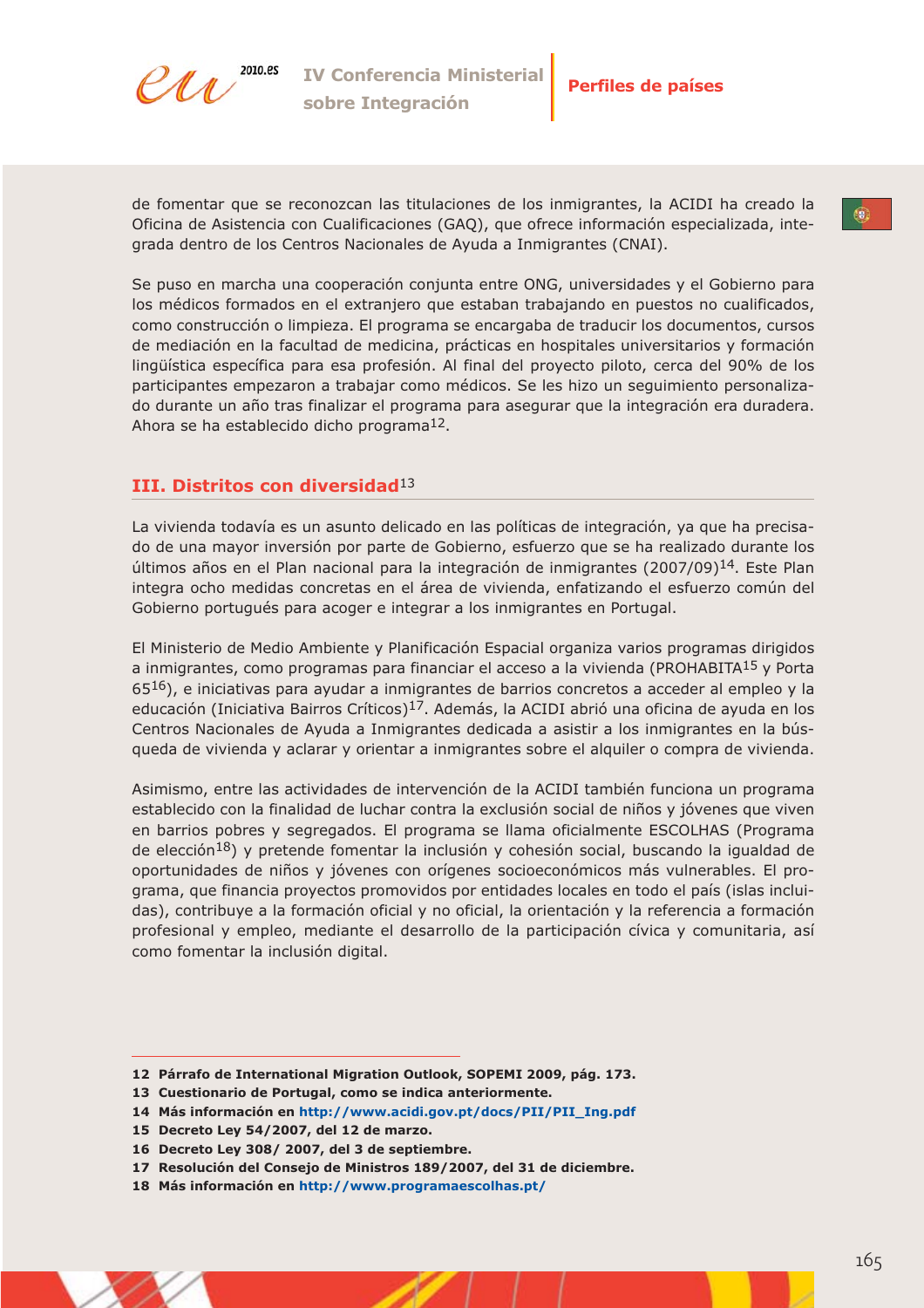

Por otra parte, Portugal, a través de la ACIDI, ha puesto sobre la mesa varias medidas pertinentes para concienciar sobre la interculturalidad y fomentarla, como una red de información, estudios sobre los impactos de la inmigración, acciones para la opinión pública mediante cultura, arte y deportes, colaboración con los medios para luchar contra la estigmatización de los inmigrantes y para crear opinión pública.

# **IV. Inclusión en la sociedad civil**19

Los mediadores culturales portugueses desempeñan una función esencial para facilitar la interacción entre los servicios estatales y la población inmigrante; son parte integrante de los procedimientos del Servicio de Extranjeros y Fronteras (SEF) y la ACIDI con los Centros de Ayuda para la Integración de Inmigrantes tanto nacionales como regionales. En Portugal, no son las instituciones gubernamentales las que contratan directamente a los mediadores, sino asociaciones de inmigrantes que, a su vez, reciben financiación de dichas instituciones. La ACIDI ha creado recientemente un proyecto piloto sobre mediación cultural en la prestación de servicios públicos, sobre todo instituciones sanitarias y ayuntamientos.

Una Oficina de Soporte Técnico para Asociaciones de Inmigrantes (GATAI) respalda la creación y el desarrollo de asociaciones de inmigrantes, trabajando codo con codo con la población inmigrante: Existen cerca de 100 asociaciones reconocidas oficialmente por ACIDI (locales, regionales o nacionales) y que reciben soporte técnico y ayuda financiera por sus actividades. En 2008, esto sumó alrededor de 700.000 euros.

El Consejo Consultivo para Asuntos de Inmigración (COCAI) se creó en 1998, auspiciado por la ACIDI, para garantizar que se consulta y dialoga con organizaciones que representan a inmigrantes y minorías étnicas. Entre las competencias del Consejo se incluyen efectuar declaraciones sobre los derechos de inmigrantes, participar en la redacción de políticas para la integración social de inmigrantes, mejorar las condiciones de vida y participar en la defensa de los derechos de inmigrantes. El COCAI debe emitir una opinión sobre el reconocimiento de las asociaciones de inmigrantes y la concesión de ayuda financiera a las mismas.

**19 Cuestionario de Portugal, como se indica anteriormente.**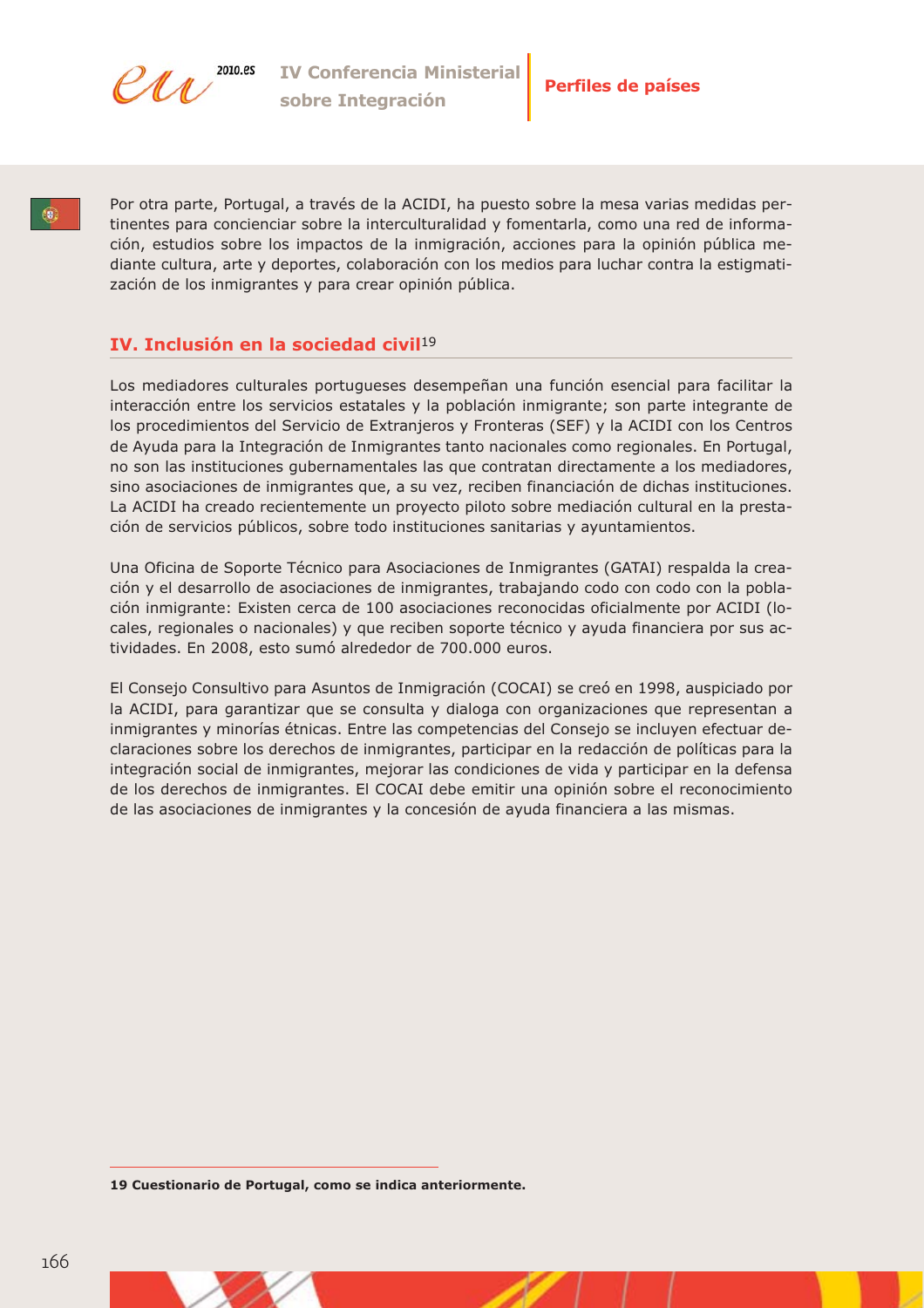



In 2009, the number of foreign nationals in Romania was 59,017, 0.2% of the total population. The top four countries of origin were Moldova, Turkey, China and Siria.<sup>1</sup>

# **I. Migrants and the Labour Market**

In June 2009, the national unemployment rate reached 6.0%, which represents a 2.3% increase from the previous year.<sup>2</sup> In absolute numbers, there were  $625,140$  total unemployed persons in Romania in the 4<sup>th</sup> quarter (October 2009). Out of these, 44% were women, and the majority were low-skilled, with over 70% of all unemployed persons having less than a high-school degree.<sup>3</sup>

60% of work authorizations in the first semester of 2009 were issued to Chinese and Turkish citizens, and 8% to Moldovans. The most important sector for which work authorizations were issued was construction, specifically the following occupations: specialized carpenter (7%), general carpenter, (5%), and blacksmith (4%).<sup>4</sup>

# **II. Human Capital Development**

Information on the integration priorities of the Romanian government can be found in the Migration Strategy. The measures taken for the integration of foreigners mainly refer to employment, access to social and health insurance, access to housing, medical services, education and learning Romanian, and the facilitation of cultural integration.5

## **1. Language acquisition**

Language acquisition is a requirement for obtaining both permanent residence as well as citizenship. According to the 2004 Ordinance on the Social Integration of Foreigners in Romania (implemented in 2006), immigrant children benefit from one free Romanian-language initiation course for the duration of one academic year, after which their Romanian language skills are assessed, and they are placed in the appropriate grade level.<sup>6</sup>

**http://www.mmuncii.ro/pub/imagemanager/images/file/Statistica/Buletin%20statistic/2009/somaj3\_67.pdf**

**3 Ministry of Labor, Family, and Social Protection. Buletin statistic trimestrial în domeniul muncii fli protectiei sociale nr.4 (68)/2009. http://www.mmuncii.ro/pub/imagemanager/images/file/Statistica/Buletin%20statistic/2009/somaj4\_68.pdf**

**<sup>1</sup> Eurostat, Statistics in Focus, 94/2009**

**<sup>2</sup> Oficiul Român pentru Imigrari, Buletin statistic trimestrial în domeniul muncii si protectiei sociale nr.3 (67)/2009.**

**<sup>4</sup> Oficiul Român pentru Imigrari, Infostat, October 2009. http://ori.mai.gov.ro/api/media/userfiles/InfoStat\_Octombrie\_2009\_text.pdf**

**<sup>5</sup> Romanian Questionnaire Response, received March 12**

**<sup>6</sup> Ordinance No. 44, Section 3, Article 10, 29 January 2004.**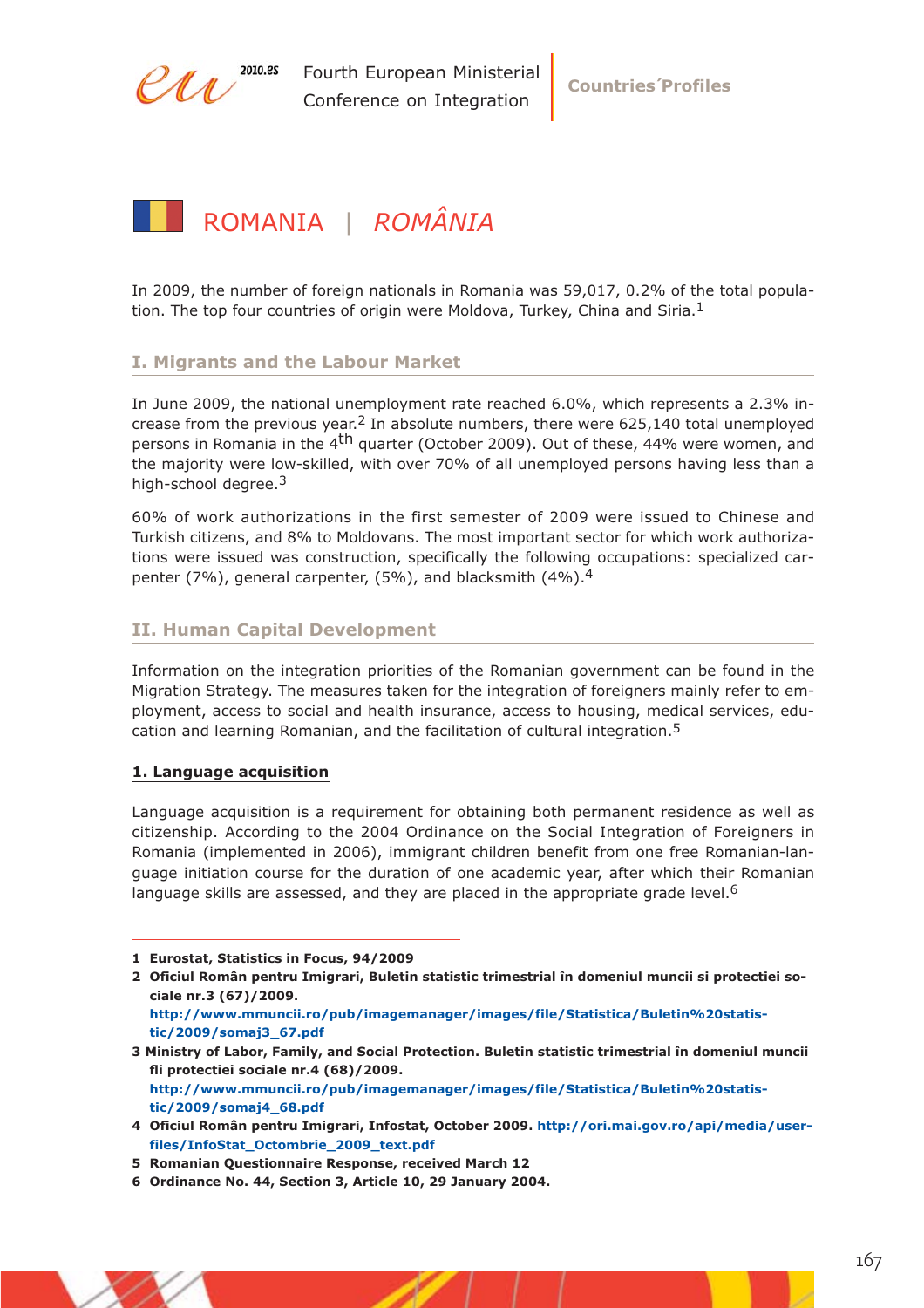

Adult immigrants are entitled to free Romanian-language courses, organized by the Ministry of Education and Research, in collaboration with the Romanian Immigration Office. After successfully completing this course, individuals receive a transcript (free of charge) certifying their language level from the Ministry of Education and Research. $7$ 

## **2. Training and bridging programmes**

The Romanian Immigration Office, under the auspices of the Ministry of Administration and Interior, collaborates with the national and local employment agencies to improve access to the labour market for foreign nationals. The National Agency for Employment, under the supervision of the Ministry of Labour and Social Protection, is responsible for elaborating annual plans for vocational training programmes, financed by the European Social Fund. The National Adult Training Board, which is a tripartite, autonomous body, has a consultative role in promoting adult vocational training strategies and policies.<sup>8</sup>

In order to supplement measures taken by the State institutions, non-governmental organisations in Romania have initiated a number of projects, financed through the European Integration Fund, to develop the vocational skills of foreign nationals and facilitate their access to the labour market.

The Romanian National Council for Refugees and the Romanian Forum for Refugees and Migrants, which are non-governmental organizations both implement administration of the centres for reception of refugees and asylum seekers (together with the Romanian Immigration Office), in legal counselling, in training and integration programmes, and in qualification and Romanian language learning programmes.9

## **3. Qualifications Recognition**

The National Centre for Recognition and Equivalence of Diplomas Granted Abroad, is the main authority for the recognition of qualifications, and acts as the Romanian NARIC.10 The Ministry of Education and Research, together with the Ministry of Labor, Family, and Social Protection, guarantees (upon request) diploma recognition and verification of foreign qualifications and studies for foreign workers. Furthermore, the Ministry of Education and Research, in collaboration with the Ministry of Administration and Interior, has developed a special methodology for the verification of pre-university studies for foreigners in Romania who do not have official documents attesting to their studies. $11$ 

**<sup>7</sup> Ordinance No. 44, Section 3, Article 14, 29 January 2004.** 

**<sup>8</sup> Romanian Questionnaire, as above**

**<sup>9</sup> Learning Language for Work, Romania, Labour market context in relation to migrant workers, WP2, http://www.llfw.eu/docs/ro/RR\_03\_RO.pdf**

**<sup>10</sup> See http://www.cnred.edu.ro/ (in Romanian)**

**<sup>11</sup> Ordinance No. 44, Section 3, Article 11, 29 January 2004.**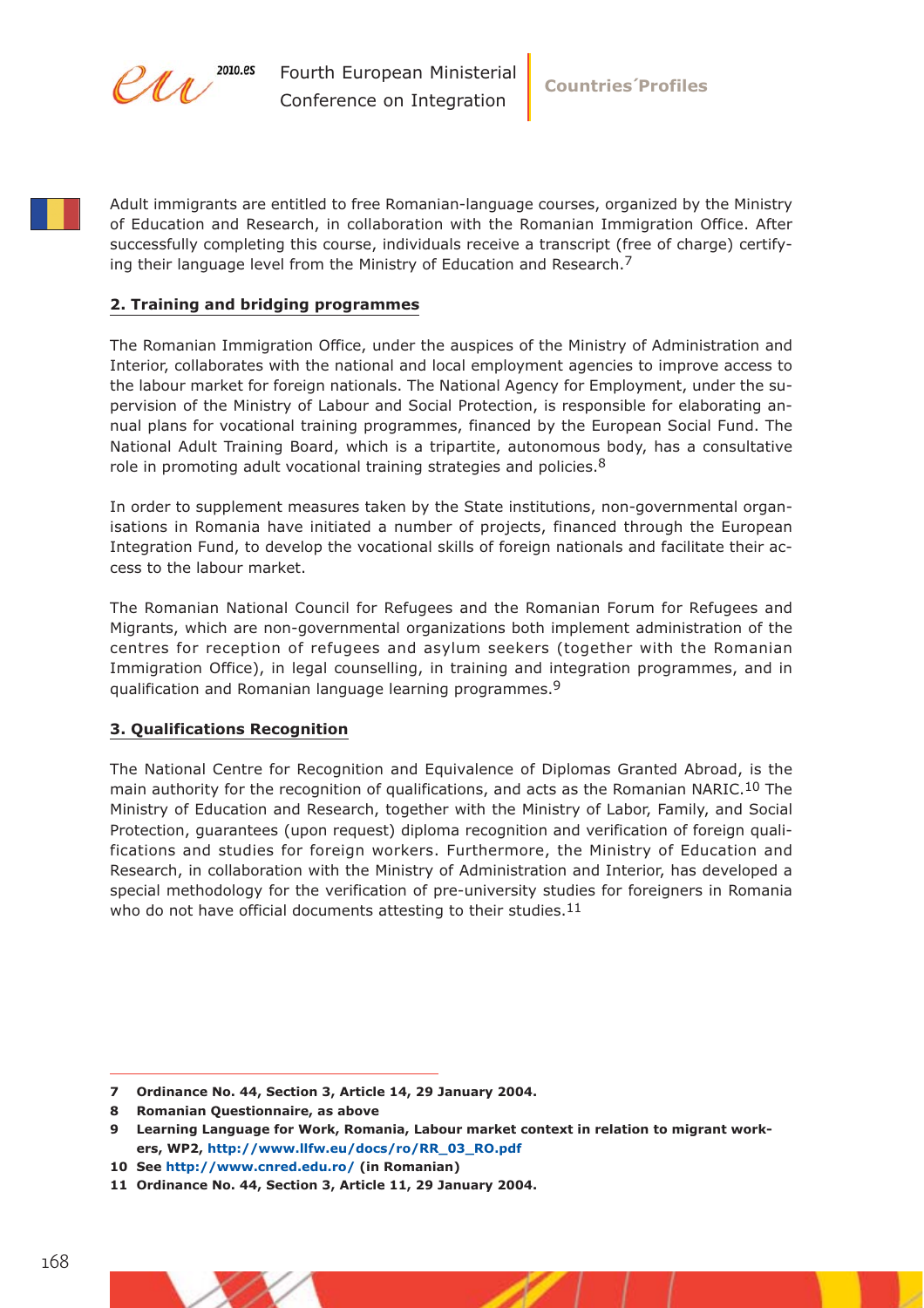

# **III. Diverse Districts**

The Central public administration is responsible for the national strategy for urban rehabilitation, and draws up specific legislation to this end. It also develops fiscal policies and programmes and provides financial assistance. Local public administrations are authorized to begin urban rehabilitations programmes based on an adaptation of the national strategy, and facilitate dialogue between the actors involved in the renewal process.<sup>12</sup>

# **IV. Civil Society Inclusion**

Each Ministry, from the Ministry of Administration and Interior, to the Ministry for Education, Research and Innovation and the Ministry of Labour, is responsible for the integration of foreigners in their respective areas of competence. The Ministry of Administration and Interior is in charge of overall political coordination. Beyond this inter-institutional coordination, the Romanian Immigration Office organises expert meetings that include partner non-governmental organisations and the UNHCR. Consultations and debates take place within this ad hoc framework, where non-governmental organisations may comment on integration policies and their impact on society once implemented.

A specific project, financed by the European Integration Fund, was aimed at improving the intercultural communication of public servants at national and local level, as well as communication between national and local authorities. This included the creation of certain local consultation mechanisms.

**<sup>12</sup> Daniela-Luminita Constantin, 2006, The Relationship between Housing Policy and Local Development**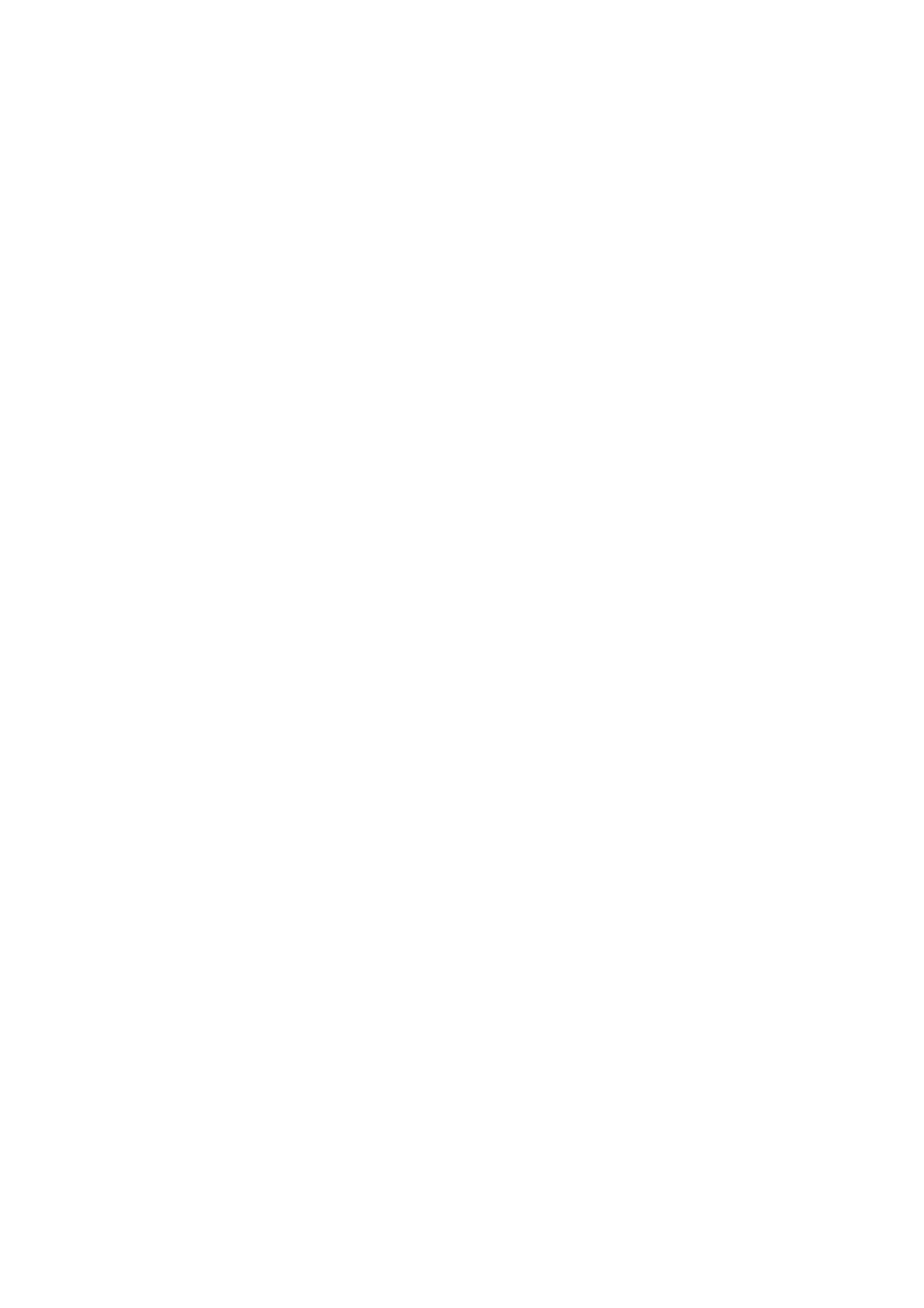



En 2009, el número de ciudadanos extranjeros en Rumanía era 59.017, el 0,2% de la población total. Los cuatro países de origen más habituales eran Moldavia, Turquía, China y Siria<sup>1</sup>.

# **I. Migrantes y el mercado laboral**

En junio de 2009, la tasa nacional de desempleo alcanzó el 6,0%, que representa un aumento del 2,3% con respecto al año anterior2. En números absolutos, existía un total de 625.140 personas sin empleo en Rumanía durante el 4º trimestre (octubre de 2009). De estas, el 44% eran mujeres y la mayoría no cualificadas; más de un 70% de todas las personas sin empleo no posee título de bachillerato<sup>3</sup>.

El 60% de los permisos de trabajo durante el primer semestre de 2009 se emitieron a ciudadanos chinos y turcos, y el 8% a moldavos. El sector para el que se emitieron más permisos de trabajo fue la construcción, en concreto, para los siguientes oficios: carpintero especializado (el 7%), carpintero general (el 5%) y herrero (el 4%)<sup>4</sup>.

## **II. Desarrollo del capital humano**

Se puede encontrar información sobre las prioridades en integración del Gobierno rumano en la Estrategia sobre Migración. Las medidas que se han de tomar para integrar a los extranjeros se refieren principalmente al empleo, el acceso a los beneficios sociales y sanitarios, el acceso a la vivienda, los servicios médicos, la educación y el aprendizaje de rumano y facilitar la integración cultural5.

**http://www.mmuncii.ro/pub/imagemanager/images/file/Statistica/Buletin%20statistic/2009/somaj3\_67.pdf**

- **3 Ministerio de Trabajo, Familia y Protección Social. Buletin statistic trimestrial în domeniul muncii ?iprotectiei sociale nr.4 (68)/2009. http://www.mmuncii.ro/pub/imagemanager/images/file/Statistica/Buletin%20statistic/2009/somaj4\_68.pdf**
- **4 Oficiul Român pentru Imigrari, Infostat, octubre de 2009 http://ori.mai.gov.ro/api/media/user-files/InfoStat\_Octombrie\_2009\_text.pdf**
- **5 Respuesta al cuestionario de Rumanía, recibido el 12 de marzo.**

**<sup>1</sup> Eurostat, Statistics in Focus, 94/2009.**

**<sup>2</sup> Oficiul Român pentru Imigrari, Buletin statistic trimestrial în domeniul muncii si protectiei sociale nr.3 (67)/2009**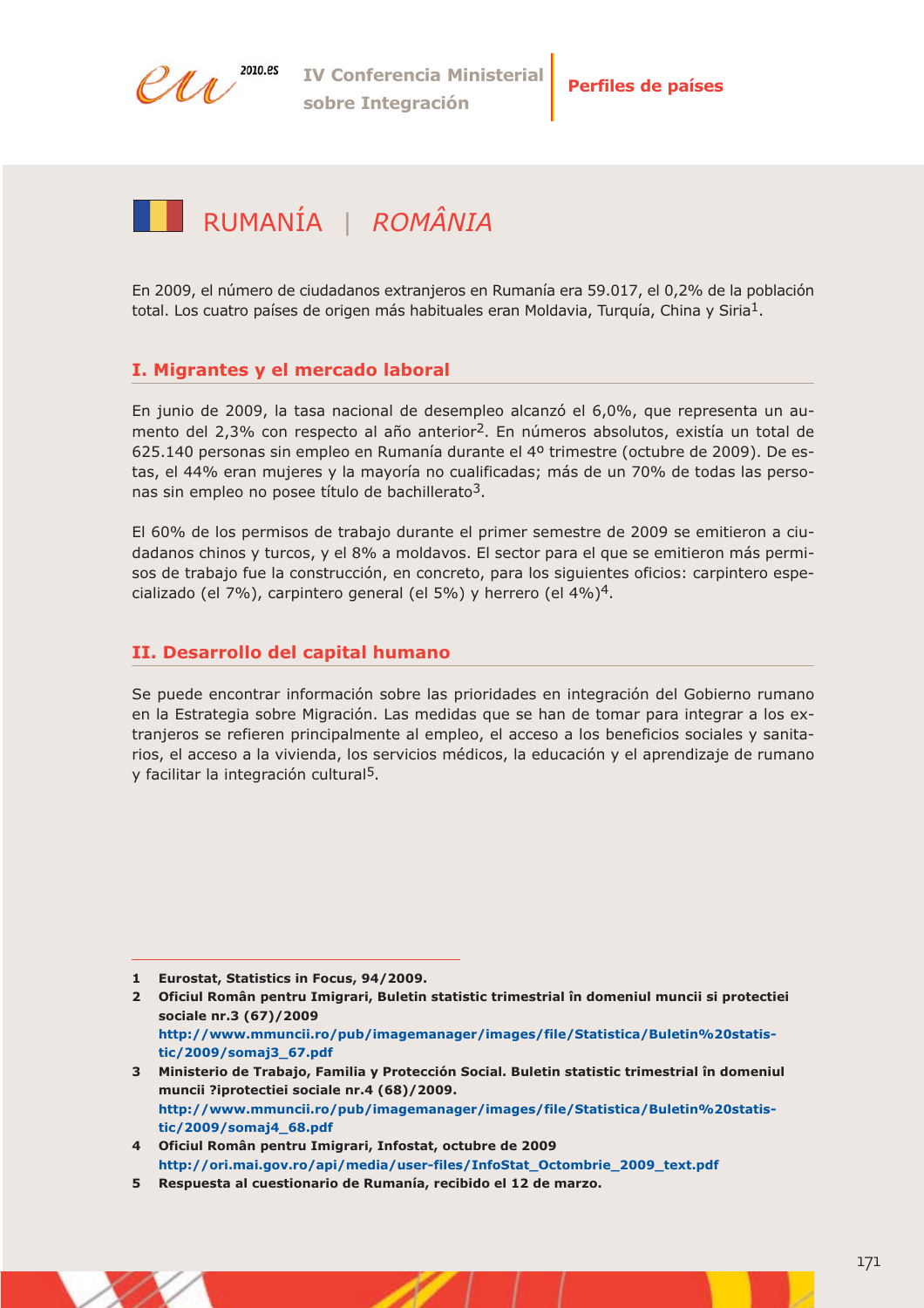

### **1. Adquisición de la lengua**

Uno de los requisitos para conseguir la residencia permanente o la nacionalidad es la adquisición de la lengua. Según la Ordenanza sobre Integración Social de Extranjeros en Rumanía, que se aplicó en 2006, los niños inmigrantes pueden disfrutar de un curso de iniciación al rumano durante un año académico, tras el cual se evalúan sus competencias en rumano y se les coloca en el curso adecuado6.

Los inmigrantes adultos tienen derecho a cursos de rumano gratuitos, que organiza el Ministerio de Educación e Investigación en colaboración con la Oficina de Inmigración rumana. Tras aprobar este curso, cada uno recibe una certificación (gratuita) del Ministerio de Educación e Investigación en la que consta su nivel lingüístico<sup>7</sup>.

### **2. Programas de formación y mediación**

La Oficina de Inmigración rumana, auspiciada por el Ministerio de Administraciones Públicas e Interior, colabora con las oficinas de empleo nacionales y regionales para que los extranjeros accedan mejor al mercado laboral. La Agencia Nacional de Empleo, supervisada por el Ministerio de Trabajo y Protección Social, se encarga de elaborar planes anuales para programas de formación profesional financiados por el Fondo Social Europeo. La Junta Nacional para la Formación de Adultos, que es un órgano autónomo tripartito, que desempeña una función consultiva dentro del fomento de estrategias y políticas para la formación profesional de adultos $8$ .

Para complementar las medidas que deciden las instituciones estatales, las organizaciones no gubernamentales en Rumanía han comenzado una serie de proyectos financiados a través del Fondo de Integración Europeo para desarrollar las competencias profesionales de los ciudadanos extranjeros y facilitarles el acceso al mercado de trabajo.

El Consejo Nacional Rumano para los Refugiados y el Foro Rumano para los Refugiados y Migrantes, que son organizaciones no gubernamentales, se encargan de administrar los centros que acogen a los refugiados y a los solicitantes de asilo, junto con la Oficina Rumana de inmigración, con asesoría legal, programas de formación e integración, cualificación y programas de aprendizaje de rumano9.

#### **3. Reconocimiento de cualificaciones**

El Centro nacional para el reconocimiento y convalidación de títulos concedidos en el extranjero es la principal autoridad en el reconocimiento de titulaciones y actúa en calidad de NA-RIC rumano10. El Ministerio de Educación e Investigación, con el Ministerio de Trabajo,

**<sup>6</sup> Ordenanza nº 44, apartado 3, artículo 10, 29 de enero de 2004.**

**<sup>7</sup> Ordenanza nº 44, apartado 3, artículo 14, 29 de enero de 2004.**

**<sup>8</sup> Cuestionario de Rumanía, como se indica anteriormente.**

**<sup>9</sup> Aprendiendo la lengua para trabajar, Rumanía, Contexto del mercado laboral para los trabajadores extranjeros, WP2, http://www.llfw.eu/docs/ro/RR\_03\_RO.pdf**

**<sup>10</sup> Véase http://www.cnred.edu.ro (en rumano).**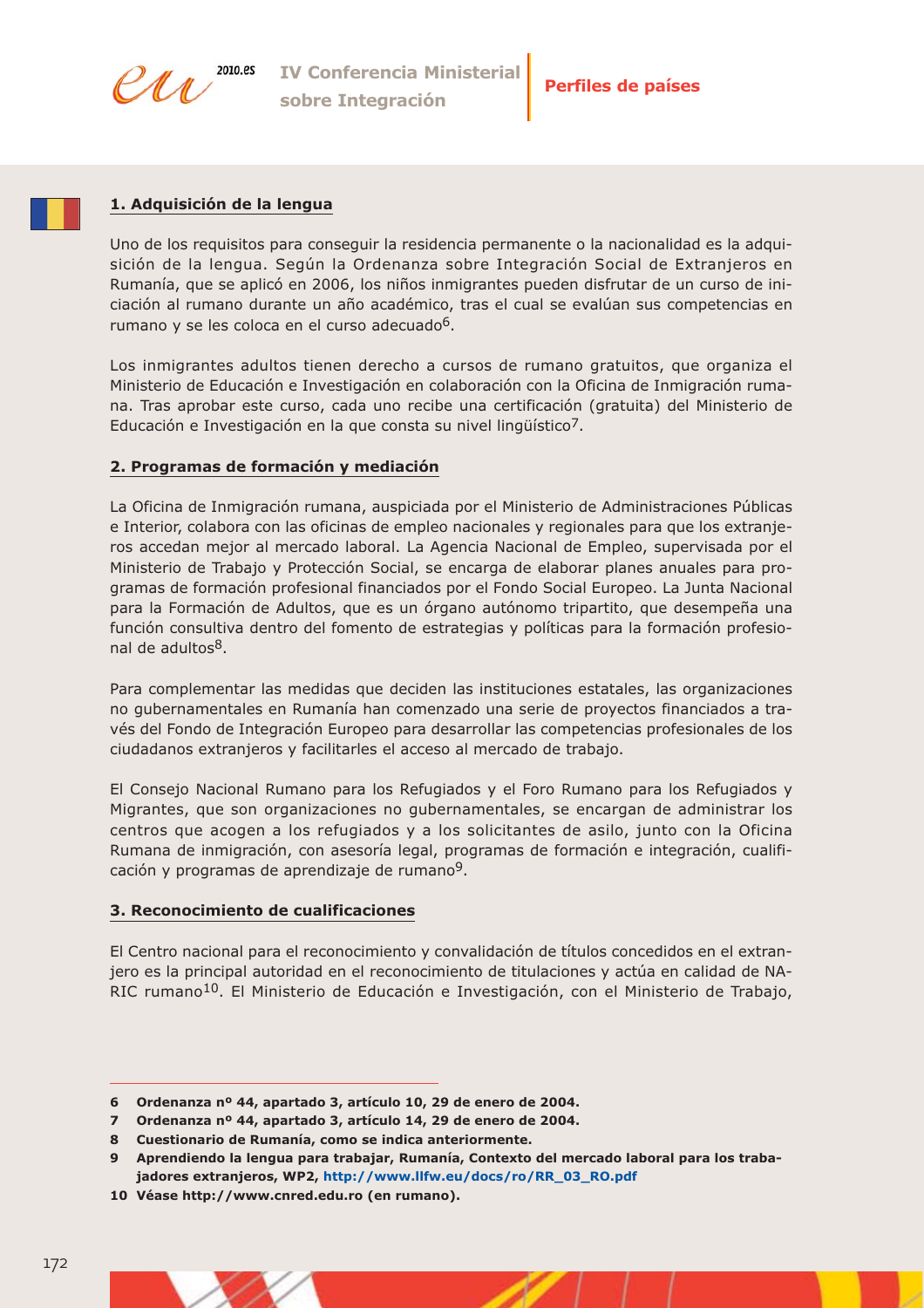

Familia y Protección Social, garantiza (previa solicitud) el reconocimiento de títulos y la comprobación de titulaciones y estudios extranjeros para los trabajadores extranjeros. Asimismo, el Ministerio de Educación e Investigación, en colaboración con el Ministerio de Administraciones Públicas e Interior, ha desarrollado una metodología concreta para comprobar los estudios preuniversitarios de extranjeros en Rumanía que no posean documentos oficiales que demuestren sus estudios $11$ .

# **III. Distritos con diversidad**

La Administración pública central se encarga de la estrategia nacional para la rehabilitación urbana y dicta legislación específica con este objetivo. A su vez, desarrolla medidas y programas fiscales y ofrece asistencia financiera. Las administraciones públicas locales tienen competencia para iniciar programas de rehabilitación urbana adaptando la estrategia nacional y facilitando el diálogo entre los agentes implicados en el proceso de renovación.<sup>12</sup>

# **IV. Inclusión en la sociedad civil**

Cada Ministerio, desde el Ministerio de Administraciones públicas e Interior hasta el Ministerio de Educación, Investigación e Innovación y el Ministerio de Trabajo, se encarga de la integración de extranjeros en el área de su competencia correspondiente. El Ministerio de Administraciones públicas e Interior es el que se responsabiliza de la coordinación política global. Aparte de esta coordinación entre instituciones, la Oficina Rumana de Inmigración organiza reuniones de expertos que incluye a organizaciones no gubernamentales asociadas y ACNUR. En este marco ad hoc, se celebran consultas y debates en los que las organizaciones no gubernamentales pueden hacer comentarios sobre las políticas de integración y su impacto en la sociedad cuando se aplican.

Existe un proyecto concreto, financiado por el Fondo de Integración Europeo, que pretende mejorar la comunicación intercultural de los funcionarios centrales y municipales, así como la comunicación entre autoridades nacionales y locales. Esto incluye la creación de determinados mecanismos de consulta locales.





**<sup>11</sup> Ordenanza nº 44, apartado 3, artículo 11, 29 de enero de 2004.**

**<sup>12</sup> Daniela-Luminita Constantin, 2006, La relación entre políticas de vivienda y el desarrollo local.**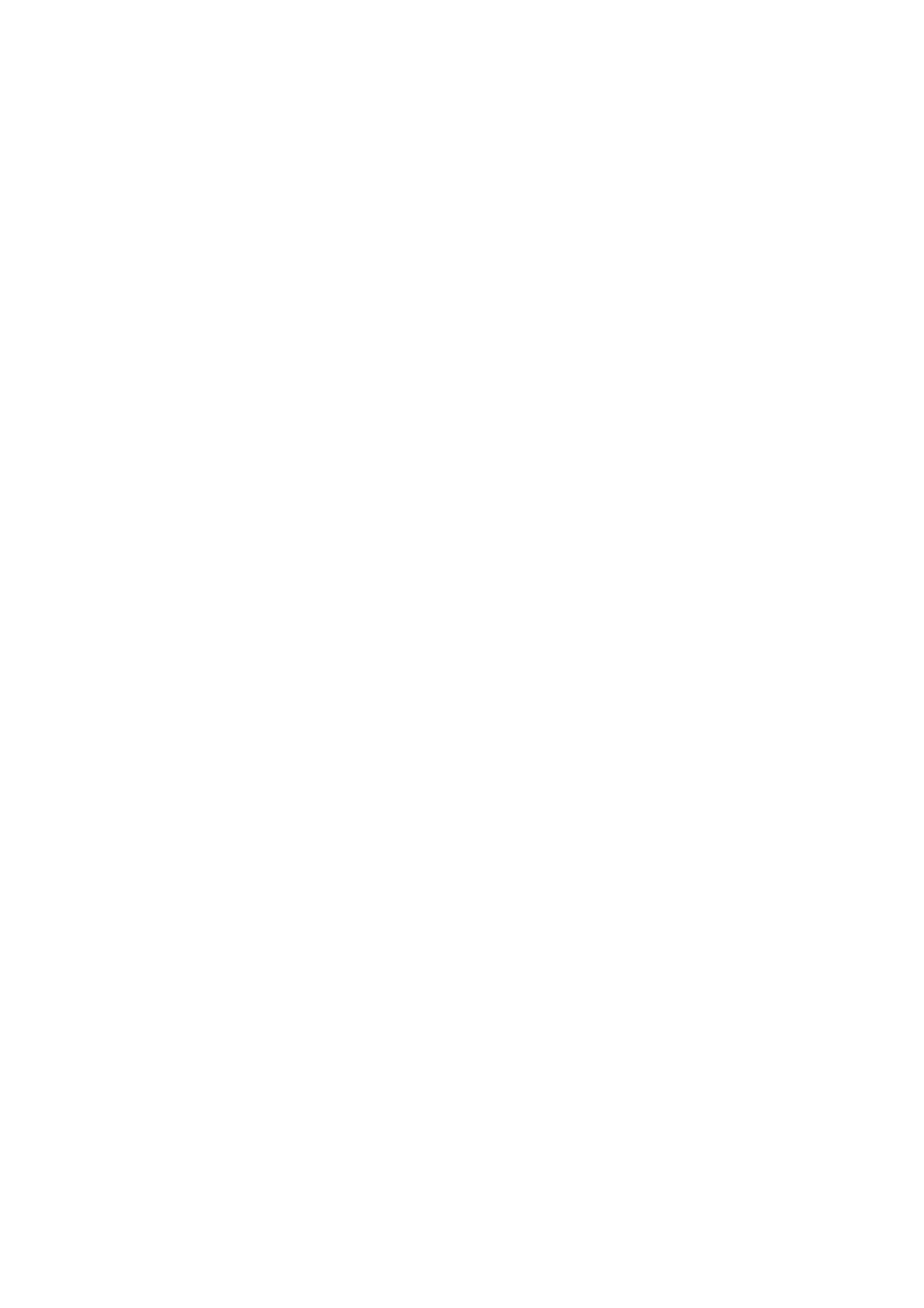



In December 2009, there were around 58,300 foreigners registered in the Slovak Republic, forming around 1% of the total population (the lowest proportion in the European Union). Of these, 21,500 (37%) were third country nationals.<sup>1</sup> The top five countries of origin in 2008 were the Czech Republic, Poland, Ukraine, Romania and Germany.2

# **I. Migrants and the Labour Market**

As of December 2009, around 15,000 migrants were registered as employed in the Slovak Republic, with Ukrainians, Koreans, Vietnamese, Chinese and Japanese forming the largest groups of third country nationals on the labour market. This workforce is predominantly male.3 According to OECD data, 32.9% of foreign-born work in services, 26.8% in mining, manufacturing and energy sector, around 11.2% in wholesale and retail trade, and 9.3% in education.4

Before the economic crisis, unemployment rates had been lowering which had led to a number of labour shortages in the economy from specialists to manual workers. As a result, the number of employed foreigners has increased five-fold since 2004,<sup>5</sup> and recruitment agencies have played a more dominant role in the labour market. The crisis has affected employment levels, as in the rest of Europe, and migrants have found themselves in a more vulnerable position. As job seekers they are also now competing with Slovakian nationals who have returned from working elsewhere in Europe.<sup>6</sup>

## **II. Human Capital Development**

Immigration policy has been the central locus for national skills acquisition through the selection of high-skilled migrants, and those with skills for which there are shortages in the labour market. However, a new strategy – Concept for Foreigner Integration – was adopted in May 2009, which is intended to develop national integration policy.

#### **1. Language acquisition**

Foreign nationals must pass a language test when applying for citizenship. This test is both written and oral, and conducted in front of a three-person commission. The cost of the test is covered by the local authority or embassy/consulate, in which it is taken. The introduction of a citizenship test is recent, and resulted from a review in 2009.

- **1 Slovak Republic Questionnaire response, received March 2010**
- **2 Eurostat, Statistics in Focus, 94/2009**
- **3 Ludmila Cervenakova, Labour Market in Slovakia, Labour Pool for Migrants, October 2009, www.migration.sk**
- **4 OECD, International Migration Outlook, SOPEMI 2008.**
- **5 Slovak Questionnaire, as above**
- **6 Cervenakova, as above**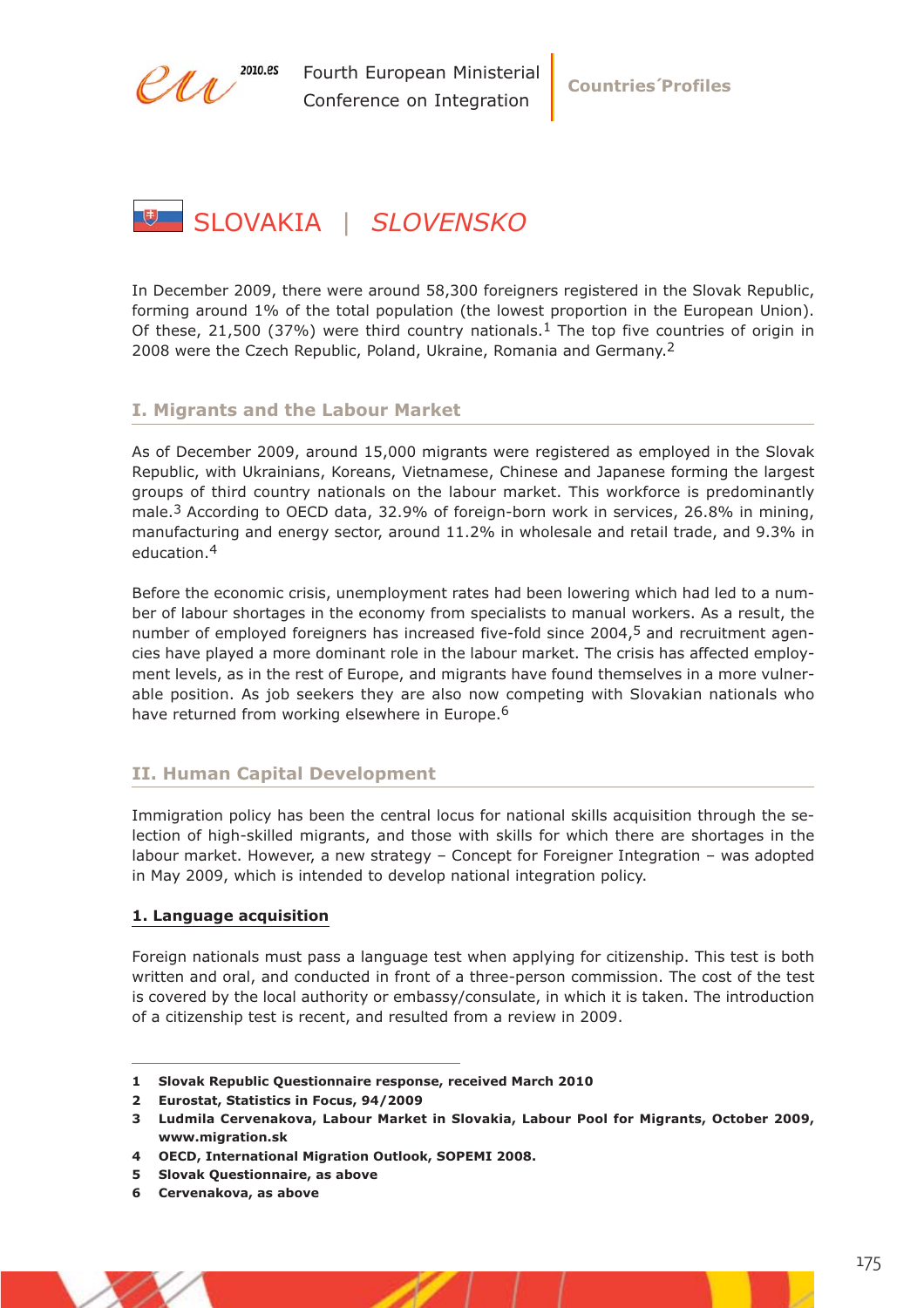

The Slovak Republic does not provide obligatory language and civic courses to third-country nationals on temporary or permanent residence permits, but provides Slovak language courses to asylum seekers and refugees. Such courses are voluntary for asylum seekers, but mandatory for recognized refugees.7 Nevertheless, also third- country nationals on temporary or permanent residence permits or other foreigners have the opportunity to attend the language courses on the voluntary base: they usually pay for them, or, have reimbursed the courses through the European Integration Fund programs.

# **2. Training and bridging programmes**8

A system of employment strategies has been established which are aimed at the domestic population; information and advisory services providing information on access to the labour market are also available for migrants in Slovakia. The Concept on Foreigner Integration 2009 envisages providing better information for both foreigners and employers on working rights and allocates financial resources for vocational training courses, and skills acquisition for disadvantaged groups, particularly foreigners who will work in shortage positions. However, since the crisis has increased unemployment, the government is less focused on bringing in migrants to supplement the national workforce.<sup>9</sup>

Two Migration Information Centres have been opened in Bratislava and Kosice (run by the International Organisation for Migration), which provide labour and social counselling to third country nationals. The European Integration Fund supports programmes of vocational training and retraining for migrants requiring assistance in their professional development.

# **3. Qualifications Recognition**

The Ministry of Education established an Educational Document Equivalence centre, which provides assistance in the areas of diploma and certificate recognition. The Centre acts as the ENIC-NARIC point for the Slovak Republic.

The Concept of Foreigner Integration 2009 proposes finalising the system of qualifications recognition for foreigners, and improving recognition of necessary skills, when formal qualifications cannot be assessed.10

# **III. Residential Segregation**

Most migrants live in rented accommodation and are mostly situated in the larger cities of the country. With such a small proportion of migrants in Slovakia, no concerns regarding residential segregation have been identified yet, and the Slovak Republic does not have any specific housing policies in place for migrants.

- **8 Slovak Questionnaire, as above**
- **9 Concept on Foreigner Integration, as above**

**<sup>7</sup> EMN Ad Hoc Query on Language and Introduction Programmes, November 2008**

**<sup>10</sup> Concept of Foreigner Integration, as above**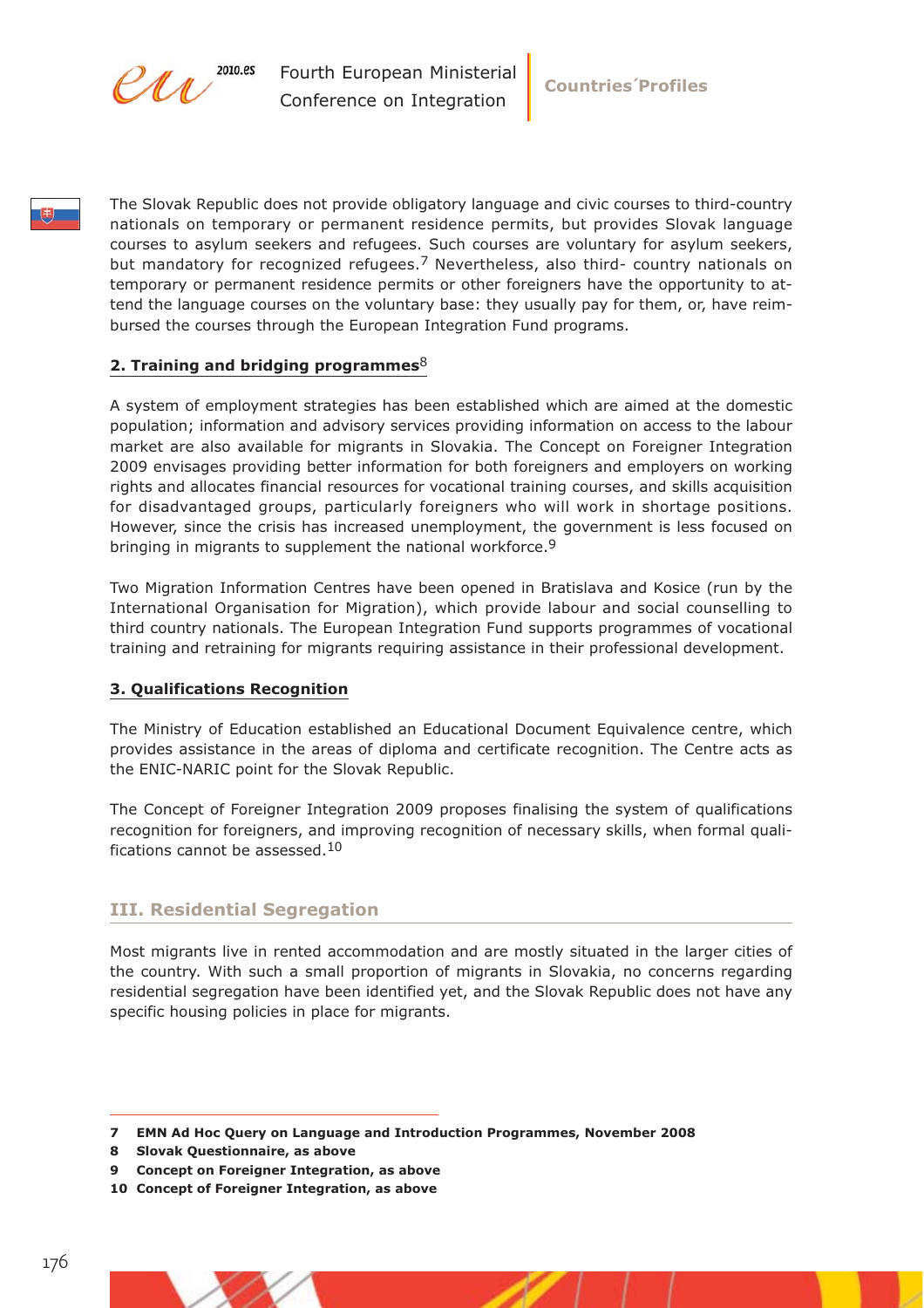

The Concept on Foreigner Integration highlights the need to develop a housing strategy and proposed support for the development of social tenement housing, and support for cities to develop social inclusion policies to support migrants.

# **IV. Civil Society Inclusion**11

Since 2008, the Ministry of Labour, Social Affairs and Family has organised meetings with representatives of immigrant communities in Slovakia. These were initially part of the consultation process for the Concept of Foreigner Integration (2009), but have developed into a platform for discussing a wider range of integration issues, particularly intercultural dialogue, education and labour market inclusion and secure residence.

A conference 'Integration of Foreigners in Slovakia: from Concept to Implementation' was organised in June 2009 with the support of the European Integration Fund, and offered immigrant communities an opportunity to present their views. A number of civil society platforms exist in Slovakia – such as the Association of Afghans in Slovakia, and the Chinese Association of Friendship – which discus integration challenges in their own communities.

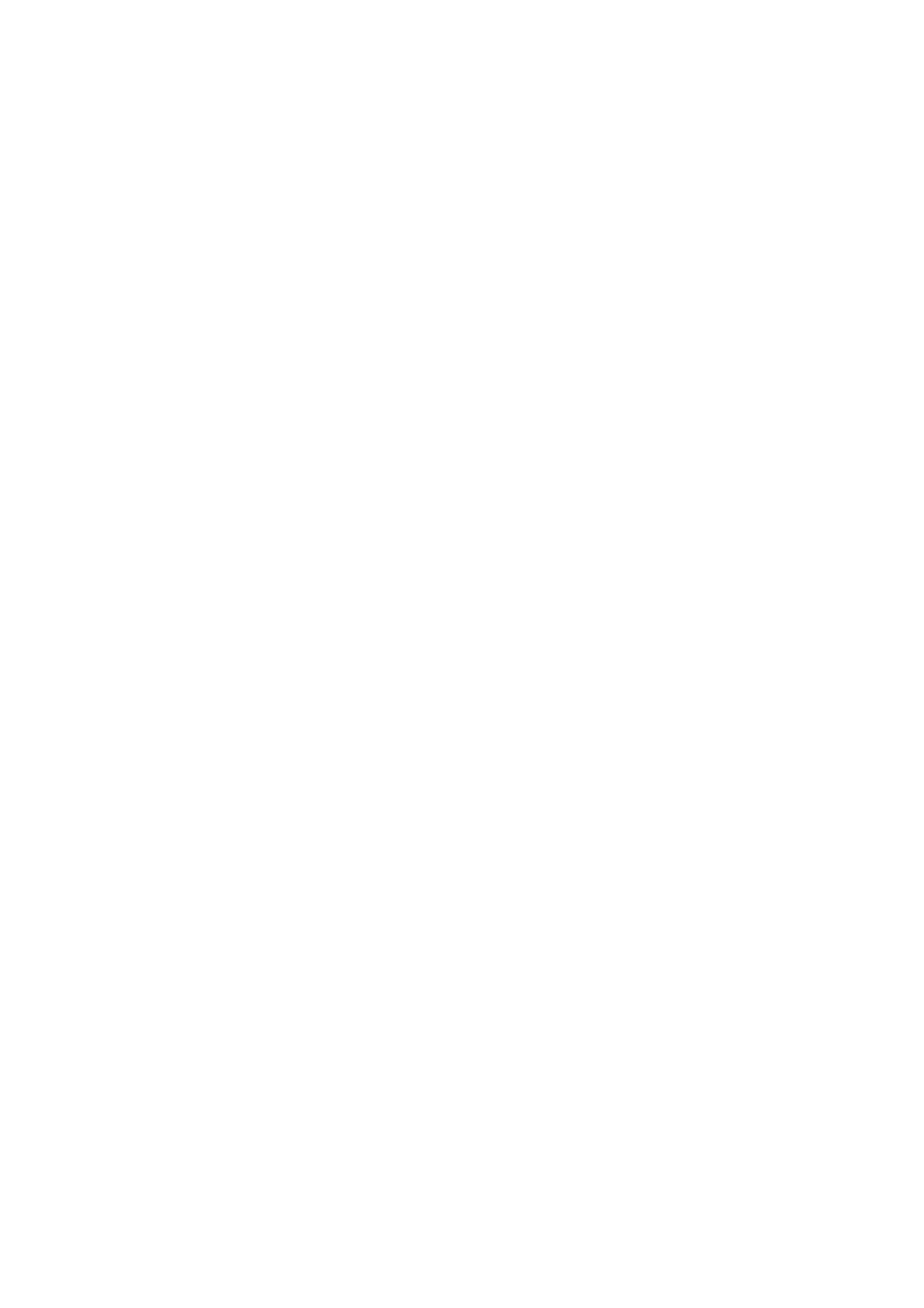



En diciembre de 2009, había cerca de 58.300 extranjeros censados en Eslovaquia, lo que constituye en torno al 1% de la población total (la proporción más baja de la Unión Europea). De estos, 21.500 (el 37%) eran nacionales de terceros países<sup>1</sup>. Los cinco países de los que más provenían eran República Checa, Polonia, Ucrania, Rumania y Alemania2.

# **I. Migrantes y el mercado laboral**

En diciembre de 2009, había alrededor de 15.000 migrantes registrados como empleados en Eslovaquia, de los cuales ucranianos, coreanos, vietnamitas, chinos y japoneses eran los grupos mayoritarios de nacionales de terceros países en el mercado laboral. Esta mano de obra es predominantemente masculina3. Según los datos de la OCDE, el 32,9% de las personas nacidas en el extranjero trabajan en el sector servicios, el 26,8% en el de industria, cerca del 11,2% en la venta mayorista y minorista, y el 9,3% en educación4.

Antes de la crisis económica, la tasa de desempleo había bajado, lo que conllevó cierta escasez de candidatos a empleo en la economía desde trabajadores especializados a no especializados. Como resultado, el número de extranjeros con empleo se quintuplicó desde 20045 y las empresas de trabajo temporal cobraron protagonismo en el mercado laboral. La crisis ha afectado a los niveles de empleo, como en el resto de Europa, y los migrantes se han visto en una posición más vulnerable. Como buscadores de empleo ahora también compiten con los eslovacos nativos que han vuelto de trabajar en otros sitios de Europa<sup>6</sup>.

# **II. Desarrollo del capital humano**

La política de inmigración ha sido el eje central para conseguir aumentar las competencias del país mediante la selección de migrantes muy cualificados y aquellos con competencias que escasean en el mercado laboral. No obstante, en mayo de 2009 se adoptó una nueva estrategia (Concepto para la Integración de Extranjeros) que va encaminada a desarrollar la política nacional de integración.

**2 Eurostat, Statistics in Focus, 94/2009.**

- **4 OCDE, International Migration Outlook, SOPEMI 2008.**
- **5 Cuestionario de Eslovaquia, como se indica anteriormente.**
- **6 Cervenakova, como se indica anteriormente.**

**<sup>1</sup> Respuesta al cuestionario de la República Eslovaca, recibido en marzo de 2010.**

**<sup>3</sup> Ludmila Cervenakova, Mercado laboral en Eslovaquia, espacio laboral para migrantes, octubre de 2009, www.migration.sk**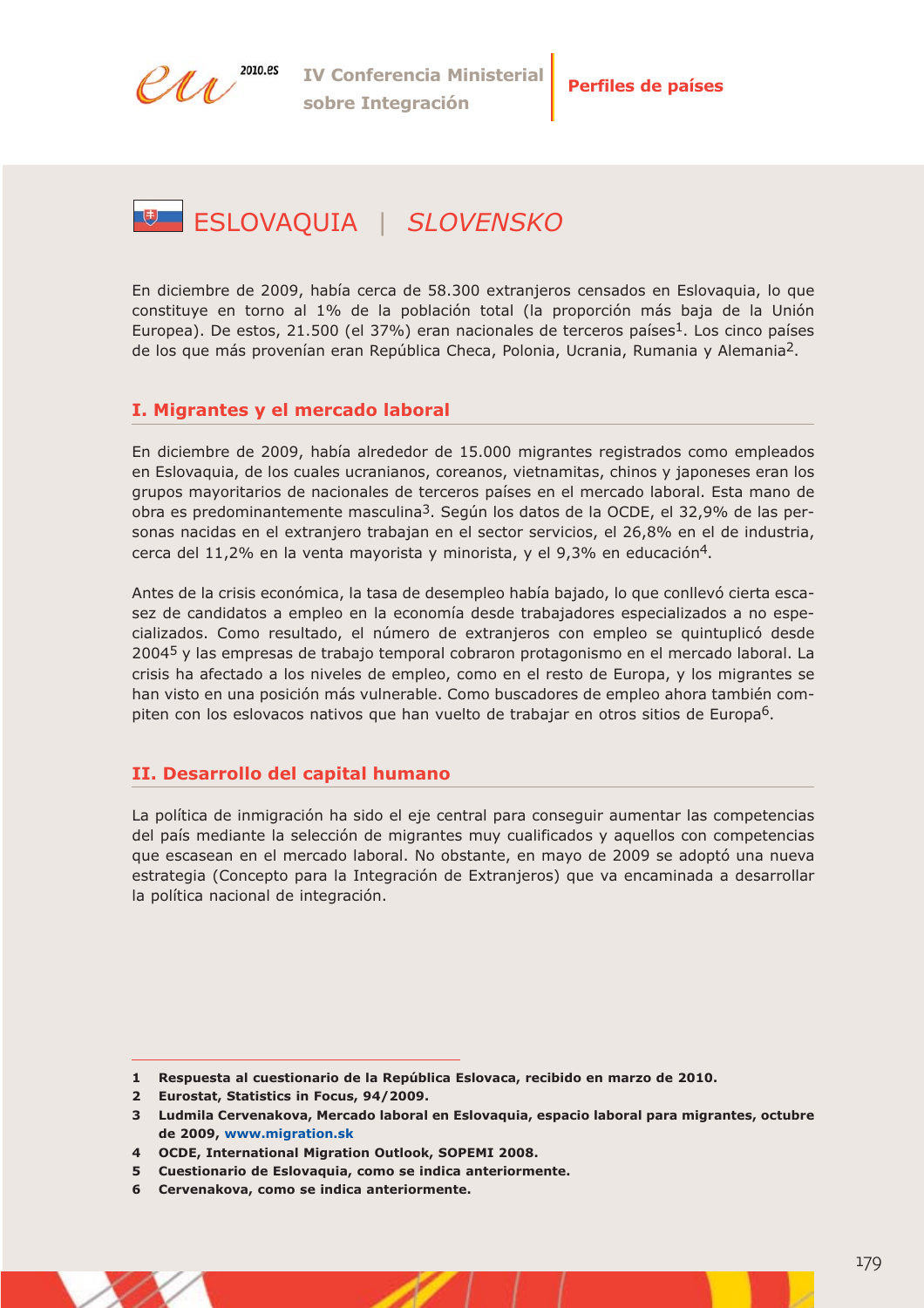

#### **1. Adquisición de la lengua**

Los ciudadanos extranjeros deben aprobar un examen de idioma si solicitan la nacionalidad. Este examen tiene una parte escrita y una oral y se realiza ante una comisión de tres personas. Los costes del examen los abonan los municipios o la embajada (consulado, en su caso) donde se realice. Recientemente se ha introducido una prueba de ciudadanía, a raíz de una revisión durante 2009.

La República Eslovaca no ofrece cursos obligatorios de lengua y civismo a nacionales de terceros países con permisos de residencia temporal o permanente, sí ofrece cursos de eslovaco a solicitantes de asilo y refugiados. Dichos cursos son opcionales para los solicitantes de asilo, pero obligatorio para las personas declaradas refugiados.7 No obstante, los nacionales de terceros países con permisos de residencia temporal o permanente, u otros extranjeros, también pueden asistir a los cursos de idioma de manera voluntaria: suelen pagar por ellos o se les reembolsa el importe de los cursos mediante los programas del Fondo Europeo para la Integración.

#### **2. Programas de formación y mediación**8

Se ha establecido un sistema de estrategias de empleo dirigidas a la población nativa; Eslovaquia también pone a disposición de los migrantes servicios de información y asesoramiento sobre el acceso al mercado laboral. El Concepto sobre la integración de extranjeros de 2009 va encaminado a ofrecer más información para extranjeros como empleadores sobre derechos laborales, y asigna recursos financieros para cursos de formación vocacional y adquisición de competencias para grupos desfavorecidos, en concreto, los extranjeros que trabajan en puestos deficitarios. Sin embargo, dado que la crisis ha aumentado el desempleo, el Gobierno ya no se centra tanto en atraer a extranjeros para complementar la población activa9.

Se han abierto dos Centros de información sobre migraciones en Bratislava y Kosice (dirigidos por la Organización Internacional para las Migraciones), que ofrecen asesoría laboral y social a nacionales de terceros países. El Fondo Europeo para la Integración apoya programas de formación vocacional y reciclaje para los migrantes que necesiten ayuda en su desarrollo profesional.

#### **3. Reconocimiento de cualificaciones**

En Ministerio de Educación constituyó un centro para la Convalidación de Documentos

**<sup>7</sup> Consulta ad hoc de REM sobre los programas de idioma e introducción, noviembre de 2008.**

**<sup>8</sup> Cuestionario de Eslovaquia, como se indica anteriormente.**

**<sup>9</sup> Concepto sobre la integración de extranjeros, como se indica anteriormente.**

**<sup>10</sup> Concepto sobre la integración de extranjeros, como se indica anteriormente.**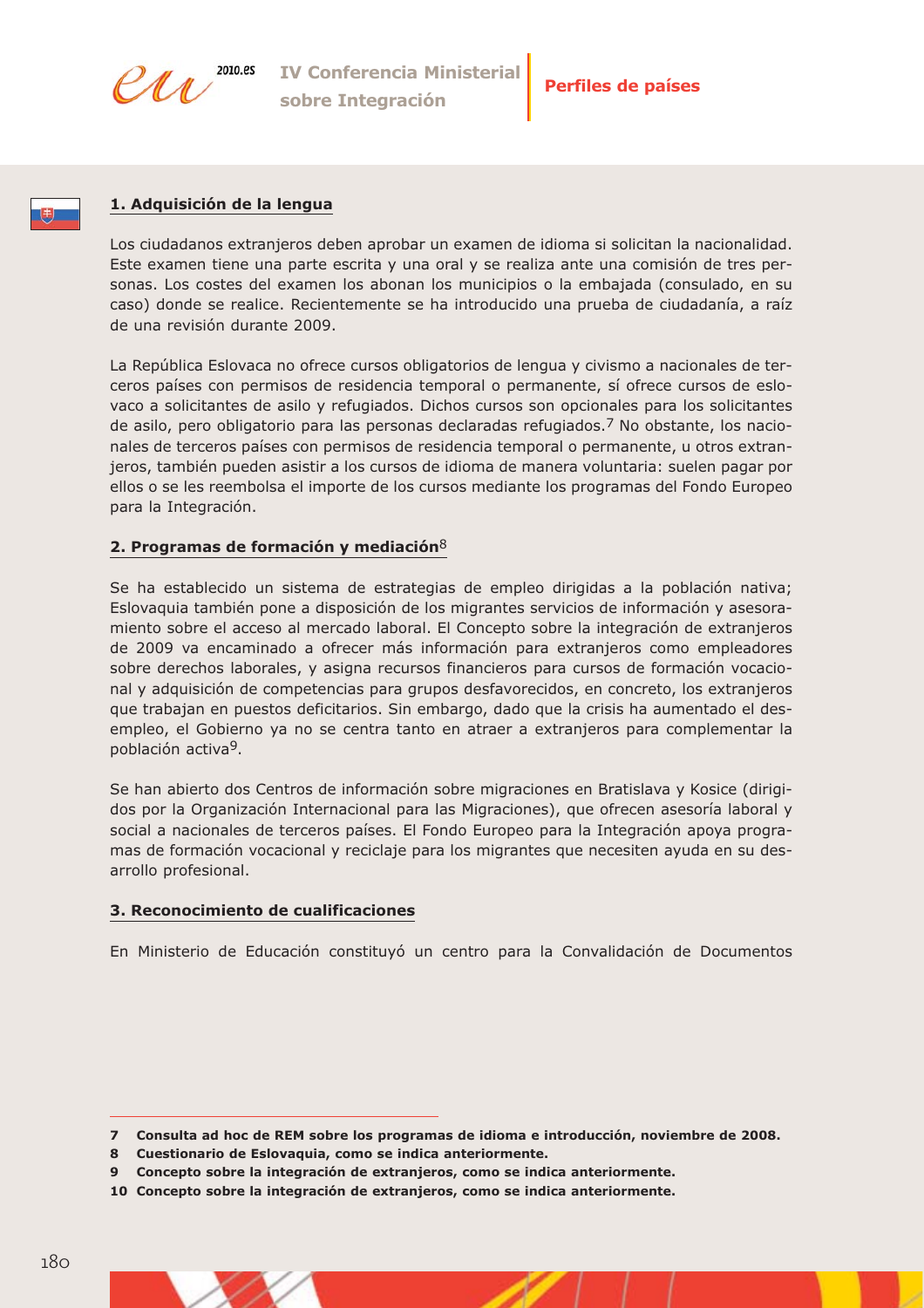

Educativos, que ofrece ayuda en las áreas de reconocimiento de títulos y certificados. El centro actúa en calidad de ENIC-NARIC en la República Eslovaca.

El Concepto de integración de extranjeros de 2009 propone ultimar el sistema para reconocer las cualificaciones de extranjeros y mejorar el reconocimiento de las competencias necesarias cuando no se pueden evaluar las cualificaciones oficiales<sup>10</sup>.

#### **III. Distritos con diversidad**

La mayoría de los migrantes viven en régimen de alquiler y se encuentran principalmente en las grandes ciudades del país. Dada la baja proporción de migrantes en Eslovaquia, todavía no se han identificado preocupaciones sobre segregación residencial y la República Eslovaca no posee en vigor políticas concretas de vivienda para migrantes.

El Concepto sobre la integración de extranjeros destaca lo necesario que es desarrollar una estrategia de vivienda y propone apoyo al desarrollo de inmuebles sociales y respaldar a las ciudades para que conciban políticas de inclusión social dirigidas a los migrantes.

### **IV. Inclusión en la sociedad civil**<sup>11</sup>

Desde 2008, el Ministerio de Trabajo, Asuntos Sociales y Familia organiza reuniones con los representantes de las comunidades inmigrantes en Eslovaquia. En principio, éstas formaban parte del proceso consultivo para el "Concepto para la Integración de Extranjeros" (2009), pero se ha convertido en una plataforma para abordar muchos otros temas relacionados con la integración, sobre todo el diálogo intercultural, la inclusión educativa y laboral y la vivienda garantizada.

En junio de 2009 se organizó la conferencia "Integración de extranjeros en Eslovaquia: del Concepto a Aplicación" con el apoyo del Fondo Europeo para la Integración y se ofreció a las comunidades inmigrantes la ocasión de presentar sus opiniones. Existen diversas plataformas de sociedad civil en Eslovaquia, como la Asociación de Afganos en Eslovaquia y la Asociación China de Amistad, que abordan los desafíos de la integración en sus propias comunidades.



**<sup>11</sup> Cuestionario de Eslovaquia, como se indica anteriormente.**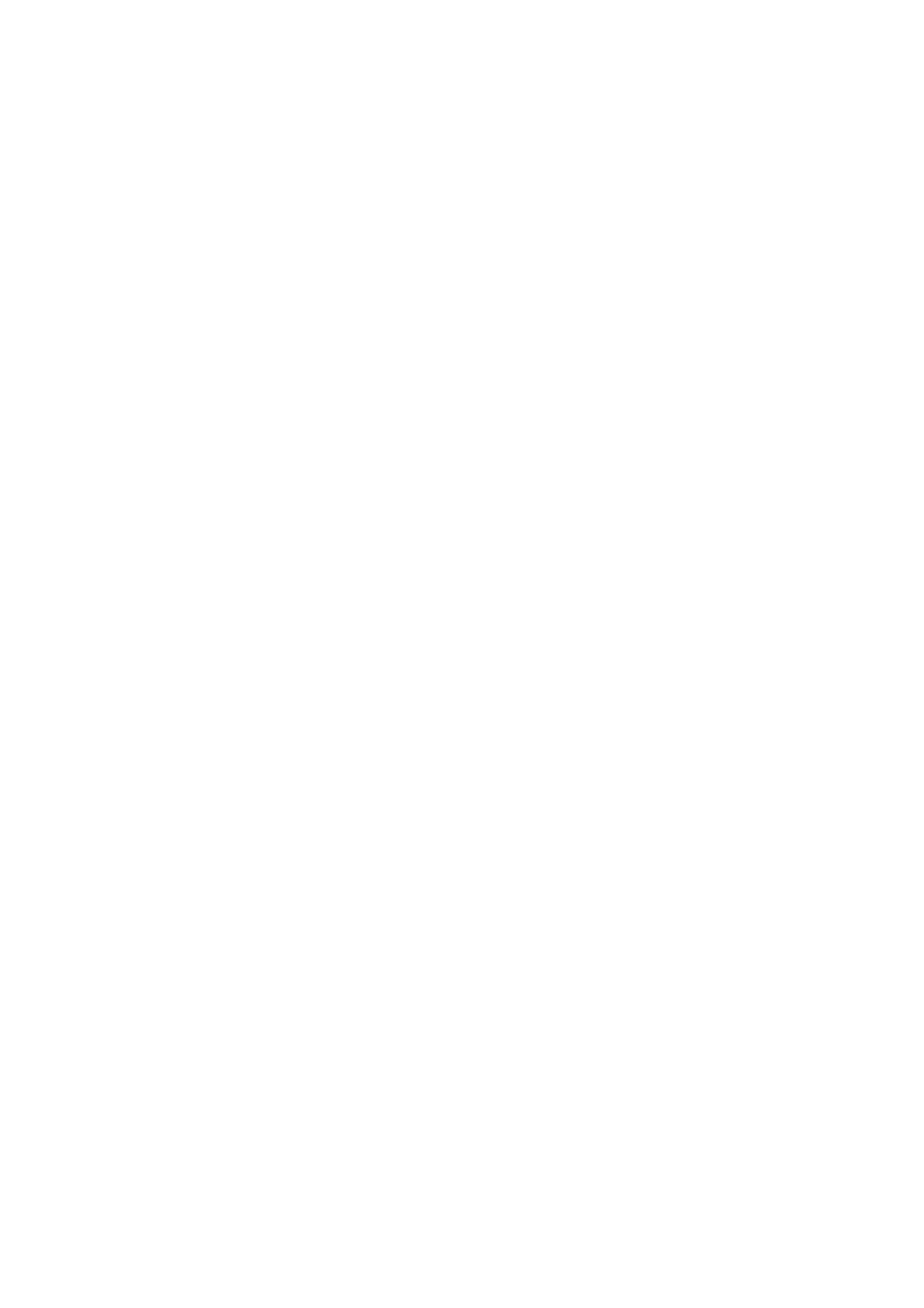



In 2008, the number of foreign citizens in Slovenia was 69,000, or 3.4% of total population. Nearly half of foreign nationals originate from Bosnia and Herzegovina; other significant origin countries include Serbia, FYR of Macedonia, Croatia and Ukraine. $1$ 

#### **I. Migrants and the Labour Market**

At the end of 2008, the employment rate of foreign nationals was 68.6%, compared with 56.8% for nationals; however, some of this data is considered to be unreliable.<sup>2</sup>

In 2007, Slovenia was facing a lack of highly qualified, skilled workers in the maths, science and technology fields. In the first quarter of 2007, Slovenia's economy, fuelled by flourishing exports, domestic spending and investments, expanded at an annual rate of 7,2%. The fast economic growth has also indicated that there is a structural shortage of workers.<sup>3</sup>

#### **II. Human Capital Development**

Slovenia offers integration assistance to foreign nationals by virtue of the Aliens Act, which states that language and other types of courses should be offered, including educational and vocational training. The Ministry of the Interior is developing the integration system in cooperation with various departments to ensure there are opportunities for developing human capital.<sup>4</sup>

#### **1. Language acquisition**

There are no requirements for language, knowledge of Slovenian culture or history, declarations or proof of capacity to integrate into Slovenian society.<sup>5</sup> However, immigrants must pass a test of basic language proficiency for the acquisition of citizenship.<sup>6</sup>

**<sup>1</sup> Eurostat, Statistics in Focus, 94/2009**

**<sup>2</sup> European Labour Force Survey, accessed March 23 2010**

**<sup>3</sup> Text taken from the Engineering Skills Shortage in Europe, approved by the FEANI General Assembly on 5 October 2007. 5 October 2007.**

**<sup>4</sup> Slovenian Questionnaire Response, received**

**<sup>5</sup> IOM. Comparative study of the laws in the 27 EU member states for legal immigration including an assessment of the conditions and formalities imposed by each member state for newcomers. February 2008. http://www.iom.int/jahia/webdav/shared/shared/mainsite/law/legal\_immigration\_en.pdf** 

**<sup>6</sup> Ministry of the Interior, Integration into Slovene Society, Information for Foreigners, 2009, http://www.mnz.gov.si/fileadmin/mnz.gov.si/pageuploads/DMI/SI/brosura\_za\_azil\_-\_angleska.pdf**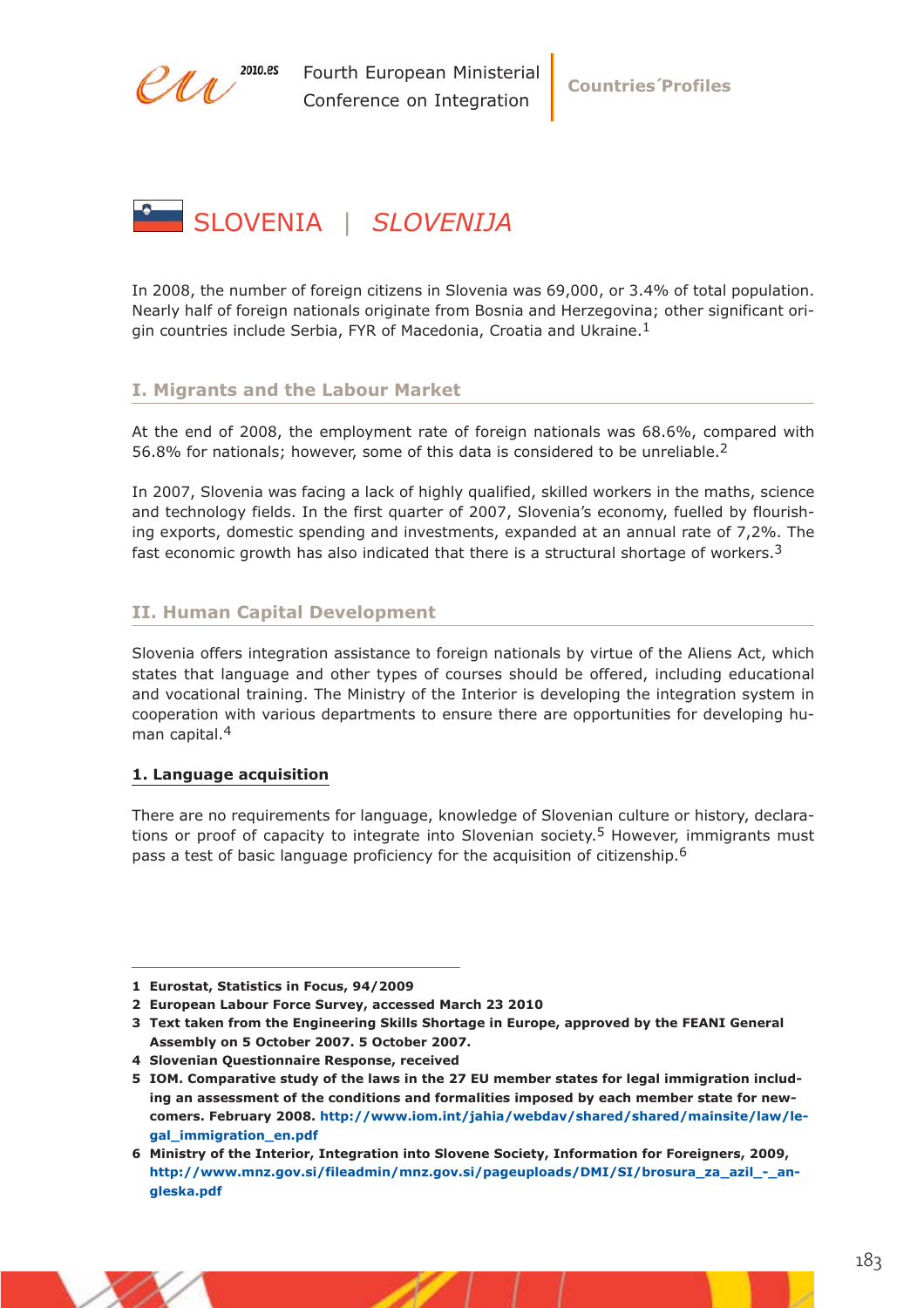



Third country nationals with permanent residence are entitled to participate in up to 180 hours of Slovenian language learning classes free of charge, as well as attend an introduction programme on Slovenian history, culture and constitutional system. Those who have lived in the Republic of Slovenia for at least two years based on a temporary residence permit, and it has been extended for another year, may obtain up to 60 hours of free language tuition. Immediate family members who are also third-country citizens and residing in Slovenia on the basis of a temporary residence permit due to family reunion are also entitled to participate.

#### **2. Training and bridging programmes**7

Foreigners are entitled to attend programmes in run by the Slovenian Institute for Adult Education in order to further their training.8

In order to support those who have the practical and functional knowledge necessary to perform in a certain job, but did not obtain these skills through the regular education system, the government runs national professional qualifications programmes. These are also open to immigrants, allowing them to translate their informal skills into a formal qualification. A certificate of the national professional qualification in question is given to the person upon completion of the course. This programme allows for greater flexibility, as these training programmes are shorter, merely filling in the missing skills and knowledge.

#### **3. Qualifications Recognition**

Ministry of Higher Education, Science and Technology, Education Recognition Office is the Slovenian ENIC-NARIC, responsible for recognising foreign vocational, professional and academic qualifications. This process may also lead to a decision on how the qualification may be used.<sup>9</sup> The system was introduced by the Act on the Nostrification of School Certificates.

# **III. Diverse Districts**

The distribution of immigrants in Slovenia is mainly concentrated in urban areas, and the share of immigrants in some cities is much larger than in others.

Since 2008, the Ministry of the Interior has been co-funding intercultural dialogue projects with the goal of enhancing cooperation between different cultures and national identities, promoting tolerant and respectful attitudes towards cultural differences, and raising awareness about the importance of intercultural dialogue and diversity. Projects included roundtables on intercultural dialogue, events presenting different cultures and traditions, and promoting intercultural dialogue amongst young people.10

**<sup>7</sup> Slovenian Questionnaire, as above**

**<sup>8</sup> Integration into Slovene Society, as above**

**<sup>9</sup> Ministry of Higher Education, Science and Technology of Slovenia.**

**http://www.mvzt.gov.si/en/areas\_of\_work/recognition\_and\_assessment\_of\_education/ge neral/#c895**

**<sup>10</sup> Slovenian Questionnaire, as above**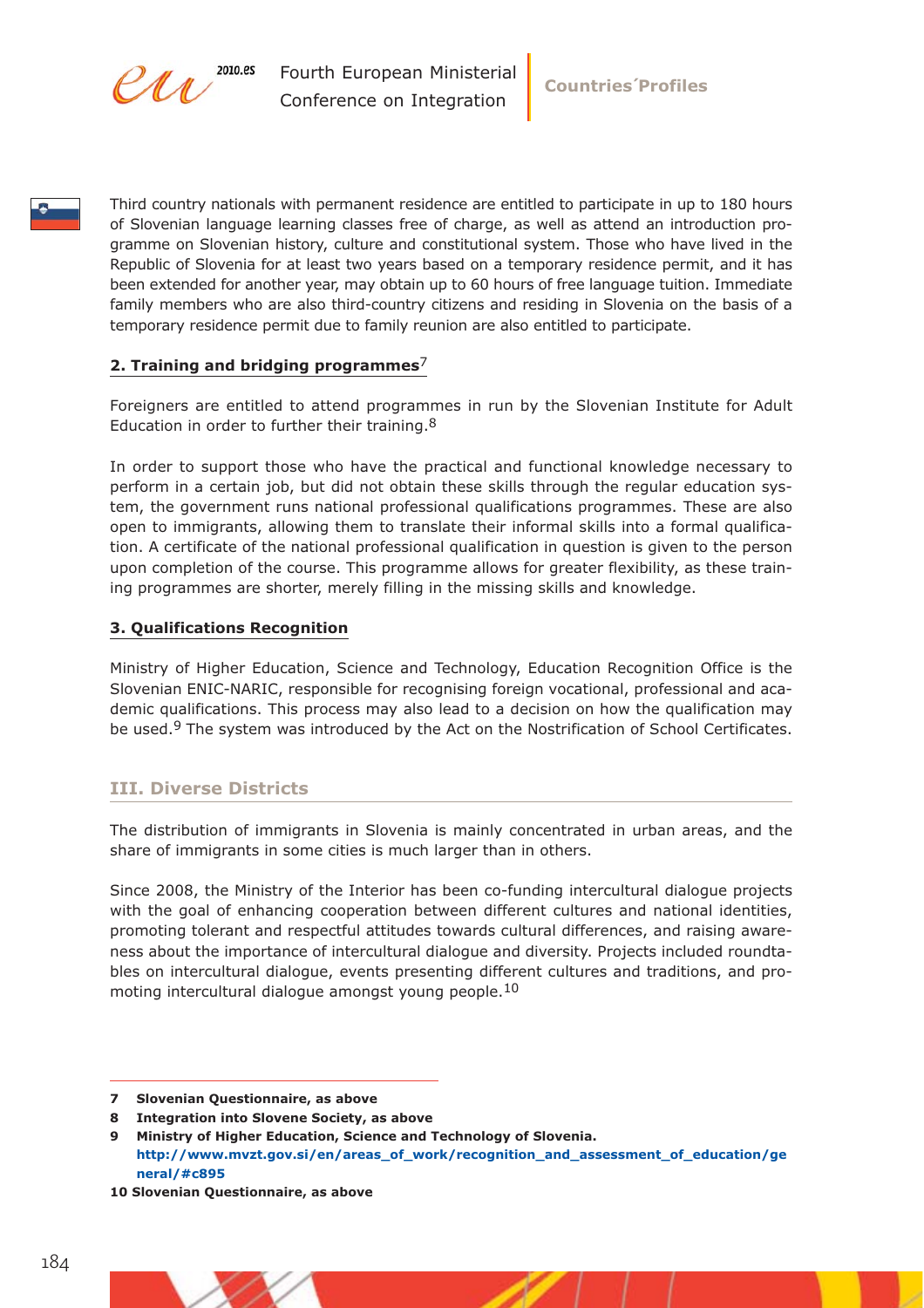

# **IV. Civil Society Inclusion**11

In 2008, the Aliens Integration Council was established. Council members are composed of representatives of different ministries and non-governmental organisations. The task of the Council is to present opinions and recommendations on national programmes relevant for the integration for foreign nationals as well as cooperates in procedures for preparing new laws and policies that have an impact on immigrant integration. In addition, the Council monitors the implementation of integration policies, and reports back to the government.



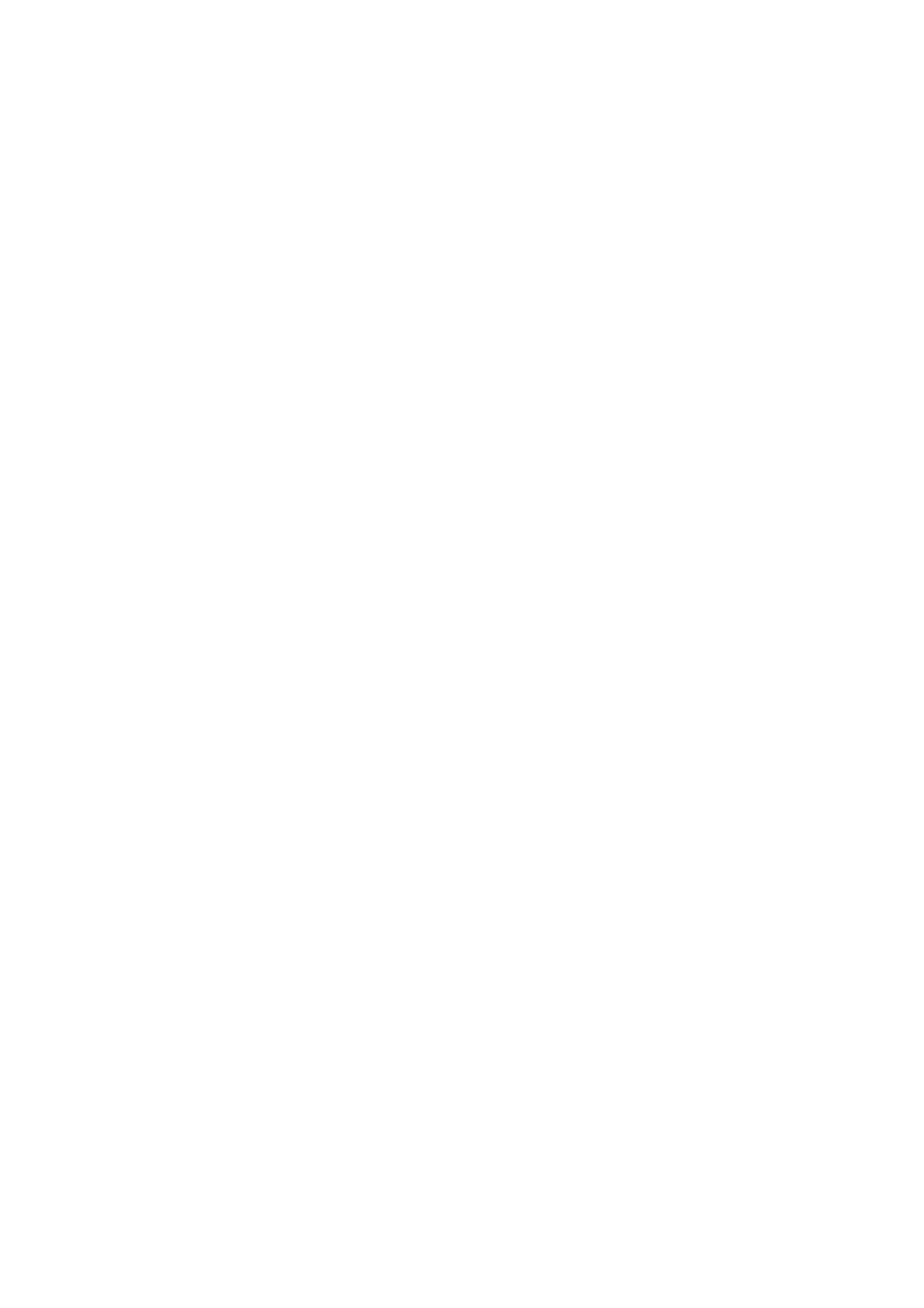



En 2008, la cifra de ciudadanos extranjeros en Eslovenia era 69.000, es decir, un 3,4% de la población total. Casi la mitad de los ciudadanos extranjeros provenían de Bosnia Herzegovina; entre otros países de origen relevantes se incluyen Serbia, Macedonia, Croacia y Ucrania1.

# **I. Migrantes y el mercado laboral**

A finales de 2008, la tasa de empleo de ciudadanos extranjeros era del 68,6%, frente al  $56,8%$  de nativos; no obstante, algunos de estos datos se consideran poco fiables<sup>2</sup>.

En 2007, Eslovenia se enfrentaba a una escasez de trabajadores cualificados y capacitados en los campos de matemáticas, ciencias y tecnología. Durante el primer trimestre de 2007, la economía de Eslovenia, impulsada por la prosperidad de las exportaciones, el gasto y las inversiones nacionales, crecía a un tipo anual del 7,2%. El rápido crecimiento de la economía también indicaba que existía una escasez estructural de trabajadores3.

#### **II. Desarrollo del capital humano**

Eslovenia ofrece ayuda en la integración a ciudadanos extranjeros en virtud de la Ley de extranjería, que establece que se deberían ofrecer cursos de idiomas y otros, educación y formación profesional incluida. El Ministerio del Interior está elaborando el sistema de integración en colaboración con varios departamentos para asegurar que se ofrecen oportunidades para desarrollar el capital humano4.

#### **1. Adquisición de la lengua**

No existen requisitos de idioma, conocimientos culturales o históricos sobre Eslovenia, declarar o demostrar capacidad para integrarse en la sociedad eslovena<sup>5</sup>. Sin embargo, los inmigrantes deben aprobar un examen de dominio básico del idioma para conseguir la nacionalidad6.

**<sup>1</sup> Eurostat, Statistics in Focus, 94/2009.** 

**<sup>2</sup> European Labour Force Survey, acceso el 23 de marzo de 2010.**

**<sup>3</sup> Texto extraído de Escasez de competencias ingenieras en Europa, aprobado por la Asamblea General de la FEANI el 5 de octubre de 2007.** 

**<sup>4</sup> Respuesta recibida al cuestionario esloveno.**

**<sup>5</sup> OIM. Estudio comparativo de la legislación en los Estados miembros de UE 27 sobre inmigración legal, que incluye una valoración de las condiciones y los trámites que impone cada Estado miembro a los recién llegados. Febrero de 2008.**

**http://www.iom.int/jahia/webdav/shared/shared/mainsite/law/legal\_immigration\_en.pdf 6 Ministerio del Interior, Integración en la sociedad eslovena, Información para los extranjeros,**

**<sup>2009.</sup> http://www.mnz.gov.si/fileadmin/mnz.gov.si/pageuploads/DMI/SI/brosura\_za\_azil\_- \_angleska.pdf**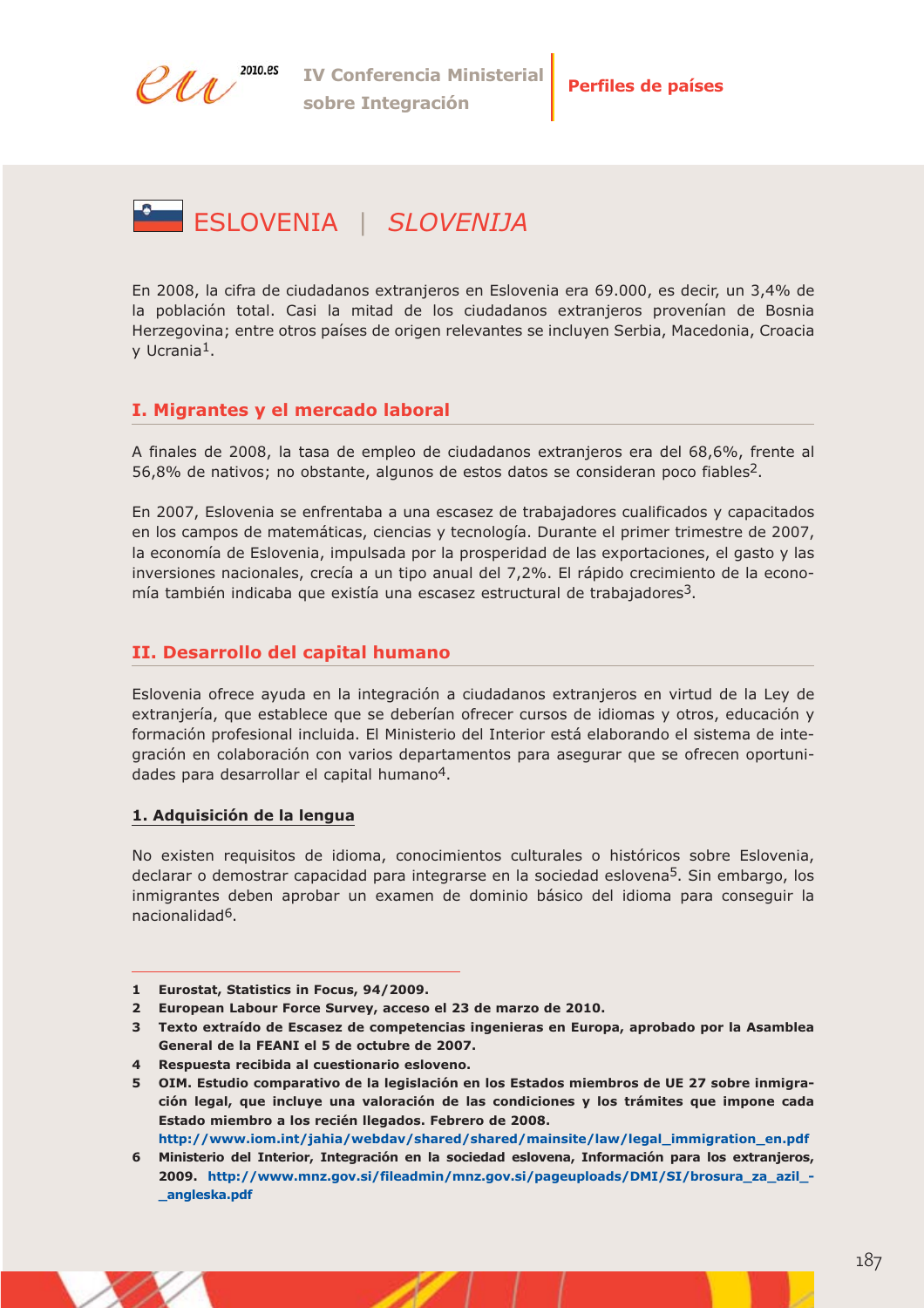



Los ciudadanos extracomunitarios con residencia permanente tienen derecho a asistir a clases para aprender esloveno gratis (un máximo de 180 horas), así como a un programa de introducción a la historia, la cultura y el sistema constitucional de Eslovenia. Aquellos que hayan vivido en la República de Eslovenia durante al menos dos años con un permiso de residencia temporal, que se haya ampliado por otro año más, pueden conseguir hasta 60 horas de clases de idioma gratuitas. También tienen derecho a participar los familiares inmediatos que sean ciudadanos extracomunitarios y residentes en Eslovenia con un permiso de residencia temporal por reagrupación familiar.

#### **2. Programas de formación y mediación**7

Los extranjeros tienen derecho a asistir a los programas que organiza el Instituto esloveno para la enseñanza de adultos con el objetivo de seguir formándose8.

Para respaldar a aquellos que poseen conocimientos prácticos y funcionales para desempeñar un trabajo concreto, pero que no consiguieron esas competencias mediante el sistema educativo habitual, el Gobierno organiza programas de cualificaciones profesionales en todo el país. Los inmigrantes también pueden acceder a ellos y, así, transformar sus competencias informales en cualificación oficial. Se concede un certificado de la cualificación profesional nacional en cuestión cuando la persona acaba el curso. Este programa permite mayor flexibilidad, ya que estos programas de formación son más cortos y se limitan a completar las competencias y los conocimientos que faltan.

#### **3. Reconocimiento de cualificaciones**

La Oficina de reconocimiento educativo, adscrita al Ministerio de Educación Superior, Ciencia y Tecnología, es la ENIC- NARIC eslovena, encargada de reconocer las titulaciones de formación profesional y académicas. Este proceso también puede llevar a decidir sobre cómo se pueden utilizar las titulaciones<sup>9</sup>. Este sistema se introdujo mediante la Ley sobre homologación de títulos de enseñanza.

# **III. Distritos Con Diversidad**

La distribución de inmigrantes en Eslovenia se concentra principalmente en las zonas urbanas y la proporción de inmigrantes en algunas ciudades es mucho mayor que en otras.

Desde 2008, el Ministerio de Interior ha estado confinanciando proyectos de diálogo intercultural con el propósito de impulsar la cooperación entre culturas e identidades nacionales distintas, fomentar las actitudes tolerantes y respetuosas hacia otras culturas y concienciar

**<sup>7</sup> Cuestionario de Eslovenia, como se indica anteriormente.**

**<sup>8</sup> Integración en la sociedad eslovena, como se indica anteriormente.**

**<sup>9</sup> Ministerio de Educación Superior, Ciencia y Tecnología de Eslovenia.**

**http://www.mvzt.gov.si/en/areas\_of\_work/recognition\_and\_assessment\_of\_education/ge neral/#c895**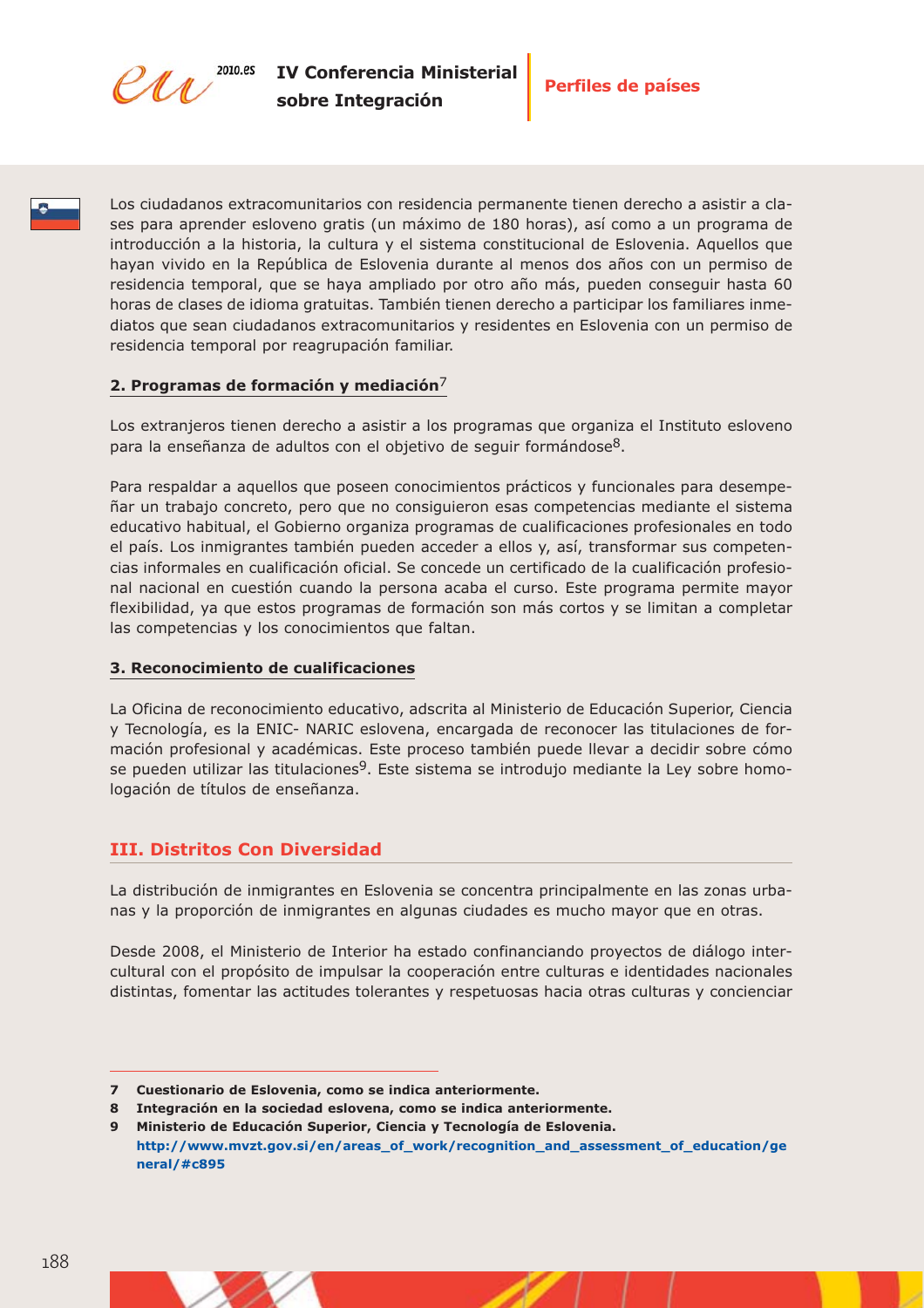

sobre la importancia del diálogo intercultural y la diversidad. Los proyectos incluían mesas redondas sobre diálogo intercultural, eventos protagonizados por distintas culturas y tradiciones y el fomento del diálogo intercultural entre los jóvenes<sup>10</sup>.



# **IV. Inclusión En La Sociedad Civil**11

En 2008, se constituyó el Consejo para la integración de extranjeros. El Consejo está formado por representantes de varios ministerios y organizaciones no gubernamentales. Su labor consiste en presentar opiniones y recomendaciones sobre los programas nacionales pertinentes para la integración de ciudadanos extranjeros, así como cooperar en los procedimientos preparatorios de nuevas leyes y políticas que afecten a la integración de inmigrantes. Además, el Consejo controla que se apliquen las políticas de integración e informa sobre ello al Gobierno.



**<sup>10</sup> Cuestionario de Eslovenia, como se indica anteriormente.**

**<sup>11</sup> Cuestionario de Eslovenia, como se indica anteriormente.**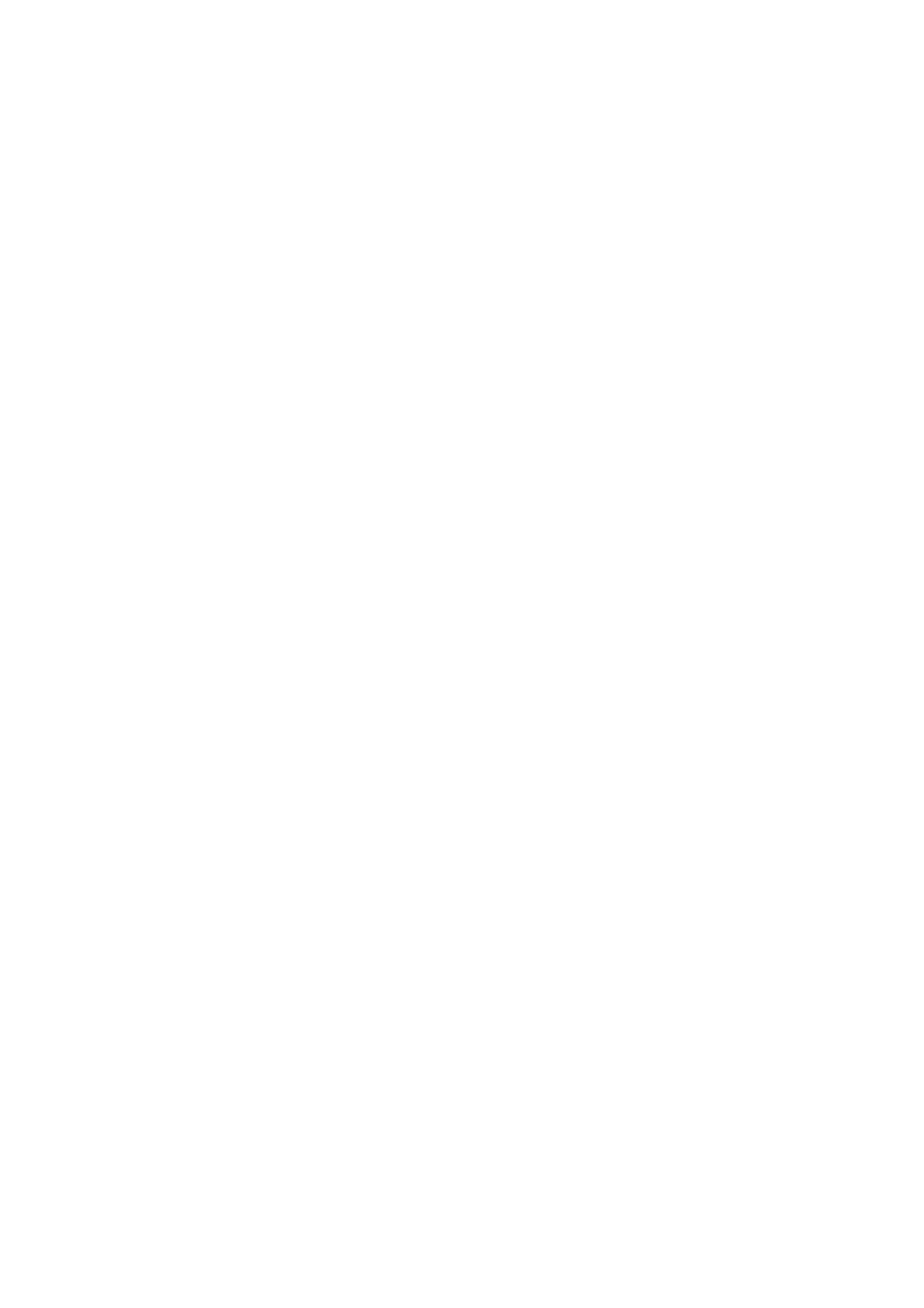



In December 2009, the foreign population in Spain was 4.791.232, 10.24% of the total population. The major countries of origin are Romania, Morocco, Ecuador, the United Kingdom and Colombia.1

# **I. Migrants and the Labour Market**

In Q3 2009, the employment rate for immigrants in Spain as 56.7%, as compared to 60.3% for nationals. This is a significant shift, as before the economic crisis, migrants actually had a higher employment rate than nationals.<sup>2</sup>

According to OECD research, the highest number of foreign-born in Spain in 2007 was engaged in the construction sector (21%), hotel and restaurants (14.7%), wholesale (13.0%), private household (12.2%), real estate, renting and business activities (10.24%).<sup>3</sup>

The government and autonomous regions produce a catalogue of occupational shortages every quarter, published by the Department of Labour.<sup>4</sup>

#### **II. Human Capital Development**

The Spanish government approved a Strategic Plan for Citizenship and Integration (2007- 2010), which highlighted twelve areas of action. Education and employment are two of these areas. Spain is decentralized country with respect to the implementation of integration policies, which is done by regional governments and (increasingly) local councils. Funding can be awarded at the national level through the Immigrants Reception and integration Support Fund, allocated in the General State Budget which facilitates cooperation with other levels of administration (regional and local) $5$ .

#### **1. Language acquisition**

The immigration/integration departments of most regional governments provide courses as part of the welcoming/introductory program to the host society as well as through Integral Reception Programmes. Such programmes are optional and free for migrants. Examples include the 'Together we learn Spanish' programme organised by the Government of Aragon, and 'Temporary Classrooms for linguistic adaptation' provided by the Government of Andalucía.<sup>6</sup> In Catalonia, the government offers free Catalan classes via the Consortium of Linguistic Policies. In 2007, 80.681 students enrolled in such courses.<sup>7</sup>

**2 European Labour Force Survey, accessed March 28 2010**

**4 Spanish Questionnaire, as above**

- **6 Spanish Questionnaire, as above**
- **7 Council of Europe, as above**



**<sup>1</sup> Eurostat, Statistics in Focus, 94/2009**

**<sup>3</sup> International Migration Outlook: SOPEMI 2009. Annex I.A2.. Sectoral Distribution of Foreignborn Employment (15-64 years old), 2007**

**<sup>5</sup> www.mtin.es/es/sec\_emi/IntegraInmigrantes/PlanEstrategico/Docs/PECIingles.pdf**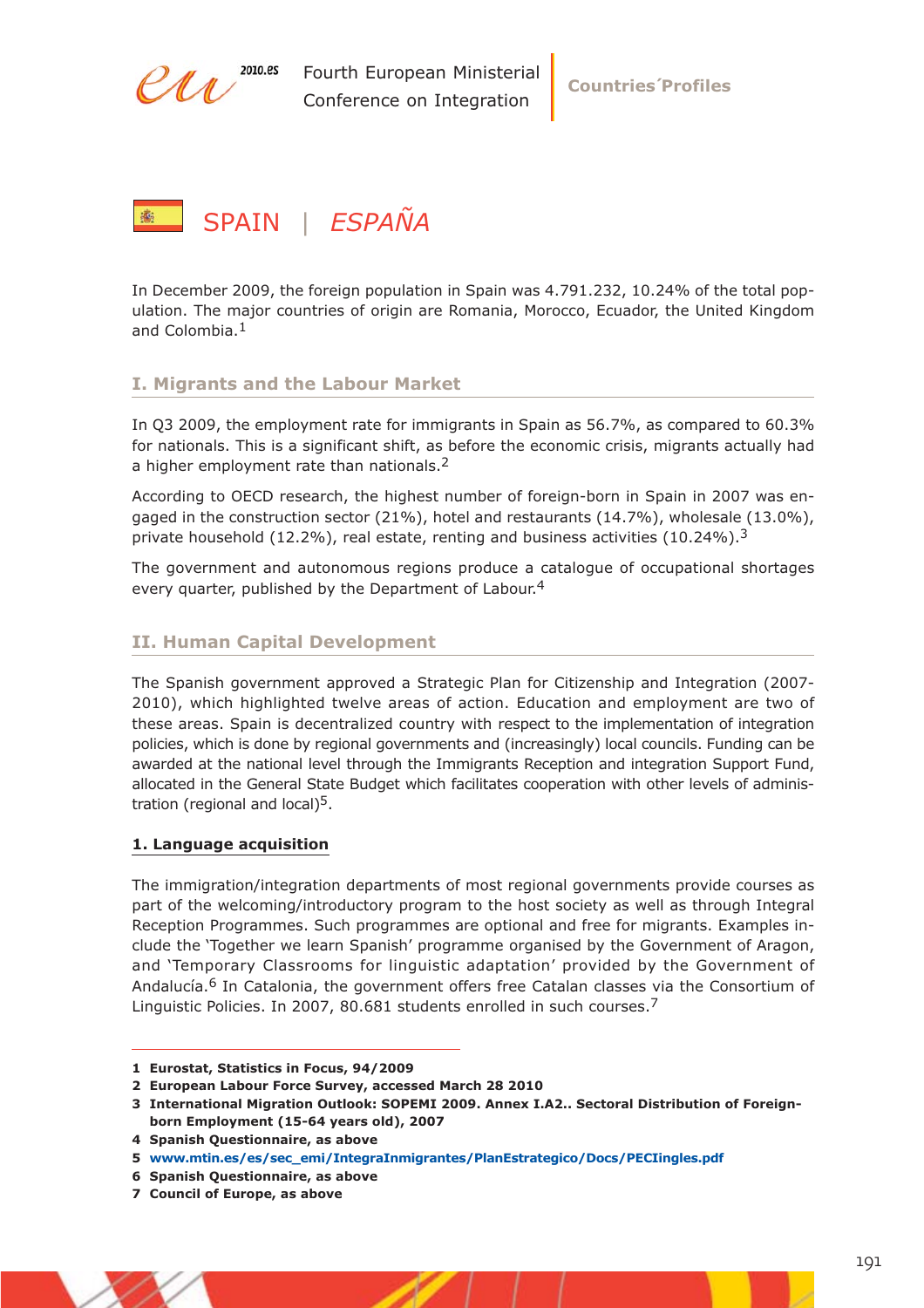

The Spanish government also encourages the employers who intend to hire migrants within the annual quota approved by the National Government to provide language training and work-related courses to migrants in their countries of origin.8

#### **2. Training and bridging programmes**9

As part of the Fund for the reception and integration of migrants, the government funds a number of activities to promote access to the labour market, support for business initiatives and specific training courses for immigrants in sectors where labour shortages are known to exist.

An example of this is the pilot training programme provided by the Spanish Government to train immigrants in Java programming (specialised IT training). A number of private sector companies were involved in the project, including Sun Microsystems and Accenture as well as non-governmental organisations such as the Spanish Red Cross, Fundación Tomillo and Caritas.

#### **3. Qualifications Recognition**

The body responsible for the recognition of foreign qualifications in Spain is the National Institute of Qualifications, within the national Ministry of Education. The process of recognition can lead either to a full recognition or part recognition depending on how substantial the differences detected are.

#### **III. Diverse Districts**

In Spain a number of specific projects exist to address equal access to housing.

For example, the government of Andalucía and the Ministry of Labour and Immigration have signed an agreement to promote participation in specific regions of Andalucía with high immigrant populations, in order to prevent conflict and support dialogue amongst citizens of different cultures. The project is being implemented in a number of cities, including Almeria, Cadiz, Granada, and Seville. Some of the actions include collaboration with different organisations to detect situations of abandonment, maltreatment and exploitation of women, the promotion of public spaces for leisure activities, workshops for training and skills development, and the conflict resolution through awareness-raising campaigns and specialised mediation.10

More specifically, in Terrassa, a public company, 'Sociedad Municipal d'Habitage de Terrassa', acts as a mediator between owners and tenants. While the mediation is intended to build trust between landlords and all types of tenants, it has had a particular impact on immigrants as they are frequently discriminated against as potential tenants. In addition, Terrassa has set up a 'New Migrations Roundtable' consisting of migrant representatives, NGOs, neighbourhood associations, political groups in the City Council and council departments. This allows migrants to participate actively in local decisions.<sup>11</sup>

**8 Ibid**

- **9 Spanish Questionnaire, as above**
- **10 Spanish Questionnaire, as above**

192

**<sup>11</sup> CLIP, Housing and Integration of Migrants in Europe, 2007**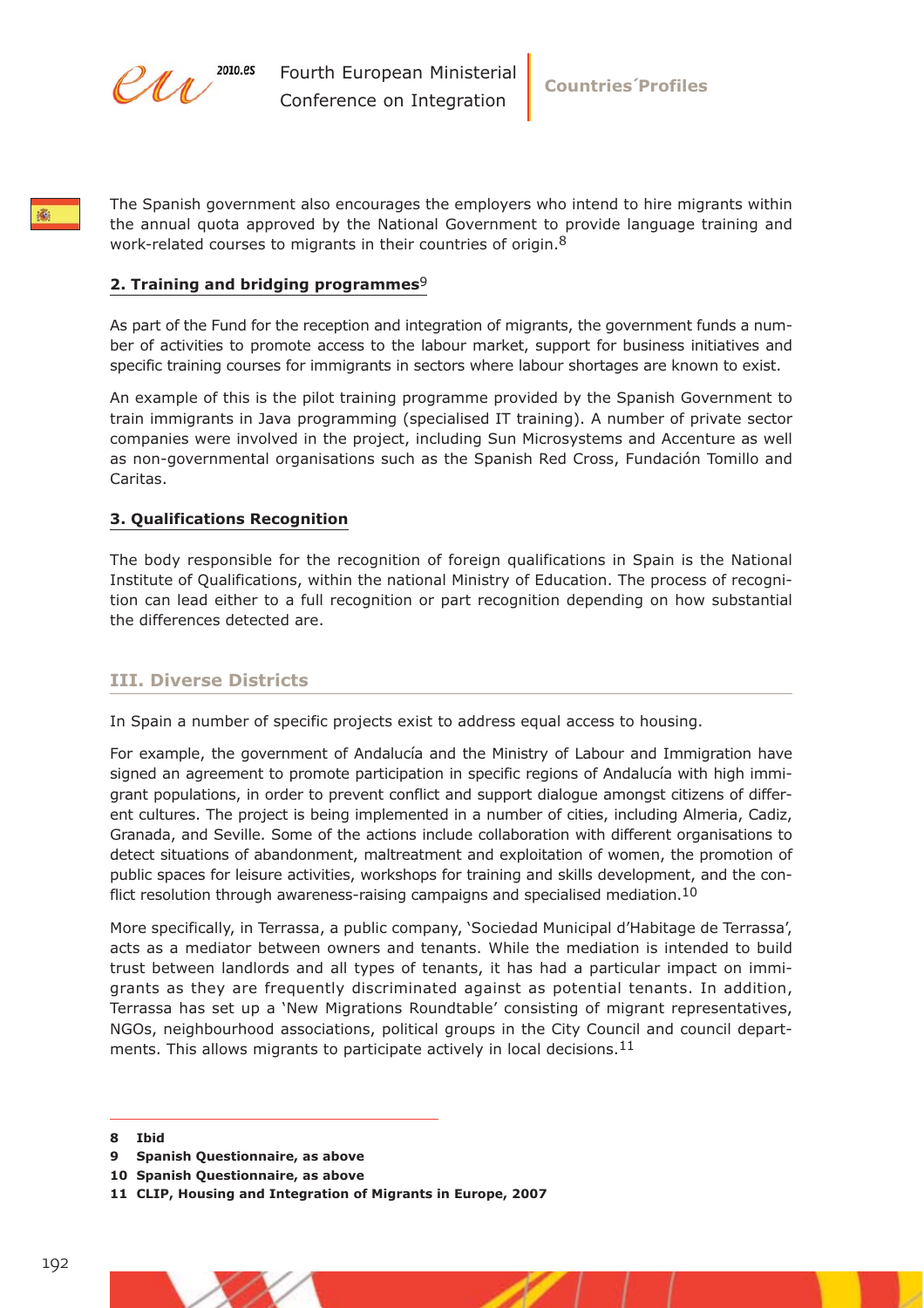

# **IV. Civil Society Inclusion**12

There is a national level forum for the social integration of immigrants. It is a consultative body of 30 members: 10 public administration representatives, 10 representatives from social organizations (including trade unions and enterpreneurial organizations), and 10 representatives from immigrant organizations. It is compulsory to consult this forum with respect to all regulatory proposals related to immigration.

Beyond this, the autonomous regions have similar institutions at provincial and local level, and all of these participate in the integration process.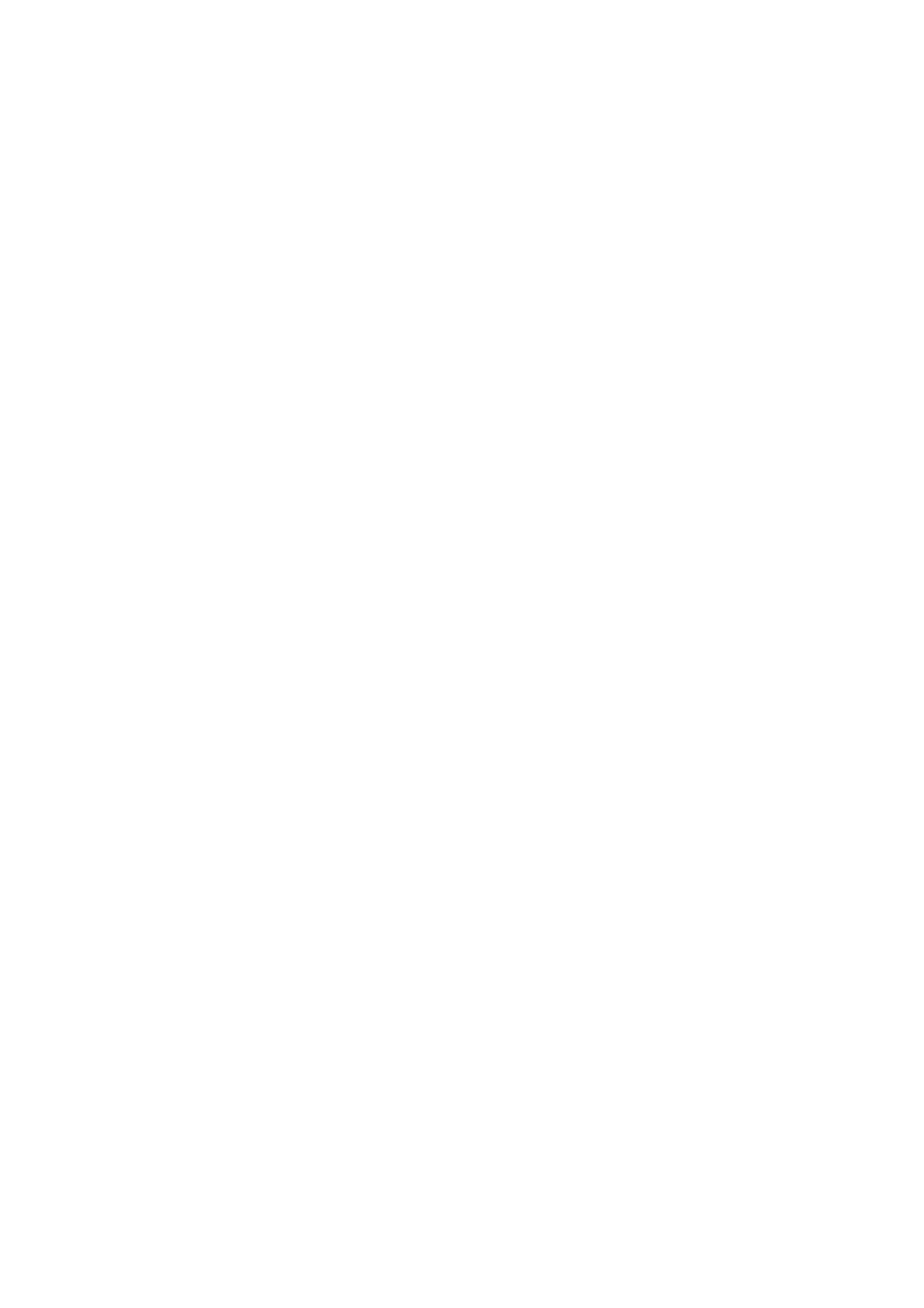



En diciembre de 2009, la población extranjera en España era 4.791.232, un 10,24% de la población total. Los principales países de origen son Rumanía, Marruecos, Ecuador, Reino Unido y Colombia1.

# **I. Migrantes y el mercado laboral**

Durante el tercer trimestre de 2009, la tasa de empleo entre inmigrantes en España era del 56,7%, frente al 60,3% entre los nativos. Esto supone un cambio significativo, ya que antes de la crisis económica los migrantes tenían una tasa de empleo superior a la de los nativos<sup>2</sup>.

Según la OCDE, la mayor parte de los extranjeros en España en 2007 trabajaba en el sector de la construcción (el 21%), hostelería y restauración (el 14,7%), la venta mayorista (el 13%), labores domésticas (el 12,2%), el sector inmobiliario y de actividades empresariales  $(el 10, 24\%)$ <sup>3</sup>.

El Gobierno y las Comunidades Autónomas emiten cada trimestre una lista con las profesiones solicitadas en las que faltan trabajadores, publicada por el Departamento de Trabajo4.

# **II. Desarrollo del capital humano**

El Gobierno de España aprobó un Plan Estratégico de Ciudadanía e Integración (2007- 2010)5, donde se subrayan doce áreas de acción. La educación y el empleo son dos de ellas. España es un país descentralizado en lo que respecta a la aplicación de las políticas de integración, que llevan a cabo los Gobiernos regionales y, cada vez más, los consejos entes locales. Se puede conseguir financiación en todo el territorio a través del Fondo de apoyo para la acogida e integración de inmigrantes, destinado desde los presupuestos generales del Estado, lo que facilita la cooperación con otros niveles de la Administración (regional y municipal).

#### **1. Adquisición de la lengua**

Los departamentos de inmigración/ integración de la mayoría de los Gobiernos autonómicos ofrecen cursos dentro de los programas de acogida/ introducción de la sociedad de acogida, así como a través de los Programas de acogida integral. Dichos programas son optativos y gratuitos para los migrantes. Entre los ejemplos se encuentra el programa "Juntos aprende-

**<sup>1</sup> Eurostat, Statistics in Focus, 94/2009.**

**<sup>2</sup> European Labour Force Survey, acceso el 28 de marzo de 2010.**

**<sup>3</sup> International Migration Outlook, SOPEMI 2009. Annex I.A2. Sectoral Distribution of Foreignborn Employment (15- 64 years old), 2007.**

**<sup>4</sup> Cuestionario de España, como se indica anteriormente.**

**<sup>5</sup> http://www.mtin.es/es/sec\_emi/IntegraInmigrantes/PlanEstrategico/Docs/PECI-DEF180407.pdf**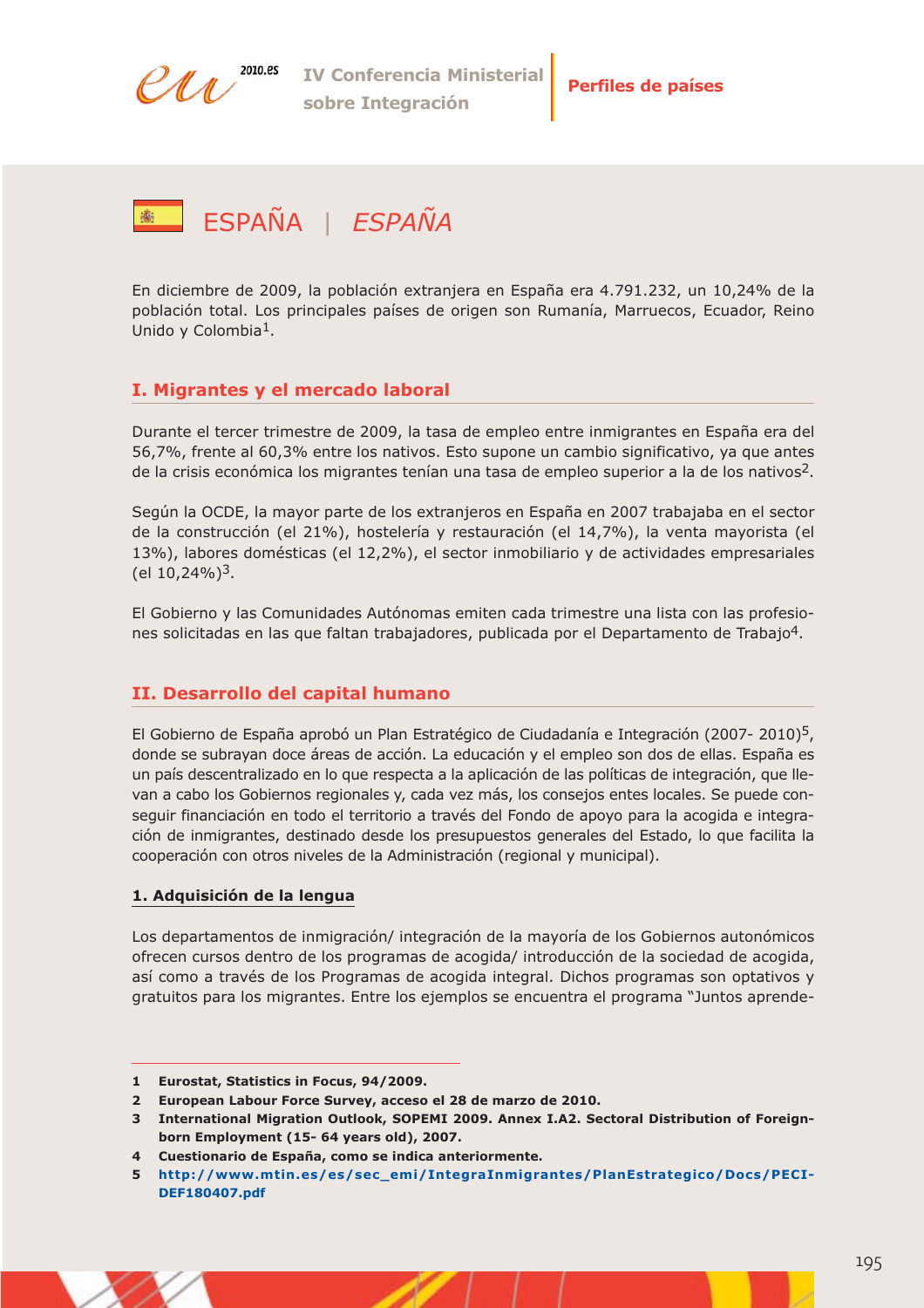

mos español", organizado por el Gobierno de Aragón, y las "Aulas temporales de adaptación lingüística", que ofrece el Gobierno de Andalucía<sup>6</sup>. En Cataluña, el Gobierno ofrece clases gratuitas de catalán a través del Consorcio para la Normalización Lingüística. En 2007, se apuntaron 80.681 estudiantes a estos cursos7.

El Gobierno español también anima a los empleadores que pretenden contratar a migrantes dentro de la cuota anual aprobada por el Gobierno a ofrecer formación lingüística y cursos relacionados con el trabajo a migrantes en su país de origen8.

#### **2. Programas de formación y mediación**9

Dentro del Fondo de apoyo para la acogida e integración de inmigrantes, el Gobierno financia diversas actividades para fomentar el acceso al mercado laboral, respaldar las iniciativas empresariales y cursos de formación específicos para inmigrantes en sectores donde se sabe que escasean los trabajadores.

Un ejemplo de ello es el programa piloto de formación que ofrece el Gobierno de España para formar a inmigrantes en programación de Java (formación informática especializada). Diversas empresas del sector privado participaron en el proyecto, incluyendo Sun Microsystems y Accenture, así como organizaciones no gubernamentales como Cruz Roja española, Fundación Tomillo y Cáritas.

#### **3. Reconocimiento de cualificaciones**

El órgano encargado del reconocimiento de titulaciones extranjeras en España es el Instituto Nacional de las Cualificaciones, perteneciente al Ministerio de Educación. El proceso de reconocimiento puede llevar a un reconocimiento completo o parcial, en función de la importancia de las diferencias que se encuentren.

# **III. Distritos con diversidad**

En España existen diversos proyectos concretos que abordan el acceso a la vivienda en igualdad de condiciones.

Por ejemplo, el Gobierno de Andalucía y el Ministerio de Trabajo e Inmigración han firmado un acuerdo para fomentar la participación en zonas determinadas de Andalucía que poseen mucha población inmigrante a fin de evitar conflictos y apoyar el diálogo entre ciudadanos de culturas distintas. El proyecto se está implementando en una serie de ciudades, entre ellas Almería, Cádiz, Granada y Sevilla. Alguna de las acciones implica colaboración con organizaciones diversas para detectar situaciones de abandono, maltrato y explotación de mujeres, fomentar el uso de los espacios públicos para actividades de ocio, talleres de formación y desarrollo de competencias, y la resolución de conflictos mediante campañas de sensibilización y mediación especializada<sup>10</sup>.

**<sup>6</sup> Cuestionario de España, como se indica anteriormente.**

**<sup>7</sup> Consejo de Europa.**

**<sup>8</sup> Ibid.**

**<sup>9</sup> Cuestionario de España, como se indica anteriormente.**

**<sup>10</sup> Cuestionario de España, como se indica anteriormente.**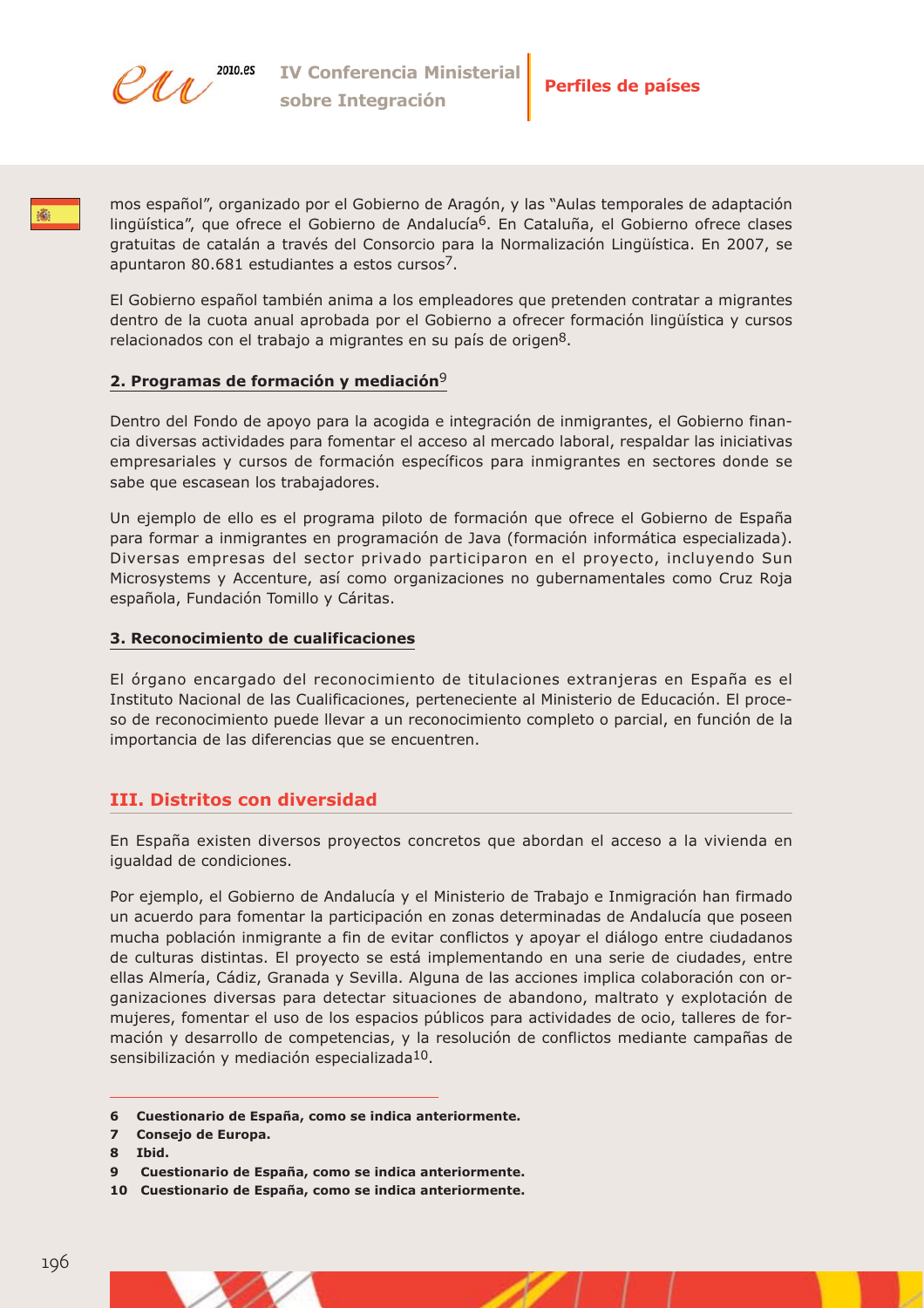

En concreto, en Tarrasa, la Sociedad Municipal d'Habitage de Terrasa, una empresa pública, actúa como mediadora entre los arrendadores y los arrendatarios. Aunque la mediación va encaminada a crear confianza entre los propietarios y todo tipo de inquilinos, tiene un efecto particular entre los inmigrantes, ya que a menudo se les discrimina como inquilinos potenciales. Además, Tarrasa ha constituido una nueva mesa redonda sobre migraciones, que está formada por representantes de migrantes, ONGs, asociaciones de vecinos, grupos políticos del ayuntamiento y los departamentos municipales. Esto permite a los inmigrantes participar activamente en las decisiones locales $11$ .

# **IV. Inclusión en la sociedad civil**12

Existe un foro nacional para la integración social de los inmigrantes. Es un órgano consultivo de 30 miembros: 10 representantes de las Administraciones Públicas, 10 representantes de organizaciones sociales (incluidos sindicatos y organizaciones empresariales) y 10 representantes de organizaciones de inmigrantes. Es preceptivo solicitar informe a este foro sobre todas las propuestas normativas relacionadas con la inmigración.

Por otro lado, las Comunidades Autónomas poseen instituciones parecidas a nivel local y provincial, y todas ellas participan en el proceso de integración.

**11 CLIP, La vivienda y la integración de los inmigrantes en Europa, 2007.**



**<sup>12</sup> Cuestionario de España, como se indica anteriormente.**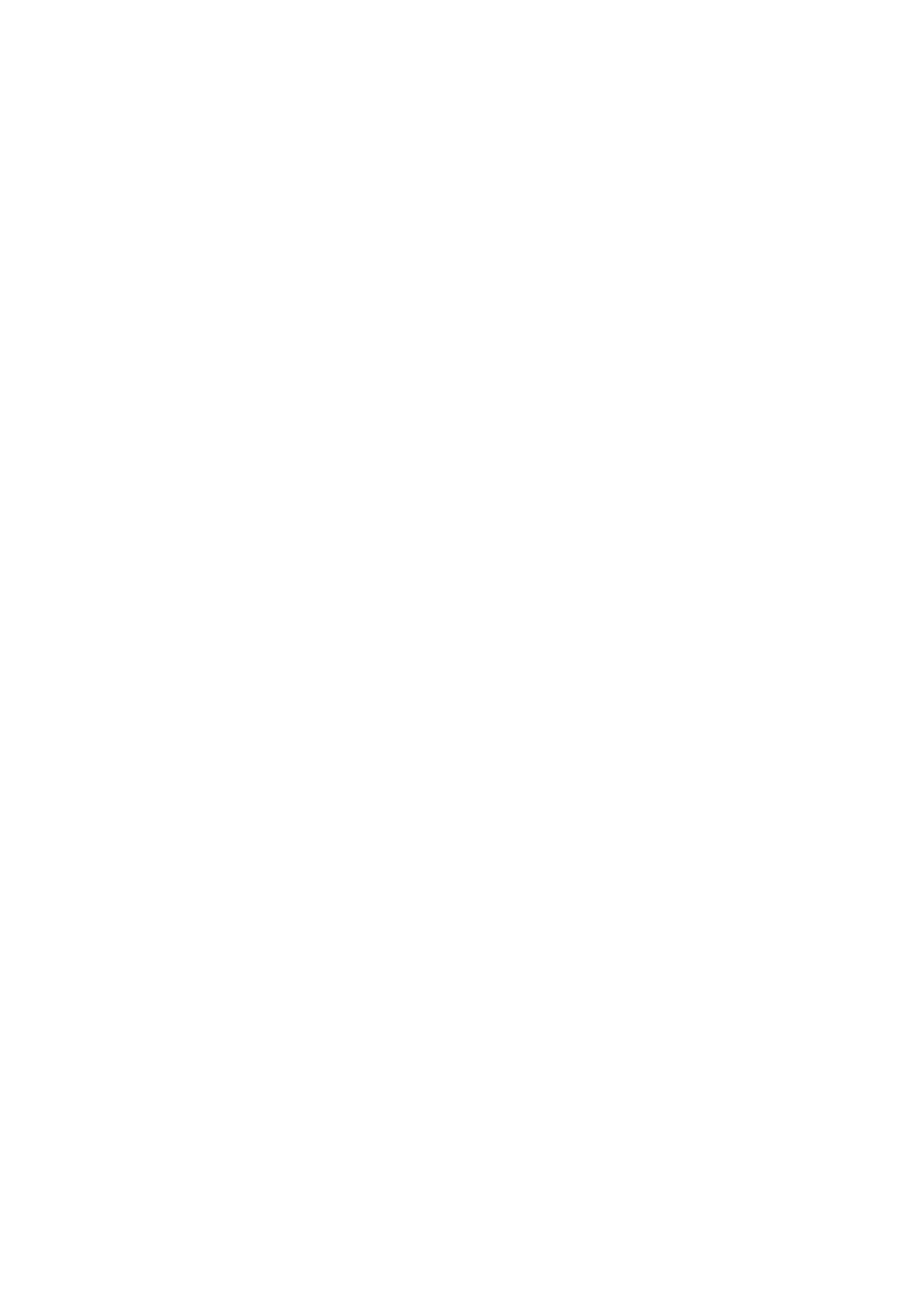



In 2009, the foreign-born population in Sweden was 1,338,000, 14.3% of the total population. Those with a foreign background (including the descendents of immigrants) numbered more than 1.6 million.<sup>1</sup> According to Statistics Sweden, the main countries of origin are Finland, Iraq, Former Yugoslavia, Poland and Iran.2

#### **I. Migrants and the Labour Market**

In 2009, the employment rate of the working age foreign-born population was 55.8%, compared with 65.4% of the working age native-born population. There are differences according to region of origin, date of immigration and reason for immigration. Newly arrived immigrants have found it harder to access the labour market, however there has been a strong increase in the number of employed among the foreign-born. They accounted for 85% of the total increase in employment between 2007 and 2008 and the total increase in the first six months of 2009.3

The economic crisis has had less effect than expected on the immigrant population, apparently due to the fact that immigrants were underrepresented in the sectors most hit by the downturn. There is a strong overrepresentation of migrant workers in sectors with a high proportion of unskilled manual positions.

About 20 percent of foreign-born in Sweden are employed in health and social work sector; about 11.4 percent are engaged in educational sector, 9.8 percent of foreign-born are occupied in real estate, renting and business activities sector, about 10.7 percent in wholesale, 10.6 percent in durable manufacturing, hotel and restaurants 7.8 percent.4

#### **II. Human Capital Development**

In the government's overall strategy for integration, 2008-2010, a central goal is to increase the supply and demand for labour, and the integration of migrants into the labour market. As part of this, the government is increasing the level of resources it is allocating to employment services, in order to strengthen migrant workers' employment skills. A major reform is realised to speed up the introduction of newly arrived immigrants to working and social life. It is based around 'individual responsibility with professional support', and includes strengthening incentives to find a job and participate in introduction programmes. The Public Employment Service will play a key role in the implementation of this reform.<sup>5</sup>

**<sup>1</sup> Swedish Questionnaire response, 15 March 2010**

**<sup>2</sup> Statistics Sweden, http://www.ssd.scb.se/**

**<sup>3</sup> Swedish Questionnaire, as above**

**<sup>4</sup> International Migration Outlook: SOPEMI 2009. Annex I.A2.. Sectoral Distribution of Foreignborn Employment (15-64 years old), 2007**

**<sup>5</sup> Swedish Questionnaire, as above**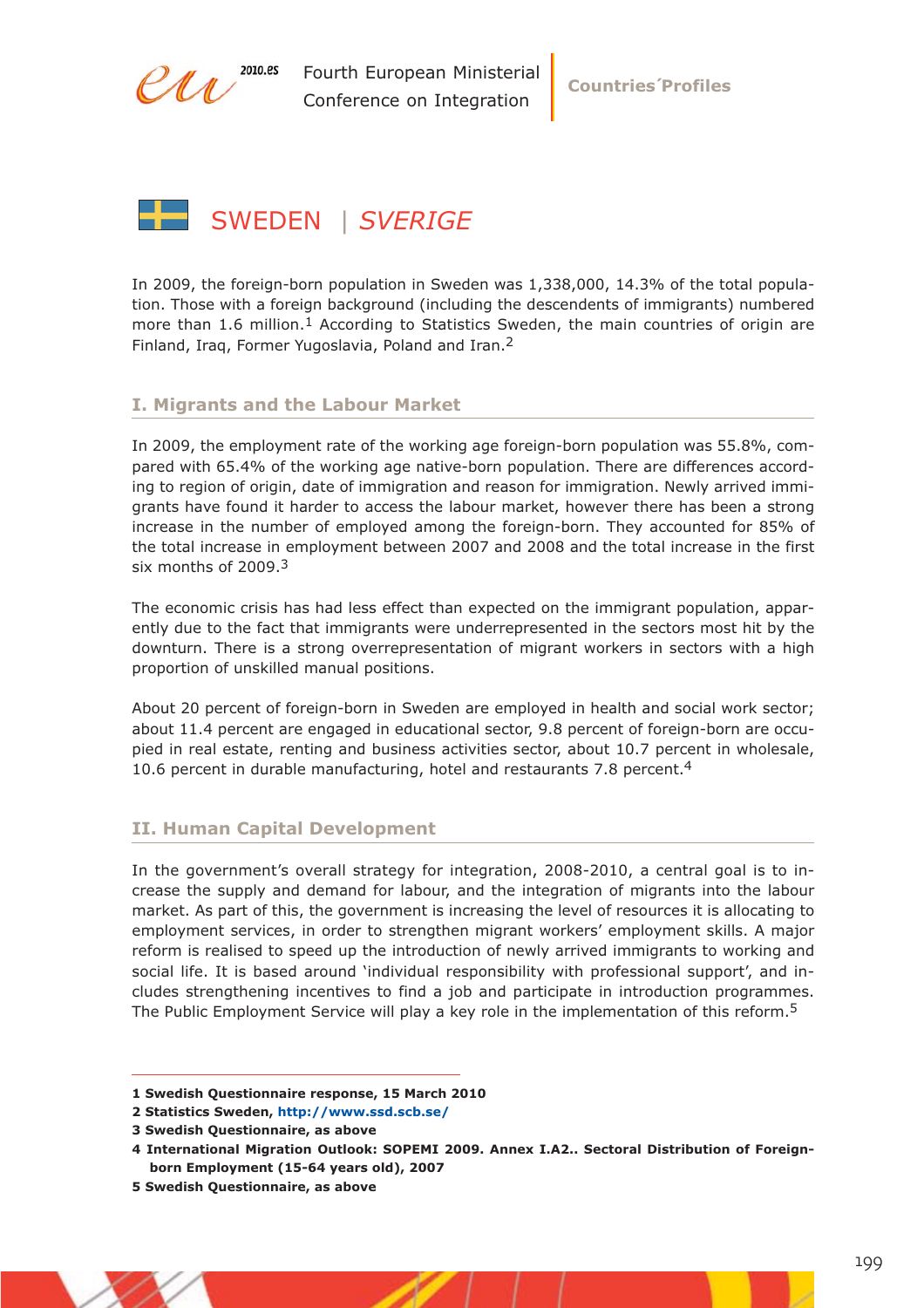

#### **1. Language acquisition**

Sweden does not require potential citizens to pass a language test. However, all new arrivals in Sweden are entitled to basic education in Swedish, and compulsory national final tests were introduced in 2009.

'Swedish for immigrants' is a programme of language acquisition targeting migrants and migrant workers and dates back to 1965. Workplace introduction schemes are usually combined with this language programme. Funding has been allocated to improve language teachers' skills, and for the Swedish Schools Inspectorate which has been tasked with the supervision of teaching the 'Swedish for immigrants' programme.

#### **2. Training and bridging programmes**

In recent years, specific workplace insertion courses have been introduced for migrant workers to provide counselling and support during the initial stages of a new job. In the framework of the new reform, the Public Employment Service will be responsible for producing a personal introduction plan with each immigrant, based on previous education and work experience. The plan will include language courses, civic orientation and employment preparation activities. The plan can, if necessary, last up to 24 months, and includes an 'introduction guide', who will help the new arrival find a job. The legislation implementing this reform should enter into force by the end of 2010.

A number of innovative programmes have been put in place to encourage labour market engagement, from performance-based bonuses for those immigrants who pass the Swedish for Immigrants course within 12 months, and a 'step in jobs' programme which subsidises jobs in both the public and private sectors to develop language learning and work experience.<sup>6</sup>

#### **3. Qualifications Recognition**

Högskoleverket, the Swedish National Agency for Higher Education, is the Swedish representative to the ENIC and NARIC networks. This agency evaluates higher education programmes. This evaluation does not mean that a Swedish qualification is awarded, but it is intended to provide guidance for employers. It can also be used in an application for Swedish higher education, which is necessary in order to secure a Swedish qualification. Regulated professions where authorization, certification, etc. are required are exceptions to this.<sup>7</sup>

Currently, migrant workers' educational background is systematically validated, documented and sometimes supplemented. After the workers secure their residency permit, the assessment of professional skills is made within three months.

**<sup>6</sup> Swedish Questionnaire, as above**

**<sup>7</sup> See http://www.hsv.se/qualificationsrecognition.4.28afa2dc11bdcdc557480002032.html**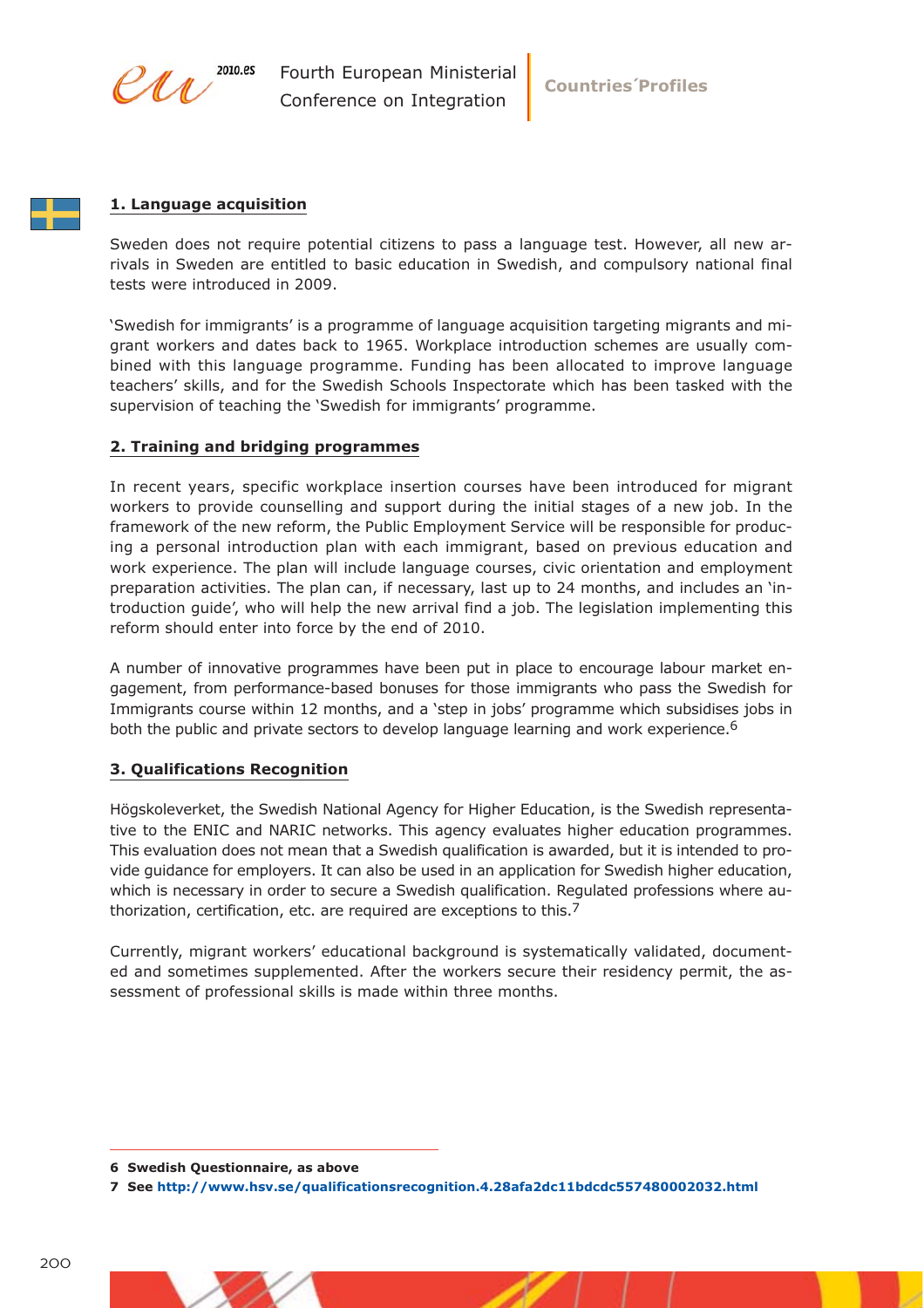

# **III. Diverse Districts**

In Sweden, most of the larger cities have urban districts where exclusion is extensive. Many newly arrived immigrants live in these districts, and part of the government's integration strategy is to reduce both exclusion in these districts, as well as the number of such districts. The government has entered into local development agreements with 21 metropolitan municipalities to effectively coordinate their work in these urban districts. $8$  The government has also opened 'new start' offices –one-stop shops that offer individual guidance and support– in nine cities where exclusion is prevalent.

Strategies to reduce exclusion are not new in Sweden, with a major initiative dating back to 1995-6 for "Special Measures in Immigrant-dense Residential areas" in the big city regions, in order to fight segregation and exclusion.9

# **IV. Civil Society Inclusion**

The government has initiated a dialogue with civil society to enable it to contribute to the development of integration policy, particularly the introduction policies for new migrants. The purpose of the dialogue is to clarify relationships between the state, local and non-governmental actors involved in such efforts.

A number of projects have been initiated (with EU funding support), to foster migrant participation and civil society development. Examples include the development of meeting places for young people, citizenship education for female third country nationals, and exploration of the role of libraries as forums for exchange and dialogue. $10$ 

**<sup>8</sup> Swedish Questionnaire, as above**

**<sup>9</sup> European Commission, Policy measures to ensure access to decent housing for migrants and ethnic minorities, 2005**

**<sup>10</sup> Swedish Questionnaire, as above**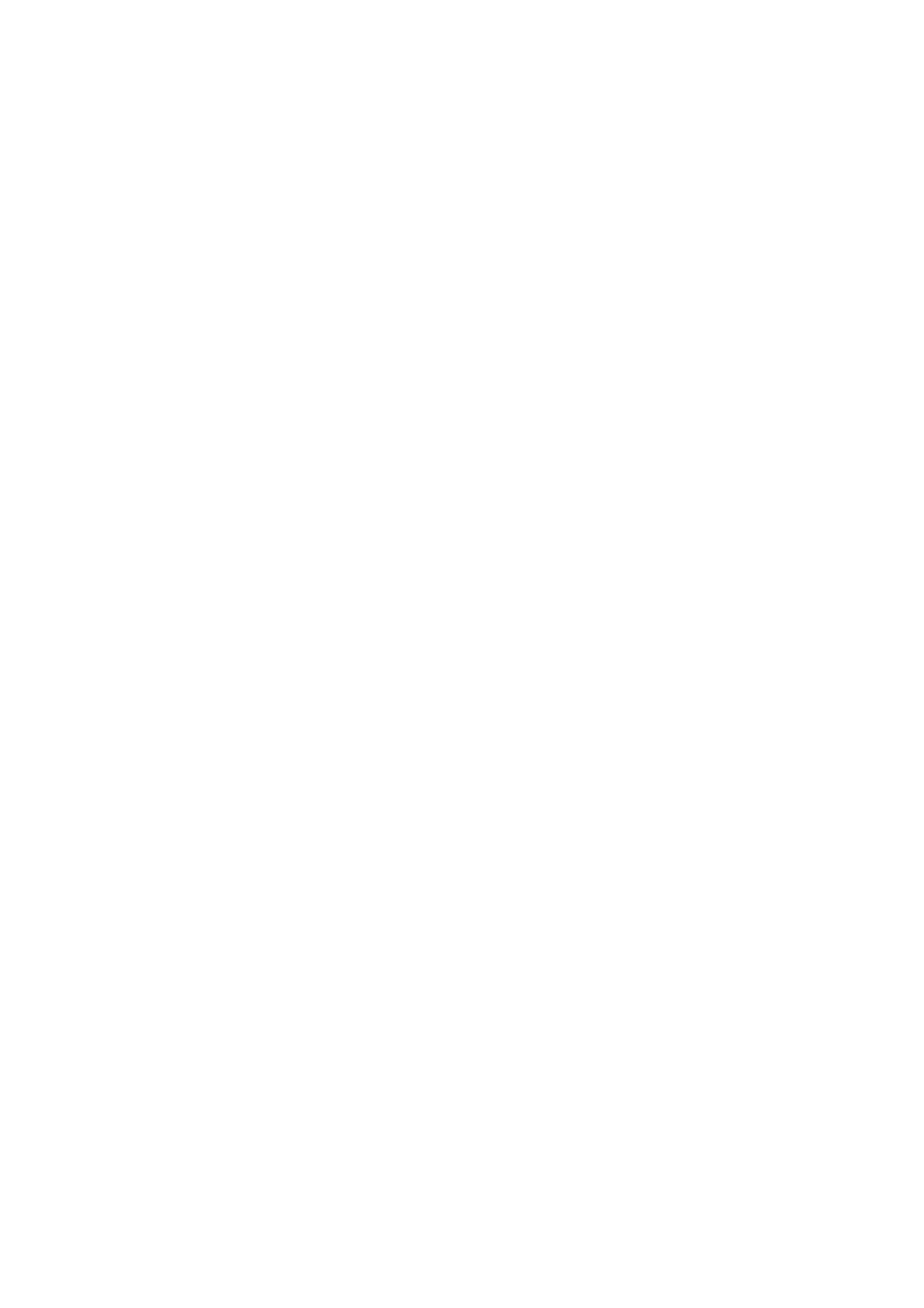



En 2009, la población extranjera fuera de Suecia era de 1.338.000, el 14,3% de la población total. Las personas de origen extranjero (descendientes de inmigrantes incluidos) sumaban más de 1.600.0001. Según la Oficina Central de Estadística sueca, los principales países de origen son Finlandia, Irak, la antigua Yugoslavia, Polonia e Irán2.

# **I. Migrantes y el mercado laboral**

En 2009, la tasa de empleo entre la población extranjera en edad de trabajar era del 55,8%, frente al 65,4% entre la población nativa en edad de trabajar. Existen diferencias en función de dónde procedan, cuándo emigraron y la razón para hacerlo. Los inmigrantes recién llegados han tenido más difícil el acceso al mercado laboral, aunque ha aumentado bastante el número de inmigrantes que se emplea. Supuso el 85% del aumento total del empleo entre 2007 y 2008, y del aumento total durante el primer semestre de 20093.

La crisis económica ha tenido menos impacto del que se esperaba entre la población inmigrante, se supone que porque los inmigrantes estaban infra representados en los sectores más afectado por la caída. Los migrantes están muy sobre representados en sectores con una alta proporción de puestos no cualificados y de mano de obra.

Cerca del 20% de los extranjeros en Suecia trabaja en el sector sanitario y de trabajo social; un 11,4% se dedica al sector de la educación; el 9,8% de los extranjeros trabaja en el sector inmobiliario y de actividades empresariales; sobre el 10,7%, en venta al por mayor; el 10,6%, en industria de consumible; y el 7,8% se dedica a la hostelería y restauración<sup>4</sup>.

# **II. Desarrollo del capital humano**

En la estrategia general del Gobierno para la integración, 2008- 2010, uno de los objetivos principales es aumentar la oferta y la demanda de mano de obra y la inserción de los migrantes en el mercado laboral. Dentro de ello, el Gobierno está aumentando los recursos que destina a los servicios de empleo, con el fin de reforzar las competencias para el empleo de los trabajadores migrantes. Se está produciendo una reforma drástica para acelerar la introducción de los inmigrantes recién llegados en la vida laboral y social. Se fundamenta en "la responsabilidad individual con apoyo profesional" e incluye incentivos de refuerzo para encontrar trabajo y participar en programas de introducción. El Servicio Público de Empleo desempeñará una función clave en la puesta en práctica de esta reforma5.



**<sup>1</sup> Respuesta al cuestionario de Suecia, el 15 de marzo de 2010.**

**<sup>2</sup> Oficina Central de Estadística sueca, http://www.ssd.scb.se/**

**<sup>3</sup> Cuestionario de Suecia, como se indica anteriormente.**

**<sup>4</sup> International Migration Outlook: SOPEMI 2009. Annex I.A2. Sectoral Distribution of Foreignborn Employment (15-64 years old), 2007.**

**<sup>5</sup> Cuestionario de Suecia, como se indica anteriormente.**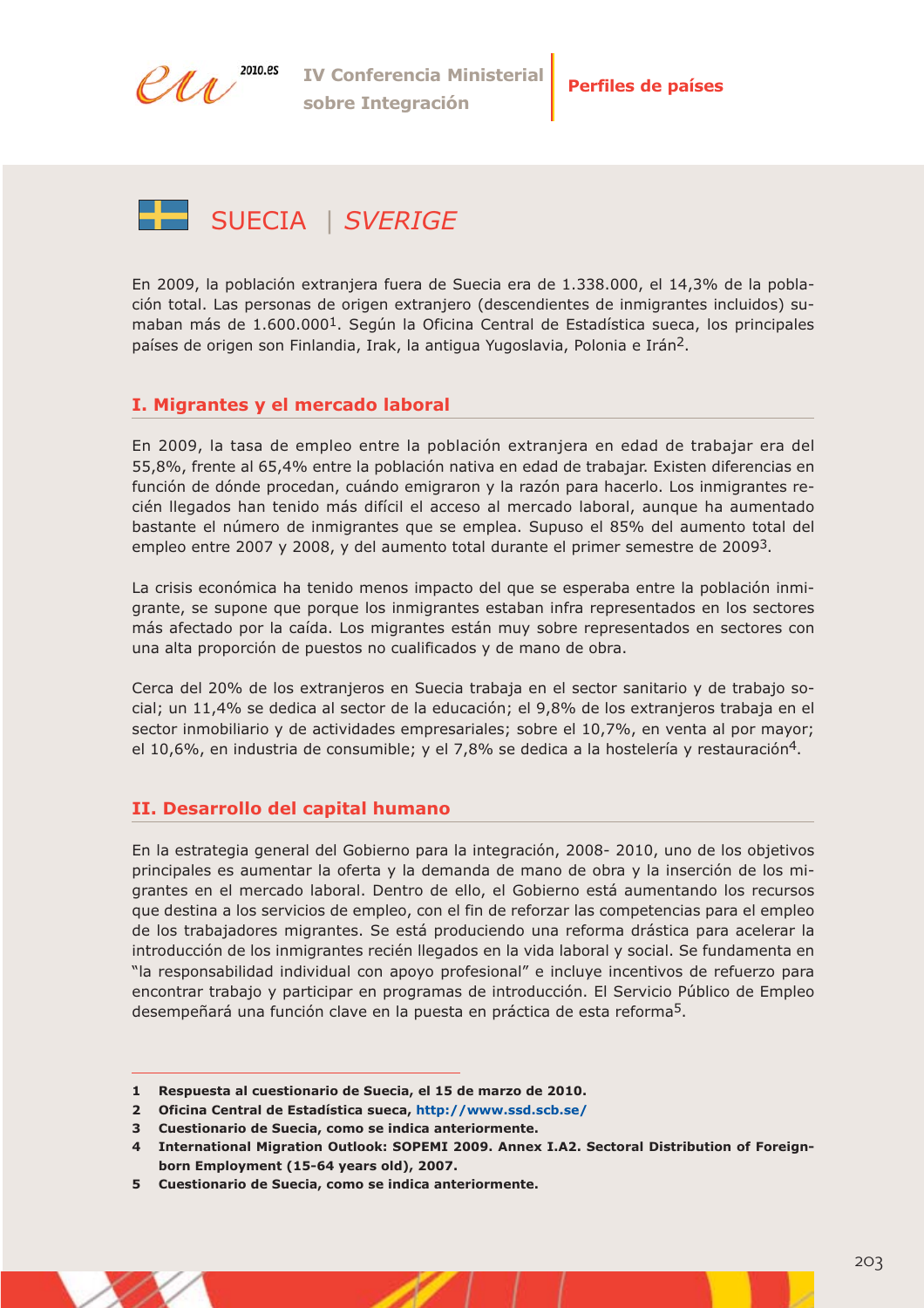

#### **1. Adquisición de la lengua**

Suecia no obliga a sus ciudadanos potenciales a aprobar un examen de lengua. Sin embargo, todos los recién llegados a Suecia tienen derecho a la enseñanza básica en sueco y en 2009 se introdujeron los exámenes finales obligatorios en todo el país.

"Sueco para inmigrantes" es un programa de adquisición lingüística dirigido a migrantes (trabajadores y no trabajadores) y se remonta a 1965. Se suelen combinar los planes de introducción en el lugar de trabajo con estos programas lingüísticos. Se ha asignado financiación para mejorar la competencia de los profesores de idiomas y para la Inspección educativa sueca, encargada de supervisar a los profesores del programa "Sueco para inmigrantes".

#### **2. Programas de formación y mediación**

En los últimos años, se han introducido cursos específicos de inserción en el lugar de trabajo para migrantes, donde se ofrece asesoría y apoyo durante las primeras etapas de un nuevo trabajo. En el marco de la nueva reforma, el Servicio Público de Empleo se encargará de elaborar un plan de introducción personal con cada inmigrante, en función de su educación y experiencia laboral previas. El plan incluye cursos de idioma, orientación cívica y actividades de preparación al empleo, puede durar hasta 24 meses, si fuera preciso, e incluye una "guía introductoria", que servirá para que el recién llegado encuentre trabajo. La legislación que aplica esta reforma entrará en vigor a finales de 2010.

Se han puesto en marcha diversos programas innovadores para fomentar al implicación en el mercado laboral, desde bonus en función del rendimiento para los inmigrantes que aprueben el curso "Sueco para inmigrantes" en 12 meses hasta un programa de prácticas laborales, que subvenciona empleos en el sector público y en el privado para desarrollar el aprendizaje del idioma y la experiencia laboral6.

#### **3. Reconocimiento de cualificaciones**

Högskoleverket, la Agencia Nacional para la Enseñanza Superior sueca, actúa en calidad de representante de las redes ENIC y NARIC. Dicha agencia evalúa los programas de enseñanza superior. Esta evaluación no significa que se conceda una titulación sueca, sino que va encaminada a orientar a los empleadores. También se puede usar al solicitar entrar en la enseñanza superior en Suecia, lo que es preciso para conseguir una titulación sueca. Una excepción de esto son las profesiones reguladas, en las que se necesita una autorización, un certificado, etc.7

En la actualidad, los antecedentes educativos de los trabajadores migrantes se convalidan, documentan y, a veces, complementan automáticamente. Una vez el trabajador consigue su permiso de residencia, se evalúan sus competencias profesionales en los tres meses siguientes.

**<sup>6</sup> Cuestionario de Suecia, como se indica anteriormente.**

**<sup>7</sup> Véase http://www.hsv.se/qualificationsrecognition.4.28afa2dc11bdcdc557480002032.html**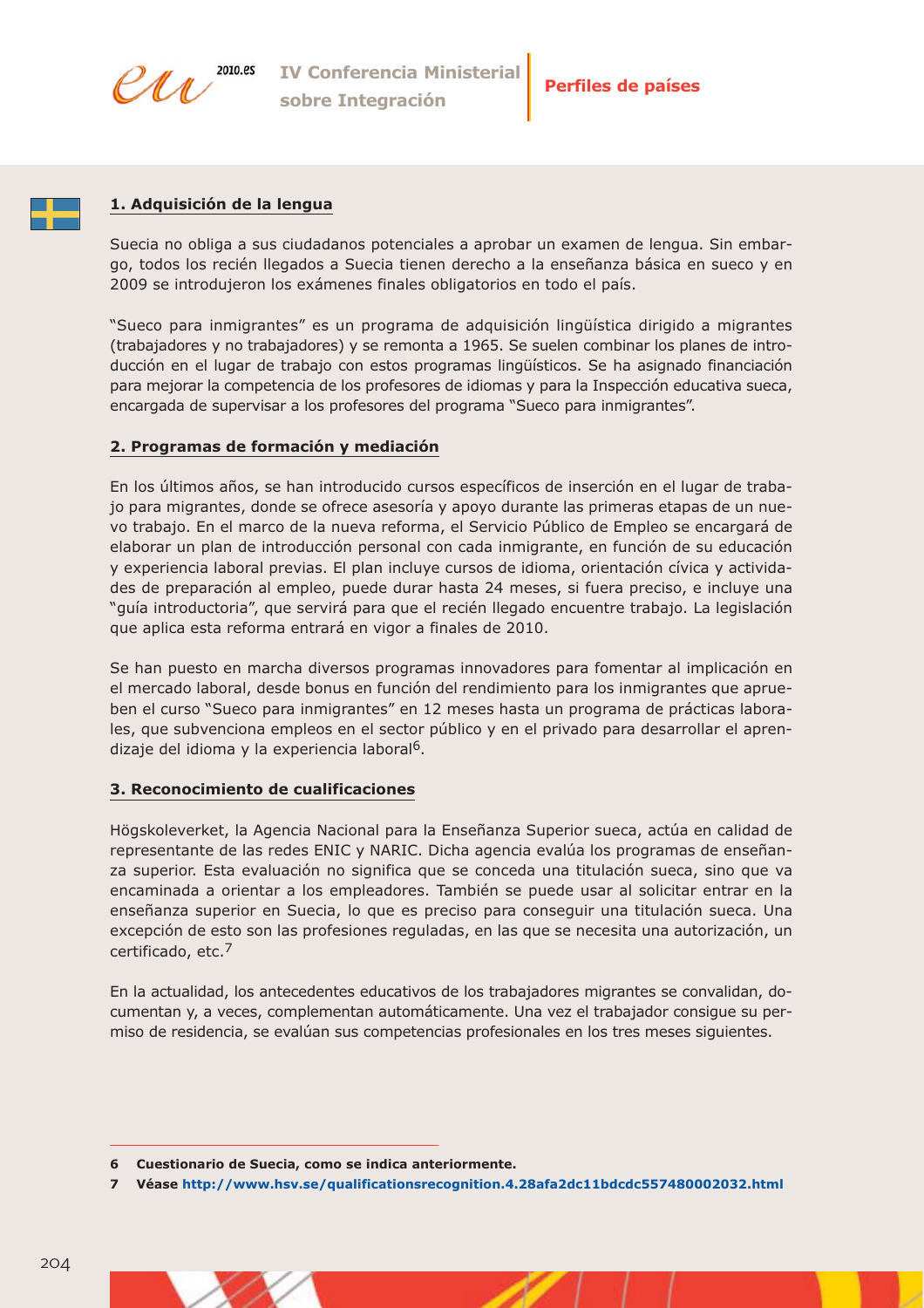

# **III. Distritos con diversidad**

En Suecia, la mayoría de las grandes ciudades poseen distritos en los que la exclusión campa a sus anchas. Muchos inmigrantes recién llegados viven en esos distritos y parte de la estrategia de integración del Gobierno es reducir tanto la exclusión en esos lugares como el número de los mismos. El Gobierno ha celebrado acuerdos para el desarrollo local con 21 ayuntamientos metropolitanos para que coordinen su trabajo con eficacia en estos distritos urbanos<sup>8</sup>. El Gobierno también ha abierto oficinas de "nuevo comienzo" (agencias en las se ofrece orientación individual y apoyo) en nueve ciudades en las que la exclusión prevalece.

Las estrategias para reducir la exclusión no son una novedad en Suecia, ya que una de las principales iniciativas, "Medidas especiales en áreas residenciales con densidad de inmigración" en zonas de grandes ciudades para luchar contra la segregación y la exclusión, se remonta a 1995/6 <sup>9</sup>.

# **IV. Inclusión en la sociedad civil**

El Gobierno ha iniciado un diálogo con la sociedad civil para permitirle contribuir al desarrollo de las políticas de integración, en concreto, las políticas introductorias para nuevos migrantes. La finalidad del diálogo es aclarar las relaciones entre los agentes estatales, municipales y no gubernamentales que participan en dichas políticas.

Se ha iniciado una serie de proyectos (con el apoyo financiero de la UE) para impulsar la participación de los migrantes y el avance de la sociedad civil. En los ejemplos se incluye el desarrollo de lugares de encuentro para jóvenes, la educación para la ciudadanía para las mujeres de países extracomunitarios y explorar la función de las librerías como foros para el intercambio y el diálogo<sup>10</sup>.



**<sup>8</sup> Cuestionario de Suecia, como se indica anteriormente.**

**<sup>9</sup> Comisión Europea, Policy measures to ensure access to decent housing for migrants and ethnic minorities, 2005.**

**<sup>10</sup> Cuestionario de Suecia, como se indica anteriormente.**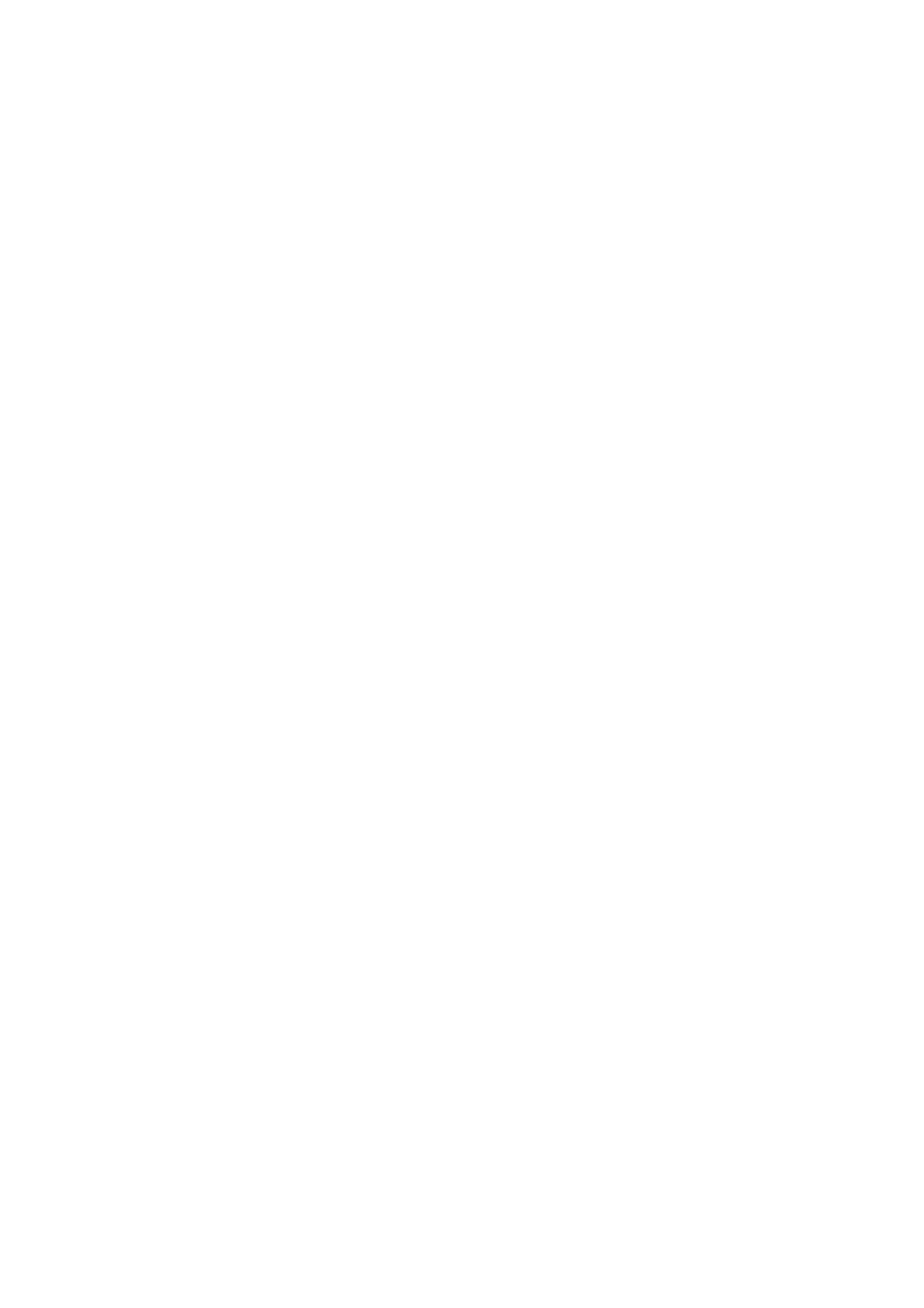



In 2009, the UK had a foreign born population of 6,843,000, or 11.3% of the total population. The top five countries of origin in 2009 were India, Poland, Pakistan, Ireland and Germany.1

#### **I. Migrants and the Labour Market**

At the end of 2009, the employment rate for foreign-born in the UK was 67.0%, down 1.9% on a year earlier, while the employment rate for native born was 73.5%.<sup>2</sup> In both 2006 and 2009, unemployment was higher for immigrants who spoke a language other than English at home.

According to OECD, in 2007, 14.4 % of foreign born population in UK was concentrated in health and social work sectors, with a similar number, engaged in computer, research and development activities (13.9%). About 11.8% and 8.6% were engaged in wholesale and hotels and restaurants sectors respectively. More than 11 % of foreign-born were activating in the construction and durable manufacturing sectors.

Immigrants are, on average, more educated than their UK-born counterparts, and more recent immigrants are more educated, on average, than other immigrants. However, this varies according to region of origin: the proportion of immigrants with degree level qualifications is higher for Africans (33 %), Chinese (31 %) and people from English-speaking developed countries (26 %) such as the US, Australia and New Zealand. One in six UK-born members of the workforce finished education at 21 or after compared with more than one in three immigrants and nearly 50% of all new immigrants.3

This pattern of education is reflected to a certain extent in the occupational distribution of those in work (there is a larger share of immigrants than UK-born working in professional occupations), but there are more immigrants, particularly new immigrants, in the elementary occupations than might be expected given their skill levels.<sup>4</sup>

In 2007, the UK government established the Migration Advisory Committee (MAC), to determine in-country skills shortages. The group periodically publish lists of those shortages, which form the basis of Tier Two of the UK's points system (third country skilled workers). Currently it lists a number of professions, such as engineering, science, health and medical services, and teaching, as well as skilled trades, including welding, cuisine, home care, and fishing and agriculture.5

**1 Office of National Statistics, Migration Statistics Quarterly Report, Feb 2010**

**<sup>2</sup> Office of National Statistics, Labour Market Statistics, March 2010**

**<sup>3</sup> Center for Economic Performance. Policy Analysis: Immigration to the UK. Evidence from Economic Research http://cep.lse.ac.uk/pubs/download/pa010.pdf**

**<sup>4</sup> Center for Economic Performance. Policy Analysis: Immigration to the UK. Evidence from Economic Research http://cep.lse.ac.uk/pubs/download/pa010.pdf**

**<sup>5</sup> See http://www.bia.homeoffice.gov.uk/aboutus/workingwithus/indbodies/mac**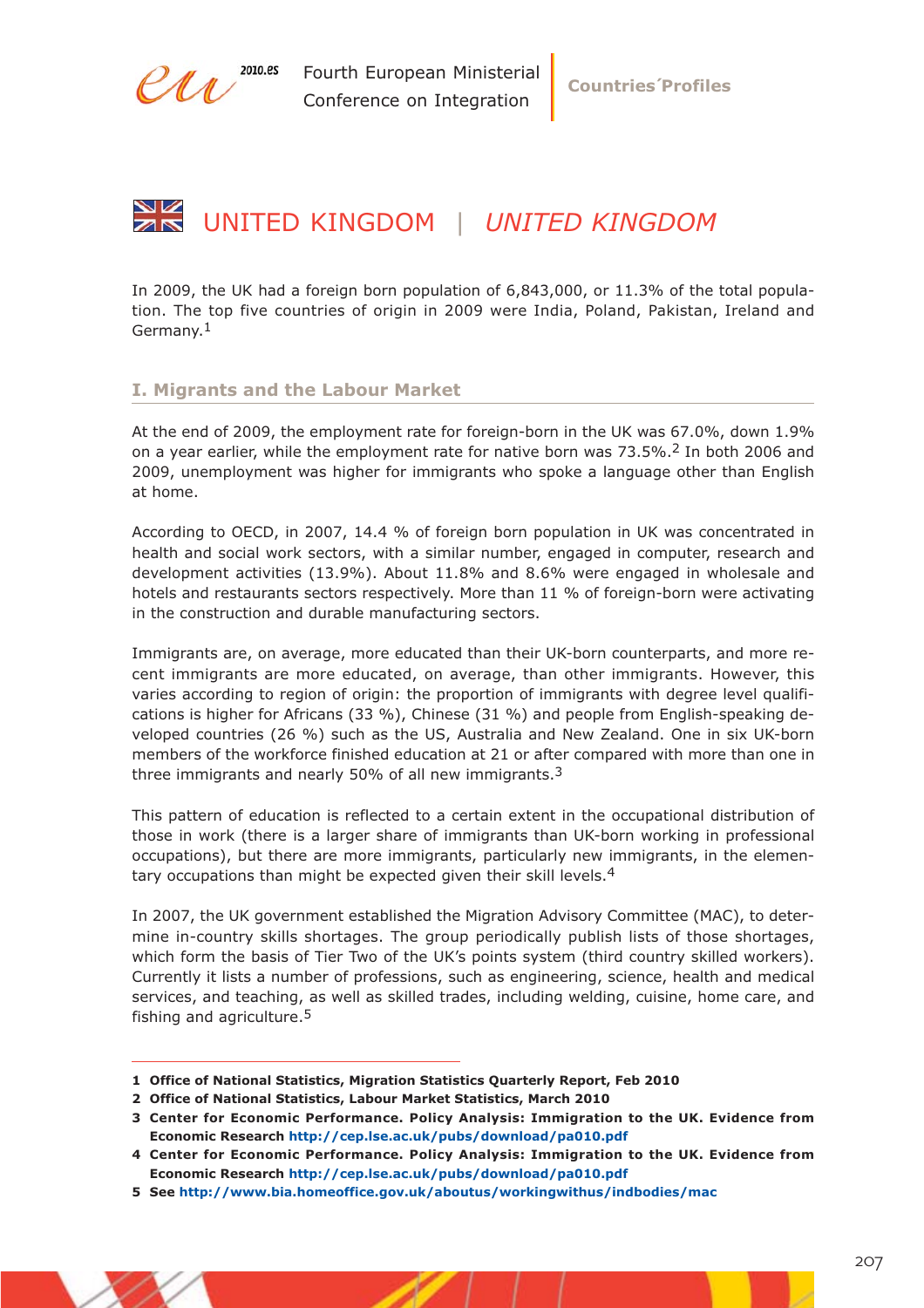

# **II. Human Capital Development**

Primary responsibility for professional development is in the hands of employers in the UK. The points system established for immigration ensures that new migrants have the necessary professional skills to undertake employment here.<sup>6</sup> In this context, the Home Office collaborates extensively with both the Department for Work and Pensions and the Department for Business, Innovation and Skills.

# **1. Language acquisition**

Language development is a strong focus of the UK government in the context of citizenship, but also appears in other parts of the immigration system. In 2005, language and 'life in the UK' testing became an element of the naturalization process. In 2007, this was also extended to most applications for permanent residence. The language requirement also applies to foreigners who enter UK as partners, with a possible two-year probationary period. Language skills also need to be demonstrated as part of Tier One of the new points-based system for high-skilled workers.7

Language provision has shifted in two directions in recent years. First, ESOL language classes are now prioritised towards those who intend to settle in the UK permanently, and those considered to be socially excluded within the community. At the same time, funding and management of English language provision is being devolved to local authorities, which have developed a number of language programmes designed to help migrants develop vocabulary for specific professions, such as healthcare or tourism.8

A range of initiatives have been developed, such as that developed by the National Institute for Adult Continuing Education<sup>9</sup>: citizenship materials to be used during language learning classes, so that learners can prepare themselves for the Life in the UK test.

#### **2. Training and bridging programmes**

Immigrants do not form a special element of national skills development strategies within the UK, but rather migrants have access to services such as Job Centre Plus and signposting for specific courses. Bridging programmes tend to be run by local or non-governmental actors.

#### **3. Qualifications Recognition**

UK NARIC is a national agency managed by ECCTIS, under Contract to the UK's Department for Education and Skills and operates in an advisory capacity for all qualifications recognition issues in Britain. It issues statements and certificates of comparability that describe what UK level of education the foreign qualification represents. They also offer more detailed information about the education system from which the foreign qualification was obtained and advice on UK careers. Service charges run from £40-£241.10

- **6 UK Questionnaire Response, 16 March 2010**
- **7 http://www.bia.homeoffice.gov.uk/**
- **8 UK Questionnaire, as above**
- **9 See http://www.niace.org.uk/**
- **10 UK NARIC website. http://www.naric.org.uk/index.asp**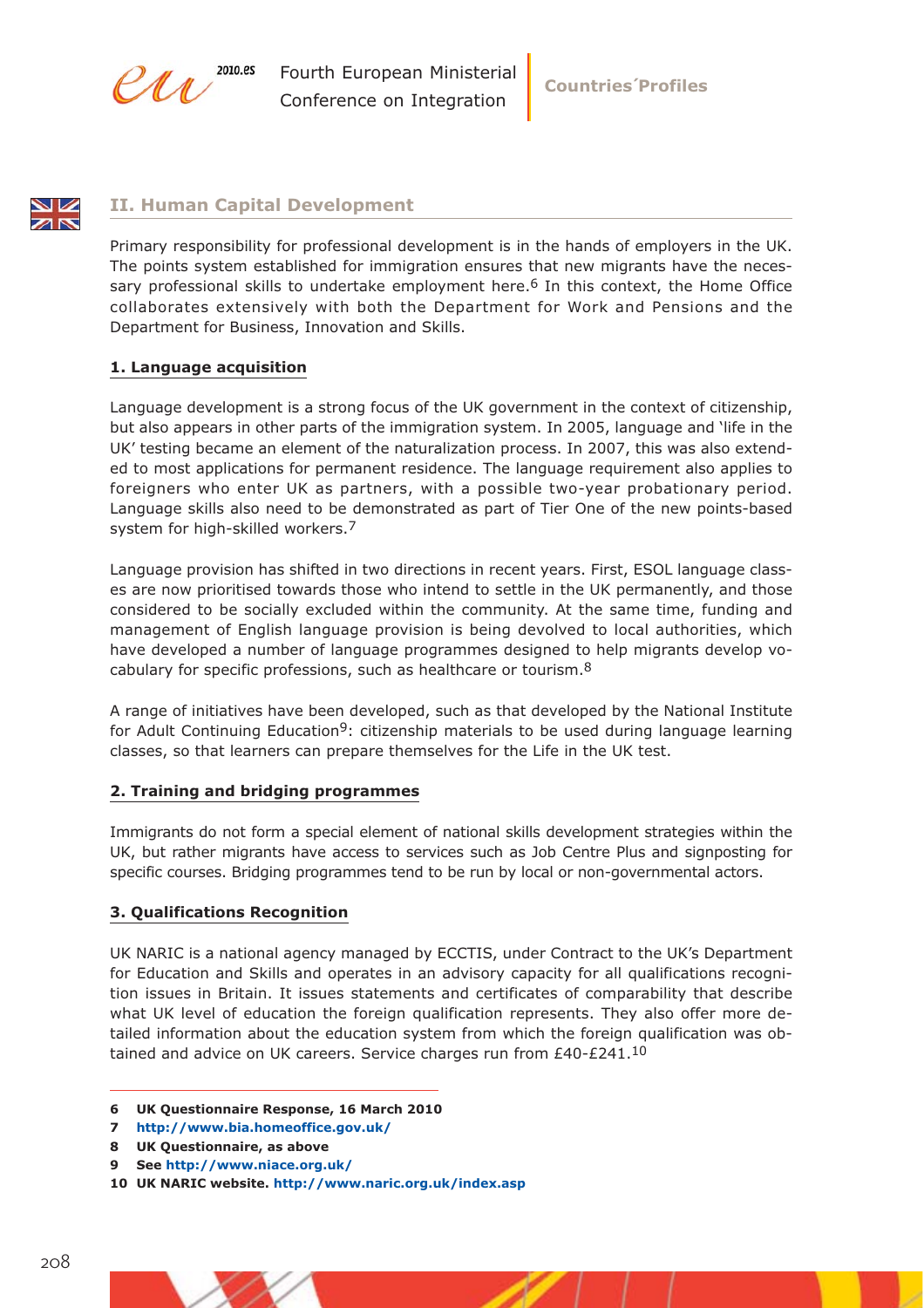

The UK NARIC also operates the EuropeOpen website, a centralised information centre for professionals in regulated fields moving to and from the UK.



# **III. Diverse Districts**

The foreign population is predominantly concentrated in urban areas. London has the largest number of foreign citizens; up to 40 % of London's inhabitants are immigrants. Residents who are born in the same countries tend to reside in similar locations within London. Large migrant populations can be found in a number of cities such as Birmingham and Leicester.

The Department for Communities and Local Government (DCLG) is primarily responsible for housing policies in England, while Scotland and Wales have their own administrative bodies for housing. From the DCLG perspective, the goal is to mainstream cohesion policies, rather than single out migrants as a 'special case'. Thus there is no explicit policy on segregated housing.<sup>11</sup>

There is a broad range of initiatives being undertaken to develop better communities, with diversity management a key element of this. For example, the EU Fundamental Rights Agency has highlighted housing projects run directly by ethnic minorities as good practice examples.12

# **IV. Civil Society Inclusion**

Until 2008, the UK Advisory Board on Naturalisation and Integration consulted civil society on integration matters and advised the government on the basis of their findings. The terms of reference for the Board have come to an end, and consideration is still being given as to a replacement.<sup>13</sup>

In addition to the Advisory Board, the UK has held several independent consultations in recent years. The first, 'Our Shared Future' was undertaken by the Commission on Integration and Cohesion.<sup>14</sup> The second, a review of citizenship policy, was conducted by a former UK minister, Lord Goldsmith.

- **11 UK Questionnaire, as above**
- **12 EUMC Housing Report**
- **13 UK Questionnaire, as above**
- **14 See the final report at**

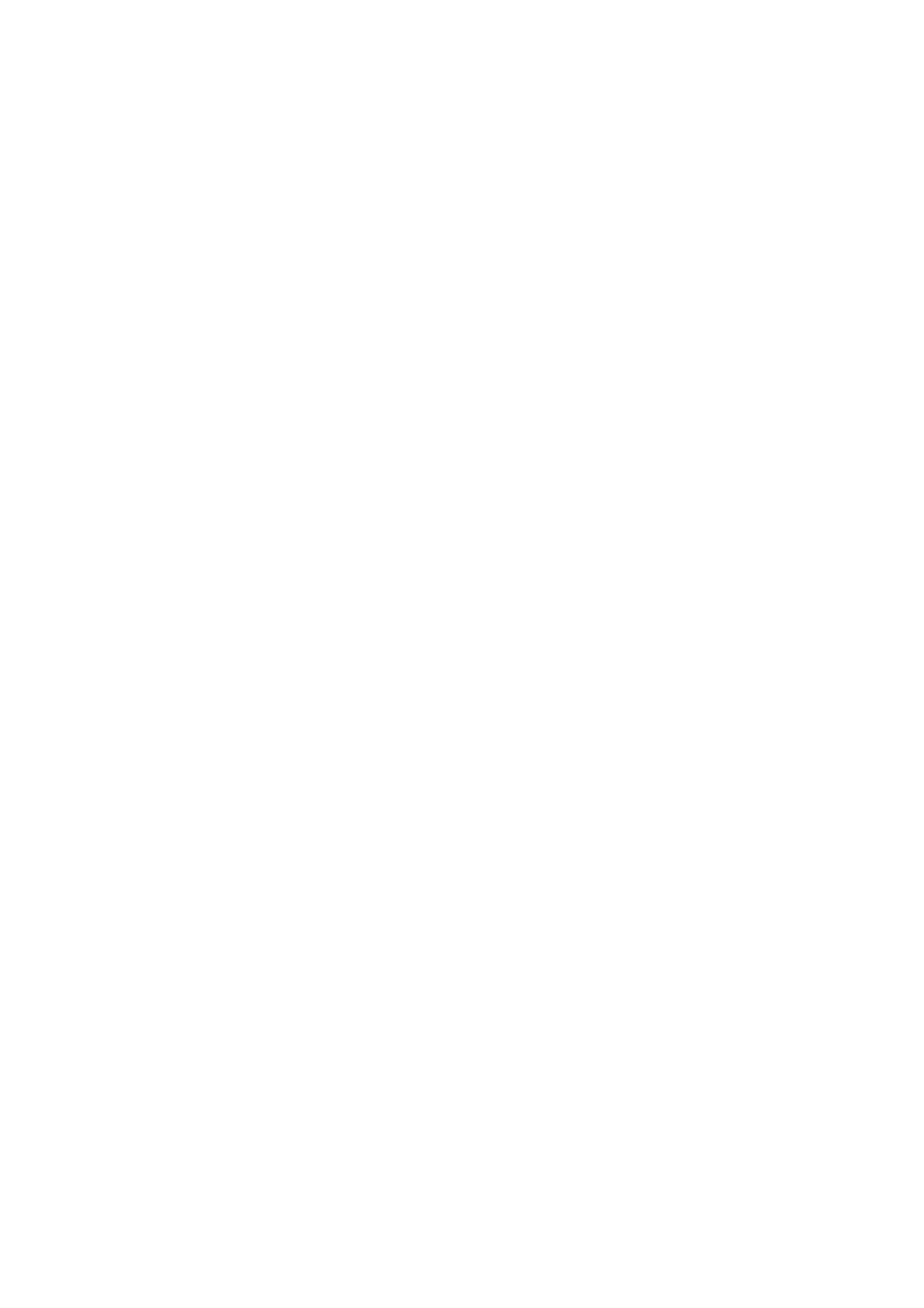

# REINO UNIDO | *UNITED KINGDOM*

En 2009, Reino Unido poseía una población extranjera de 6.843.000 o el 11,3% de la población total. Los cinco principales países de origen en 2009 eran India, Polonia, Pakistán, Irlanda y Alemania1.

# **I. Migrantes y el mercado laboral**

A finales de 2009, la tasa de empleo entre los extranjeros en el Reino Unido era del 67,0%, un 1,9% menos que el año anterior, mientras que la tasa de empleo entre nativos era del 73,5%2. Tanto en 2006 como en 2009, el desempleo era más alto entre los inmigrantes cuyo idioma materno no era el inglés.

Según la OCDE, en 2007 el 14,4% de los extranjeros en el Reino Unido se concentraban en los sectores sanitarios y de servicio social, y un número parecido se dedicaba a la informática y a actividades de investigación y desarrollo (el 13,9%). Cerca de un 11,8% y un 8,6% trabajaba en la venta al por mayor y en el sector de hostelería y restauración, respectivamente; y más del 11% de los extranjeros estaba en el sector de la construcción y en el de la industria de consumibles.

En promedio, los inmigrantes están más formados que los británicos, y los inmigrantes más recientes poseen más formación, de media, que otros inmigrantes. Sin embargo, esto varía en función de su región de origen: la proporción de inmigrantes con estudios de grado es mayor entre africanos (el 33%), chinos (el 31%) y las personas provenientes de países desarrollados de habla inglesa (el 26%) como EE.UU., Australia y Nueva Zelanda. Uno de cada seis trabajadores británicos acabó la educación a los 21 o después, en comparación con más de uno de cada tres inmigrantes y casi el 50% de todos los nuevos inmigrantes<sup>3</sup>.

Este patrón educativo se plasma, en cierta manera, en la distribución de estas personas según ocupación laborar (existe una proporción mayor de inmigrantes que nativos británicos en ocupaciones profesionales), pero hay más inmigrantes, en concreto nuevos inmigrantes, de lo que era de esperar dada su alta cualificación, en trabajos básicos<sup>4</sup>.

En 2007, el Gobierno británico constituyó el Comité Asesor sobre Migraciones (MAC) para que se determinase la escasez de competencias que existía en el país. Este Comité publica periódicamente listas con las profesiones que hacen falta y conforma los pilares de la "Lista Dos" del sistema de puntos en el Reino Unido (trabajadores cualificados de terceros países).



**<sup>1</sup> Oficina Central de Estadística, Informe trimestral sobre las estadísticas de migraciones, feb. de 2010.** 

**<sup>2</sup> Oficina Central de Estadística, Estadísticas del mercado laboral, marzo de 2010.**

**<sup>3</sup> Centro para el rendimiento económico. Análisis de políticas: inmigración en el Reino Unido. Pruebas de la investigación económica: http://cep.lse.ac.uk/pubs/download/pa010.pdf**

**<sup>4</sup> Centro para el rendimiento económico. Análisis de políticas: inmigración en el Reino Unido. Pruebas de la investigación económica: http://cep.lse.ac.uk/pubs/download/pa010.pdf**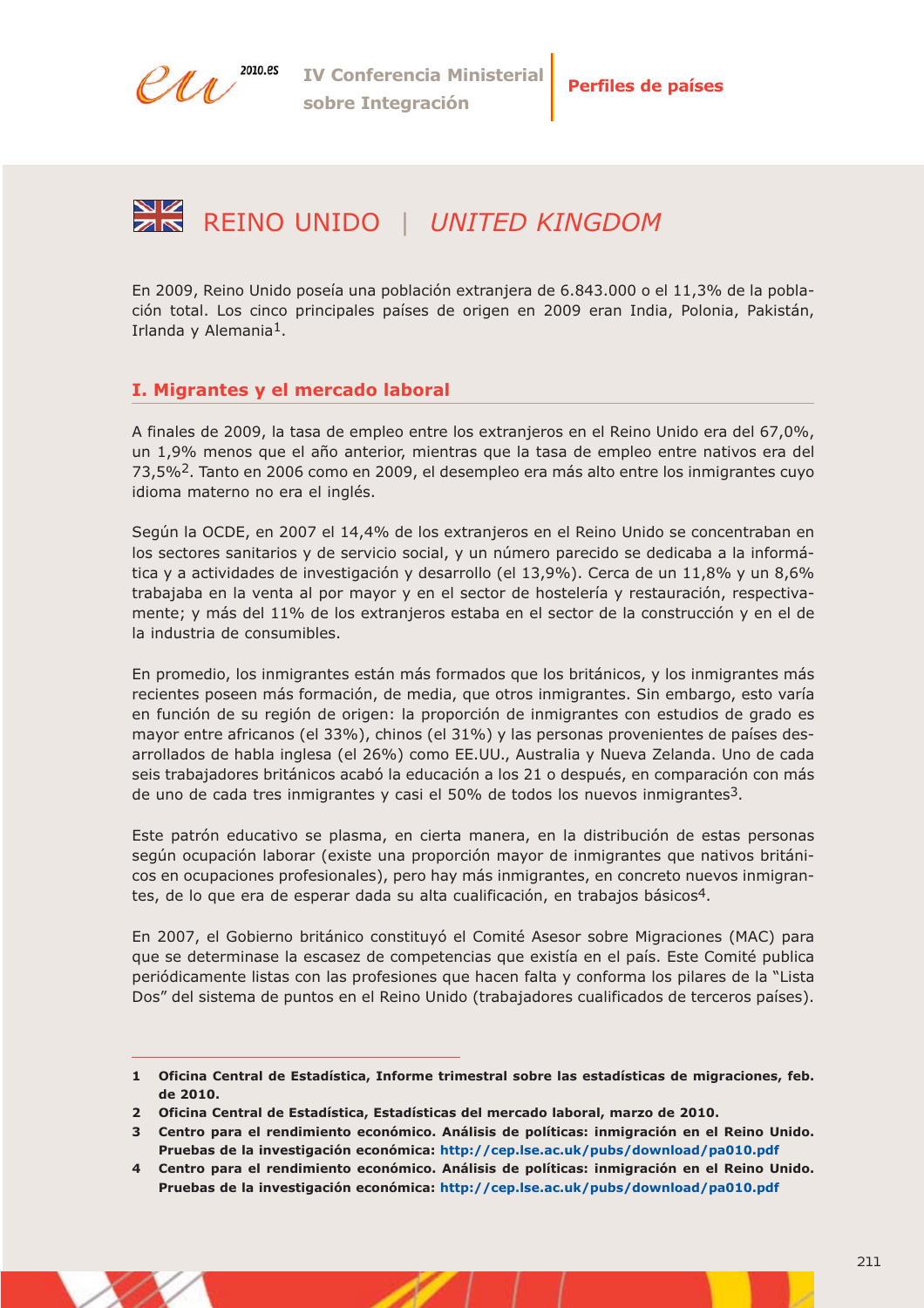



En la actualidad, enumera una serie de profesiones como ingeniería, ciencias, sanidad y servicios médicos, y enseñanza, así como oficios cualificados, como soldador, cocinero, cuidador, pescador y agricultor5.

# **II. Desarrollo del capital humano**

La responsabilidad prioritaria para el desarrollo profesional reside en los empleadores del Reino Unido. El sistema de puntos que se estableció para la inmigración garantiza que los nuevos migrantes poseen las competencias profesionales necesarias para trabajar aquí6. En este contexto, el Ministerio de Interior colabora en múltiples ámbitos tanto con el Departamento de Trabajo y Pensiones como el Departamento de Empresa, Innovación y Competencias.

#### **1. Adquisición de la lengua**

El Gobierno del Reino Unido pone especial énfasis en el desarrollo de la lengua dentro del contexto de la ciudadanía, pero también aparece en otras partes del sistema de inmigración. En 2005, la prueba de idioma y "Vida en el Reino Unido" (Life in the UK) pasó a integrar el proceso de nacionalización. En 2007, esto también se aplicó a la mayoría de las solicitudes para la residencia permanente. El requisito del idioma también se aplica a los extranjeros que entran en el Reino Unido como cónyuges, con un periodo potencial de prueba de dos años. Las competencias lingüísticas también se tienen que demostrar dentro de la "Lista Dos" del nuevo sistema de puntos para trabajadores cualificados<sup>7</sup>.

La oferta lingüística se ha modificado en dos sentidos en los últimos años. Primero, ahora se da prioridad en las clases de idioma de ESOL a los que tienen intención de establecerse de forma permanente en el Reino Unido y a los que se considera excluidos socialmente dentro de la comunidad. Al mismo tiempo, la financiación y la gestión de la oferta de clases de inglés vuelven a estar en manos de entes locales, que han concebido una serie de programas lingüísticos diseñados para ayudar a los migrantes a adquirir vocabulario para profesiones específicas, como las del sector sanitario o turístico8.

Se han elaborado una serie de iniciativas, como la que ha desarrollado el Instituto Nacional de Educación Continua para Adultos<sup>9</sup>: materiales de ciudadanía que se usarán durante las clases de idioma para que los alumnos se puedan preparar para el examen "Vida en el Reino Unido".

#### **2. Programas de formación y mediación**

Los inmigrantes no constituyen un elemento especial dentro de las estrategias nacionales para el desarrollo de competencias dentro del Reino Unido, pero, en su lugar, los migrantes tienen acceso a servicios como Job Centre Plus e indicaciones sobre cursos específicos. Los programas de mediación suelen estar dirigidos por agentes locales o no gubernamentales.

**<sup>5</sup> Véase http://www.bia.homeoffice.gov.uk/aboutus/workingwithus/indbodies/mac**

**<sup>6</sup> Respuesta al cuestionario de Reino Unido, el 16 de marzo de 2010.**

**<sup>7</sup> http://www.bia.homeoffice.gov.uk/**

**<sup>8</sup> Respuesta al cuestionario de Reino Unido, como se indica anteriormente.**

**<sup>9</sup> Véase http://www.niace.org.uk**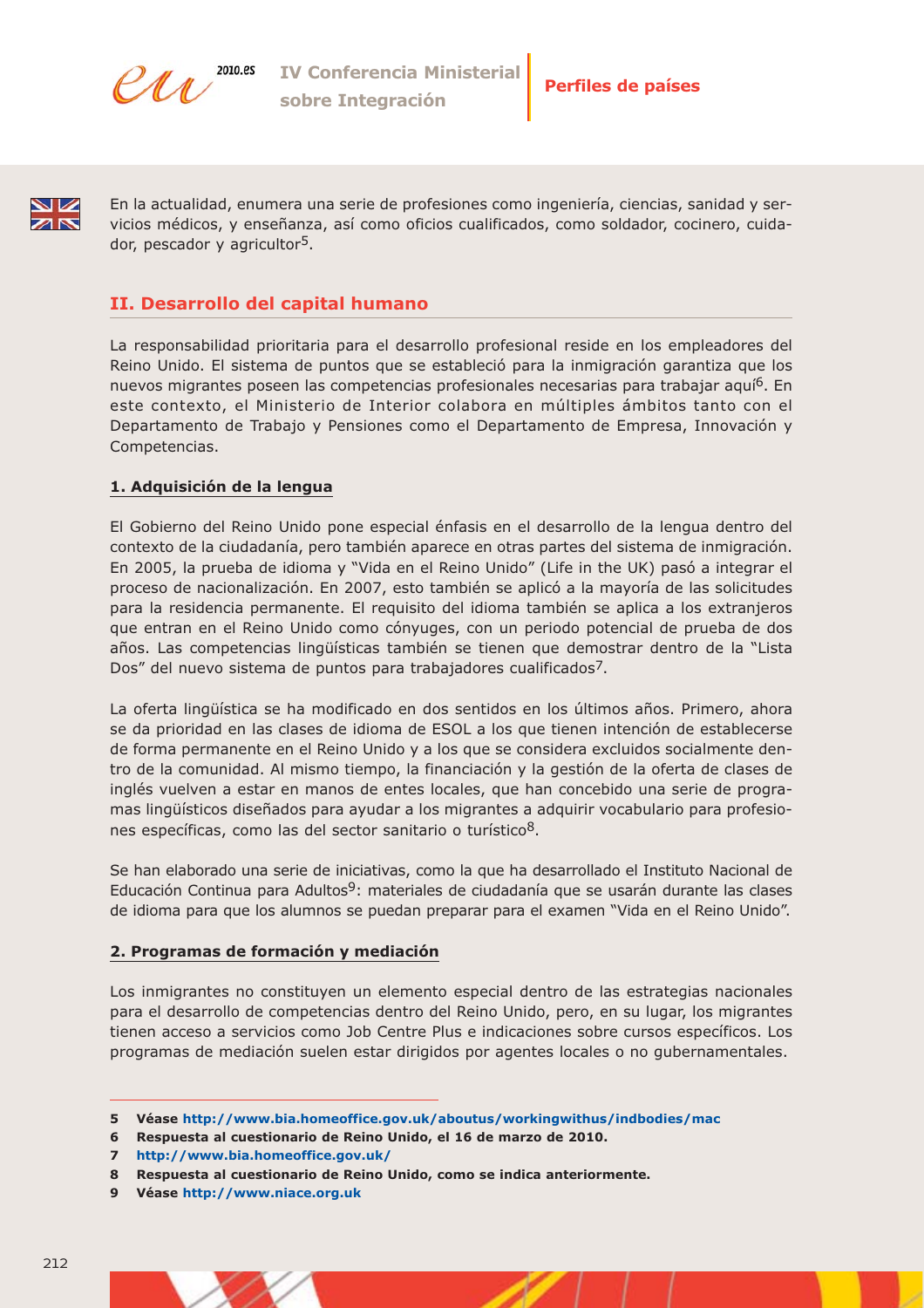

#### **3. Reconocimiento de cualificaciones**

UK NARIC es una agencia nacional que gestiona el ECCTIC, en virtud de un contrato con el Departamento para la Educación y las Competencias británico, y funciona en calidad de asesor para todos los temas relacionados con el reconocimiento de cualificaciones en Reino Unido. Emite declaraciones y certificados comparativos en los que describe qué nivel de educación en Reino Unido representan las titulaciones extranjeras. También ofrecen información más detallada sobre el sistema educativo del que provienen las titulaciones extranjeras y asesora sobre carreras en Reino Unido. Las tasas por el servicio van desde las 40£ hasta las 241 $E^{10}$ .

UK NARIC también gestiona la página web EuropeOpen, un centro de información para profesionales en ámbitos regulados que se mudan al Reino Unido o lo abandonan.

#### **III. Distritos con diversidad**

La población extranjera se concentra sobre todo en zonas urbanas. Londres tiene el número más elevado de ciudadanos extranjeros; hasta el 40% de los habitantes de Londres es inmigrante. Las personas que provienen de un mismo país suelen vivir en lugares parecidos dentro de Londres. Se pueden encontrar grandes poblaciones migrantes en varias ciudades como Birmingham y Leicester.

El Departamento para las Comunidades y Gobierno Local (DCLG) es el principal responsable de las políticas de vivienda en Inglaterra, mientras que Escocia y Gales poseen sus propios órganos administrativos para la vivienda. Desde la perspectiva del DCLG, el objetivo es establecer políticas de cohesión, más que tratar a los migrantes como un "caso aislado". Por lo tanto, no existe una política explícita sobre segregación en vivienda $11$ .

Se está llevando a cabo un amplio abanico de iniciativas para mejorar las comunidades, siendo la gestión de la diversidad un elemento clave en ellas. Por ejemplo, la Agencia de los Derecho Fundamentales de la Unión Europea ha hecho hincapié en proyectos de vivienda que dirigen directamente minorías étnicas como ejemplos de buenas prácticas<sup>12</sup>.

#### **IV. Inclusión en la sociedad civil**

Hasta 2008, la Junta Asesora británica sobre Nacionalidad e Integración consultaba a la sociedad civil sobre asuntos de integración y aconsejaba al Gobierno en función de lo que sacase en claro. El mandato de la Junta ha acabado y todavía se está considerando la posibilidad de un sustituto<sup>13</sup>.



**<sup>10</sup> Página web de UK NARIC: http://www.naric.org.uk/index.asp** 

**<sup>11</sup> Cuestionario de Reino Unido, como se indica anteriormente.**

**<sup>12</sup> Informe sobre vivienda de EUMC.**

**<sup>13</sup> Cuestionario de Reino Unido, como se indica anteriormente.**